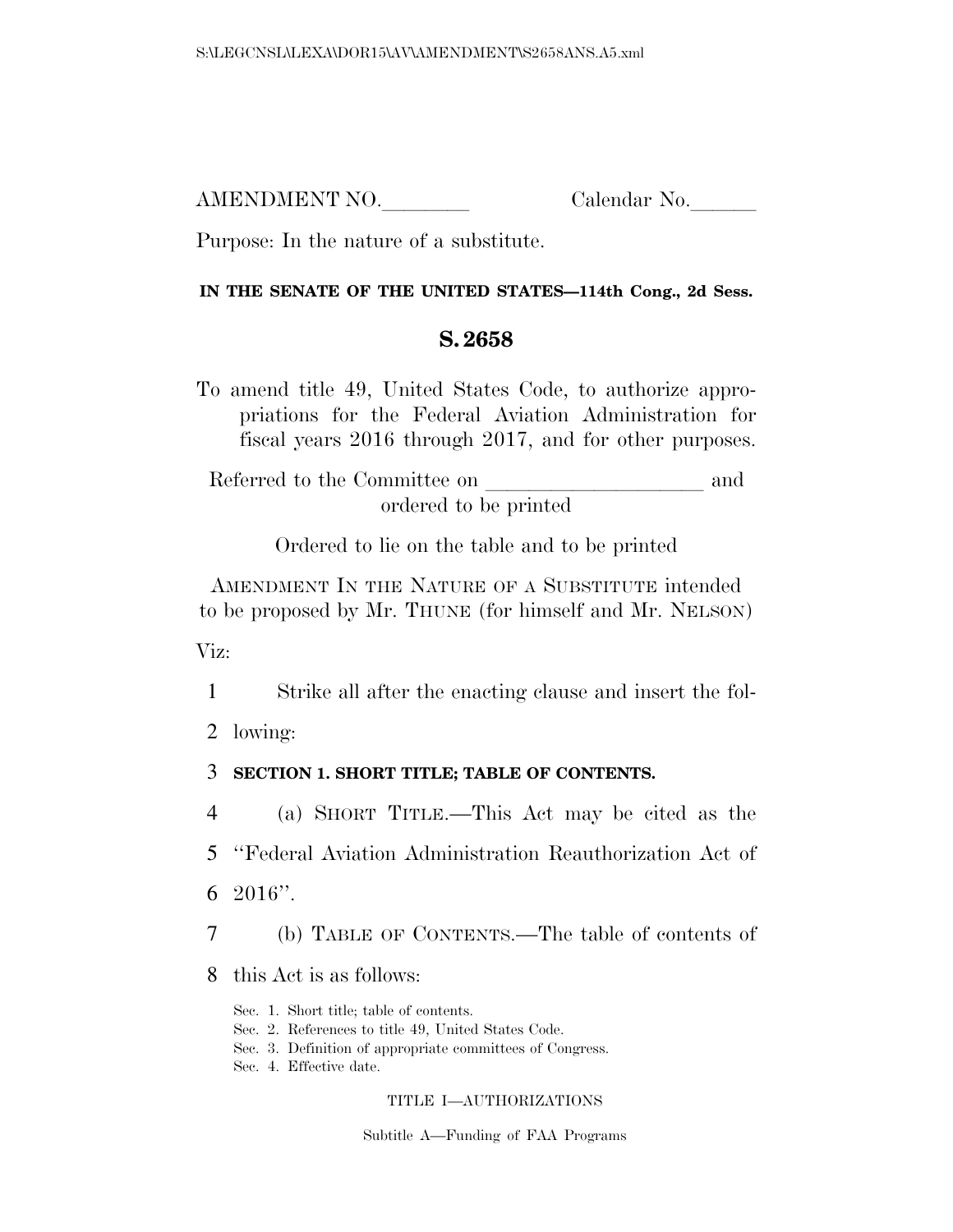- Sec. 1001. Airport planning and development and noise compatibility planning and programs.
- Sec. 1002. Air navigation facilities and equipment.
- Sec. 1003. FAA operations.
- Sec. 1004. FAA research and development.
- Sec. 1005. Funding for aviation programs.
- Sec. 1006. Extension of expiring authorities.

#### Subtitle B—Airport Improvement Program Modifications

- Sec. 1201. Small airport regulation relief.
- Sec. 1202. Priority review of construction projects in cold weather States.
- Sec. 1203. State block grants updates.
- Sec. 1204. Contract Tower Program updates.
- Sec. 1205. Approval of certain applications for contract tower program.
- Sec. 1206. Remote towers.
- Sec. 1207. Midway Island airport.
- Sec. 1208. Airport road funding.
- Sec. 1209. Repeal of inherently low-emission airport vehicle pilot program.
- Sec. 1210. Modification of zero-emission airport vehicles and infrastructure pilot program.
- Sec. 1211. Repeal of airport ground support equipment emissions retrofit pilot program.
- Sec. 1212. Funding eligibility for airport energy efficiency assessments.
- Sec. 1213. Recycling plans; safety projects at unclassified airports.
- Sec. 1214. Transfers of instrument landing systems.
- Sec. 1215. Non-movement area surveillance pilot program.
- Sec. 1216. Amendments to definitions.
- Sec. 1217. Clarification of noise exposure map updates.
- Sec. 1218. Provision of facilities.
- Sec. 1219. Contract weather observers.
- Sec. 1220. Federal share adjustment.
- Sec. 1221. Miscellaneous technical amendments.

#### Subtitle C—Passenger Facility Charges

- Sec. 1301. PFC streamlining.
- Sec. 1302. Intermodal access projects.
- Sec. 1303. Use of revenue at a previously associated airport.
- Sec. 1304. Future aviation infrastructure and financing study.

#### TITLE II—SAFETY

#### Subtitle A—Unmanned Aircraft Systems Reform

Sec. 2001. Definitions.

#### PART I—PRIVACY AND TRANSPARENCY

- Sec. 2101. Unmanned aircraft systems privacy policy.
- Sec. 2102. Sense of Congress.
- Sec. 2103. Federal Trade Commission authority.
- Sec. 2104. National Telecommunications and Information Administration multi-stakeholder process.
- Sec. 2105. Identification standards.
- Sec. 2106. Commercial and governmental operators.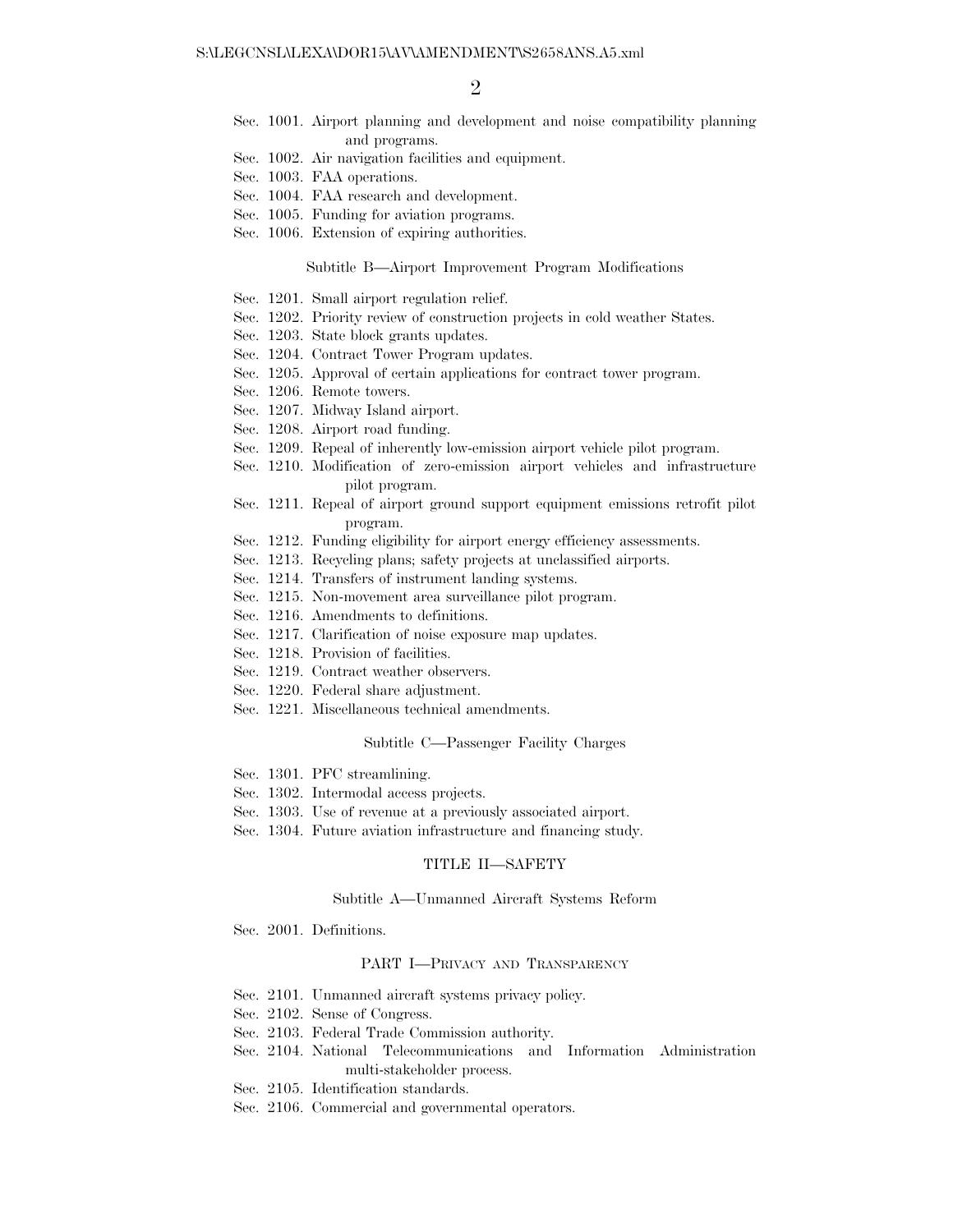Sec. 2107. Analysis of current remedies under Federal, State, local jurisdictions.

#### PART II—UNMANNED AIRCRAFT SYSTEMS

- Sec. 2121. Definitions.
- Sec. 2122. Utilization of unmanned aircraft system test sites.
- Sec. 2123. Additional research, development, and testing.
- Sec. 2124. Safety standards.
- Sec. 2125. Unmanned aircraft systems in the Arctic.
- Sec. 2126. Special authority for certain unmanned aircraft systems.
- Sec. 2127. Additional rulemaking authority.
- Sec. 2128. Governmental unmanned aircraft systems.
- Sec. 2129. Special rules for model aircraft.
- Sec. 2130. Unmanned aircraft systems aeronautical knowledge and safety.
- Sec. 2131. Safety statements.
- Sec. 2132. Treatment of unmanned aircraft operating underground.
- Sec. 2133. Enforcement.
- Sec. 2134. Aviation emergency safety public services disruption.
- Sec. 2135. Pilot project for airport safety and airspace hazard mitigation.
- Sec. 2136. Contribution to financing of regulatory functions.
- Sec. 2137. Sense of Congress regarding small UAS rulemaking.
- Sec. 2138. Unmanned aircraft systems traffic management.
- Sec. 2139. Emergency exemption process.
- Sec. 2140. Public uas operations by tribal governments.

#### PART III—TRANSITION AND SAVINGS PROVISIONS

- Sec. 2141. Senior advisor for unmanned aircraft systems integration.
- Sec. 2142. Effect on other laws.
- Sec. 2143. Spectrum.
- Sec. 2144. Applications for designation.
- Sec. 2145. Use of unmanned aircraft systems at institutions of higher education.
- Sec. 2146. Transition language.

#### Subtitle B—FAA Safety Certification Reform

#### PART I—GENERAL PROVISIONS

- Sec. 2211. Definitions.
- Sec. 2212. Safety oversight and certification advisory committee.

#### PART II—AIRCRAFT CERTIFICATION REFORM

- Sec. 2221. Aircraft certification performance objectives and metrics.
- Sec. 2222. Organization designation authorizations.
- Sec. 2223. ODA review.
- Sec. 2224. Type certification resolution process.
- Sec. 2225. Safety enhancing technologies for small general aviation airplanes.
- Sec. 2226. Streamlining certification of small general aviation airplanes.

#### PART III—FLIGHT STANDARDS REFORM

- Sec. 2231. Flight standards performance objectives and metrics.
- Sec. 2232. FAA task force on flight standards reform.
- Sec. 2233. Centralized safety guidance database.
- Sec. 2234. Regulatory Consistency Communications Board.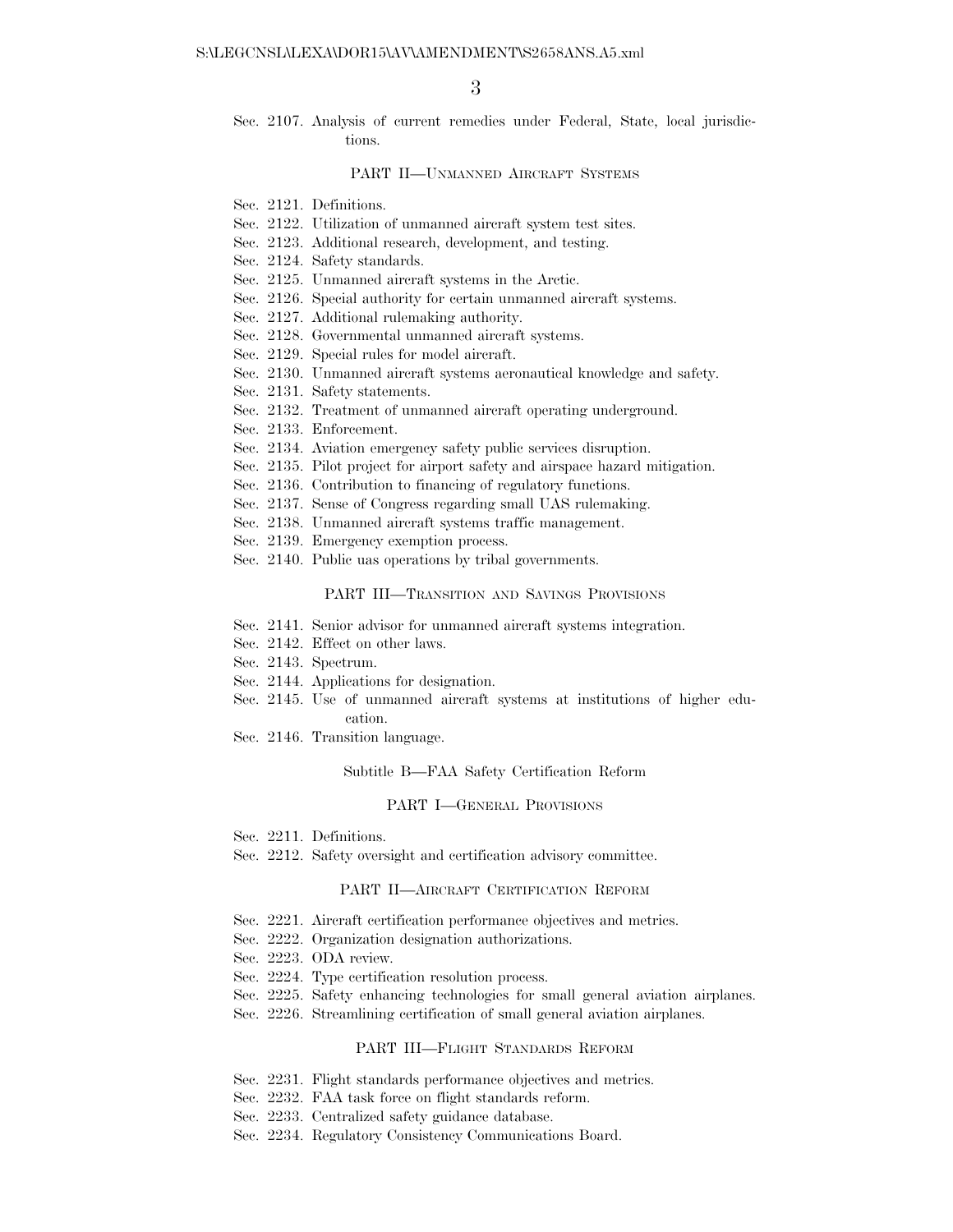Sec. 2235. Flight standards service realignment feasibility report.

Sec. 2236. Additional certification resources.

#### PART IV—SAFETY WORKFORCE

Sec. 2241. Safety workforce training strategy.

Sec. 2242. Workforce study.

#### PART V—INTERNATIONAL AVIATION

- Sec. 2251. Promotion of United States aerospace standards, products, and services abroad.
- Sec. 2252. Bilateral exchanges of safety oversight responsibilities.
- Sec. 2253. FAA leadership abroad.
- Sec. 2254. Registration, certification, and related fees.

#### Subtitle C—Airline Passenger Safety and Protections

- Sec. 2301. Pilot records database deadline.
- Sec. 2302. Access to air carrier flight decks.
- Sec. 2303. Aircraft tracking and flight data.
- Sec. 2304. Automation reliance improvements.
- Sec. 2305. Enhanced mental health screening for pilots.
- Sec. 2306. Flight attendant duty period limitations and rest requirements.
- Sec. 2307. Training flight attendants to identify human trafficking.
- Sec. 2308. Report on obsolete test equipment.
- Sec. 2309. Plan for systems to provide direct warnings of potential runway incursions.
- Sec. 2310. Laser pointer incidents.
- Sec. 2311. Helicopter air ambulance operations data and reports.
- Sec. 2312. Part 135 accident and incident data.
- Sec. 2313. Definition of human factors.
- Sec. 2314. Sense of Congress; pilot in command authority.
- Sec. 2315. Enhancing ASIAS.
- Sec. 2316. Improving runway safety.
- Sec. 2317. Safe air transportation of lithium cells and batteries.

#### Subtitle D—General Aviation Safety

- Sec. 2401. Automated weather observing systems policy.
- Sec. 2402. Tower marking.
- Sec. 2403. Crash-resistant fuel systems.

#### Subtitle E—General Provisions

- Sec. 2501. Designated agency safety and health officer.
- Sec. 2502. Repair stations located outside United States.
- Sec. 2503. FAA technical training.
- Sec. 2504. Safety critical staffing.

#### Subtitle F—Third Class Medical Reform and General Aviation Pilot Protections

- Sec. 2601. Short title.
- Sec. 2602. Medical certification of certain small aircraft pilots.
- Sec. 2603. Expansion of pilot's bill of rights.
- Sec. 2604. Limitations on reexamination of certificate holders.
- Sec. 2605. Expediting updates to notam program.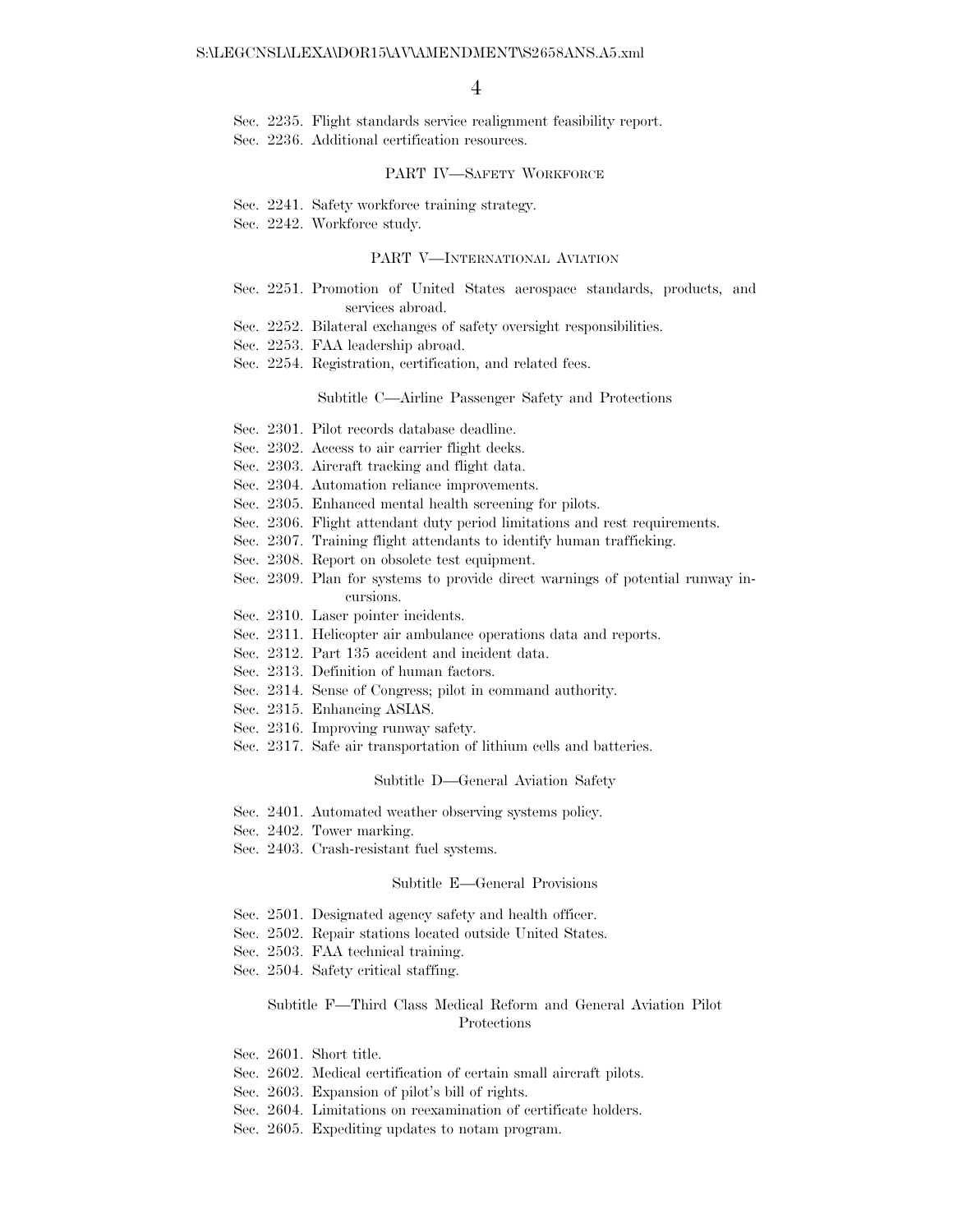- Sec. 2606. Accessibility of certain flight data.
- Sec. 2607. Authority for legal counsel to issue certain notices.

#### TITLE III—AIR SERVICE IMPROVEMENTS

Sec. 3001. Definitions.

#### Subtitle A—Passenger Air Service Improvements

- Sec. 3101. Causes of airline delays or cancellations.
- Sec. 3102. Involuntary changes to itineraries.
- Sec. 3103. Additional consumer protections.
- Sec. 3104. Addressing the needs of families of passengers involved in aircraft accidents.
- Sec. 3105. Emergency medical kits.
- Sec. 3106. Travelers with disabilities.
- Sec. 3107. Extension of Advisory Committee for Aviation Consumer Protection.
- Sec. 3108. Extension of competitive access reports.
- Sec. 3109. Refunds for delayed baggage.
- Sec. 3110. Refunds for other fees that are not honored by a covered air carrier.
- Sec. 3111. Disclosure of fees to consumers.
- Sec. 3112. Seat assignments.
- Sec. 3113. Child seating.
- Sec. 3114. Consumer complaint process improvement.
- Sec. 3115. Online access to aviation consumer protection information.
- Sec. 3116. Study on in cabin wheelchair restraint systems.
- Sec. 3117. Training policies regarding assistance for persons with disabilities.
- Sec. 3118. Advisory committee on the air travel needs of passengers with disabilities.
- Sec. 3119. Report on covered air carrier change and cancellation fees.
- Sec. 3120. Enforcement of aviation consumer protection rules.
- Sec. 3121. Dimensions for passenger seats.

#### Subtitle B—Essential Air Service

- Sec. 3201. Essential air service.
- Sec. 3202. Small community air service development program.
- Sec. 3203. Small community program amendments.
- Sec. 3204. Waivers.
- Sec. 3205. Working group on improving air service to small communities.

#### TITLE IV—NEXTGEN AND FAA ORGANIZATION

Sec. 4001. Definitions.

#### Subtitle A—Next Generation Air Transportation System

- Sec. 4101. Return on investment assessment.
- Sec. 4102. Ensuring FAA readiness to use new technology.
- Sec. 4103. NextGen metrics report.
- Sec. 4104. Facility outage contingency plans.
- Sec. 4105. ADS-B mandate assessment.
- Sec. 4106. Nextgen interoperability.
- Sec. 4107. NextGen transition management.
- Sec. 4108. Implementation of NextGen operational improvements.
- Sec. 4109. Cybersecurity.
- Sec. 4110. Defining NextGen.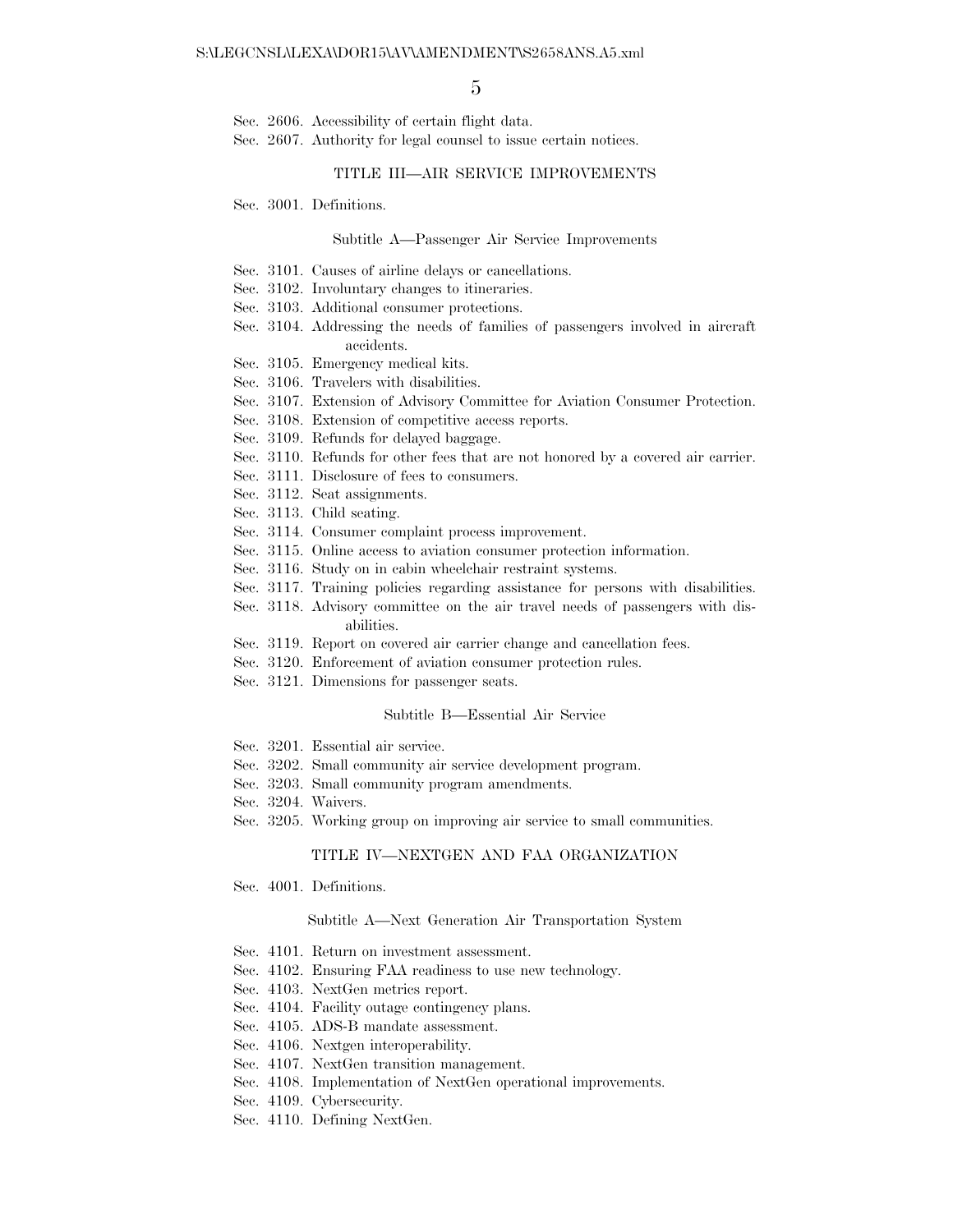- Sec. 4111. Human factors.
- Sec. 4112. Major acquisition reports.
- Sec. 4113. Equipage mandates.
- Sec. 4114. Workforce.
- Sec. 4115. Architectural leadership.
- Sec. 4116. Programmatic risk management.
- Sec. 4117. NextGen prioritization.

#### Subtitle B—Administration Organization and Employees

- Sec. 4121. Cost-saving initiatives.
- Sec. 4122. Treatment of essential employees during furloughs.
- Sec. 4123. Controller candidate interviews.
- Sec. 4124. Hiring of air traffic controllers.
- Sec. 4125. Computation of basic annuity for certain air traffic controllers.

#### TITLE V—MISCELLANEOUS

- Sec. 5001. National Transportation Safety Board investigative officers.
- Sec. 5002. Performance-Based Navigation.
- Sec. 5003. Overflights of national parks.
- Sec. 5004. Navigable airspace analysis for commercial space launch site runways.
- Sec. 5005. Survey and report on spaceport development.
- Sec. 5006. Aviation fuel.
- Sec. 5007. Comprehensive Aviation Preparedness Plan.
- Sec. 5008. Advanced Materials Center of Excellence.
- Sec. 5009. Interference with airline employees.
- Sec. 5010. Secondary cockpit barriers.
- Sec. 5011. GAO evaluation and audit.
- Sec. 5012. Technical and conforming amendments.

#### 1 **SEC. 2. REFERENCES TO TITLE 49, UNITED STATES CODE.**

 Except as otherwise expressly provided, wherever in this Act an amendment or repeal is expressed in terms of an amendment to, or repeal of, a section or other provi- sion, the reference shall be considered to be made to a section or other provision of title 49, United States Code. **SEC. 3. DEFINITION OF APPROPRIATE COMMITTEES OF** 

## 8 **CONGRESS.**

9 In this Act, the term ''appropriate committees of 10 Congress'' means the Committee on Commerce, Science, 11 and Transportation of the Senate and the Committee on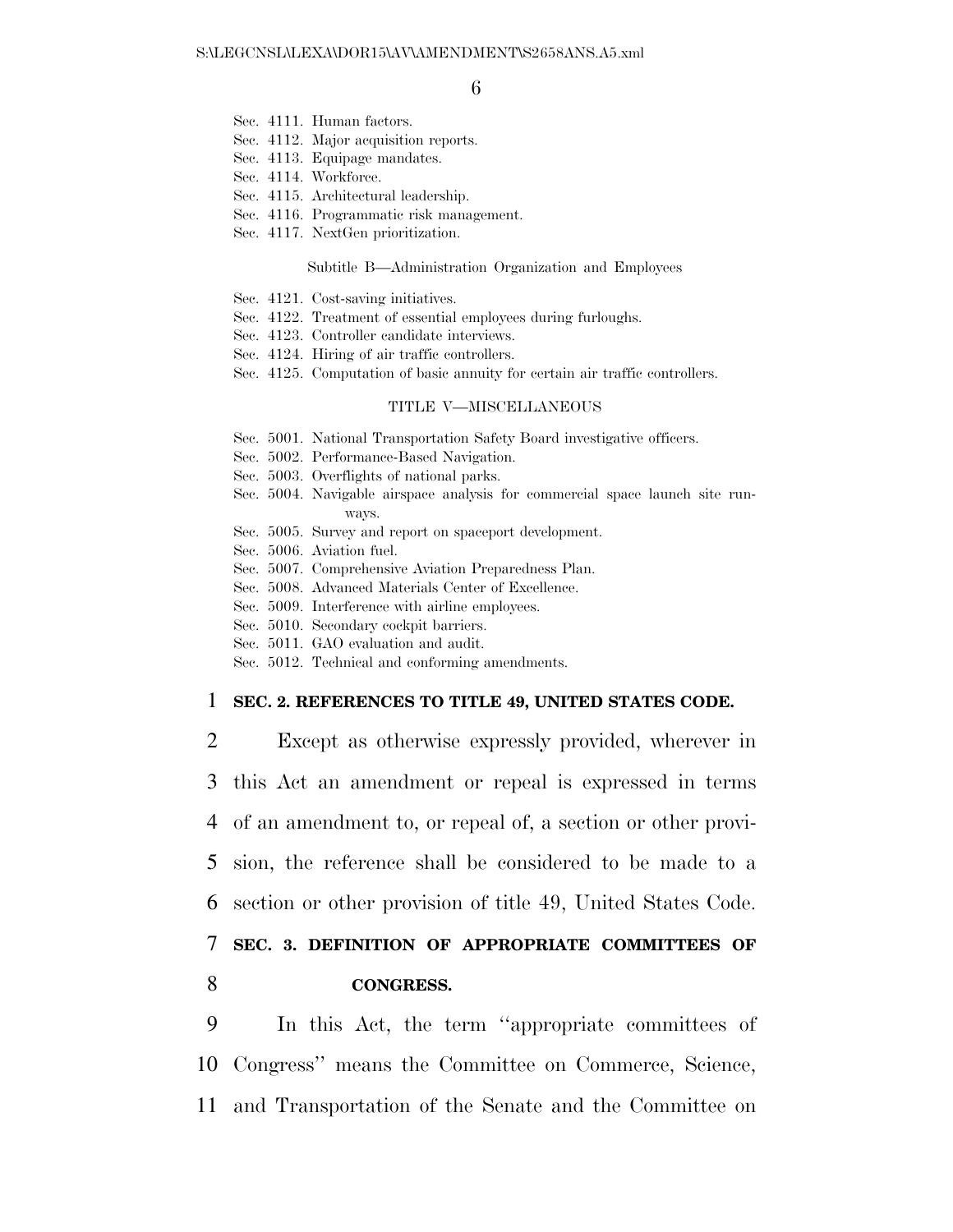Transportation and Infrastructure of the House of Rep-

resentatives.

## **SEC. 4. EFFECTIVE DATE.**

 Except as otherwise expressly provided, this Act and the amendments made by this Act shall take effect on the date of enactment of this Act.

# **TITLE I—AUTHORIZATIONS Subtitle A—Funding of FAA Programs**

 **SEC. 1001. AIRPORT PLANNING AND DEVELOPMENT AND NOISE COMPATIBILITY PLANNING AND PRO-**

## **GRAMS.**

 (a) AUTHORIZATION.—Section 48103(a) is amended 14 by striking "section  $47505(a)(2)$ , and carrying out noise compatibility programs under section 47504(c) \$3,350,000,000 for each of fiscal years 2012 through 2015 and \$1,675,000,000 for the period beginning on Oc- tober 1, 2015, and ending on March 31, 2016'' and insert-19 ing "section  $47505(a)(2)$ , carrying out noise compatibility programs under section 47504(c), for an airport coopera- tive research program under section 44511, for Airports Technology-Safety research, and Airports Technology-Ef- ficiency research, \$3,350,000,000 for fiscal year 2016 and \$3,750,000,000 for fiscal year 2017''.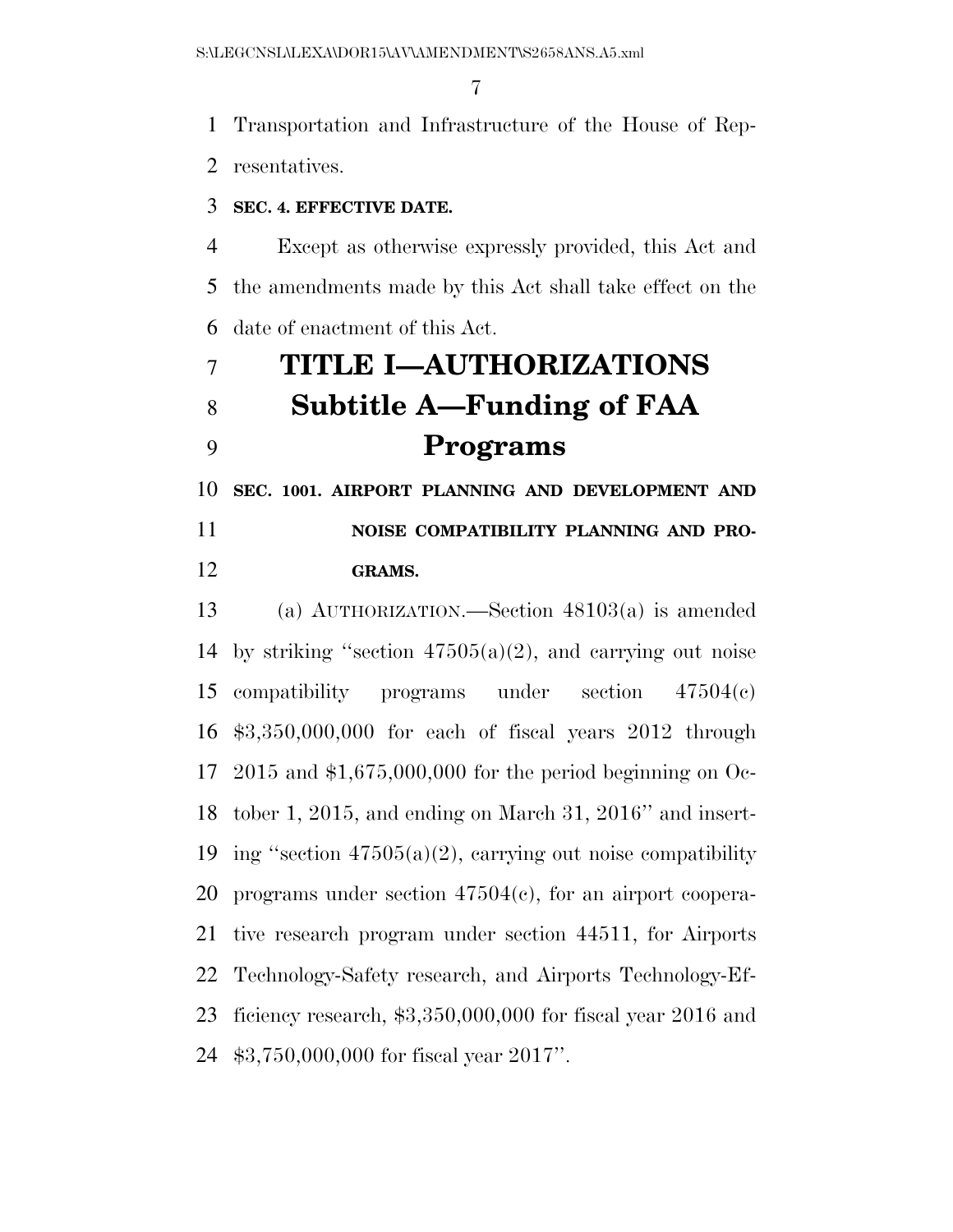(b) OBLIGATIONAL AUTHORITY.—Section 47104(c) is amended in the matter preceding paragraph (1) by striking ''After March 31, 2016'' and inserting ''After September 30, 2017''.

## **SEC. 1002. AIR NAVIGATION FACILITIES AND EQUIPMENT.**

 (a) AUTHORIZATION OF APPROPRIATIONS.—Section 48101(a) is amended by striking paragraphs (1) through (5) and inserting the following:

9  $\frac{4}{1}$  \$2,855,241,025 for fiscal year 2016.

''(2) \$2,862,020,524 for fiscal year 2017.''.

## **SEC. 1003. FAA OPERATIONS.**

12 (a) IN GENERAL.—Section  $106(k)(1)$  is amended by striking subparagraphs (A) through (E) and inserting the following:

15 "(A) \$9,910,009,314 for fiscal year 2016; and

 ''(B) \$10,025,361,111 for fiscal year 2017.''.

 (b) AUTHORIZED EXPENDITURES.—Section  $20\quad106(k)(2)$  is amended by striking "for fiscal years  $2012$  through 2015'' each place it appears and inserting ''for fiscal years 2016 through 2017''.

 (c) AUTHORITY TO TRANSFER FUNDS.—Section 24 106 $(k)(3)$  is amended by striking "2012 through 2015 and for the period beginning on October 1, 2015, and end-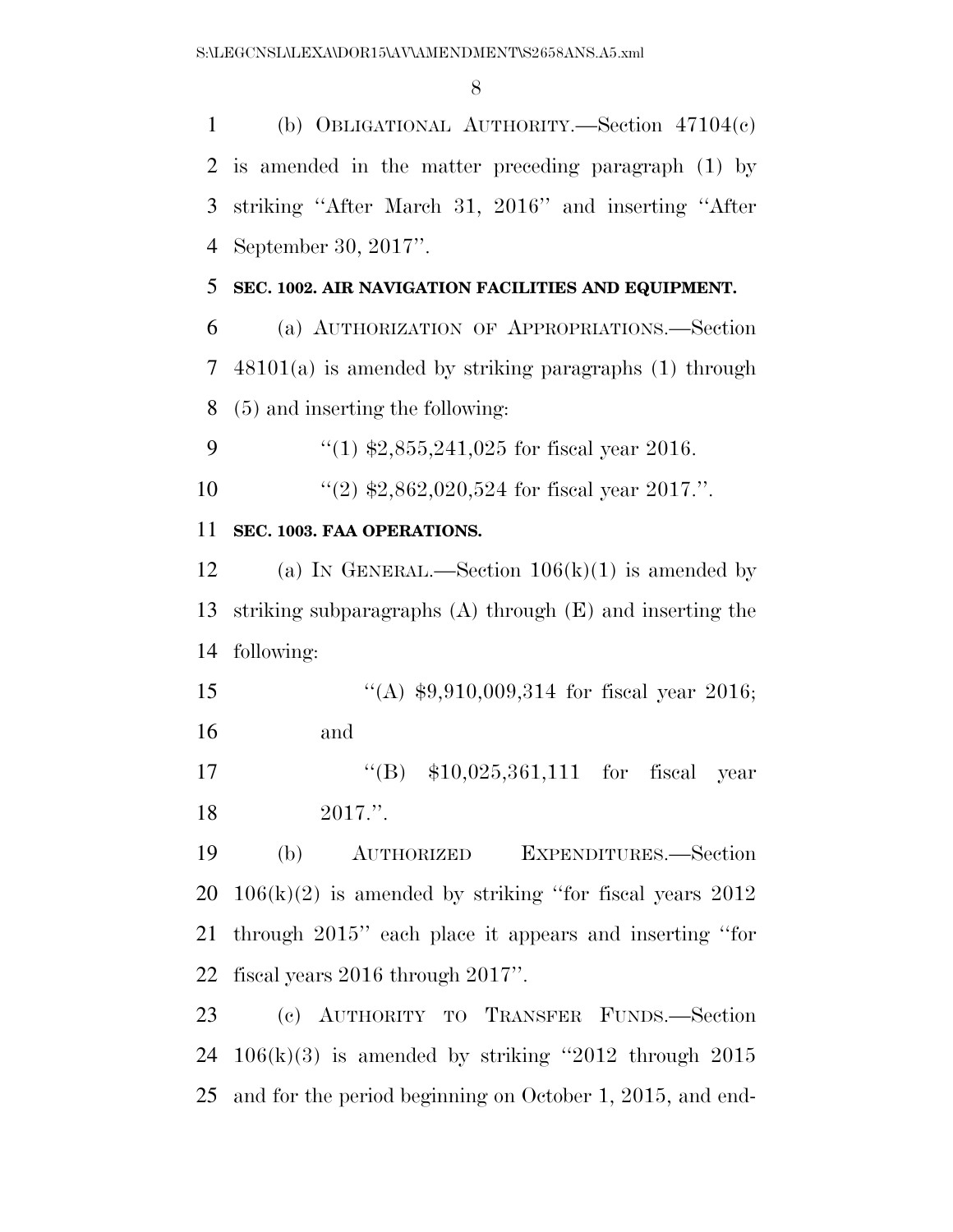ing on March 31, 2016'' and inserting ''2016 through 2017''.

| 3  | SEC. 1004. FAA RESEARCH AND DEVELOPMENT.               |
|----|--------------------------------------------------------|
| 4  | Section 48102 is amended—                              |
| 5  | $(1)$ in subsection $(a)$ —                            |
| 6  | (A) in the matter preceding paragraph                  |
| 7  | $(1)$ —                                                |
| 8  | (i) by striking " $44511-44513$ " and in-              |
| 9  | serting "44512-44513"; and                             |
| 10 | (ii) by striking "and, for each of fiscal              |
| 11 | years 2012 through 2015, under sub-                    |
| 12 | section $(g)$ ";                                       |
| 13 | $(B)$ in paragraph $(8)$ , by striking "; and"         |
| 14 | and inserting a semicolon; and                         |
| 15 | $(C)$ by striking paragraph $(9)$ and insert-          |
| 16 | ing the following:                                     |
| 17 | "(9) $$166,000,000$ for fiscal year 2016; and          |
| 18 | "(10) $$169,000,000$ for fiscal year 2017."; and       |
| 19 | $(2)$ in subsection (b), by striking paragraph $(3)$ . |
|    | 20 SEC. 1005. FUNDING FOR AVIATION PROGRAMS.           |
| 21 | (a) AIRPORT AND AIRWAY TRUST FUND GUAR-                |
| 22 | ANTEE.—Section $48114(a)(1)(A)$ is amended to read as  |
| 23 | follows:                                               |
| 24 | "(A) IN GENERAL.—The total budget re-                  |
| 25 | sources made available from the Airport and            |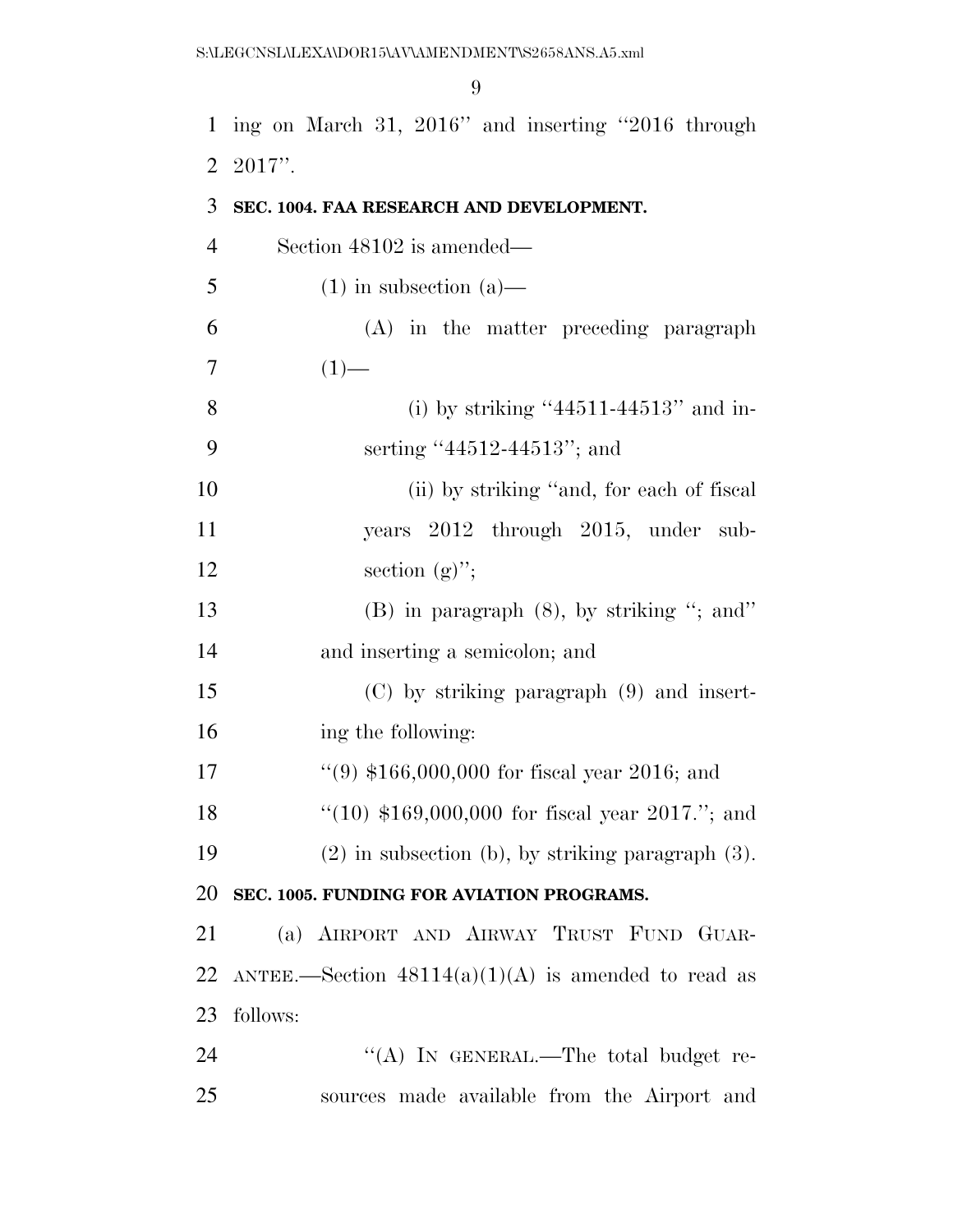| $\mathbf{1}$   | Airway Trust Fund each fiscal year under sec-             |
|----------------|-----------------------------------------------------------|
| $\overline{2}$ | tions 48101, 48102, 48103, and $106(k)$ —                 |
| 3              | "(i) shall in each of fiscal years 2016                   |
| $\overline{4}$ | through 2017, be equal to the sum of-                     |
| 5              | $\lq (I)$ 90 percent of the estimated                     |
| 6              | level of receipts plus interest credited                  |
| $\tau$         | the Airport and Airway Trust<br>to.                       |
| 8              | Fund for that fiscal year; and                            |
| 9              | $\lq$ (II) the actual level of receipts                   |
| 10             | plus interest credited to the Airport                     |
| 11             | and Airway Trust Fund for the sec-                        |
| 12             | ond preceding fiscal year minus the                       |
| 13             | total amount made available for obli-                     |
| 14             | gation from the Airport and Airway                        |
| 15             | Trust Fund for the second preceding                       |
| 16             | fiscal year; and                                          |
| 17             | "(ii) may be used only for the aviation                   |
| 18             | investment programs listed in subsection                  |
| 19             | $(b)(1)$ .".                                              |
| 20             | (b) ENFORCEMENT OF GUARANTEES.-Section                    |
| 21             | $48114(c)(2)$ is amended by striking "2016" and inserting |
| 22             | "2017".                                                   |
| 23             | SEC. 1006. EXTENSION OF EXPIRING AUTHORITIES.             |
| 24             | MARSHALL ISLANDS, MICRONESIA,<br>(a)<br><b>AND</b>        |

PALAU.—Section 47115(j) is amended by striking ''2015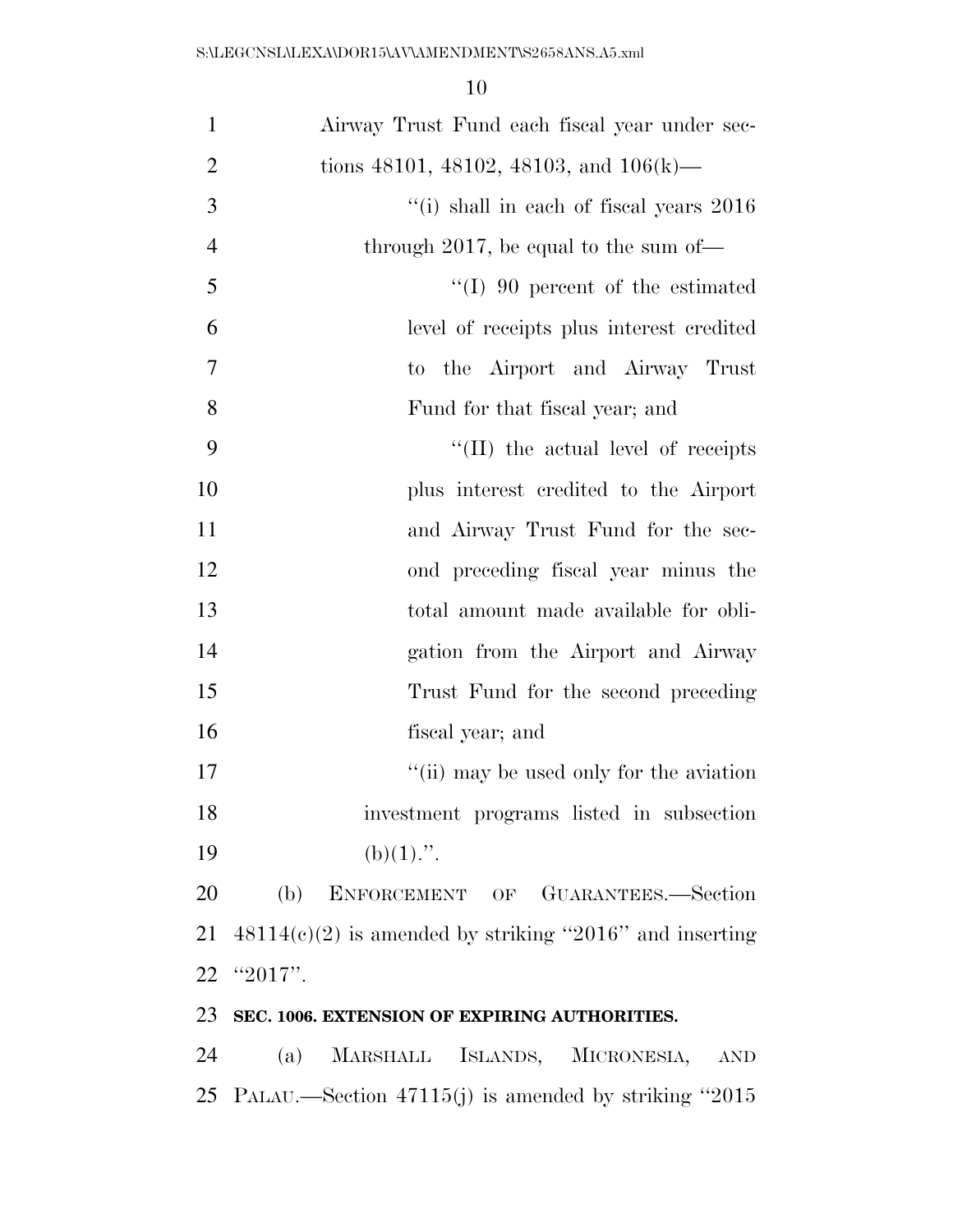and for the period beginning on October 1, 2015, and end-ing on March 31, 2016,'' and inserting ''2017''.

 (b) EXTENSION OF COMPATIBLE LAND USE PLAN- NING AND PROJECTS BY STATE AND LOCAL GOVERN- MENTS.—Section 47141(f) is amended by striking ''March 31, 2016'' and inserting ''September 30, 2017''.

 (c) INSPECTOR GENERAL REPORT ON PARTICIPA- TION IN FAA PROGRAMS BY DISADVANTAGED SMALL BUSINESS CONCERNS.—

 (1) IN GENERAL.—For each of fiscal years 2016 through 2017, the Inspector General of the Department of Transportation shall submit to Con- gress a report on the number of new small business concerns owned and controlled by socially and eco- nomically disadvantaged individuals, including those owned by veterans, that participated in the pro- grams and activities funded using the amounts made available under this Act.

 (2) NEW SMALL BUSINESS CONCERNS.—For purposes of paragraph (1), a new small business concern is a small business concern that did not par- ticipate in the programs and activities described in paragraph (1) in a previous fiscal year.

(3) CONTENTS.—The report shall include—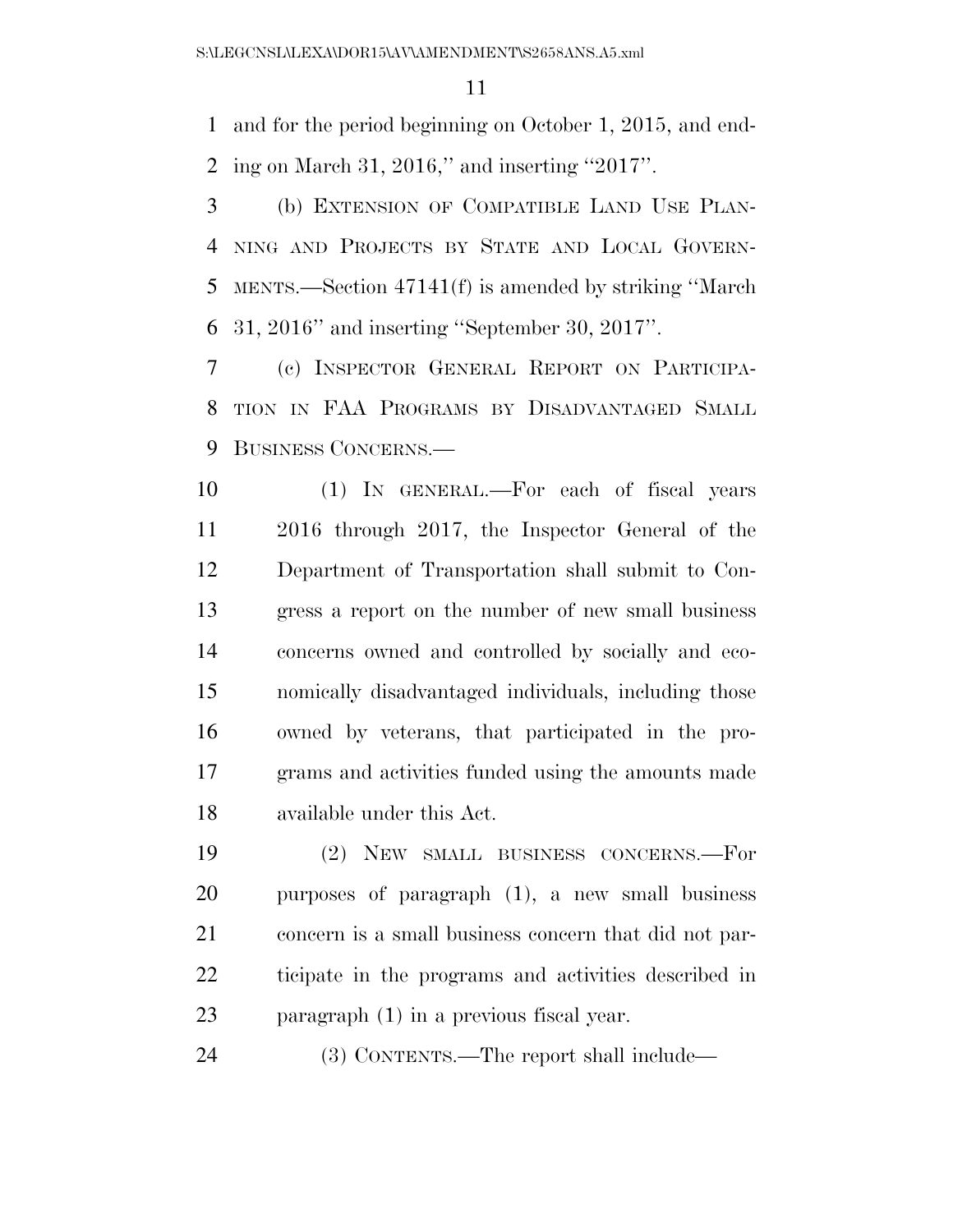| $\mathbf{1}$   | (A) a list of the top 25 and bottom $25$          |
|----------------|---------------------------------------------------|
| $\overline{2}$ | large and medium hub airports in terms of pro-    |
| 3              | viding opportunities for small business concerns  |
| $\overline{4}$ | owned and controlled by socially and economi-     |
| 5              | cally disadvantaged individuals to participate in |
| 6              | the programs and activities funded using the      |
| 7              | amounts made available under this Act;            |
| 8              | (B) the results of an assessment, to be           |
| 9              | conducted by the Inspector General, on the rea-   |
| 10             | sons why the top airports have been successful    |
| 11             | in providing such opportunities; and              |
| 12             | (C) recommendations to the Administrator          |
| 13             | of the Federal Aviation Administration and        |
| 14             | Congress on methods for other airports to         |
| 15             | achieve results similar to those of the top air-  |
| 16             | ports.                                            |
| 17             | (d) EXTENSION OF PILOT PROGRAM FOR REDEVEL-       |
| 18             | OPMENT OF AIRPORT PROPERTIES.—Section 822(k) of   |
| 19             | the FAA Modernization and Reform Act of 2012 (49) |

2016'' and inserting ''September 30, 2017''.

U.S.C. 47141 note) is amended by striking ''March 31,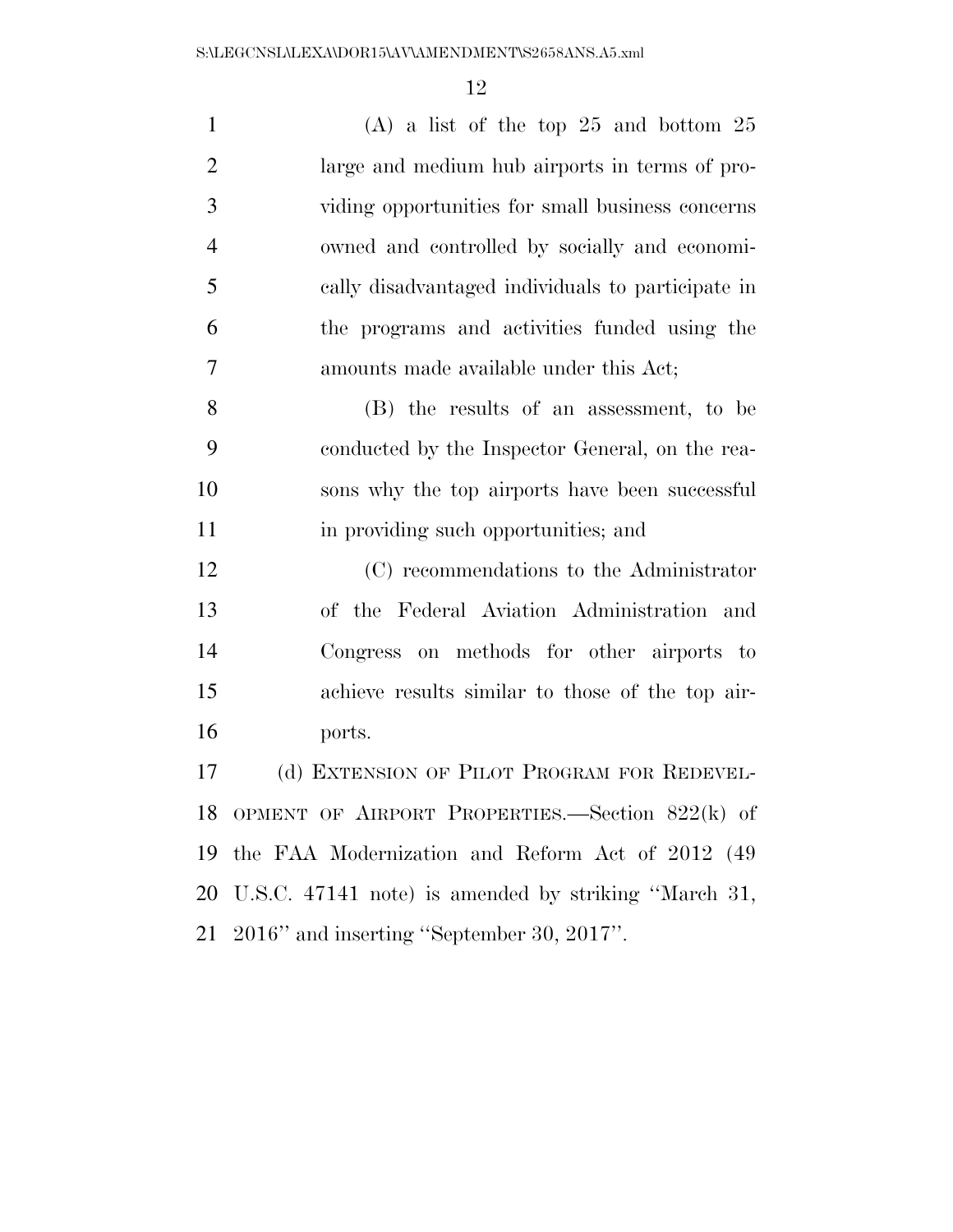# **Subtitle B—Airport Improvement Program Modifications**

## **SEC. 1201. SMALL AIRPORT REGULATION RELIEF.**

 Section 47114(c)(1) is amended by adding at the end the following:

| 6  | "(G) SPECIAL RULE FOR FISCAL YEARS              |
|----|-------------------------------------------------|
| 7  | THROUGH 2017.—Notwithstanding sub-<br>2016      |
| 8  | paragraph (A), the Secretary shall apportion to |
| 9  | a sponsor of an airport under that subpara-     |
| 10 | graph for each of fiscal years 2016 through     |
| 11 | 2017 an amount based on the number of pas-      |
| 12 | senger boardings at the airport during calendar |
| 13 | year $2012$ if the airport—                     |
| 14 | "(i) had $10,000$ or more passenger             |
| 15 | boardings during calendar year 2012;            |
| 16 | "(ii) had fewer than $10,000$ passenger         |
| 17 | boardings during the calendar year used to      |
| 18 | calculate the apportionment for fiscal year     |
| 19 | $2016$ or $2017$ under subparagraph $(A);$      |
| 20 | and                                             |
| 21 | "(iii) had scheduled air service in the         |
| 22 | calendar year used to calculate the appor-      |
| 23 | tionment.".                                     |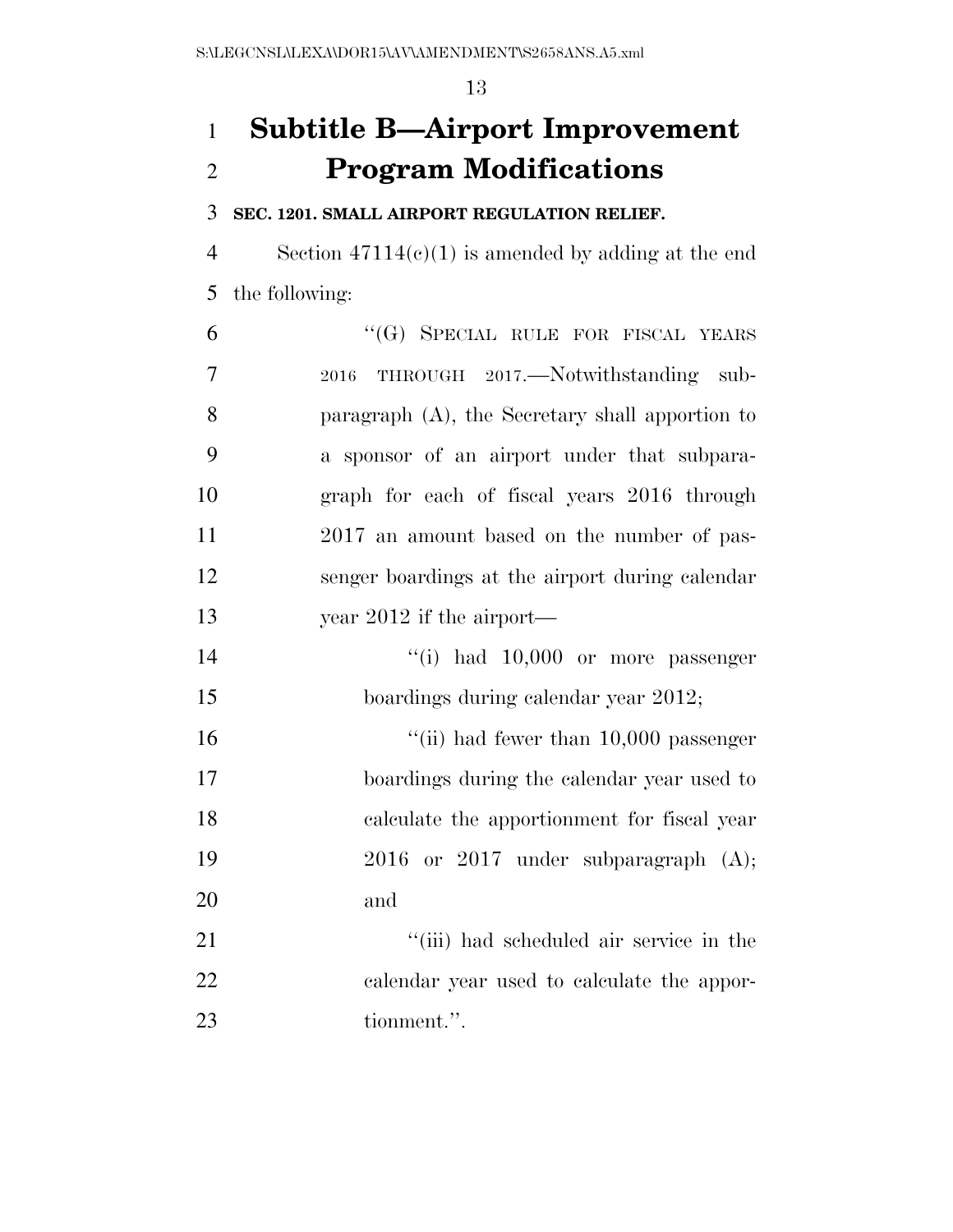# **SEC. 1202. PRIORITY REVIEW OF CONSTRUCTION PROJECTS IN COLD WEATHER STATES.**

 (a) IN GENERAL.—The Administrator of the Federal Aviation Administration, to the extent practicable, shall schedule the Administrator's review of construction projects so that projects to be carried out in the States in which the weather during a typical calendar year pre- vents major construction projects from being carried out before May 1 are reviewed as early as possible.

 (b) REPORT.—The Administrator shall update the appropriate committees of Congress annually on the effec-tiveness of the review and prioritization.

## **SEC. 1203. STATE BLOCK GRANTS UPDATES.**

 Section 47128(a) is amended by striking ''9 qualified States for fiscal years 2000 and 2001 and 10 qualified States for each fiscal year thereafter'' and inserting ''15 qualified States for fiscal year 2016 and each fiscal year thereafter''.

## **SEC. 1204. CONTRACT TOWER PROGRAM UPDATES.**

20 (a) SPECIAL RULE.—Section  $47124(b)(1)(B)$  is amended by striking ''after such determination is made'' and inserting ''after the end of the period described in sub-23 section  $(d)(6)(C)$ ".

 (b) CONTRACT AIR TRAFFIC CONTROL TOWER COST- SHARE PROGRAM; FUNDING.—Section 47124(b)(3)(E) is amended to read as follows: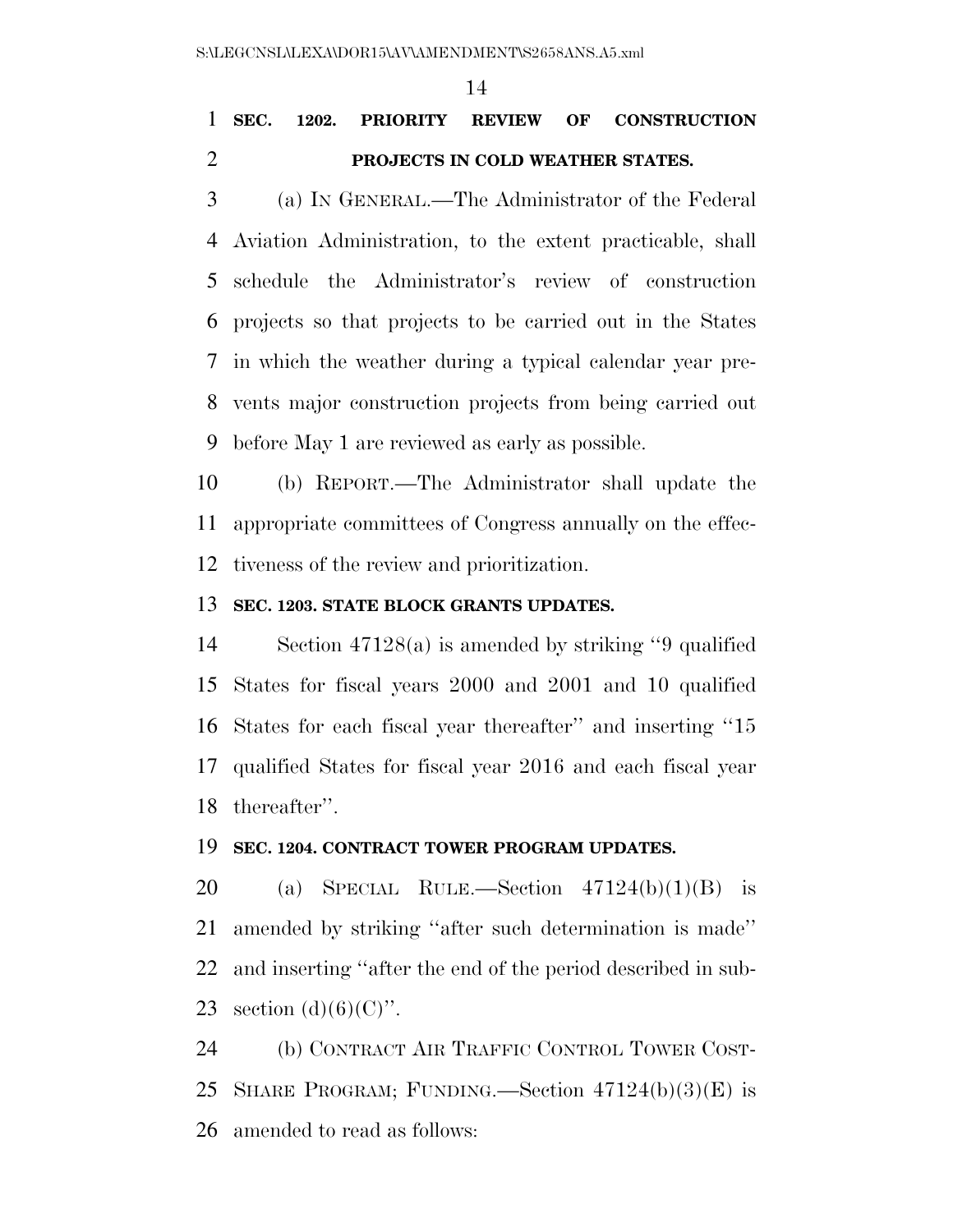1 ''(E) FUNDING.—Of the amounts appro-2 priated under section  $106(k)(1)$ , such sums as may be necessary may be used to carry out this paragraph.''.

 (c) CAP ON FEDERAL SHARE OF COST OF CON-6 STRUCTION.—Section  $47124(b)(4)(C)$  is amended by striking ''\$2,000,000'' and inserting ''\$4,000,000''.

 (d) COST BENEFIT RATIO REVISION.—Section 47124 is amended by adding at the end the following:

10 <sup>"</sup>(d) COST BENEFIT RATIOS.—

**''(1) CONTRACT AIR TRAFFIC CONTROL TOWER**  PROGRAM AT COST-SHARE AIRPORTS.—Beginning on the date of enactment of the Federal Aviation Ad- ministration Reauthorization Act of 2016, if an air traffic control tower is operating under the Cost- share Program, the Secretary shall annually cal-culate a new benefit-to-cost ratio for the tower.

18 "(2) CONTRACT TOWER PROGRAM AT NON- COST-SHARE AIRPORTS.—Beginning on the date of enactment of the Federal Aviation Administration Reauthorization Act of 2016, if a tower is operating under the Contract Tower Program and continued under subsection (b)(1), the Secretary shall not cal- culate a new benefit-to-cost ratio for the tower un-less the annual aircraft traffic at the airport where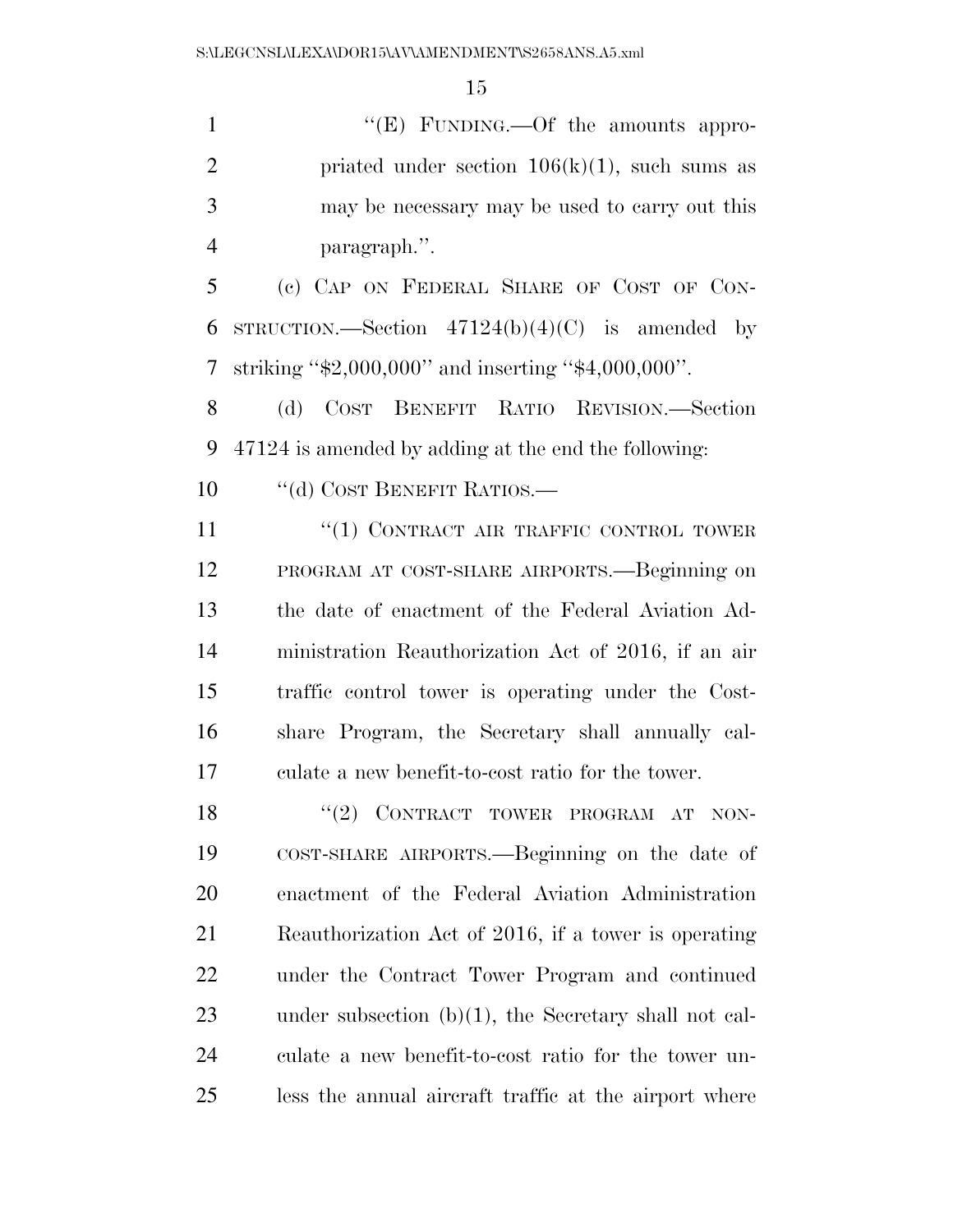| $\mathbf{1}$   | the tower is located decreases by more than 25 per-      |
|----------------|----------------------------------------------------------|
| $\overline{2}$ | cent from the previous year or by more than 60 per-      |
| 3              | cent over a 3 year period.                               |
| $\overline{4}$ | "(3) CONSIDERATIONS.—In establishing a ben-              |
| 5              | efit-to-cost ratio under paragraph (1) or paragraph      |
| 6              | (2), the Secretary may consider only the following       |
| 7              | costs:                                                   |
| 8              | "(A) The Federal Aviation Administra-                    |
| 9              | tion's actual cost of wages and benefits of per-         |
| 10             | sonnel working at the tower.                             |
| 11             | "(B) The Federal Aviation Administra-                    |
| 12             | tion's actual telecommunications costs of the            |
| 13             | tower.                                                   |
| 14             | "(C) Relocation and replacement costs of                 |
| 15             | equipment of the Federal Aviation Administra-            |
| 16             | tion associated with the tower, if paid for by           |
| 17             | the Federal Aviation Administration.                     |
| 18             | "(D) Logistics, such as direct costs associ-             |
| 19             | ated with establishing or updating the tower's           |
| 20             | interface with other systems and equipment of            |
| 21             | the Federal Aviation Administration, if paid for         |
| 22             | by the Federal Aviation Administration                   |
| 23             | "(4) EXCLUSIONS.—In establishing a benefit-              |
| 24             | to-cost ratio under paragraph $(1)$ or paragraph $(2)$ , |
| 25             | the Secretary may not consider the following costs:      |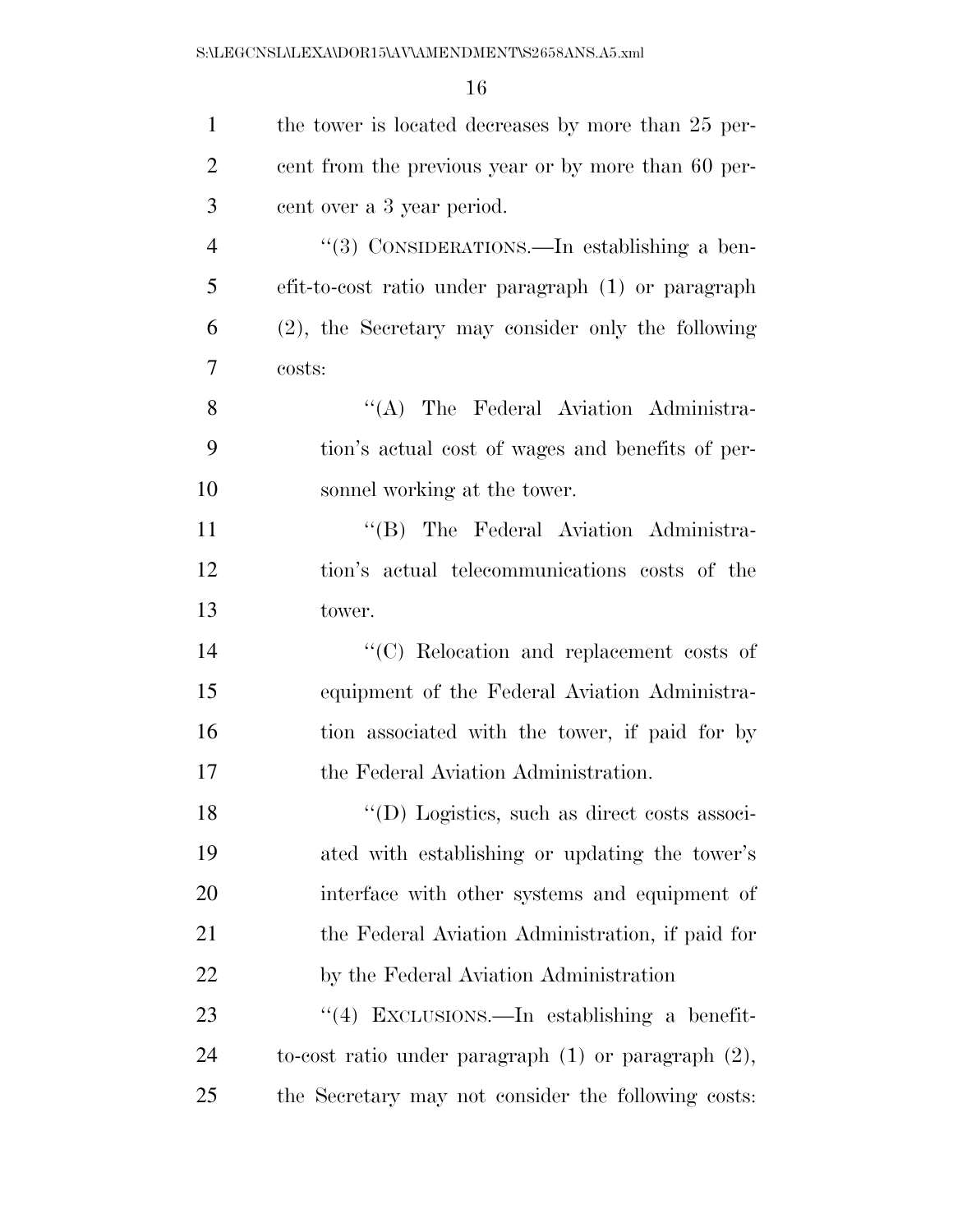| $\mathbf{1}$   | "(A) Airway facilities costs, including labor        |
|----------------|------------------------------------------------------|
| $\overline{2}$ | and other costs associated with maintaining and      |
| 3              | repairing the systems and equipment of the           |
| $\overline{4}$ | Federal Aviation Administration.                     |
| 5              | $\lq\lq$ Costs for depreciating the building         |
| 6              | and equipment owned by the Federal Aviation          |
| 7              | Administration.                                      |
| 8              | $\lq\lq$ (C) Indirect overhead costs of the Federal  |
| 9              | Aviation Administration.                             |
| 10             | "(D) Costs for utilities, janitorial, and            |
| 11             | other services paid for or provided by the air-      |
| 12             | port or the State or political subdivision of a      |
| 13             | State having jurisdiction over the airport where     |
| 14             | the tower is located.                                |
| 15             | " $(E)$ The cost of new or replacement               |
| 16             | equipment, or construction of a new or replace-      |
| 17             | ment tower, if the costs incurred were incurred      |
| 18             | by the airport or the State or political subdivi-    |
| 19             | sion of a State having jurisdiction over the air-    |
| 20             | port where the tower is or will be located.          |
| 21             | "(F) Other expenses of the Federal Avia-             |
| 22             | tion Administration not directly associated with     |
| 23             | the actual operation of the tower.                   |
| 24             | "(5) MARGIN OF ERROR.—The Secretary shall            |
| 25             | add a 5 percent margin of error to a benefit-to-cost |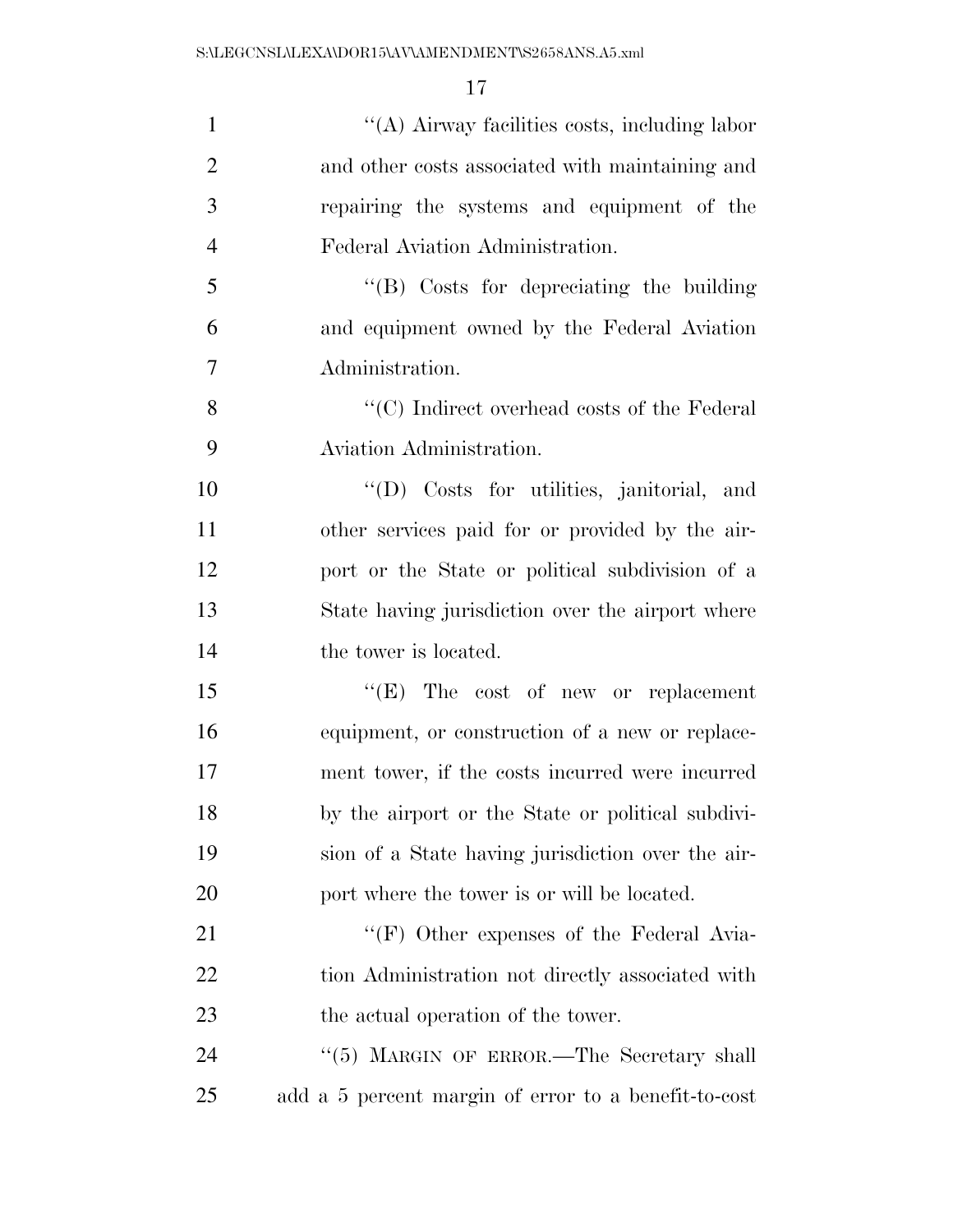| $\mathbf{1}$   | ratio determination to acknowledge and account for     |
|----------------|--------------------------------------------------------|
| $\overline{2}$ | any direct or indirect factors that are not included   |
| 3              | in the criteria the Secretary used in calculating the  |
| $\overline{4}$ | benefit-to-cost ratio.                                 |
| 5              | "(6) PROCEDURES.—The Secretary shall estab-            |
| 6              | lish procedures—                                       |
| 7              | "(A) to allow an airport or the State or po-           |
| 8              | litical subdivision of a State having jurisdiction     |
| 9              | over the airport where the tower is located not        |
| 10             | less than 90 days following the receipt of an          |
| 11             | initial benefit-to-cost ratio determination from       |
| 12             | the Secretary—                                         |
| 13             | "(i) to request the Secretary recon-                   |
| 14             | sider that determination; and                          |
| 15             | "(ii) to submit updated or additional                  |
| 16             | data to the Secretary in support of the re-            |
| 17             | consideration;                                         |
| 18             | $\lq\lq (B)$ to allow the Secretary not more than      |
| 19             | 90 days to review the data submitted under             |
| 20             | subparagraph $(A)(ii)$ and respond to the re-          |
| 21             | quest under subparagraph $(A)(i)$ ;                    |
| 22             | $\lq\lq$ (C) to allow the airport, State, or political |
| 23             | subdivision of a State, as applicable, 30 days         |
| 24             | following the date of the response under sub-          |
| 25             | paragraph (B) to review the response before            |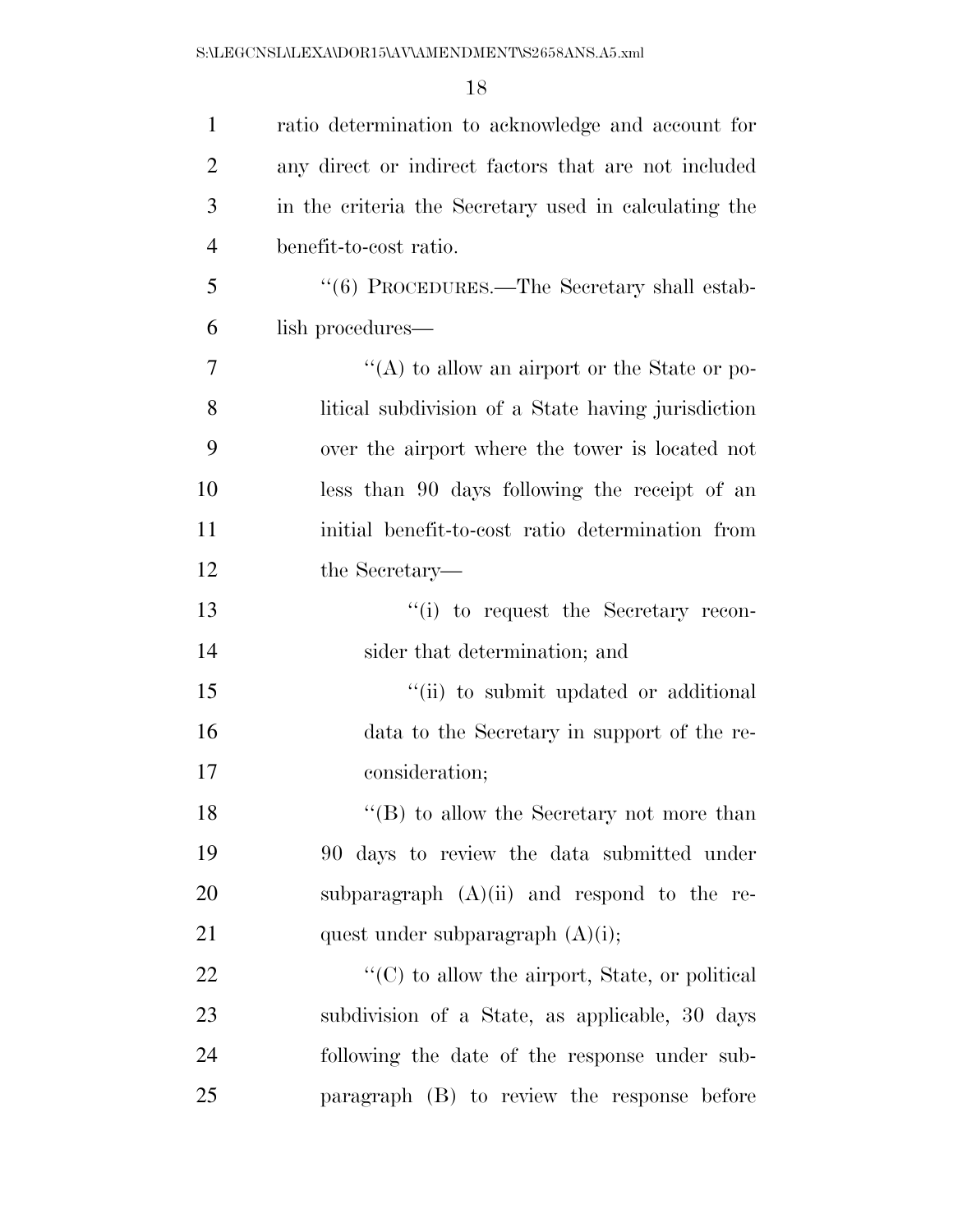| $\mathbf{1}$   | any action is taken based on a benefit-to-cost       |
|----------------|------------------------------------------------------|
| $\overline{2}$ | determination; and                                   |
| 3              | $\lq\lq$ to provide, after the end of the period     |
| $\overline{4}$ | described in subparagraph $(C)$ , an 18-month        |
| 5              | grace period before cost-share payments are due      |
| 6              | from the airport, State, or political subdivision    |
| 7              | of a State if as a result of the benefit-to-cost     |
| 8              | ratio determination the airport, State, or polit-    |
| 9              | ical subdivision, as applicable, is required to      |
| 10             | transition to the Cost-share Program.                |
| 11             | "(e) DEFINITIONS.—In this section:                   |
| 12             | "(1) CONTRACT TOWER PROGRAM.—The term                |
| 13             | 'Contract Tower Program' means the level I air traf- |
| 14             | fic control tower contract program established under |
| 15             | subsection (a) and continued under subsection        |
| 16             | (b)(1).                                              |
| 17             | "(2) COST-SHARE PROGRAM.—The term 'Cost-             |
| 18             | share Program' means the cost-share program estab-   |
| 19             | lished under subsection $(b)(3)$ .".                 |
| 20             | (e) CONFORMING AMENDMENTS.—Section 47124(b)          |
| 21             | is amended—                                          |
| 22             | $(1)$ in paragraph $(1)(C)$ , by striking "the pro-  |
| 23             | gram established under paragraph (3)" and insert-    |
| 24             | ing "the Cost-share Program";                        |
| 25             | $(2)$ in paragraph $(3)$ —                           |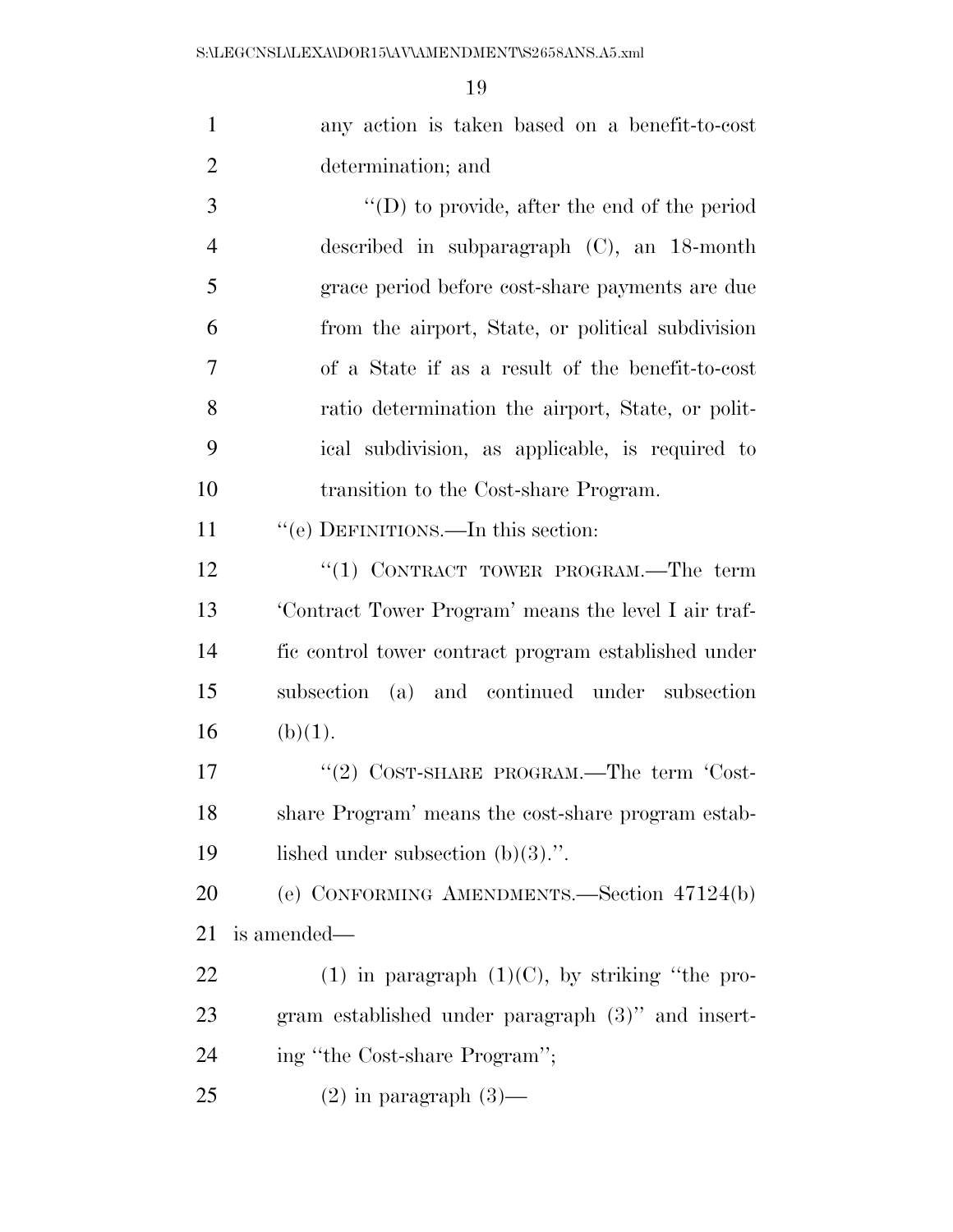| $\mathbf{1}$   | $(A)$ in the heading, by striking "CONTRACT"         |
|----------------|------------------------------------------------------|
| $\overline{2}$ | AIR TRAFFIC CONTROL TOWER PROGRAM" and               |
| 3              | inserting "COST-SHARE PROGRAM";                      |
| $\overline{4}$ | $(B)$ in subparagraph $(A)$ , by striking "con-      |
| 5              | tract tower program established under sub-           |
| 6              | section (a) and continued under paragraph (1)        |
| 7              | (in this paragraph referred to as the 'Contract      |
| 8              | Tower Program')" and inserting "Contract"            |
| 9              | Tower Program";                                      |
| 10             | $(C)$ in subparagraph $(B)$ , by striking "In        |
| 11             | carrying out the program" and inserting "In          |
| 12             | carrying out the Cost-share Program";                |
| 13             | (D) in subparagraph $(C)$ , by striking "par-        |
| 14             | ticipate in the program" and inserting "partici-     |
| 15             | pate in the Cost-share Program";                     |
| 16             | $(E)$ in subparagraph $(D)$ , by striking            |
| 17             | "under the program" and inserting "under the         |
| 18             | Cost-share Program"; and                             |
| 19             | $(F)$ in subparagraph $(F)$ , by striking "the       |
| 20             | program continued under paragraph $(1)$ " and        |
| 21             | inserting "the Contract Tower Program"; and          |
| 22             | (3) in paragraph $(4)(B)(i)(I)$ , by striking "con-  |
| 23             | tract tower program established under subsection (a) |
| 24             | and continued under paragraph (1) or the pilot pro-  |
| 25             | gram established under paragraph $(3)$ " and insert- |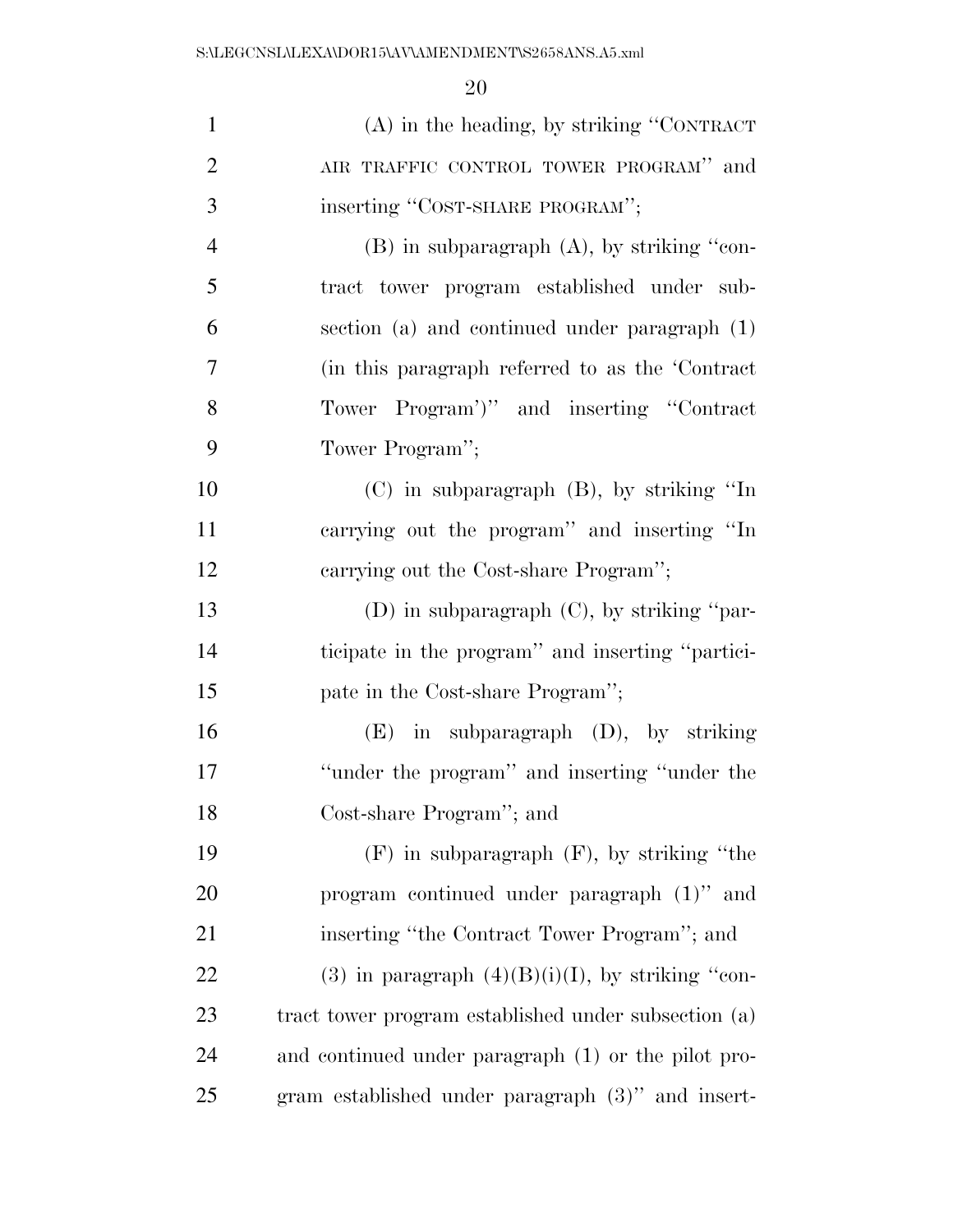ing ''Contract Tower Program or the Cost-share Program''.

3 (f) EXEMPTION.—Section  $47124(b)(3)(D)$  is amend- ed by adding at the end the following: ''Airports with both Part 121 air service and more than 25,000 passenger enplanements in calendar year 2014 shall be exempt from any cost share requirement under the Cost-share Pro-gram.''.

 (g) SAVINGS PROVISION.—Notwithstanding the amendments made by this section, the towers for which assistance is being provided under section 41724 of title 49, United States Code, on the day before the date of en- actment of this Act may continue to be provided such as- sistance under the terms of that section as in effect on that day.

# **SEC. 1205. APPROVAL OF CERTAIN APPLICATIONS FOR CONTRACT TOWER PROGRAM.**

 (a) IN GENERAL.—If the Administrator of the Fed- eral Aviation Administration has not implemented a re- vised cost-benefit methodology for purposes of determining eligibility for the Contract Tower Program before the date that is 30 days after the date of enactment of this Act, any air traffic control tower with an application for par- ticipation in the Contract Tower Program pending as of January 1, 2016, shall be approved for participation in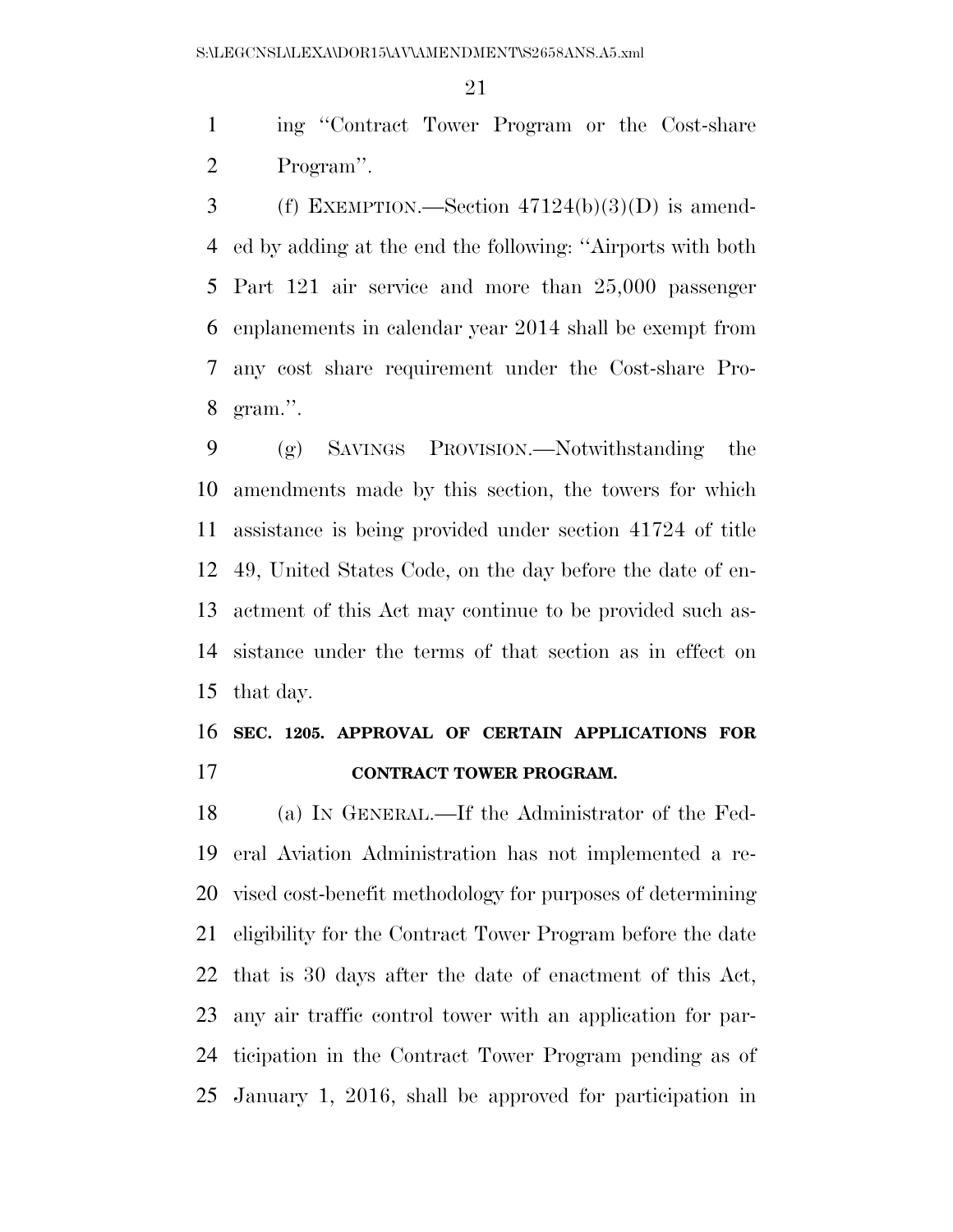the Contract Tower Program if the Administrator deter- mines the tower is eligible under the criteria set forth in the Federal Aviation Administration report, Establish- ment and Discontinuance Criteria for Airport Traffic Con-trol Towers, dated August 1990 (FAA-APO-90-7).

 (b) REQUESTS FOR ADDITIONAL AUTHORITY.—The Administrator shall respond not later than 30 days after the date the Administrator receives a formal request from an airport and air traffic control contractor for additional authority to expand contract tower operational hours and staff to accommodate flight traffic outside of current tower operational hours.

 (c) DEFINITION OF CONTRACT TOWER PROGRAM.— In this section, the term ''Contract Tower Program'' has the meaning given the term in section 47124(e) of title 49, United States Code.

## **SEC. 1206. REMOTE TOWERS.**

(a) PILOT PROGRAM.—

 (1) ESTABLISHMENT.—The Administrator of the Federal Aviation Administration shall estab-lish—

 (A) in consultation with airport operators and general aviation users, a pilot program at public-use airports to construct and operate re-mote towers; and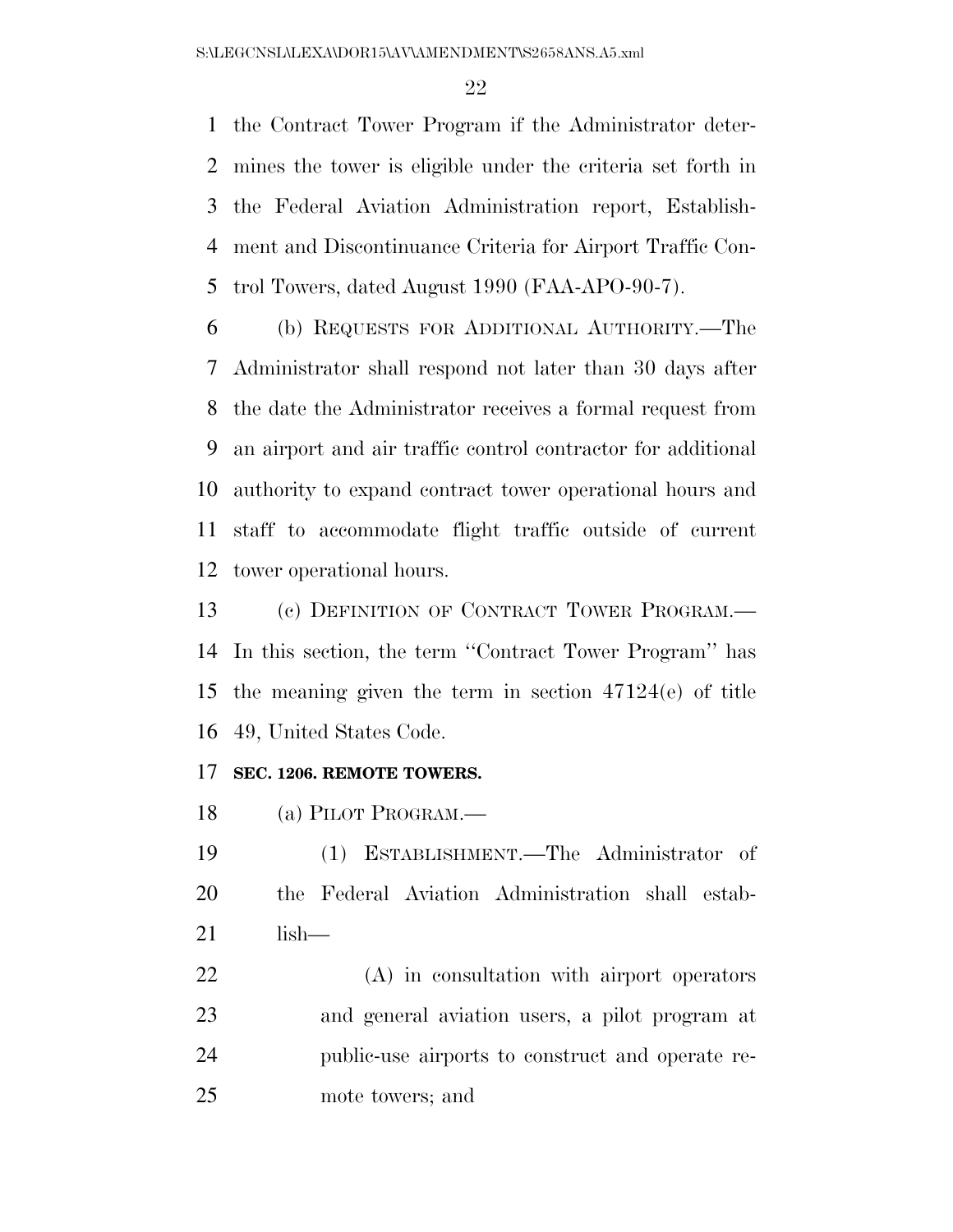(B) a selection process for participation in 2 the pilot program. (2) SAFETY CONSIDERATIONS.—In establishing the pilot program, the Administrator shall consult with operators of remote towers in foreign countries to design the pilot program in a manner that leverages as many safety and airspace efficiency ben- efits as possible. (3) REQUIREMENTS.—In selecting the airports for participation in the pilot program, the Adminis- trator shall— (A) to the extent practicable, ensure that at least 2 different vendors of remote tower sys- tems participate; (B) include at least 1 airport currently in the Contract Tower Program and at least 1 air- port that does not have an air traffic control tower; and (C) clearly identify the research questions 20 that will be addressed at each airport. (4) RESEARCH.—In selecting an airport for participation in the pilot program, the Administrator shall consider— (A) how inclusion of that airport will add

research value to assist the Administrator in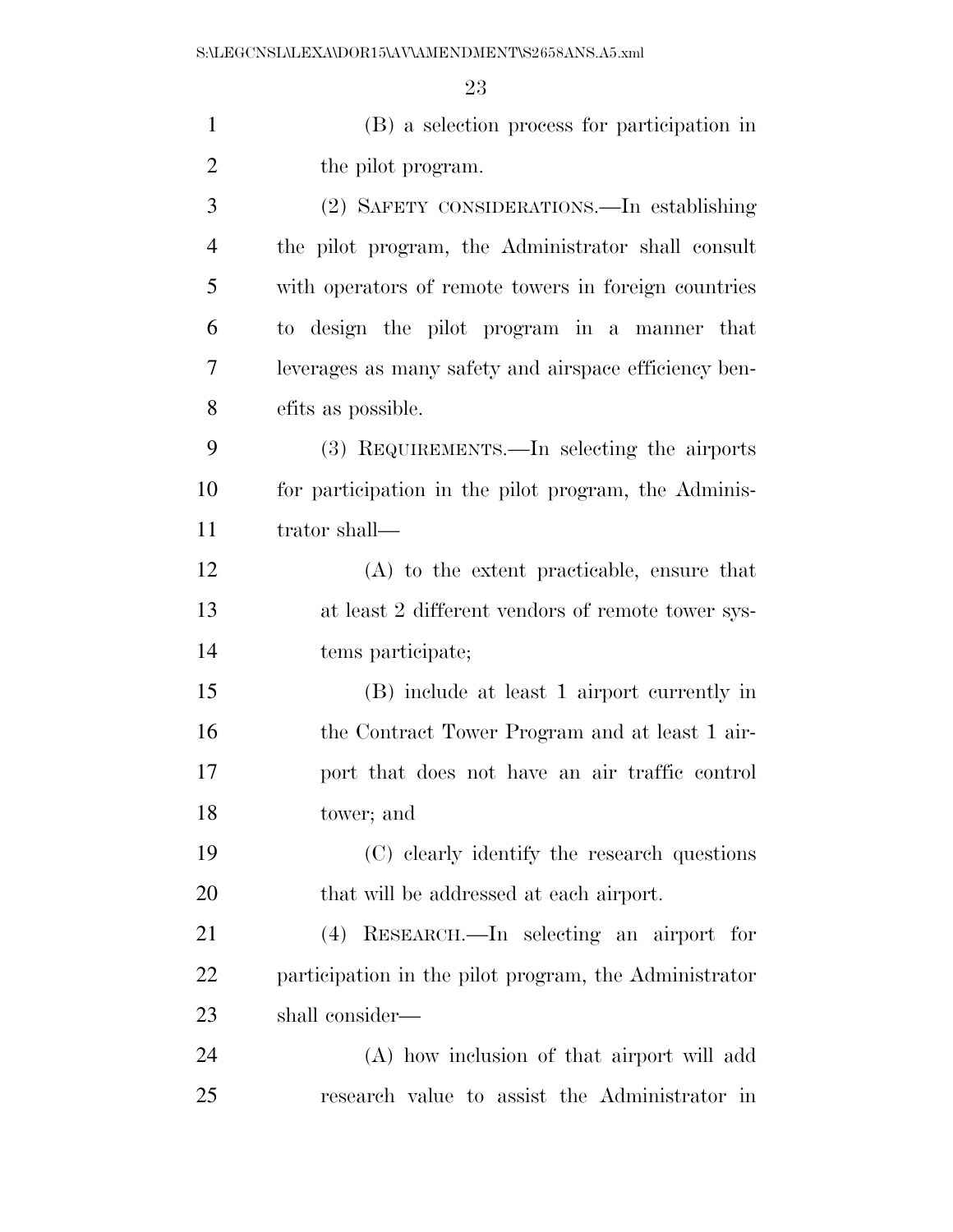| $\mathbf{1}$   | evaluating the feasibility, safety, and benefits of    |
|----------------|--------------------------------------------------------|
| $\overline{2}$ | using remote towers;                                   |
| 3              | (B) the amount and variety of air traffic              |
| $\overline{4}$ | at an airport; and                                     |
| 5              | (C) the costs and benefits of including that           |
| 6              | airport.                                               |
| 7              | (5) DATA.—The Administrator shall clearly              |
| 8              | identify and collect air traffic control information   |
| 9              | and data from participating airports that will assist  |
| 10             | the Administrator in evaluating the feasibility, safe- |
| 11             | ty, and cost-benefits of remote towers.                |
| 12             | $(6)$ REPORT.—Not later than 1 year after the          |
| 13             | date the first remote tower is operational, and annu-  |
| 14             | ally thereafter, the Administrator shall submit to the |
| 15             | appropriate committees of Congress a report—           |
| 16             | (A) detailing any benefits, costs, or safety           |
| 17             | improvements associated with the use of the re-        |
| 18             | mote towers; and                                       |
| 19             | (B) evaluating the feasibility of using re-            |
| 20             | mote towers, particularly in the Contract Tower        |
| 21             | Program and for airports without any air traf-         |
| 22             | fic control tower, or to improve safety at air-        |
| 23             | ports with towers.                                     |
| 24             | (7) DEADLINE.—Not later than 1 year after              |
| 25             | the date of enactment of this Act, the Administrator   |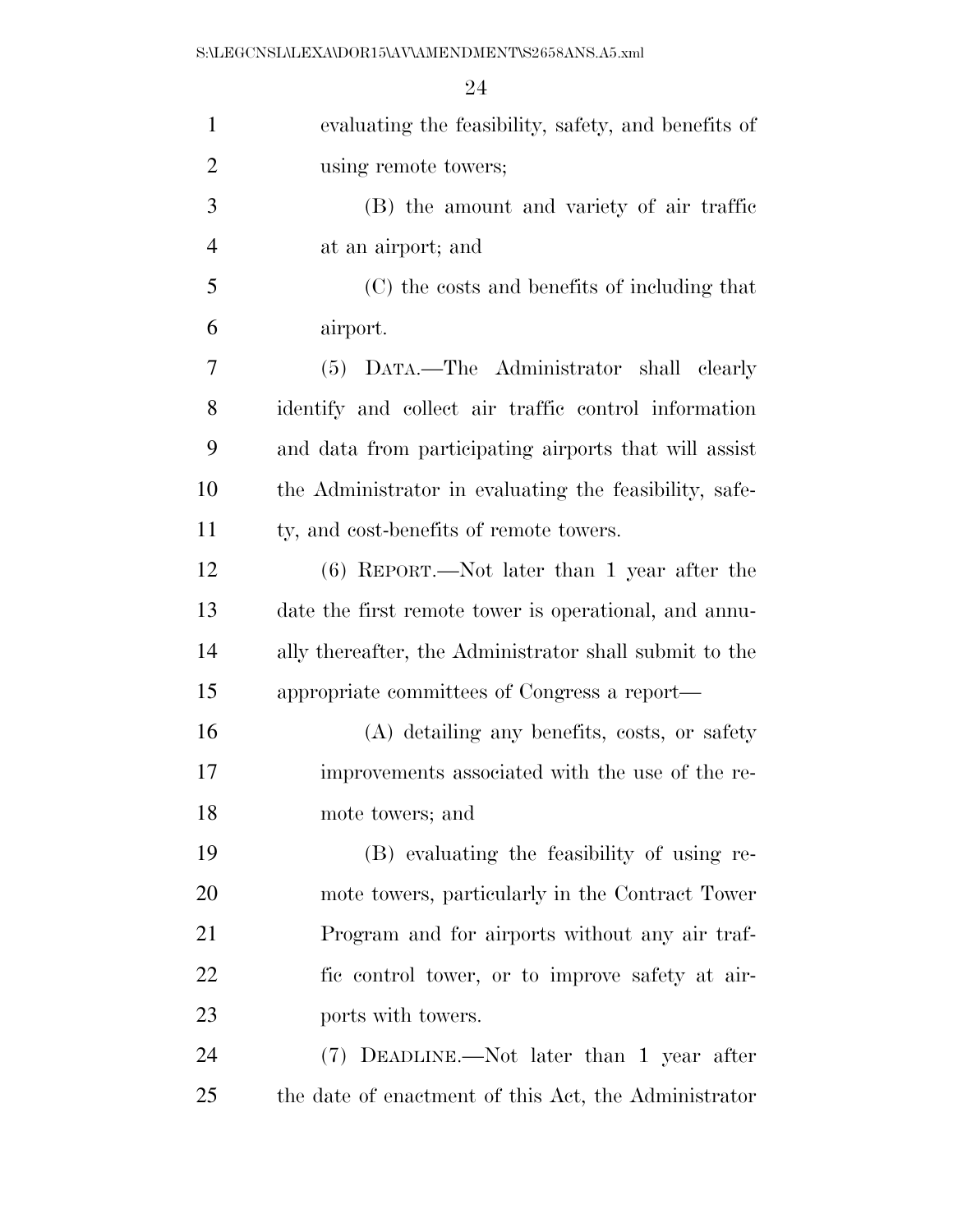shall select airports for participation in the pilot pro-gram.

 (8) DEFINITIONS.—In this subsection: (A) CONTRACT TOWER PROGRAM.—The term ''Contract Tower Program'' has the mean- ing given the term in section 47124(e) of title 49, United States Code. (B) REMOTE TOWER.—The term ''remote tower'' means a system whereby air traffic serv- ices are provided to operators at an airport from a location that may not be on or near the airport.

 (b) AIP FUNDING ELIGIBILITY.—For purposes of the pilot program under subsection (a), and after certifi- cated systems are available, constructing a remote tower or acquiring and installing air traffic control, communica- tions, or related equipment for a remote tower shall be considered airport development (as defined in section 47102 of title 49, United States Code) for purposes of subchapter I of chapter 471 of that title if components are installed and used at the airport, except for off-airport sensors installed on leased towers, as needed.

## **SEC. 1207. MIDWAY ISLAND AIRPORT.**

 Section 186(d) of the Vision 100 - Century of Avia-tion Reauthorization Act (Public Law 108–176; 117 Stat.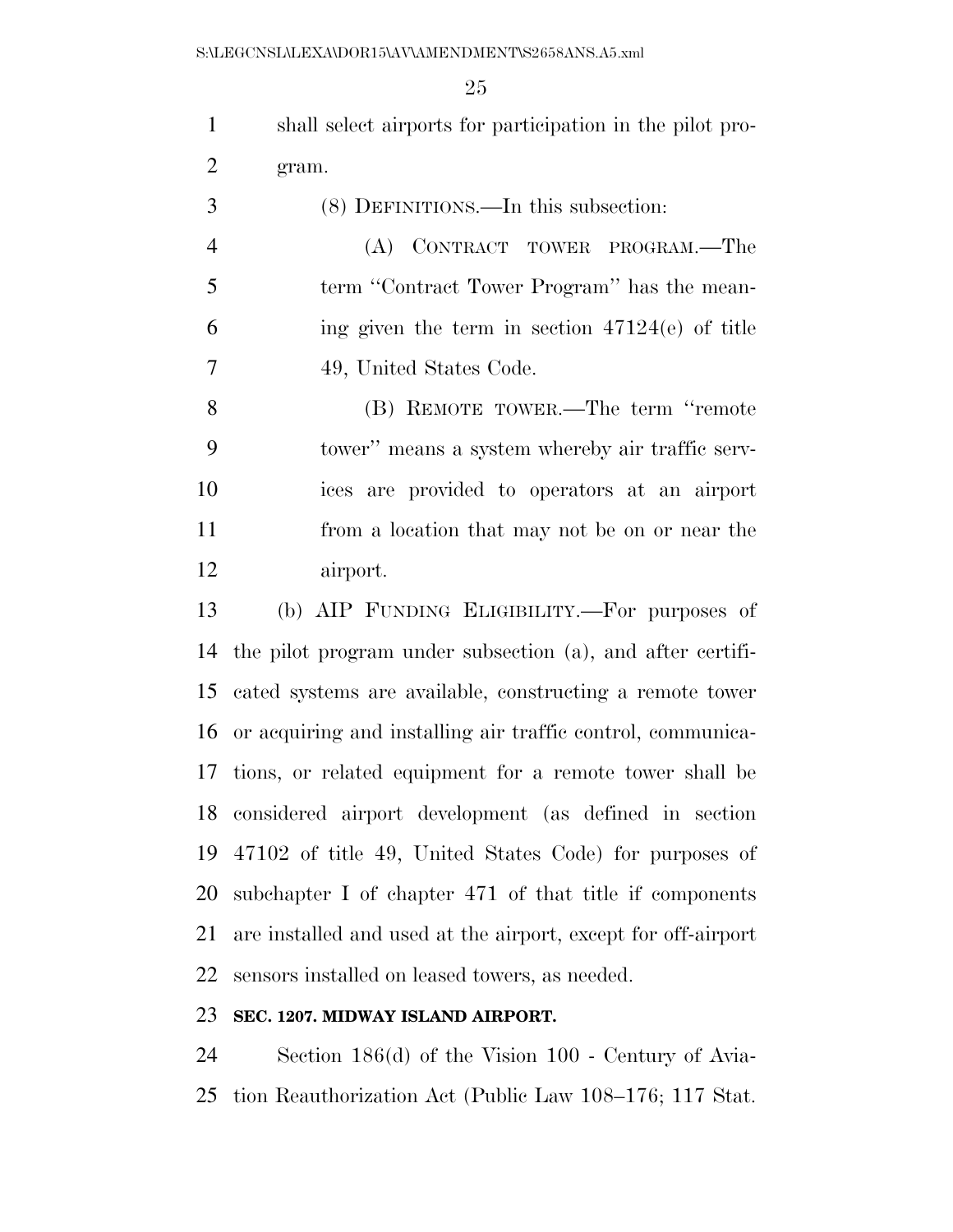2518) is amended by striking ''and for the period begin- ning on October 1, 2015, and ending on March 31, 2016,'' inserting ''and for fiscal years 2016 through 2017''.

## **SEC. 1208. AIRPORT ROAD FUNDING.**

 (a) AIRPORT DEVELOPMENT GRANT ASSURANCES.— Section 47107(b) is amended by adding at the end the following:

8 "(4) This subsection does not prevent the use of airport revenue for the maintenance and improve- ment of the on-airport portion of a surface transpor- tation facility providing access to an airport and non-airport locations if the surface transportation facility is owned or operated by the airport owner or operator and the use of airport revenue is prorated to airport use and limited to portions of the facility located on the airport. The Secretary shall determine the maximum percentage contribution of airport rev- enue toward surface transportation facility mainte- nance or improvement, taking into consideration the current and projected use of the surface transpor- tation facility located on the airport for airport and non-airport purposes. The de minimus use, as deter- mined by the Secretary, of a surface transportation facility for non-airport purposes shall not require prorating.''.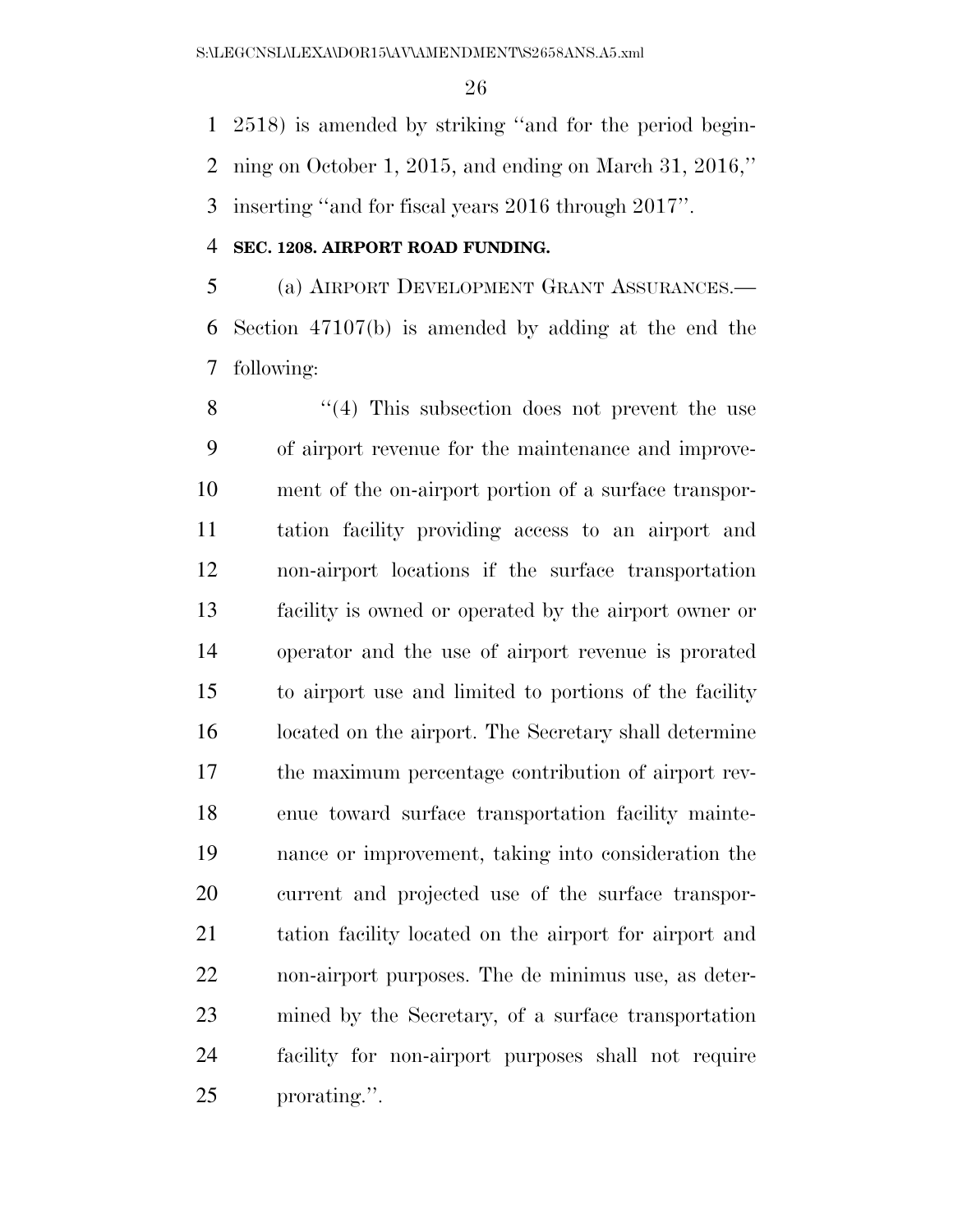| 1              | (b) RESTRICTIONS ON THE USE OF AIRPORT REV-                |
|----------------|------------------------------------------------------------|
| $\overline{2}$ | $ENUE.$ Section $47133(c)$ is amended—                     |
| 3              | (1) by inserting " $(1)$ " before "Nothing" and in-        |
| 4              | denting appropriately; and                                 |
| 5              | $(2)$ by adding at the end the following:                  |
| 6              | $\lq(2)$ Nothing in this section may be construed          |
| 7              | to prevent the use of airport revenue for the pro-         |
| 8              | rated maintenance and improvement costs of the on-         |
| 9              | airport portion of the surface transportation facility,    |
| 10             | subject to the provisions of section $47107(b)(4)$ .".     |
| 11             | SEC. 1209. REPEAL OF INHERENTLY LOW-EMISSION AIR-          |
| 12             | PORT VEHICLE PILOT PROGRAM.                                |
| 13             | (a) REPEAL.—Section 47136 is repealed.                     |
| 14             | (b) TECHNICAL AND CONFORMING AMENDMENTS.-                  |
| 15             | The table of contents for chapter 471 is amended by strik- |
| 16             | ing the item relating to section 47136 and inserting the   |
| 17             | following:                                                 |
|                | 47136. [Reserved].                                         |
| 18             | SEC. 1210. MODIFICATION OF ZERO-EMISSION AIRPORT VE-       |
| 19             | HICLES AND INFRASTRUCTURE PILOT PRO-                       |
| 20             | GRAM.                                                      |
| 21             | Section 47136a is amended—                                 |
| 22             | $(1)$ in subsection $(a)$ , by striking ", including"      |
| 23             | and inserting "used exclusively for transporting pas-      |
| 24             | sengers on-airport or for employee shuttle buses           |
| 25             | within the airport, including"; and                        |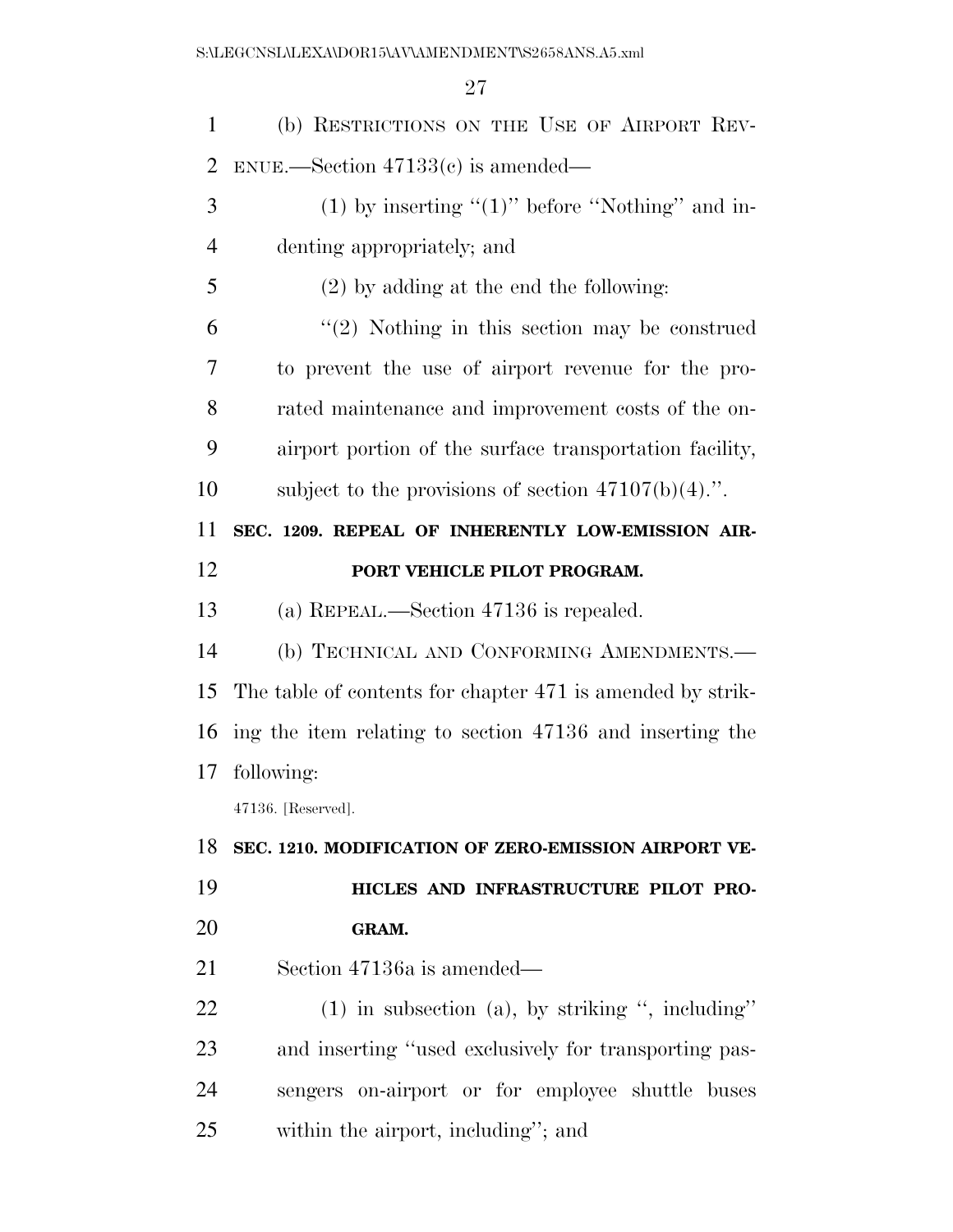| $\mathbf{1}$   | $(2)$ in subsection $(f)$ , by inserting ", as in effect    |
|----------------|-------------------------------------------------------------|
| $\overline{2}$ | on the day before the date of enactment of the Fed-         |
| 3              | eral Aviation Administration Reauthorization Act of         |
| $\overline{4}$ | 2016," after "section 47136".                               |
| 5              | SEC. 1211. REPEAL OF AIRPORT GROUND SUPPORT EQUIP-          |
| 6              | <b>EMISSIONS RETROFIT PILOT</b><br><b>MENT</b><br>PRO-      |
| 7              | GRAM.                                                       |
| 8              | (a) REPEAL.—Section $47140$ is repealed.                    |
| 9              | (b) TECHNICAL AND CONFORMING AMENDMENTS.-                   |
| 10             | The table of contents for chapter 471 is amended by strik-  |
| 11             | ing the item relating to section 47140 and inserting the    |
| 12             | following:                                                  |
|                | "47140. [Reserved].".                                       |
| 13             | SEC. 1212. FUNDING ELIGIBILITY FOR AIRPORT ENERGY           |
| 14             | EFFICIENCY ASSESSMENTS.                                     |
| 15             | (a) COST REIMBURSEMENTS.—Section $47140a(a)$ is             |
| 16             | amended by striking "airport." and inserting "airport,      |
| 17             | and to reimburse the airport sponsor for the costs incurred |
| 18             | in conducting the assessment.".                             |
| 19             | (b) SAFETY PRIORITY.—Section $47140a(b)(2)$ is              |
| <b>20</b>      | amended by inserting ", including a certification that no   |
| 21             | safety projects would be deferred by prioritizing a grant   |
| 22             | under this section," after "an application".                |
| 23             | SEC. 1213. RECYCLING PLANS; SAFETY PROJECTS AT UN-          |
| 24             | <b>CLASSIFIED AIRPORTS.</b>                                 |

Section 47106(a) is amended—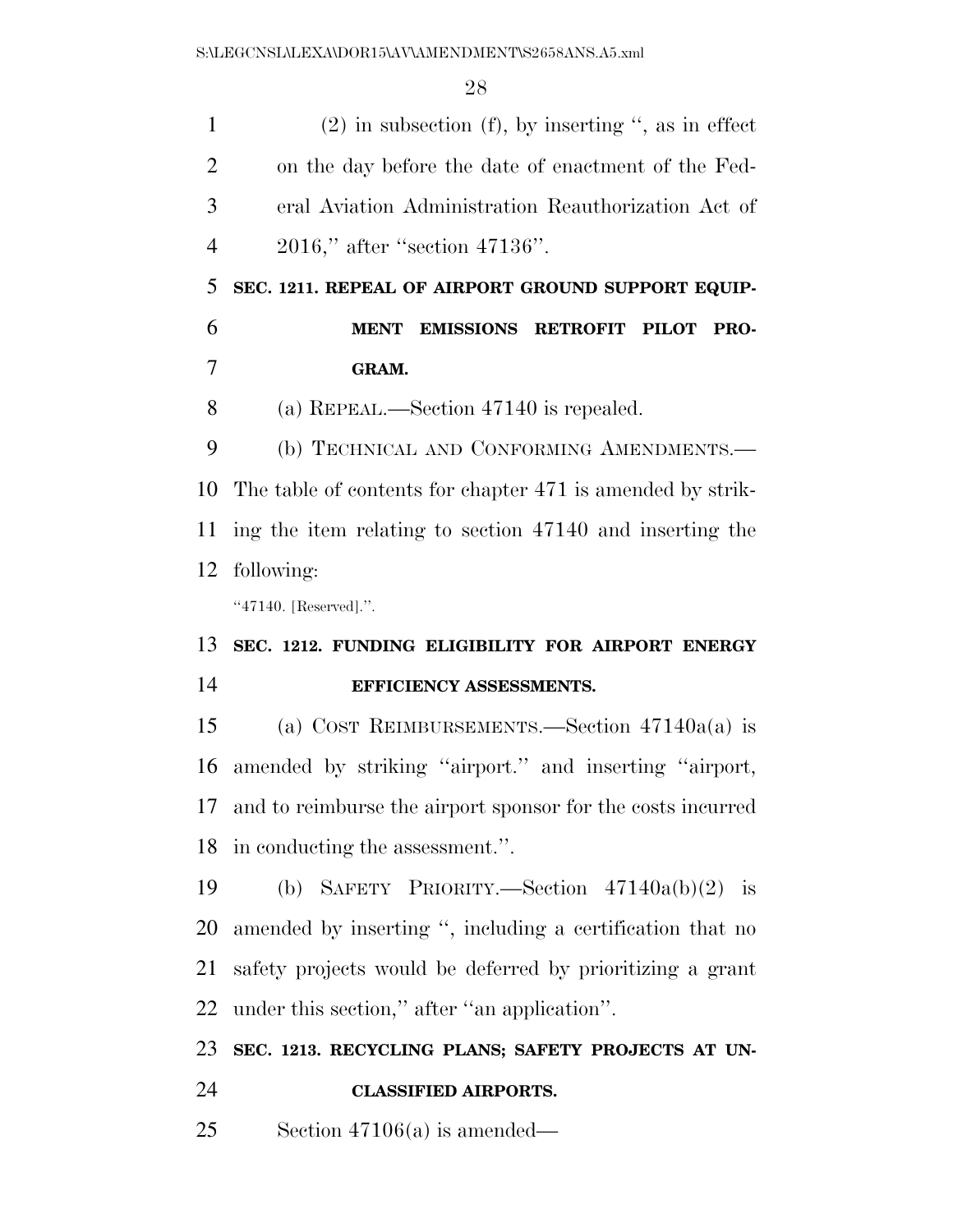| $\mathbf{1}$   | $(1)$ in paragraph $(5)$ , by striking "; and" and     |
|----------------|--------------------------------------------------------|
| $\overline{2}$ | inserting a semicolon;                                 |
| 3              | $(2)$ in paragraph $(6)$ —                             |
| $\overline{4}$ | (A) in the matter preceding subparagraph               |
| 5              | $(A)$ , by striking "for an airport that has an air-   |
| 6              | port master plan, the master plan addresses"           |
| 7              | and inserting "a master plan project, it will ad-      |
| 8              | dress"; and                                            |
| 9              | $(B)$ in subparagraph $(E)$ , by striking the          |
| 10             | period at the end and inserting "; and"; and           |
| 11             | $(3)$ by adding at the end the following:              |
| 12             | $\lq(7)$ if the project is at an unclassified airport, |
| 13             | the project will be funded with an amount appor-       |
| 14             | tioned under subsection $47114(d)(3)(B)$ and is—       |
| 15             | $\lq\lq$ for maintenance of the pavement of            |
| 16             | the primary runway;                                    |
| 17             | $\lq\lq (B)$ for obstruction removal for the pri-      |
| 18             | mary runway;                                           |
| 19             | "(C) for the rehabilitation of the primary             |
| 20             | runway; or                                             |
| 21             | $\lq\lq$ (D) a project that the Secretary considers    |
| 22             | necessary for the safe operation of the air-           |
| 23             | port.".                                                |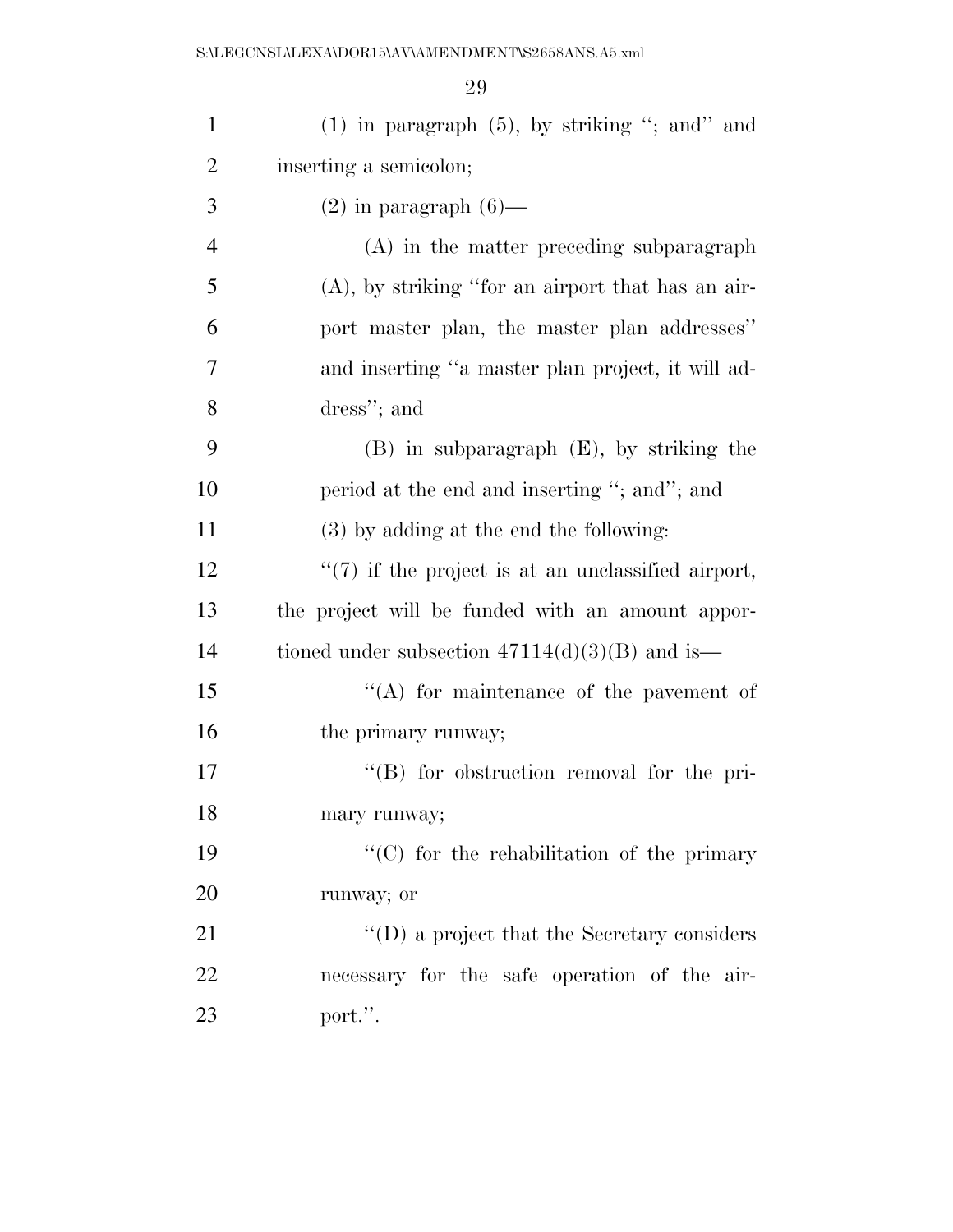## **SEC. 1214. TRANSFERS OF INSTRUMENT LANDING SYS-TEMS.**

 Section 44502(e) is amended by striking the first sen- tence and inserting ''An airport may transfer, without con- sideration, to the Administrator of the Federal Aviation Administration an instrument landing system consisting of a glide slope and localizer that conforms to performance specifications of the Administrator if an airport improve- ment project grant was used to assist in purchasing the system, and if the Federal Aviation Administration has determined that a satellite navigation system cannot pro-vide a suitable approach.''.

# **SEC. 1215. NON-MOVEMENT AREA SURVEILLANCE PILOT PROGRAM.**

 (a) IN GENERAL.—Subchapter I of chapter 471 is amended by adding at the end the following:

 **''§ 47143. Non-movement area surveillance surface display systems pilot program** 

 ''(a) IN GENERAL.—The Administrator of the Fed- eral Aviation Administration may carry out a pilot pro- gram to support non-Federal acquisition and installation of qualifying non-movement area surveillance surface dis-play systems and sensors if—

  $\qquad$   $\qquad$   $\qquad$   $\qquad$   $\qquad$   $\qquad$   $\qquad$   $\qquad$   $\qquad$   $\qquad$   $\qquad$   $\qquad$   $\qquad$   $\qquad$   $\qquad$   $\qquad$   $\qquad$   $\qquad$   $\qquad$   $\qquad$   $\qquad$   $\qquad$   $\qquad$   $\qquad$   $\qquad$   $\qquad$   $\qquad$   $\qquad$   $\qquad$   $\qquad$   $\qquad$   $\qquad$   $\qquad$   $\qquad$   $\qquad$   $\qquad$  tion and installation of qualifying non-movement area surveillance surface display systems and sen-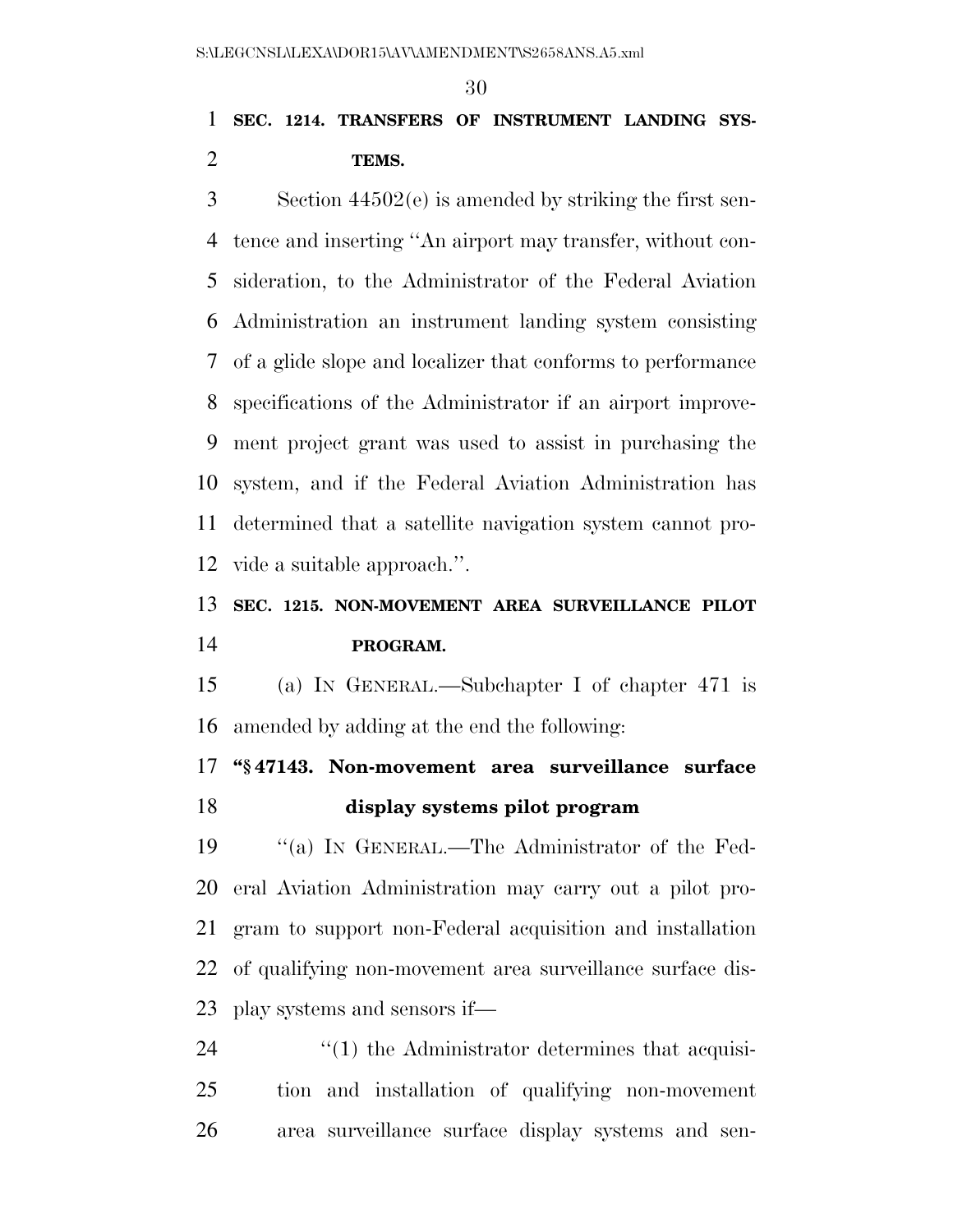sors improve safety or capacity in the National Air-space System; and

 ''(2) the non-movement area surveillance sur- face display systems and sensors are supplemental to existing movement area systems and sensors at the selected airports established under other programs administered by the Administrator.

8 "(b) PROJECT GRANTS.—

9 "(1) IN GENERAL.—For purposes of carrying out the pilot program, the Administrator may make a project grant out of funds apportioned under para-12 graph (1) or paragraph (2) of section  $47114(e)$  to not more than 5 eligible sponsors to acquire and in- stall qualifying non-movement area surveillance sur- face display systems and sensors. The Administrator may distribute not more than \$2,000,000 per spon- sor from the discretionary fund. The airports se- lected to participate in the pilot program shall have existing Federal Aviation Administration movement area systems and airlines that are participants in Federal Aviation Administration's Airport Collabo-22 rative Decision Making process.

23 "(2) PROCEDURES.—In accordance with the au-24 thority under section 106, the Administrator may es-tablish procurement procedures applicable to grants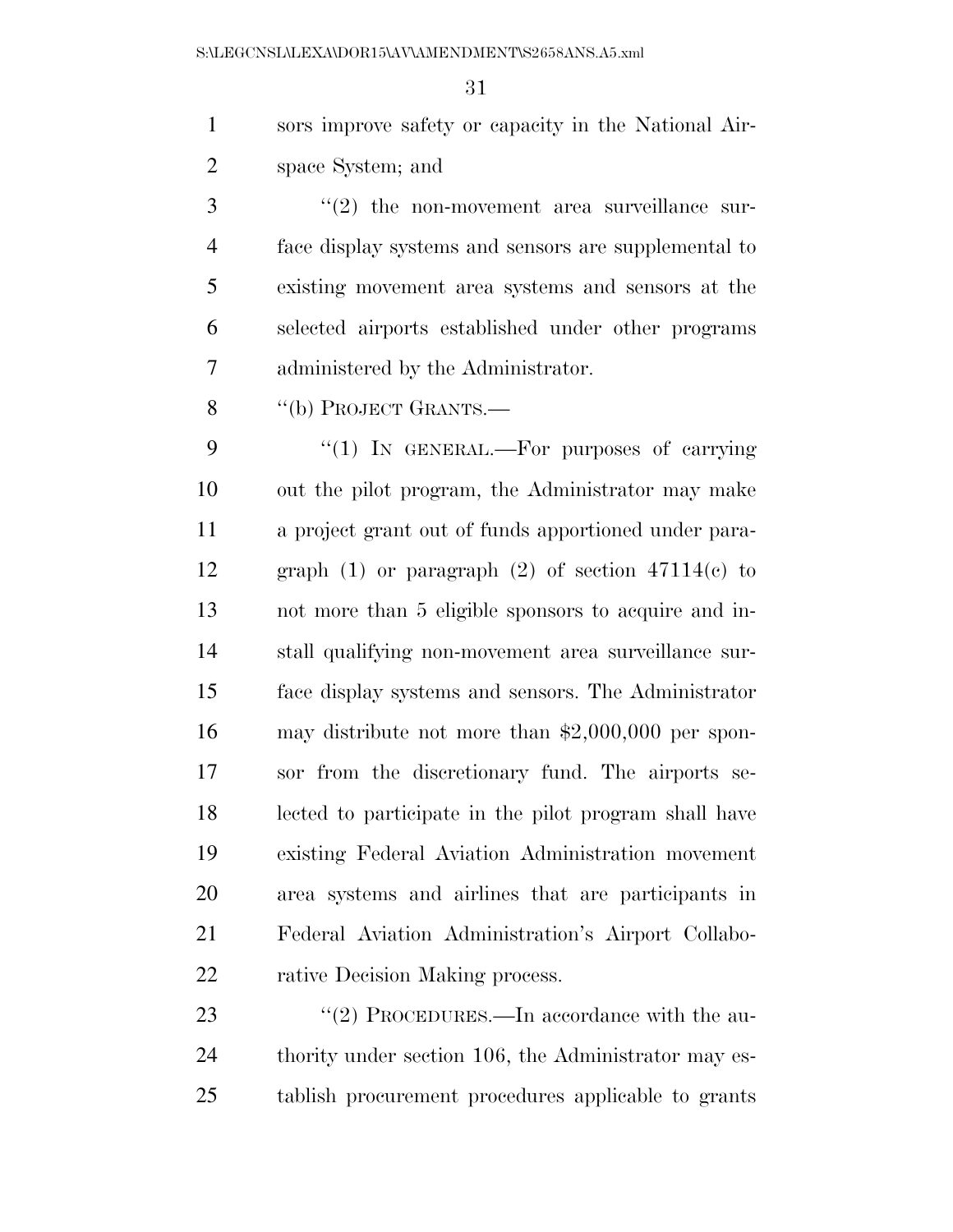issued under this subsection. The procedures may permit the sponsor to carry out the project with ven- dors that have been accepted in the procurement procedure or using Federal Aviation Administration contracts. The procedures may provide for the direct reimbursement (including administrative costs) of the Administrator by the sponsor using grant funds under this subsection, for the ordering of system-re- lated equipment and its installation, or for the direct ordering of system-related equipment and its instal- lation by the sponsor, using such grant funds, from the suppliers with which the Administrator has con-tracted.

14 ''(3) DATA EXCHANGE PROCESSES.—The Ad- ministrator may establish data exchange processes to allow airport participation in the Federal Aviation Administration's Airport Collaborative Decision Making process and fusion of the non-movement surveillance data with the Administration's move-ment area systems.

21 "'(c) DEFINITIONS.—In this section:

22 "(1) NON-MOVEMENT AREA.—The term 'non- movement area' is the portion of the airfield surface that is not under the control of air traffic control.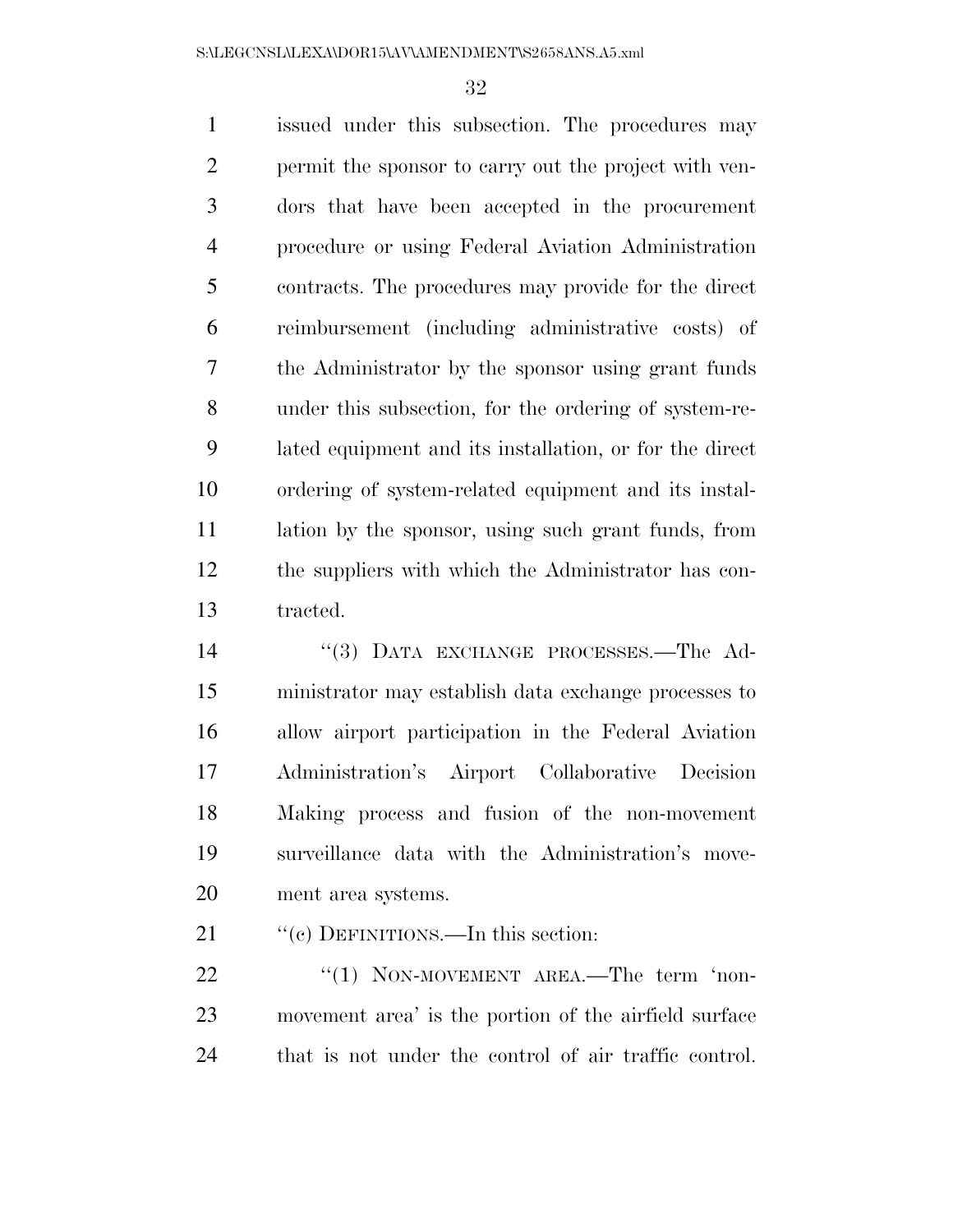1 ''(2) NON-MOVEMENT AREA SURVEILLANCE SURFACE DISPLAY SYSTEM AND SENSORS.—The term 'non-movement area surveillance surface dis- play system and sensors' is a non-Federal surveil- lance system that uses on-airport sensors that track vehicles or aircraft that are equipped with tran- sponders in the non-movement area. 8 "(3) QUALIFYING NON-MOVEMENT AREA SUR-VEILLANCE SURFACE DISPLAY SYSTEM AND SEN-

 SORS.—The term 'qualifying non-movement area surveillance surface display system and sensors' is a non-movement area surveillance surface display sys-tem that—

14 ''(A) provides the required transmit and receive data formats consistent with the Na- tional Airspace System architecture at the ap-propriate service delivery point;

- 18 ''(B) is on-airport; and
- 19  $\text{``(C)}$  is airport operated.".

20 (b) TECHNICAL AND CONFORMING AMENDMENTS.—

The table of contents of chapter 471 is amended by insert-

ing after the item relating to section 47142 the following:

''47143. Non-movement area surveillance surface display systems pilot program.''.

### **SEC. 1216. AMENDMENTS TO DEFINITIONS.**

Section 47102 is amended—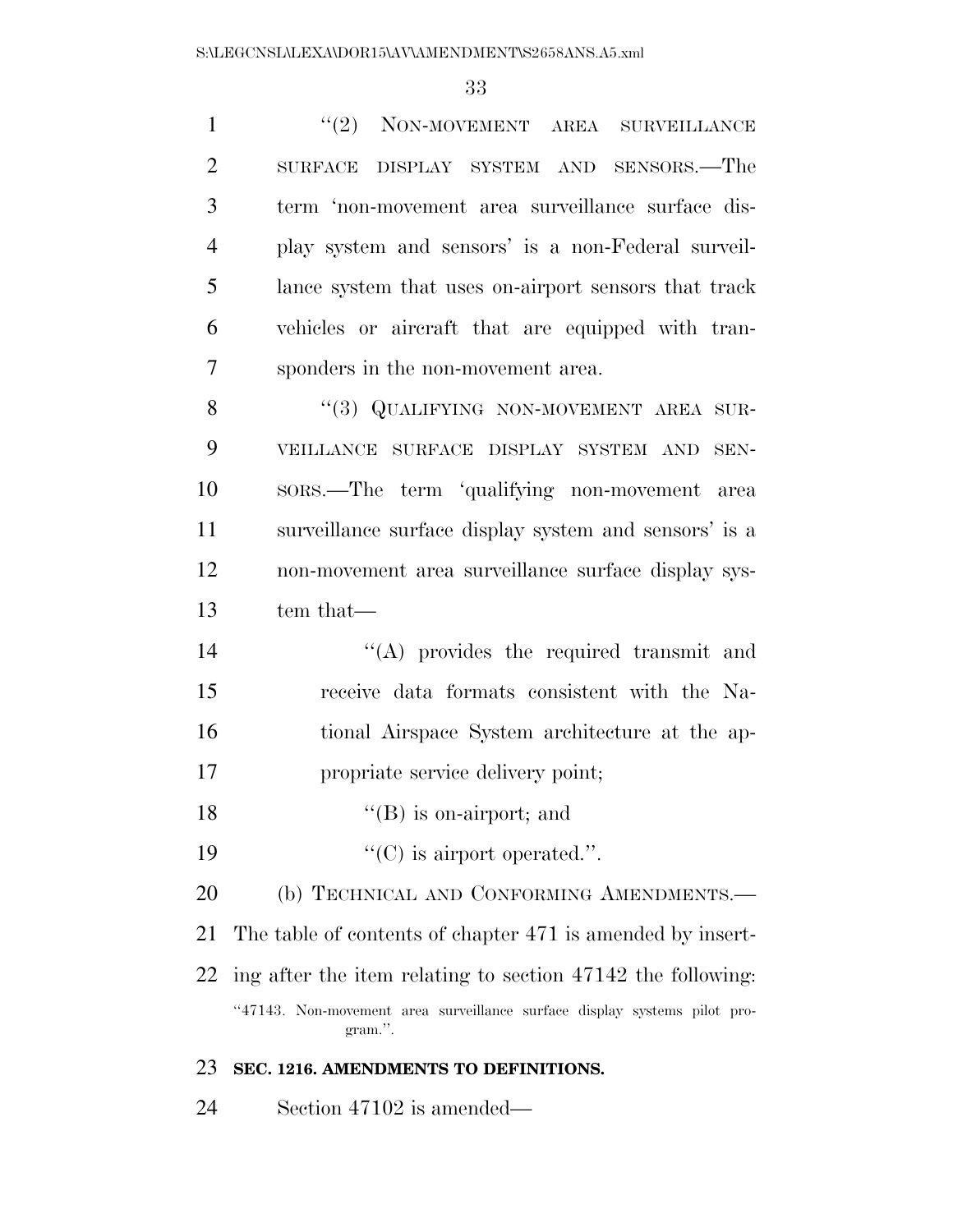| $\mathbf{1}$   | $(1)$ by redesignating paragraphs $(10)$ through           |
|----------------|------------------------------------------------------------|
| $\overline{2}$ | $(28)$ as paragraphs $(12)$ through $(30)$ , respectively; |
| 3              | (2) by redesignating paragraphs (7) through                |
| $\overline{4}$ | $(9)$ as paragraphs $(8)$ through $(10)$ , respectively;   |
| 5              | $(3)$ in paragraph $(3)(B)$ —                              |
| 6              | (A) by redesignating clauses (iii) through                 |
| 7              | $(x)$ as clauses (iv) through $(xi)$ , respectively;       |
| 8              | and                                                        |
| 9              | (B) by striking clause (ii) and inserting the              |
| 10             | following:                                                 |
| 11             | "(ii) security equipment owned and                         |
| 12             | operated by the airport, including explosive               |
| 13             | detection devices, universal access control                |
| 14             | systems, perimeter fencing, and emergency                  |
| 15             | call boxes, which the Secretary may require                |
| 16             | by regulation for, or approve as contrib-                  |
| 17             | uting significantly to, the security of indi-              |
| 18             | viduals and property at the airport;                       |
| 19             | "(iii) safety apparatus owned and op-                      |
| 20             | erated by the airport, which the Secretary                 |
| 21             | may require by regulation for, or approve                  |
| 22             | as contributing significantly to, the safety               |
| 23             | of individuals and property at the airport,                |
| 24             | and integrated in-pavement lighting sys-                   |
| 25             | tems for runways and taxiways and other                    |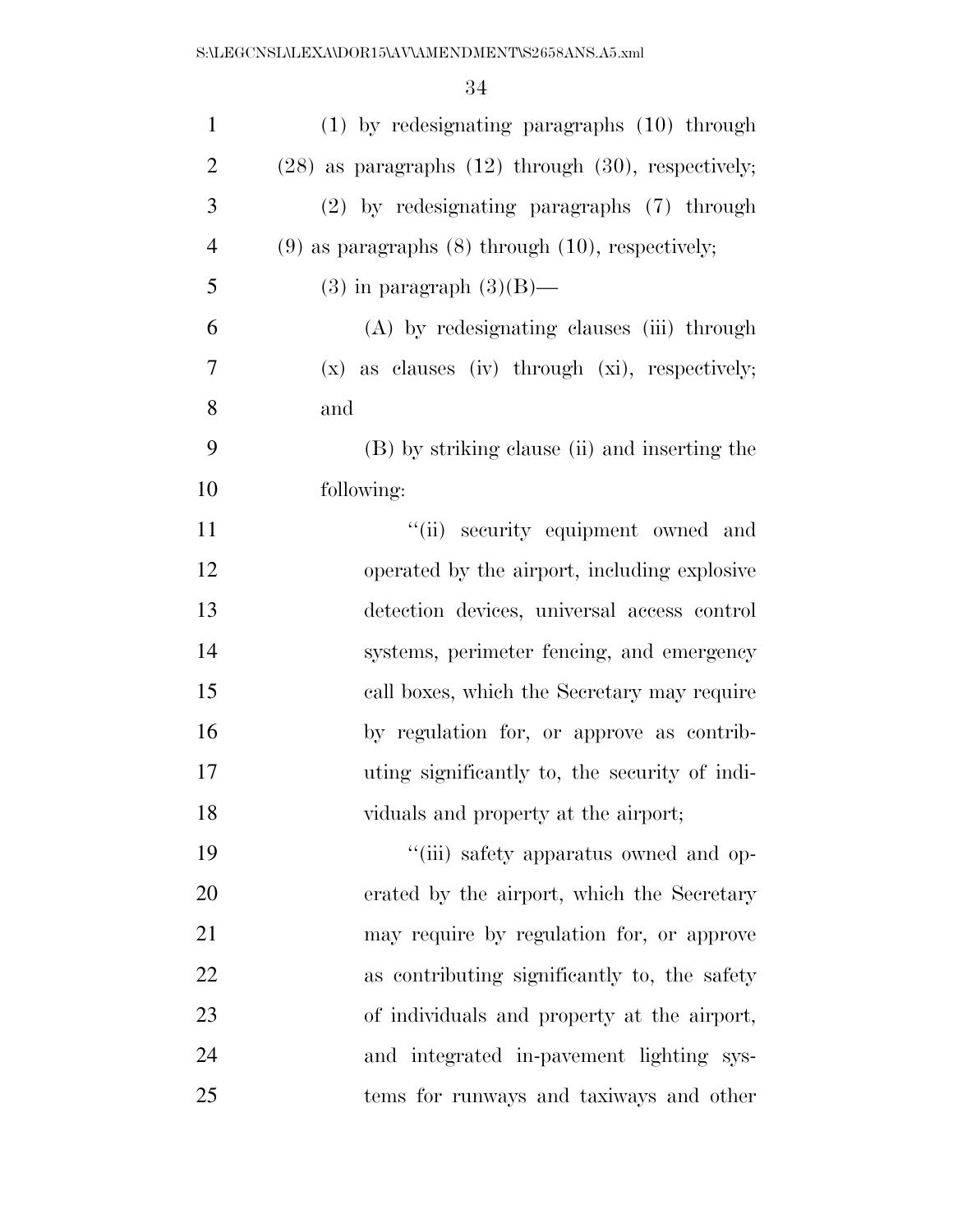| $\mathbf{1}$   | runway and taxiway incursion prevention              |
|----------------|------------------------------------------------------|
| $\overline{2}$ | devices;";                                           |
| 3              | $(4)$ in paragraph $(3)$ —                           |
| $\overline{4}$ | $(A)$ in subparagraph $(K)$ , by striking "such      |
| 5              | project will result in an airport receiving appro-   |
| 6              | priate" and inserting "the airport would be able     |
| 7              | to receive"; and                                     |
| 8              | $(B)$ in subparagraph $(L)$ —                        |
| 9              | (i) by striking "or conversion of vehi-              |
| 10             | cles and" and inserting "of vehicles used            |
| 11             | exclusively for transporting passengers on-          |
| 12             | airport, employee shuttle buses within the           |
| 13             | airport, or";                                        |
| 14             | (ii) by striking "airport, to" and in-               |
| 15             | serting "airport and equipped with"; and             |
| 16             | (iii) by striking $\cdot 7505a$ ) and if such        |
| 17             | project will result in an airport receiving          |
| 18             | appropriate" and inserting "7505a)) and if           |
| 19             | the airport would be able to receive";               |
| 20             | $(5)$ in paragraph $(5)$ , by striking "regulations" |
| 21             | and inserting "requirements";                        |
| 22             | $(6)$ by inserting after paragraph $(6)$ the fol-    |
| 23             | lowing:                                              |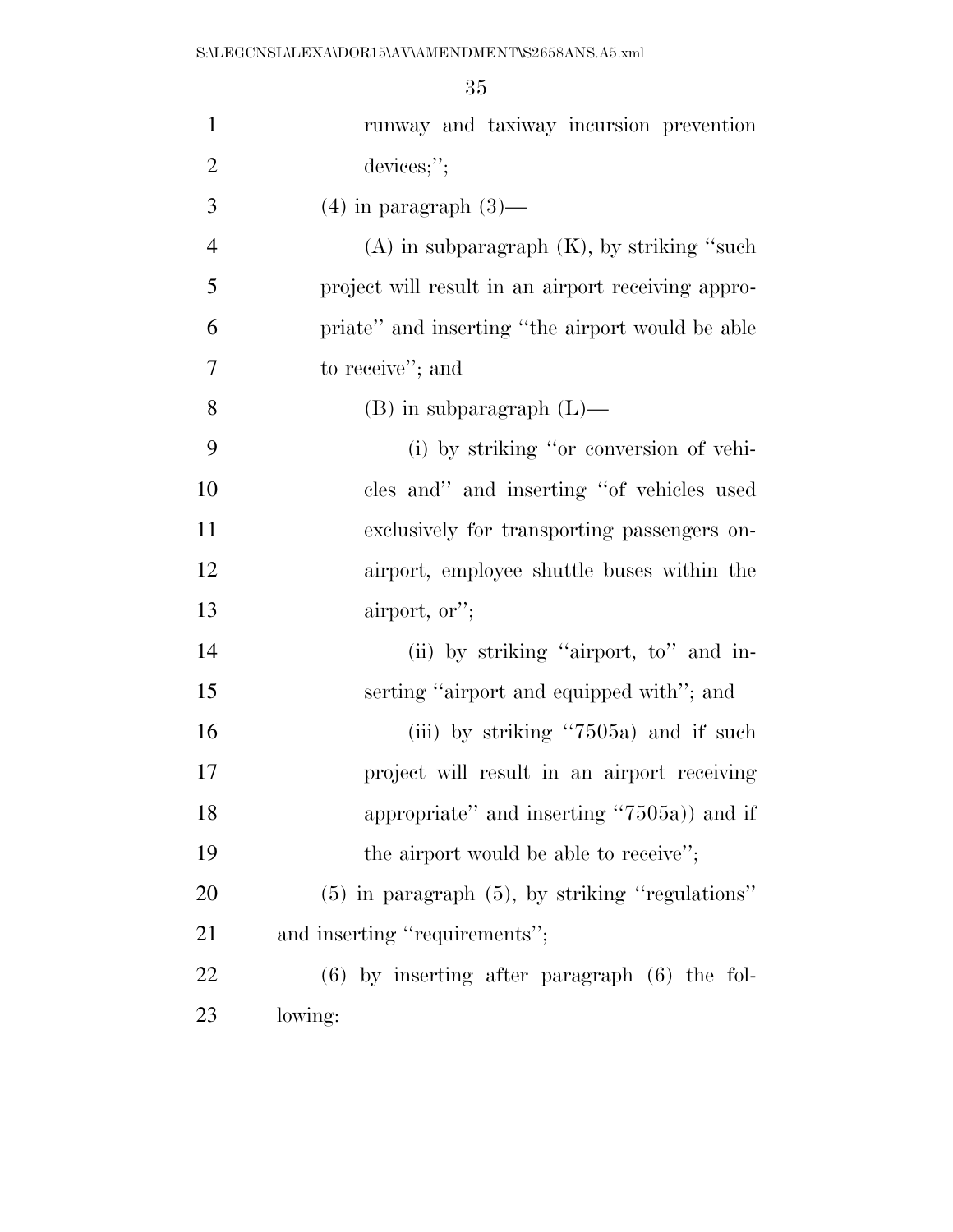| $\mathbf{1}$   | "(7) 'categorized airport' means a nonprimary         |
|----------------|-------------------------------------------------------|
| $\overline{2}$ | airport that has an identified role in the National   |
| 3              | Plan of Integrated Airport Systems.";                 |
| $\overline{4}$ | $(7)$ in paragraph $(9)$ , as redesignated, by strik- |
| 5              | ing "public" and inserting "public-use";              |
| 6              | $(8)$ by inserting after paragraph $(10)$ , as redes- |
| 7              | ignated, the following:                               |
| 8              | $\lq(11)$ joint use airport' means an airport         |
| 9              | owned by the Department of Defense, at which both     |
| 10             | military and civilian aircraft make shared use of the |
| 11             | $airfield.'$ ;                                        |
| 12             | $(9)$ in paragraph $(24)$ , as redesignated, by       |
| 13             | amending subparagraph $(B)(i)$ to read as follows:    |
| 14             | "(i) determined by the Secretary to                   |
| 15             | have at least—                                        |
| 16             | $\lq(1)$ 100 based aircraft that are                  |
| 17             | currently registered with the Federal                 |
| 18             | Aviation Administration under chap-                   |
| 19             | ter 445 of this title; and                            |
| 20             | $\lq$ (II) 1 based jet aircraft that is               |
| 21             | currently registered with the Federal                 |
| 22             | Aviation Administration where, for                    |
| 23             | the purposes of this clause, "based"                  |
| 24             | means the aircraft or jet aircraft over-              |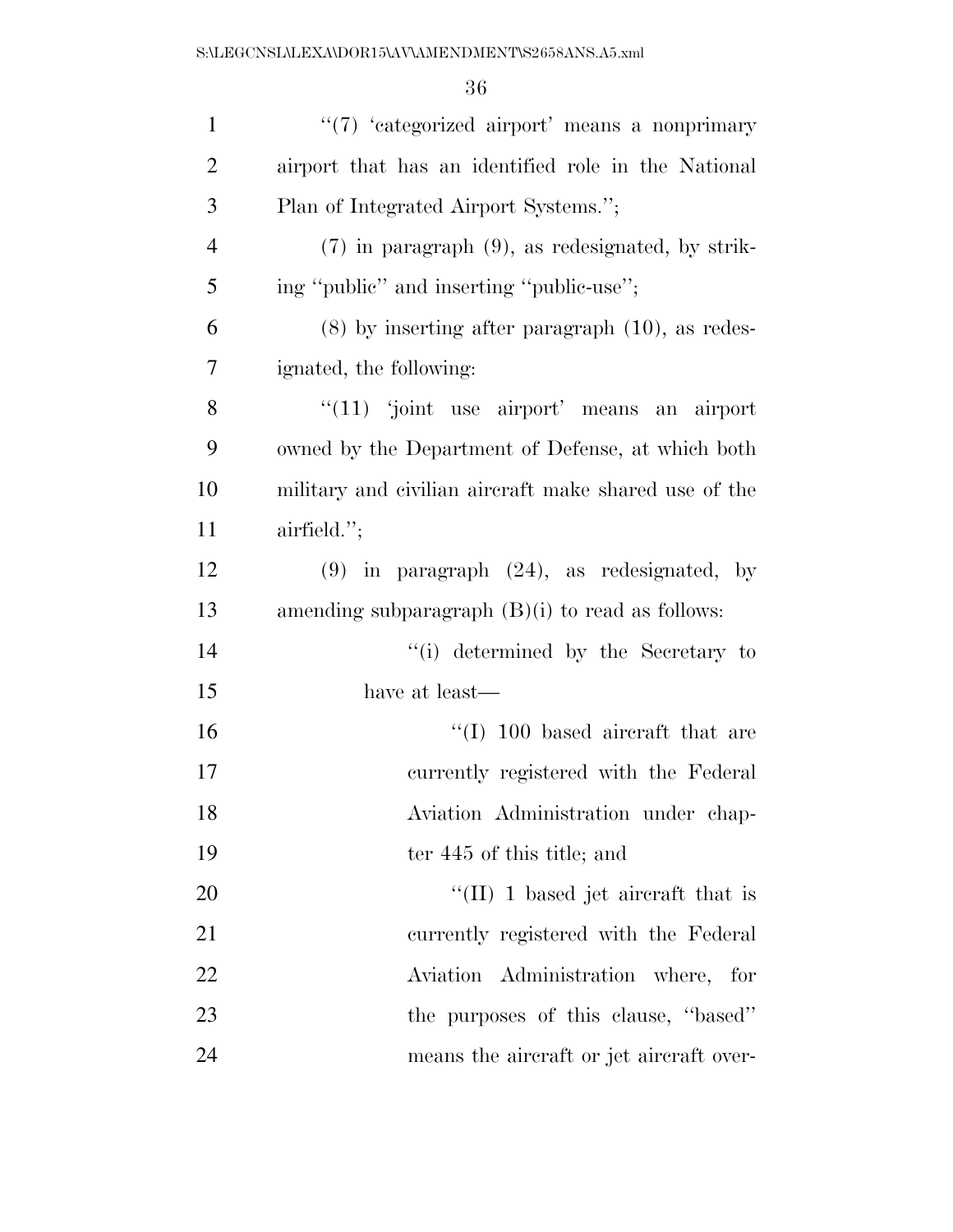| $\mathbf{1}$   | nights at the airport for the greater                      |
|----------------|------------------------------------------------------------|
| $\overline{2}$ | part of the year; or"; and                                 |
| 3              | $(10)$ by adding at the end the following:                 |
| $\overline{4}$ | $\cdot\cdot(31)$ 'unclassified airport' means a nonprimary |
| 5              | airport that is included in the National Plan of Inte-     |
| 6              | grated Airport Systems that is not categorized by          |
| 7              | the Administrator of the Federal Aviation Adminis-         |
| 8              | tration in the most current report entitled General        |
| 9              | Aviation Airports: A National Asset.".                     |
| 10             | SEC. 1217. CLARIFICATION OF NOISE EXPOSURE MAP UP-         |
| 11             | DATES.                                                     |
| 12             | Section $47503(b)$ is amended—                             |
| 13             | $(1)$ by striking "a change in the operation of            |
| 14             | the airport would establish" and inserting "there is       |
| 15             | a change in the operation of the airport that would        |
| 16             | establish"; and                                            |
| 17             | (2) by inserting after "reduction" the following:          |
| 18             | "if the change has occurred during the longer of—          |
| 19             | $\cdot$ (1) the noise exposure map period forecast by      |
| 20             | the airport operator under subsection (a); or              |
| 21             | $\lq(2)$ the implementation timeframe of the oper-         |
| 22             | ator's noise compatibility program.".                      |
| 23             | SEC. 1218. PROVISION OF FACILITIES.                        |
| 24             | Section 44502 is amended by adding at the end the          |
| 25             | following:                                                 |
|                |                                                            |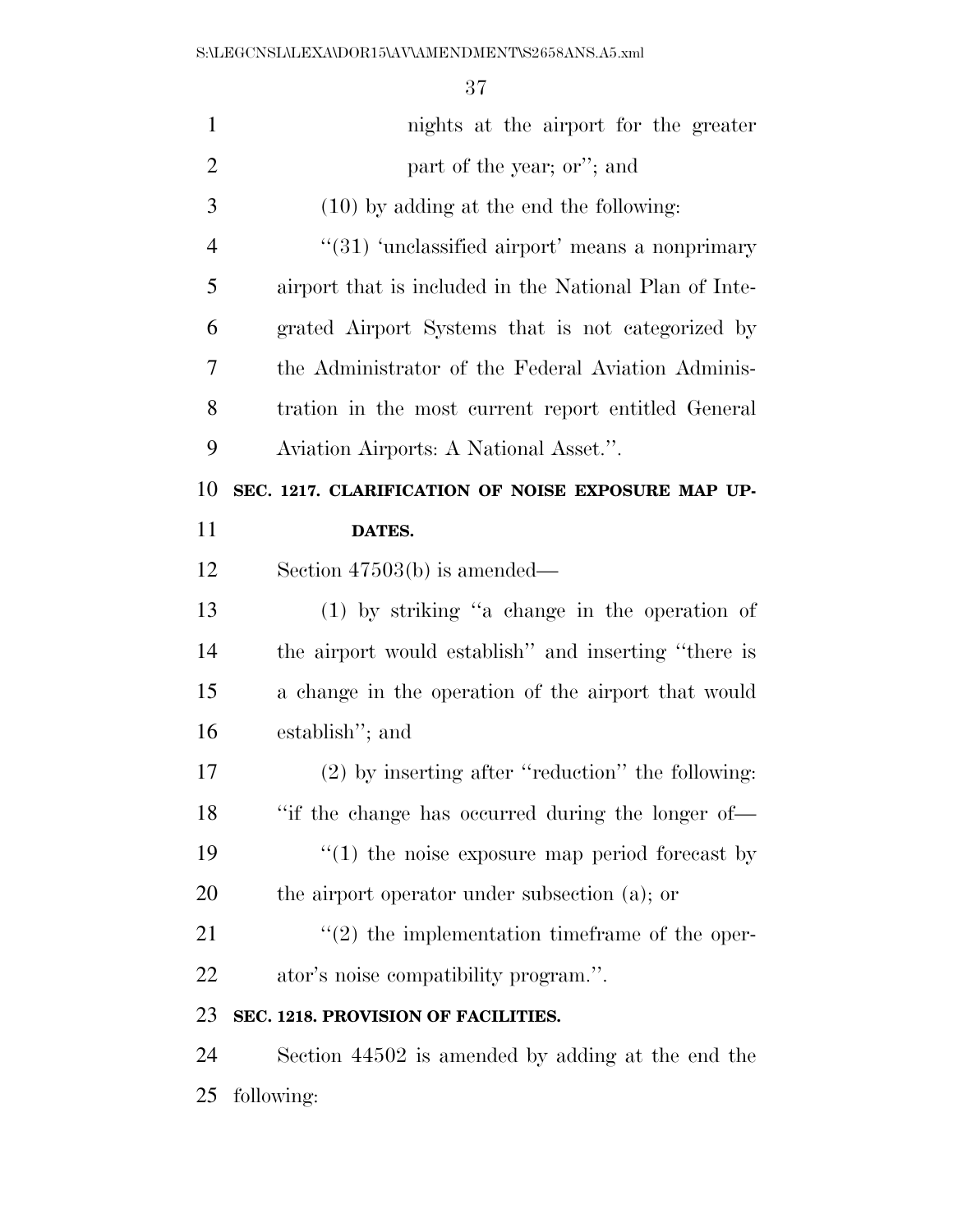| $\mathbf{1}$   | $``(f)$ AIRPORT SPACE.—                              |
|----------------|------------------------------------------------------|
| $\overline{2}$ | "(1) RESTRICTION.—The Administrator may              |
| 3              | not require an airport owner or sponsor (as defined  |
| $\overline{4}$ | in section 47102) to provide to the Federal Aviation |
| 5              | Administration without cost any of the following:    |
| 6              | "(A) Building construction, maintenance,             |
| 7              | utilities, or expenses for services relating to air  |
| 8              | traffic control, air navigation, or weather re-      |
| 9              | porting.                                             |
| 10             | "(B) Space in a facility owned by the air-           |
| 11             | port owner or sponsor for services relating to       |
| 12             | air traffic control, air navigation, or weather re-  |
| 13             | porting.                                             |
| 14             | "(2) RULE OF CONSTRUCTION.—Nothing in                |
| 15             | this subsection may be construed to affect—          |
| 16             | "(A) any agreement the Secretary may                 |
| 17             | have or make with an airport owner or sponsor        |
| 18             | for the airport owner or sponsor to provide any      |
| 19             | of the items described in subparagraph $(A)$ or      |
| 20             | subparagraph $(B)$ of paragraph $(1)$ at below-      |
| 21             | market rates; or                                     |
| 22             | $\cdot$ (B) any grant assurance that requires an     |
| 23             | airport owner or sponsor to provide land to the      |
| 24             | Administration without cost for an air traffic       |
| 25             | control facility.".                                  |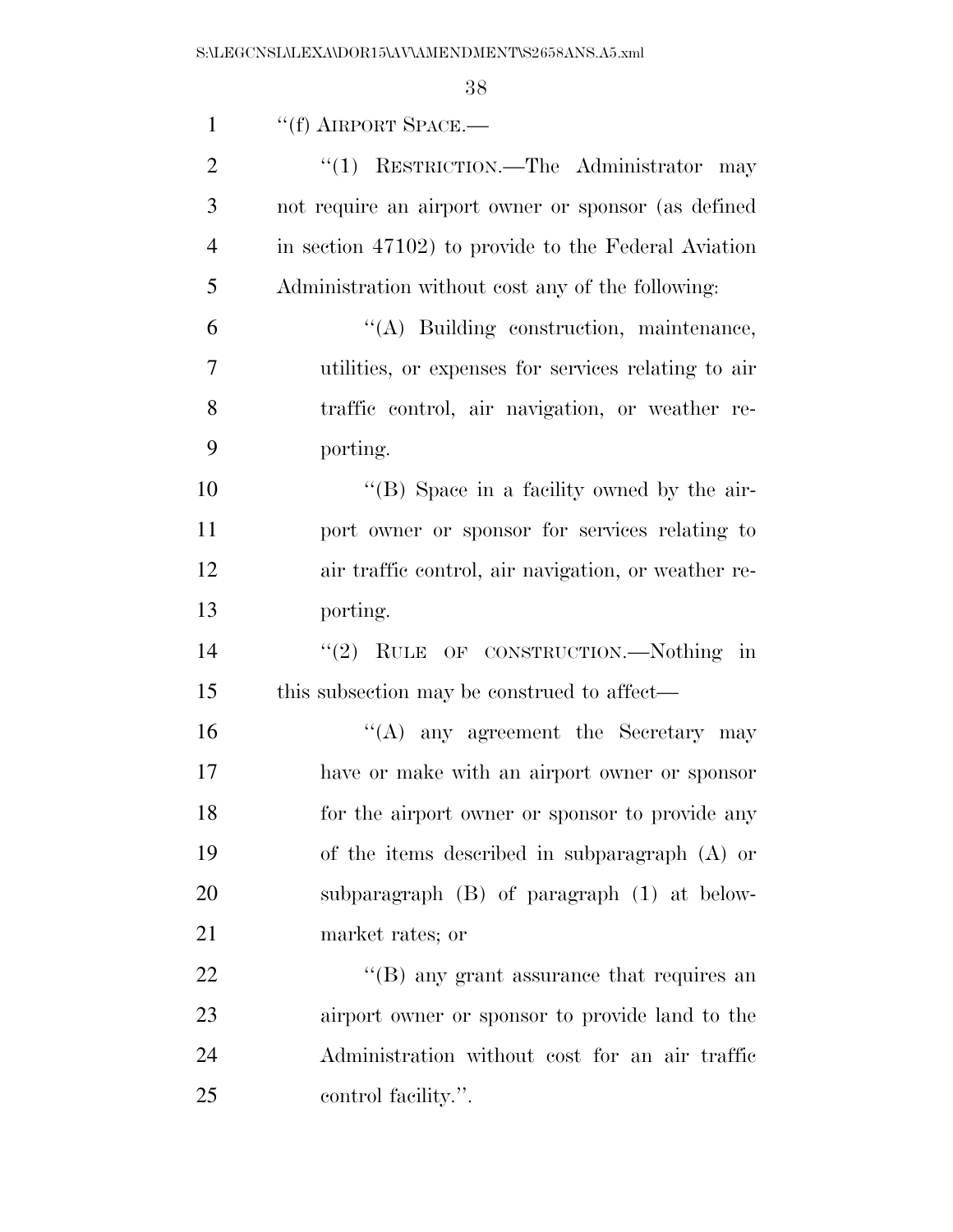# **SEC. 1219. CONTRACT WEATHER OBSERVERS.**

 (a) IN GENERAL.—Not later than 90 days after the date of enactment of this Act, the Administrator of the Federal Aviation Administration shall submit to the ap-propriate committee of Congress a report—

 (1) outlining safety risks, hazard effects, and operational effects that could result from loss of con- tract weather observer service at airports that use this service and were under review by the Federal Aviation Administration on March 1, 2016;

 (2) detailing whether and how rapidly changing severe weather conditions, including thunderstorms, lightning, fog, visibility, cloud layers and ceilings, ice pellets, freezing rain, and drizzle without contract weather observers can accurately be reported at an airport described in paragraph (1); and

 (3) detailing the process by which the Adminis- trator analyzed the safety hazards associated with eliminating the contract weather observer service.

 (b) MORATORIUM.—The Administrator may not fi- nalize any determination regarding the continued use of the contract weather observer service at any airport until after the date the report is submitted under subsection (a).

#### **SEC. 1220. FEDERAL SHARE ADJUSTMENT.**

26 Section  $47109(a)(5)$  is amended to read as follows: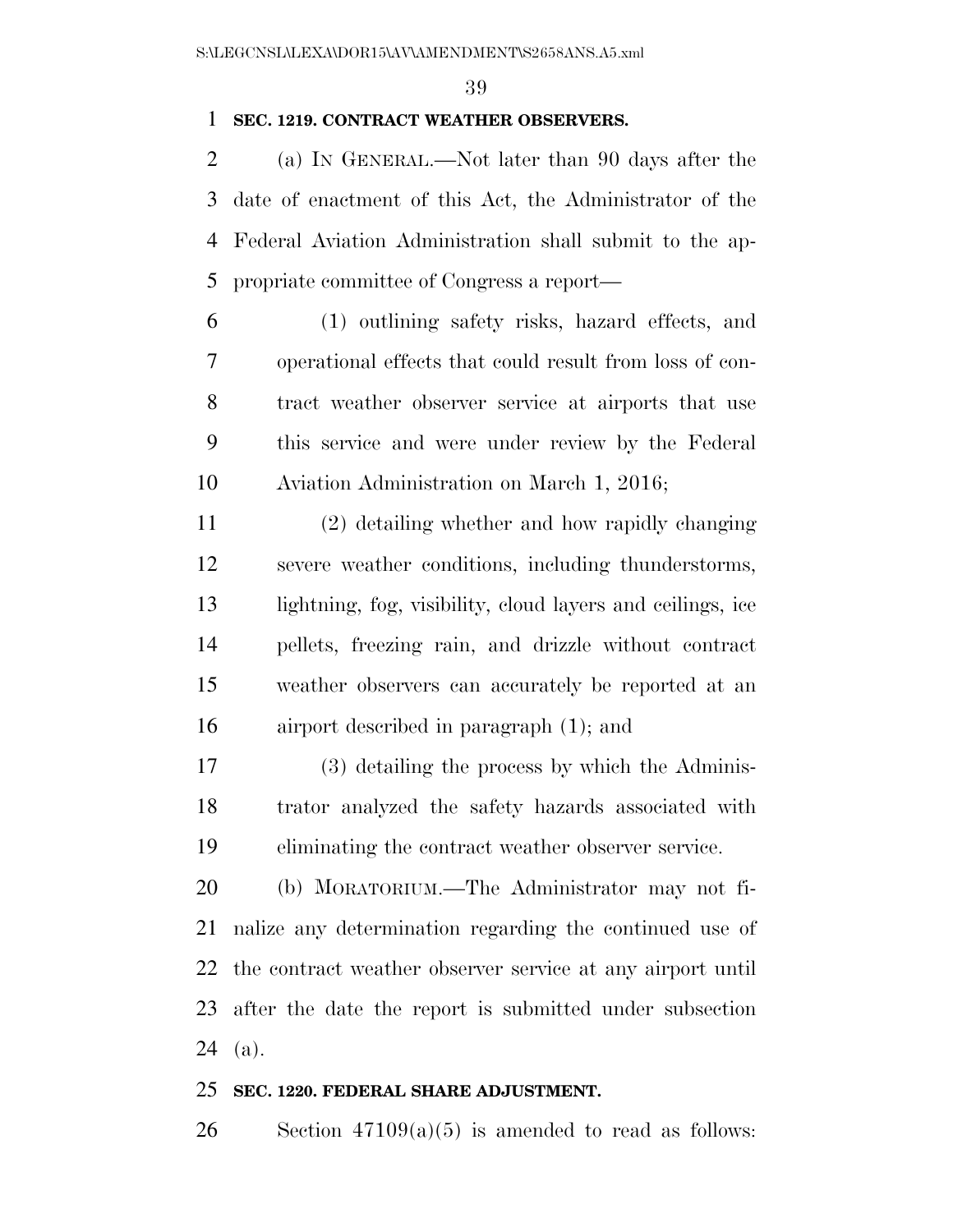| $\mathbf{1}$   | $\lq(5)$ 95 percent for a project at an airport for      |
|----------------|----------------------------------------------------------|
| $\overline{2}$ | which the United States Government's share would         |
| 3              | otherwise be capped at 90 percent under paragraph        |
| $\overline{4}$ | $(2)$ or paragraph $(3)$ if the Administrator determines |
| 5              | that the project is a successive phase of a multi-       |
| 6              | phased construction project for which the sponsor        |
| 7              | received a grant in fiscal year 2011 or earlier.".       |
| 8              | SEC. 1221. MISCELLANEOUS TECHNICAL AMENDMENTS.           |
| 9              | (a) AIRPORT SECURITY PROGRAM.—Section 47137 is           |
| 10             | amended—                                                 |
| 11             | $(1)$ in subsection $(a)$ , by striking "Transpor-       |
| 12             | tation" and inserting "Homeland Security";               |
| 13             | (2) in subsection (e), by striking "Homeland             |
| 14             | Security" and inserting "Transportation"; and            |
| 15             | $(3)$ in subsection $(g)$ , by inserting "of Trans-      |
| 16             | portation" after "Secretary" the first place it ap-      |
| 17             | pears.                                                   |
| 18             | (b) SECTION 516 PROPERTY CONVEYANCE<br>$RE-$             |
| 19             | LEASES.—Section $817(a)$ of the FAA Modernization and    |
| 20             | Reform Act of 2012 (49 U.S.C. 47125 note) is amended—    |
| 21             | $(1)$ by striking "or section 23" and inserting ",       |
| 22             | section $23$ "; and                                      |
| 23             | $(2)$ by inserting before the period at the end the      |
| 24             | following: ", or section 47125 of title 49, United       |
| 25             | States Code".                                            |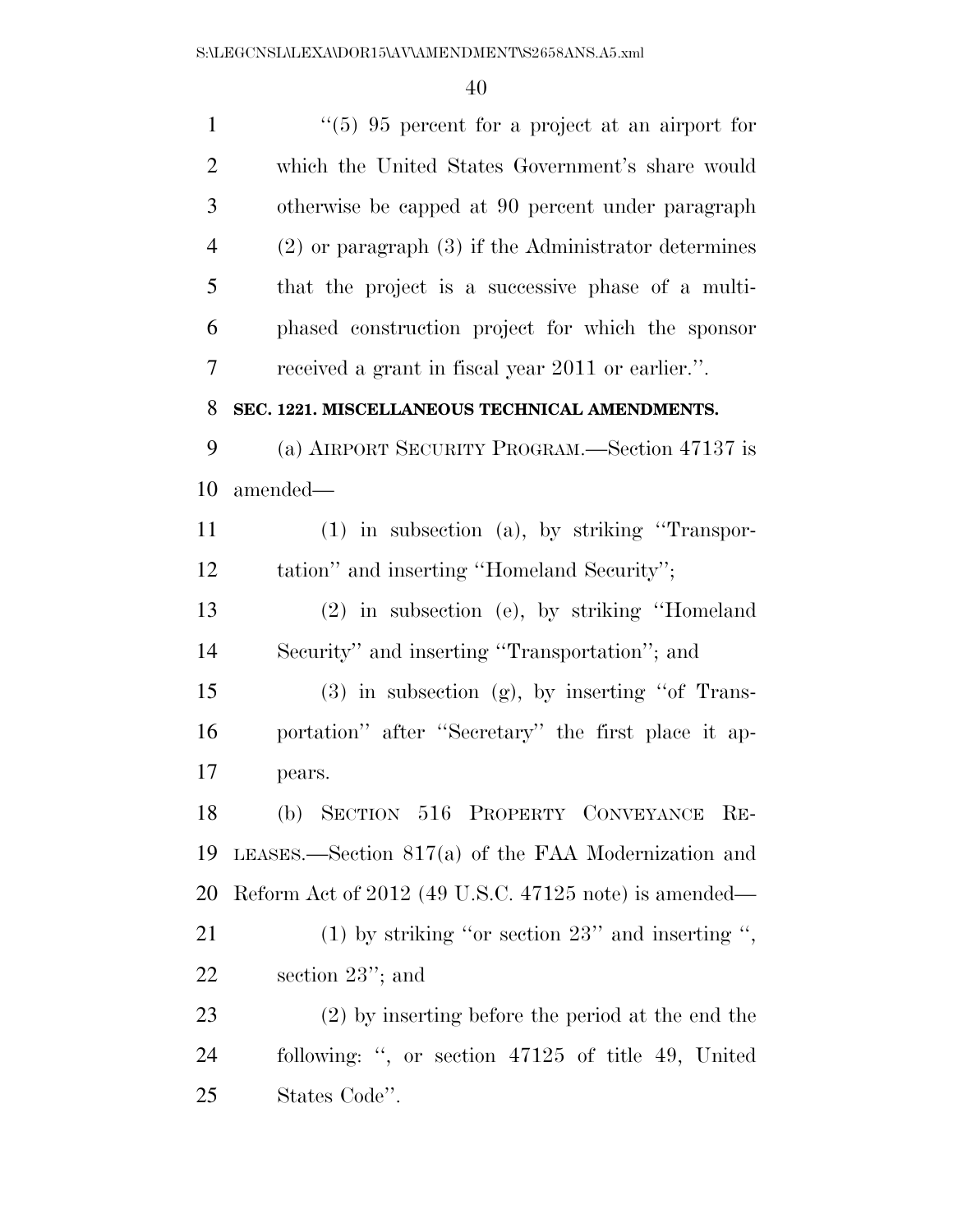# **Subtitle C—Passenger Facility Charges**

**SEC. 1301. PFC STREAMLINING.** 

 (a) PASSENGER FACILITY CHARGES; GENERAL AU-THORITY.—Section 40117(b)(4) is amended—

 (1) in the matter preceding subparagraph (A), by striking '', if the Secretary finds—'' and inserting a period; and

(2) by striking subparagraphs (A) and (B).

 (b) PILOT PROGRAM FOR PASSENGER FACILITY CHARGE AUTHORIZATIONS AT NONHUB AIRPORTS.—Sec-tion 40117(l) is amended—

 (1) in the heading by striking ''NONHUB'' and inserting ''CERTAIN''; and

 (2) in paragraph (1), by striking ''nonhub'' and inserting ''nonhub, small hub, medium hub, and large hub''.

# **SEC. 1302. INTERMODAL ACCESS PROJECTS.**

 Section 40117 is amended by adding at the end the following:

21 "(n) PFC ELIGIBILITY FOR INTERMODAL GROUND ACCESS PROJECTS.—

23 "(1) IN GENERAL.—The Secretary may author-ize a passenger facility charge imposed under sub-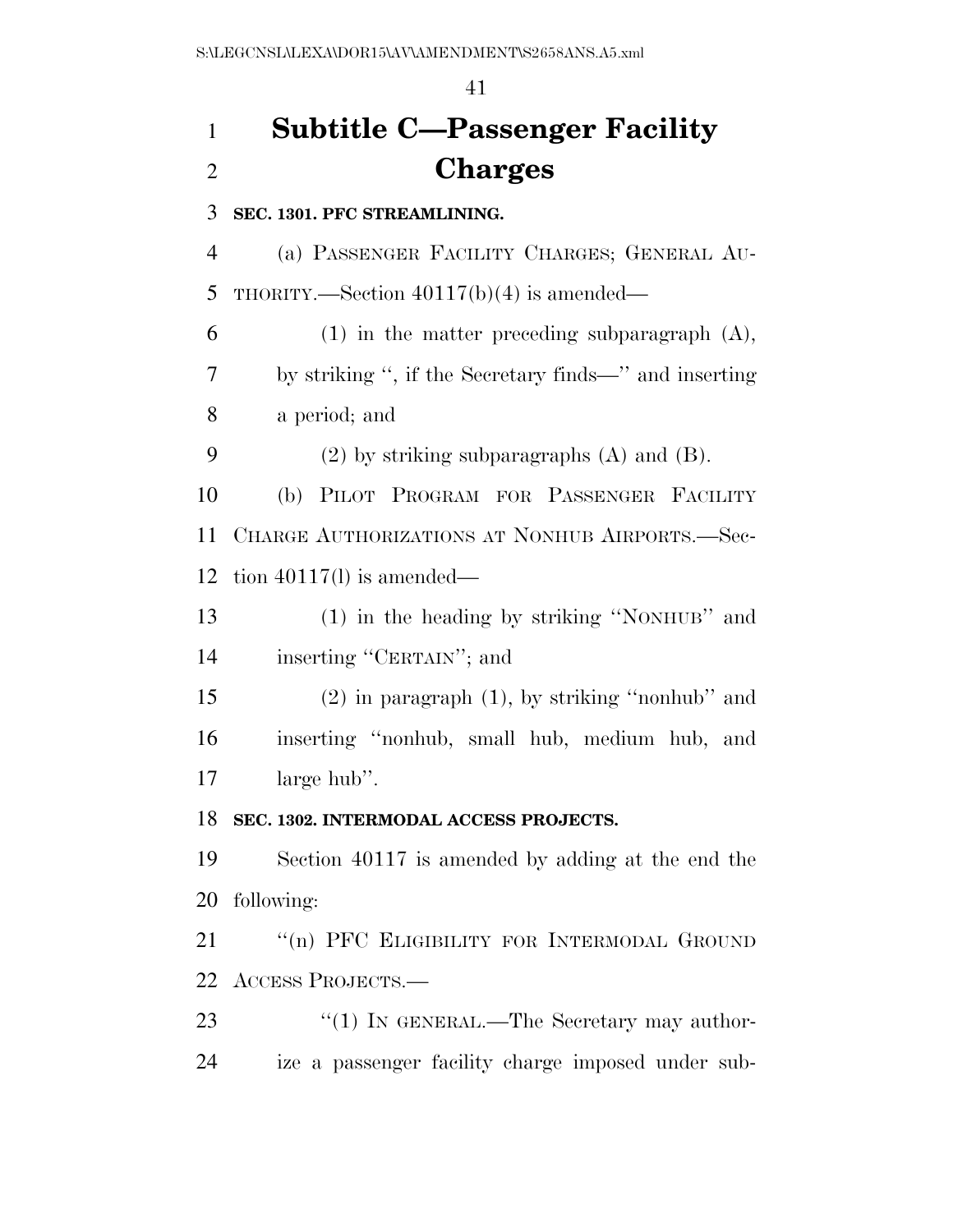| $\mathbf{1}$   | section $(b)(1)$ to be used to finance the eligible cap- |
|----------------|----------------------------------------------------------|
| $\overline{2}$ | ital costs of an intermodal ground access project.       |
| 3              | "(2) DEFINITION OF INTERMODAL GROUND AC-                 |
| $\overline{4}$ | CESS PROJECT.—In this subsection, the term 'inter-       |
| 5              | modal ground access project' means a project for         |
| 6              | constructing a local facility owned or operated by an    |
| 7              | eligible agency that—                                    |
| 8              | $\lq\lq$ is located on airport property; and             |
| 9              | $\lq\lq$ is directly and substantially related to        |
| 10             | the movement of passengers or property trav-             |
| 11             | eling in air transportation.                             |
| 12             | "(3) ELIGIBLE CAPITAL COSTS.—The eligible                |
| 13             | capital costs of an intermodal ground access project     |
| 14             | shall be the lesser of—                                  |
| 15             | $\lq\lq$ the total capital cost of the project           |
| 16             | multiplied by the ratio that the number of indi-         |
| 17             | viduals projected to use the project to gain ac-         |
| 18             | cess to or depart from the airport bears to the          |
| 19             | total number of individuals projected to use the         |
| 20             | local facility; or                                       |
| 21             | $\lq\lq$ the total cost of the capital improve-          |
| 22             | ments that are located on airport property.              |
| 23             | DETERMINATIONS.—The Secretary shall<br>(4)               |
| 24             | determine the projected use and cost of a project for    |
| 25             | purposes of paragraph $(3)$ at the time the project is   |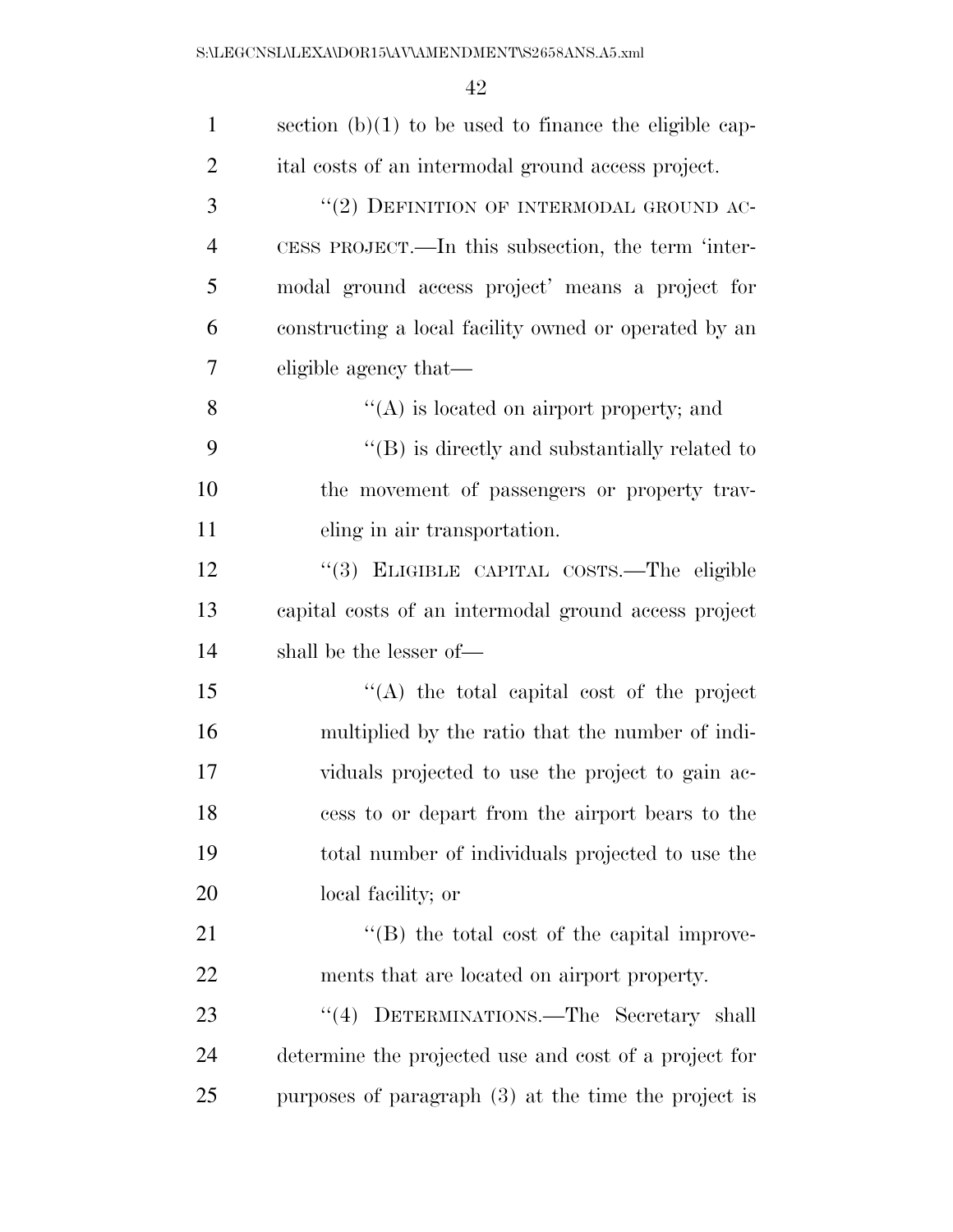approved under this subsection, except that, in the case of a project to be financed in part using funds administered by the Federal Transit Administration, the Secretary shall use the travel forecasting model for the project at the time the project is approved by the Federal Transit Administration to enter pre- liminary engineering to determine the projected use and cost of the project for purposes of paragraph (3).

 $(5)$  NONATTAINMENT AREAS. For airport property, any area of which is located in a non- attainment area (as defined under section 171 of the Clean Air Act (42 U.S.C. 7501)) for 1 or more cri- teria pollutant, the airport emissions reductions from less airport surface transportation and parking as a direct result of the development of an inter- modal project on the airport property would be eligi-ble for air quality emissions credits.''.

 **SEC. 1303. USE OF REVENUE AT A PREVIOUSLY ASSOCI-ATED AIRPORT.** 

 Section 40117, as amended by section 1302, is fur-ther amended by adding at the end the following:

23 "(o) USE OF REVENUES AT A PREVIOUSLY ASSOCI- ATED AIRPORT.—Notwithstanding the requirements relat-ing to airport control under subsection (b)(1), the Sec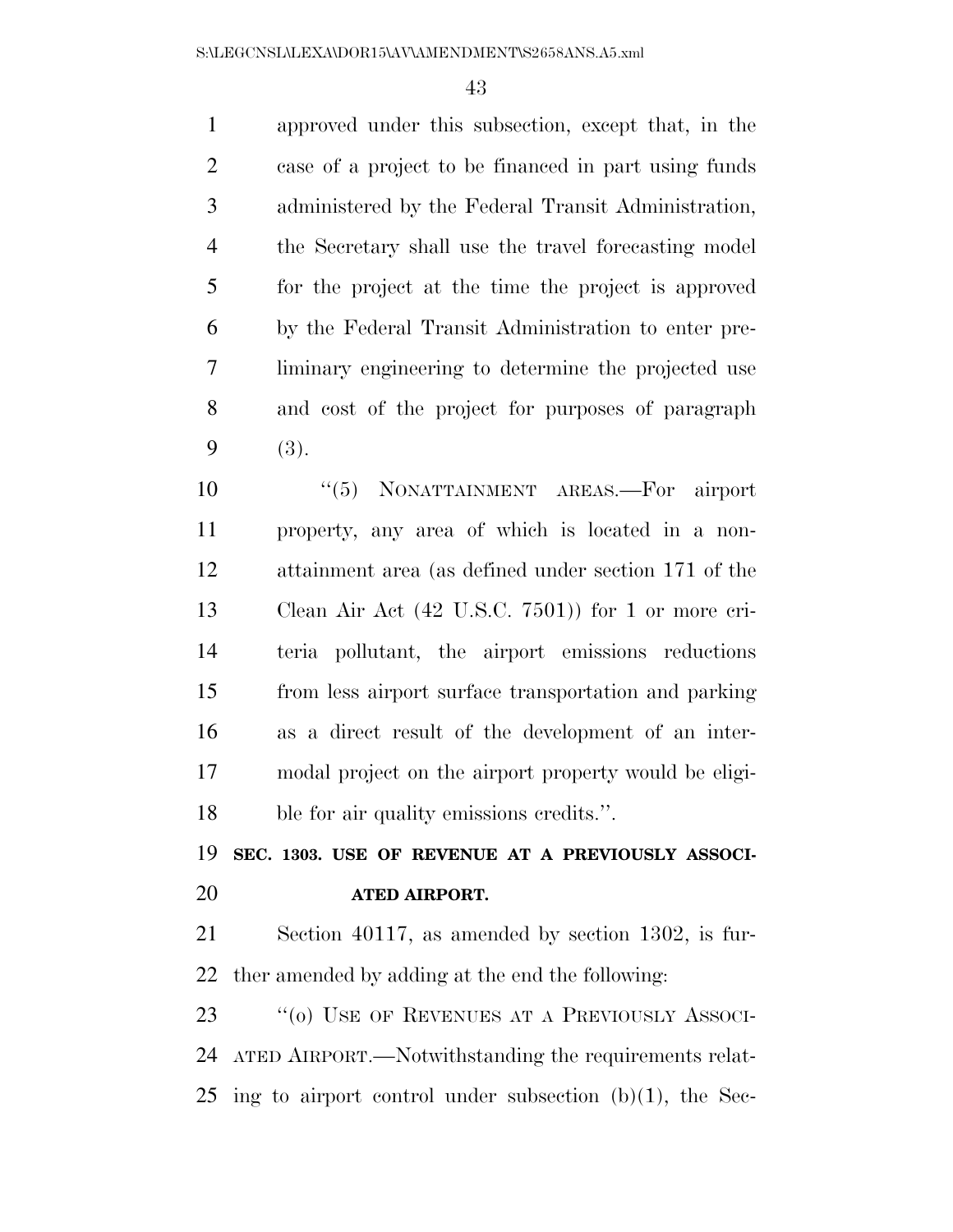retary may authorize use of a passenger facility charge under subsection (b) to finance an eligible airport-related project if—

4 "(1) the eligible agency seeking to impose the new charge controls an airport where a \$2.00 pas- senger facility charge became effective on January 1, 2013; and

 ''(2) the location of the project to be financed by the new charge is at an airport that was under the control of the same eligible agency that had con-trolled the airport described in paragraph (1).''.

# **SEC. 1304. FUTURE AVIATION INFRASTRUCTURE AND FI-NANCING STUDY.**

 (a) FUTURE AVIATION INFRASTRUCTURE AND FI- NANCING STUDY.—Not later than 60 days after the date of enactment of this Act, the Secretary of Transportation shall enter into an agreement with the Transportation Re- search Board of the National Academies to conduct a study and make recommendations on the actions needed to upgrade and restore the national aviation infrastructure system to its role as a premier system that meets the growing and shifting demands of the 21st century, includ- ing airport infrastructure needs and existing financial re-sources for commercial service airports.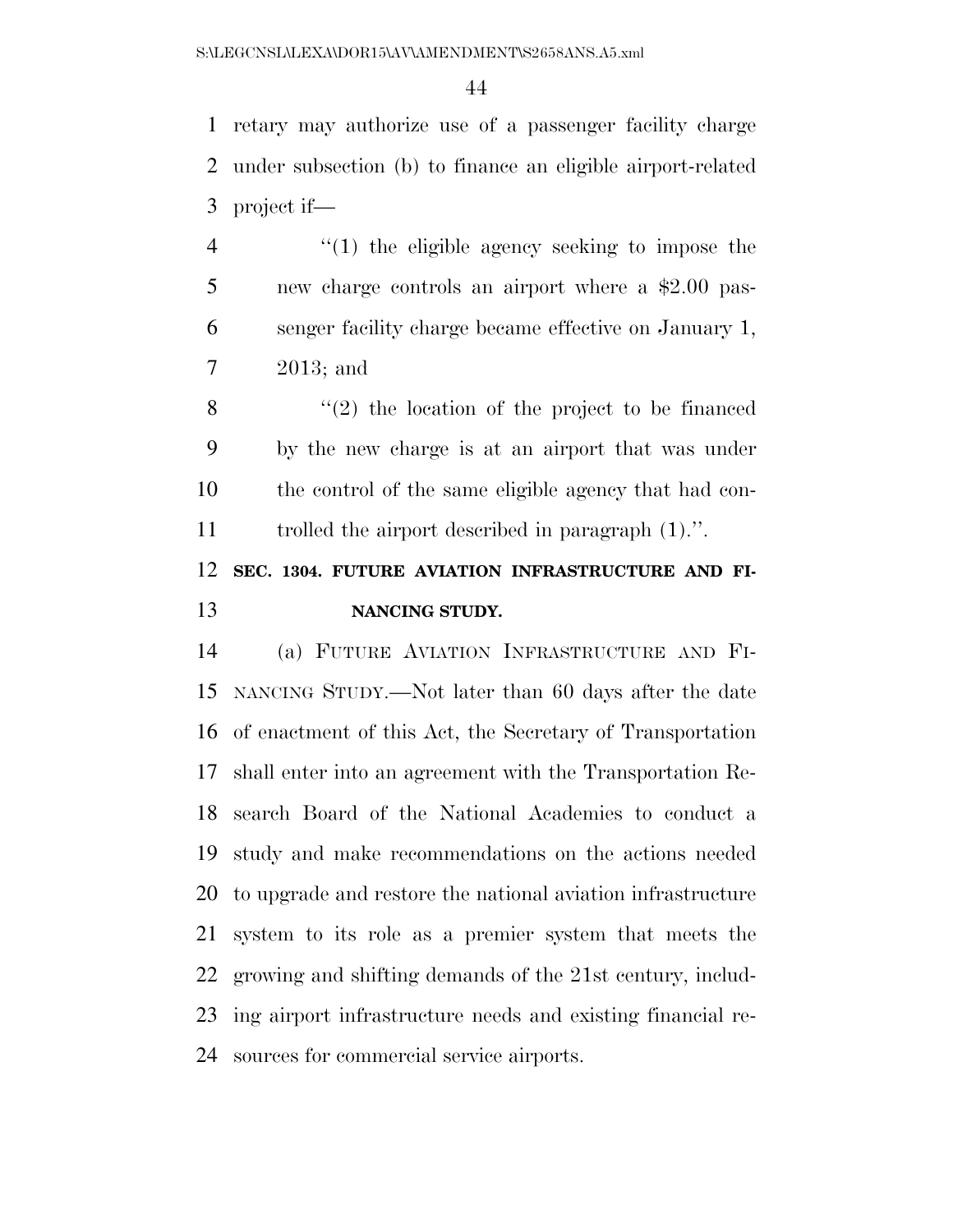| 1              | (b) CONSULTATION.—In carrying out the study, the        |
|----------------|---------------------------------------------------------|
| 2              | Transportation Research Board shall convene and consult |
| 3              | with a panel of national experts, including—            |
| $\overline{4}$ | $(1)$ non-hub Airports;                                 |
| 5              | $(2)$ small hub airports;                               |
| 6              | (3) medium hub airports;                                |
| 7              | $(4)$ large hub airports;                               |
| 8              | (5) airports with international service;                |
| 9              | $(6)$ non-primary airports;                             |
| 10             | (7) local elected officials;                            |
| 11             | (8) relevant labor organizations;                       |
| 12             | $(9)$ passengers; and                                   |
| 13             | $(10)$ air carriers.                                    |
| 14             | (c) CONSIDERATIONS.—In carrying out the study, the      |
| 15             | Transportation Research Board shall consider—           |
| 16             | (1) the ability of airport infrastructure to meet       |
| 17             | current and projected passenger volumes;                |
| 18             | (2) the available financial tools and resources         |
| 19             | for airports of different sizes;                        |
| 20             | (3) the current debt held by airports, and its          |
| 21             | impact on future construction and capacity needs;       |
| 22             | (4) the impact of capacity constraints on pas-          |
| 23             | sengers and ticket prices;                              |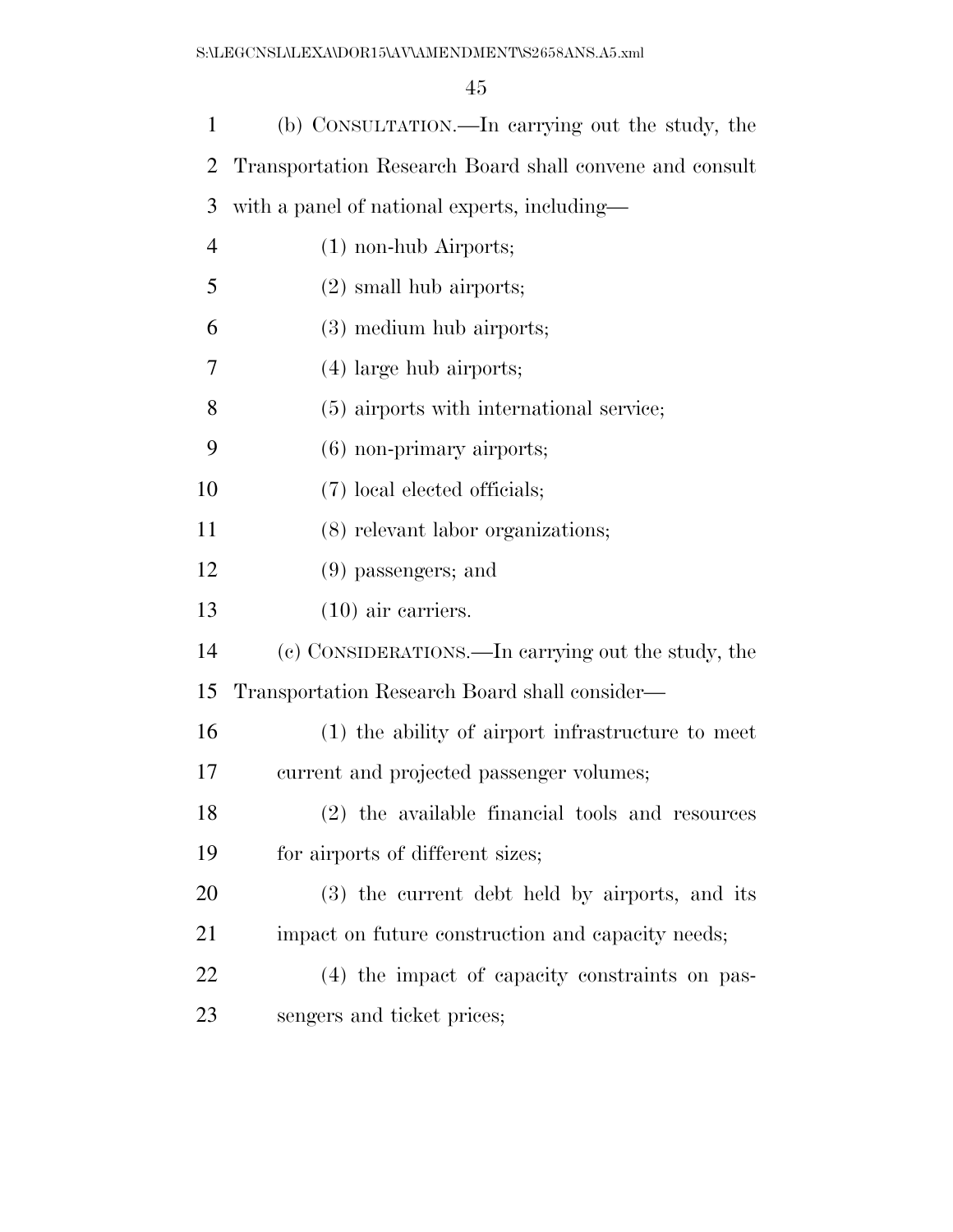| $\mathbf{1}$   | (5) the purchasing power of the passenger facil-       |
|----------------|--------------------------------------------------------|
| $\overline{2}$ | ity charge from the last increase in 2000 to the year  |
| 3              | of enactment of this Act;                              |
| $\overline{4}$ | $(6)$ the impact to passengers and airports of in-     |
| 5              | dexing the passenger facility charge for inflation;    |
| 6              | (7) how long airports are constrained with cur-        |
| 7              | rent passenger facility charge collections;            |
| 8              | (8) the impact of passenger facility charges to        |
| 9              | promote competition;                                   |
| 10             | (9) the additional resources or options to fund        |
| 11             | terminal construction projects;                        |
| 12             | $(10)$ the resources eligible for use toward noise     |
| 13             | reduction and emission reduction projects;             |
| 14             | $(11)$ the gap between AIP-eligible projects and       |
| 15             | the annual Federal funding provided;                   |
| 16             | (12) the impact of regulatory requirements on          |
| 17             | airport infrastructure financing needs;                |
| 18             | $(13)$ airline competition;                            |
| 19             | (14) airline ancillary fees and their impact on        |
| 20             | ticket pricing and taxable revenue; and                |
| 21             | $(15)$ the ability of airports to finance necessary    |
| 22             | safety, security, capacity, and environmental projects |
| 23             | identified in capital improvement plans.               |
| 24             | (d) REPORT.—Not later than 15 months after the         |
| 25             | date of enactment of this Act, the Transportation Re-  |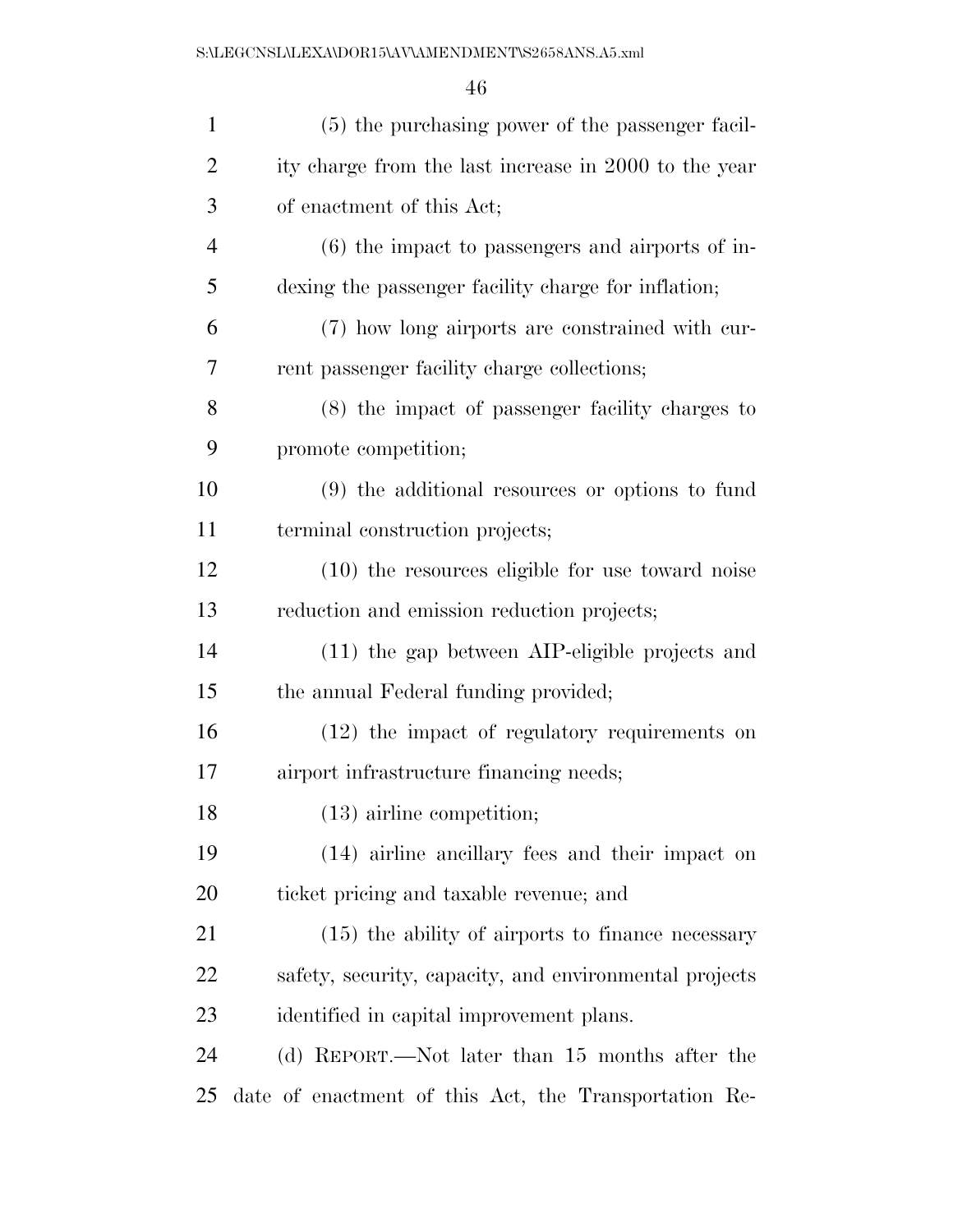search Board shall submit to the Secretary and the appro- priate committees of Congress a report on its findings and recommendations.

 (e) FUNDING.—The Secretary is authorized to use such sums as are necessary to carry out the requirements of this section.

# **TITLE II—SAFETY Subtitle A—Unmanned Aircraft Systems Reform**

# **SEC. 2001. DEFINITIONS.**

 (a) IN GENERAL.—Unless expressly provided other- wise, the terms used in this subtitle have the meanings given the terms in section 44801 of title 49, United States Code, as added by section 2121 of this Act.

 (b) DEFINITION OF CIVIL AIRCRAFT.—The term ''civil aircraft'' has the meaning given the term in section 40102 of title 49, United States Code.

# **PART I—PRIVACY AND TRANSPARENCY**

**SEC. 2101. UNMANNED AIRCRAFT SYSTEMS PRIVACY POL-**

**ICY.** 

21 It is the policy of the United States that the operation of any unmanned aircraft or unmanned aircraft system shall be carried out in a manner that respects and protects personal privacy consistent with the United States Con-stitution and Federal, State, and local law.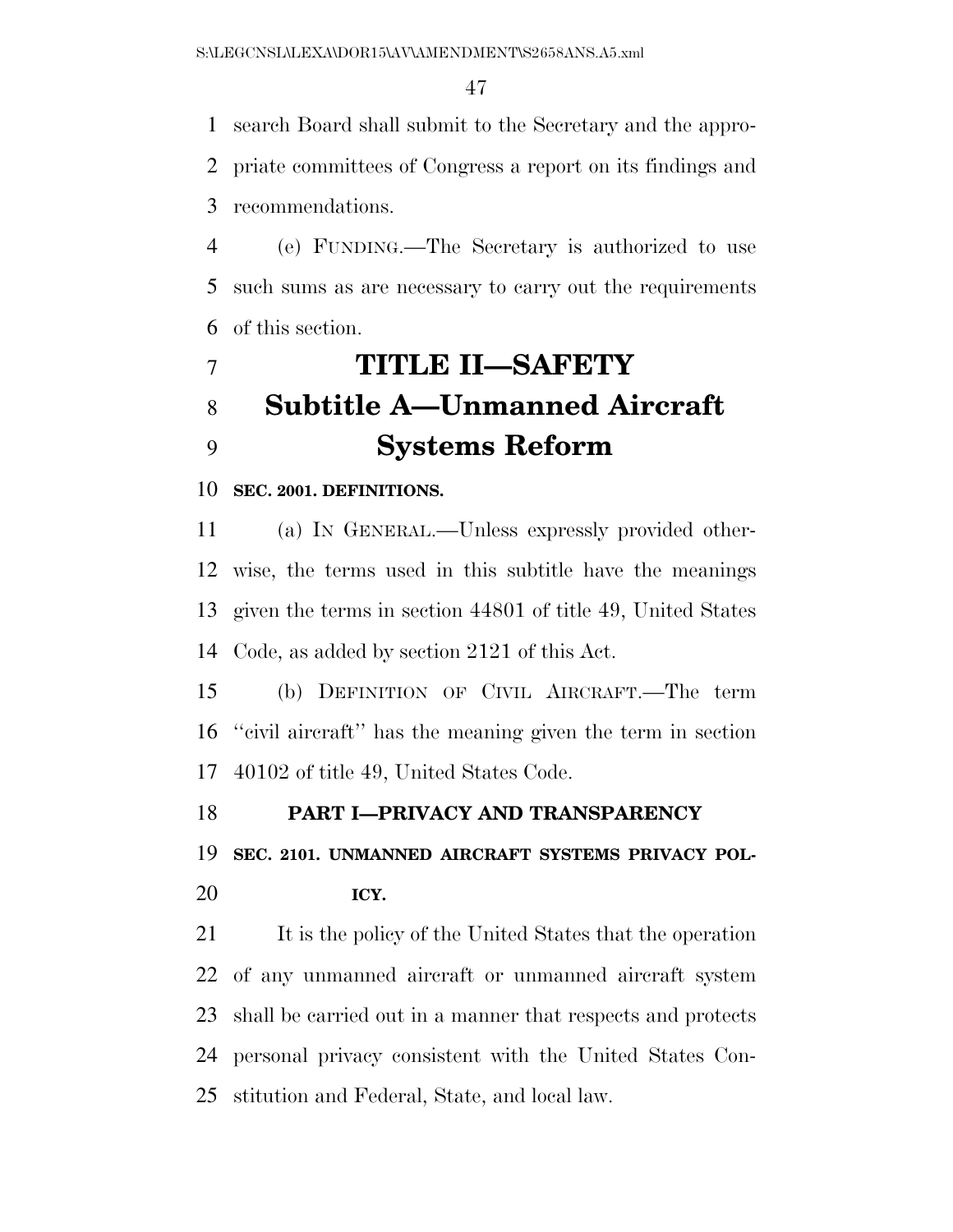# **SEC. 2102. SENSE OF CONGRESS.**

2 It is the sense of Congress that—

| 3              | (1) each person that uses an unmanned aircraft         |
|----------------|--------------------------------------------------------|
| $\overline{4}$ | system for compensation or hire, or in the further-    |
| 5              | ance of a business enterprise, except for news gath-   |
| 6              | ering, should have a written privacy policy consistent |
| 7              | with section 2101 that is appropriate to the nature    |
| 8              | and scope of the activities regarding the collection,  |
| 9              | use, retention, and dissemination of any data col-     |
| 10             | lected during the operation of an unmanned aircraft    |
| 11             | system;                                                |

 (2) each privacy policy described in paragraph (1) should be periodically reviewed and updated as necessary; and

 (3) each privacy policy described in paragraph (1) should be publicly available.

# **SEC. 2103. FEDERAL TRADE COMMISSION AUTHORITY.**

 A violation of a privacy policy by a person that uses an unmanned aircraft system for compensation or hire, or in the furtherance of a business enterprise, in the na- tional airspace system shall be an unfair and deceptive practice in violation of section 5(a) of the Federal Trade Commission Act (15 U.S.C. 45(a)).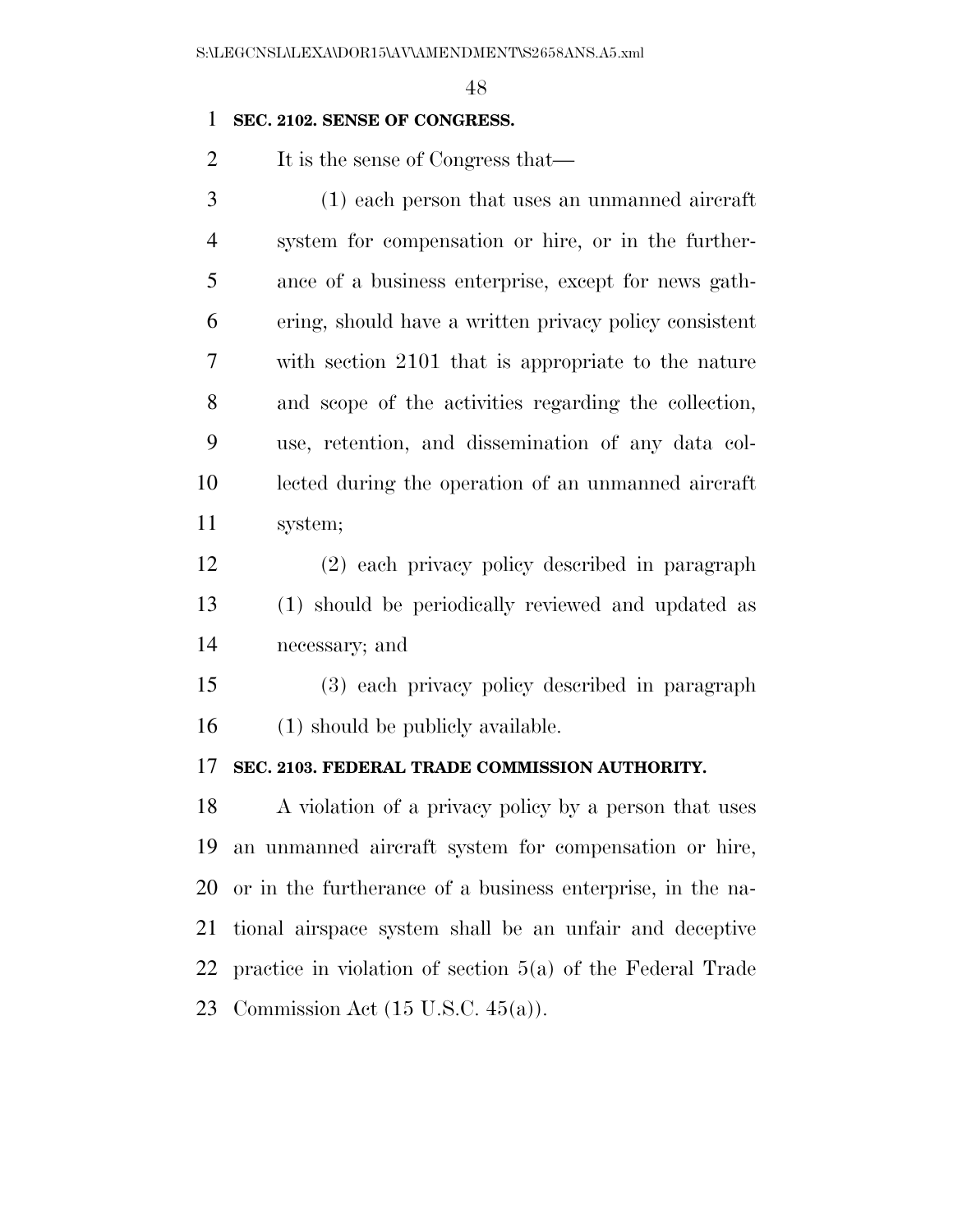# **SEC. 2104. NATIONAL TELECOMMUNICATIONS AND INFOR- MATION ADMINISTRATION MULTI-STAKE-HOLDER PROCESS.**

 Not later than July 31, 2016, the Administrator of the National Telecommunications and Information Ad- ministration shall submit to the appropriate committees of Congress a report on the industry privacy best practices developed through the multi-stakeholder engagement proc- ess (established under Presidential Memorandum of Feb- ruary 15, 2015 (80 Fed. Reg. 9355)) on unmanned air- craft systems transparency and accountability. In addition to the agreed upon best practices, this report shall include relevant stakeholder recommendations for legislative or regulatory action regarding privacy, accountability, and transparency, including ways to encourage the adoption of privacy policies by companies that use unmanned air- craft systems for compensation or hire, or in the further- ance of a business enterprise. The report shall take into account existing rights protected under the First Amend- ment to the United States Constitution in public spaces and the First Amendment rights of journalists to control their archives.

# **SEC. 2105. IDENTIFICATION STANDARDS.**

 (a) IN GENERAL.—The Director of the National In- stitute of Standards and Technology, in collaboration with the Administrator of the Federal Aviation Administration,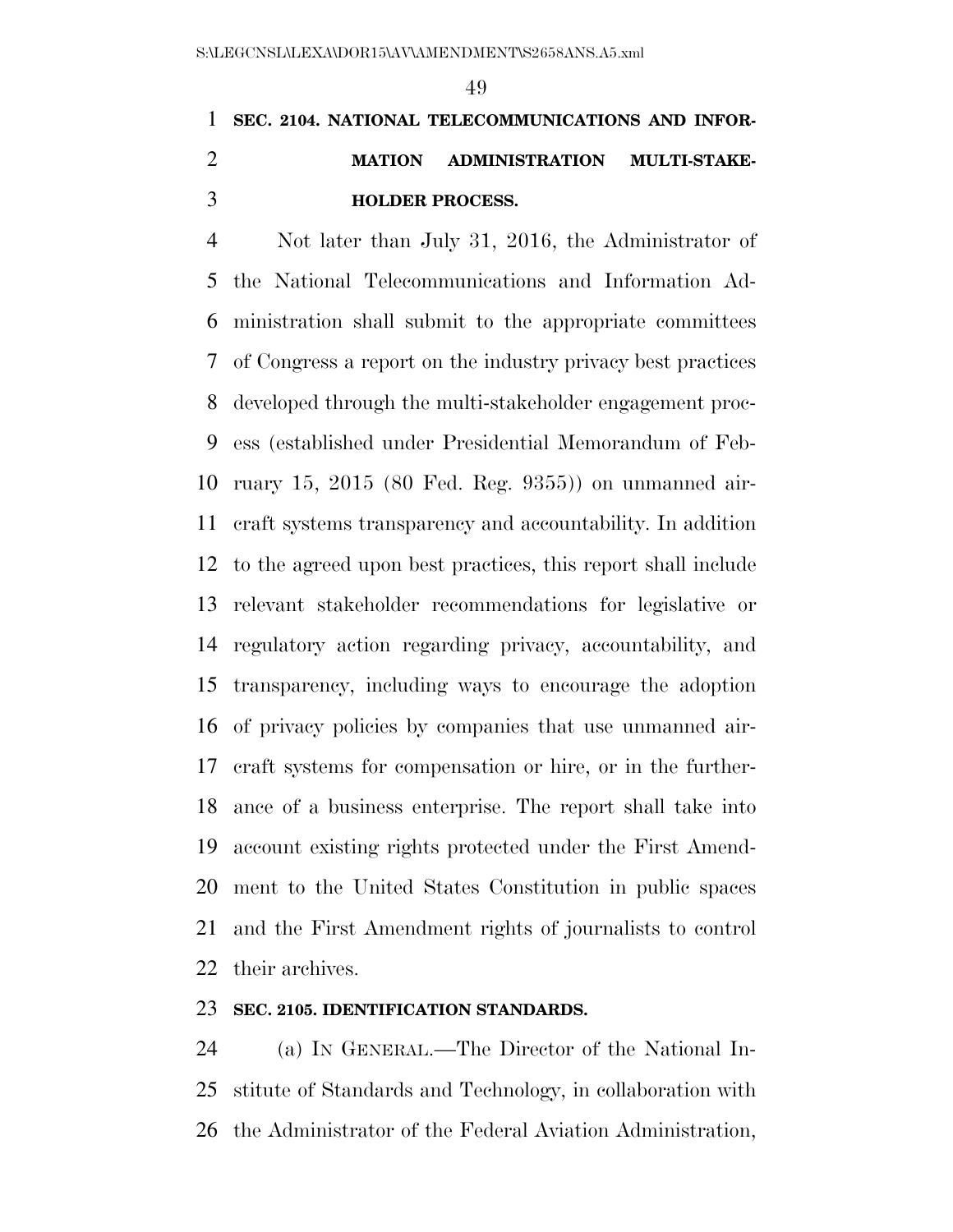and in consultation with the Secretary of Transportation, the President of RTCA, Inc., and the Administrator of the National Telecommunications and Information Ad- ministration, shall convene industry stakeholders to facili- tate the development of consensus standards for remotely identifying operators and owners of unmanned aircraft systems and associated unmanned aircraft.

 (b) CONSIDERATIONS.—As part of the standards de-veloped under subsection (a), the Director shall consider—

 (1) requirements for remote identification of unmanned aircraft systems;

 (2) appropriate requirements for different clas- sifications of unmanned aircraft systems operations, including public and civil;

 (3) the role of manufacturers, the Federal Avia- tion Administration, and the owners of the systems described in paragraphs (1) and (2) in reporting and verifying identification data; and

 (4) the feasibility of the development and oper- ation of a publicly searchable online database to fur- ther enable the immediate remote identification of any unmanned aircraft and its operator by the gen-eral public.

 (c) DEADLINE.—Not later than 1 year after the date of enactment of this Act, the Director shall submit to the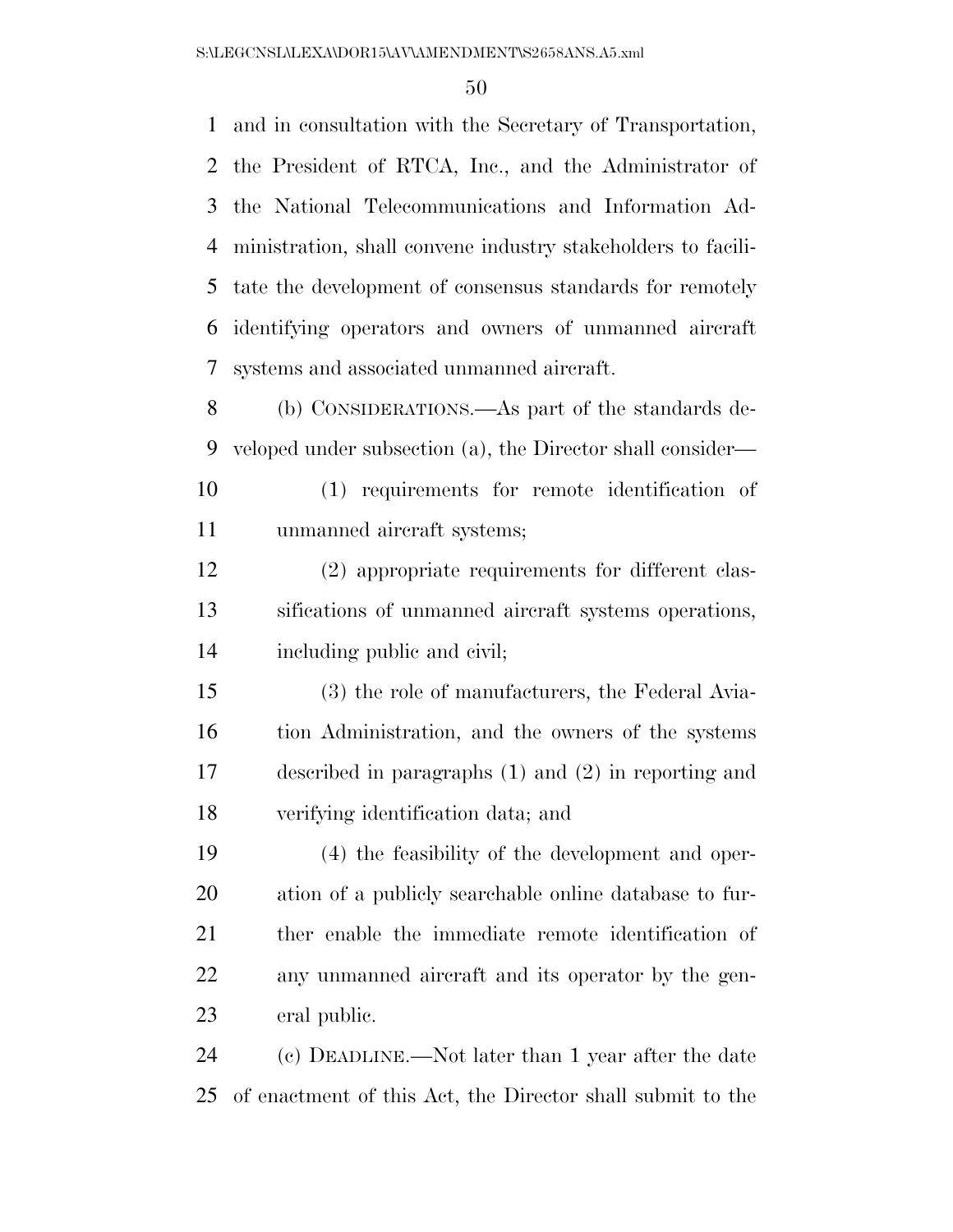appropriate committees of Congress a report on the con-sensus identification standards.

 (d) GUIDANCE.—Not later than 1 year after the date that the Director submits the report on the consensus identification standards under subsection (c), the Admin- istrator of the Federal Aviation Administration shall issue regulatory guidance based on the consensus identification standards.

# **SEC. 2106. COMMERCIAL AND GOVERNMENTAL OPERA-TORS.**

 (a) IN GENERAL.—Except for model aircraft under section 44808 of title 49, United States Code, in author- izing the operation of any public unmanned aircraft sys- tem or the operation of any unmanned aircraft system by a person conducting civil aircraft operations, the Adminis- trator of the Federal Aviation Administration, to the ex- tent practicable and consistent with applicable law and without compromising national security, homeland de- fense, or law enforcement, shall make the identifying in- formation in subsection (b) available to the public via an online searchable database.

 (b) CONTENTS.—The database described in sub-section (a) shall contain the following:

 (1) The name of each individual, or agency, as applicable, authorized to conduct civil or public un-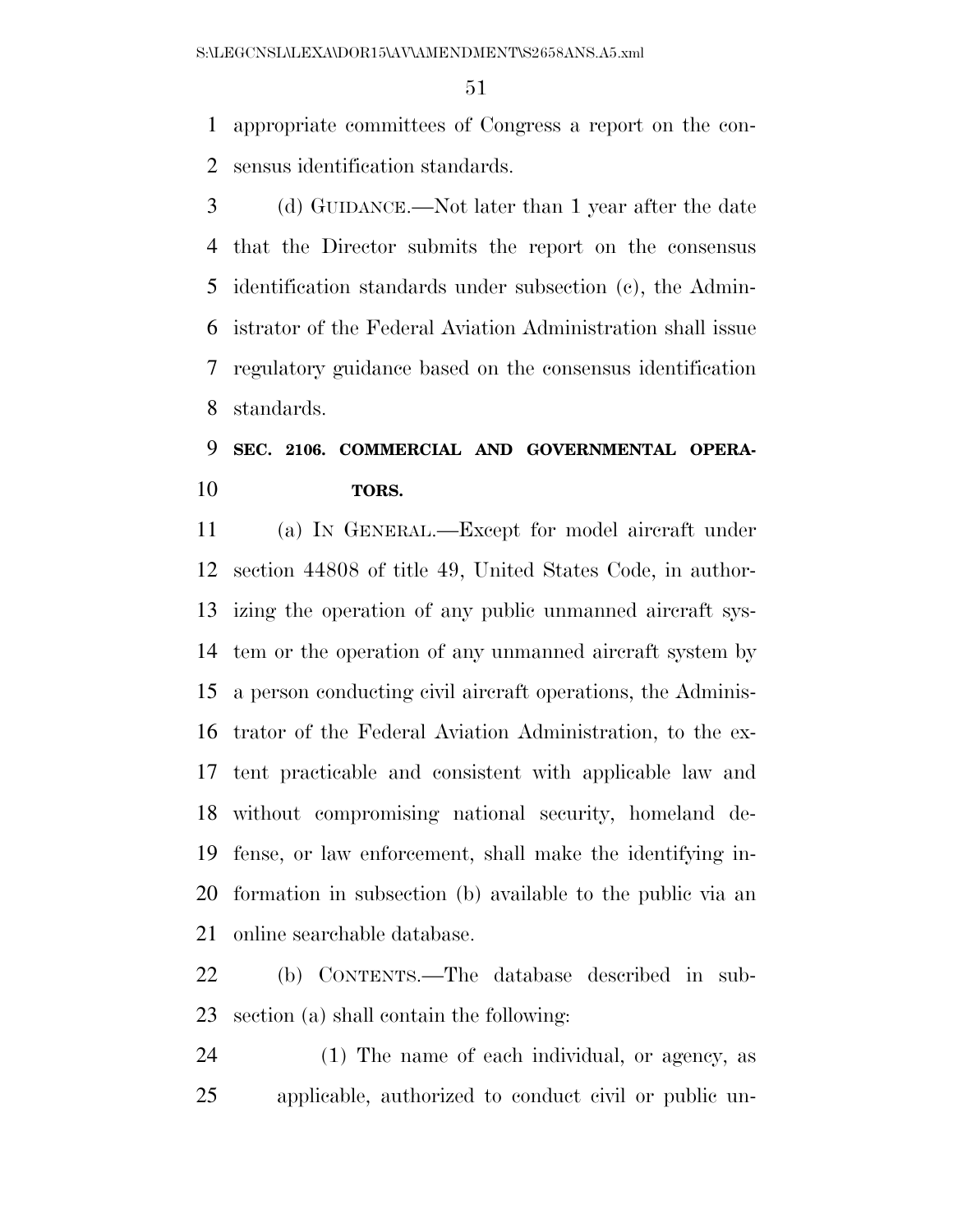manned aircraft systems operations described in subsection (a). (2) The name of each owner of an unmanned aircraft system described in paragraph (1). (3) The expiration date of any authorization re- lated to a person identified in paragraph (1) or paragraph (2). (4) The contact information for each person identified in paragraphs (1) and (2), including a telephone number and an electronic mail address, in accordance with applicable privacy laws. (5) The tail number or specific identification number of all unmanned aircraft authorized for use that links each unmanned aircraft to the owner of that aircraft. (c) RECORDS.—Each person described in subsection (b)(1), to the extent practicable without compromising na- tional security, homeland defense, or law enforcement shall maintain and make available to the Administrator for not less than 1 year a record of the name and contact information of each person on whose behalf the unmanned aircraft system has been operated. (d) DEADLINE.—The Administrator shall make the database available not later than 1 year after the date of enactment of this Act.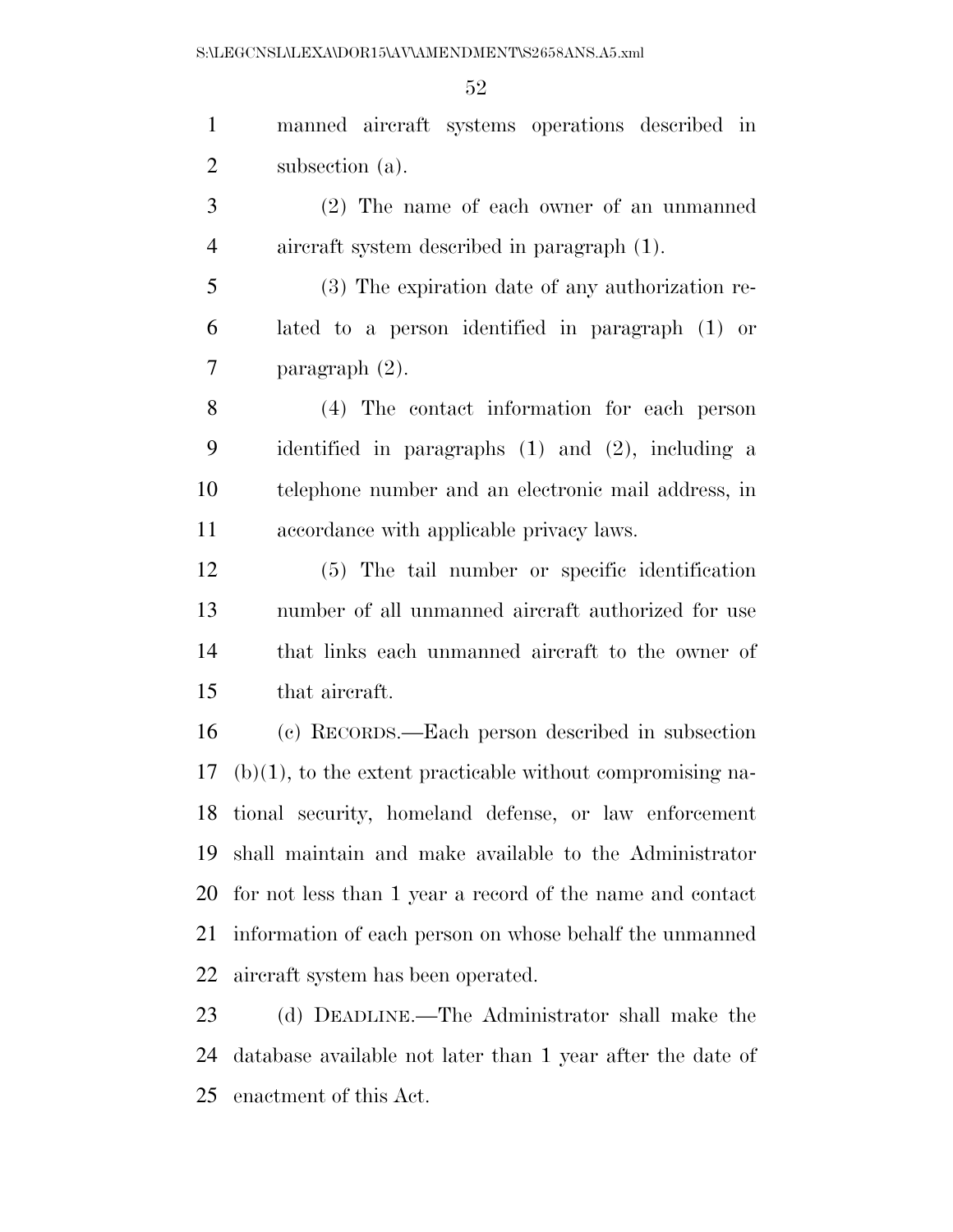(e) TERMINATION.—The Administrator may cease the operation of such database on the date that the Ad- ministrator issues regulatory guidance on the consensus identification standards in section 2105.

# **SEC. 2107. ANALYSIS OF CURRENT REMEDIES UNDER FED-**

### **ERAL, STATE, LOCAL JURISDICTIONS.**

 Not later than 1 year after the date of enactment of this Act, the Comptroller General of the United States shall conduct and submit to the appropriate committees of Congress a review of the privacy issues and concerns associated with the operation of unmanned aircraft sys-tems in the national airspace system that—

 (1) examines and identifies the existing Fed- eral, State, or local laws, including constitutional law, that address an individual's personal privacy;

 (2) identifies specific issues and concerns that may limit the availability of existing civil or criminal legal remedies regarding inappropriate operation of unmanned aircraft systems in the national airspace system;

 (3) identifies any deficiencies in current Fed-eral, State, or local privacy protections; and

 (4) recommends legislative or other actions to address the limitations and deficiencies identified in 25 paragraphs  $(2)$  and  $(3)$ .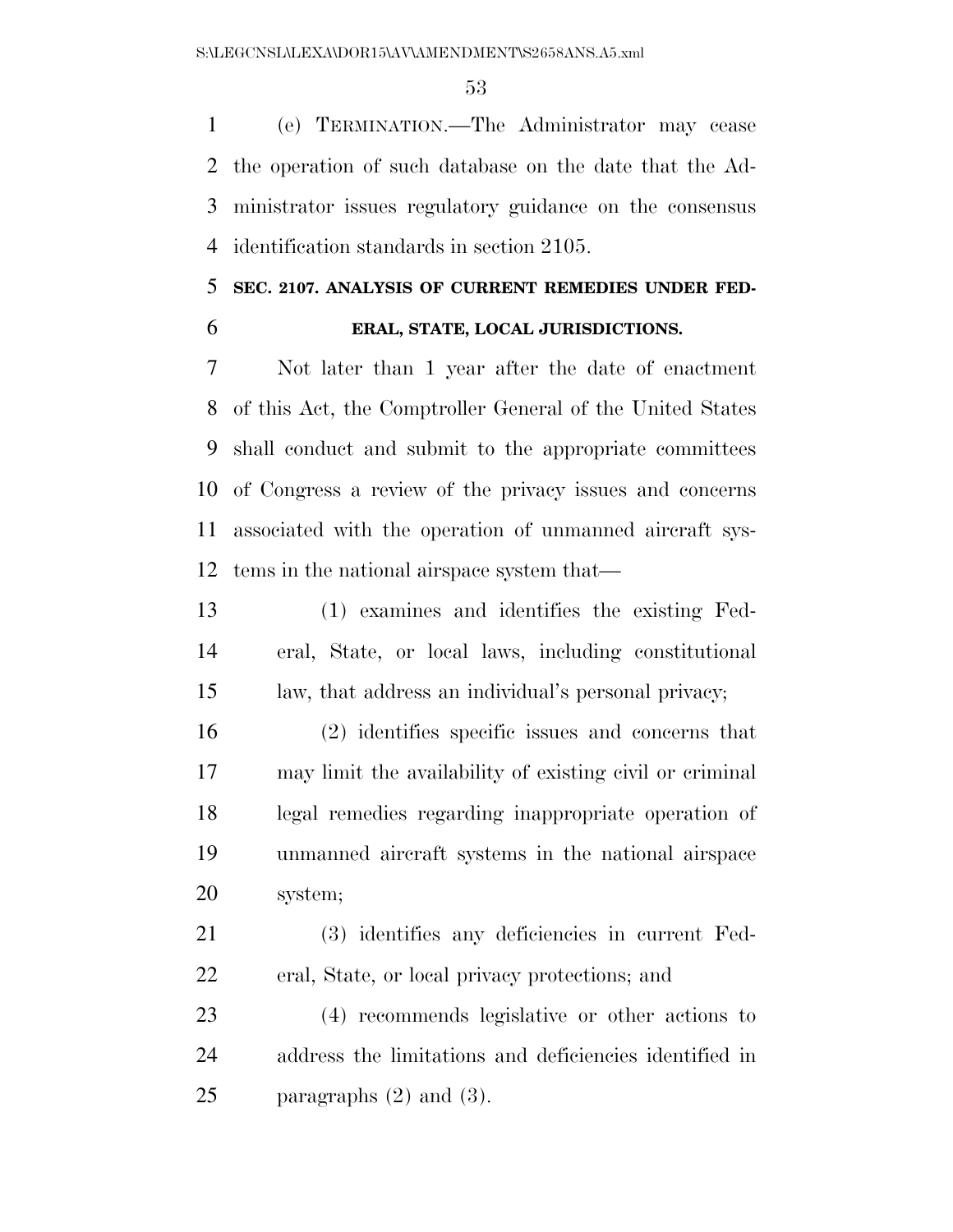# **PART II—UNMANNED AIRCRAFT SYSTEMS**

# **SEC. 2121. DEFINITIONS.**

 (a) IN GENERAL.—Part A of subtitle VII is amended by inserting after chapter 447 the following:

# **''CHAPTER 448—UNMANNED AIRCRAFT SYSTEMS**

''Sec. ''44801. Definitions.

# **''§ 44801. Definitions**

''In this chapter—

9 "(1) 'appropriate committees of Congress' means the Committee on Commerce, Science, and Transportation of the Senate and the Committee on Transportation and Infrastructure of the House of Representatives.

14 ''(2) 'Arctic' means the United States zone of the Chukchi Sea, Beaufort Sea, and Bering Sea north of the Aleutian chain.

17  $\frac{17}{2}$  ''(3) 'eertificate of waiver' and 'eertificate of au- thorization' mean a Federal Aviation Administration grant of approval for a specific flight operation.

20  $\frac{1}{2}$  (4) 'permanent areas' means areas on land or water that provide for launch, recovery, and oper-ation of small unmanned aircraft.

23 "(5) 'public unmanned aircraft system' means an unmanned aircraft system that meets the quali-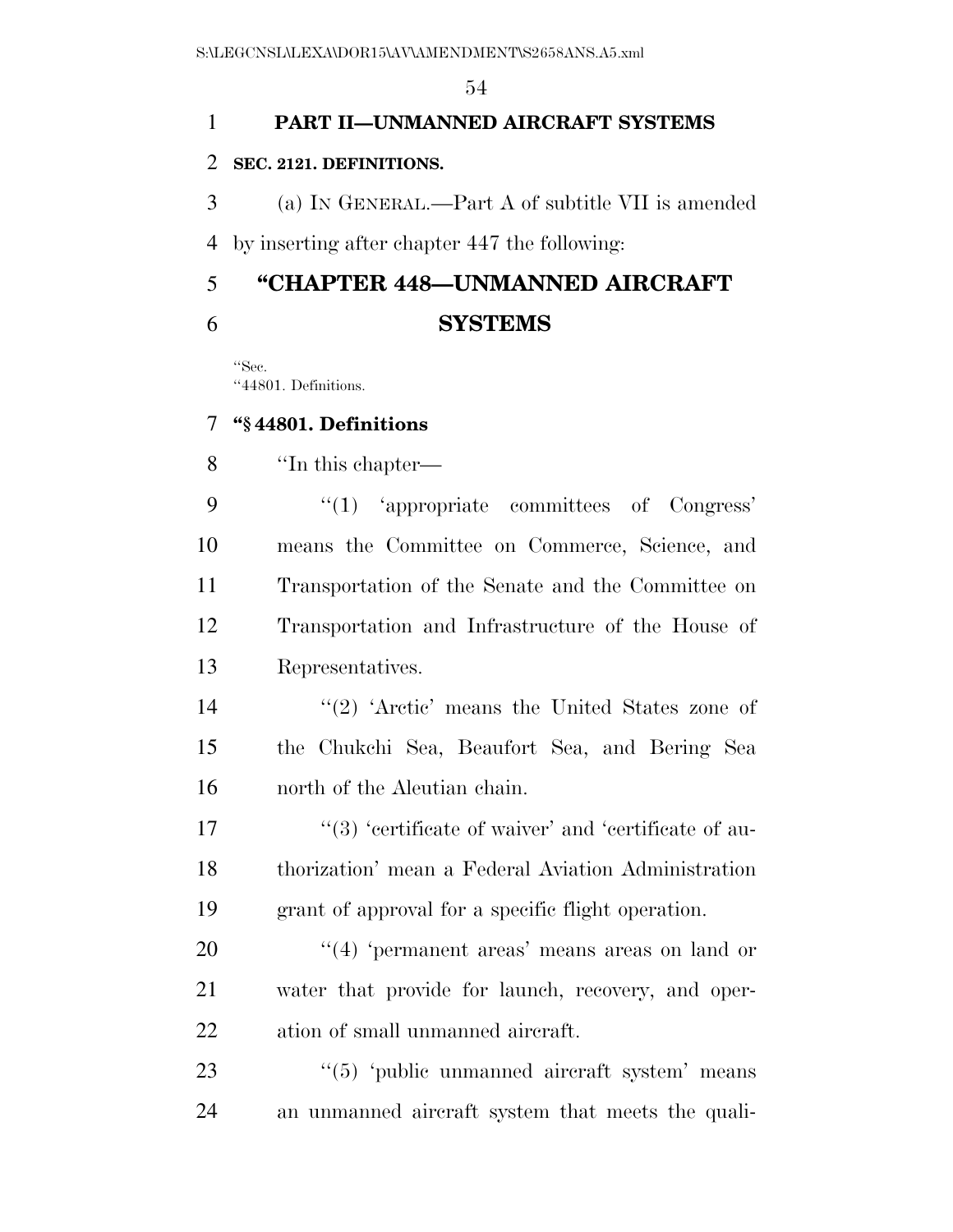| $\mathbf{1}$   | fications and conditions required for operation of a      |
|----------------|-----------------------------------------------------------|
| $\overline{2}$ | public aircraft (as defined in section $40102(a)$ ).      |
| 3              | $``(6)$ 'sense and avoid capability' means the ca-        |
| $\overline{4}$ | pability of an unmanned aircraft to remain a safe         |
| 5              | distance from and to avoid collisions with other air-     |
| 6              | borne aircraft.                                           |
| 7              | " $(7)$ 'small unmanned aircraft' means an un-            |
| 8              | manned aircraft weighing less than 55 pounds, in-         |
| 9              | cluding the weight of anything attached to or carried     |
| 10             | by the aircraft.                                          |
| 11             | " $(8)$ 'test range' means a defined geographic           |
| 12             | area where research and development are conducted         |
| 13             | as authorized by the Administrator of the Federal         |
| 14             | Aviation Administration.                                  |
| 15             | " $(9)$ 'test site' means any of the 6 test ranges        |
| 16             | established by the Administrator of the Federal           |
| 17             | Aviation Administration under section $332(c)$ of the     |
| 18             | FAA Modernization and Reform Act of 2012 (49)             |
| 19             | U.S.C. 40101 note), as in effect on the day before        |
| 20             | the date of enactment of the Federal Aviation Ad-         |
| 21             | ministration Reauthorization Act of 2016.                 |
| 22             | $\cdot$ (10) $\cdot$ unmanned aircraft' means an aircraft |
| 23             | that is operated without the possibility of direct        |
| 24             | human intervention from within or on the aircraft.        |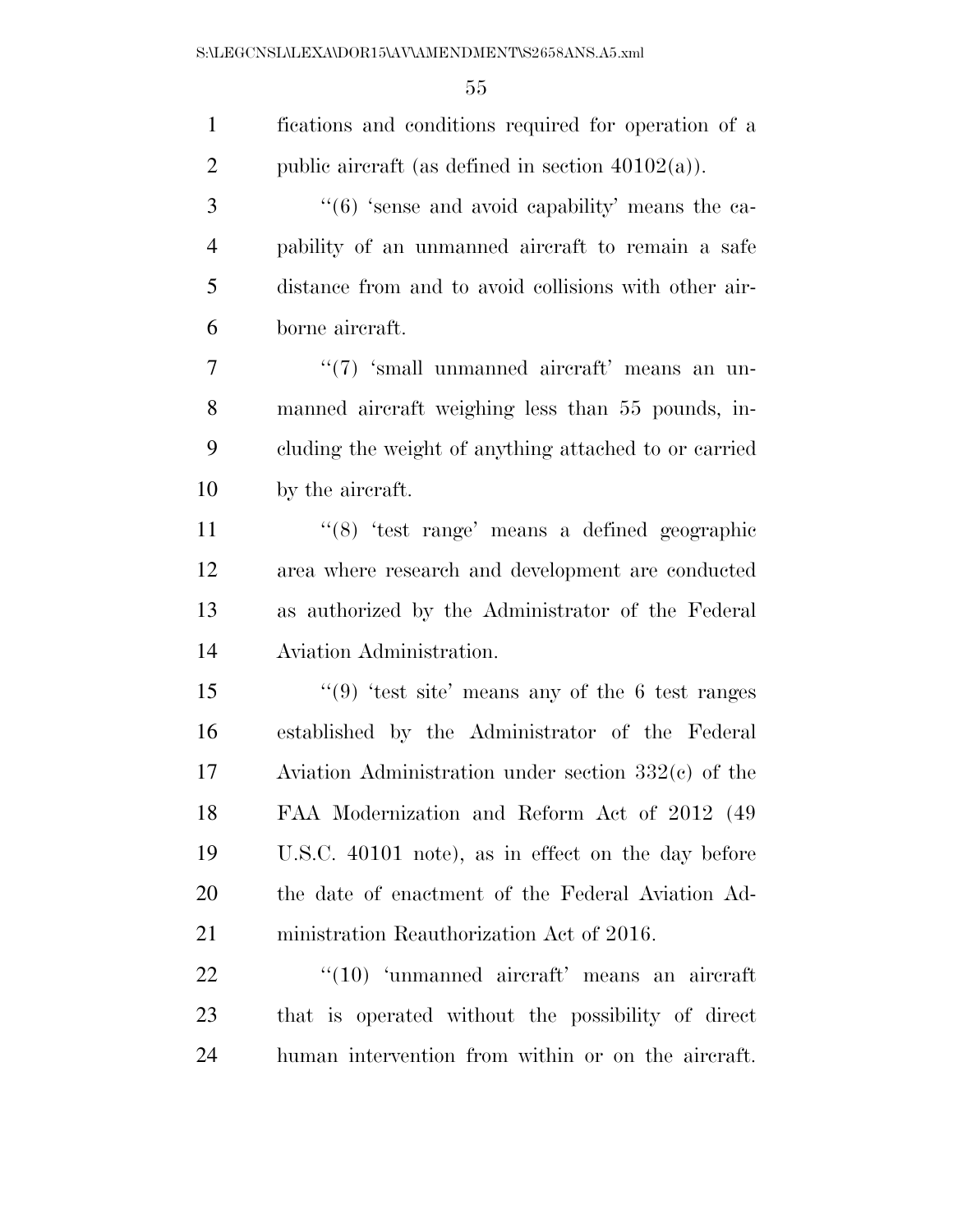''(11) 'unmanned aircraft system' means an un- manned aircraft and associated elements (including communication links and the components that con- trol the unmanned aircraft) that are required for the operator to operate safely and efficiently in the na-tional airspace system.''.

 (b) TABLE OF CHAPTERS.—The table of chapters for subtitle VII is amended by inserting after the item relating to chapter 447 the following:

''448. Unmanned Aircraft Systems .......................................................... 44801''.

# **SEC. 2122. UTILIZATION OF UNMANNED AIRCRAFT SYSTEM TEST SITES.**

 (a) IN GENERAL.—Chapter 448, as designated by section 2121 of this Act, is amended by inserting after section 44801 the following:

#### **''§ 44802. Unmanned aircraft system test sites**

 ''(a)(1) IN GENERAL.—The Administrator of the Federal Aviation Administration shall establish and up- date, as appropriate, a program for the use of the 6 test sites established under section 332(c) of the FAA Mod- ernization and Reform Act of 2012 (49 U.S.C. 40101 note) to facilitate the safe integration of unmanned air-craft systems into the national airspace system.

23 "(2) TERMINATION.—The program shall terminate on September 30, 2017.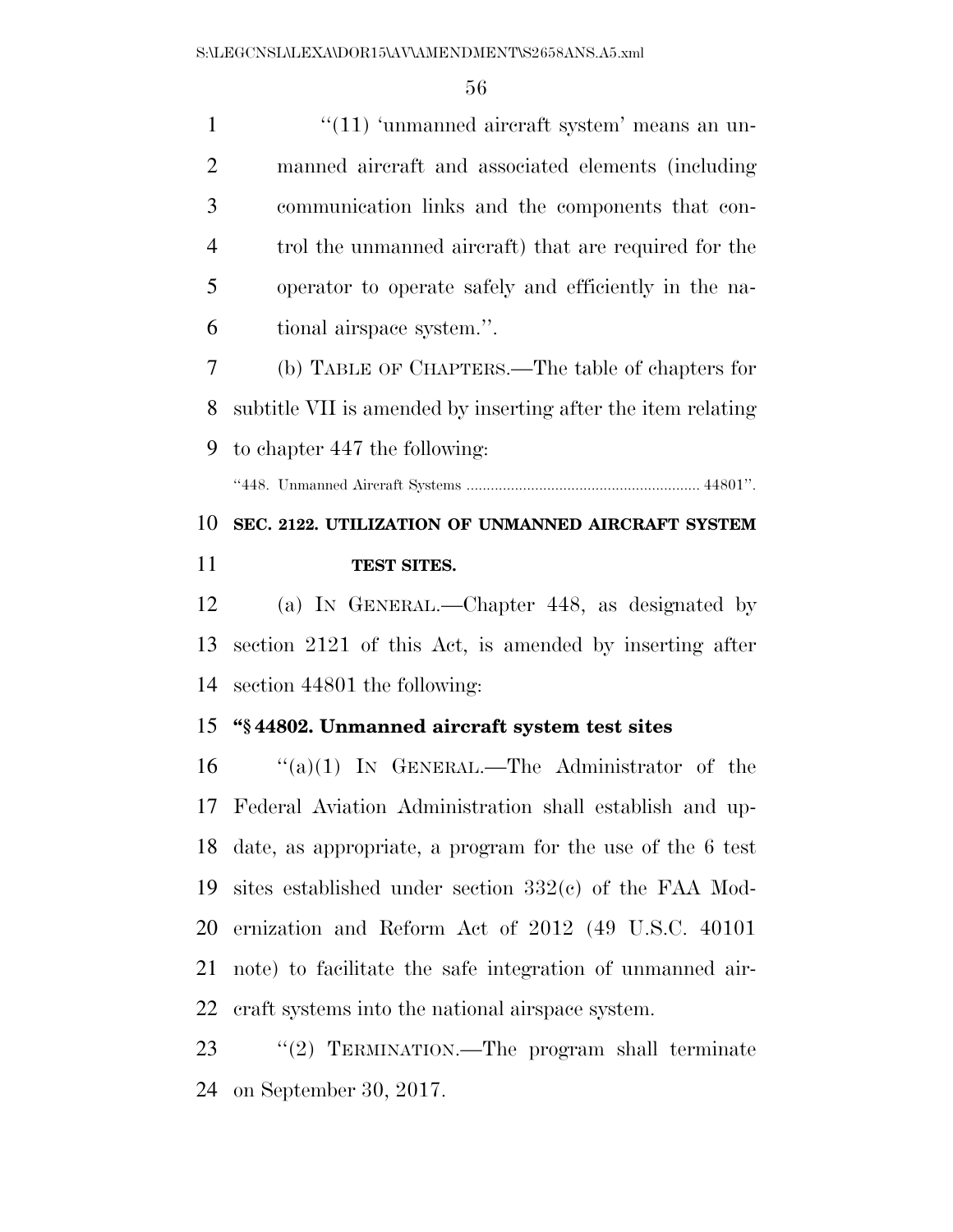| $\mathbf{1}$   | "(b) PROGRAM REQUIREMENTS.—In establishing the          |
|----------------|---------------------------------------------------------|
| $\overline{2}$ | program under subsection (a), the Administrator shall—  |
| 3              | $\lq(1)$ designate airspace for safely testing the in-  |
| $\overline{4}$ | tegration of unmanned flight operations in the na-      |
| 5              | tional airspace system;                                 |
| 6              | $\lq(2)$ develop operational standards and air traf-    |
| 7              | fic requirements for unmanned flight operations at      |
| 8              | test sites, including test ranges;                      |
| 9              | $\cdot$ (3) coordinate with and leverage the resources  |
| 10             | of the National Aeronautics and Space Administra-       |
| 11             | tion and the Department of Defense;                     |
| 12             | $\cdot$ (4) address both civil and public unmanned      |
| 13             | aircraft systems;                                       |
| 14             | $\cdot\cdot$ (5) ensure that the program is coordinated |
| 15             | with relevant aspects of the Next Generation Air        |
| 16             | Transportation System;                                  |
| 17             | $\lq(6)$ provide for verification of the safety of un-  |
| 18             | manned aircraft systems and related navigation pro-     |
| 19             | cedures as it relates to continued development of       |
| 20             | standards for integration into the national airspace    |
| 21             | system;                                                 |
| 22             | $\lq(7)$ engage each test site operator in projects     |
| 23             | for research, development, testing, and evaluation of   |
| 24             | unmanned aircraft systems to facilitate the Federal     |
| 25             | Aviation Administration's development of standards      |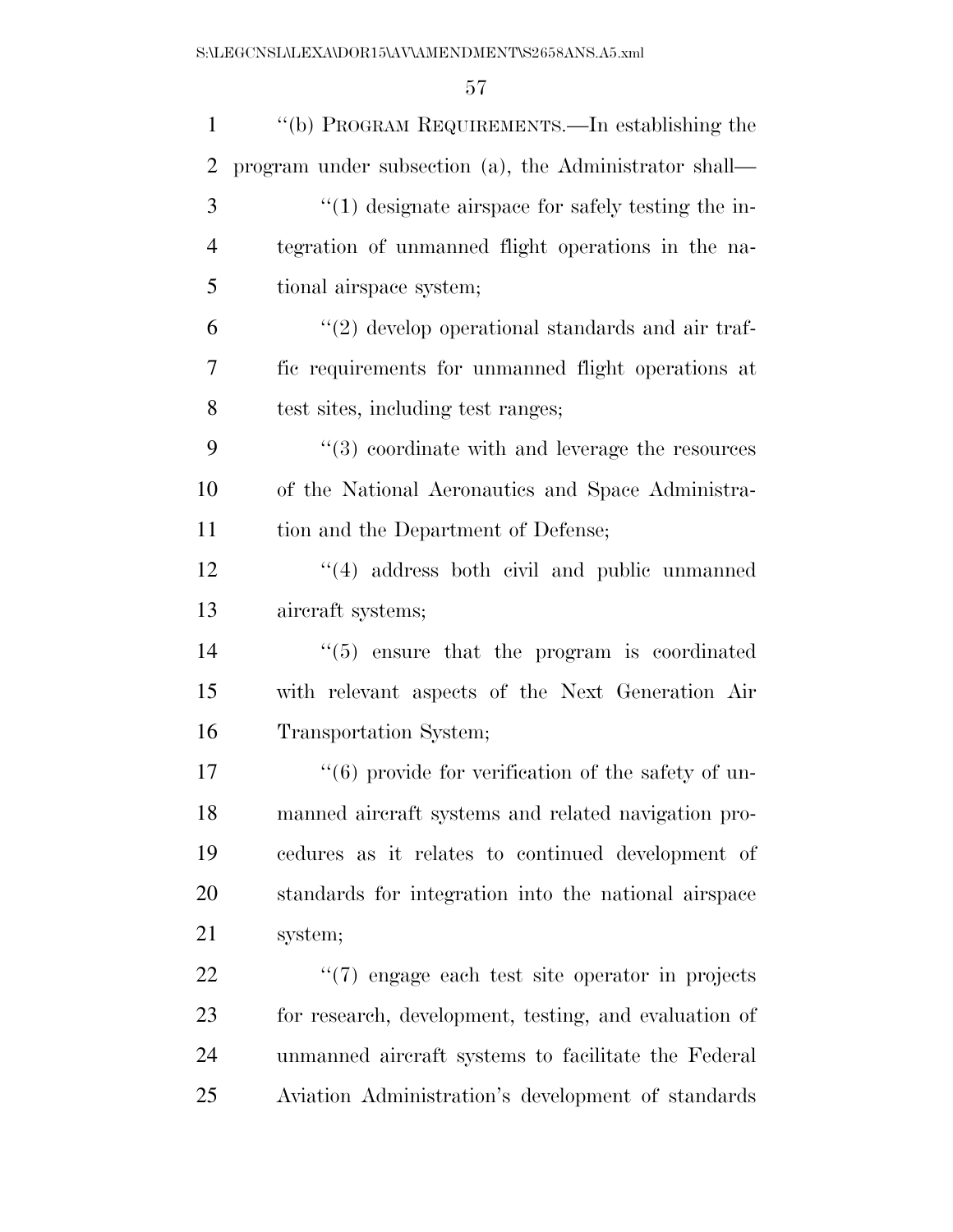| $\mathbf{1}$   | for the safe integration of unmanned aircraft into   |
|----------------|------------------------------------------------------|
| $\overline{2}$ | the national airspace system, which may include so-  |
| 3              | lutions for-                                         |
| $\overline{4}$ | "(A) developing and enforcing geographic             |
| 5              | and altitude limitations;                            |
| 6              | $\lq\lq$ elassifications of airspace where man-      |
| $\tau$         | ufacturers must prevent flight of an unmanned        |
| 8              | aircraft system;                                     |
| 9              | $\lq\lq$ classifications of airspace where man-      |
| 10             | ufacturers of unmanned aircraft systems must         |
| 11             | a a left the operator to hazards or limitations on   |
| 12             | flight;                                              |
| 13             | $\lq\lq$ (D) sense and avoid capabilities; and       |
| 14             | "(E) beyond-line-of-sight, nighttime oper-           |
| 15             | ations and unmanned traffic management, or           |
| 16             | other critical research priorities;                  |
| 17             | "(8) coordinate periodically with all test site op-  |
| 18             | erators to ensure test site operators know which     |
| 19             | data should be collected, what procedures should be  |
| 20             | followed, and what research would advance efforts to |
| 21             | safely integrate unmanned aircraft systems into the  |
| 22             | national airspace system;                            |
| 23             | $\lq(9)$ allow a test site to develop multiple test  |
| 24             | ranges within the test site;                         |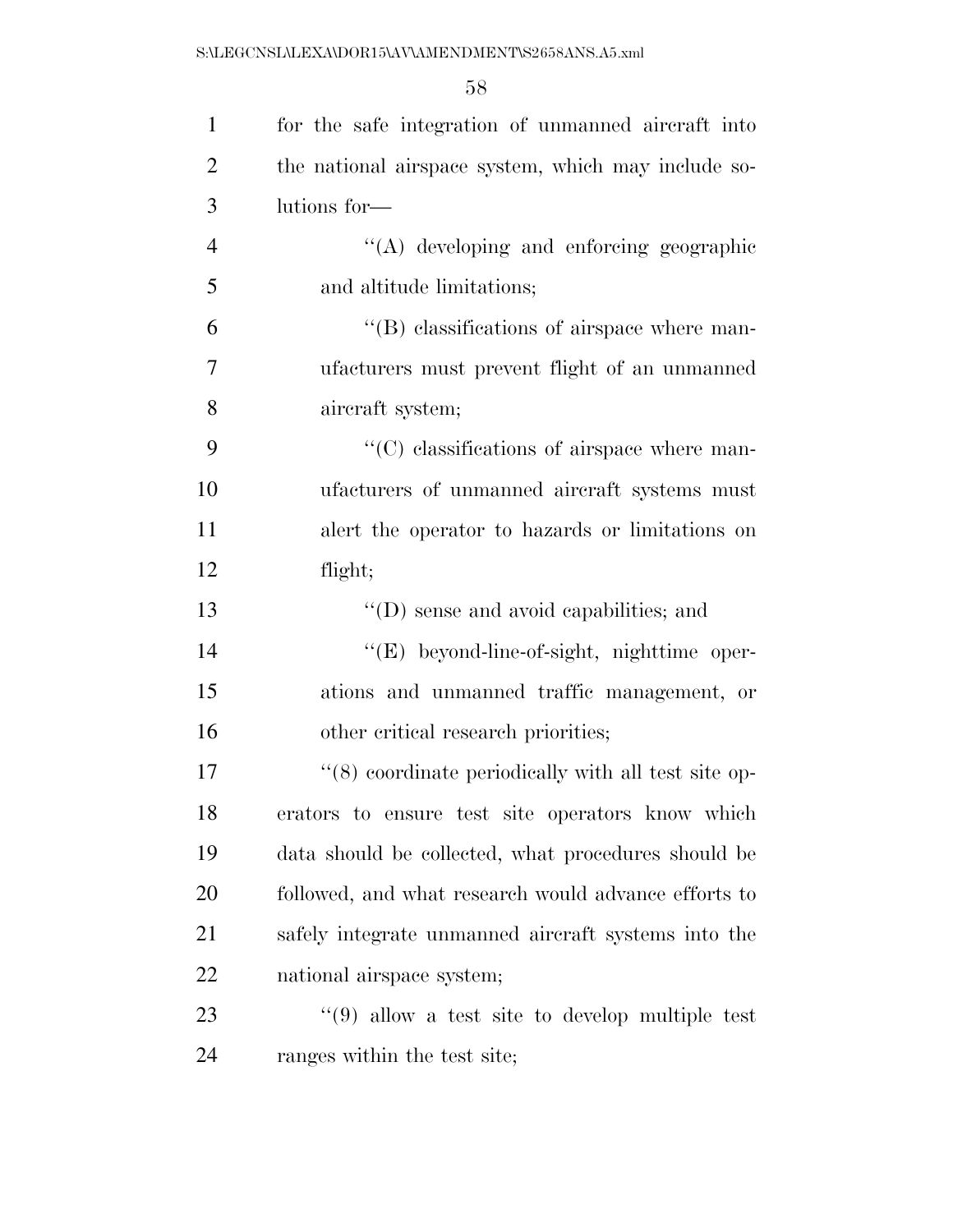$\frac{1}{10}$  streamline the approval process for test sites when processing unmanned aircraft certificates of waiver or authorization for operations at the test sites;

 ''(11) require each test site operator to protect proprietary technology, sensitive data, or sensitive research of any civil or private entity when using that test site without the need to obtain an experi-mental or special airworthiness certificate;

 $\frac{10}{2}$  evaluate options for the operation of 1 or more small unmanned aircraft systems beyond the visual line of sight of the operator for testing under controlled conditions that ensure the safety of per-sons and property, including on the ground; and

 ''(13) allow test site operators to receive Fed- eral funding, other than from the Federal Aviation Administration, including in-kind contributions, from test site participants in the furtherance of re-search, development, and testing objectives.

20 "'(c) TEST SITE LOCATIONS.—In determining the lo- cation of a test site under subsection (a), the Adminis-trator shall—

23 ''(1) take into consideration geographic and cli-matic diversity;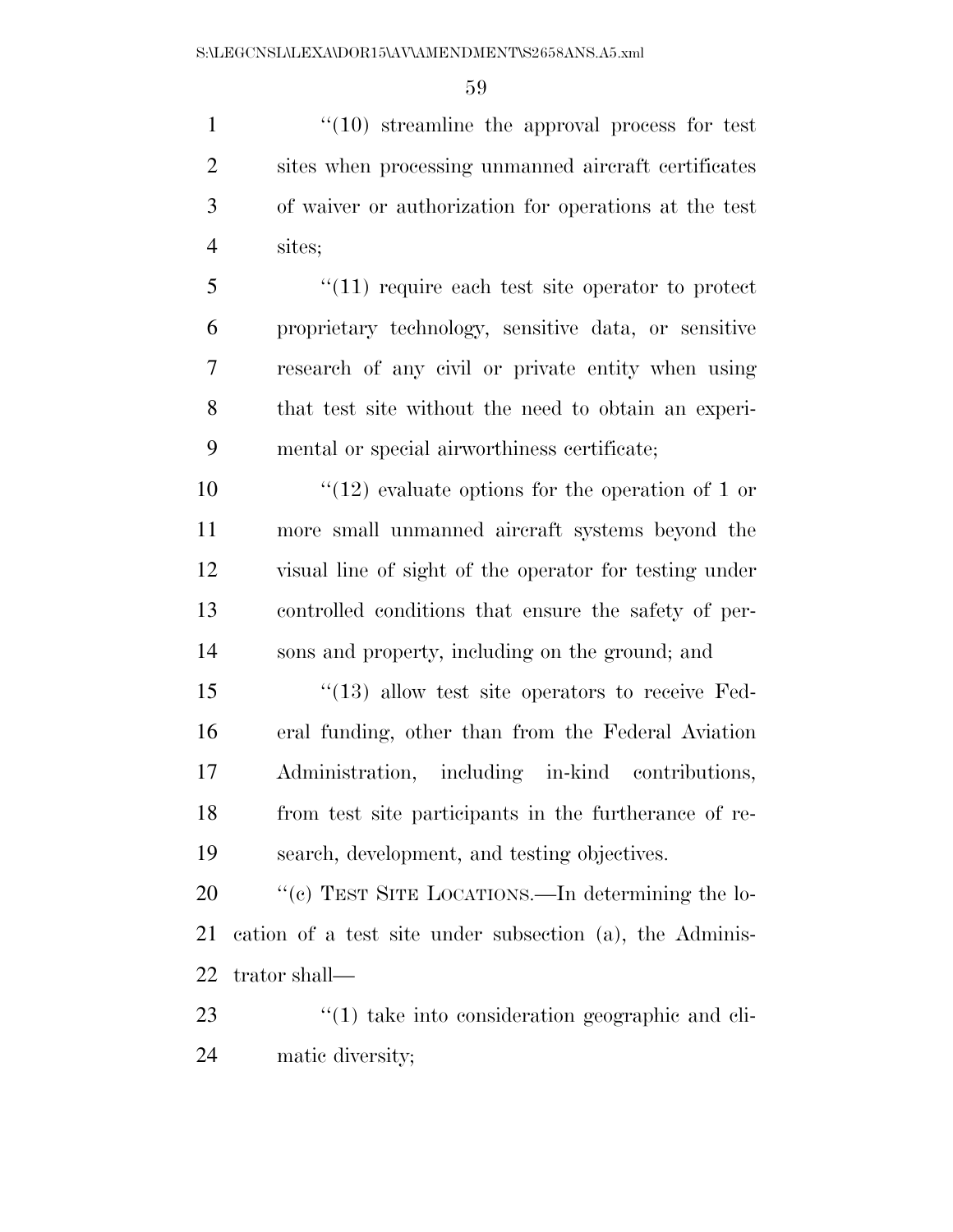| $\mathbf{1}$   | $(2)$ take into consideration the location of       |
|----------------|-----------------------------------------------------|
| $\overline{2}$ | ground infrastructure and research needs; and       |
| 3              | $(3)$ consult with the Administrator of the Na-     |
| $\overline{4}$ | tional Aeronautics and Space Administration and     |
| 5              | the Secretary of Defense.                           |
| 6              | "(d) REPORT TO CONGRESS.—                           |
| 7              | "(1) IN GENERAL.—Not later than 1 year after        |
| 8              | the date of enactment of the Federal Aviation Ad-   |
| 9              | ministration Reauthorization Act of 2016, the Ad-   |
| 10             | ministrator shall submit to the appropriate commit- |
| 11             | tees of Congress a report on the establishment and  |
| 12             | implementation of the program under subsection (a). |
| 13             | "(2) BRIEFINGS.—Beginning 180 days after            |
| 14             | the date of enactment of the Federal Aviation Ad-   |
| 15             | ministration Reauthorization Act of 2016, and every |
| 16             | 180 days thereafter until September 30, 2017, the   |
| 17             | Administrator shall provide to the appropriate com- |
| 18             | mittees of Congress a briefing that includes—       |
| 19             | $\lq\lq$ a current summary of unmanned air-         |
| 20             | eraft systems operations at the test sites since    |
| 21             | the last briefing to Congress;                      |
| 22             | "(B) a description of all of the data gen-          |
| 23             | erated from the operations described in sub-        |
| 24             | paragraph (A), and shared with the Federal          |
| 25             | Aviation Administration through a cooperative       |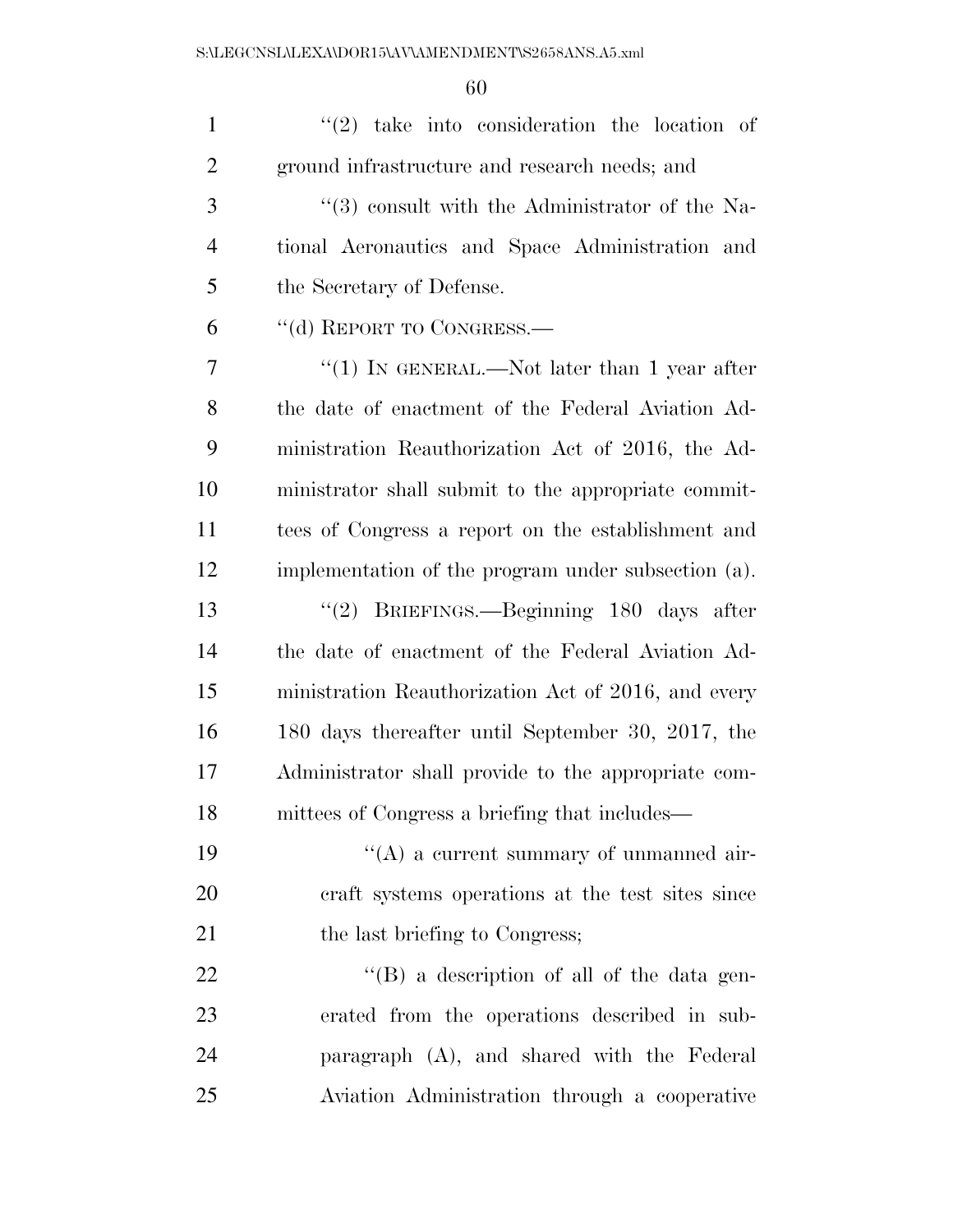| $\mathbf{1}$   | research and development agreement authorized     |
|----------------|---------------------------------------------------|
| $\overline{2}$ | in section 2123 of the Federal Aviation Admin-    |
| 3              | istration Reauthorization Act of 2016, that re-   |
| $\overline{4}$ | late to unmanned aircraft systems research pri-   |
| 5              | orities, including beyond-line-of-sight,<br>$un-$ |
| 6              | manned traffic management, nighttime oper-        |
| $\tau$         | ations, and sense and avoid technology;           |
| 8              | " $(C)$ a description of how the data de-         |
| 9              | scribed in subparagraph (B) will be or is         |
| 10             | $used-$                                           |
| 11             | "(i) to advance Federal Aviation Ad-              |
| 12             | ministration priorities;                          |
| 13             | "(ii) to validate the safety of un-               |
| 14             | manned aircraft systems and related tech-         |
| 15             | nology; and                                       |
| 16             | "(iii) to inform future rulemaking re-            |
| 17             | lated to the integration of unmanned air-         |
| 18             | craft systems into the national airspace;         |
| 19             | $\lq\lq$ (D) an evaluation of the activities and  |
| 20             | specific outcomes from activities at the test     |
| 21             | sites that support the safe integration of un-    |
| 22             | manned aircraft systems under this chapter;       |
| 23             | and                                               |
| 24             | "(E) recommendations for future Federal           |
| 25             | Aviation Administration test site operations      |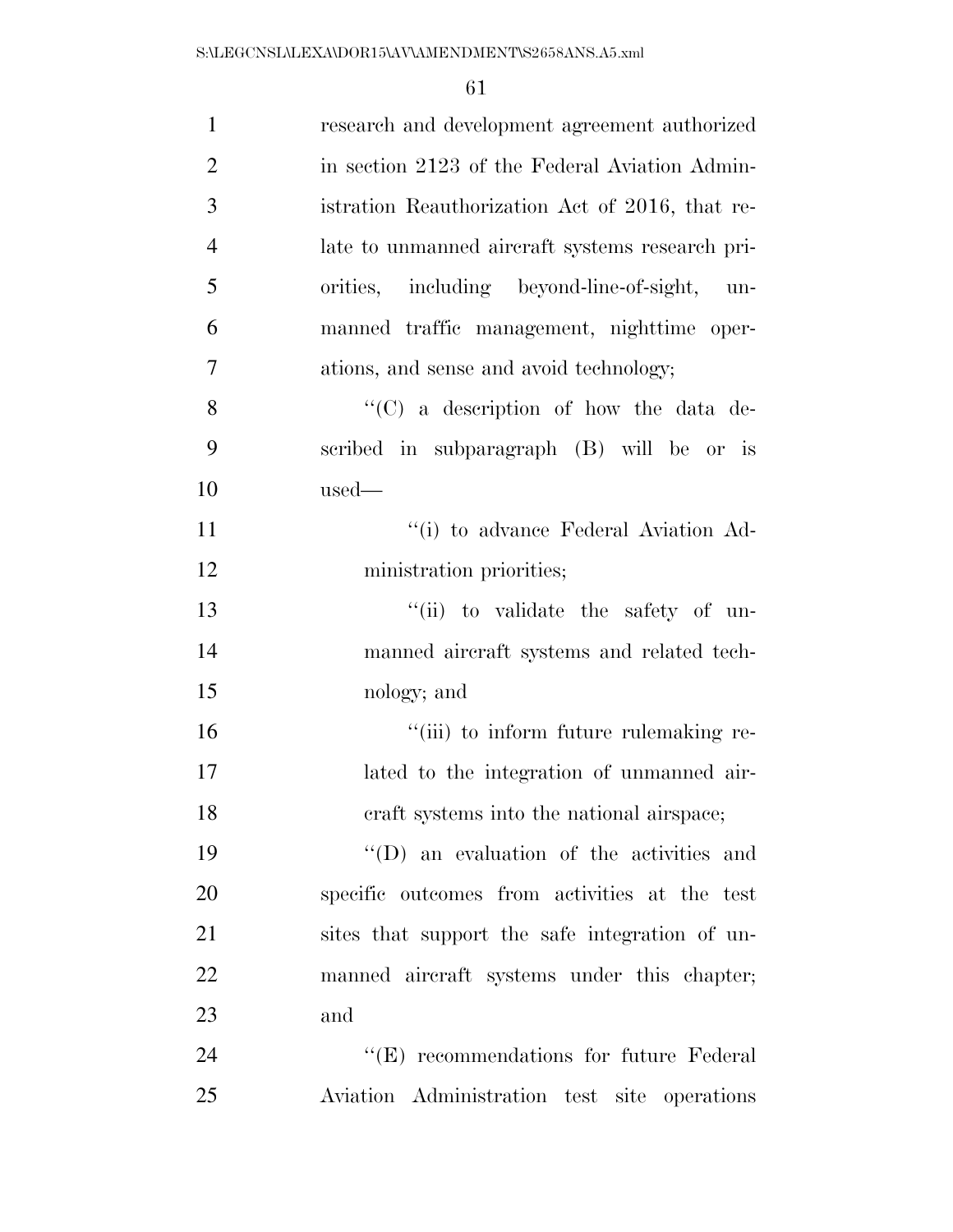| $\mathbf{1}$   | that would generate data necessary to inform                |
|----------------|-------------------------------------------------------------|
| $\overline{2}$ | future rulemaking related to unmanned aircraft              |
| 3              | systems.                                                    |
| $\overline{4}$ | "(e) REVIEW OF OPERATIONS BY TEST SITE OPERA-               |
| 5              | TORS.—The operator of each test site under subsection (a)   |
| 6              | shall—                                                      |
| 7              | $\cdot$ (1) review the operations of unmanned aircraft      |
| 8              | systems conducted at the test site, including—              |
| 9              | $\lq\lq$ ongoing or completed research; and                 |
| 10             | "(B) data regarding operations by private                   |
| 11             | and public operators; and                                   |
| 12             | $\lq(2)$ submit to the Administrator, in such form          |
| 13             | and manner as specified by the Administrator, the           |
| 14             | results of the review, including recommendations to         |
| 15             | further enable private research and development op-         |
| 16             | erations at the test sites that contribute to the Fed-      |
| 17             | eral Aviation Administration's safe integration of          |
| 18             | unmanned aircraft systems into the national air-            |
| 19             | space system, on a quarterly basis until the program        |
| 20             | terminates.                                                 |
| 21             | "(f) TESTING.—The Secretary may authorize an op-            |
| 22             | erator of a test site described in subsection (a) to admin- |
| 23             | ister testing requirements established by the Adminis-      |
| 24             | trator for unmanned aircraft systems operations.".          |
| 25             | (b) TECHNICAL AND CONFORMING AMENDMENTS.-                   |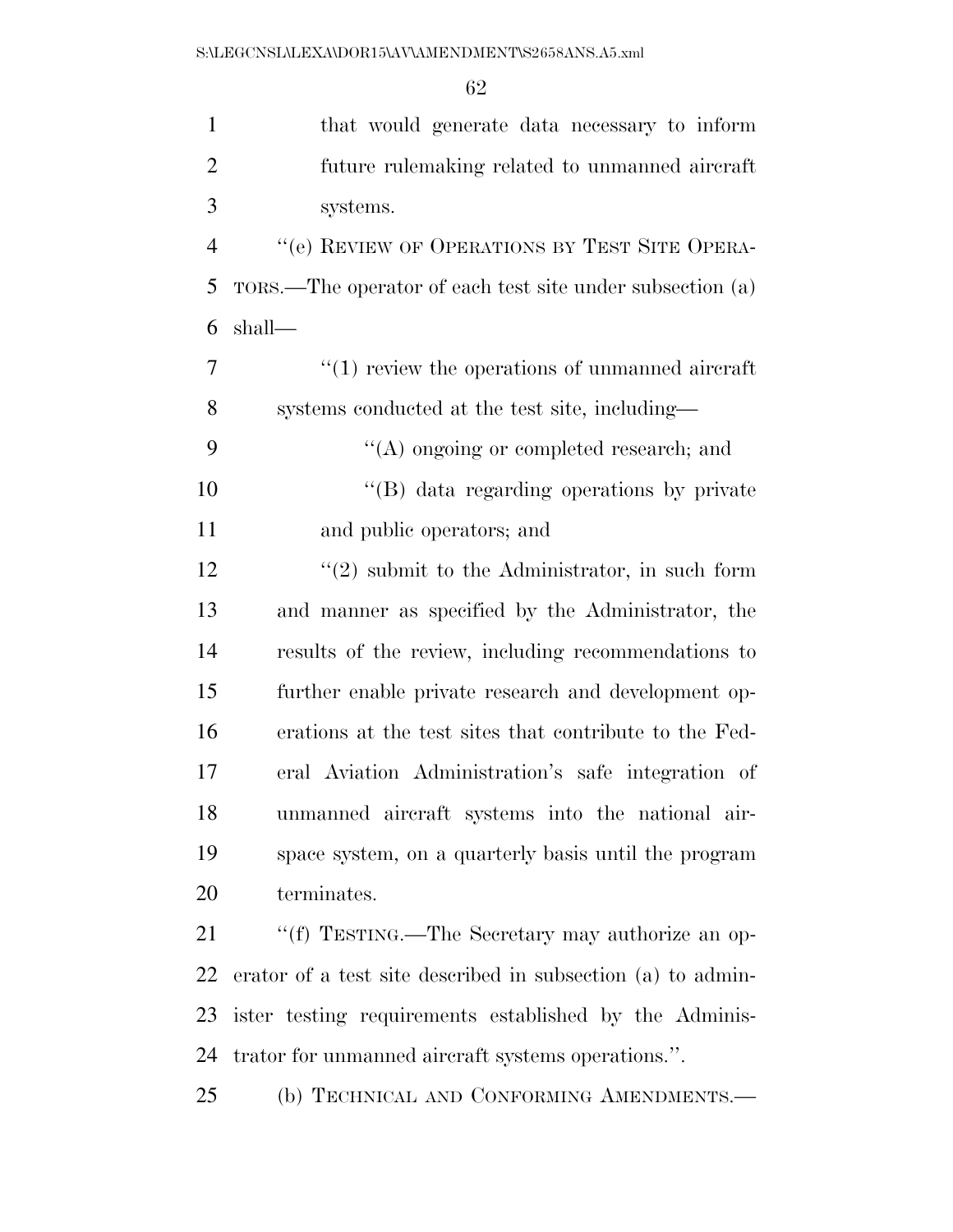(1) TABLE OF CONTENTS.—The table of con- tents for chapter 448, as added by section 2121 of this Act, is further amended by inserting after the item relating to section 44801 the following:

''44802. Unmanned aircraft system test sites.''.

 (2) PILOT PROJECTS.—Section 332 of the FAA Modernization and Reform Act of 2012 (49 U.S.C. 40101 note) is amended by striking subsection (c). **SEC. 2123. ADDITIONAL RESEARCH, DEVELOPMENT, AND TESTING.** 

 (a) RESEARCH PLAN.—Not later than 1 year after the date of enactment of this Act, the Administrator of the Federal Aviation Administration and the United States Unmanned Aircraft System Executive Committee, jointly, and in coordination with industry, users, the Cen- ter of Excellence for Unmanned Aircraft Systems, and test site operators, shall develop a research plan to identify on- going research into the broad range of technical, proce- dural, and policy concerns arising from the integration of unmanned aircraft systems into the national airspace sys- tem, and research needs regarding those concerns. In de- veloping the plan, the Administrator shall determine and engage the appropriate entities to meet the research needs identified in the plan.

 (b) COLLABORATIVE RESEARCH AND DEVELOPMENT AGREEMENTS.—The Administrator may use the other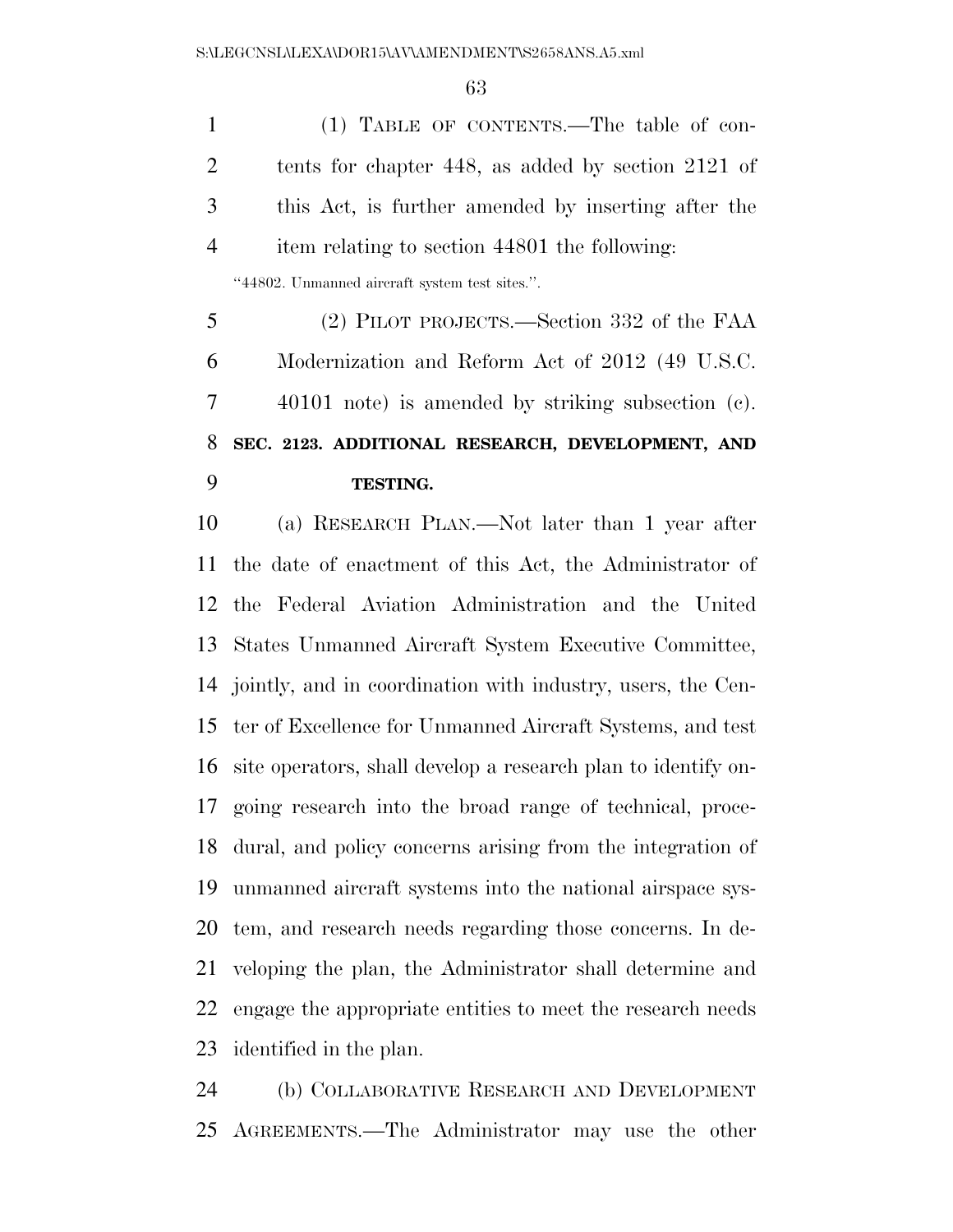transaction authority under section 106(l)(6) of title 49, United States Code, and enter into collaborative research and development agreements, to direct research related to unmanned aircraft systems, including at any test site under section 44802(a) of that title.

# **SEC. 2124. SAFETY STANDARDS.**

 (a) IN GENERAL.—Chapter 448, as amended by sec- tion 2122 of this Act, is further amended by inserting after section 44802 the following:

# **''SEC. 44803. AIRCRAFT SAFETY STANDARDS.**

11 "(a) CONSENSUS AIRCRAFT SAFETY STANDARDS.— Not later than 60 days after the date of enactment of the Federal Aviation Administration Reauthorization Act of 2016, the Director of the National Institute of Standards and Technology and the Administrator of the Federal Aviation Administration, in consultation with government and industry stakeholders and appropriate standards-set- ting organizations, shall initiate a collaborative process to develop risk-based, consensus industry airworthiness standards related to the safe integration of small un- manned aircraft systems into the national airspace sys-tem.

23 "(b) CONSIDERATIONS.—In developing the consensus aircraft safety standards, the Director and Administrator shall consider the following: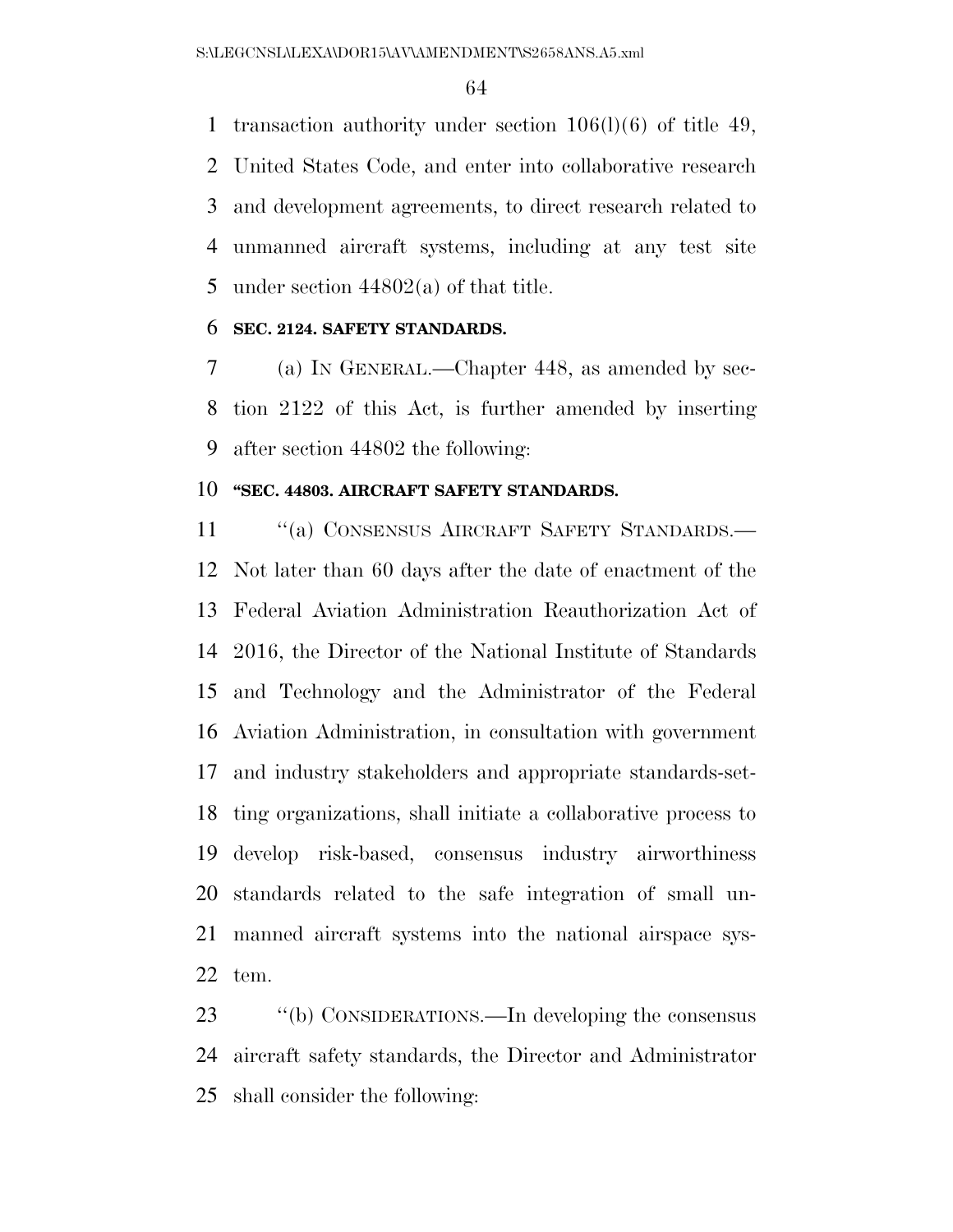$\frac{1}{2}$  Technologies or standards related to geo- graphic limitations, altitude limitations, and sense and avoid capabilities.  $\frac{4}{2}$  Using performance-based standards. ''(3) Predetermined action to maintain safety in the event that a communications link between a small unmanned aircraft and its operator is lost or

compromised.

 ''(4) Detectability and identifiability to pilots, the Federal Aviation Administration, and air traffic controllers, as appropriate.

12 ''(5) Means to prevent tampering with or modi- fication of any system, limitation, or other safety mechanism or standard under this section or any other provision of law, including a means to identify any tampering or modification that has been made. ''(6) Consensus identification standards under

section 2105.

19 ''(7) How to update or modify a small un- manned aircraft system that was commercially dis- tributed prior to the development of the consensus aircraft safety standards so that, to the greatest ex- tent practicable, such systems meet the consensus aircraft safety standards.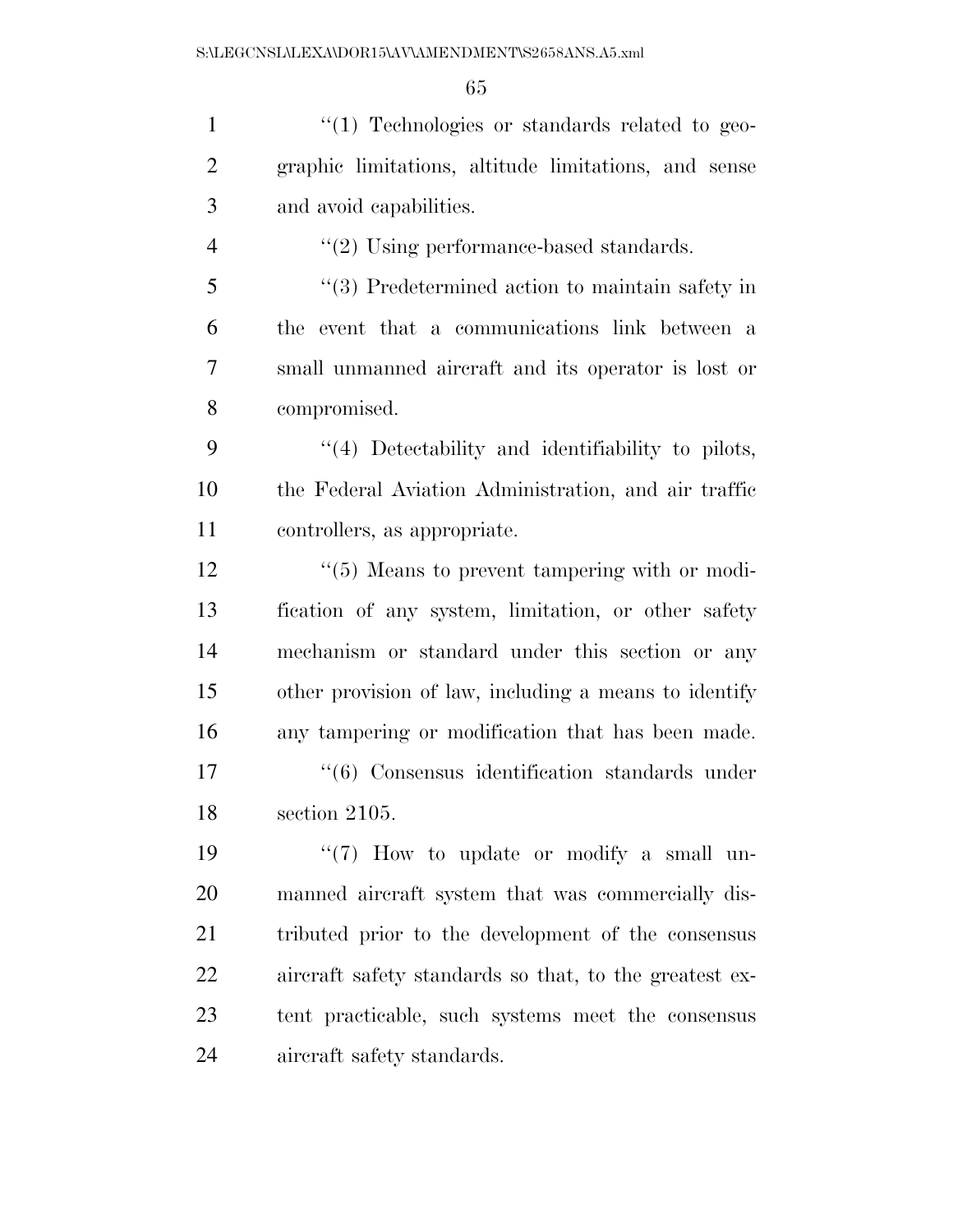| $\mathbf{1}$   | " $(8)$ Any technology or standard related to                |
|----------------|--------------------------------------------------------------|
| $\overline{2}$ | small unmanned aircraft systems that promotes                |
| 3              | aviation safety.                                             |
| $\overline{4}$ | "(c) CONSULTATION.—In developing the consensus               |
| 5              | aircraft safety standards under subsection (a), the Direc-   |
| 6              | tor and Administrator shall consult with—                    |
| 7              | $\lq(1)$ the Administrator of the National Aero-             |
| 8              | nautics and Space Administration;                            |
| 9              | $f'(2)$ the President of RTCA, Inc.;                         |
| 10             | $\lq(3)$ the Secretary of Defense;                           |
| 11             | $(4)$ each operator of a test site under section             |
| 12             | 44802;                                                       |
| 13             | "(5) the Center of Excellence for Unmanned                   |
| 14             | Aircraft Systems;                                            |
| 15             | $\cdot\cdot\cdot(6)$ unmanned aircraft systems stakeholders; |
| 16             | and                                                          |
| 17             | $``(7)$ community-based aviation organizations.              |
| 18             | "(d) FAA APPROVAL.—Not later than 1 year after               |
| 19             | the date of enactment of the Federal Aviation Administra-    |
| 20             | tion Reauthorization Act of 2016, the Administrator of the   |
| 21             | Federal Aviation Administration shall establish a process    |
| 22             | for the approval of small unmanned aircraft systems make     |
| 23             | and models based upon the consensus aircraft safety          |
| 24             | standards developed under subsection (a). The consensus      |
| 25             | aircraft safety standards developed under subsection (a)     |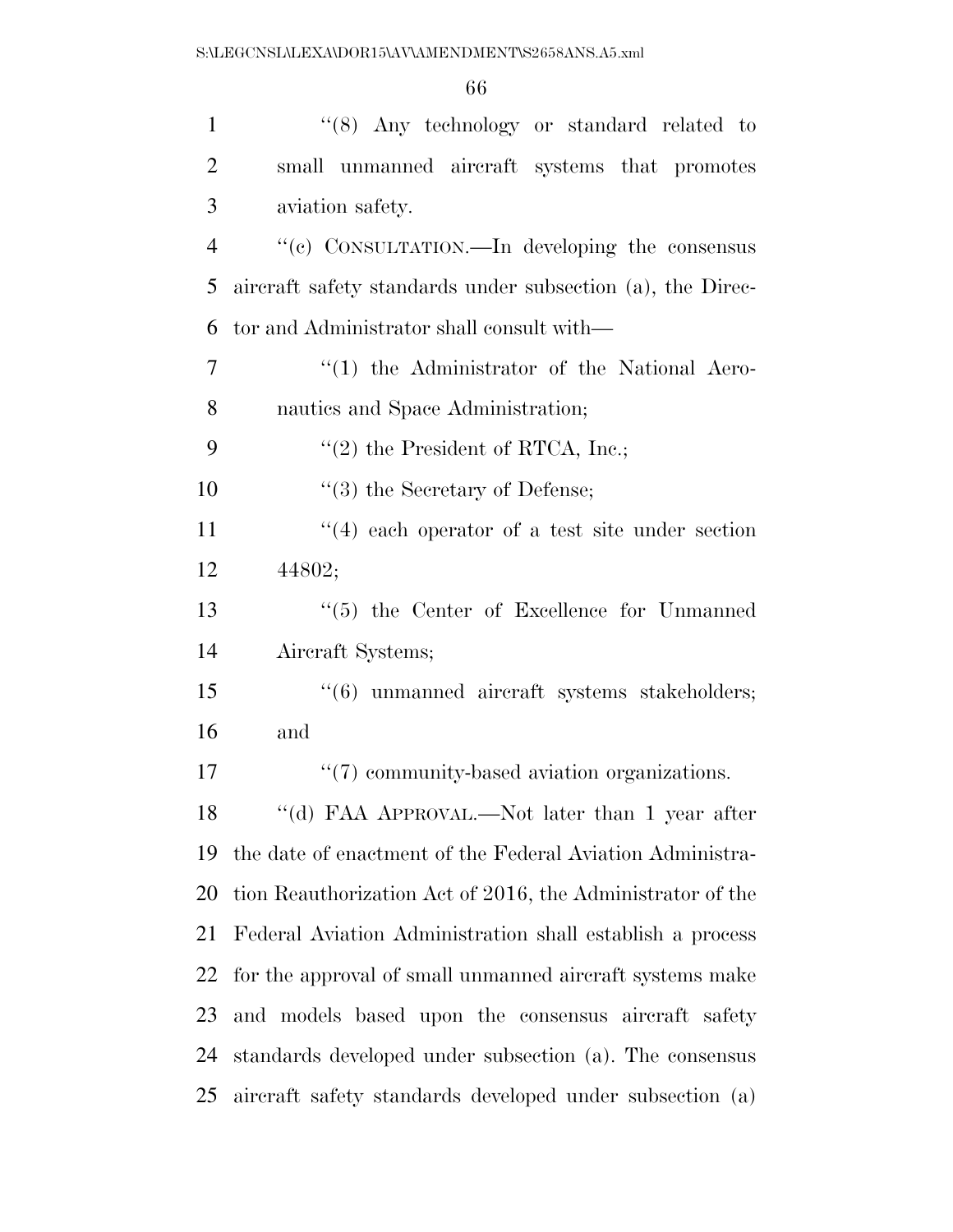shall allow the Administrator to approve small unmanned aircraft systems for operation within the national airspace system without requiring the type certification process in parts 21 and 23 of the Code of Federal Regulations.

 ''(e) ELIGIBILITY.—The consensus aircraft safety standards for approval of small unmanned aircraft sys- tems developed under this section shall set eligibility re- quirements for an airworthiness approval of a small un- manned aircraft system which shall include the following:  $\frac{10}{10}$  An applicant must provide the Federal Aviation Administration with—

12  $\langle (A)$  the aircraft's operating instructions; and

14  $\text{``(B)}$  the manufacturer's statement of com- pliance as described in subsection (f) of this section.

 $\frac{17}{2}$  A sample aircraft must be inspected by the Federal Aviation Administration and found to be in a condition for safe operation and in compliance with the consensus aircraft safety standards re-21 quired by the Administrator in subsection (d).

22 ""(f) MANUFACTURER'S STATEMENT OF COMPLIANCE FOR SMALL UAS.—The manufacturer's statement of com-pliance shall—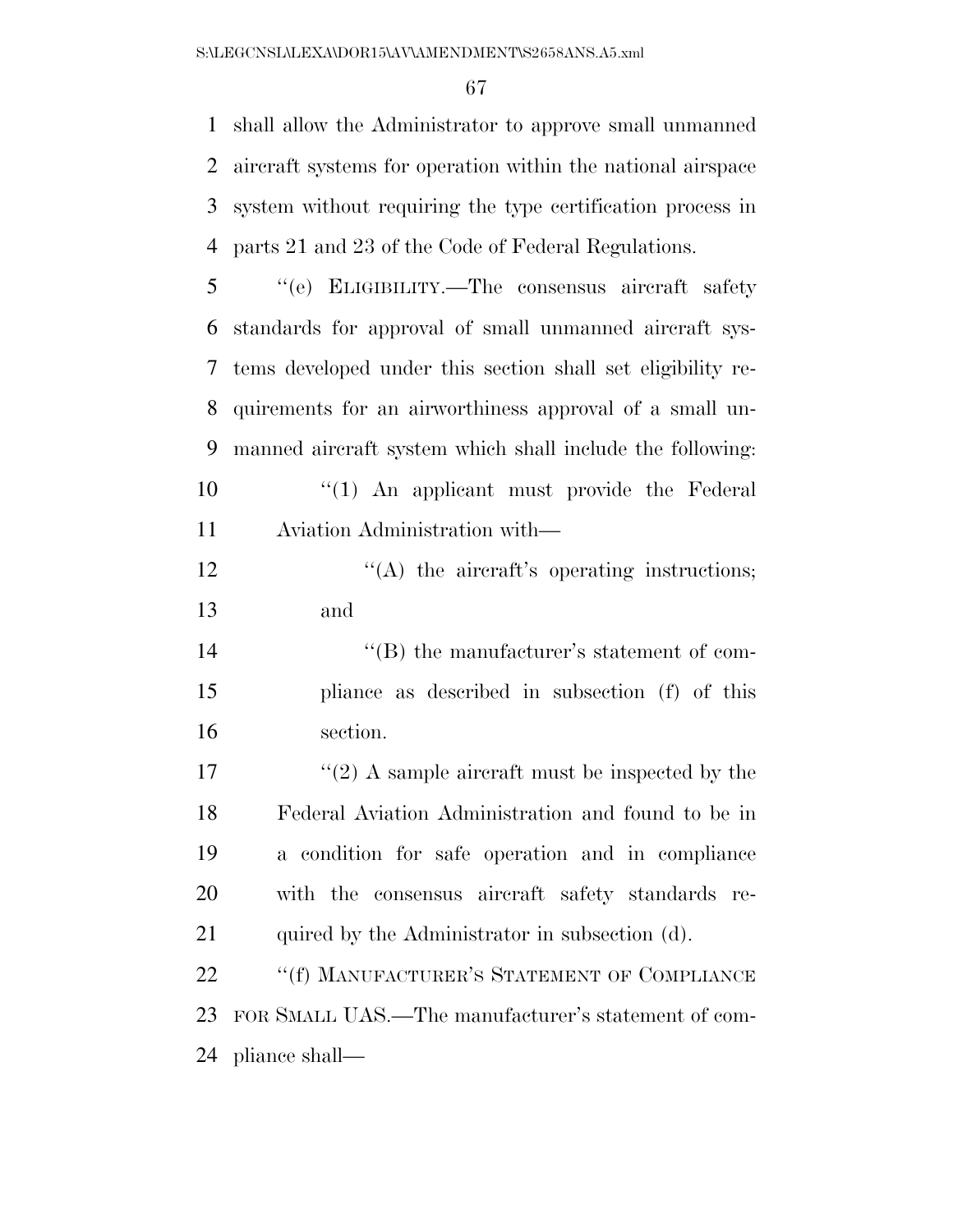| $\mathbf{1}$   | $\cdot$ (1) identify the aircraft make and model, and     |
|----------------|-----------------------------------------------------------|
| $\overline{2}$ | consensus aircraft safety standard used;                  |
| 3              | $\lq(2)$ state that the aircraft make and model           |
| $\overline{4}$ | meets the provisions of the standard identified in        |
| 5              | paragraph $(1)$ ;                                         |
| 6              | $\cdot$ (3) state that the aircraft make and model        |
| 7              | conforms to the manufacturer's design data, using         |
| 8              | the manufacturer's quality assurance system that          |
| 9              | meets the identified consensus standard adopted by        |
| 10             | the Administrator in subsection (d), and is manufac-      |
| 11             | tured in way that ensures consistency in the produc-      |
| 12             | tion process so that every unit produced meets the        |
| 13             | applicable consensus aircraft safety standards;           |
| 14             | $\cdot$ (4) state that the manufacturer will make         |
| 15             | available to any interested person—                       |
| 16             | $\lq\lq$ the aircraft's operating instructions,           |
| 17             | that meet the standard identified in paragraph            |
| 18             | $(1)$ ; and                                               |
| 19             | "(B) the aircraft's maintenance and in-                   |
| 20             | spection procedures, that meet the standard               |
| 21             | identified in paragraph $(1)$ ;                           |
| 22             | $\cdot\cdot$ (5) state that the manufacturer will monitor |
| 23             | and correct safety-of-flight issues through a contin-     |
| 24             | ued airworthiness system that meets the standard          |
| 25             | identified in paragraph $(1)$ ;                           |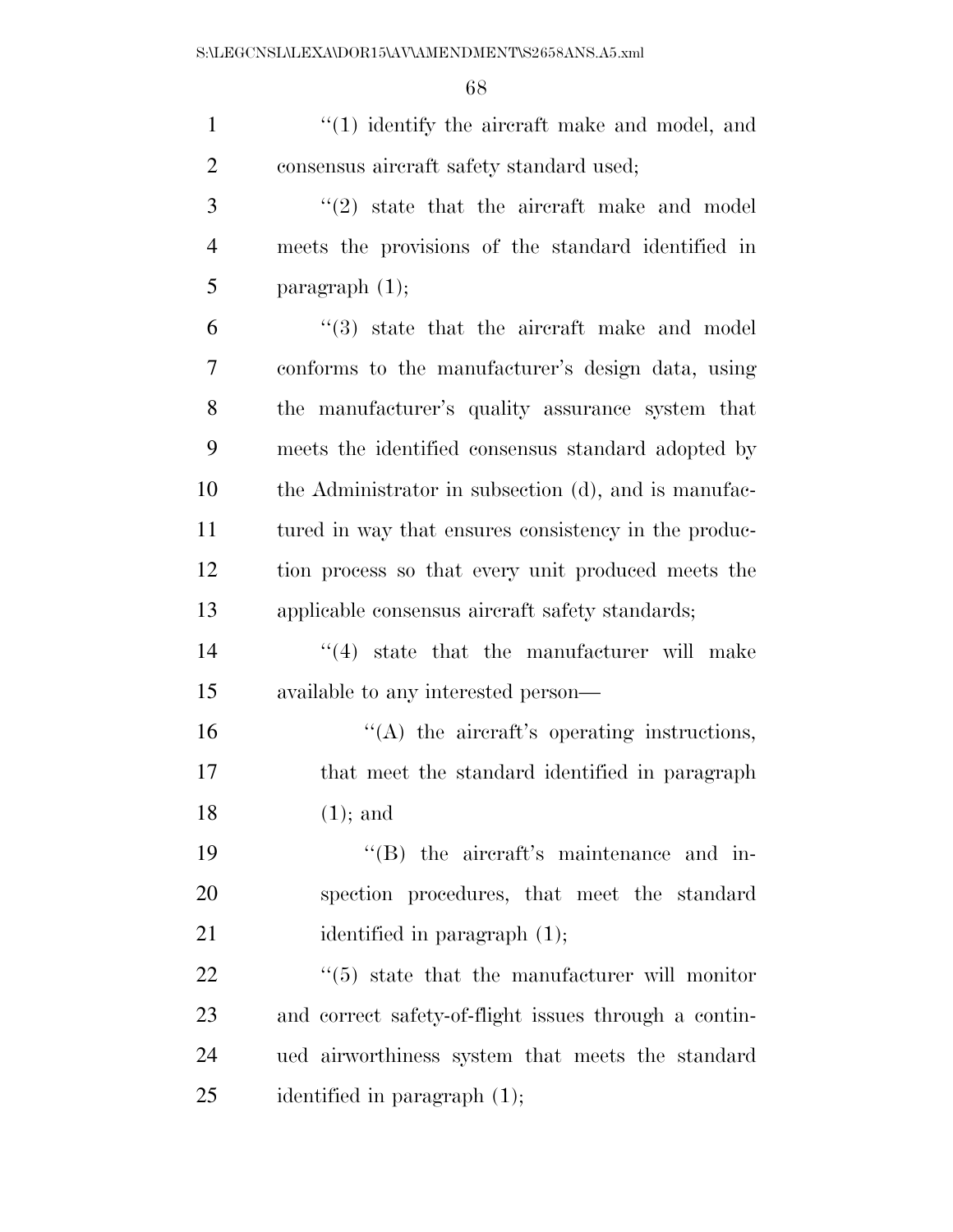| $\mathbf{1}$   | $\cdot\cdot$ (6) state that at the request of the Adminis-   |
|----------------|--------------------------------------------------------------|
| $\overline{2}$ | tration, the manufacturer will provide access by the         |
| 3              | Administration to its facilities; and                        |
| $\overline{4}$ | $\lq(7)$ state that the manufacturer, in accordance          |
| 5              | with a production acceptance test procedure that             |
| 6              | meets an applicable consensus aircraft safety stand-         |
| 7              | ard has—                                                     |
| 8              | "(A) ground and flight tested random sam-                    |
| 9              | ples of the aircraft;                                        |
| 10             | "(B) found the sample aircraft perform-                      |
| 11             | ance acceptable; and                                         |
| 12             | $\lq\lq$ <sup>c</sup> (C) determined that the make and model |
| 13             | of aircraft is suitable for safe operation.                  |
| 14             | "(g) PROHIBITION.—It shall be unlawful for any per-          |
| 15             | son to introduce or deliver for introduction into interstate |
| 16             | commerce any unmanned aircraft manufactured after the        |
| 17             | date that the Administrator adopts consensus aircraft        |
| 18             | safety standards under this section, unless the manufac-     |
| 19             | turer has received approval under subsection (d) for each    |
| 20             | make and model.".                                            |
| 21             | (b) TABLE OF CONTENTS.—The table of contents for             |
| 22             | chapter 448, as amended by section $2122$ of this Act, is    |
| 23             | further amended by inserting after the item relating to      |
| 24             | section 44802 the following:                                 |

''44803. Aircraft safety standards.''.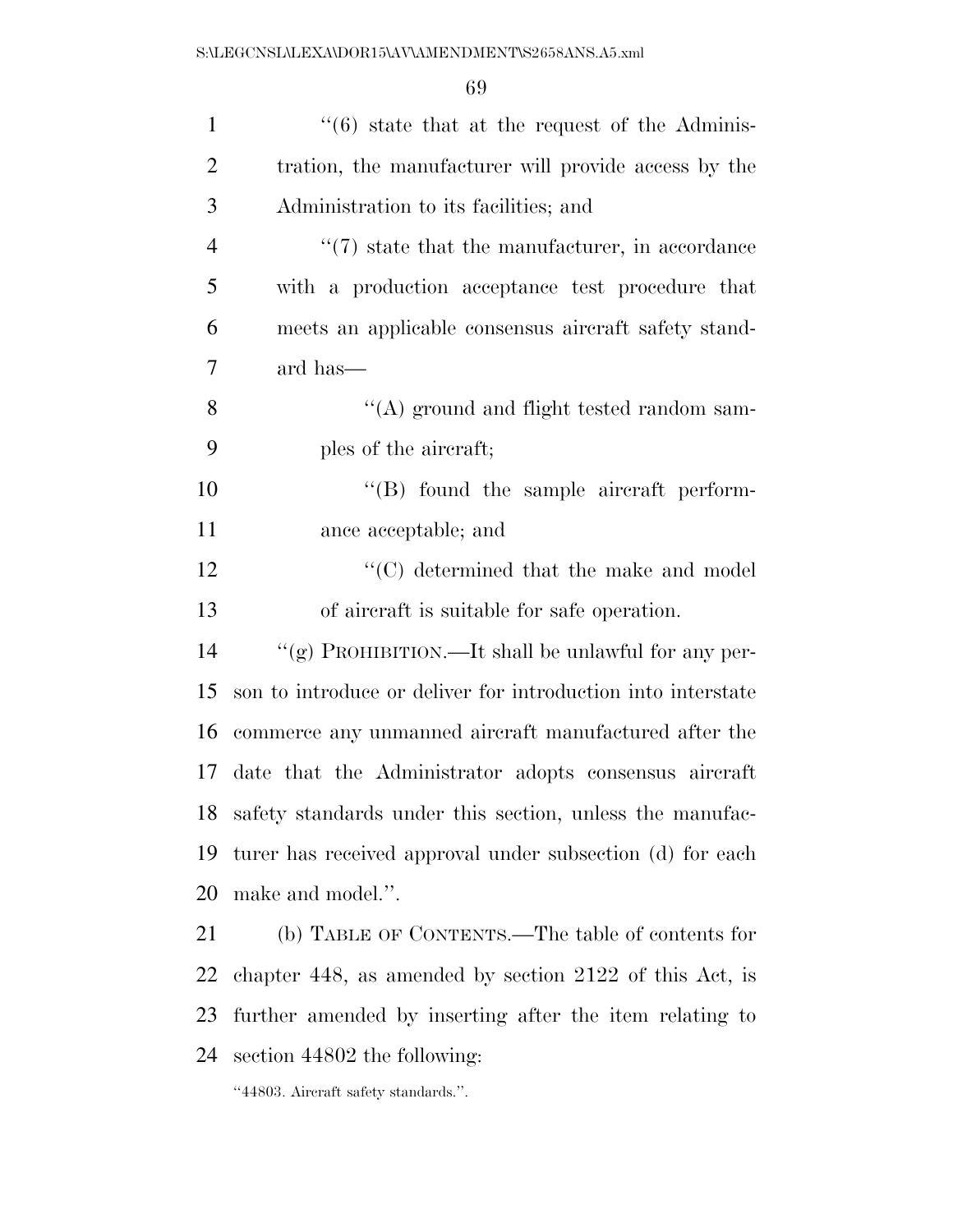# **SEC. 2125. UNMANNED AIRCRAFT SYSTEMS IN THE ARCTIC.**

 (a) IN GENERAL.—Chapter 448, as amended by sec- tion 2124 of this Act, is further amended by inserting after section 44803 the following:

# **''§ 44804. Unmanned aircraft systems in the Arctic**

 ''(a) IN GENERAL.—The Secretary of Transportation shall develop a plan and initiate a process to work with relevant Federal agencies and national and international communities to designate permanent areas in the Arctic where small unmanned aircraft may operate 24 hours per day for research and commercial purposes.

 ''(b) PLAN CONTENTS.—The plan under subsection (a) shall include the development of processes to facilitate the safe operation of unmanned aircraft beyond line of sight.

 ''(c) REQUIREMENTS.—Each permanent area des- ignated under subsection (a) shall enable over-water flights from the surface to at least 2,000 feet in altitude, with ingress and egress routes from selected coastal launch sites.

21 "(d) AGREEMENTS.—To implement the plan under subsection (a), the Secretary may enter into an agreement with relevant national and international communities.

 ''(e) AIRCRAFT APPROVAL.—Not later than 1 year after the entry into force of an agreement necessary to effectuate the purposes of this section, the Secretary shall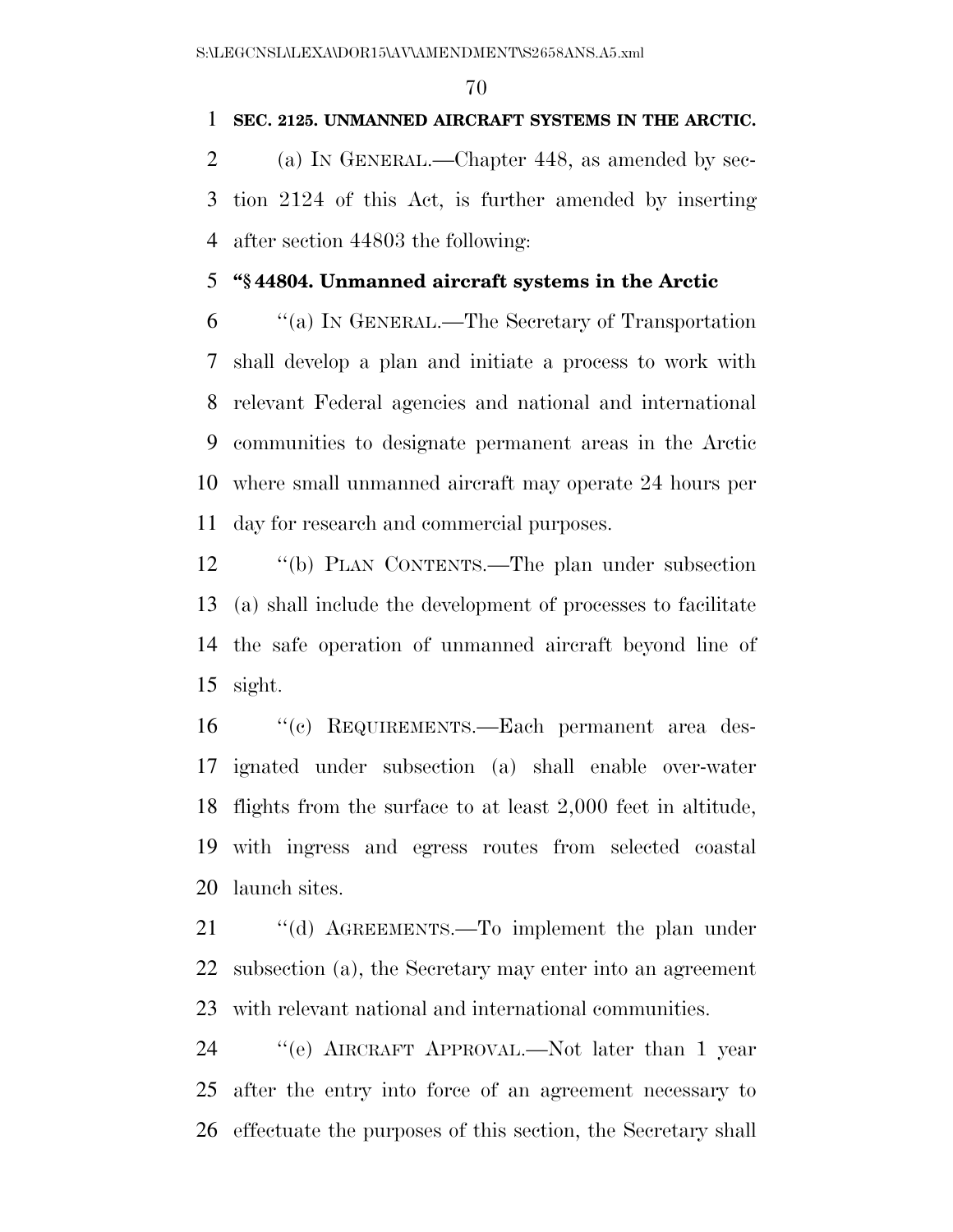work with relevant national and international communities to establish and implement a process, or may apply an applicable process already established, for approving the use of unmanned aircraft in the designated permanent areas in the Arctic without regard to whether an un- manned aircraft is used as a public aircraft, a civil air-craft, or a model aircraft.''.

8 (b) TECHNICAL AND CONFORMING AMENDMENTS.— (1) TABLE OF CONTENTS.—The table of con- tents for chapter 448, as amended by section 2124 of this Act, is further amended by inserting after the item relating to section 44803 the following:

''44804. Unmanned aircraft systems in the Arctic.''.

 (2) EXPANDING USE OF UNMANNED AIRCRAFT SYSTEMS IN ARCTIC.—Section 332 of the FAA Mod- ernization and Reform Act of 2012 (49 U.S.C. 40101 note) is amended by striking subsection (d). **SEC. 2126. SPECIAL AUTHORITY FOR CERTAIN UNMANNED AIRCRAFT SYSTEMS.** 

 (a) IN GENERAL.—Chapter 448, as amended by sec- tion 2125 of this Act, is further amended by inserting after section 44804 the following:

# **''§ 44805. Special authority for certain unmanned air-craft systems**

24 "(a) IN GENERAL.—Notwithstanding any other re-quirement of this chapter, the Secretary of Transportation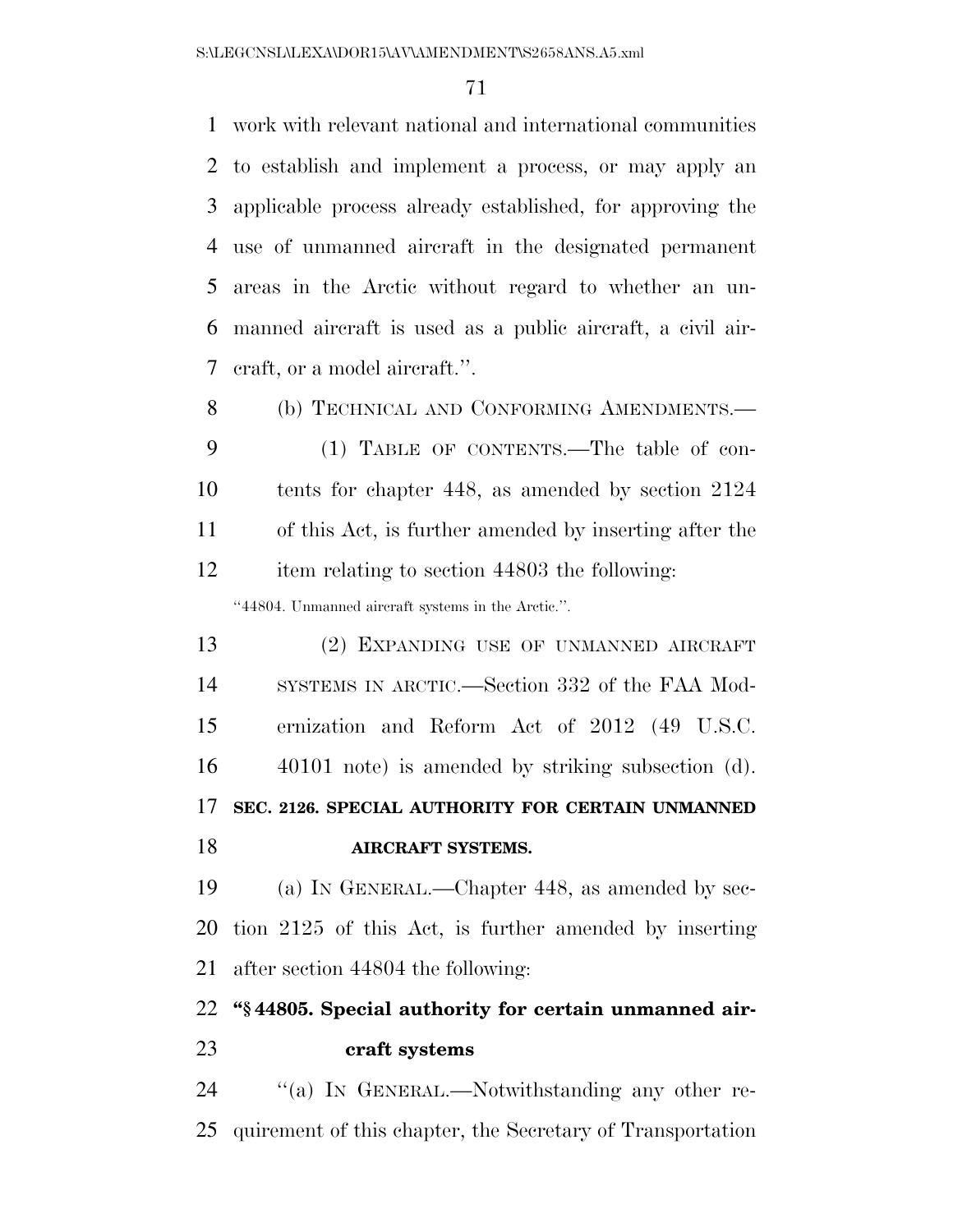shall use a risk-based approach to determine if certain un- manned aircraft systems may operate safely in the na- tional airspace system notwithstanding completion of the comprehensive plan and rulemaking required by section 332 of the FAA Modernization and Reform Act of 2012 (49 U.S.C. 40101 note) or the guidance required by sec-tion 44807.

8 "(b) ASSESSMENT OF UNMANNED AIRCRAFT SYS- TEMS.—In making the determination under subsection (a), the Secretary shall determine, at a minimum—

 $\frac{1}{10}$   $\frac{1}{10}$  which types of unmanned aircraft systems, if any, as a result of their size, weight, speed, oper- ational capability, proximity to airports and popu- lated areas, and operation within or beyond visual line of sight, or operation during the day or night, do not create a hazard to users of the national air-space system or the public; and

18 ''(2) whether a certificate under section 44703 or section 44704 of this title, or a certificate of waiver or certificate of authorization, is required for the operation of unmanned aircraft systems identi-fied under paragraph (1) of this subsection.

23 "(c) REQUIREMENTS FOR SAFE OPERATION.—If the Secretary determines under this section that certain un-manned aircraft systems may operate safely in the na-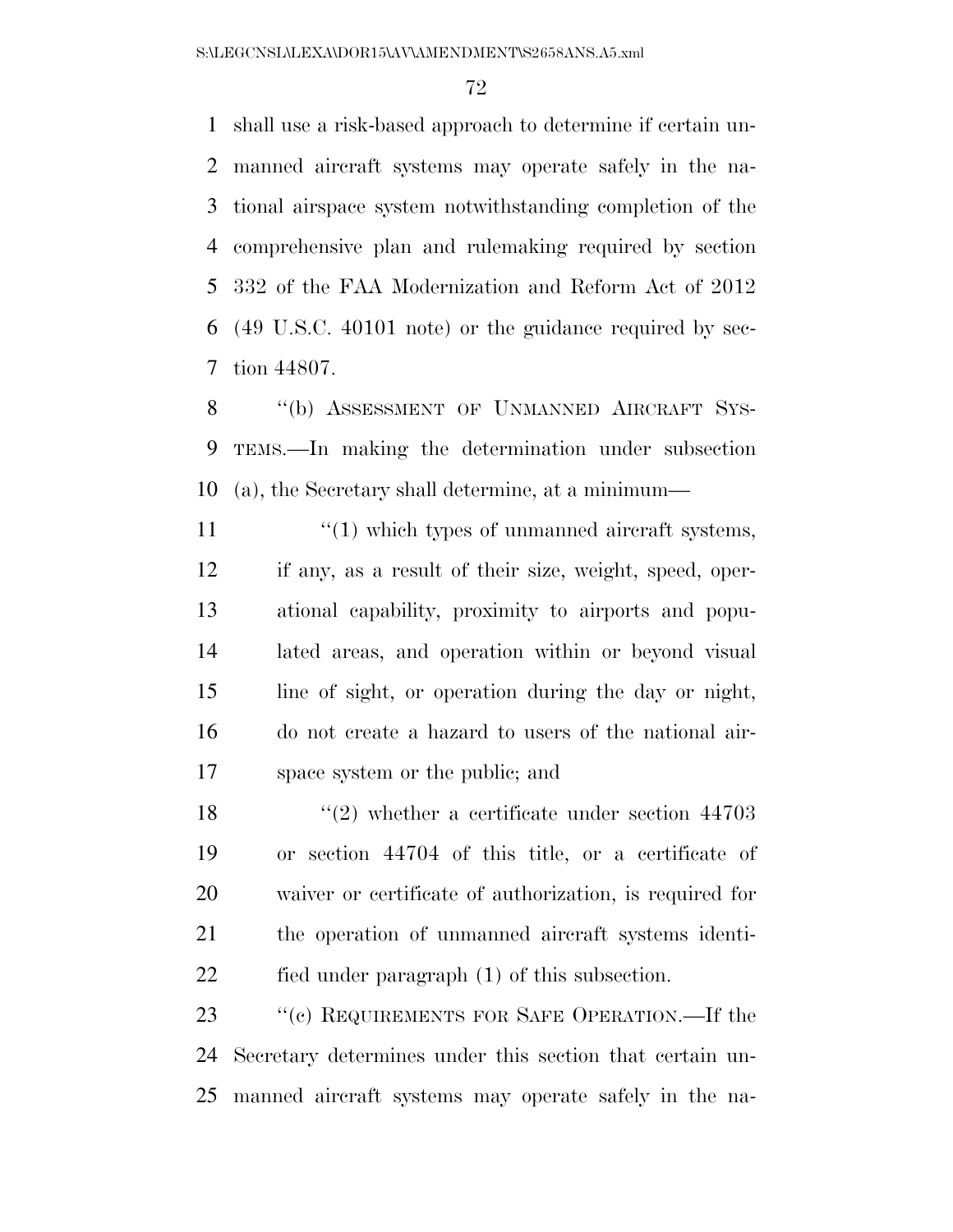tional airspace system, the Secretary shall establish re- quirements for the safe operation of such aircraft systems in the national airspace system, including operation re- lated to research, development, and testing of proprietary systems.

 ''(d) PILOT CERTIFICATION EXEMPTION.—If the Secretary proposes, under this section, to require an oper- ator of an unmanned aircraft system to hold an airman certificate, a medical certificate, or to have a minimum number of hours operating a manned aircraft, the Sec- retary shall set forth the reasoning for such proposal and seek public notice and comment before imposing any such requirements.

 ''(e) SUNSET.—The authority under this section for the Secretary to determine if certain unmanned aircraft systems may operate safely in the national airspace system terminates effective September 30, 2017.''.

 (b) TECHNICAL AND CONFORMING AMENDMENTS.— (1) TABLE OF CONTENTS.—The table of con- tents for chapter 448, as amended by section 2125 of this Act, is further amended by inserting after the item relating to section 44804 the following:

''44805. Special rules for certain unmanned aircraft systems.''.

 (2) SPECIAL RULES FOR CERTAIN UNMANNED AIRCRAFT SYSTEMS.—Section 333 of the FAA Mod-ernization and reform Act of 2012 (49 U.S.C. 40101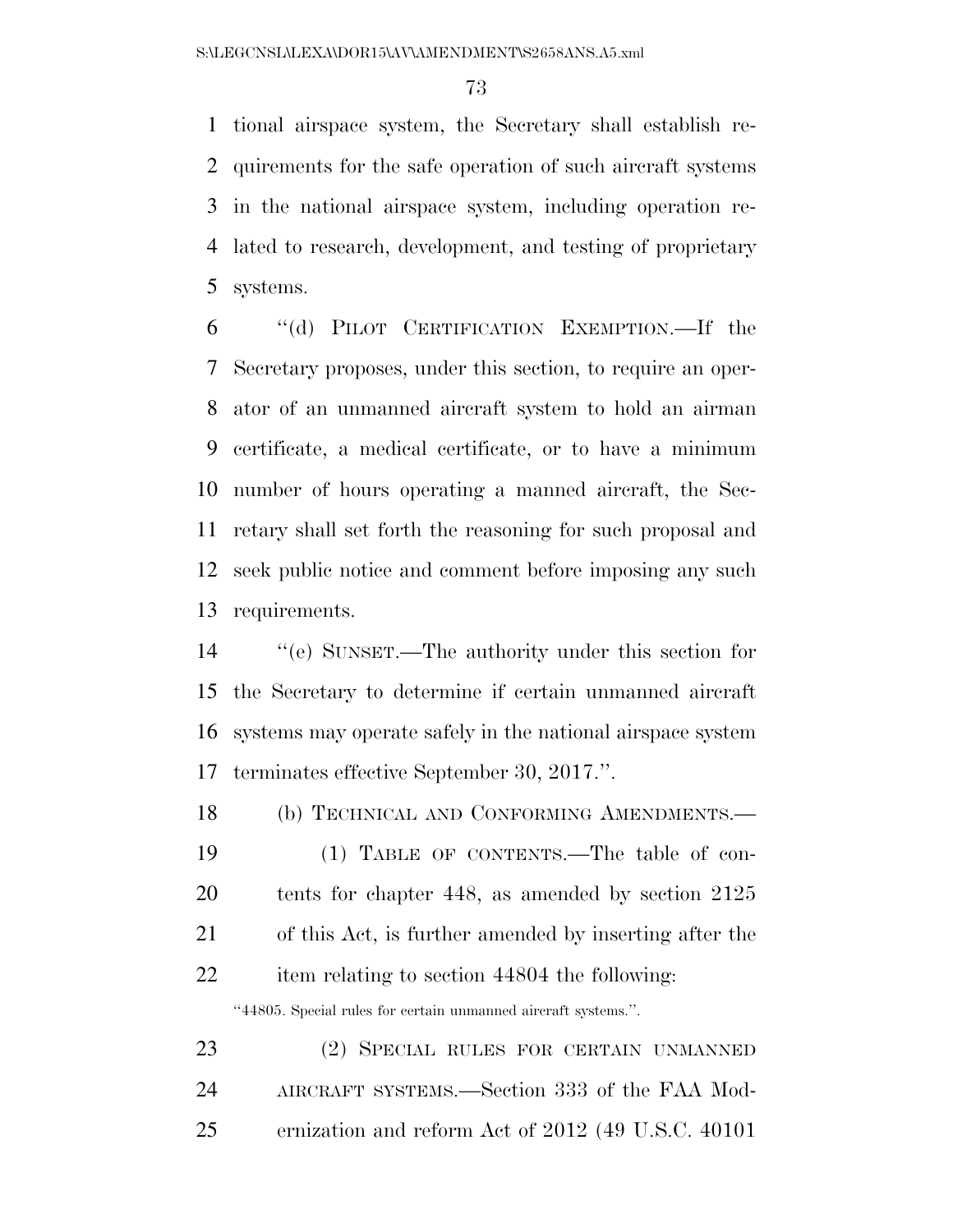| $\mathbf{1}$   | note) and the item relating to that section in the         |
|----------------|------------------------------------------------------------|
| $\overline{2}$ | table of contents under section $1(b)$ of that Act $(126)$ |
| 3              | Stat. 13) are repealed.                                    |
| $\overline{4}$ | SEC. 2127. ADDITIONAL RULEMAKING AUTHORITY.                |
| 5              | (a) SENSE OF CONGRESS.—It is the sense of Con-             |
| 6              | gress that                                                 |
| $\overline{7}$ | (1) beyond visual line of sight operations of un-          |
| 8              | manned aerial systems have tremendous potential—           |
| 9              | (A) to enhance research and development                    |
| 10             | both commercially and in academics;                        |
| 11             | (B) to spur economic growth and develop-                   |
| 12             | ment through innovative applications of this               |
| 13             | emerging technology; and                                   |
| 14             | (C) to improve emergency response efforts                  |
| 15             | as it relates to assessing damage to critical in-          |
| 16             | frastructure such as roads, bridges, and public            |
| 17             | utilities, including water and power, ultimately           |
| 18             | speeding response time;                                    |
| 19             | (2) advancements in miniaturization of safety              |
| 20             | technologies, including for aircraft weighing under        |
| 21             | 4.4 pounds, have increased economic opportunities          |
| 22             | for using unmanned aircraft systems while reducing         |
| 23             | kinetic energy and risk compared to unmanned air-          |
| 24             | eraft that may weigh as much as 55 pounds;                 |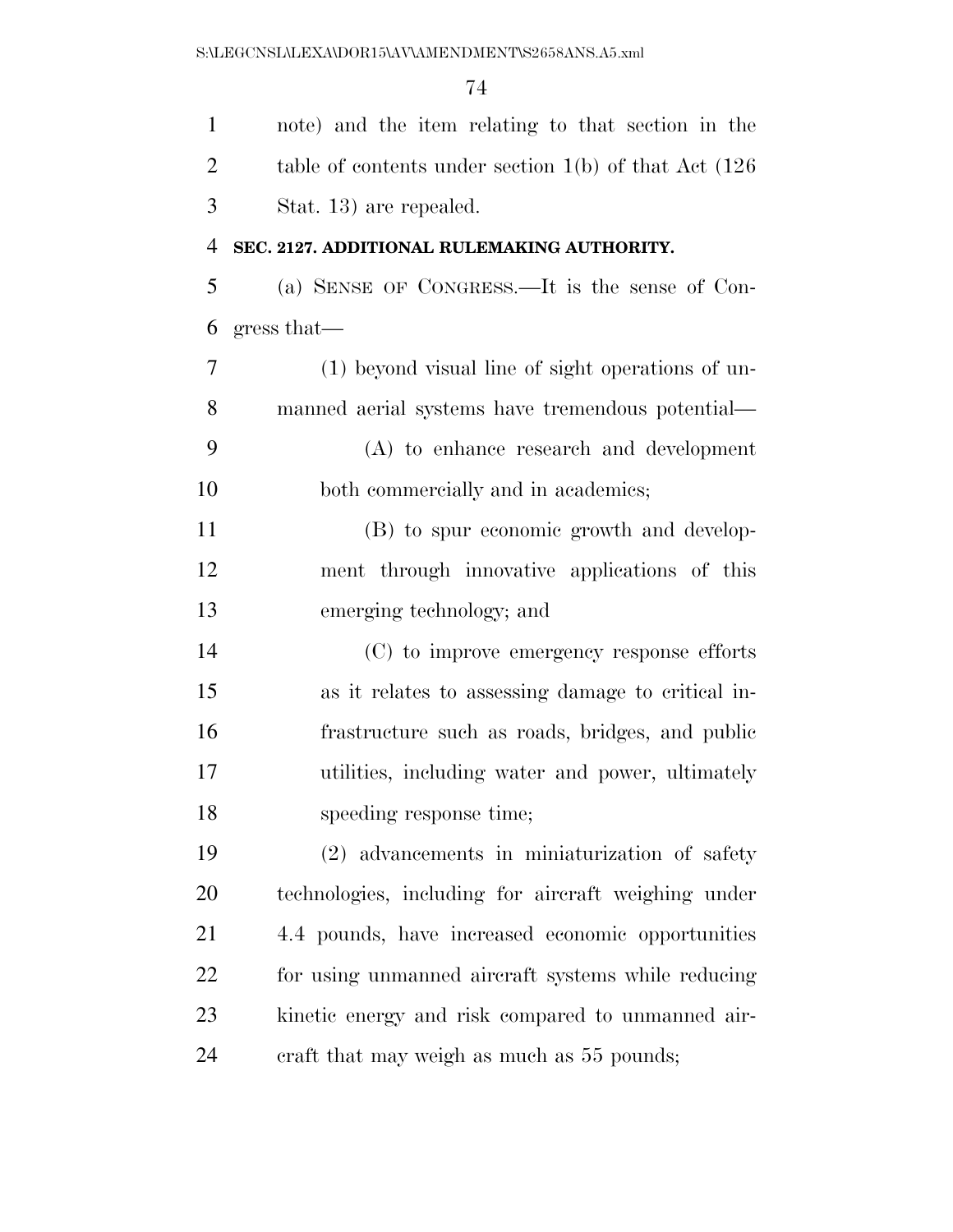(3) advancements in unmanned technology will have the capacity to ultimately improve manned air-craft safety; and

 (4) integrating unmanned aircraft systems safe- ly into the national airspace, including beyond visual line of sight operations on a routine basis should re- main a top priority for the Federal Aviation Admin- istration as it pursues additional rulemakings under the amendments made by this section.

 (b) IN GENERAL.—Chapter 448, as amended by sec- tion 2126 of this Act, is further amended by inserting after section 44805 the following:

## **''§ 44806. Additional rulemaking authority**

 ''(a) IN GENERAL.—Notwithstanding the rulemaking required by section 332 of the FAA Modernization and Reform Act of 2012 (49 U.S.C. 40101 note) or the guid- ance required by section 44807 of this title and subject to subsection (b)(2) of this section and section 44808, the Administrator may issue regulations under which a person may operate certain unmanned aircraft systems (as deter-mined by the Administrator) in the United States—

22  $\frac{1}{2}$   $\frac{1}{2}$  without an airman certificate;

23  $\frac{1}{2}$   $\frac{1}{2}$  without an airworthiness certificate for the associated unmanned aircraft; or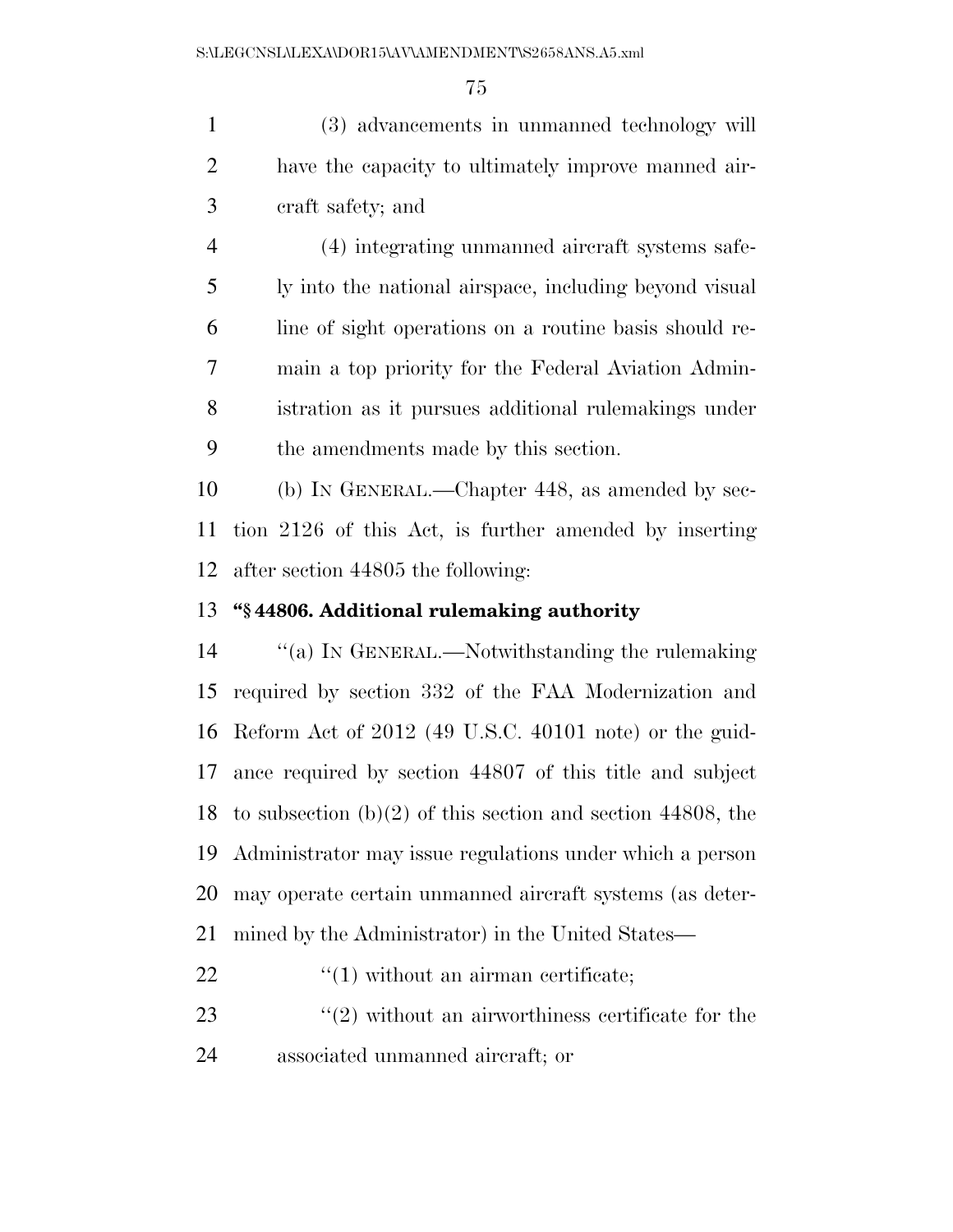S:\LEGCNSL\LEXA\DOR15\AV\AMENDMENT\S2658ANS.A5.xml

1 ''(3) that are not registered with the Federal Aviation Administration.

''(b) SCOPE OF REGULATIONS.—

4 "(1) IN GENERAL.—In determining whether a person may operate an unmanned aircraft system under 1 or more of the circumstances described under paragraphs (1) through (3) of subsection (a), the Administrator shall use a risk-based approach and consider, at a minimum, the physical and func- tional characteristics of the unmanned aircraft sys-tem.

12 "(2) LIMITATION.—The Administrator may only issue regulations under this section for un- manned aircraft systems that the Administrator de- termines may be operated safely in the national air-space system.

 ''(c) RULES OF CONSTRUCTION.—Nothing in this section may be construed—

 $\frac{1}{2}$  (1) to prohibit a person from operating an un- manned aircraft system under a circumstance de- scribed under paragraphs (1) through (3) of sub-section (a) if—

23  $\langle (A)$  the circumstance is allowed by regula-tions issued under this section; and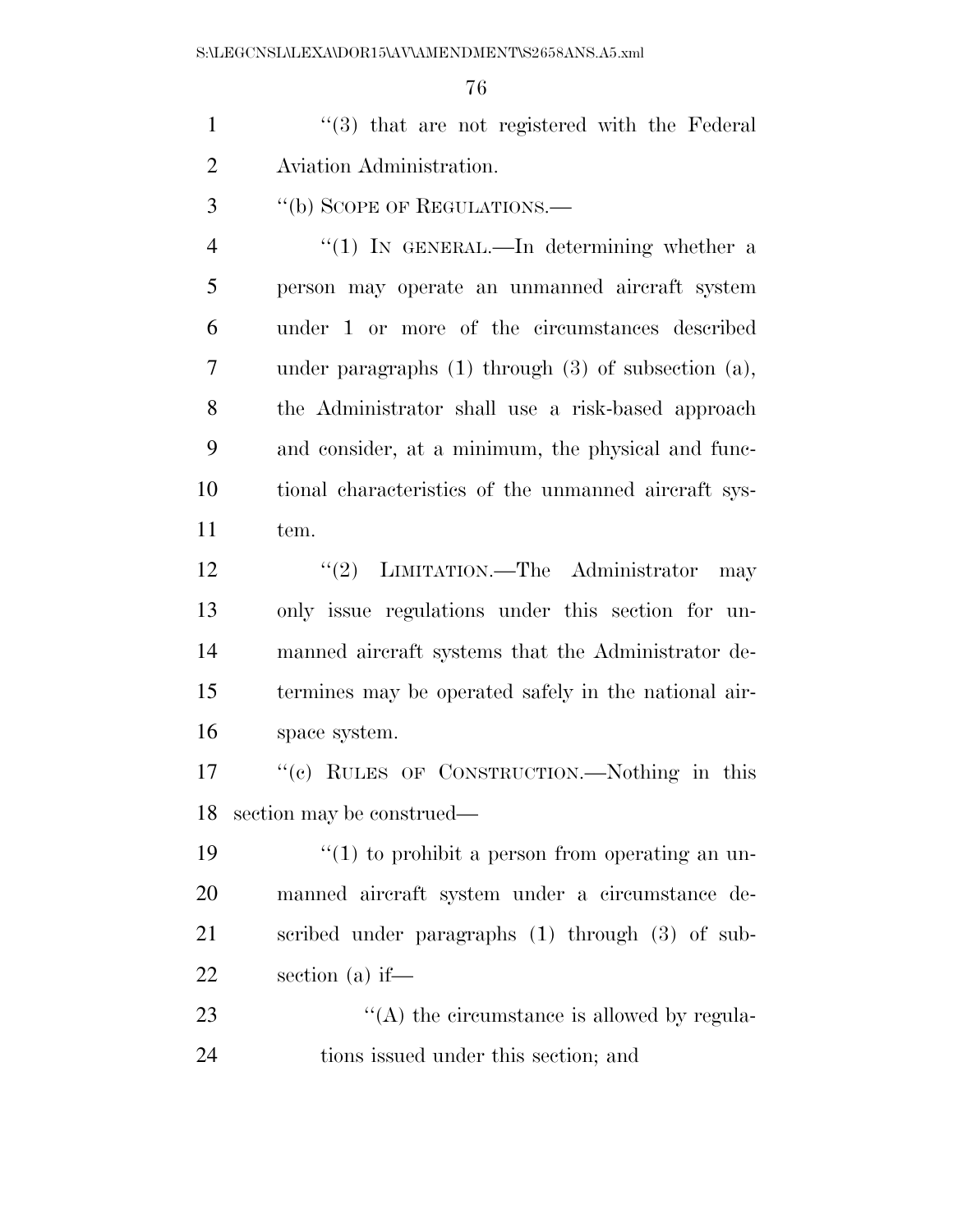1 ''(B) the person operates the unmanned aircraft system in a manner prescribed by the regulations; and  $\frac{4}{2}$  ''(2) to limit or affect in any way the Adminis-

 trator's authority to conduct a rulemaking, make a determination, or carry out any activity related to unmanned aircraft or unmanned aircraft systems under any other provision of law.''.

 (c) TABLE OF CONTENTS.—The table of contents for chapter 448, as amended by section 2126 of this Act, is amended by inserting after the item relating to section 44805 the following:

''44806. Additional rulemaking authority.''.

## **SEC. 2128. GOVERNMENTAL UNMANNED AIRCRAFT SYS-TEMS.**

 (a) IN GENERAL.—Chapter 448, as amended by sec- tion 2127 of this Act, is further amended by inserting after section 44806 the following:

### **''§ 44807. Public unmanned aircraft systems**

 ''(a) GUIDANCE.—The Secretary of Transportation shall issue guidance regarding the operation of a public unmanned aircraft system—

22  $\frac{1}{2}$  (1) to streamline the process for the issuance of a certificate of authorization or a certificate of waiver;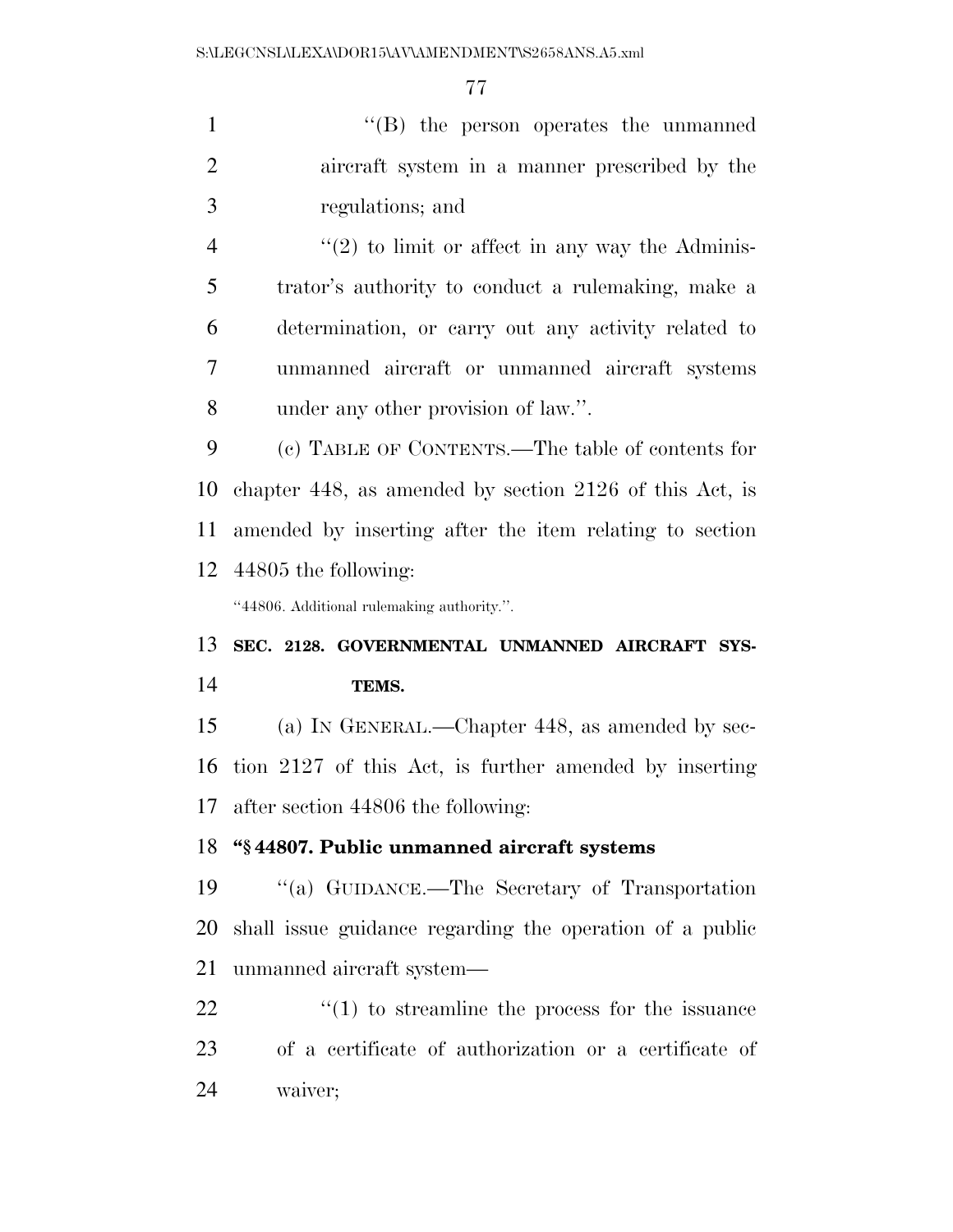| $\mathbf{1}$   | $\lq(2)$ to provide for a collaborative process with              |
|----------------|-------------------------------------------------------------------|
| $\overline{2}$ | public agencies to allow for an incremental expan-                |
| 3              | sion of access to the national airspace system as                 |
| $\overline{4}$ | technology matures and the necessary safety anal-                 |
| 5              | yses and data become available, and until standards               |
| 6              | are completed and technology issues are resolved;                 |
| 7              | $\cdot\cdot\cdot(3)$ to facilitate the capability of public agen- |
| 8              | cies to develop and use test ranges, subject to oper-             |
| 9              | ating restrictions required by the Federal Aviation               |
| 10             | Administration, to test and operate public unmanned               |
| 11             | aircraft systems; and                                             |
| 12             | $\cdot$ (4) to provide guidance on a public agency's              |
| 13             | responsibilities when operating an unmanned air-                  |
| 14             | craft without a civil airworthiness certificate issued            |
| 15             | by the Administration.                                            |
| 16             | "(b) STANDARDS FOR OPERATION AND CERTIFI-                         |
| 17             | CATION.—The Administrator of the Federal Aviation Ad-             |
|                | 18 ministration shall develop and implement operational and       |
| 19             | certification requirements for the operation of a public un-      |
| 20             | manned aircraft system in the national airspace system.           |
| 21             | "(c) AGREEMENTS WITH GOVERNMENT AGEN-                             |
| 22             | CIES.                                                             |
| 23             | "(1) IN GENERAL.—The Secretary shall enter                        |

 into an agreement with each appropriate public agency to simplify the process for issuing a certifi-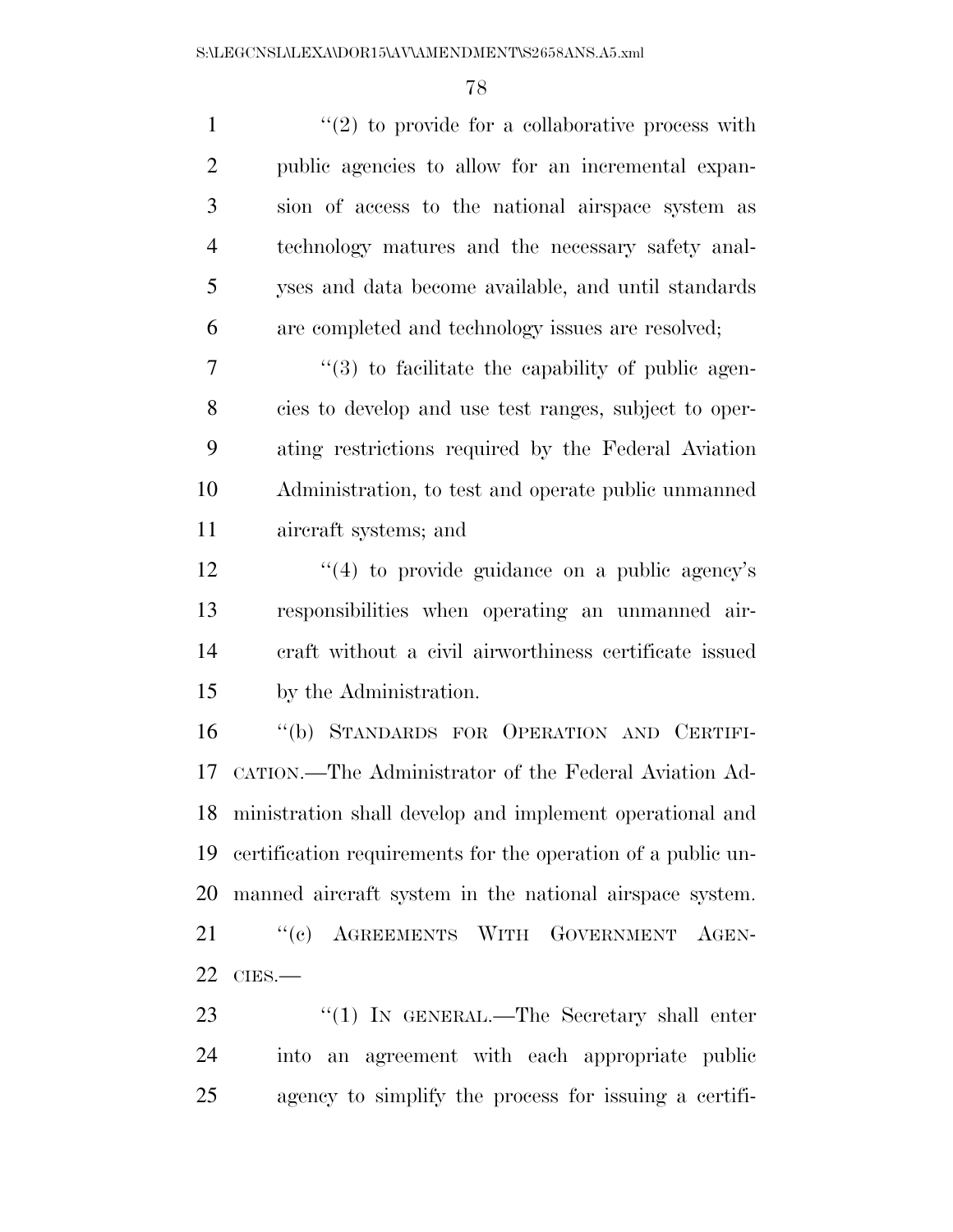| $\mathbf{1}$   | cate of waiver or a certificate of authorization with  |
|----------------|--------------------------------------------------------|
| $\overline{2}$ | respect to an application for authorization to operate |
| $\mathfrak{Z}$ | a public unmanned aircraft system in the national      |
| $\overline{4}$ | airspace system.                                       |
| 5              | "(2) CONTENTS.—An agreement under para-                |
| 6              | graph(1) shall—                                        |
| $\tau$         | $\lq\lq$ with respect to an application de-            |
| 8              | scribed in paragraph $(1)$ —                           |
| 9              | "(i) provide for an expedited review of                |
| 10             | the application;                                       |
| 11             | "(ii) require a decision by the Admin-                 |
| 12             | istrator on approval or disapproval not                |
| 13             | later than 60 business days after the date             |
| 14             | of submission of the application;                      |
| 15             | "(iii) allow for an expedited appeal if                |
| 16             | the application is disapproved; and                    |
| 17             | "(iv) if applicable, include verification              |
| 18             | of the data minimization policy required               |
| 19             | under subsection $(d)$ ;                               |
| 20             | $\lq\lq (B)$ allow for a one-time approval of simi-    |
| 21             | lar operations carried out during a fixed period       |
| 22             | of time; and                                           |
| 23             | "(C) allow a government public safety                  |
| 24             | agency to operate an unmanned aircraft weigh-          |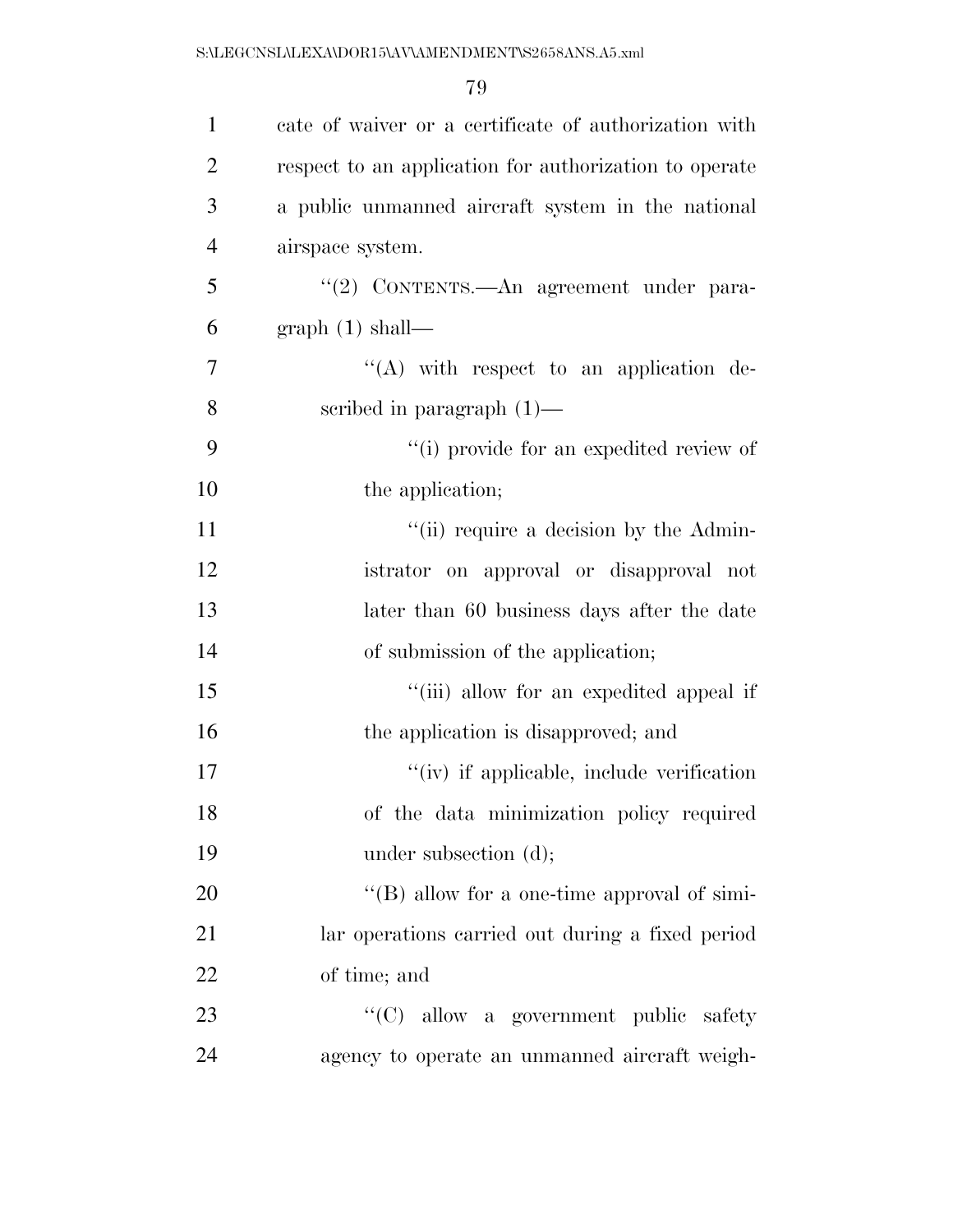| $\mathbf{1}$   | ing 25 pounds or less if that unmanned aircraft           |
|----------------|-----------------------------------------------------------|
| $\overline{2}$ | is operated—                                              |
| 3              | "(i) within or beyond the line of sight                   |
| $\overline{4}$ | of the operator;                                          |
| 5              | "(ii) less than $400$ feet above the                      |
| 6              | ground;                                                   |
| $\overline{7}$ | "(iii) during daylight conditions;                        |
| 8              | "(iv) within Class G airspace; and                        |
| 9              | $``(v)$ outside of 5 statute miles from                   |
| 10             | any airport, heliport, seaplane base, space-              |
| 11             | port, or other location with aviation activi-             |
| 12             | ties.                                                     |
| 13             | "(d) DATA MINIMIZATION FOR CERTAIN PUBLIC UN-             |
| 14             | MANNED AIRCRAFT SYSTEM OPERATORS.—Not later than          |
| 15             | 180 days after the date of enactment of the Federal Avia- |
| 16             | tion Administration Reauthorization Act of 2016 each      |
| 17             | Federal agency authorized by the Secretary to operate an  |
| 18             | unmanned aircraft system shall develop and update a data  |
| 19             | minimization policy that requires, at a minimum, that—    |
| 20             | $"(1)$ prior to the deployment of any new un-             |
| 21             | manned aircraft system technology, and at least           |
| 22             | every 3 years, existing policies and procedures relat-    |
| 23             | ing to the collection, use, retention, and dissemina-     |
| 24             | tion of information obtained by an unmanned air-          |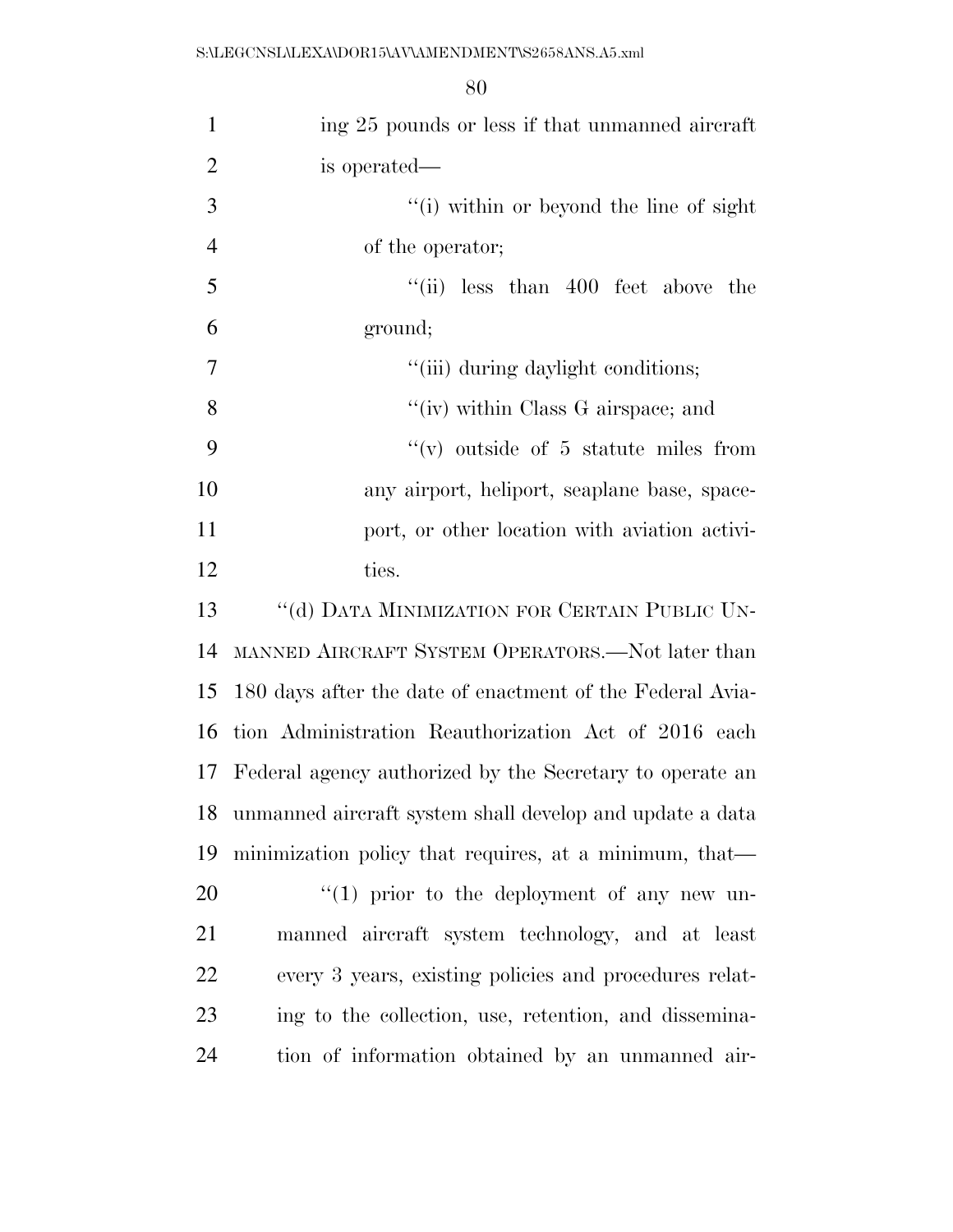craft system must be examined to ensure that pri-vacy, civil rights, and civil liberties are protected;

 ''(2) if the unmanned aircraft system is the platform for information collection, information must be collected, used, retained, and disseminated consistent with the Constitution, Federal law, and other applicable regulations and policies, such as the Privacy Act of 1974 (5 U.S.C. 552a);

9 "(3) the Federal agency or person operating on its behalf, only collect information using the un- manned aircraft system, or use unmanned aircraft system-collected information, to the extent that the collection or use is consistent with and relevant to an authorized purpose as determined by the head of a Federal agency and consistent with the law;

 $\frac{16}{16}$  any information collected, using an un- manned aircraft or an unmanned aircraft system, that may contain personal information will not be retained by any Federal agency for more than 180 days after the date of collection unless—

21 ''(A) the head of the Federal agency deter- mines that retention of the information is rel- evant and necessary to accomplish a purpose of the Federal agency required to be accomplished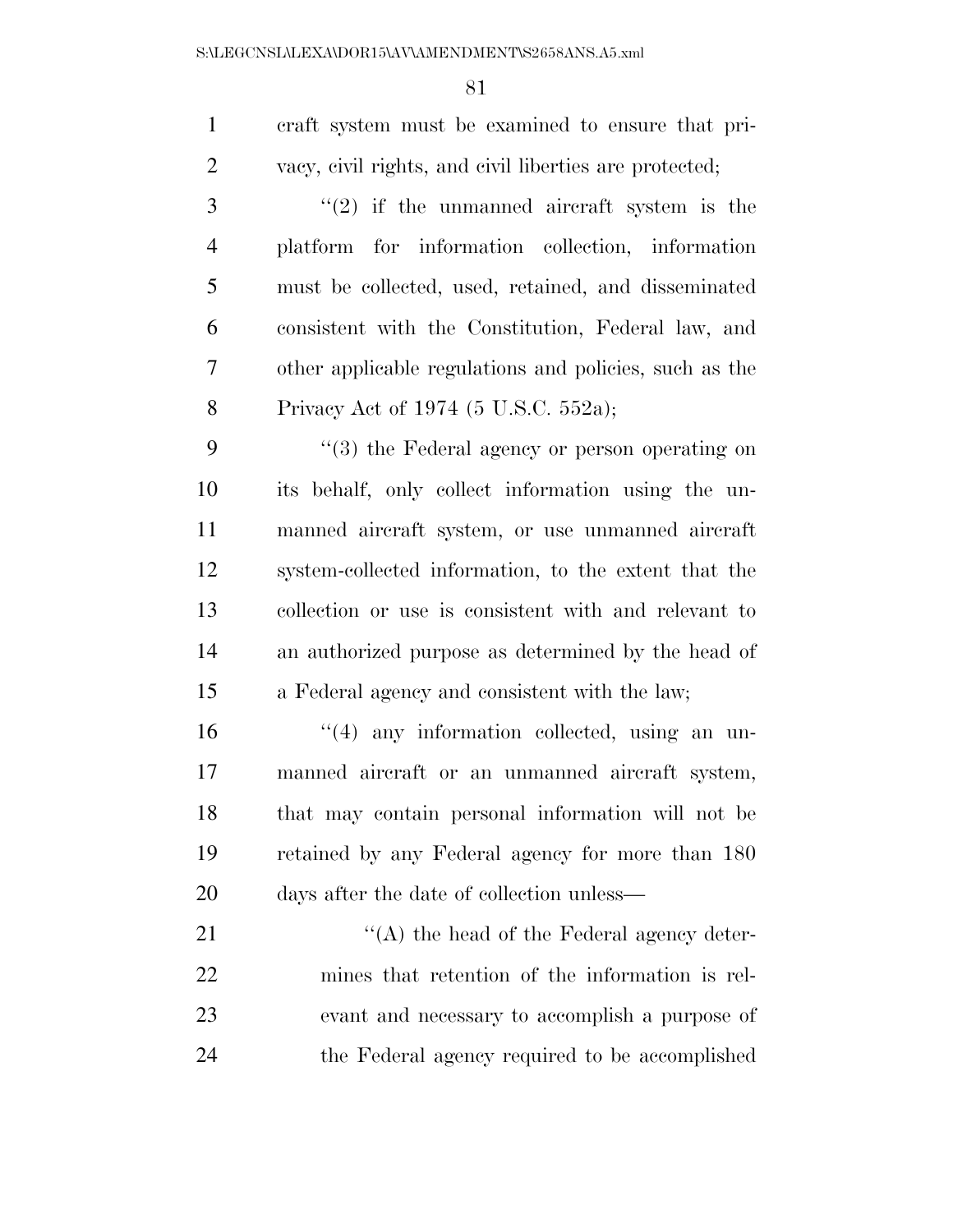| $\mathbf{1}$   | by statute or by executive order of the Presi-         |
|----------------|--------------------------------------------------------|
| $\overline{2}$ | dent;                                                  |
| 3              | "(B) that Federal agency maintains the in-             |
| $\overline{4}$ | formation in a system of records under section         |
| 5              | $552a$ of title 5; or                                  |
| 6              | $\cdot$ (C) the information is required to be re-      |
| $\overline{7}$ | tained for a longer period under other applica-        |
| 8              | ble law, including regulations;                        |
| 9              | "(5) any information collected, using an un-           |
| 10             | manned aircraft or unmanned aircraft system, that      |
| 11             | is not maintained in a system of records under sec-    |
| 12             | tion 552a of title 5, will not be disseminated outside |
| 13             | of that Federal agency unless—                         |
| 14             | "(A) dissemination is required by law; or              |
| 15             | "(B) dissemination satisfies an authorized             |
| 16             | purpose and complies with that Federal agen-           |
| 17             | cy's disclosure requirements;                          |
| 18             | $\lq(6)$ to the extent it does not compromise law      |
| 19             | enforcement or national security a Federal agency      |
| 20             | shall—                                                 |
| 21             | "(A) provide notice to the public regarding            |
| 22             | where in the national airspace system the Fed-         |
| 23             | eral agency is authorized to operate the un-           |
| 24             | manned aircraft system;                                |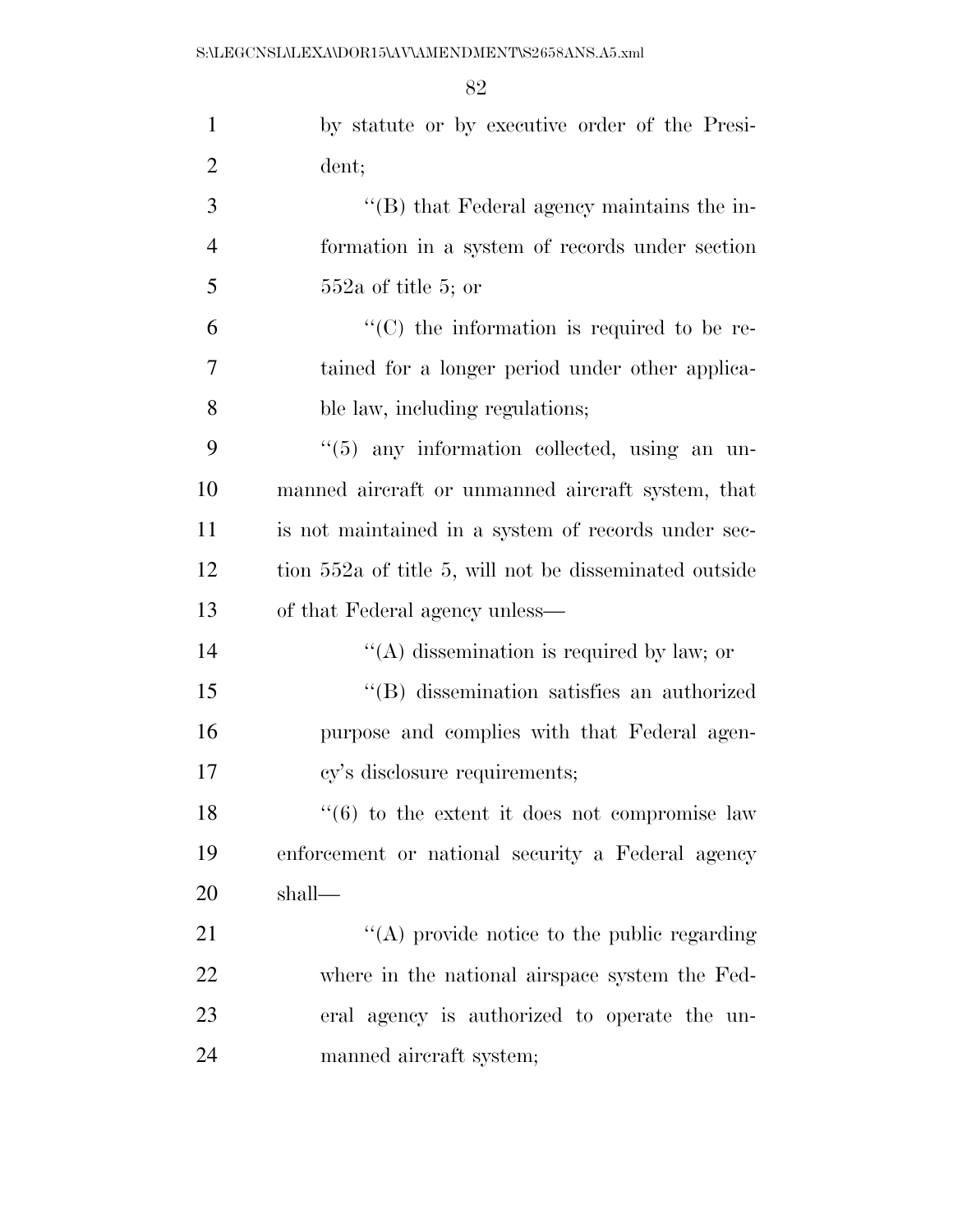| $\mathbf{1}$   | $\lq\lq$ (B) keep the public informed about the   |
|----------------|---------------------------------------------------|
| $\overline{2}$ | Federal agency's unmanned aircraft system         |
| 3              | program, including any changes to that pro-       |
| $\overline{4}$ | gram that would significantly affect privacy,     |
| 5              | civil rights, or civil liberties;                 |
| 6              | $\lq\lq$ (C) make available to the public, on an  |
| $\overline{7}$ | annual basis, a general summary of the Federal    |
| 8              | agency's unmanned aircraft system operations      |
| 9              | during the previous fiscal year, including—       |
| 10             | "(i) a brief description of types or cat-         |
| 11             | egories of missions flown; and                    |
| 12             | "(ii) the number of times the Federal             |
| 13             | agency provided assistance to other agen-         |
| 14             | cies or to State, local, tribal, or territorial   |
| 15             | governments; and                                  |
| 16             | "(D) make available on a public and               |
| 17             | searchable Internet website the data minimiza-    |
| 18             | tion policy of the Federal agency;                |
| 19             | "(7) ensures oversight of the Federal agency's    |
| 20             | unmanned aircraft system use, including—          |
| 21             | $\cdot$ (A) the use of audits or assessments that |
| 22             | comply with existing Federal agency policies      |
| 23             | and regulations;                                  |
| 24             | $\lq\lq$ the verification of the existence of     |
| 25             | rules of conduct and training for Federal Gov-    |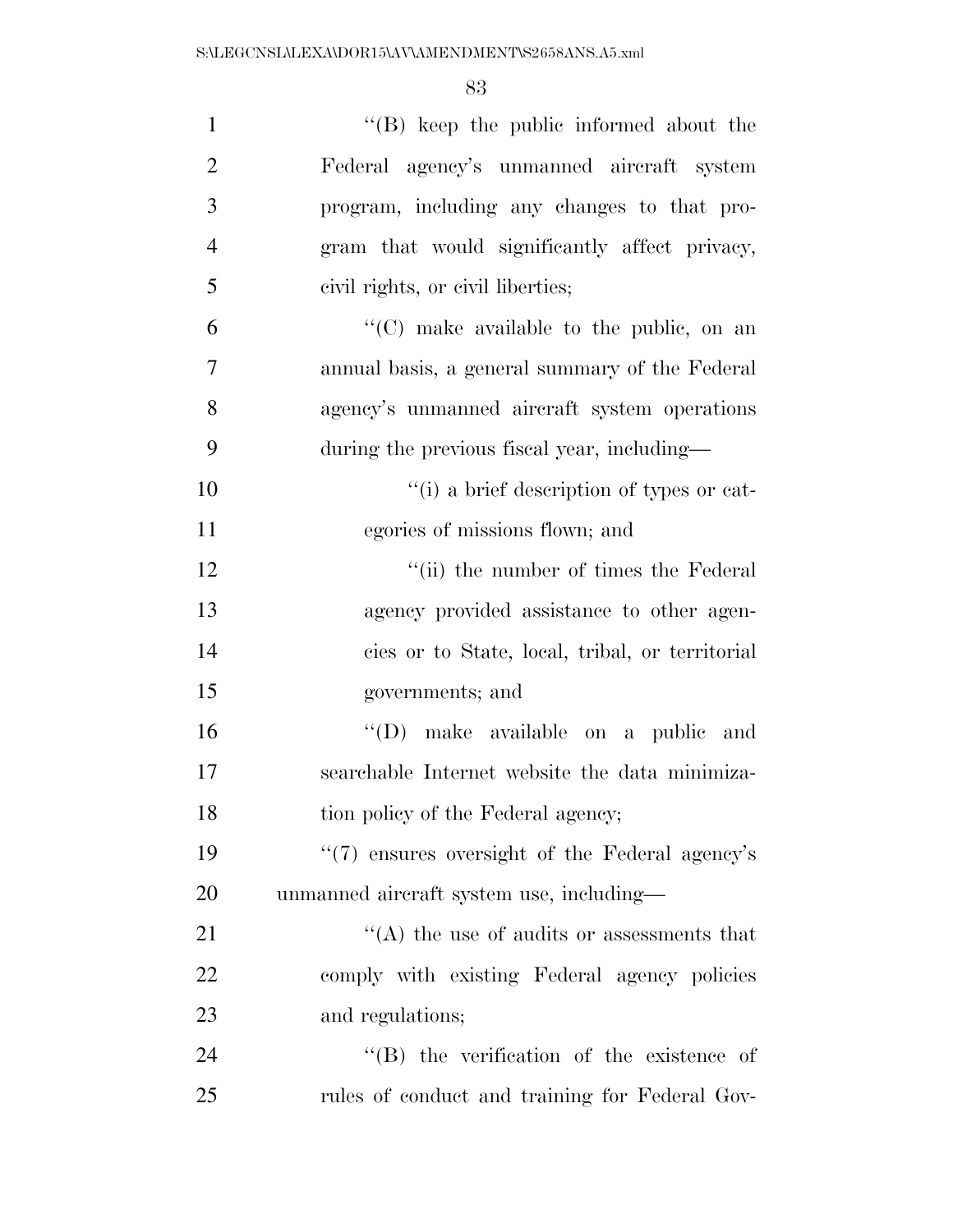ernment personnel and contractors who work on programs, and procedures for reporting sus- pected cases of misuse or abuse of unmanned aircraft system technologies;

 ''(C) the establishment of policies and pro- cedures, or confirmation that policies and pro- cedures are in place, that provide meaningful oversight of individuals who have access to sen- sitive information, including personal informa- tion, collected using an unmanned aircraft sys-11 tem;

12 "(D) ensuring that any data-sharing agreements or policies, data use policies, and record management policies applicable to an un- manned aircraft system conform to applicable 16 laws, regulations, and policies;

 $\langle (E)$  the establishment of policies and pro- cedures, or confirmation that policies and pro- cedures are in place, to authorize the use of an unmanned aircraft system in response to a re-21 quest for unmanned aircraft system assistance in support of Federal, State, local, tribal, or territorial government operations; and

24  $\text{``(F)}$  a requirement that State, local, trib-al, and territorial government recipients of Fed-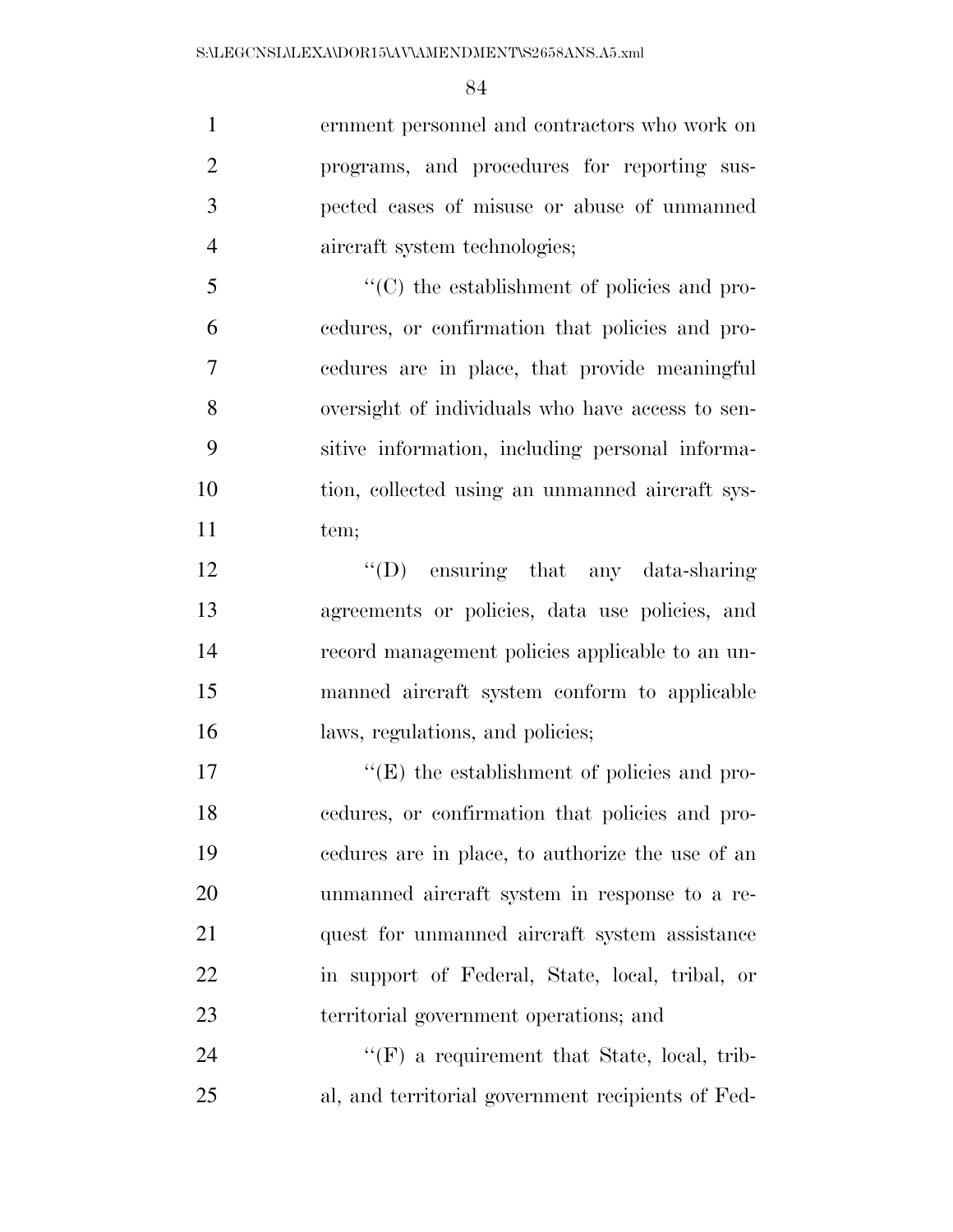| $\mathbf{1}$   | eral grant funding for the purchase or use of      |
|----------------|----------------------------------------------------|
| $\overline{2}$ | unmanned aircraft systems for their own oper-      |
| 3              | ations have in place policies and procedures to    |
| $\overline{4}$ | safeguard individuals' privacy, civil rights, and  |
| 5              | civil liberties prior to expending such funds; and |
| 6              | $(8)$ ensures the protection of civil rights and   |
| 7              | civil liberties, including—                        |
| 8              | $\cdot$ (A) ensuring that policies are in place to |
| 9              | prohibit the collection, use, retention, or dis-   |
| 10             | semination of data in any manner that would        |
| 11             | violate the First Amendment or in any manner       |
| 12             | that would discriminate against persons based      |
| 13             | upon their ethnicity, race, gender, national ori-  |
| 14             | gin, religion, sexual orientation, or gender iden- |
| 15             | tity, in violation of law;                         |
| 16             | "(B) ensuring that unmanned aircraft sys-          |
| 17             | tem activities are performed in a manner con-      |
| 18             | sistent with the Constitution and applicable       |
| 19             | laws, Executive Orders, and other Presidential     |
| 20             | directives; and                                    |
| 21             | $\cdot$ (C) ensuring that adequate procedures      |
| 22             | are in place to receive, investigate, and address, |
| 23             | as appropriate, privacy, civil rights, and civil   |
| 24             | liberties complaints.                              |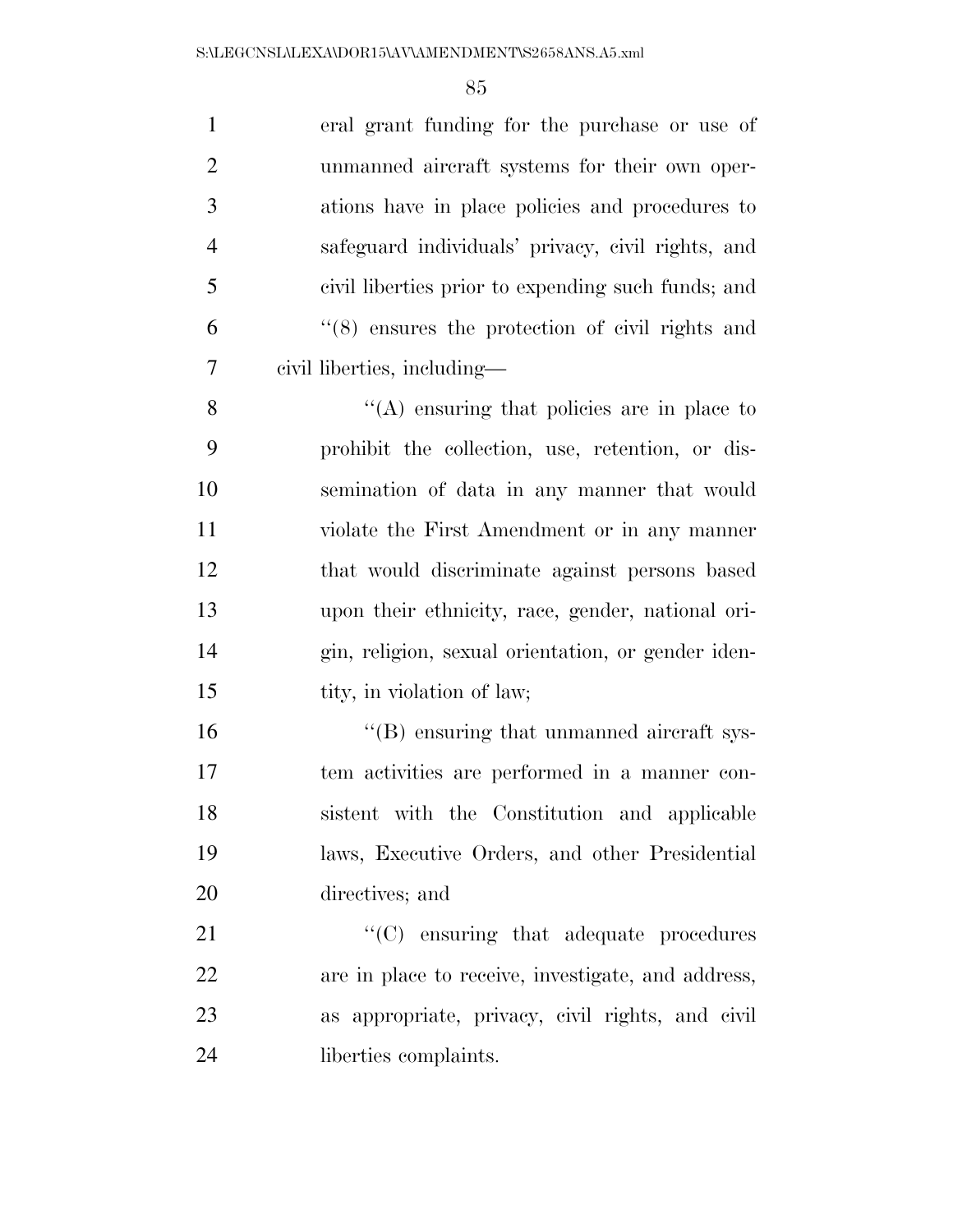''(e) LAW ENFORCEMENT AND NATIONAL SECU- RITY.—Each Federal agency shall effectuate a require- ment under subsection (d) only to the extent it does not compromise law enforcement or national security.

 ''(f) DEFINITION OF FEDERAL AGENCY.—In sub- sections (d) and (e), the term 'Federal agency' has the meaning given the term 'agency' in section 552(f) of title 5, United States Code.''.

 (b) TECHNICAL AND CONFORMING AMENDMENTS.— (1) TABLE OF CONTENTS.—The table of con- tents for chapter 448, as amended by section 2127 of this Act, is amended by inserting after the item relating to section 44806 the following:

''44807. Public unmanned aircraft systems.''.

 (2) PUBLIC UNMANNED AIRCRAFT SYSTEMS.— Section 334 of the FAA Modernization and reform Act of 2012 (49 U.S.C. 40101 note) and the item relating to that section in the table of contents under section 1(b) of that Act (126 Stat. 13) are re-pealed.

#### **SEC. 2129. SPECIAL RULES FOR MODEL AIRCRAFT.**

 (a) IN GENERAL.—Chapter 448, as amended by sec- tion 2128 of this Act, is further amended by inserting after section 44807 the following: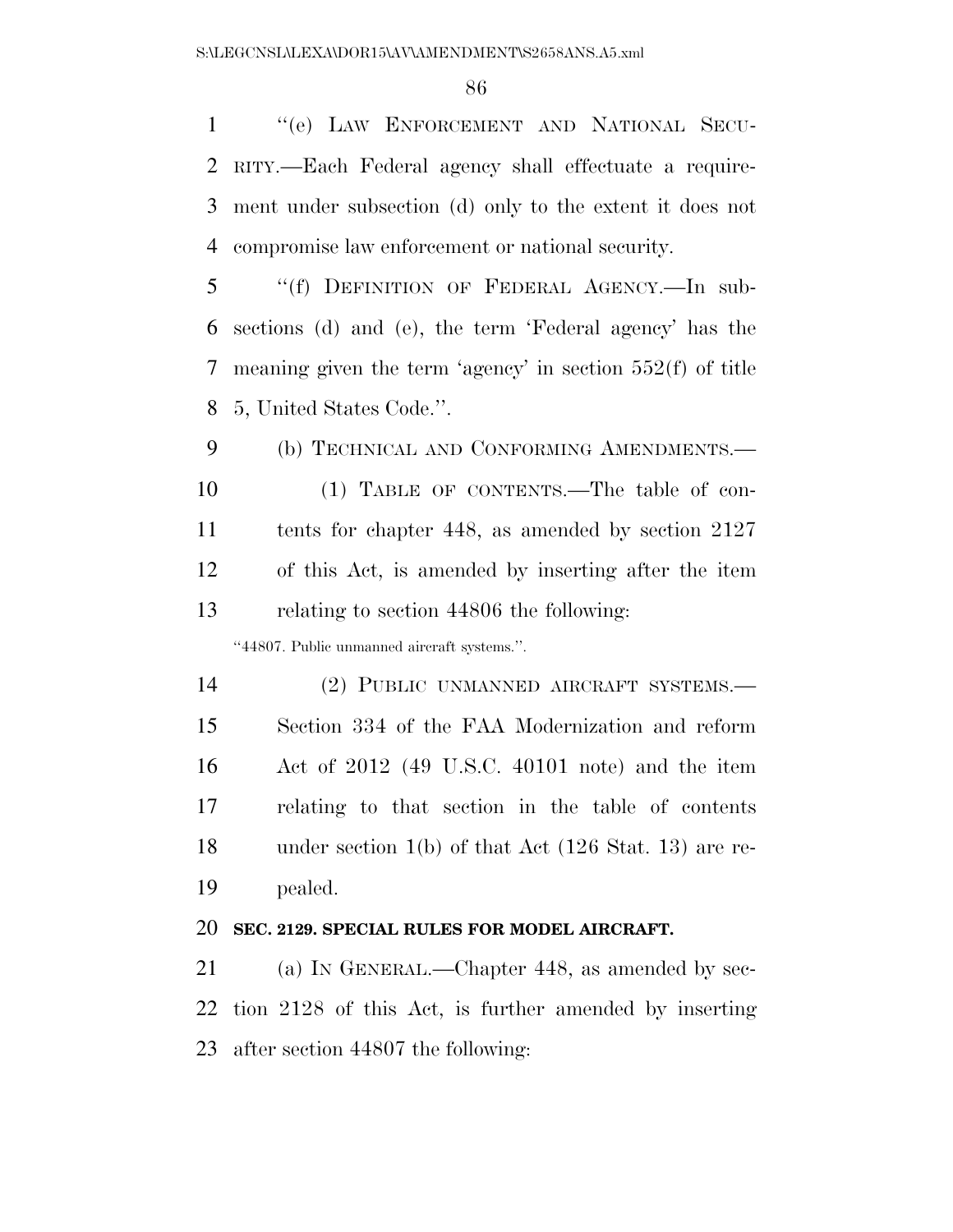## **''§ 44808. Special rules for model aircraft**

 $\gamma$  (a) In GENERAL.—Notwithstanding any other pro- vision of law relating to the incorporation of unmanned aircraft systems into Federal Aviation Administration plans and policies, including this chapter, the Adminis- trator of the Federal Aviation Administration may not promulgate any new rule or regulation specific only to an unmanned aircraft operating as a model aircraft if—

 ''(1) the aircraft is flown strictly for hobby or recreational use;

 $\frac{u(2)}{2}$  the aircraft is operated in accordance with a community-based set of safety guidelines and with- in the programming of a nationwide community-based organization;

 ''(3) not flown beyond visual line of sight of persons co-located with the operator or in direct communication with the operator;

18 ''(4) the aircraft is operated in a manner that does not interfere with and gives way to any manned aircraft;

 $\frac{1}{2}$   $\frac{1}{2}$  when flown within 5 miles of an airport, the operator of the aircraft provides the airport op- erator, where applicable, and the airport air traffic control tower (when an air traffic facility is located at the airport) with prior notice and receives ap-proval from the tower, to the extent practicable, for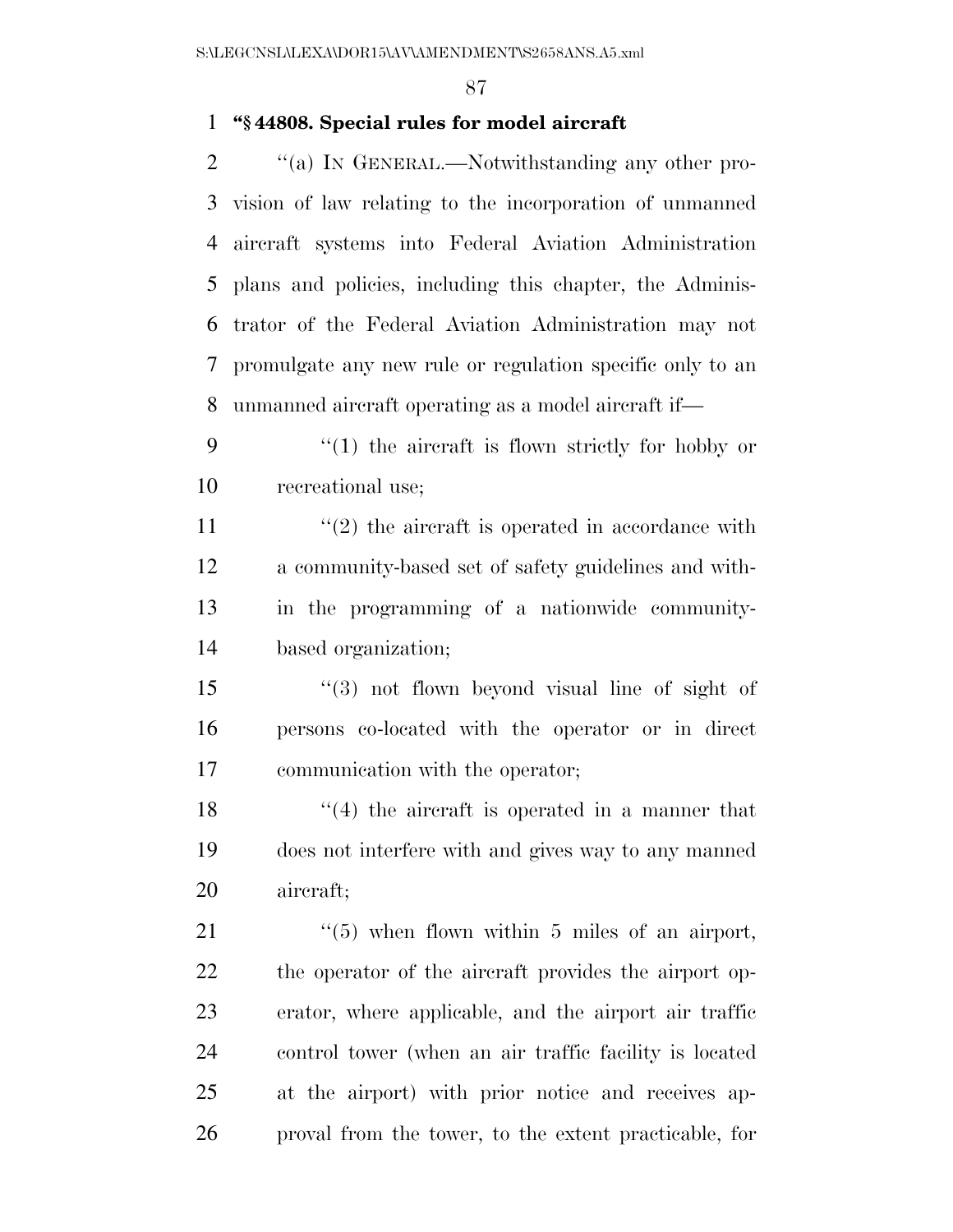the operation from each (model aircraft operators flying from a permanent location within 5 miles of an airport should establish a mutually-agreed upon operating procedure with the airport operator and the airport air traffic control tower (when an air traffic facility is located at the airport));

 ''(6) the aircraft is flown from the surface to not more than 400 feet in altitude, except under special conditions and programs established by a community-based organization; and

 $\frac{1}{2}$  (7) the operator has passed an aeronautical knowledge and safety test administered by the Fed- eral Aviation Administration online for the operation of unmanned aircraft systems subject to the require- ments of section 44809 and maintains proof of test passage to be made available to the Administrator or law enforcement upon request.

18 "(b) UPDATES.—

 $\frac{1}{2}$  (1) In GENERAL.—The Administrator, in col- laboration with government and industry stake- holders, including nationwide community-based orga- nizations, shall initiate a process to update the oper- ational parameters under subsection (a), as appro-priate.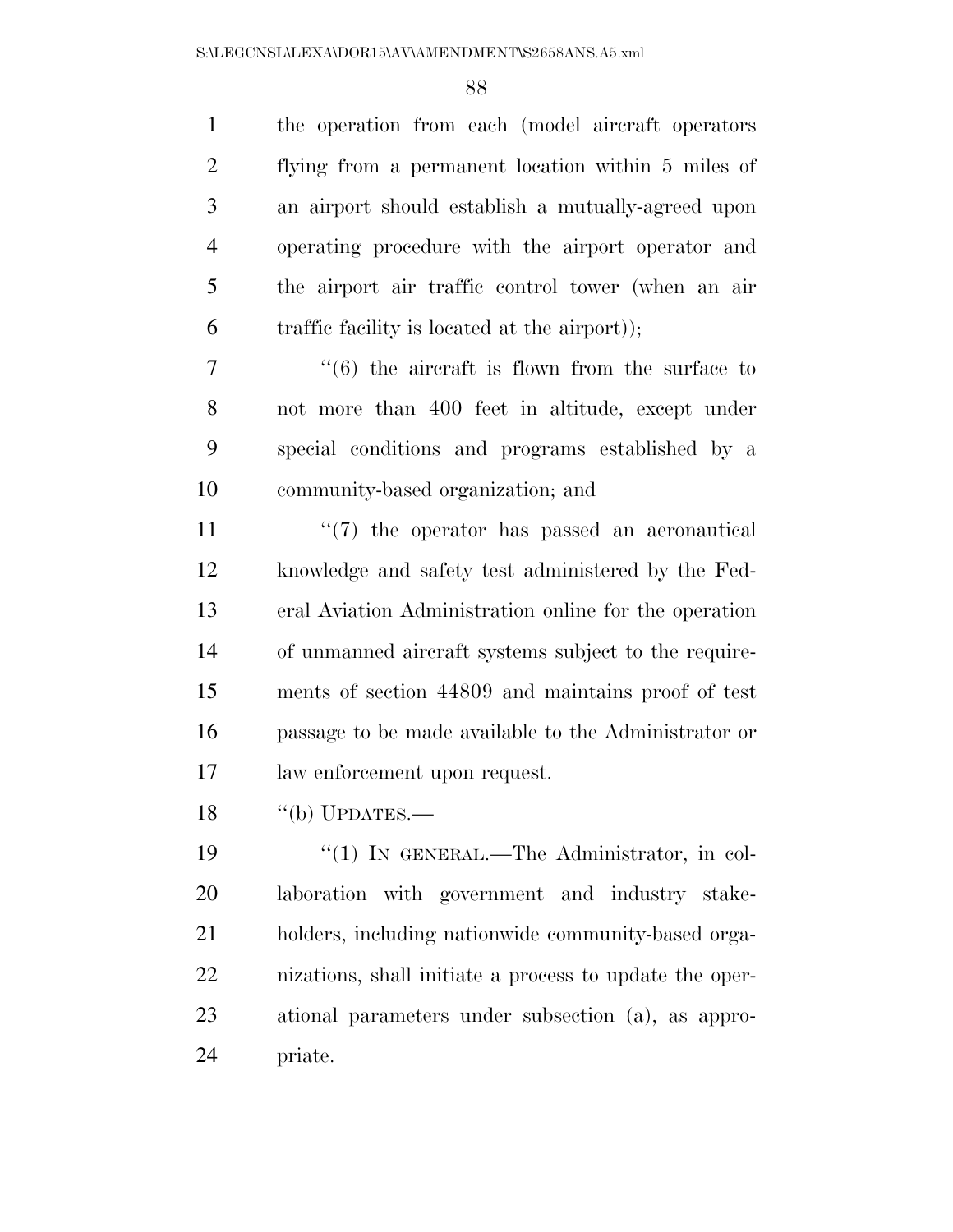| $\mathbf{1}$   | "(2) CONSIDERATIONS.—In updating an oper-              |
|----------------|--------------------------------------------------------|
| $\overline{2}$ | ational parameter under paragraph (1), the Admin-      |
| 3              | istrator shall consider—                               |
| $\overline{4}$ | $\lq\lq$ appropriate operational limitations to        |
| 5              | mitigate aviation safety risk and risk to the un-      |
| 6              | involved public;                                       |
| $\overline{7}$ | "(B) operations outside the membership,                |
| 8              | guidelines, and programming of a nationwide            |
| 9              | community-based organization;                          |
| 10             | "(C) physical characteristics, technical               |
| 11             | standards, and classes of aircraft operating           |
| 12             | under this section;                                    |
| 13             | $\lq\lq$ trends in use, enforcement, or inci-          |
| 14             | dents involving unmanned aircraft systems; and         |
| 15             | $\lq\lq(E)$ ensuring, to the greatest extent prac-     |
| 16             | ticable, that updates to the operational param-        |
| 17             | eters correspond to, and leverage, advances in         |
| 18             | technology.                                            |
| 19             | "(3) SAVINGS CLAUSE.—Nothing in this sub-              |
| 20             | section shall be construed as expanding the author-    |
| 21             | ity of the Administrator to require operators of       |
| 22             | model aircraft under the exemption of this sub-        |
| 23             | section to be required to seek permissive authority of |
| 24             | the Administrator prior to operation in the national   |
| 25             | airspace system.                                       |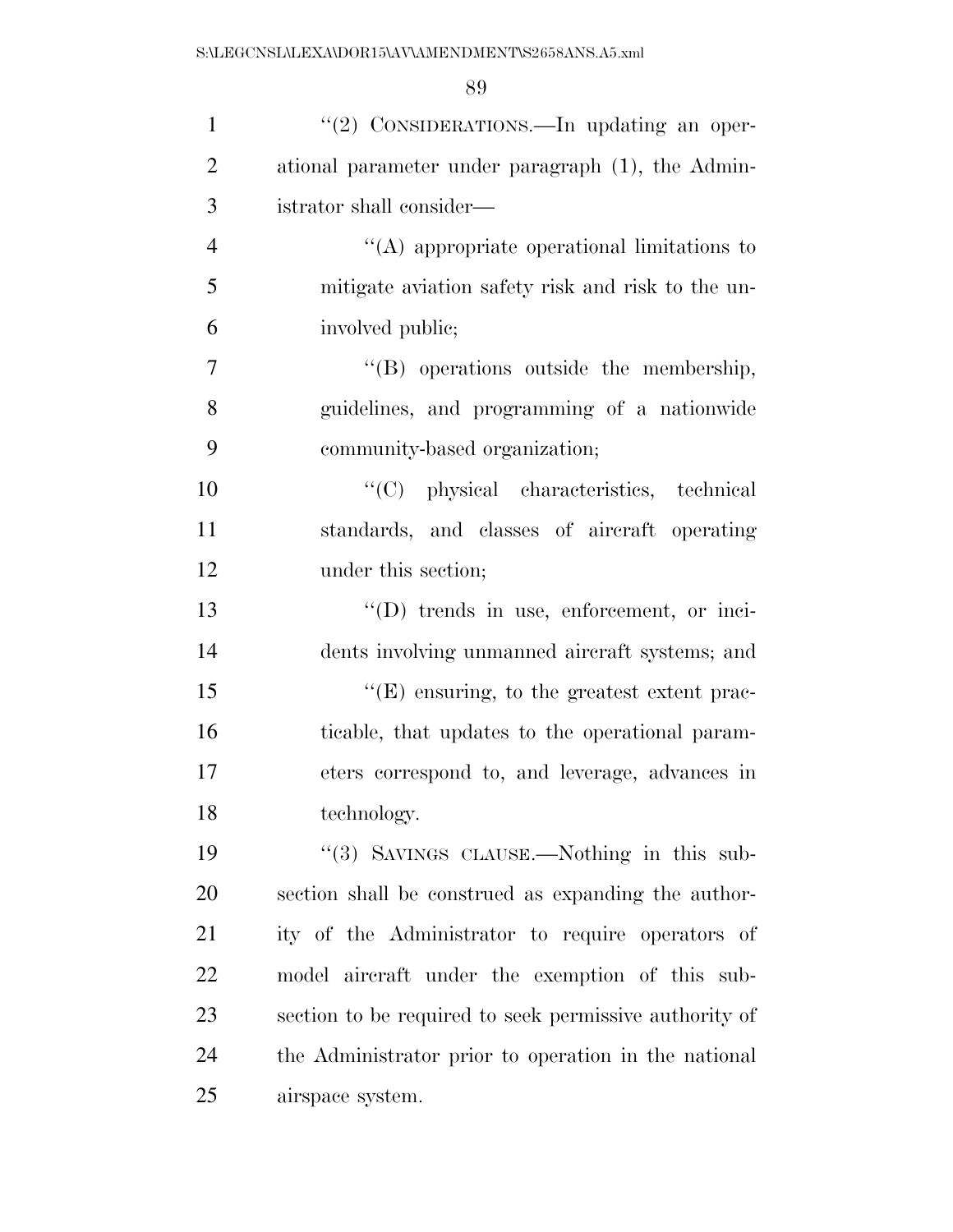''(c) STATUTORY CONSTRUCTION.—Nothing in this section shall be construed to limit the authority of the Ad- ministrator to pursue enforcement action against persons operating model aircraft.

 ''(d) MODEL AIRCRAFT DEFINED.—In this section, the term 'model aircraft' means an unmanned aircraft that—

 $\frac{8}{10}$  ''(1) is capable of sustained flight in the atmos-phere; and

 $\frac{1}{2}$  is limited to weighing not more than 55 pounds, including the weight of anything attached to or carried by the aircraft, unless otherwise approved through a design, construction, inspection, flight test, and operational safety program administered by a community-based organization.''.

(b) TECHNICAL AND CONFORMING AMENDMENTS.—

 (1) TABLE OF CONTENTS.—The table of con- tents for chapter 448, as amended by section 2128 of this Act, is further amended by inserting after the item relating to section 44807 the following:

''44808. Special rules for model aircraft.''.

 (2) SPECIAL RULE FOR MODEL AIRCRAFT.— Section 336 of the FAA Modernization and Reform Act of 2012 (49 U.S.C. 40101 note) and the item relating to that section in the table of contents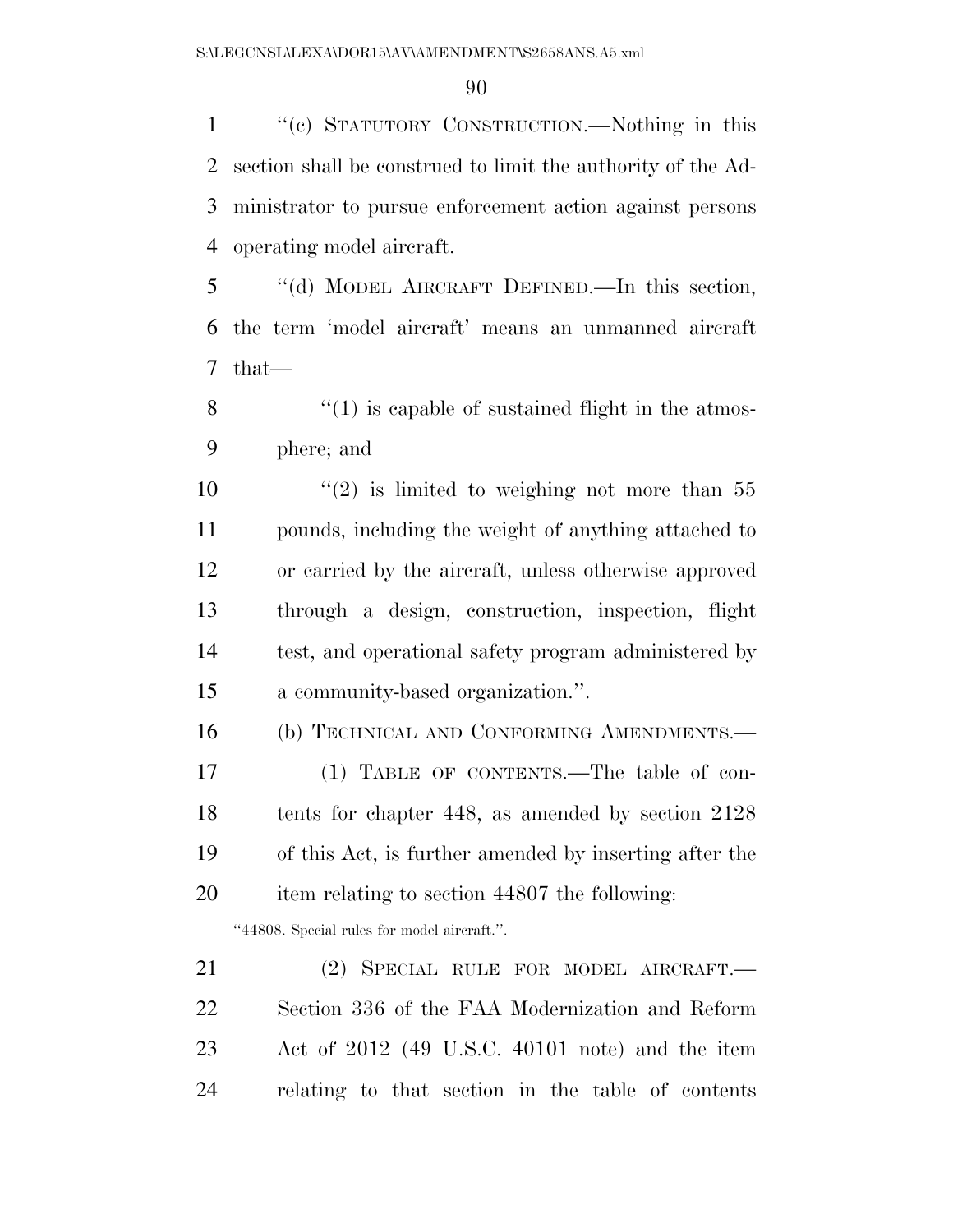under section 1(b) of that Act (126 Stat. 13) are re-pealed.

## **SEC. 2130. UNMANNED AIRCRAFT SYSTEMS AERONAUTICAL KNOWLEDGE AND SAFETY.**

 (a) IN GENERAL.—Chapter 448, as amended by sec- tion 2129 of this Act, is further amended by inserting after section 44808 the following:

## **''§ 44809. Aeronautical knowledge and safety test**

 ''(a) IN GENERAL.—An individual may not operate an unmanned aircraft system unless—

11  $\frac{1}{2}$  (1) the individual has successfully completed an aeronautical knowledge and safety test under subsection (c);

14  $(2)$  the individual has authority to operate an unmanned aircraft under other Federal law; or

 ''(3) the individual is a holder of an airmen cer-17 tificate issued under section 44703.

 ''(b) EXCEPTION.—This section shall not apply to the operation of an unmanned aircraft system that has been authorized by the Federal Aviation Administration under section 44802, section 44805, section 44806, or section 44807. The Administrator may waive the requirements of this section for operators of aircraft weighing less than 0.55 pounds or for operators under the age of 13 oper-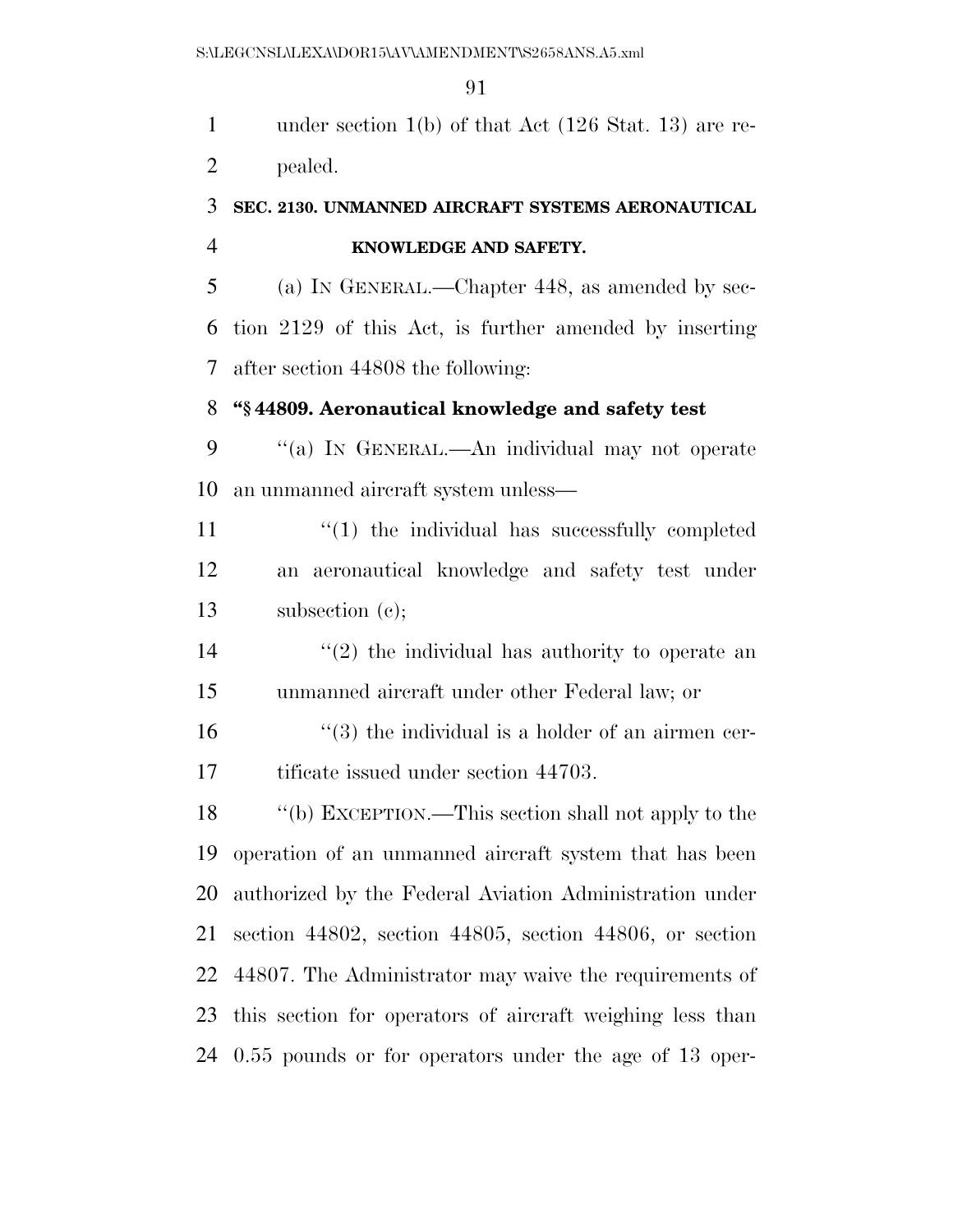ating the unmanned aircraft system under the supervision of an adult as determined by the Administrator.

 ''(c) AERONAUTICAL KNOWLEDGE AND SAFETY TEST.—Not later than 180 days after the date of enact- ment of the Federal Aviation Administration Reauthoriza- tion Act of 2016, the Administrator of the Federal Avia- tion Administration, in consultation with manufacturers of unmanned aircraft systems, other industry stake- holders, and community-based aviation organizations, shall develop an aeronautical knowledge and safety test that can be administered electronically.

 ''(d) REQUIREMENTS.—The Administrator shall en- sure that the aeronautical knowledge and safety test is de-signed to adequately demonstrate an operator's—

15 ''(1) understanding of aeronautical safety knowledge, as applicable; and

17 "(2) knowledge of Federal Aviation Administra- tion regulations and requirements pertaining to the operation of an unmanned aircraft system in the na-tional airspace system.

21 " (e) RECORD OF COMPLIANCE.—

22 "(1) In GENERAL.—Each operator of an un- manned aircraft system described under subsection (a) shall maintain and make available for inspection, upon request by the Administrator or a Federal,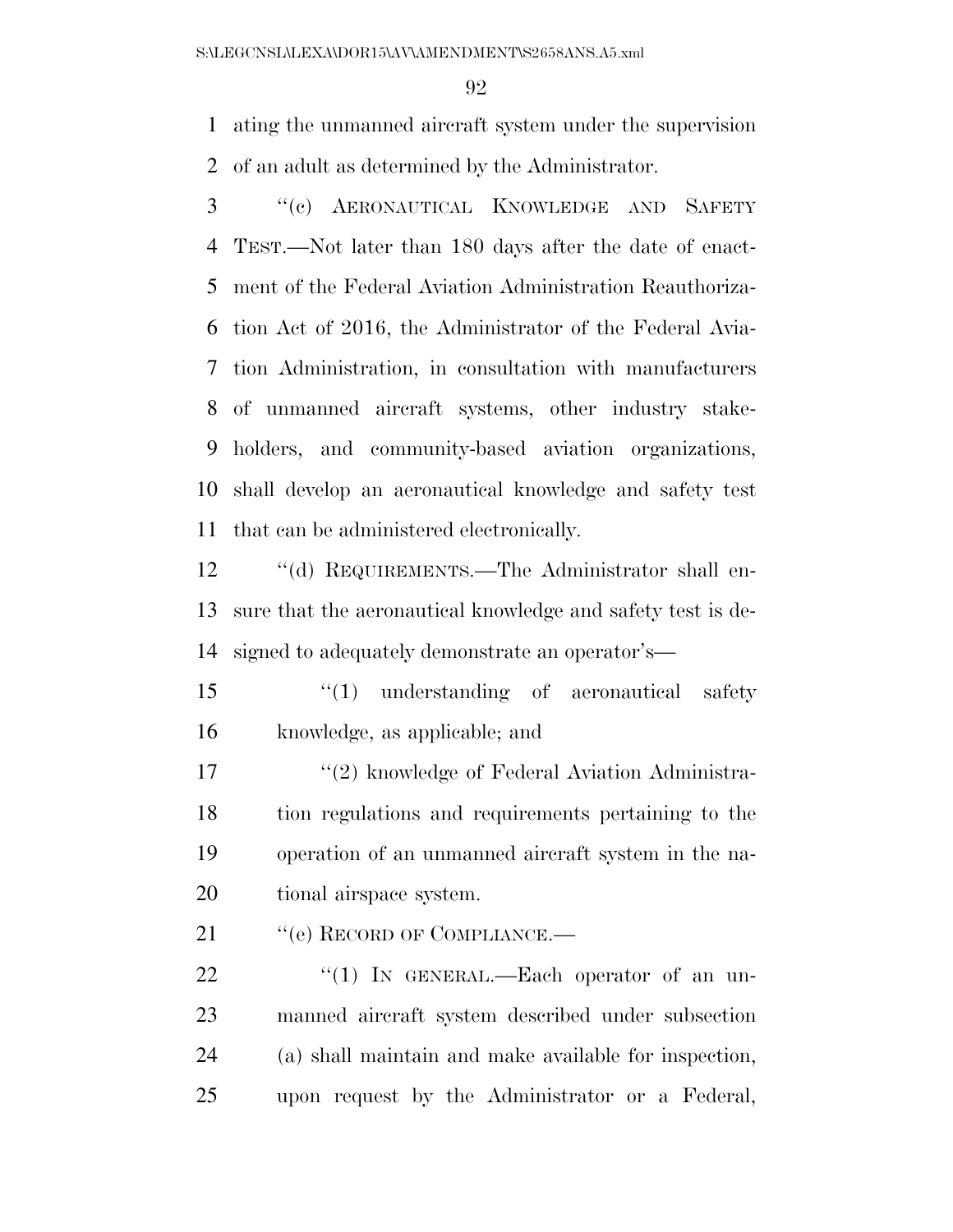S:\LEGCNSL\LEXA\DOR15\AV\AMENDMENT\S2658ANS.A5.xml

| $\mathbf{1}$   | State, or local law enforcement officer, a record of    |
|----------------|---------------------------------------------------------|
| $\overline{2}$ | compliance with this section through—                   |
| 3              | "(A) an identification number, issued by                |
| $\overline{4}$ | the Federal Aviation Administration certifying          |
| 5              | passage of the aeronautical knowledge and safe-         |
| 6              | ty test;                                                |
| $\tau$         | $\lq\lq (B)$ if the individual has authority to op-     |
| 8              | erate an unmanned aircraft system under other           |
| 9              | Federal law, the requisite proof of authority           |
| 10             | under that law; or                                      |
| 11             | "(C) an airmen certificate issued under                 |
| 12             | section 44703.                                          |
| 13             | "(2) COORDINATION.—The Administrator may                |
| 14             | coordinate the identification number under para-        |
| 15             | graph $(1)(A)$ with an operator's registration number   |
| 16             | to the extent practicable.                              |
| 17             | "(3) LIMITATION.—No fine or penalty may be              |
| 18             | imposed for the initial failure of an operator of an    |
| 19             | unmanned aircraft system to comply with paragraph       |
| 20             | (1) unless the Administrator finds that the conduct     |
| 21             | of the operator actually posed a risk to the national   |
| 22             | airspace system.".                                      |
| 23             | (b) TABLE OF CONTENTS.—The table of contents for        |
| 24             | chapter 448, as amended by section 2129 of this Act, is |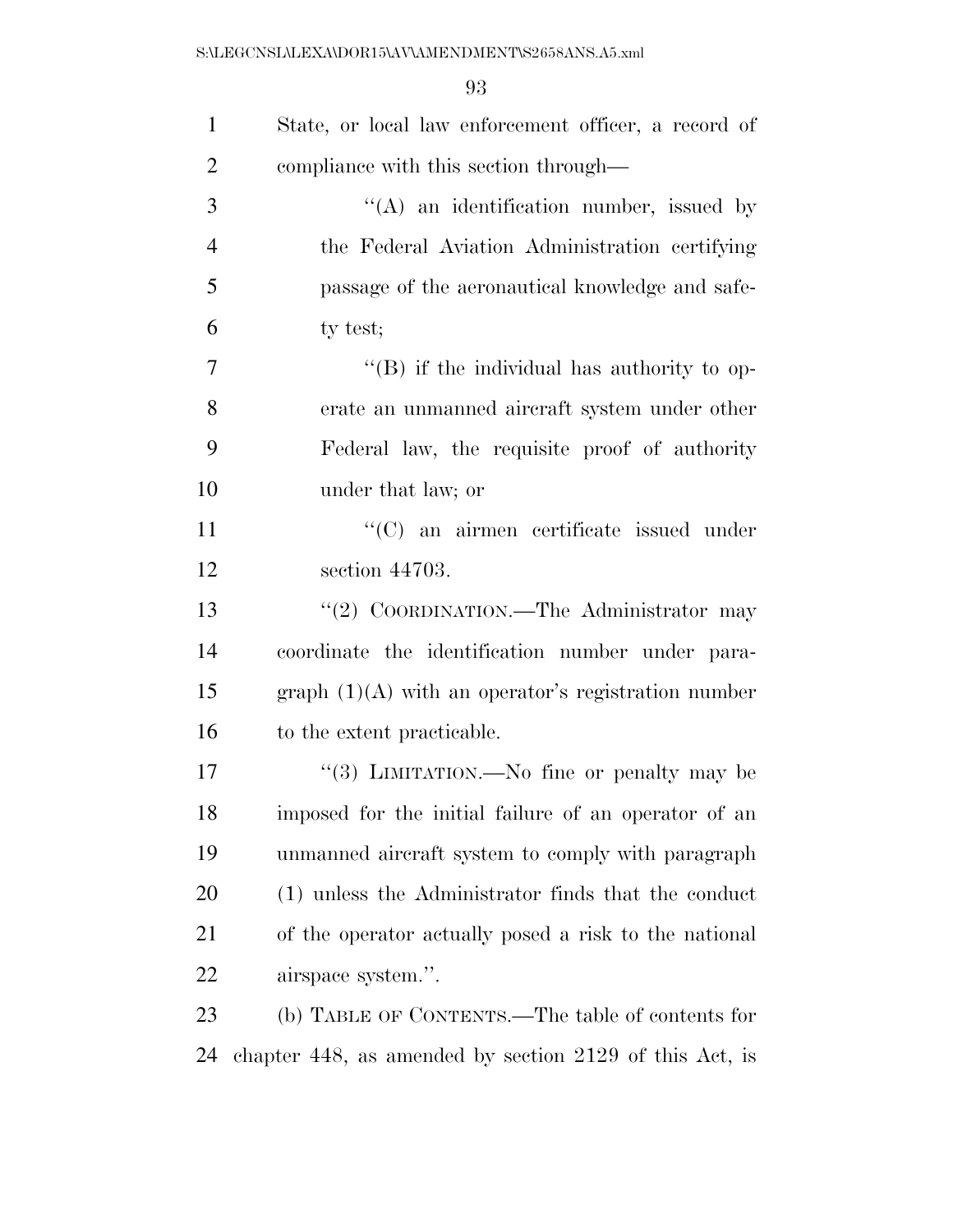amended by inserting after the item relating to section

44808 the following:

''44809. Aeronautical knowledge and safety test.''.

### **SEC. 2131. SAFETY STATEMENTS.**

 (a) IN GENERAL.—Chapter 448, as amended by sec- tion 2130 of this Act, is further amended by inserting after section 44809 the following:

## **''§ 44810. Safety statements**

8 "(a) PROHIBITION.—Except as provided in sub- section (d), it shall be unlawful for any person to introduce or deliver for introduction into interstate commerce any unmanned aircraft manufactured on or after the date this section takes effect unless a safety statement is attached to the unmanned aircraft or accompanying the unmanned aircraft in its packaging.

- ''(b) SAFETY STATEMENT.—
- 16 "(1) IN GENERAL.—Not later than 1 year after the date of enactment of the Federal Aviation Ad- ministration Reauthorization Act of 2016, the Ad- ministrator of the Federal Aviation Administration shall issue guidance for implementing this section.
- 21 "(2) REQUIREMENTS.—A safety statement de-scribed in subsection (a) shall include—
- 23 "(A) information about laws and regula-tions applicable to unmanned aircraft systems;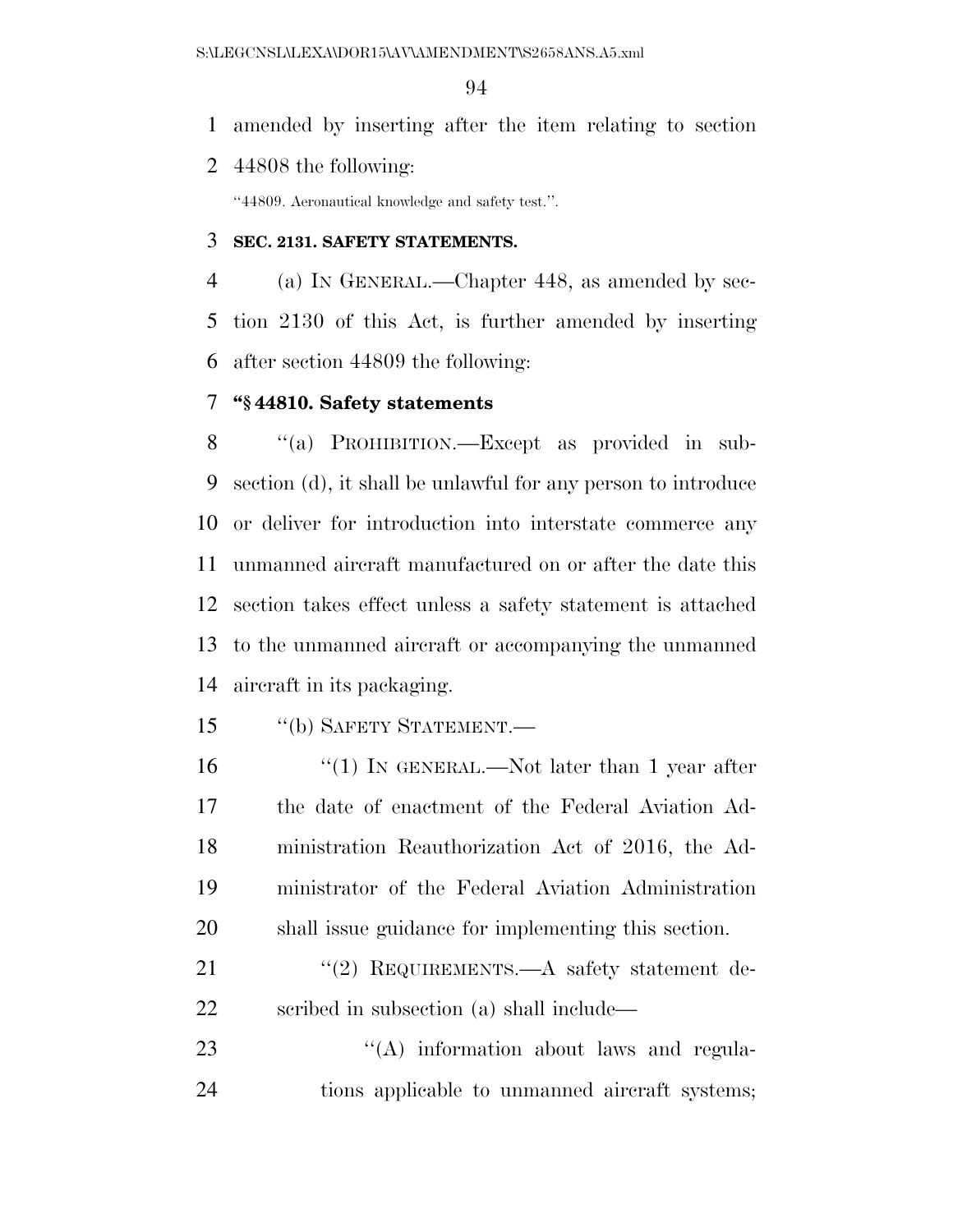| $\mathbf{1}$   | $\lq\lq(B)$ recommendations for using<br>un-        |
|----------------|-----------------------------------------------------|
| $\overline{2}$ | manned aircraft in a manner that promotes the       |
| 3              | safety of persons and property;                     |
| $\overline{4}$ | $\cdot$ (C) include the date that the safety state- |
| 5              | ment was created or last modified; and              |
| 6              | $\lq\lq$ (D) include language approved by the Ad-   |
| 7              | ministrator regarding the following:                |
| 8              | "(i) A person may operate the un-                   |
| 9              | manned aircraft as a model aircraft (as de-         |
| 10             | fined in section 44808) or otherwise in ac-         |
| 11             | cordance with Federal Aviation Adminis-             |
| 12             | tration authorization or regulation, includ-        |
| 13             | ing requirements for the completion of the          |
| 14             | aeronautical knowledge and safety test              |
| 15             | under section 44809.                                |
| 16             | "(ii) The definition of a model aircraft            |
| 17             | under section 44808.                                |
| 18             | "(iii) The requirements regarding a                 |
| 19             | model aircraft under paragraphs<br>(1)              |
| 20             | through $(7)$ of section $44808(a)$ .               |
| 21             | "(iv) The Administrator of the Fed-                 |
| 22             | eral Aviation Administration may pursue             |
| 23             | enforcement action against a person oper-           |
| 24             | ating model aircraft who endangers the              |
| 25             | safety of the national airspace system.             |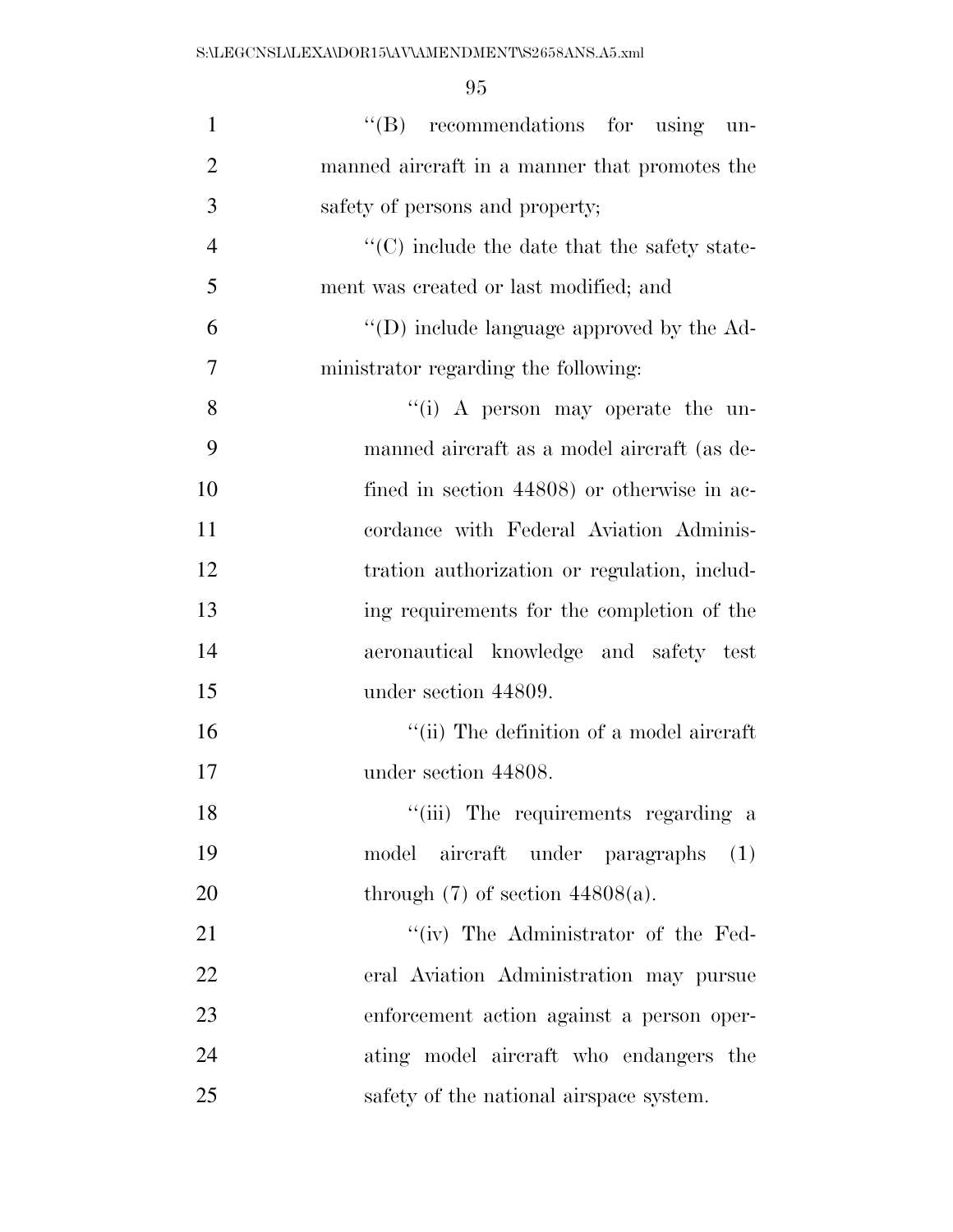''(c) CIVIL PENALTY.—A person who violates sub- section (a) shall be liable for each violation to the United States Government for a civil penalty described in section  $46301(a)$ .

 ''(d) EFFECTIVE DATE.—This section shall take ef- fect on the date of enactment of the Federal Aviation Ad- ministration Reauthorization Act of 2016, except that sub- section (a) of this section shall take effect 1 year after the date of publication of the guidance under subsection (b).".

 (b) TABLE OF CONTENTS.—The table of contents for chapter 448, as amended by section 2130 of this Act, is further amended by inserting after the item relating to section 44809 the following:

''44810. Safety statements.''.

## **SEC. 2132. TREATMENT OF UNMANNED AIRCRAFT OPER-ATING UNDERGROUND.**

 An unmanned aircraft system that is operated under- ground for mining purposes shall not be subject to regula- tion or enforcement by the Federal Aviation Administra- tion under chapter 448 of title 49, United States Code. **SEC. 2133. ENFORCEMENT.** 

 (a) UAS SAFETY ENFORCEMENT.—The Adminis- trator of the Federal Aviation Administration shall estab- lish a program to utilize available remote detection and identification technologies for safety oversight, including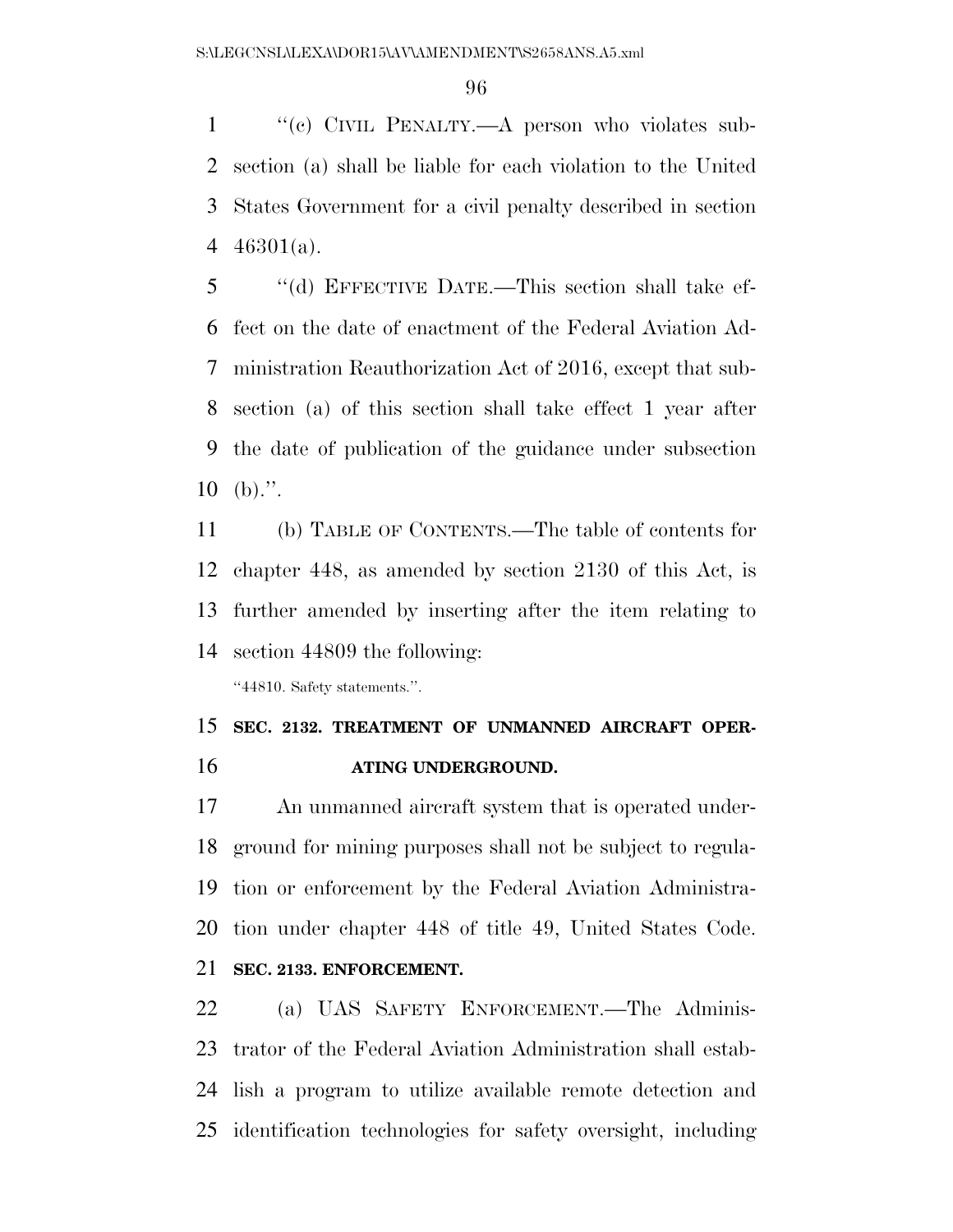| $\mathbf{1}$   | enforcement actions against operators of unmanned air-   |
|----------------|----------------------------------------------------------|
| 2              | eraft systems that are not in compliance with applicable |
| 3              | Federal aviation laws, including regulations.            |
| $\overline{4}$ | (b) CIVIL PENALTIES.—                                    |
| 5              | $(1)$ IN GENERAL.—Section 46301 is amended—              |
| 6              | (A) in subsection (a)(1)(A), by inserting                |
| 7              | "chapter 448," after "chapter 447 (except sec-           |
| 8              | tions $44717$ and $44719-44723$ ,";                      |
| 9              | $(B)$ in subsection $(a)(5)$ , by inserting              |
| 10             | "chapter 448," after "chapter 447 (except sec-           |
| 11             | tions $44717 - 44723$ ,";                                |
| 12             | (C) in subsection (d)(2), by inserting                   |
| 13             | "chapter 448," after "chapter 447 (except sec-           |
| 14             | tions $44717$ and $44719-44723$ ,"; and                  |
| 15             | $(D)$ in subsection $(f)$ , by inserting "chapter"       |
| 16             | 448," after "chapter 447 (except 44717 and               |
| 17             | $44719 - 44723$ ,".                                      |
| 18             | (2) RULE OF CONSTRUCTION.—Nothing in this                |
| 19             | subsection shall be construed to limit the authority     |
| 20             | of the Administrator to pursue an enforcement ac-        |
| 21             | tion for a violation of this Act, a regulation pre-      |
| 22             | scribed or order or authority issued under this Act,     |
| 23             | or any other applicable provision of aviation safety     |
| 24             | law or regulation.                                       |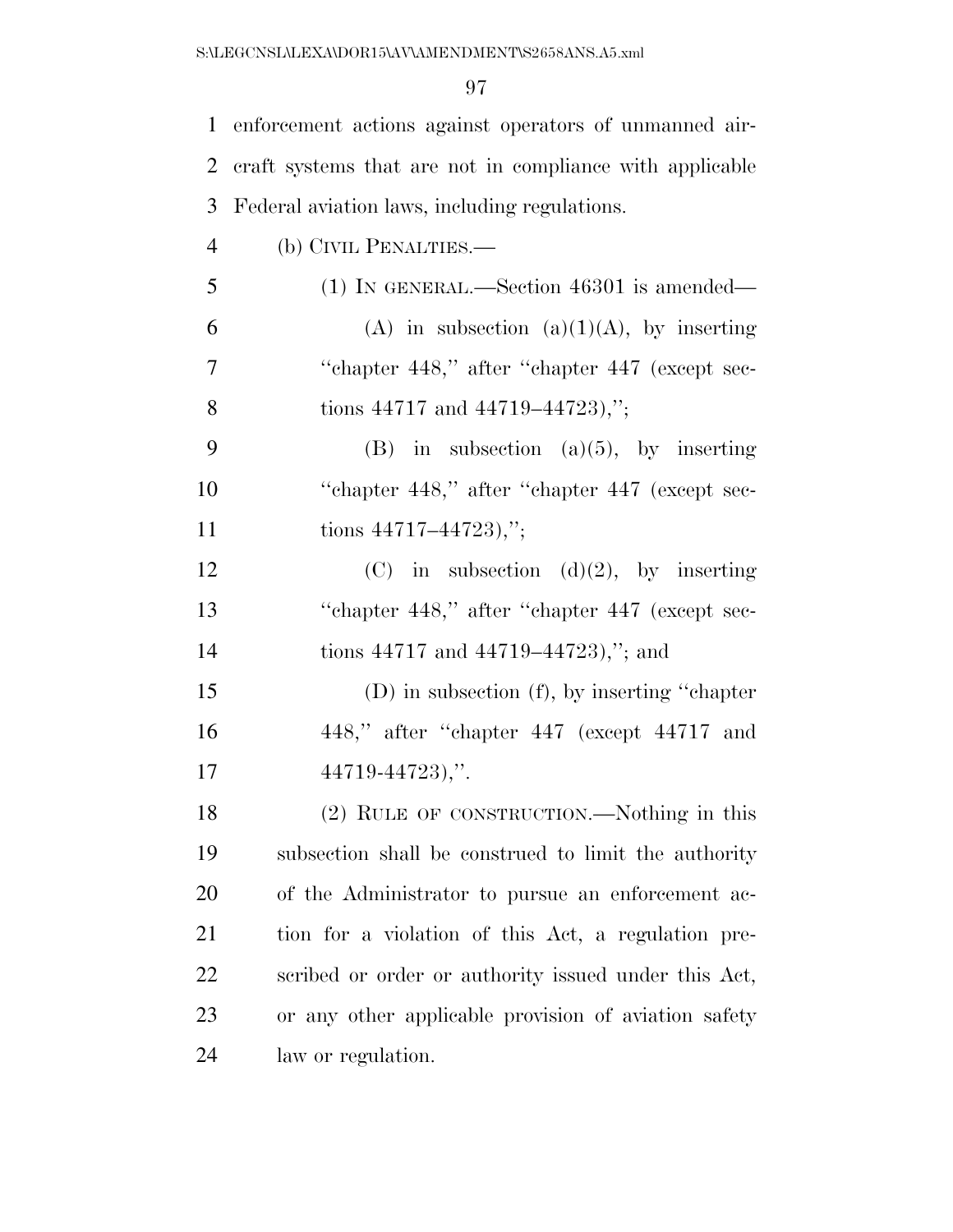| $\mathbf{1}$ | (c) REPORTING.—As part of the program, the Ad-                |
|--------------|---------------------------------------------------------------|
| 2            | ministrator shall establish and publicize a mechanism for     |
| 3            | the public and Federal, State, and local law enforcement      |
| 4            | to report a suspected abuse or a violation of chapter 448     |
| 5            | of title 49, United States Code, for enforcement action.      |
| 6            | (d) AUTHORIZATION OF APPROPRIATIONS.—To carry                 |
| 7            | out this section, there is authorized to be appropriated      |
| 8            | $$5,000,000$ for each of the fiscal years 2016 through        |
| 9            | 2017.                                                         |
| 10           | SEC. 2134. AVIATION EMERGENCY SAFETY PUBLIC SERV-             |
| 11           | <b>ICES DISRUPTION.</b>                                       |
| 12           | (a) IN GENERAL.—Chapter $463$ is amended—                     |
| 13           | (1) in section $46301(d)(2)$ , by inserting "sec-             |
| 14           | tion 46320," after "section 46319,"; and                      |
| 15           | $(2)$ by adding at the end the following:                     |
| 16           | "§46320. Interference with firefighting, law enforce-         |
| 17           | ment, or emergency response activities                        |
| 18           | "(a) PROHIBITION.—No person may operate an air-               |
| 19           | eraft so as to interfere with firefighting, law enforcement,  |
| 20           | or emergency response activities.                             |
| 21           | "(b) DEFINITION.—For purposes of this section, an             |
|              |                                                               |
| 22           | aircraft interferes with the activities specified in sub-     |
|              | 23 section (a) when its operation prevents the initiation of, |
| 24           | interrupts, or endangers a person or property engaged in      |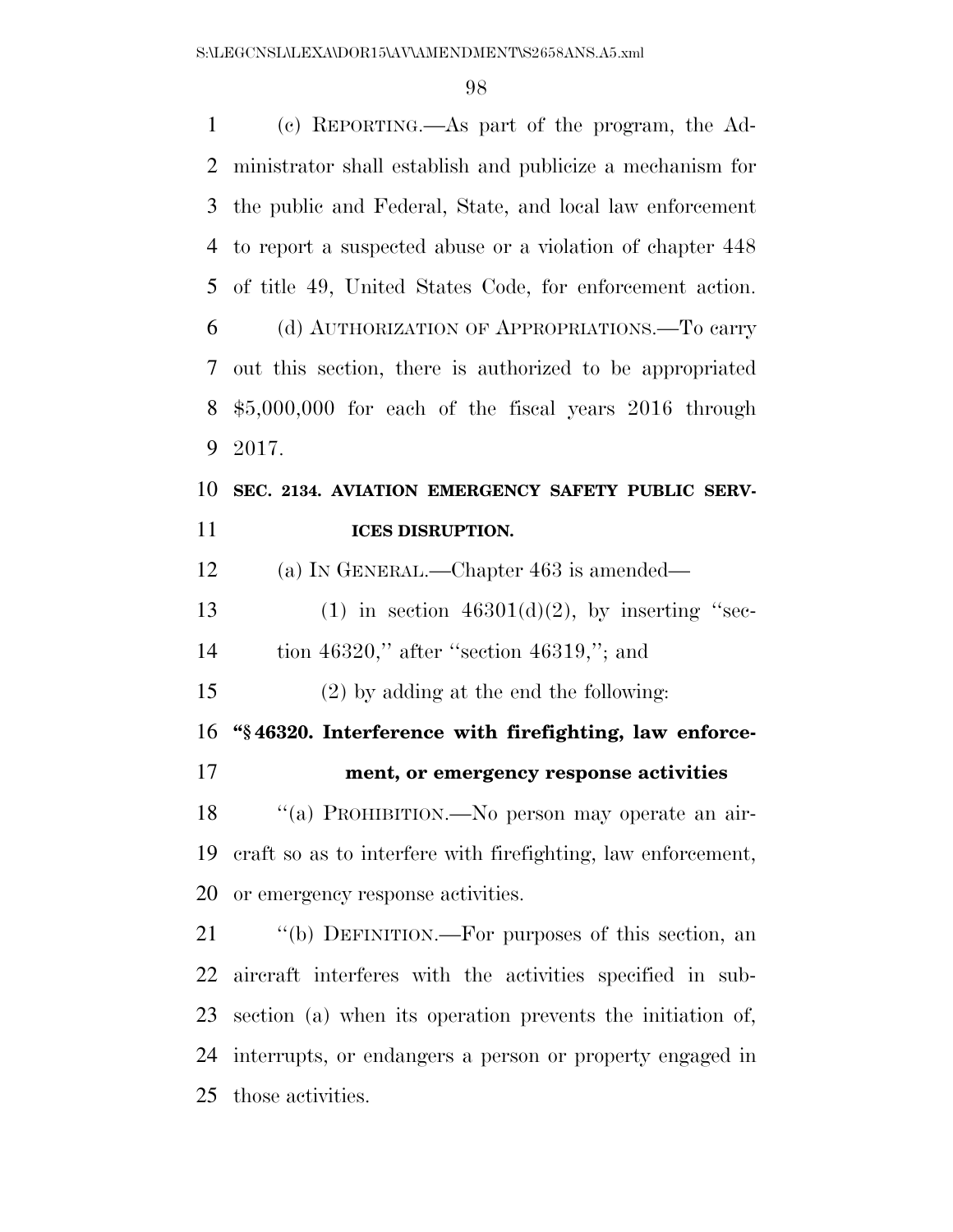''(c) CIVIL PENALTY.—A person violating subsection (a) shall be liable for a civil penalty of not more than \$20,000.

 ''(d) COMPROMISE AND SETOFF.—The United States Government may deduct the amount of a civil penalty im- posed or compromised under this section from the amounts the Government owes the person liable for the penalty.''.

 (b) TABLE OF CONTENTS.—The table of contents for chapter 463 is amended by inserting after the item relat-ing to section 46319 the following:

''46320. Interference with firefighting, law enforcement, or emergency response activities.''.

## **SEC. 2135. PILOT PROJECT FOR AIRPORT SAFETY AND AIR-**

### **SPACE HAZARD MITIGATION.**

 (a) IN GENERAL.—The Administrator of the Federal Aviation Administration shall carry out a pilot program for airspace hazard mitigation at airports and other crit-ical infrastructure.

 (b) CONSULTATION.—In carrying out the pilot pro- gram under subsection (a), the Administrator shall work with the Secretary of Defense, Secretary of Homeland Se- curity, and the heads of relevant Federal agencies for the purpose of ensuring technologies that are developed, test-23 ed, or deployed by those departments and agencies to miti-gate threats posed by errant or hostile unmanned aircraft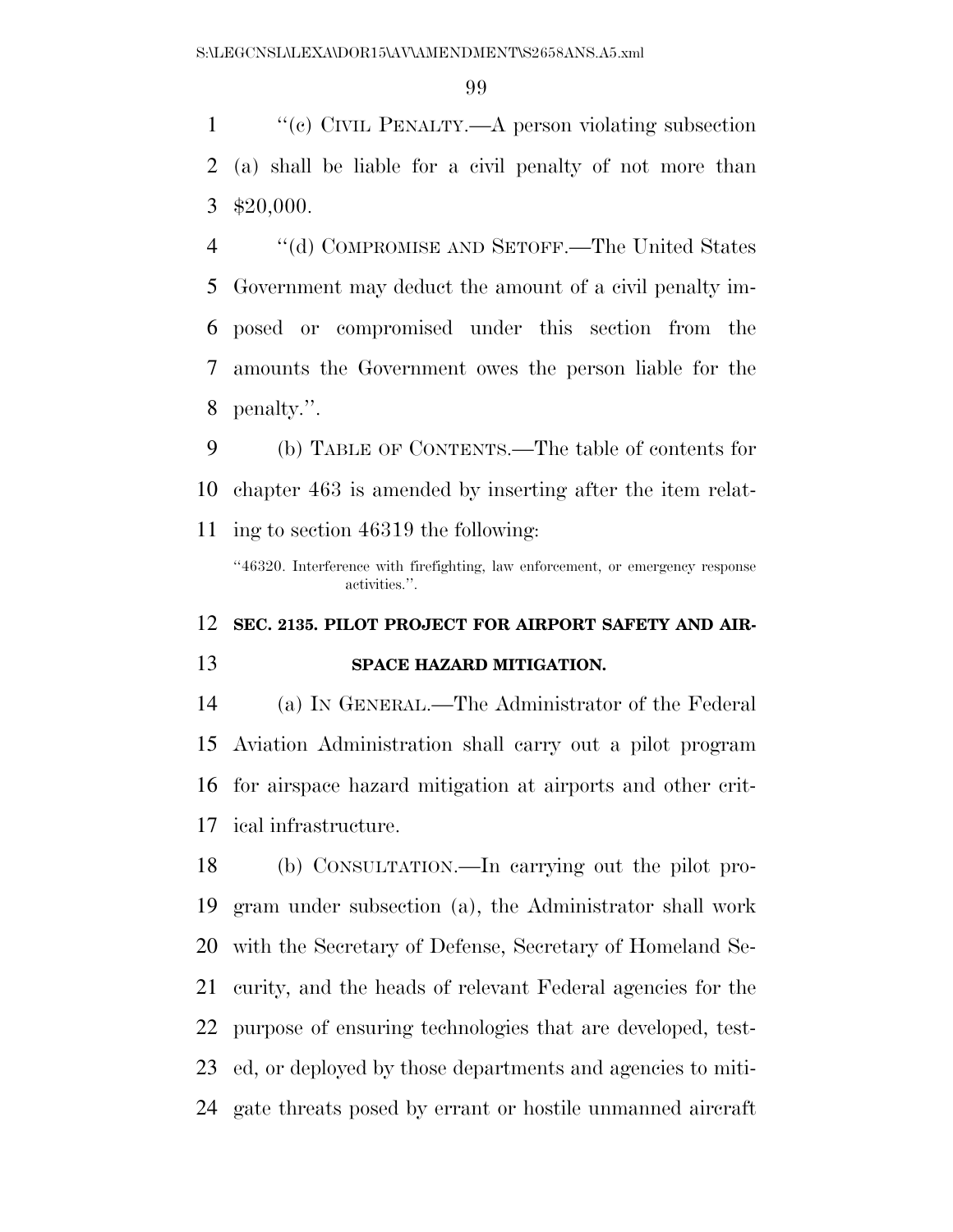system operations do not adversely impact or interfere with safe airport operations, navigation, and air traffic services.

 (c) AUTHORIZATION.—There is authorized to be ap- propriated from the Airport and Airway Trust Fund to carry out this section \$6,000,000, and to remain available until expended.

# **SEC. 2136. CONTRIBUTION TO FINANCING OF REGULATORY FUNCTIONS.**

 (a) IN GENERAL.—Chapter 448, as amended by sec- tion 2131 of this Act, is further amended by inserting after section 44810 the following:

## **''§ 44811. Regulatory and administrative fees**

 ''(a) IN GENERAL.—Subject to subsection (b), the Administrator may assess and collect regulatory and ad- ministrative fees to recover the costs of regulatory and ad- ministrative activities under this chapter related to au- thorization to operate unmanned aircraft systems for com- pensation or hire, or in the furtherance of a business en-terprise.

 ''(b) LIMITATIONS.—Fees authorized under sub- section (a) shall be reasonable, cost-based relative to the regulatory or administrative activity, and may not be dis-criminatory or a deterrent to compliance.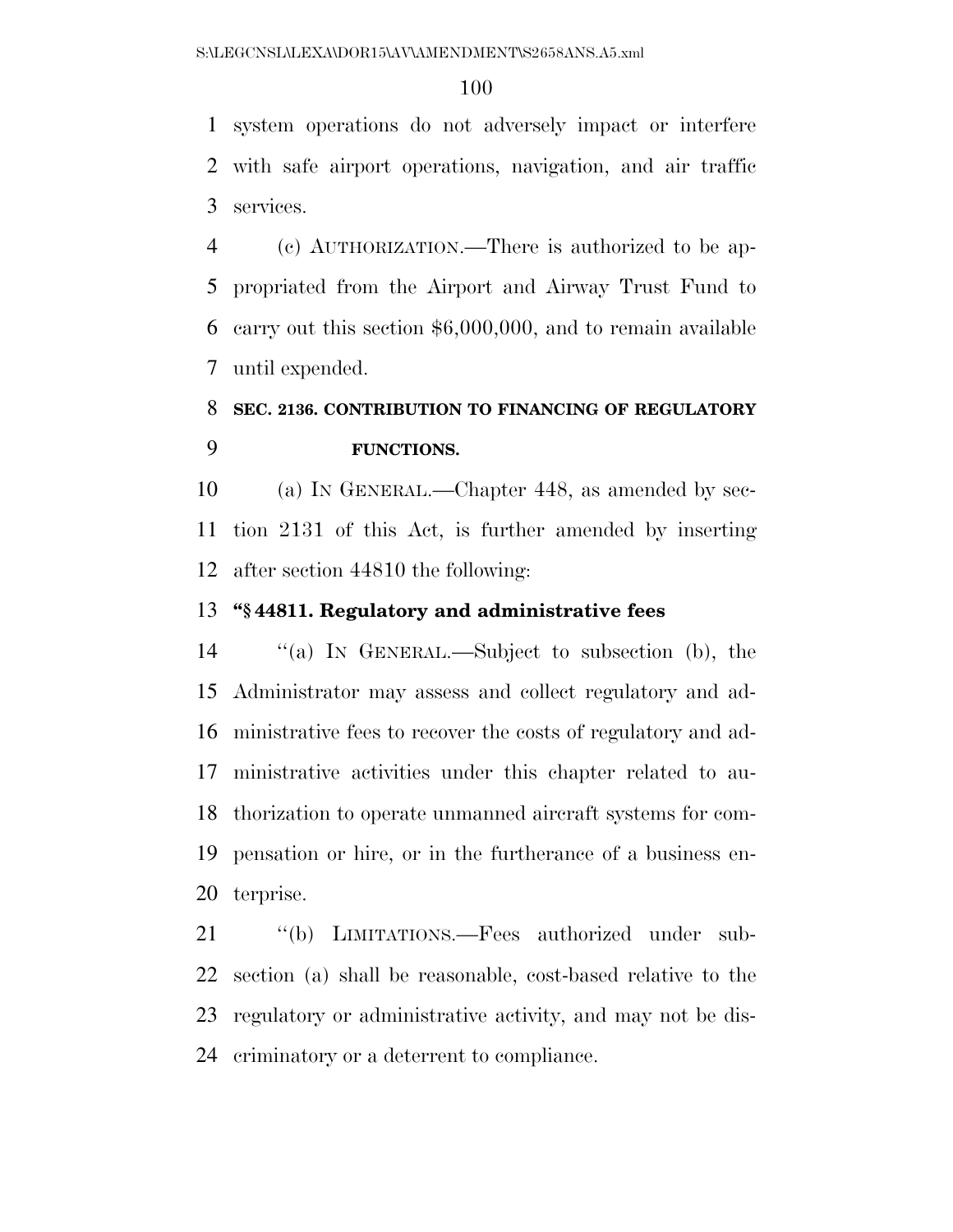''(c) RECEIPTS CREDITED TO ACCOUNT.—Notwith- standing section 3302 of title 31, all fees and amounts collected under this section shall be credited to the sepa- rate account established under section 45303(c). Section 41742 shall not apply to fees and amounts collected under this section.

 ''(d) REGULATIONS.—Not later than 1 year after the date of enactment of the Federal Aviation Administration Reauthorization Act of 2016, the Administrator shall issue regulations to carry out this section.''.

 (b) TABLE OF CONTENTS.—The table of contents for chapter 448, as amended by section 2131 of this Act, is further amended by inserting after the item relating to section 44810 the following:

''44811. Regulatory and administrative fees.''.

## **SEC. 2137. SENSE OF CONGRESS REGARDING SMALL UAS RULEMAKING.**

 It is the sense of the Congress that the Administrator of the Federal Aviation Administration and Secretary of Transportation should take every necessary action to expe- dite final action on the notice of proposed rulemaking dated February 23, 2015 (80 Fed. Reg. 9544), entitled ''Operation and Certification of Small Unmanned Aircraft Systems''.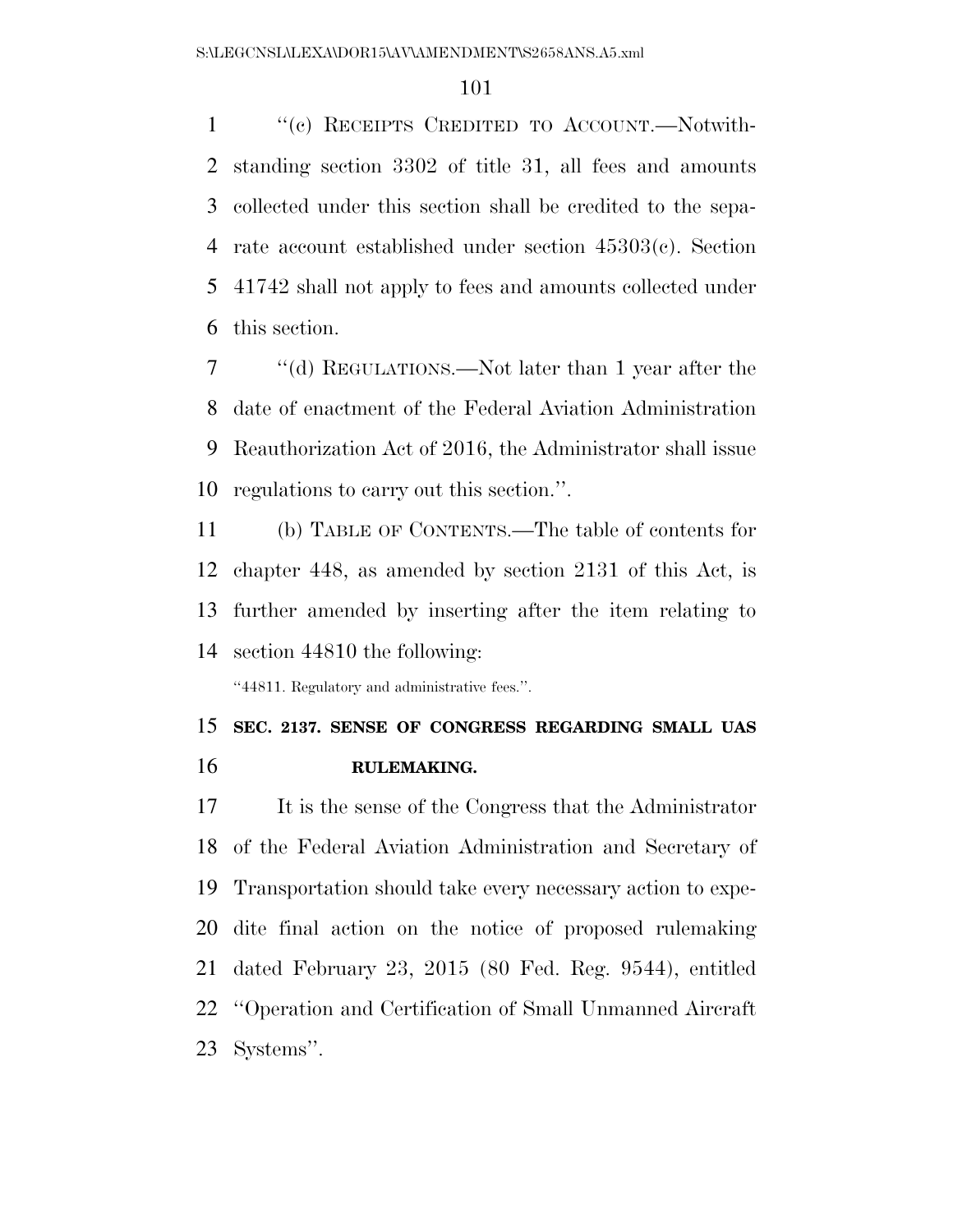| $\mathbf{1}$   | ⊥∪∠<br>SEC. 2138. UNMANNED AIRCRAFT SYSTEMS TRAFFIC MAN- |
|----------------|----------------------------------------------------------|
| $\overline{2}$ | <b>AGEMENT.</b>                                          |
| 3              | (a) RESEARCH PLAN FOR UTM DEVELOPMENT.                   |
| $\overline{4}$ | (1) IN GENERAL.—The Administrator of the                 |
| 5              | Federal Aviation Administration, in coordination         |
| 6              | with the Administrator of the National Aeronautics       |
| 7              | and Space Administration, shall develop a research       |
| 8              | plan for unmanned aircraft systems traffic manage-       |
| 9              | ment (referred to in this section as "UTM") devel-       |
| 10             | opment.                                                  |
| 11             | REQUIREMENTS.—In developing the<br>(2)<br>re-            |
| 12             | search plan under paragraph (1), the Administrator       |
| 13             | shall—                                                   |
| 14             | (A) identify research goals related to:                  |
| 15             | (i) operational parameters related to                    |
| 16             | altitude, geographic coverage, classes of                |
| 17             | airspace, and critical infrastructure;                   |
| 18             | (ii) avionies capability requirements or                 |
| 19             | standards;                                               |
| 20             | (iii) operator identification and au-                    |
| 21             | thentication requirements and capabilities;              |
| 22             | (iv) communication protocols with air                    |
| 23             | traffic control facilities that will not inter-          |
| 24             | with existing responsibility<br>fere<br>to               |
| 25             | deconflict manned aircraft in the national               |
|                |                                                          |

airspace system;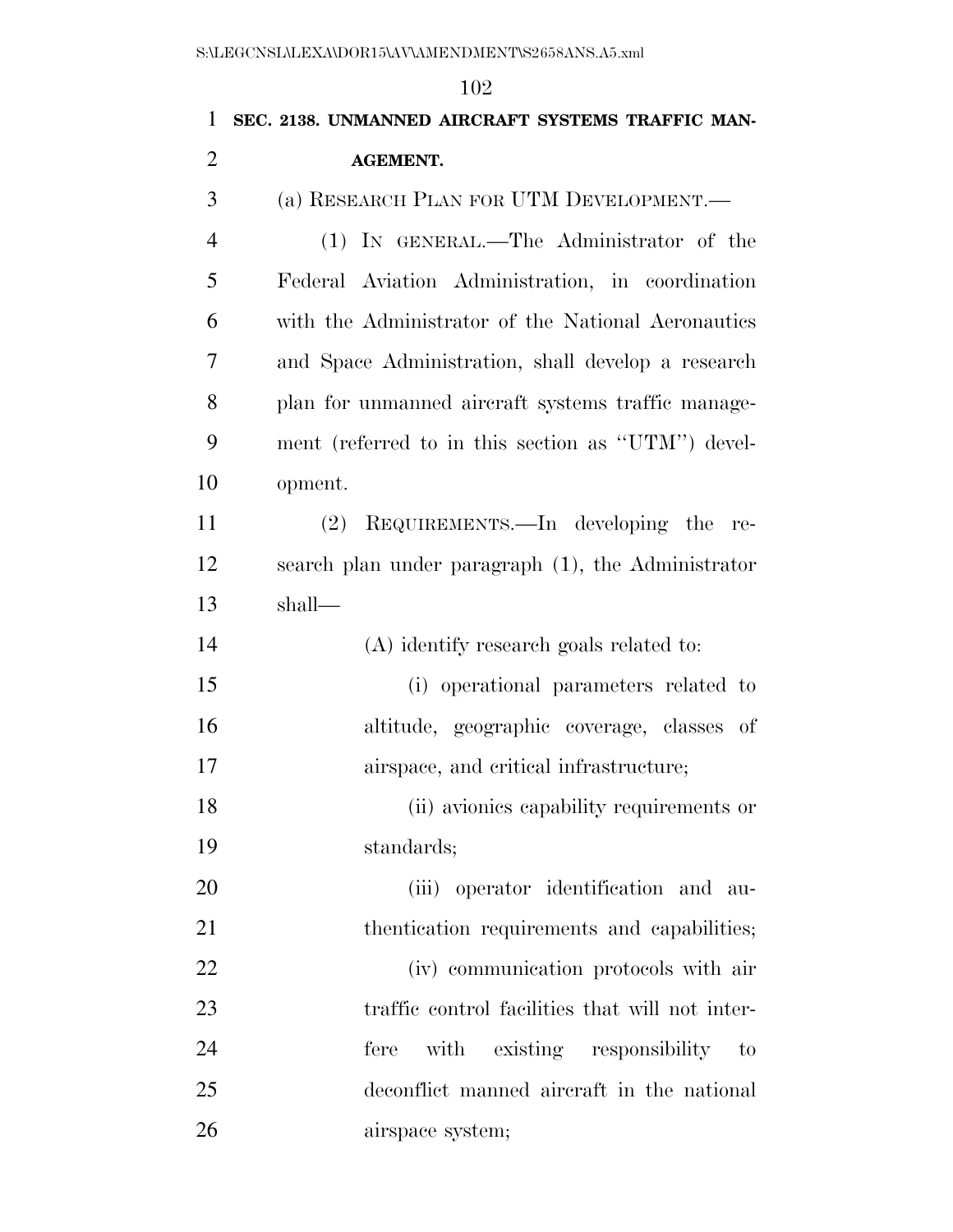| $\mathbf{1}$   | (v) collision avoidance requirements;            |
|----------------|--------------------------------------------------|
| $\overline{2}$ | (vi) separation standards for manned             |
| 3              | and unmanned aircraft; and                       |
| $\overline{4}$ | (vii) spectrum needs;                            |
| 5              | (B) evaluate options for the administration      |
| 6              | and management structure for the traffic man-    |
| 7              | agement of low altitude operations of small un-  |
| 8              | manned aircraft systems; and                     |
| 9              | (C) ensure the plan is consistent with the       |
| 10             | broader Federal Aviation Administration regu-    |
| 11             | latory and operational framework encompassing    |
| 12             | all unmanned aircraft systems operations ex-     |
| 13             | pected to be authorized in the national airspace |
| 14             | system.                                          |
| 15             | (3) ASSESSMENT.—The research plan under          |
| 16             | paragraph $(1)$ shall include an assessment of — |
| 17             | $(A)$ the ability to allow near-term small un-   |
| 18             | manned aircraft system operations without need   |
| 19             | of an automated UTM system;                      |
| 20             | (B) the full range of operational capability     |
| 21             | any automated UTM system should possess;         |
| 22             | the operational characteristics<br>(C)<br>and    |
| 23             | metrics that would drive incremental adoption    |
| 24             | of automated capability and procedures con-      |
| 25             | sistent with a rising aggregate community de-    |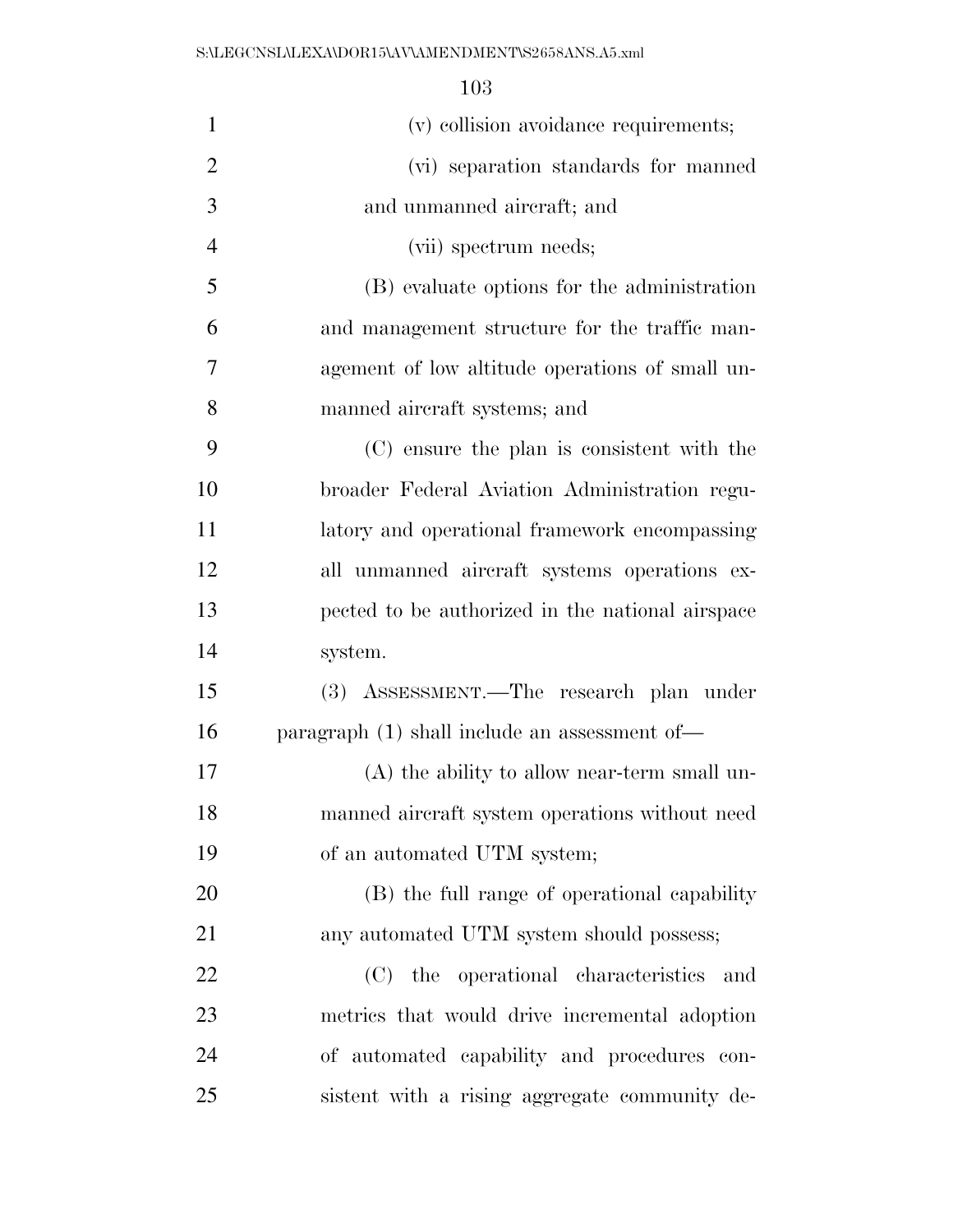| $\mathbf{1}$   | mand for service for low altitude operations of       |
|----------------|-------------------------------------------------------|
| $\overline{2}$ | small unmanned aircraft systems; and                  |
| 3              | (D) the integration points for small un-              |
| $\overline{4}$ | manned aircraft system traffic management             |
| 5              | with the existing national airspace system plan-      |
| 6              | ning and traffic management systems.                  |
| 7              | (4) DEADLINES.—The Administrator shall—               |
| 8              | (A) initiate development of the research              |
| 9              | plan not later than 90 days after the date of         |
| 10             | enactment of this Act; and                            |
| 11             | (B) not later than 180 days after the date            |
| 12             | of enactment of this Act—                             |
| 13             | (i) complete the research plan;                       |
| 14             | (ii) submit the research plan to the                  |
| 15             | appropriate committees of Congress; and               |
| 16             | (iii) publish the research plan on the                |
| 17             | Federal Aviation Administration's Web                 |
| 18             | site.                                                 |
| 19             | (b) PILOT PROGRAM.—                                   |
| <b>20</b>      | $(1)$ IN GENERAL.—Not later than 120 days             |
| 21             | after the date the research plan under subsection (a) |
| 22             | is submitted under paragraph $(4)(B)$ of that sub-    |
| 23             | section, the Administrator of the Federal Aviation    |
| 24             | Administration shall coordinate with the Adminis-     |
| 25             | trator of the National Aeronautics and Space Ad-      |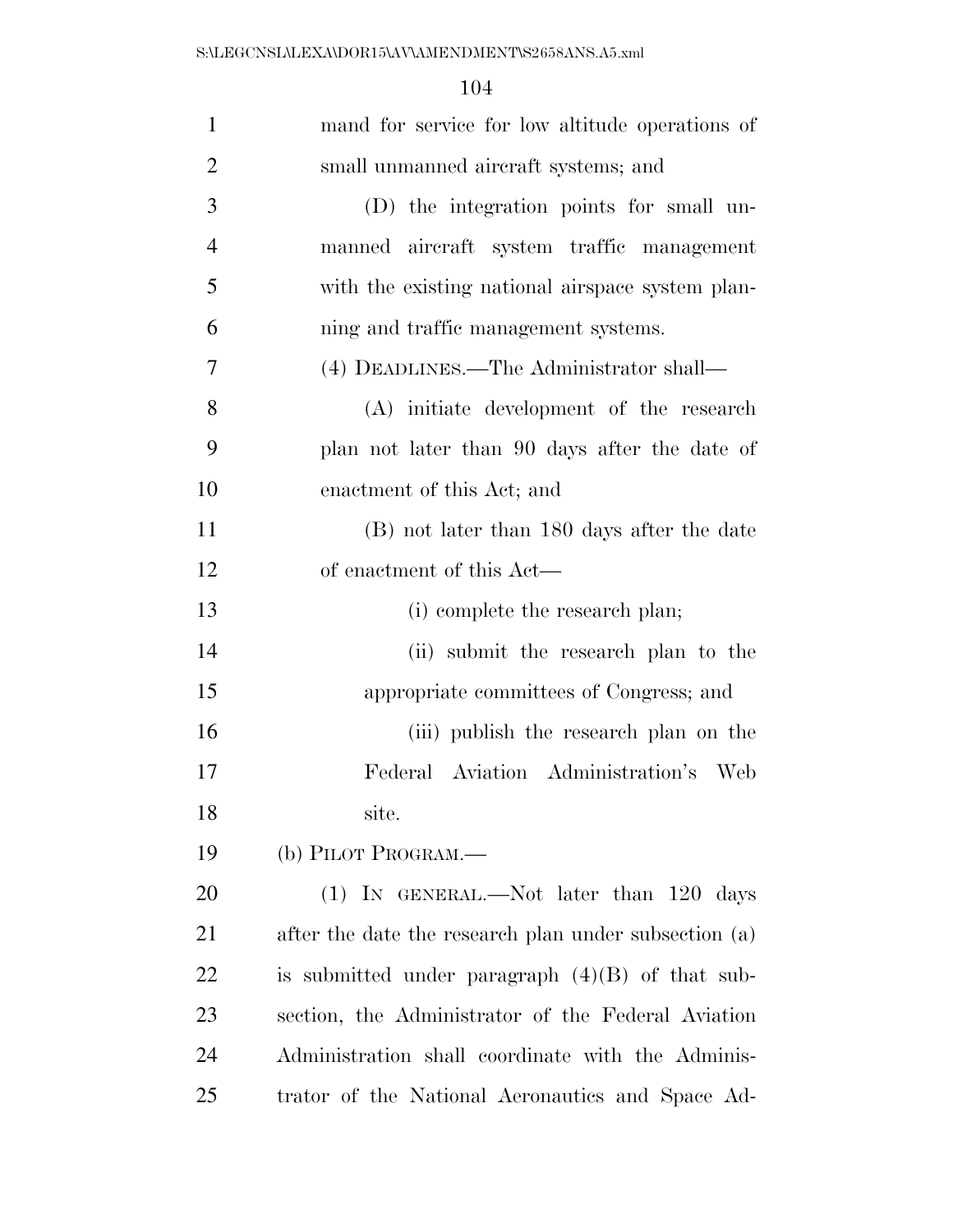ministration and the small unmanned aircraft sys- tems industry to develop operational concepts and top-level system requirements for a UTM system pilot program, consistent with subsection (a).

 (2) SOLICITATION.—The Administrator shall issue a solicitation for operational prototype systems that meet the necessary objectives for use in a pilot program to demonstrate, validate, or modify, as ap- propriate, the requirements developed under para-graph (1).

(c) COMPREHENSIVE PLAN.—

 (1) IN GENERAL.—Not later than 270 days after the date the pilot program under subsection (b) is complete, the Administrator of the Federal Aviation Administration, in coordination with the Administrator of the National Aeronautics and Space Administration, and in consultation with the head of each relevant Federal agency, shall develop a comprehensive plan for the deployment of UTM systems in the national airspace.

 (2) SYSTEM REQUIREMENTS.—The comprehen- sive plan under paragraph (1) shall include require- ments or standards consistent with established or planned rulemaking for, at a minimum—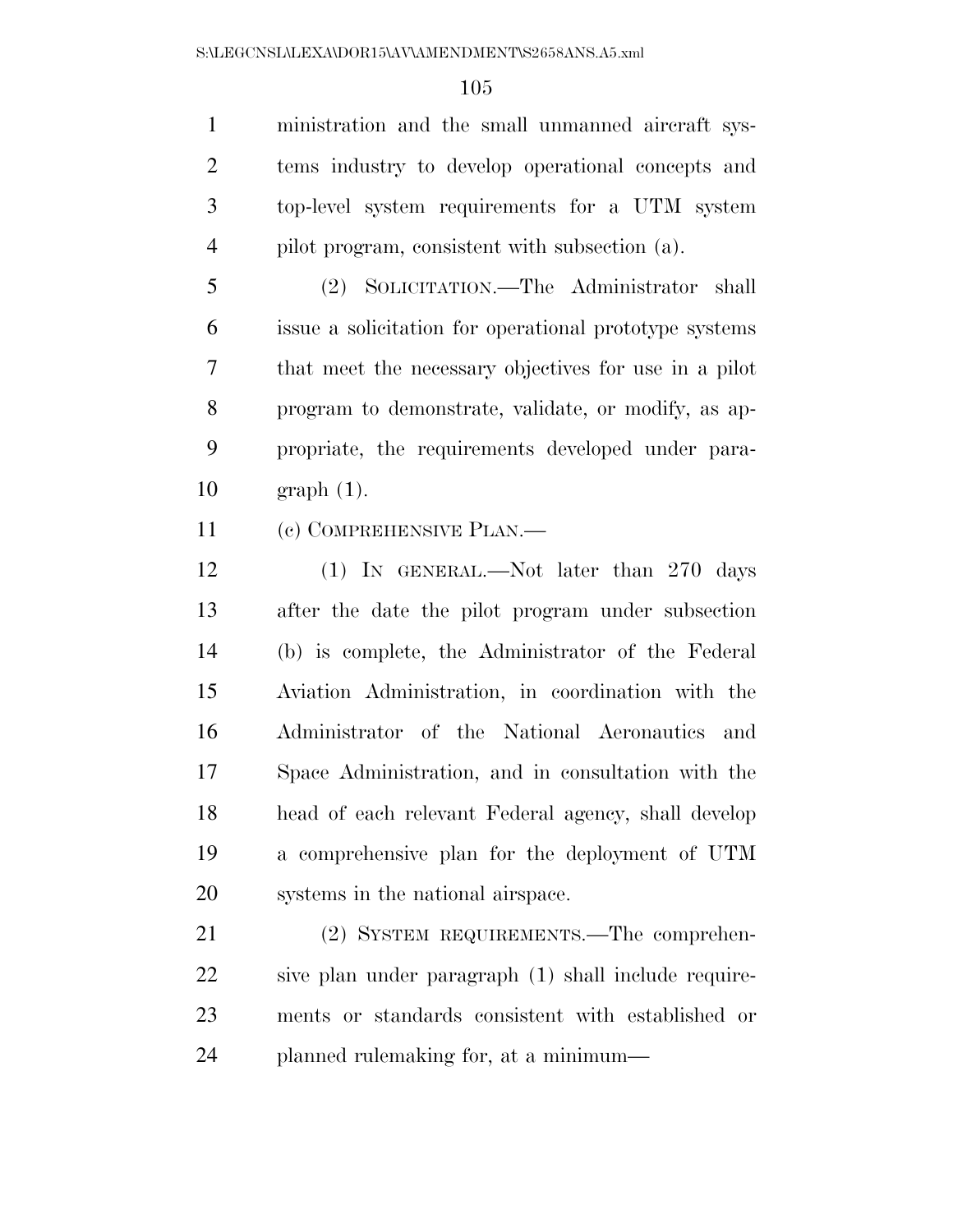| $\mathbf{1}$   | (A) the flight of small unmanned aircraft                  |
|----------------|------------------------------------------------------------|
| $\overline{2}$ | systems in controlled and uncontrolled airspace;           |
| 3              | (B) communications, as applicable—                         |
| $\overline{4}$ | (i) among small unmanned aircraft                          |
| 5              | systems;                                                   |
| 6              | (ii) between small unmanned aircraft                       |
| $\overline{7}$ | systems and manned aircraft operating in                   |
| 8              | the same airspace; and                                     |
| 9              | (iii) between small unmanned aircraft                      |
| 10             | systems and air traffic control as consid-                 |
| 11             | ered necessary; and                                        |
| 12             | (C) air traffic management for small un-                   |
| 13             | manned aircraft systems operations.                        |
| 14             | (d) SYSTEM IMPLEMENTATION.—Based on the com-               |
| 15             | prehensive plan under subsection (c), including the re-    |
| 16             | quirements under paragraph (2) of that subsection, and     |
| 17             | the pilot program under subsection (b), the Administrator  |
|                | 18 shall determine the operational need and implementation |
| 19             | schedule for evolutionary use of automation support sys-   |
| 20             | tems to separate and deconflict manned and unmanned        |
| 21             | aircraft systems.                                          |
| 22             | SEC. 2139. EMERGENCY EXEMPTION PROCESS.                    |

 (a) IN GENERAL.—Not later than 90 days after the date of enactment of this Act, the Administrator of the Federal Aviation Administration shall publish guidance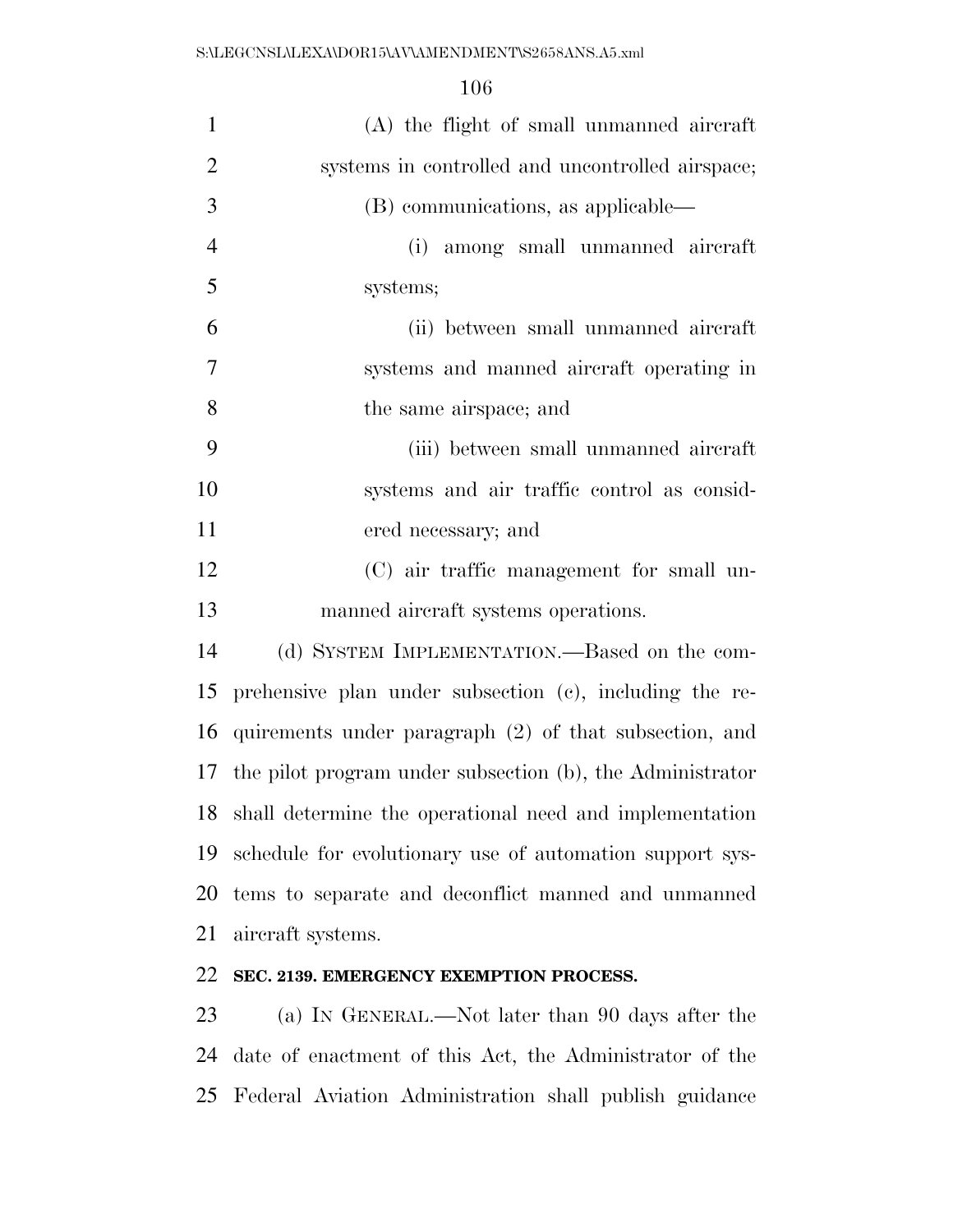for the application for and procedures for the processing of, on an emergency basis, exemptions or certificates of authorization or waiver for the use of unmanned aircraft systems for emergency response operations. This guidance shall outline procedures for operations under both sections 44805 and 44807, of title 49, United States Code, with priority given to applications for public unmanned aircraft systems engaged in emergency response activities.

 (b) REQUIREMENTS.—In providing guidance under subsection (a), the Administrator shall—

 (1) if applicable, make explicit any safety re- quirements that must be met for the consideration of applications that include requests for beyond vis-ual line of sight and nighttime operations; and

 (2) if applicable, explicitly state the procedures 16 for coordinating with an incident commander to en- sure operations granted under procedures developed under subsection (a) do not interfere with manned emergency response operations or otherwise impact response efforts.

 **SEC. 2140. PUBLIC UAS OPERATIONS BY TRIBAL GOVERN-MENTS. .** 

 (a) PUBLIC UAS OPERATIONS BY TRIBAL GOVERN-24 MENTS.—Section  $40102(a)(41)$  is amended by adding at the end the following: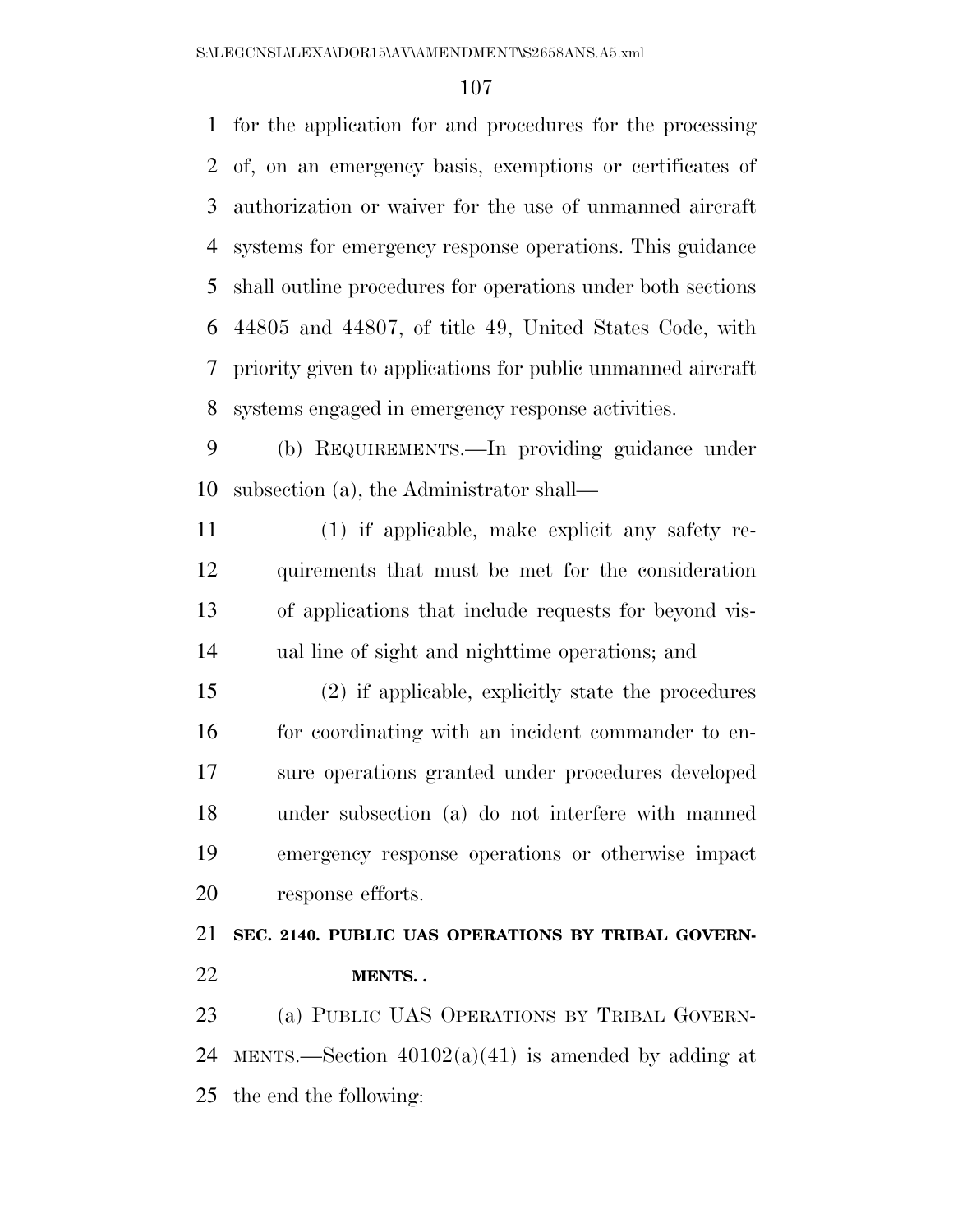| $\mathbf{1}$         | " $(F)$ An unmanned aircraft that is owned                    |
|----------------------|---------------------------------------------------------------|
| $\overline{2}$       | and operated by or exclusively leased for at                  |
| 3                    | least 90 consecutive days by an Indian tribal                 |
| $\overline{4}$       | government (as defined in section 102 of the                  |
| 5                    | Robert T. Stafford Disaster Relief and Emer-                  |
| 6                    | gency Assistance Act (42 U.S.C. 5122)), except                |
| 7                    | as provided in section $40125(b)$ .".                         |
| 8                    | (b) CONFORMING AMENDMENT.—Section $40125(b)$                  |
| 9                    | is amended by striking "or $(D)$ " and inserting " $(D)$ , or |
| 10                   | $(F)$ ".                                                      |
| 11                   | PART III-TRANSITION AND SAVINGS                               |
|                      |                                                               |
|                      | <b>PROVISIONS</b>                                             |
|                      | SEC. 2141. SENIOR ADVISOR FOR UNMANNED AIRCRAFT               |
|                      | SYSTEMS INTEGRATION.                                          |
| 12<br>13<br>14<br>15 | (a) IN GENERAL.—There shall be in the Federal                 |
|                      | Aviation Administration a Senior Advisor for Unmanned         |
| 16                   | 17 Aircraft Systems Integration.                              |
| 18                   | (b) QUALIFICATIONS.—The Senior Advisor for Un-                |
|                      | manned Aircraft Systems Integration shall have a dem-         |
| 19<br>20             | onstrated ability in management and knowledge of or ex-       |
|                      | perience in aviation.                                         |
|                      | RESPONSIBILITIES.—Unless otherwise<br>(e)<br>deter-           |
| 21<br>22<br>23       | mined by the Administrator of the Federal Aviation Ad-        |
| 24                   | ministration—                                                 |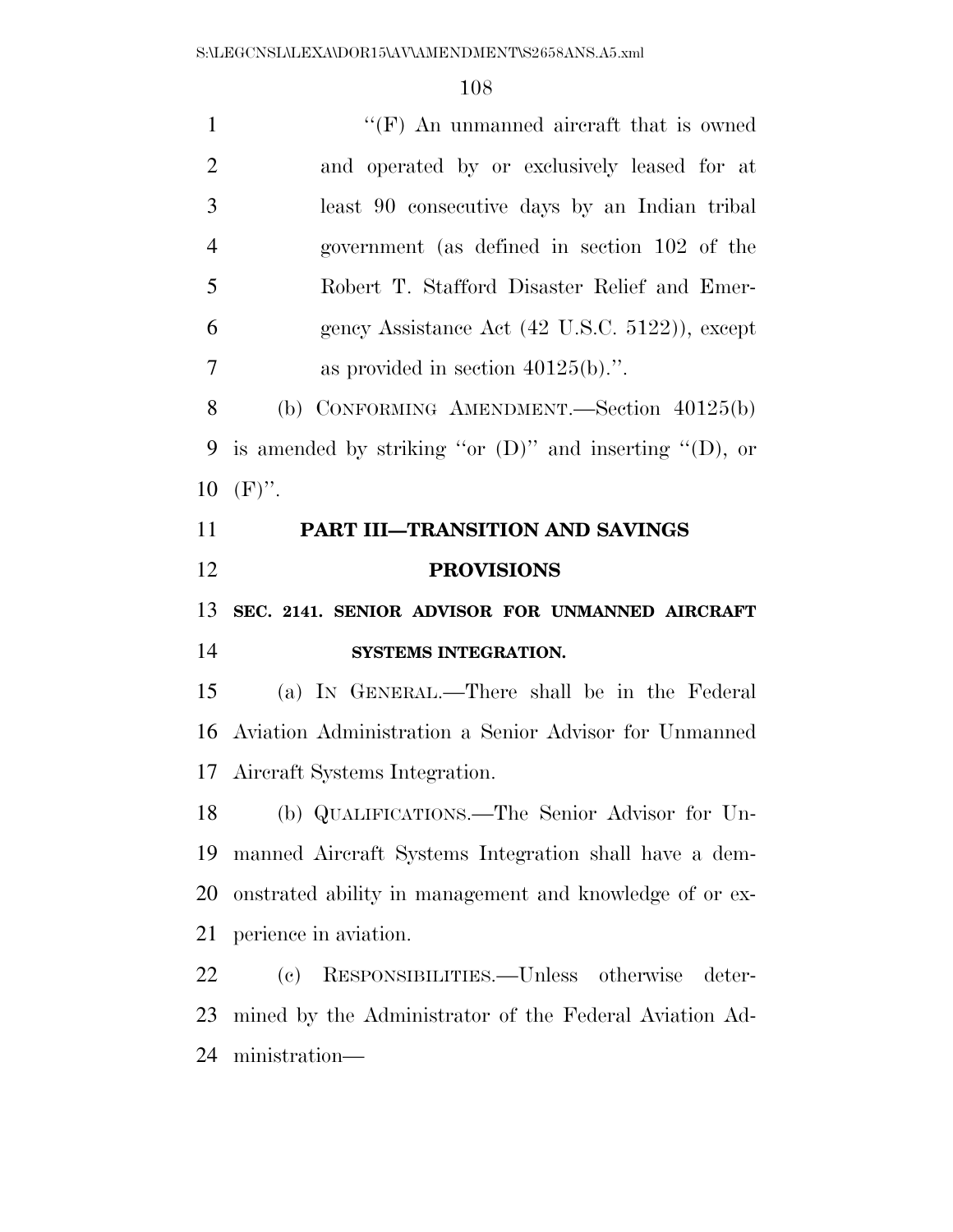| $\mathbf{1}$   | (1) the Senior Advisor shall report directly to    |
|----------------|----------------------------------------------------|
| $\overline{2}$ | the Deputy Administrator of the Federal Aviation   |
| 3              | Administration; and                                |
| $\overline{4}$ | (2) the responsibilities of the Senior Advisor     |
| 5              | shall include the following:                       |
| 6              | (A) Providing advice to the Administrator          |
| 7              | and Deputy Administrator related to the inte-      |
| 8              | gration of unmanned aircraft systems into the      |
| 9              | national airspace system.                          |
| 10             | (B) Reviewing and evaluating Federal               |
| 11             | Aviation Administration policies, activities, and  |
| 12             | operations related to unmanned aircraft sys-       |
| 13             | tems.                                              |
| 14             | (C) Facilitating coordination and collabo-         |
| 15             | ration among components of the Federal Avia-       |
| 16             | tion Administration with respect to activities re- |
| 17             | lated to unmanned aircraft systems integration.    |
| 18             | (D) Interacting with Congress, and Fed-            |
| 19             | eral, State, or local agencies, and stakeholder    |
| 20             | organizations whose operations and interests       |
| 21             | are affected by the activities of the Federal      |
| 22             | Aviation Administration on matters related to      |
| 23             | unmanned aircraft systems integration.             |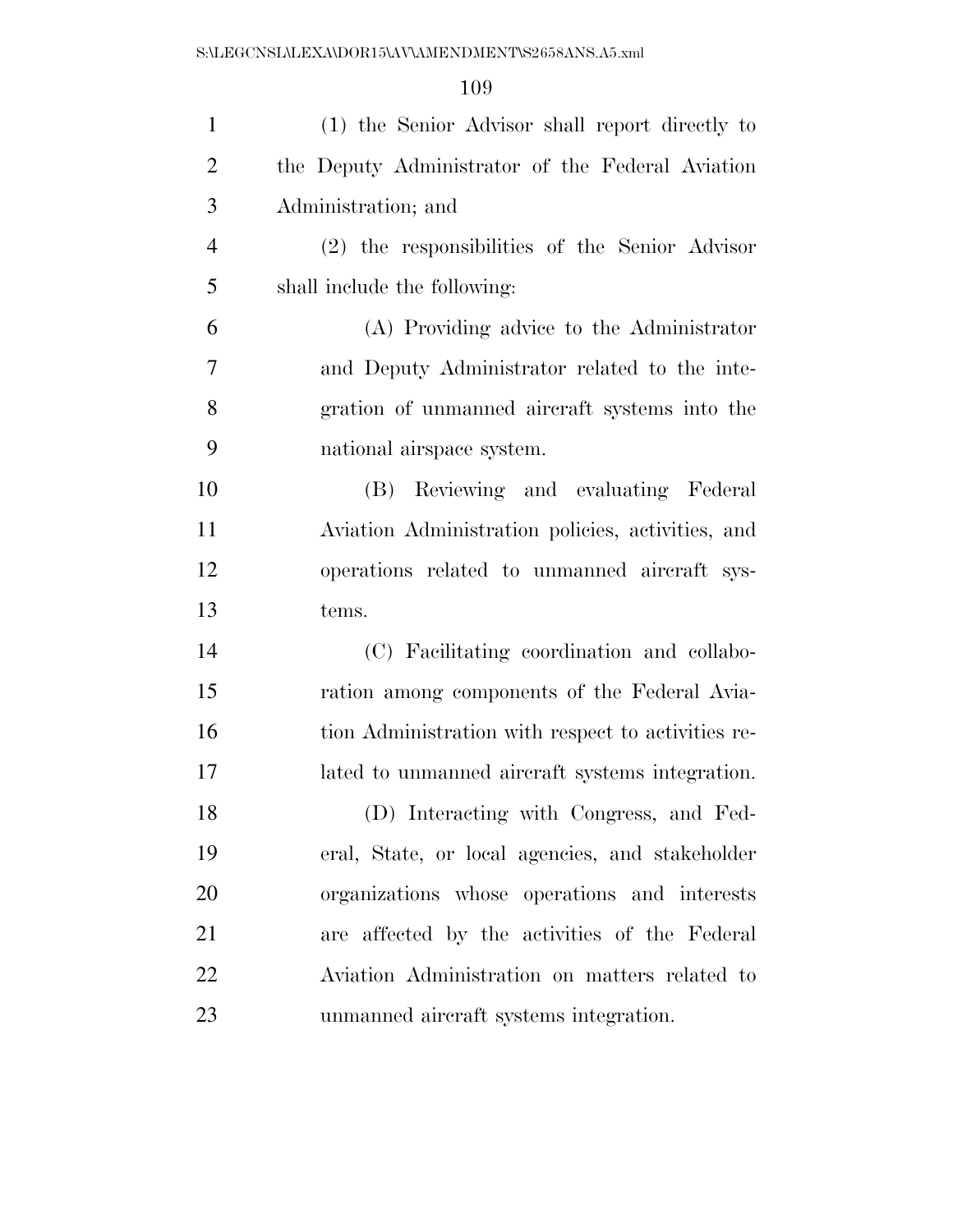#### **SEC. 2142. EFFECT ON OTHER LAWS.**

 (a) FEDERAL PREEMPTION.—No State or political subdivision of a State may enact or enforce any law, regu- lation, or other provision having the force and effect of law relating to the design, manufacture, testing, licensing, registration, certification, operation, or maintenance of an unmanned aircraft system, including airspace, altitude, flight paths, equipment or technology requirements, pur- pose of operations, and pilot, operator, and observer quali-fications, training, and certification.

 (b) PRESERVATION OF STATE AND LOCAL AUTHOR- ITY.—Nothing in this subtitle shall be construed to limit a State or local government's authority to enforce Federal, State, or local laws relating to nuisance, voyeurism, pri- vacy, data security, harassment, reckless endangerment, wrongful death, personal injury, property damage, or other illegal acts arising from the use of unmanned air- craft systems if such laws are not specifically related to the use of an unmanned aircraft system.

20 (c) NO PREEMPTION OF COMMON LAW OR STATU- TORY CAUSES OF ACTION.—Nothing in this subtitle, nor any standard, rule, requirement, standard of performance, safety determination, or certification implemented pursu- ant to this subtitle, shall be construed to preempt, dis- place, or supplant any State or Federal common law rights or any State or Federal statute creating a remedy for civil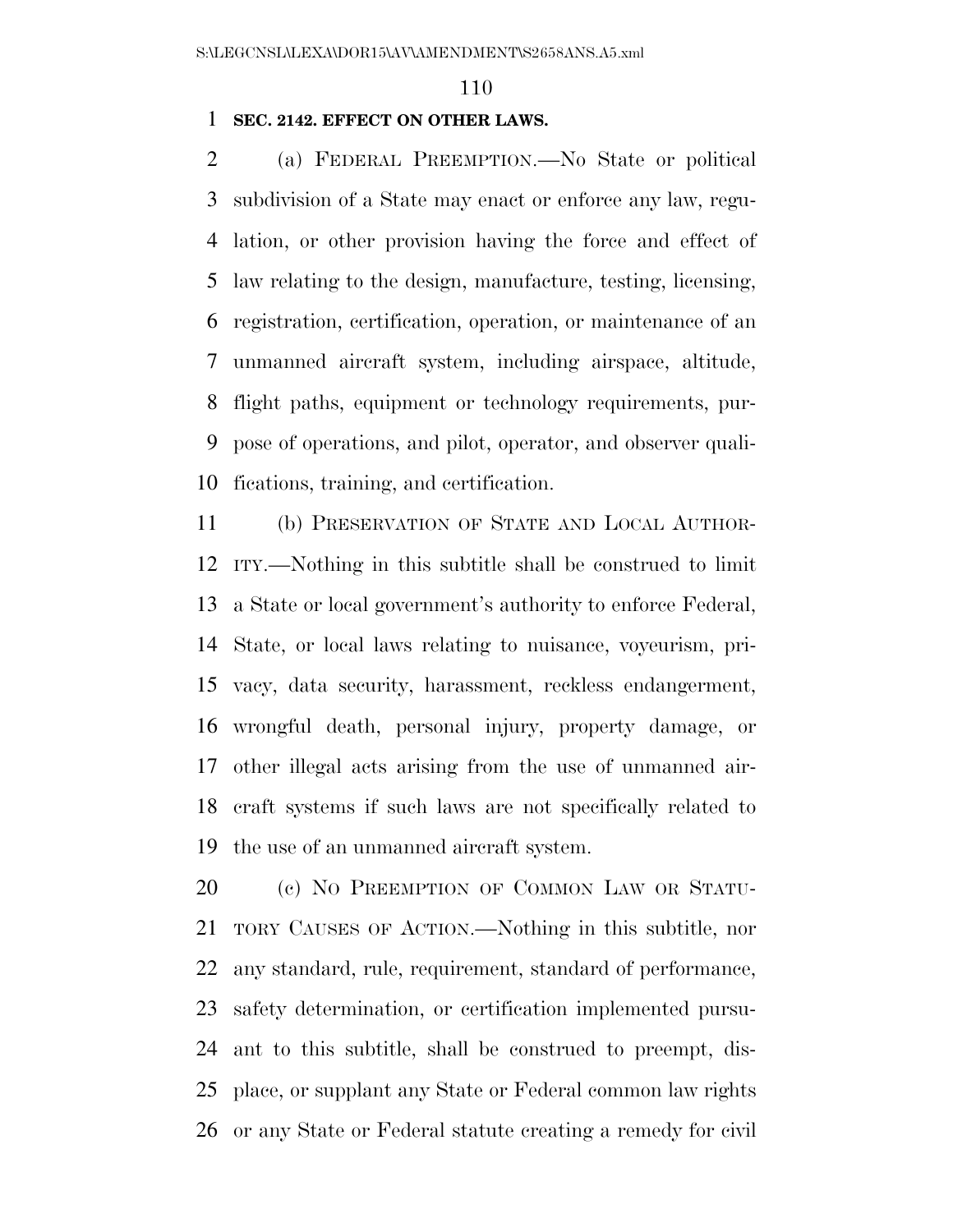relief, including those for civil damage, or a penalty for a criminal conduct. Notwithstanding any other provision of this subtitle, nothing in this subtitle, nor any amend- ments made by this subtitle, shall preempt or preclude any cause of action for personal injury, wrongful death, prop- erty damage, or other injury based on negligence, strict liability, products liability, failure to warn, or any other legal theory of liability under any State law, maritime law, or Federal common law or statutory theory.

#### **SEC. 2143. SPECTRUM.**

 (a) IN GENERAL.—Small unmanned aircraft systems may operate wireless control link, tracking, diagnostics, payload communication, and collaborative-collision avoid- ance, such as vehicle-to-vehicle communication, and other uses, if permitted by and consistent with the Communica- tions Act of 1934 (47 U.S.C. 151 et seq.), Federal Com- munications Commission rules, and the safety-of-life de- termination made by the Federal Aviation Administration, and with carrier consent, whether they are operating with- in the UTM system under section 2138 of this Act or out-side such a system.

 (b) REPORT.—Not later than 180 days after the date of enactment of this Act, the Administrator of the Federal Aviation Administration, the National Telecommuni-cations and Information Administration, and the Federal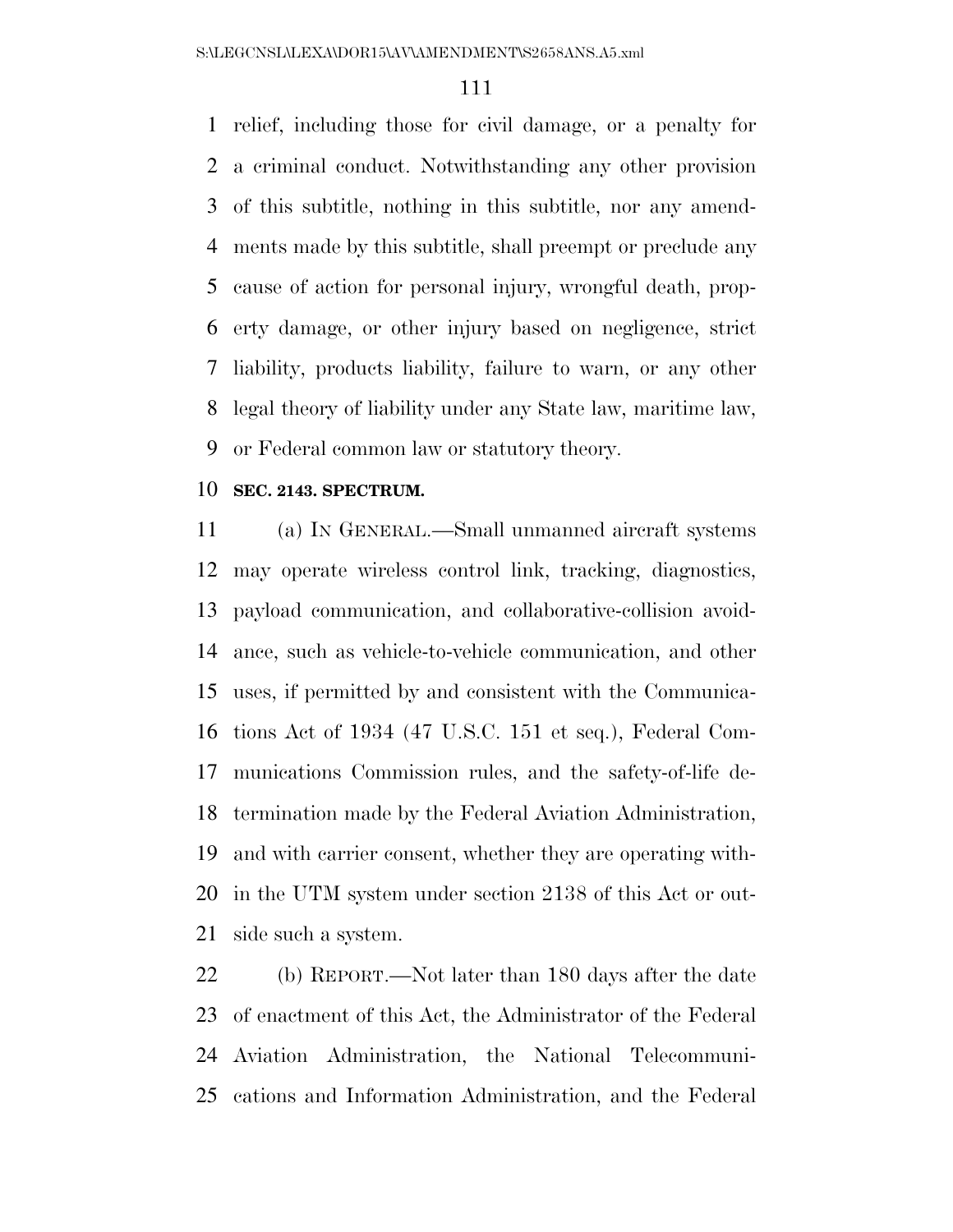Communications Commission, shall submit to the Com- mittee on Commerce, Science, and Transportation of the Senate, the Committee on Transportation and Infrastruc- ture of the House of Representatives, and the Committee on Energy and Commerce of the House of Representatives a report—

- (1) on whether small unmanned aircraft sys- tems operations should be permitted to operate on spectrum designated for aviation use, on an unli- censed, shared, or exclusive basis, for operations within the UTM system or outside of such a system; (2) that addresses any technological, statutory,
- regulatory, and operational barriers to use of such spectrum; and
- (3) that, if it is determined that spectrum des- ignated for aviation use is not suitable for operations by small unmanned aircraft systems, includes rec- ommendations of other spectrum frequencies that may be appropriate for such operations.

## **SEC. 2144. APPLICATIONS FOR DESIGNATION.**

 (a) APPLICATIONS FOR DESIGNATION.—Not later than 180 days after the date of enactment of this Act, the Secretary of Transportation shall establish a process to allow applicants to petition the Administrator of the Federal Aviation Administration to prohibit or otherwise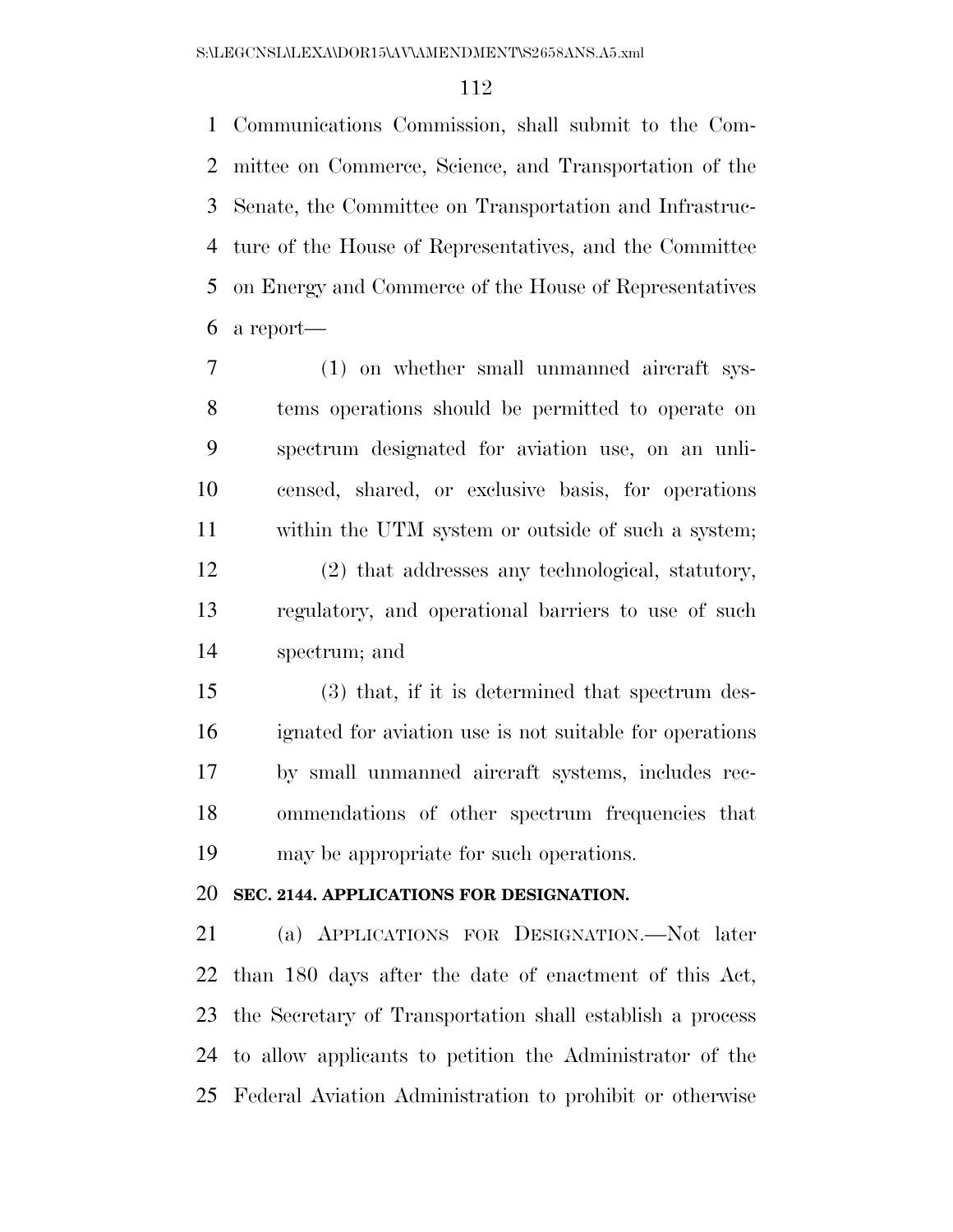| $\mathbf{1}$   | limit the operation of an aircraft, including an unmanned |
|----------------|-----------------------------------------------------------|
| $\overline{2}$ | aircraft, over a fixed site facility.                     |
| 3              | (b) REVIEW PROCESS.                                       |
| $\overline{4}$ | (1) APPLICATION PROCEDURES.—                              |
| 5              | (A) IN GENERAL.—The Administrator                         |
| 6              | shall establish the procedures for the applica-           |
| 7              | tion for designation under subsection (a).                |
| 8              | REQUIREMENTS.—The procedures<br>(B)                       |
| 9              | shall—                                                    |
| 10             | (i) allow individual fixed site facility                  |
| 11             | applications; and                                         |
| 12             | (ii) allow for a group of similar facili-                 |
| 13             | ties to apply for a collective designation.               |
| 14             | (C) CONSIDERATIONS.—In establishing the                   |
| 15             | procedures, the Administrator shall consider              |
| 16             | how the process will apply to—                            |
| 17             | (i) critical infrastructure;                              |
| 18             | (ii) oil refineries and chemical facili-                  |
| 19             | ties;                                                     |
| 20             | (iii) amusement parks; and                                |
| 21             | (iv) other locations that may be nefit                    |
| 22             | from such restrictions.                                   |
| 23             | (2) DETERMINATION.—                                       |
| 24             | (A) IN GENERAL.—The Secretary shall                       |
| 25             | provide for a determination under the review              |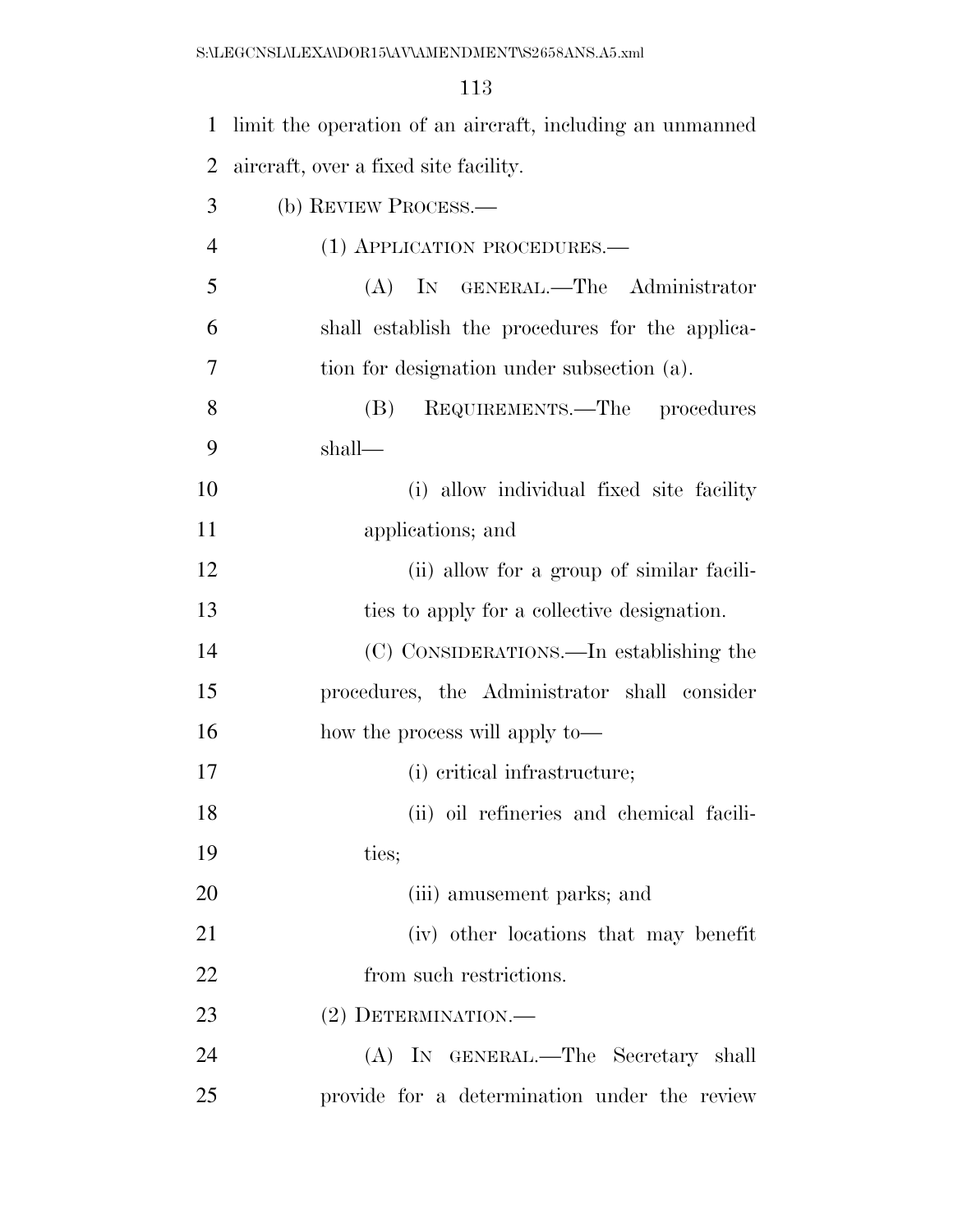| $\mathbf{1}$   | process established under subsection (a) not      |
|----------------|---------------------------------------------------|
| $\overline{2}$ | later than 90 days from the date of application,  |
| 3              | unless the applicant is provided with written no- |
| $\overline{4}$ | tice describing the reason for the delay.         |
| 5              | (B) AFFIRMATIVE DESIGNATIONS.—An af-              |
| 6              | firmative designation shall outline—              |
| 7              | (i) the boundaries for unmanned air-              |
| 8              | eraft operation near the fixed site facility;     |
| 9              | and                                               |
| 10             | (ii) such other limitations that the Ad-          |
| 11             | ministrator determines may be appro-              |
| 12             | priate.                                           |
| 13             | (C) CONSIDERATIONS.—In making a de-               |
| 14             | termination whether to grant or deny an appli-    |
| 15             | cation for a designation, the Administrator may   |
| 16             | consider-                                         |
| 17             | (i) aviation safety;                              |
| 18             | (ii) personal safety of the uninvolved            |
| 19             | public;                                           |
| 20             | (iii) national security; or                       |
| 21             | (iv) homeland security.                           |
| 22             | (D) OPPORTUNITY FOR RESUBMISSION.—                |
| 23             | If an application is denied and the applicant     |
| 24             | can reasonably address the reason for the de-     |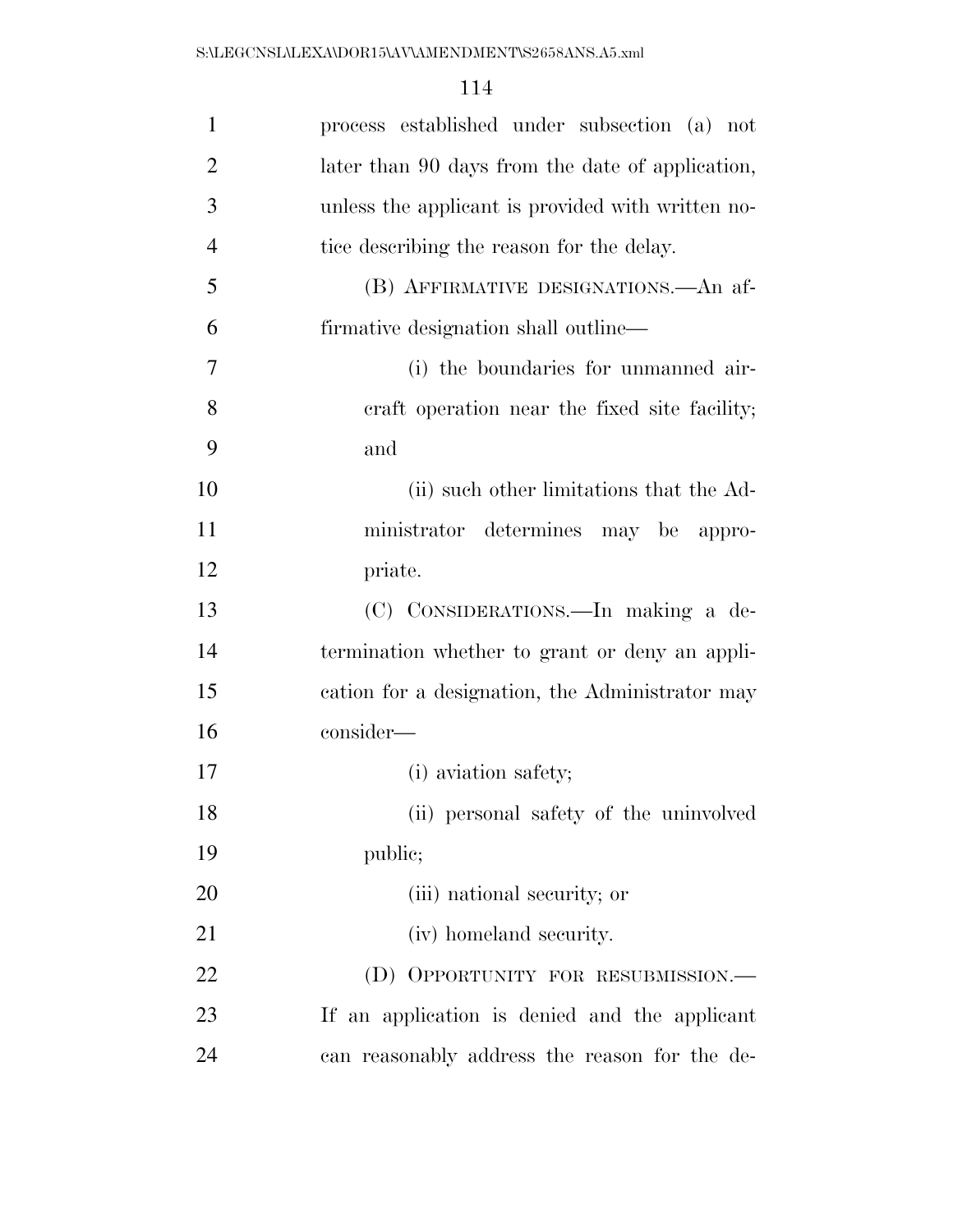nial, the Administrator may allow the applicant to reapply for designation.

 (c) PUBLIC INFORMATION.—Designations under sub- section (a) shall be published by the Federal Aviation Ad-ministration on a publicly accessible website.

# **SEC. 2145. USE OF UNMANNED AIRCRAFT SYSTEMS AT IN-STITUTIONS OF HIGHER EDUCATION.**

 (a) IN GENERAL.—Not later than 270 days after the date of enactment of this Act, the Administrator of the Federal Aviation Administration shall establish procedures and standards, as applicable, to streamline applications for the safe operation of unmanned aircraft systems at institutions of higher education in an academic setting.

 (b) STANDARDS.—The standards required under sub- section (a) shall outline risk-based operational parameters to ensure the safety of the national airspace system and the uninvolved public that facilitates the use of unmanned aircraft systems for the following purposes:

 (1) Instruction of students at the institution of higher education.

 (2) Activities undertaken by the institution as 22 part of research projects, including research projects sponsored by the Federal Government.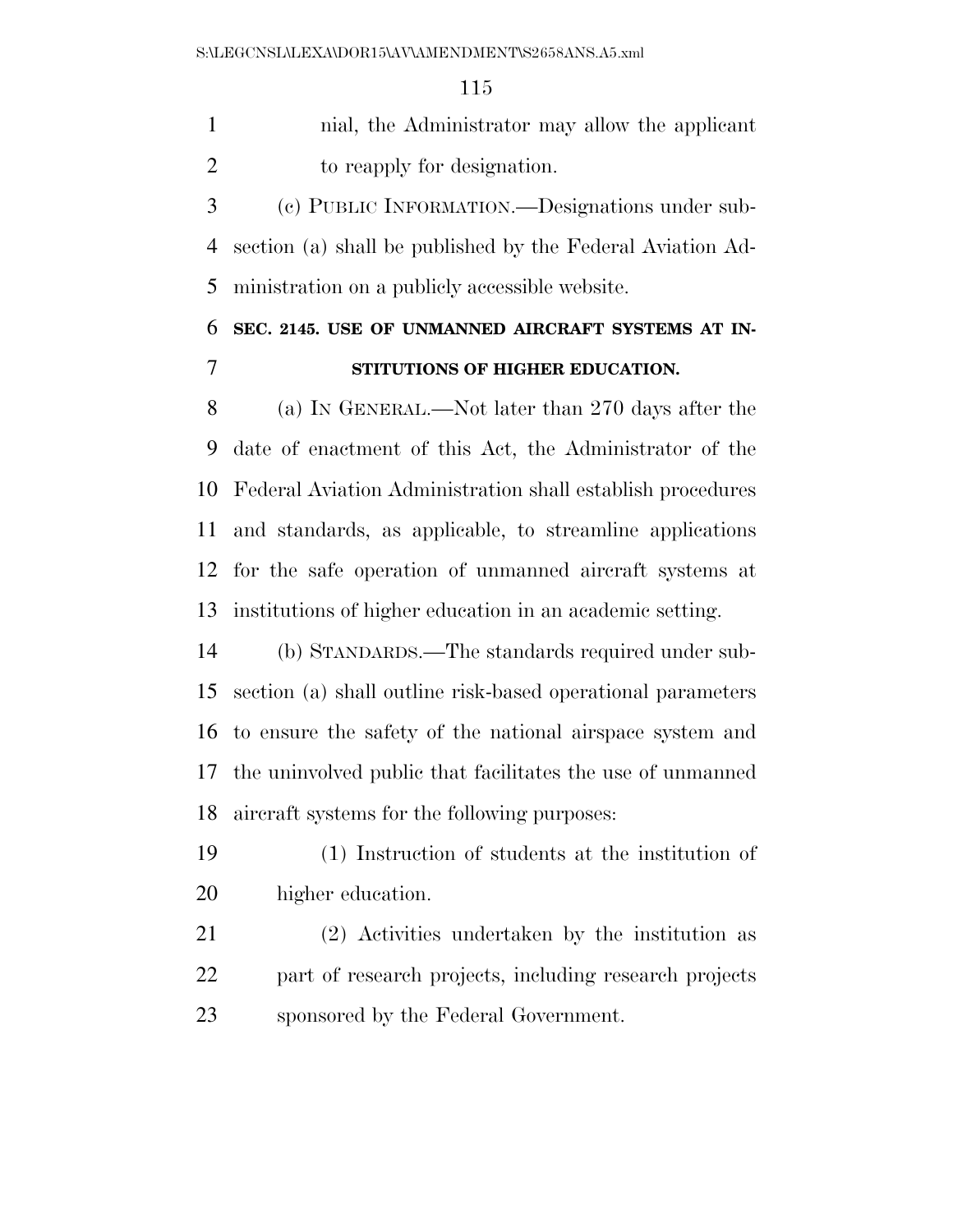(3) Other academic activities at the institution, including general research, engineering, robotics, and data collection.

 (c) PROCEDURES.—The Administrator shall outline a procedure to provide for streamlined, risk-based oper- ational approval for unmanned aircraft systems operated at the institution of higher education in an academic set- ting outside of the parameters or purposes set forth in subsection (b).

(d) DEFINITIONS.—In this section:

 (1) INSTITUTION OF HIGHER EDUCATION.—The term ''institution of higher education'' has the meaning given that term by section 101(a) of the Higher Education Act of 1965 (20 U.S.C. 1001(a)).

 (2) UNMANNED AIRCRAFT SYSTEM.—The term ''unmanned aircraft system'' has the meaning given the term in section 44801 of title 49, United States Code, as added by section 2121 of this Act.

## **SEC. 2146. TRANSITION LANGUAGE.**

 (a) REGULATIONS.—Notwithstanding the repeals under sections 2122(b)(2), 2125(b)(2), 2126(b)(2), 22 2128(b)(2), and  $2129(b)(2)$  of this Act, all orders, deter- minations, rules, regulations, permits, grants, and con- tracts, which have been issued under any law described under subsection (b) of this section on or before the effec-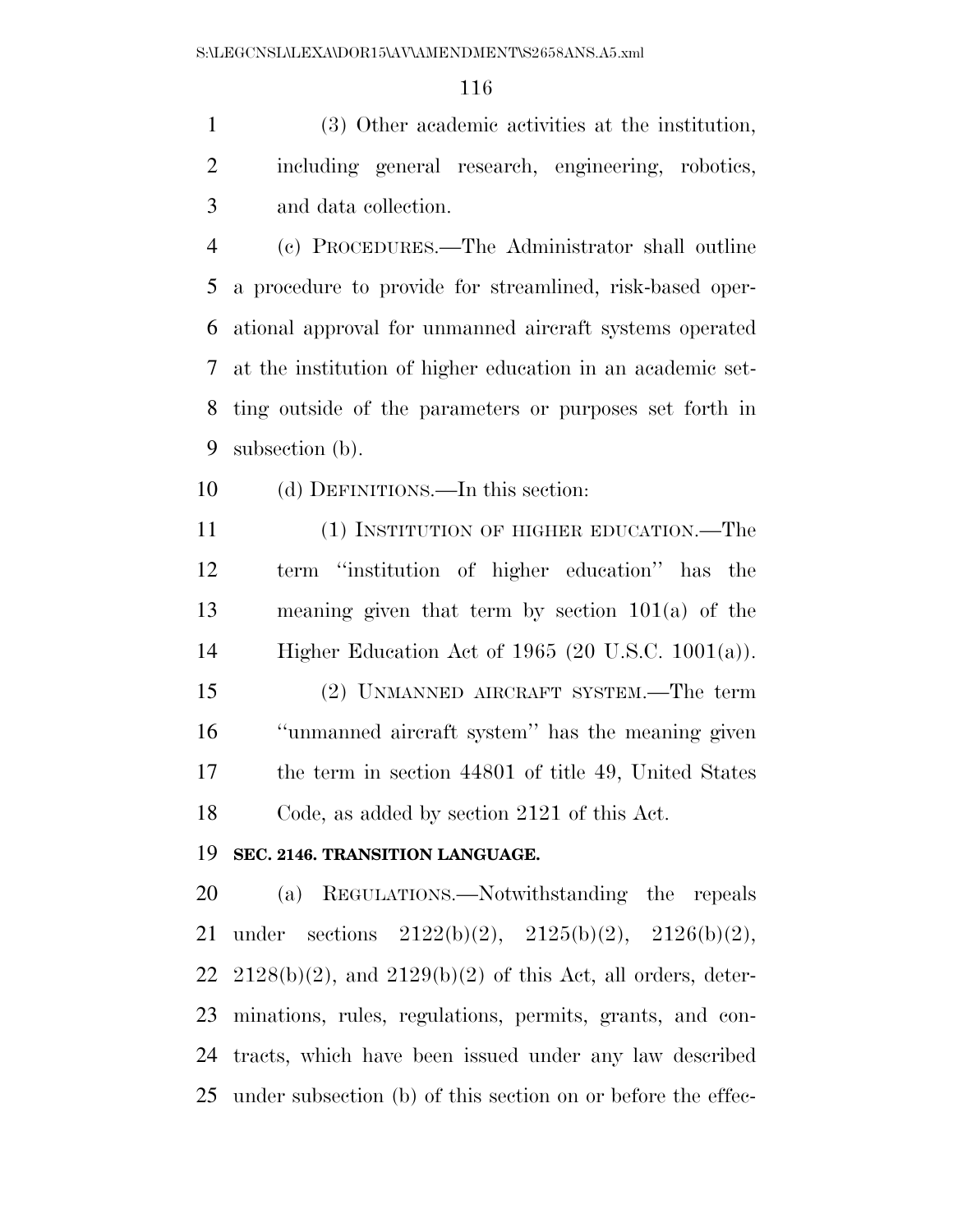| $\mathbf{1}$   | tive date of this Act shall continue in effect until modified |
|----------------|---------------------------------------------------------------|
| $\overline{2}$ | or revoked by the Secretary of Transportation, acting         |
| 3              | through the Administrator of the Federal Aviation Admin-      |
| 4              | istration, as applicable, by a court of competent jurisdic-   |
| 5              | tion, or by operation of law other than this Act.             |
| 6              | (b) LAWS DESCRIBED.—The laws described under                  |
| 7              | this subsection are as follows:                               |
| 8              | $(1)$ Section 332 $(c)$ of the FAA Modernization              |
| 9              | and Reform Act of 2012 (49 U.S.C. 40101 note).                |
| 10             | $(2)$ Section 332 $(d)$ of the FAA Modernization              |
| 11             | and Reform Act of 2012 (49 U.S.C. 40101 note).                |
| 12             | (3) Section 333 of the FAA Modernization and                  |
| 13             | reform Act of 2012 (49 U.S.C. 40101 note).                    |
| 14             | (4) Section 334 of the FAA Modernization and                  |
| 15             | reform Act of 2012 (49 U.S.C. 40101 note).                    |
| 16             | (5) Section 336 of the FAA Modernization and                  |
| 17             | reform Act of 2012 (49 U.S.C. 40101 note).                    |
| 18             | (c) EFFECT ON PENDING PROCEEDINGS.—This Act                   |
| 19             | shall not affect administrative or judicial proceedings       |
| 20             | pending on the effective date of this Act.                    |
| 21             | <b>Subtitle B-FAA Safety</b>                                  |
| 22             | <b>Certification Reform</b>                                   |
| 23             | <b>PART I-GENERAL PROVISIONS</b>                              |
| 24             | SEC. 2211. DEFINITIONS.                                       |
| 25             | In this subtitle:                                             |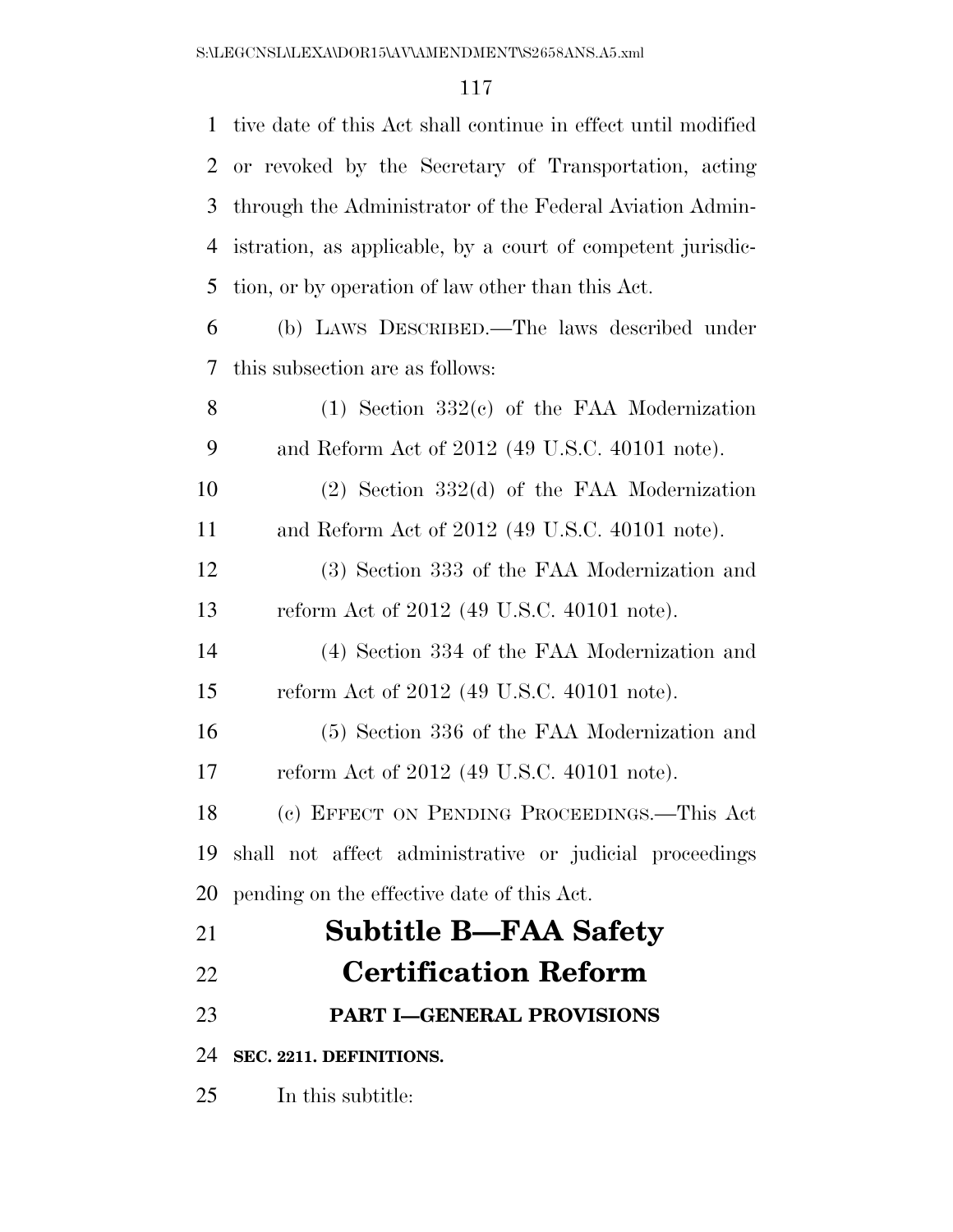| $\mathbf{1}$   | (1) ADMINISTRATOR.—The term "Adminis-                      |
|----------------|------------------------------------------------------------|
| $\overline{2}$ | trator" means the Administrator of the Federal             |
| 3              | Aviation Administration.                                   |
| $\overline{4}$ | (2) ADVISORY COMMITTEE.—The term "Advi-                    |
| 5              | sory Committee" means the Safety Oversight and             |
| 6              | Certification Advisory Committee established under         |
| 7              | section 2212.                                              |
| 8              | (3) FAA.—The term "FAA" means the Fed-                     |
| 9              | eral Aviation Administration.                              |
| 10             | (4) SECRETARY.—The term "Secretary" means                  |
| 11             | the Secretary of Transportation.                           |
| 12             | (5) SYSTEMS SAFETY APPROACH.—The term                      |
| 13             | "systems safety approach" means the application of         |
| 14             | specialized technical and managerial skills to the         |
| 15             | systematic, forward-looking identification and con-        |
| 16             | trol of hazards throughout the lifecycle of a project,     |
| 17             | program, or activity.                                      |
|                | 18 SEC. 2212. SAFETY OVERSIGHT AND CERTIFICATION ADVI-     |
| 19             | <b>SORY COMMITTEE.</b>                                     |
| 20             | (a) ESTABLISHMENT.—Not later than 60 days after            |
| 21             | the date of enactment of this Act, the Secretary shall es- |
| 22             | tablish a Safety Oversight and Certification Advisory      |
| 23             | Committee in accordance with this section.                 |
| 24             | (b) DUTIES.—The Advisory Committee shall provide           |
| 25             | advice to the Secretary on policy-level issues facing the  |
|                |                                                            |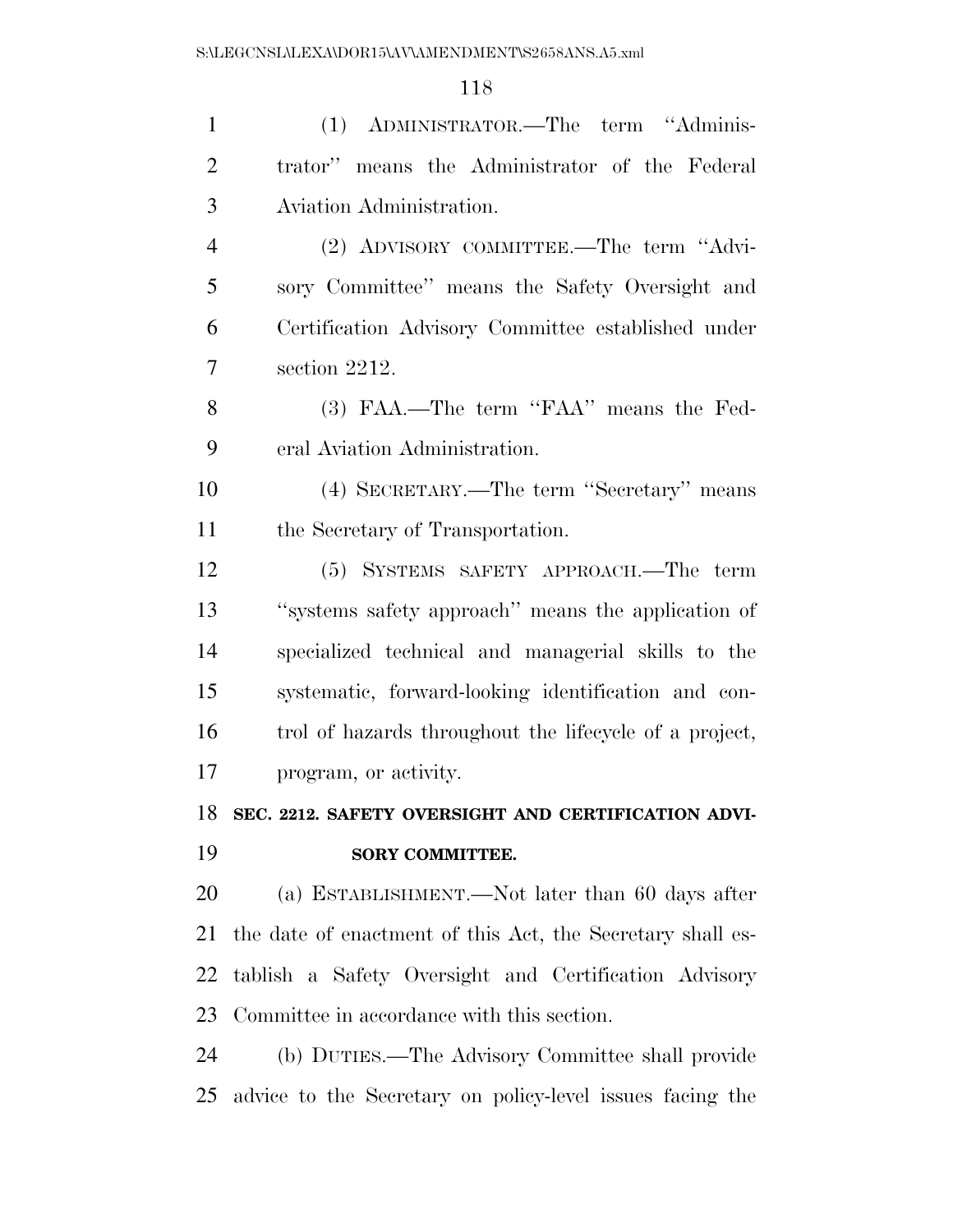| $\mathbf{1}$   | aviation community that are related to FAA safety over-     |
|----------------|-------------------------------------------------------------|
| 2              | sight and certification programs and activities, including  |
| 3              | the following:                                              |
| $\overline{4}$ | (1) Aircraft and flight standards certification             |
| 5              | processes, including efforts to streamline those proc-      |
| 6              | esses.                                                      |
| 7              | Implementation and oversight of safety<br>(2)               |
| 8              | management systems.                                         |
| 9              | (3) Risk-based oversight efforts.                           |
| 10             | (4) Utilization of delegation and designation au-           |
| 11             | thorities, including organization designation author-       |
| 12             | ization.                                                    |
| 13             | (5) Regulatory interpretation standardization               |
| 14             | efforts.                                                    |
| 15             | (6) Training programs.                                      |
| 16             | (7) Expediting the rulemaking process<br>and                |
| 17             | prioritizing safety-related rules.                          |
| 18             | (8) Enhancing global competitiveness of U.S.                |
| 19             | manufactured and FAA type-certificate aircraft              |
| 20             | products and services throughout the world.                 |
| 21             | (c) FUNCTIONS.—In carrying out its duties under             |
| 22             | subsection (b) related to FAA safety oversight and certifi- |
| 23             | cation programs and activities, the Advisory Committee      |
| 24             | shall—                                                      |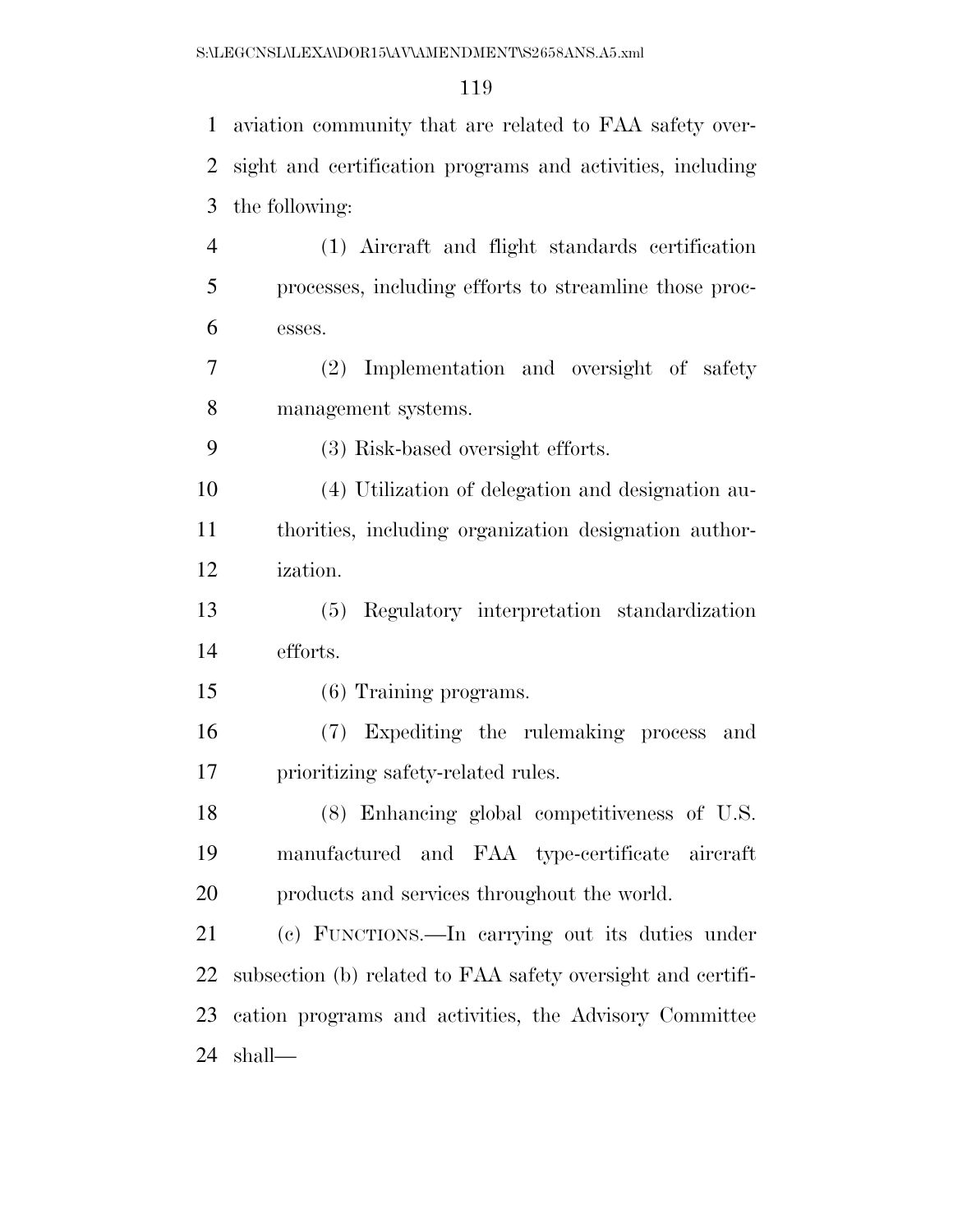S:\LEGCNSL\LEXA\DOR15\AV\AMENDMENT\S2658ANS.A5.xml

| $\mathbf{1}$   | (1) foster aviation stakeholder collaboration in         |
|----------------|----------------------------------------------------------|
| $\overline{2}$ | an open and transparent manner;                          |
| 3              | $(2)$ consult with, and ensure participation by          |
| $\overline{4}$ | (A) the private sector, including represent-             |
| 5              | atives of-                                               |
| 6              | (i) general aviation;                                    |
| $\tau$         | (ii) commercial aviation;                                |
| 8              | (iii) aviation labor;                                    |
| 9              | (iv) aviation, aerospace, and avionics                   |
| 10             | manufacturing; and                                       |
| 11             | (v) unmanned aircraft systems indus-                     |
| 12             | try; and                                                 |
| 13             | (B) the public;                                          |
| 14             | (3) recommend consensus national goals, stra-            |
| 15             | tegic objectives, and priorities for the most efficient, |
| 16             | streamlined, and cost-effective safety oversight and     |
| 17             | certification processes in order to maintain the safe-   |
| 18             | ty of the aviation system while allowing the FAA to      |
| 19             | meet future needs and ensure that aviation stake-        |
| 20             | holders remain competitive in the global market-         |
| 21             | place;                                                   |
| 22             | (4) provide policy recommendations for the               |
| 23             | FAA's safety oversight and certification efforts;        |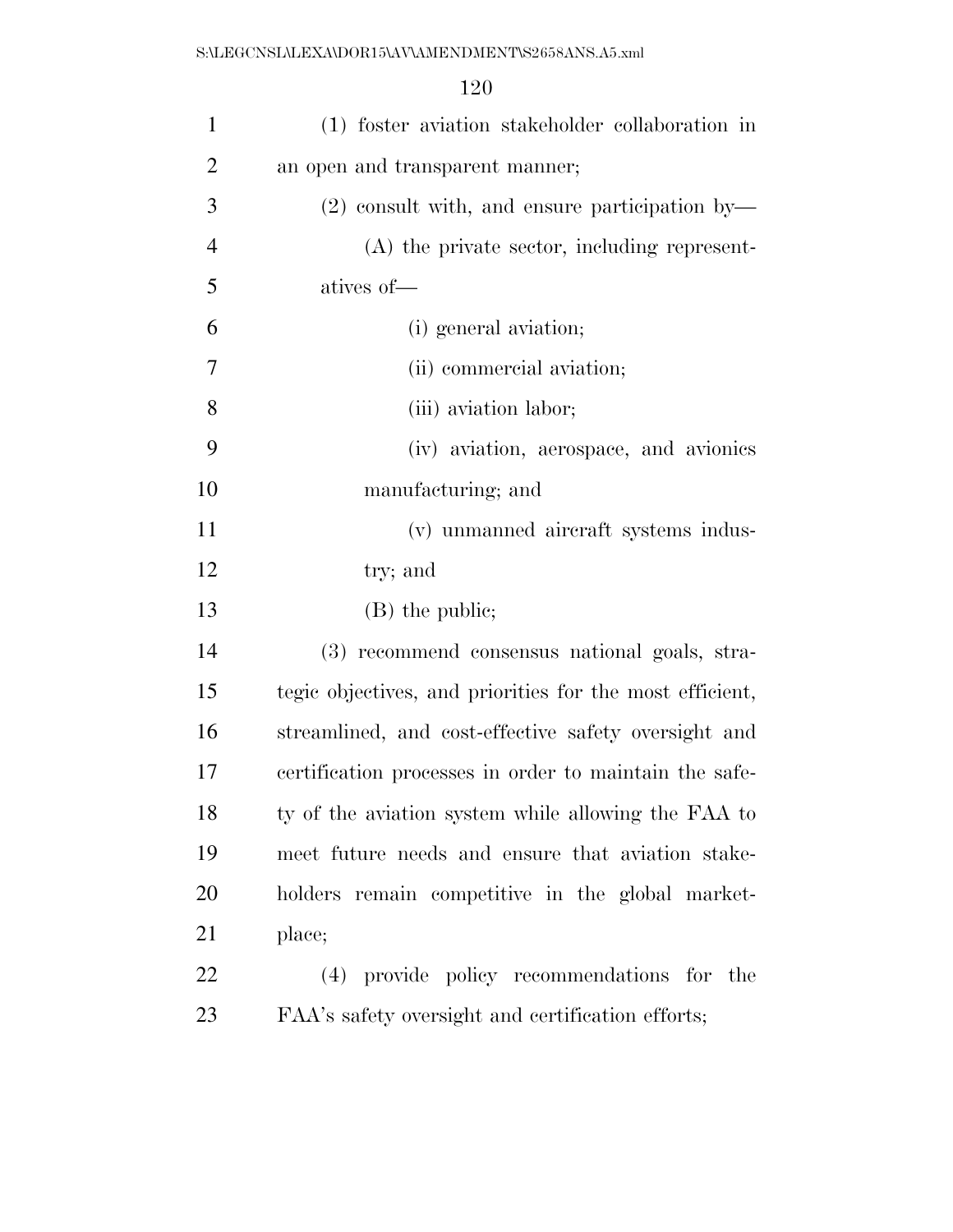| $\mathbf{1}$   | (5) periodically review and provide<br>rec-            |
|----------------|--------------------------------------------------------|
| $\overline{2}$ | ommendations regarding the FAA's safety oversight      |
| 3              | and certification efforts;                             |
| $\overline{4}$ | (6) periodically review and evaluate registration,     |
| 5              | certification, and related fees;                       |
| 6              | (7) provide appropriate legislative, regulatory,       |
| 7              | and guidance recommendations for the air transpor-     |
| 8              | tation system and the aviation safety regulatory en-   |
| 9              | vironment;                                             |
| 10             | (8) recommend performance objectives for the           |
| 11             | FAA and aviation industry;                             |
| 12             | (9) recommend performance metrics for the              |
| 13             | FAA and the aviation industry to be tracked and re-    |
| 14             | viewed as streamlining certification reform, flight    |
| 15             | standards reform, and regulation standardization ef-   |
| 16             | forts progress;                                        |
| 17             | $(10)$ provide a venue for tracking progress to-       |
| 18             | ward national goals and sustaining joint commit-       |
| 19             | ments;                                                 |
| 20             | $(11)$ recommend recruiting, hiring, staffing lev-     |
| 21             | els, training, and continuing education objectives for |
| 22             | FAA aviation safety engineers and aviation safety      |
| 23             | inspectors;                                            |
| 24             | (12) provide advice and recommendations to the         |
| 25             | FAA on how to prioritize safety rulemaking projects;   |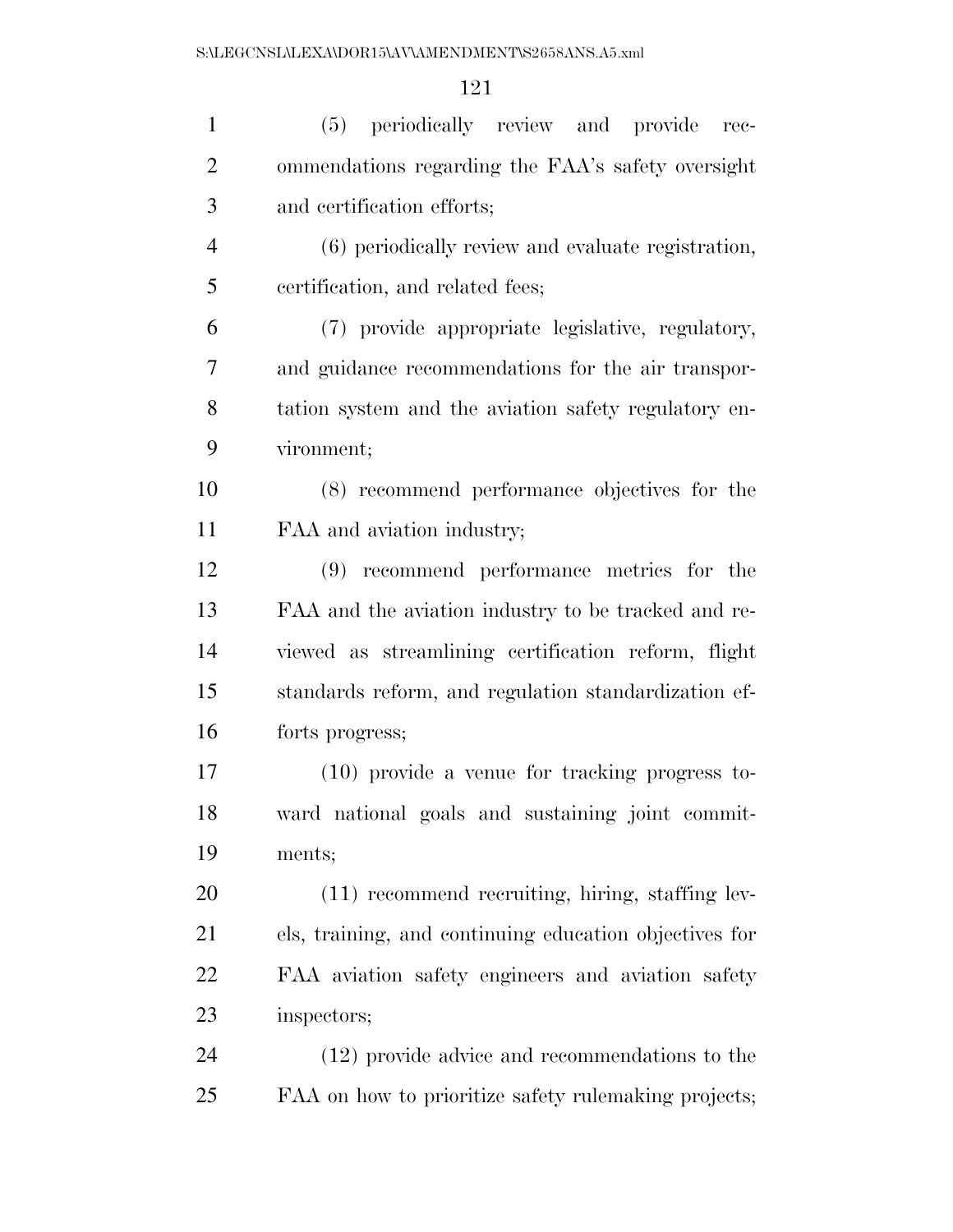| $\mathbf{1}$   | (13) improve the development of FAA regula-          |
|----------------|------------------------------------------------------|
| $\overline{2}$ | tions by providing information, advice, and rec-     |
| 3              | ommendations related to aviation issues;             |
| $\overline{4}$ | (14) encourage the validation of U.S. manufac-       |
| 5              | tured and FAA type-certificate aircraft products and |
| 6              | services throughout the world; and                   |
| 7              | (15) any other functions as determined appro-        |
| 8              | priate by the chairperson of the Advisory Committee  |
| 9              | and the Administrator.                               |
| 10             | (d) MEMBERSHIP.-                                     |
| 11             | (1) VOTING MEMBERS.—The Advisory Com-                |
| 12             | mittee shall be composed of the following voting     |
| 13             | members:                                             |
| 14             | (A) The Administrator, or the Administra-            |
| 15             | tor's designee.                                      |
| 16             | (B) At least 1 representative, appointed by          |
| 17             | the Secretary, of each of the following:             |
| 18             | (i) Aircraft and engine manufacturers.               |
| 19             | (ii) Avionics and equipment manufac-                 |
| 20             | turers.                                              |
| 21             | (iii) Aviation labor organizations, in-              |
| 22             | cluding collective bargaining representa-            |
| 23             | tives of FAA aviation safety inspectors and          |
| 24             | aviation safety engineers.                           |
| 25             | (iv) General aviation operators.                     |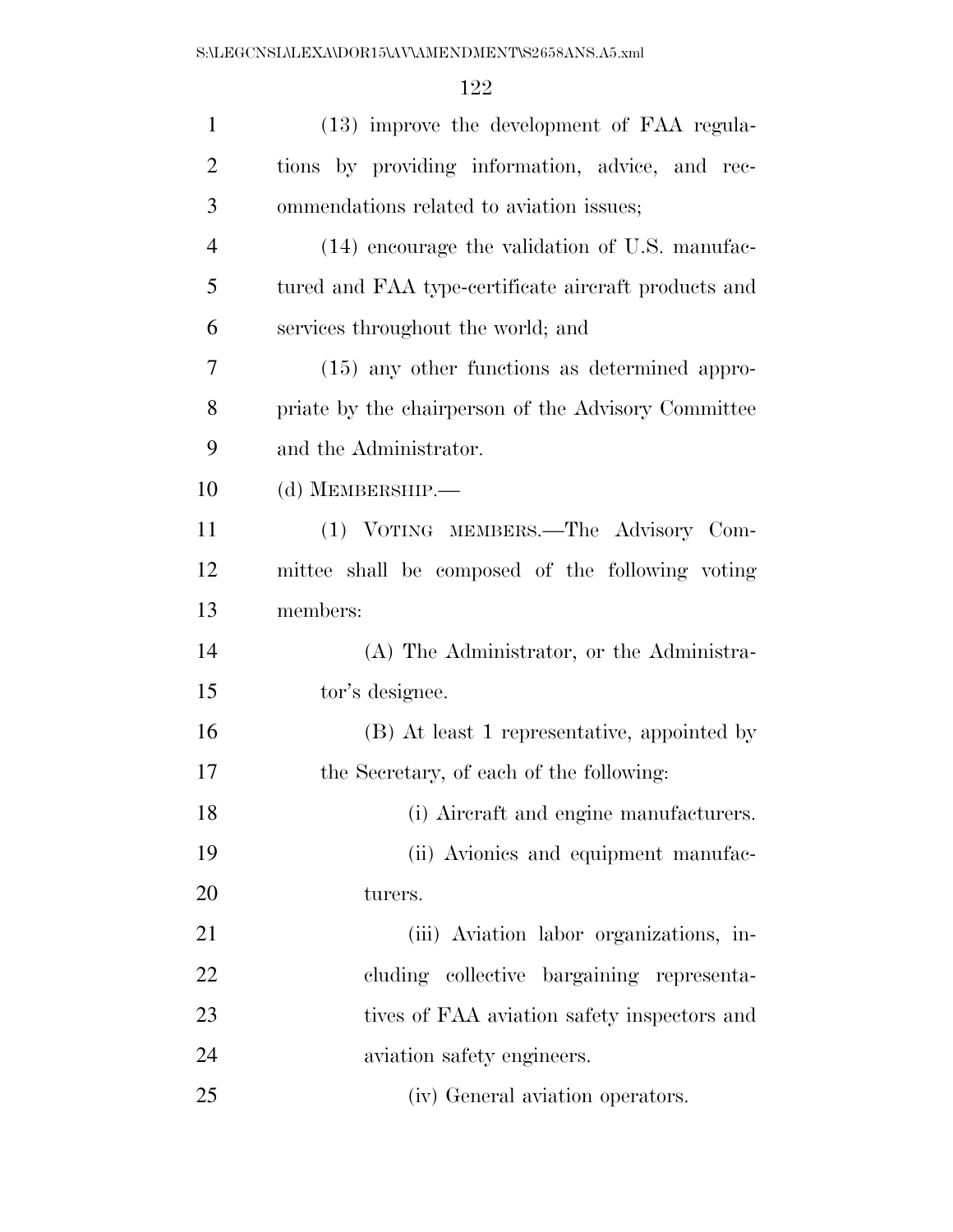| $\mathbf{1}$   | (v) Air carriers.                               |
|----------------|-------------------------------------------------|
| $\overline{2}$ | (vi) Business aviation operators.               |
| 3              | (vii) Unmanned aircraft systems man-            |
| $\overline{4}$ | ufacturers and operators.                       |
| 5              | (viii) Aviation safety management ex-           |
| 6              | perts.                                          |
| 7              | (2) NONVOTING MEMBERS.—                         |
| 8              | (A) IN GENERAL.—In addition to<br>the           |
| 9              | members appointed under paragraph (1), the      |
| 10             | Advisory Committee shall be composed of non-    |
| 11             | voting members appointed by the Secretary       |
| 12             | from among individuals representing FAA safe-   |
| 13             | ty oversight program offices.                   |
| 14             | (B) DUTIES.—A nonvoting member may—             |
| 15             | (i) take part in deliberations of the           |
| 16             | Advisory Committee; and                         |
| 17             | (ii) provide input with respect to any          |
| 18             | report or recommendation of the Advisory        |
| 19             | Committee.                                      |
| 20             | (C) LIMITATION.—A nonvoting member              |
| 21             | may not represent any stakeholder interest      |
| 22             | other than that of an FAA safety oversight pro- |
| 23             | gram office.                                    |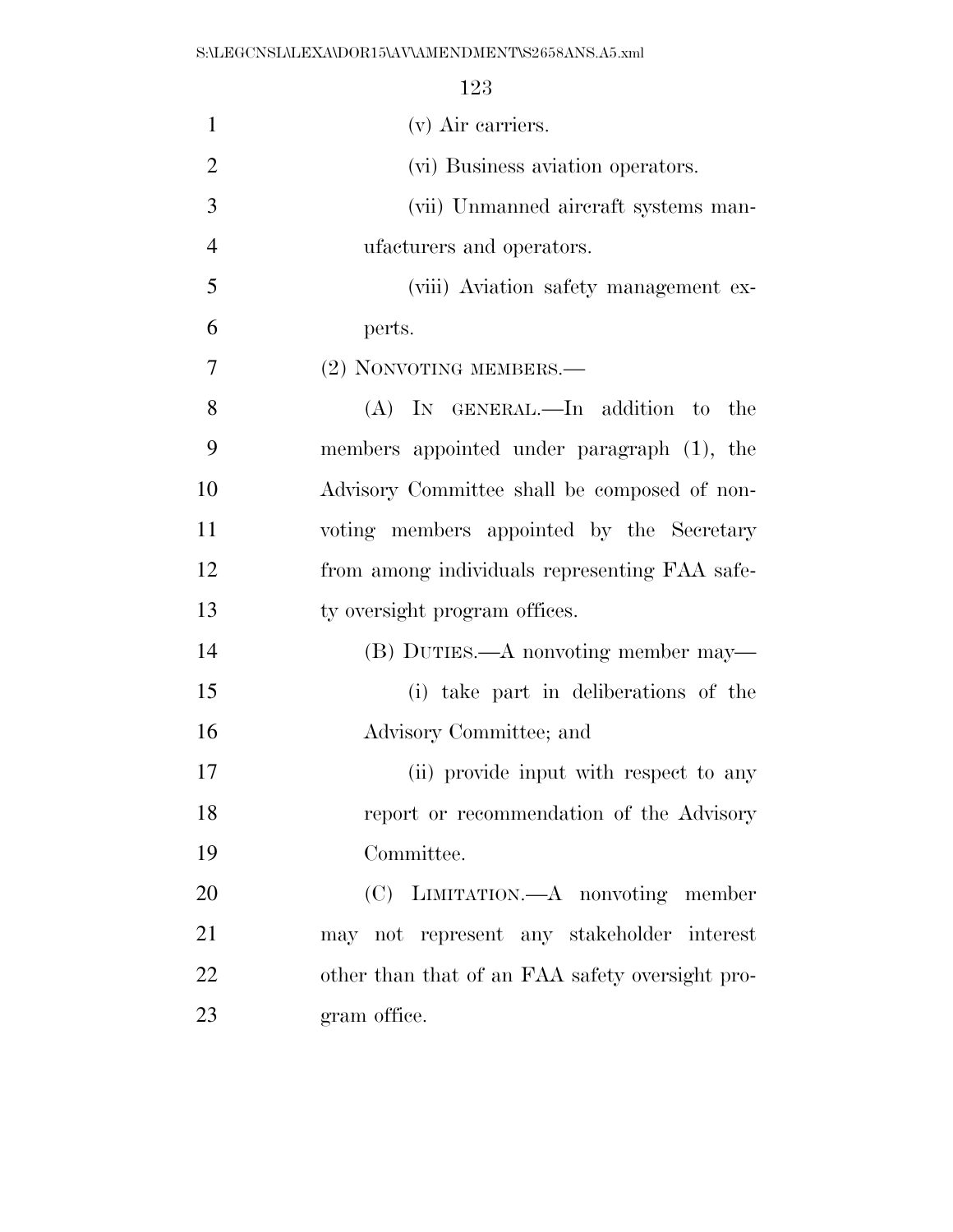(3) TERMS.—Each voting member and non- voting member of the Advisory Committee shall be appointed for a term of 2 years.

 (4) RULE OF CONSTRUCTION.—Public Law 104–65 (2 U.S.C. 1601 et seq.) may not be con- strued to prohibit or otherwise limit the appointment of any individual as a member of the Advisory Com-mittee.

 (e) COMMITTEE CHARACTERISTICS.—The Advisory Committee shall have the following characteristics:

 (1) Each voting member under subsection (d)(1)(B) shall be an executive that has decision au- thority within the member's organization and can represent and enter into commitments on behalf of that organization in a way that serves the entire group of organizations that member represents under that subsection.

 (2) The ability to obtain necessary information from experts in the aviation and aerospace commu-nities.

 (3) A membership size that enables the Advi- sory Committee to have substantive discussions and reach consensus on issues in an expeditious manner.

 (4) Appropriate expertise, including expertise in certification and risk-based safety oversight proc-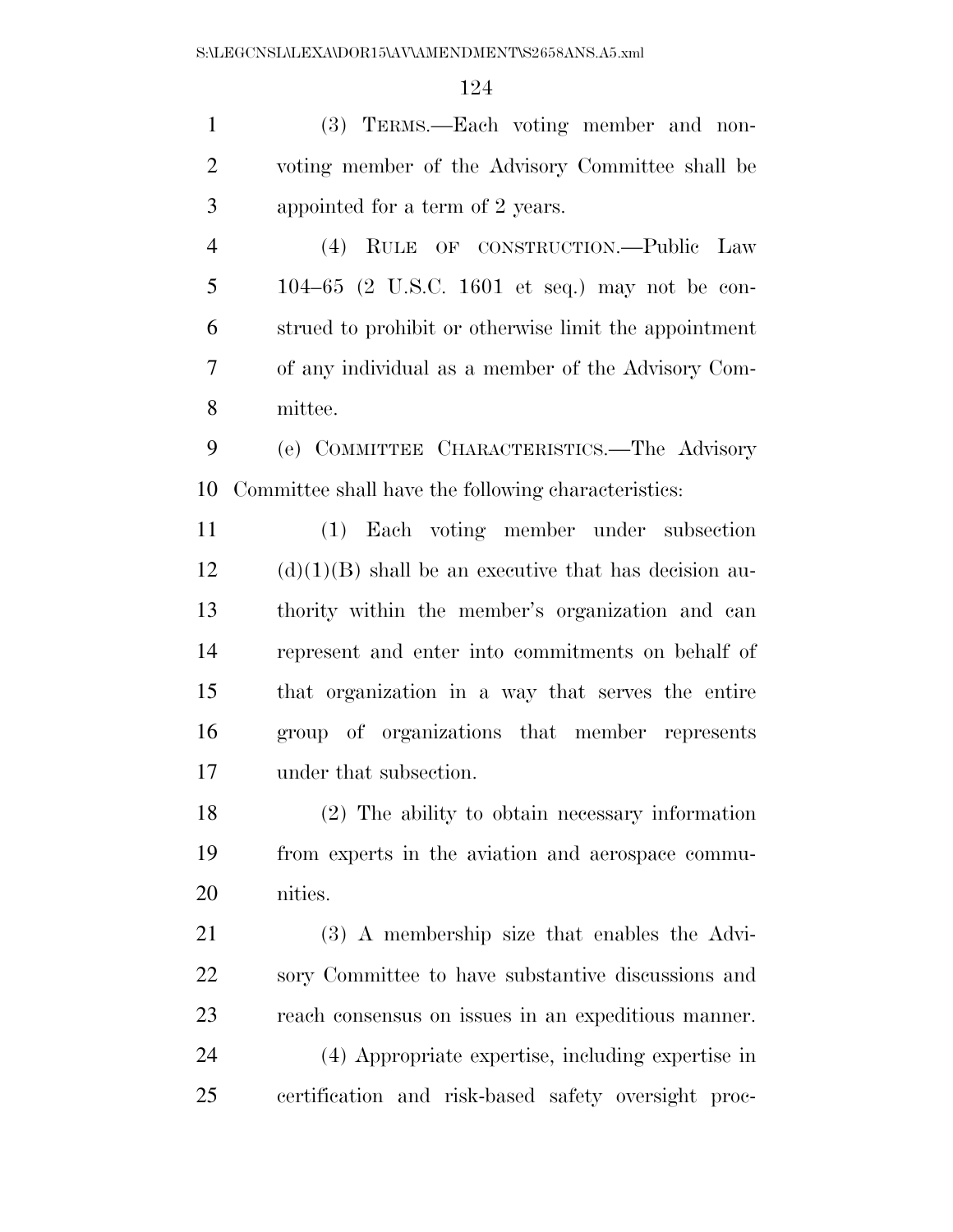| $\mathbf{1}$   | esses, operations, policy, technology, labor relations, |
|----------------|---------------------------------------------------------|
| $\overline{2}$ | training, and finance.                                  |
| 3              | (f) CHAIRPERSON.—                                       |
| $\overline{4}$ | (1) IN GENERAL.—The chairperson of the Advi-            |
| 5              | sory Committee shall be appointed by the Secretary      |
| 6              | from among the voting members under subsection          |
| 7              | (d)(1)(B).                                              |
| 8              | (2) TERM.—Each member appointed under                   |
| 9              | paragraph $(1)$ shall serve a term of 2 years as chair- |
| 10             | person.                                                 |
| 11             | $(g)$ MEETINGS.—                                        |
| 12             | (1) FREQUENCY.—The Advisory Committee                   |
| 13             | shall convene at least 2 meetings a year at the call    |
| 14             | of the chairperson.                                     |
| 15             | (2) PUBLIC ATTENDANCE.—Each meeting of                  |
| 16             | the Advisory Committee shall be open and accessible     |
| 17             | to the public.                                          |
| 18             | (h) SPECIAL COMMITTEES.—                                |
| 19             | ESTABLISHMENT.-The Advisory Com-<br>(1)                 |
| 20             | mittee may establish 1 or more special committees       |
| 21             | composed of private sector representatives, members     |
| 22             | of the public, labor representatives, and other rel-    |
| 23             | evant parties in complying with consultation and        |
| 24             | participation requirements under subsection $(c)(2)$ .  |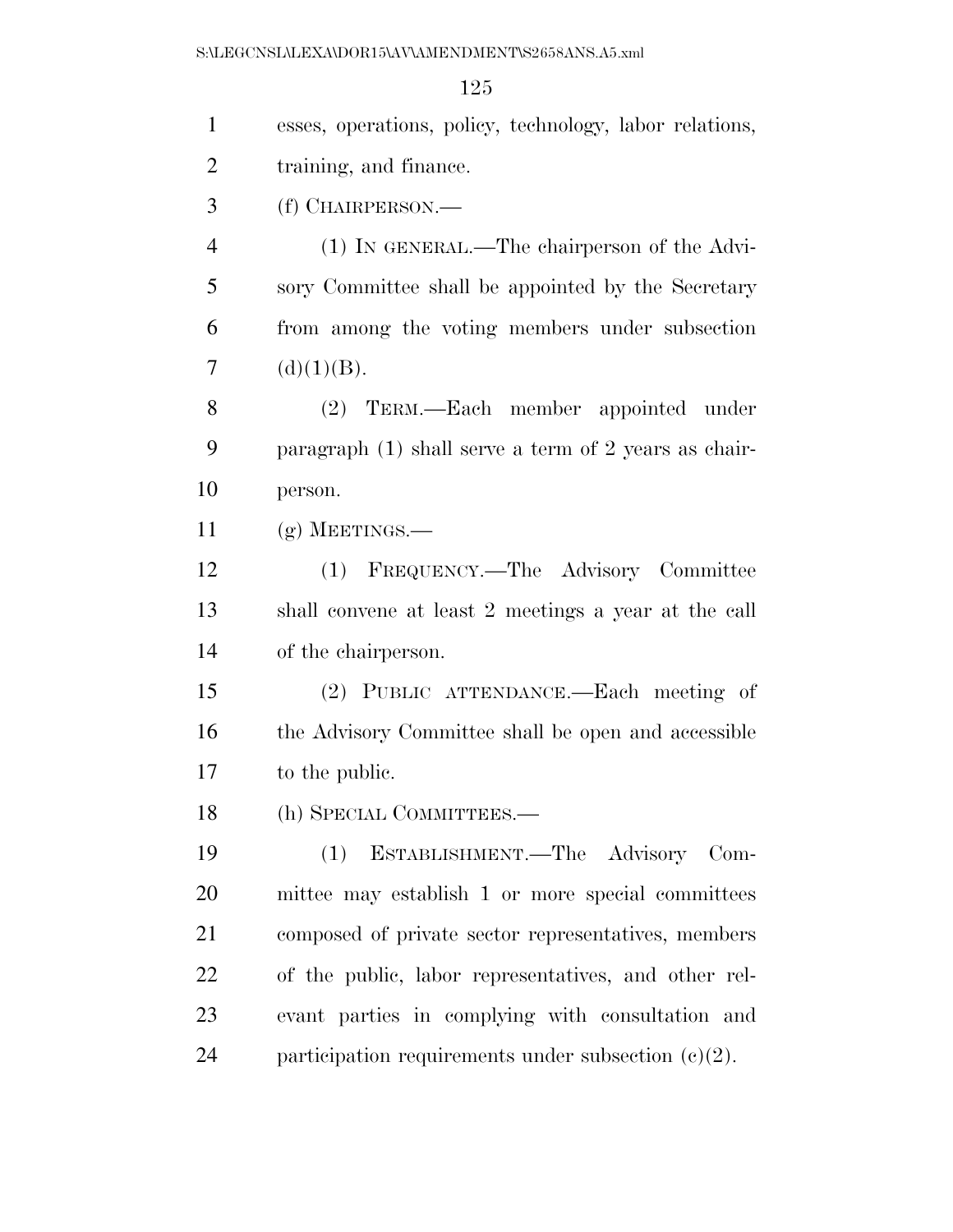| $\mathbf{1}$   | (2) RULEMAKING ADVICE.—A special com-                      |
|----------------|------------------------------------------------------------|
| $\overline{2}$ | mittee established by the Advisory Committee may—          |
| 3              | (A) provide rulemaking advice and rec-                     |
| $\overline{4}$ | ommendations to the Advisory Committee;                    |
| 5              | (B) provide the FAA additional opportuni-                  |
| 6              | ties to obtain firsthand information and insight           |
| 7              | from those persons that are most affected by               |
| 8              | existing and proposed regulations; and                     |
| 9              | (C) assist in expediting the development,                  |
| 10             | revision, or elimination of rules in accordance            |
| 11             | with, and without circumventing, established               |
| 12             | public rulemaking processes and procedures.                |
| 13             | (3) FEDERAL ADVISORY COMMITTEE ACT.—The                    |
| 14             | Federal Advisory Committee Act (5 U.S.C. App.)             |
| 15             | shall not apply to a special committee under this          |
| 16             | subsection.                                                |
| 17             | (i) SUNSET.—The Advisory Committee shall cease to          |
| 18             | exist on September 30, 2017.                               |
| 19             | PART II-AIRCRAFT CERTIFICATION REFORM                      |
| 20             | SEC. 2221. AIRCRAFT CERTIFICATION PERFORMANCE OB-          |
| 21             | <b>JECTIVES AND METRICS.</b>                               |
| 22             | (a) IN GENERAL.—Not later than 120 days after the          |
| 23             | date the Advisory Committee is established under section   |
| 24             | 2212, the Administrator shall establish performance objec- |
| 25             | tives and apply and track performance metrics for the      |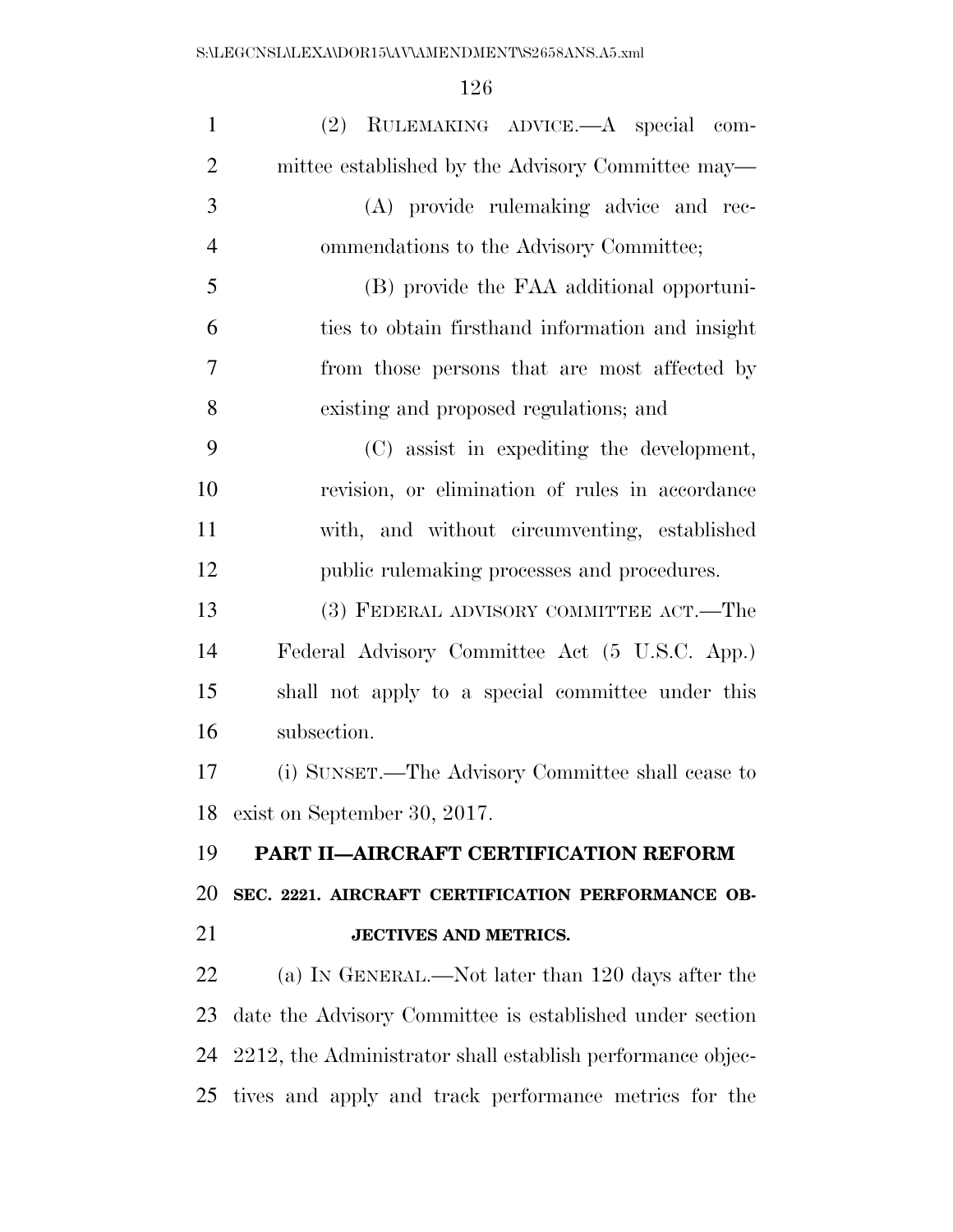FAA and the aviation industry relating to aircraft certifi-cation in accordance with this section.

 (b) COLLABORATION.—The Administrator shall carry out this section in collaboration with the Advisory Com- mittee and update agency performance objectives and metrics after considering the proposals recommended by the Advisory Committee under paragraphs (8) and (9) of 8 section  $2212(c)$ .

 (c) PERFORMANCE OBJECTIVES.—In establishing performance objectives under subsection (a), the Adminis- trator shall ensure progress is made toward, at a min-imum—

 (1) eliminating certification delays and improv-ing cycle times;

 (2) increasing accountability for both FAA and 16 the aviation industry;

 (3) achieving full utilization of FAA delegation and designation authorities, including organizational designation authorization;

 (4) fully implementing risk management prin-ciples and a systems safety approach;

22 (5) reducing duplication of effort;

23 (6) increasing transparency;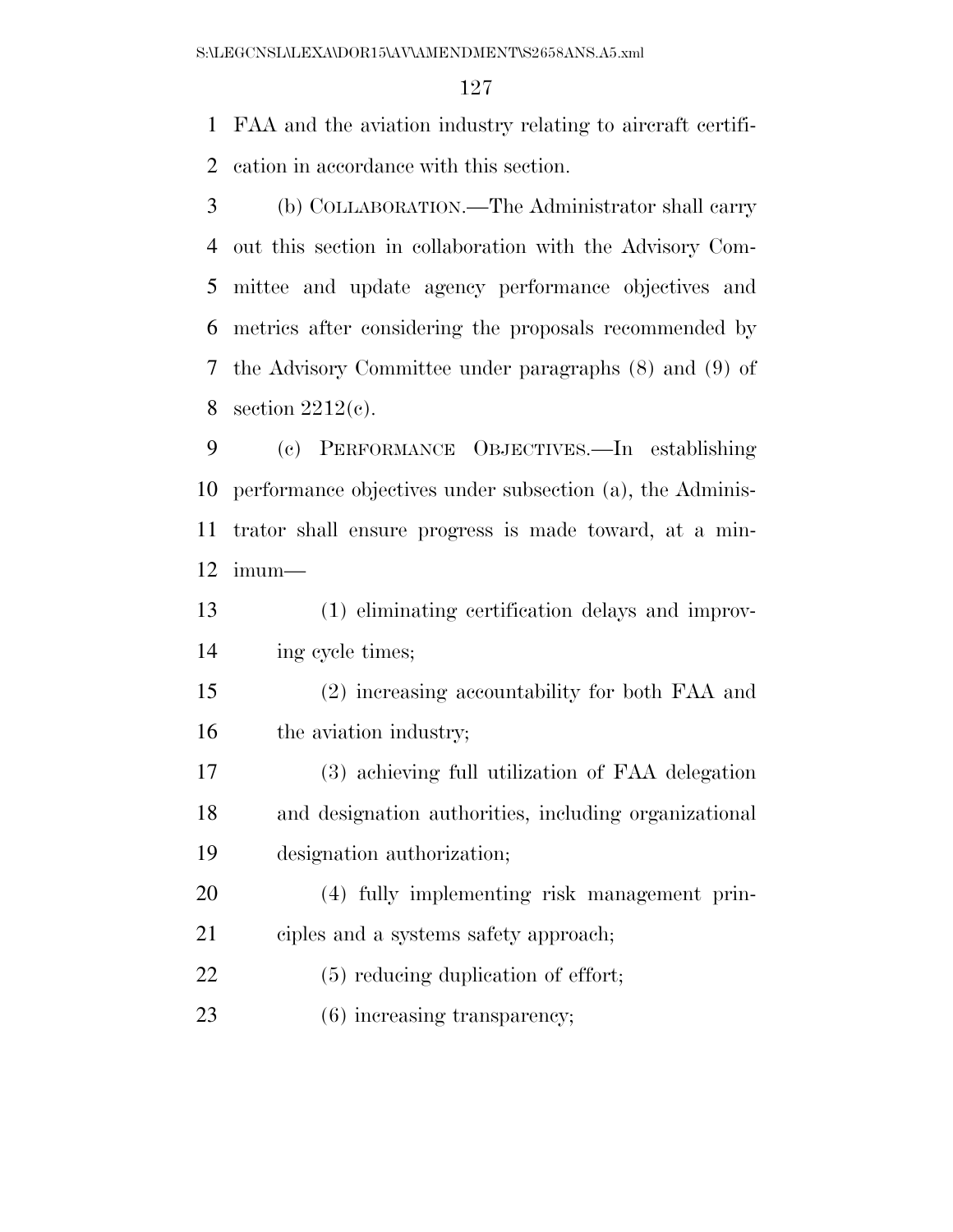| $\mathbf{1}$   | (7) developing and providing training, including     |
|----------------|------------------------------------------------------|
| $\overline{2}$ | recurrent training, in auditing and a systems safety |
| 3              | approach to certification oversight;                 |
| $\overline{4}$ | (8) improving the process for approving or ac-       |
| 5              | cepting the certification actions between the FAA    |
| 6              | and bilateral partners;                              |
| 7              | (9) maintaining and improving safety;                |
| 8              | $(10)$ streamlining the hiring process for-          |
| 9              | (A) qualified systems safety engineers at            |
| 10             | staffing levels to support the FAA's efforts to      |
| 11             | implement a systems safety approach; and             |
| 12             | (B) qualified systems safety engineers to            |
| 13             | guide the engineering of complex systems within      |
| 14             | the FAA; and                                         |
| 15             | (11) maintaining the leadership of the United        |
| 16             | States in international aviation and aerospace.      |
| 17             | (d) PERFORMANCE METRICS.—In carrying out sub-        |
| 18             | section (a), the Administrator shall—                |
| 19             | (1) apply and track performance metrics for the      |
| 20             | FAA and the aviation industry; and                   |
| 21             | $(2)$ transmit to the appropriate committees of      |
| 22             | Congress an annual report on tracking the progress   |
| 23             | toward full implementation of the recommendations    |
| 24             | under section 2212.                                  |
| 25             | (e) $DATA$ —                                         |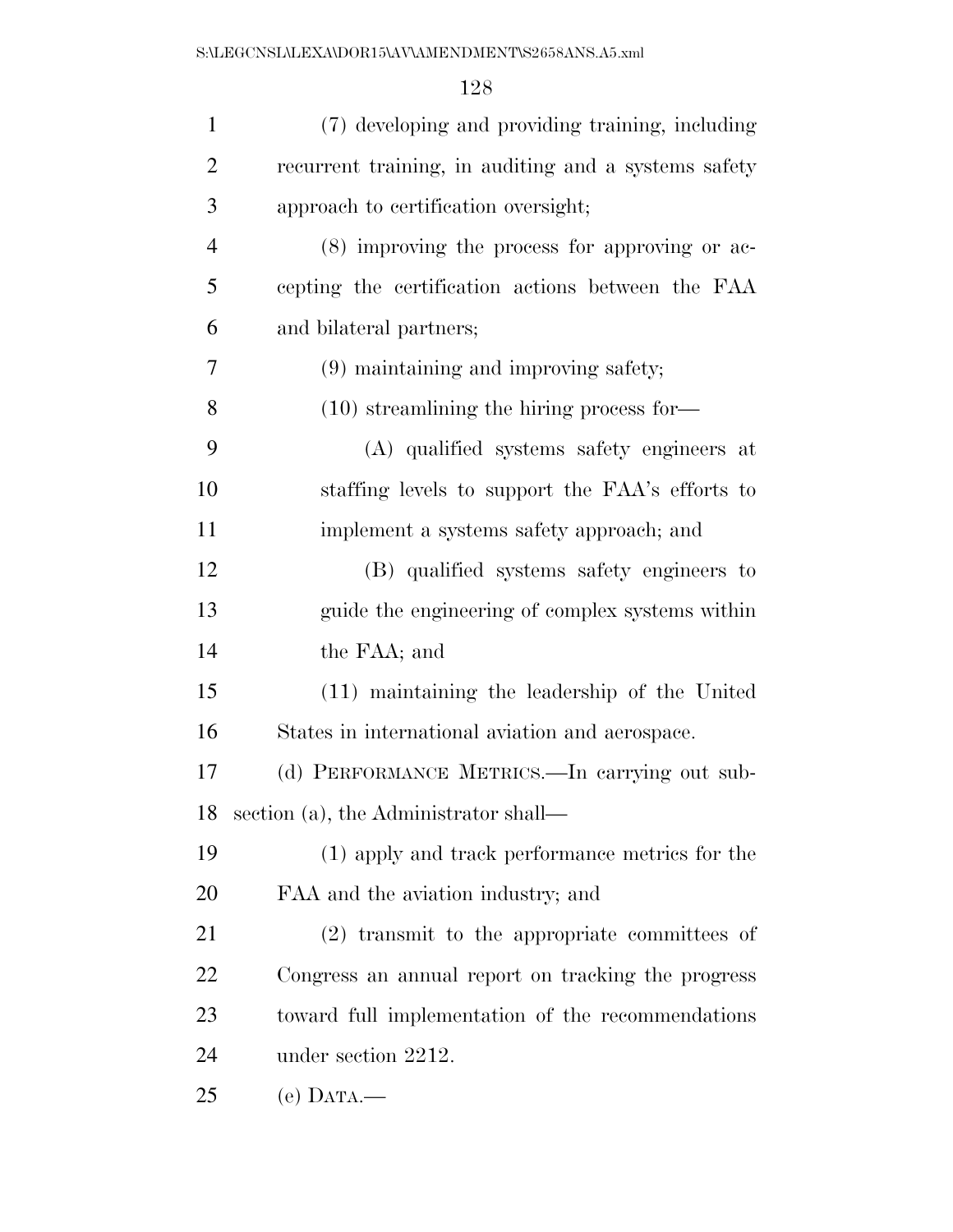(1) BASELINES.—Not later than 1 year after the date the Advisory Committee recommends initial 3 performance metrics under section  $2212(c)(9)$ , the Administrator shall generate initial data with respect to each of the performance metrics applied and tracked under this section.

 (2) BENCHMARKS.—The Administrator shall use the performance metrics applied and tracked under this section to generate data on an ongoing basis and to measure progress toward the consensus national goals, strategic objectives, and priorities recommended under section 2212(c)(3).

(f) PUBLICATION.—

 (1) IN GENERAL.—Subject to paragraph (2), the Administrator shall make data generated using the performance metrics applied and tracked under this section available in a searchable, sortable, and downloadable format through the Internet Web site of the FAA or other appropriate methods.

 (2) LIMITATIONS.—The Administrator shall make the data under paragraph (1) available in a manner that—

 (A) protects from disclosure identifying in-formation regarding an individual or entity; and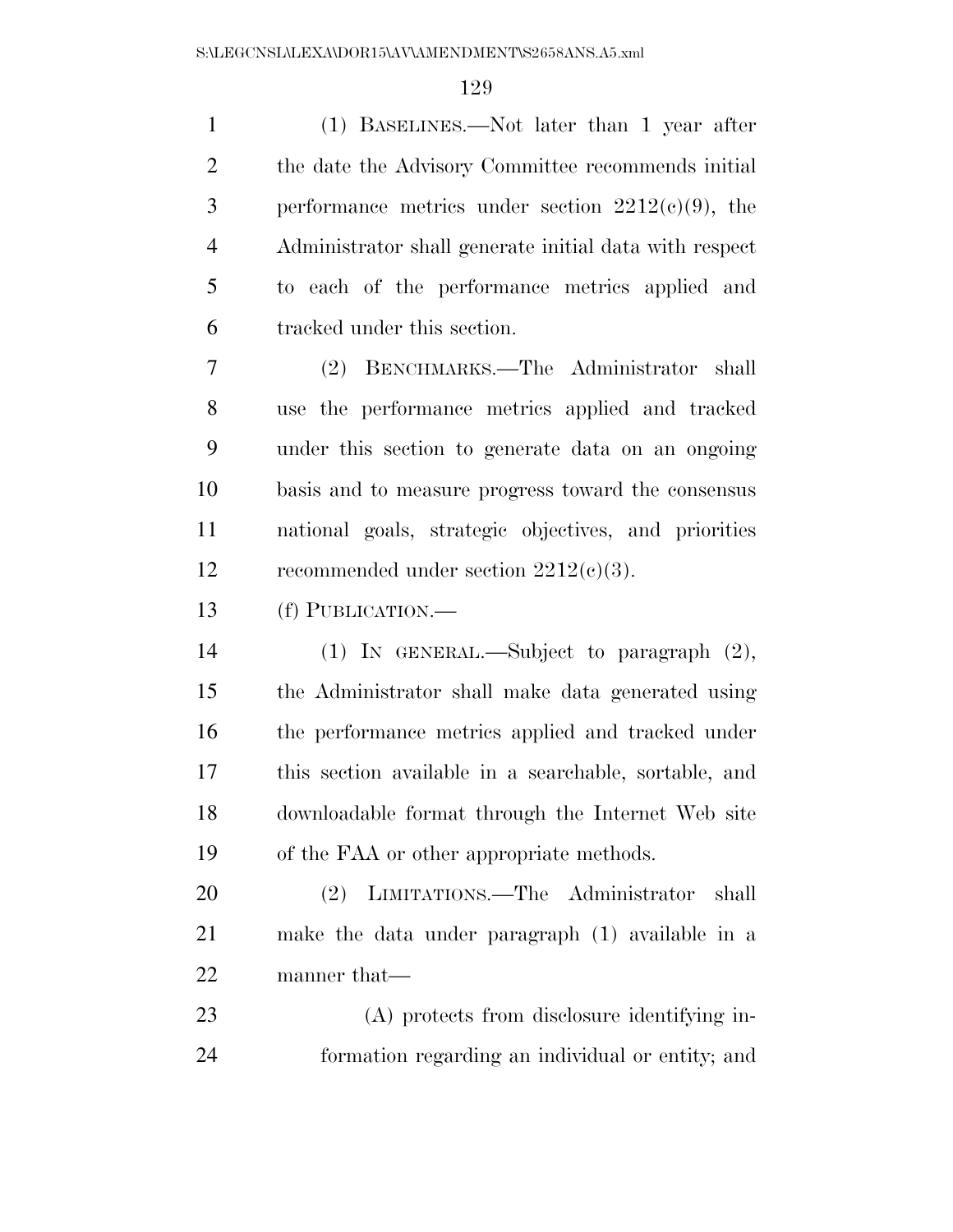(B) protects from inappropriate disclosure proprietary information.

#### **SEC. 2222. ORGANIZATION DESIGNATION AUTHORIZATIONS.**

 (a) IN GENERAL.—Chapter 447 is amended by add-ing at the end the following:

### **''§ 44736. Organization designation authorizations**

7 "(a) DELEGATIONS OF FUNCTIONS.—

8 "(1) IN GENERAL.—Except as provided in para- graph (3), in the oversight of an ODA holder, the Administrator of the Federal Aviation Administra- tion, in accordance with Federal Aviation Adminis-tration standards, shall—

13 ''(A) require, based on an application sub- mitted by the ODA holder and approved by the Administrator (or the Administrator's des- ignee), a procedures manual that addresses all procedures and limitations regarding the speci- fied functions to be performed by the ODA holder subject to regulations prescribed by the Administrator;

21 ''(B) delegate fully to the ODA holder each of the functions specified in the procedures manual, unless the Administrator determines, after the date of the delegation and as a result of an inspection or other investigation, that the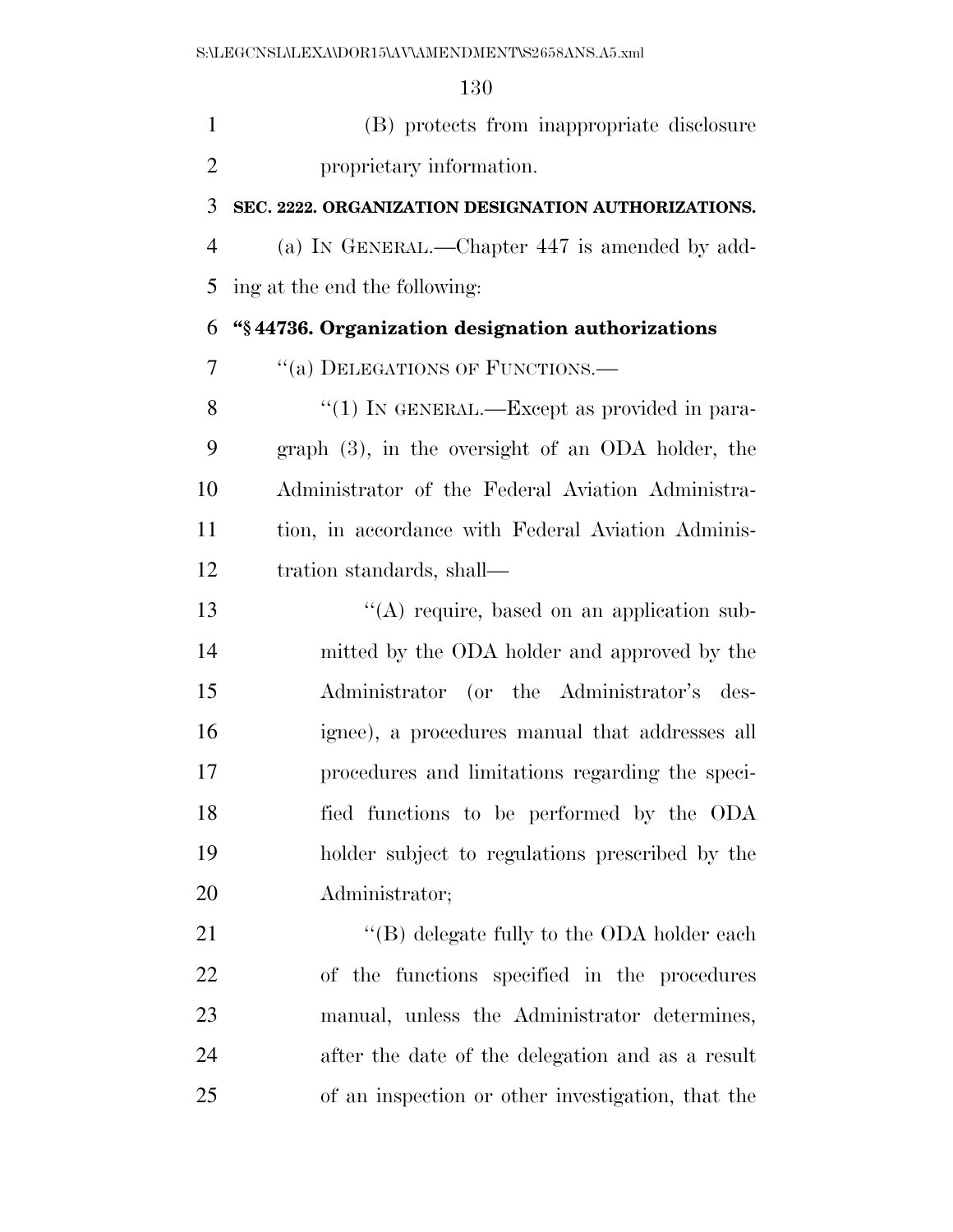| $\mathbf{1}$   | public interest and safety of air commerce re-       |
|----------------|------------------------------------------------------|
| $\overline{2}$ | quires a limitation with respect to 1 or more of     |
| 3              | the functions; and                                   |
| $\overline{4}$ | "(C) conduct oversight activities, including         |
| 5              | by inspecting the ODA holder's delegated func-       |
| 6              | tions and taking action based on validated in-       |
| 7              | spection findings.                                   |
| 8              | "(2) DUTIES OF ODA HOLDERS.—An ODA                   |
| 9              | holder shall—                                        |
| 10             | $\lq\lq$ perform each specified function dele-       |
| 11             | gated to the ODA holder in accordance with the       |
| 12             | approved procedures manual for the delegation;       |
| 13             | $\lq\lq$ (B) make the procedures manual avail-       |
| 14             | able to each member of the appropriate ODA           |
| 15             | unit; and                                            |
| 16             | "(C) cooperate fully with oversight activi-          |
| 17             | ties conducted by the Administrator in connec-       |
| 18             | tion with the delegation.                            |
| 19             | "(3) EXISTING ODA HOLDERS.—With regard to            |
| 20             | an ODA holder operating under a procedures man-      |
| 21             | ual approved by the Administrator before the date of |
| 22             | enactment of the Federal Aviation Administration     |
| 23             | Reauthorization Act of 2016, the Administrator       |
| 24             | shall—                                               |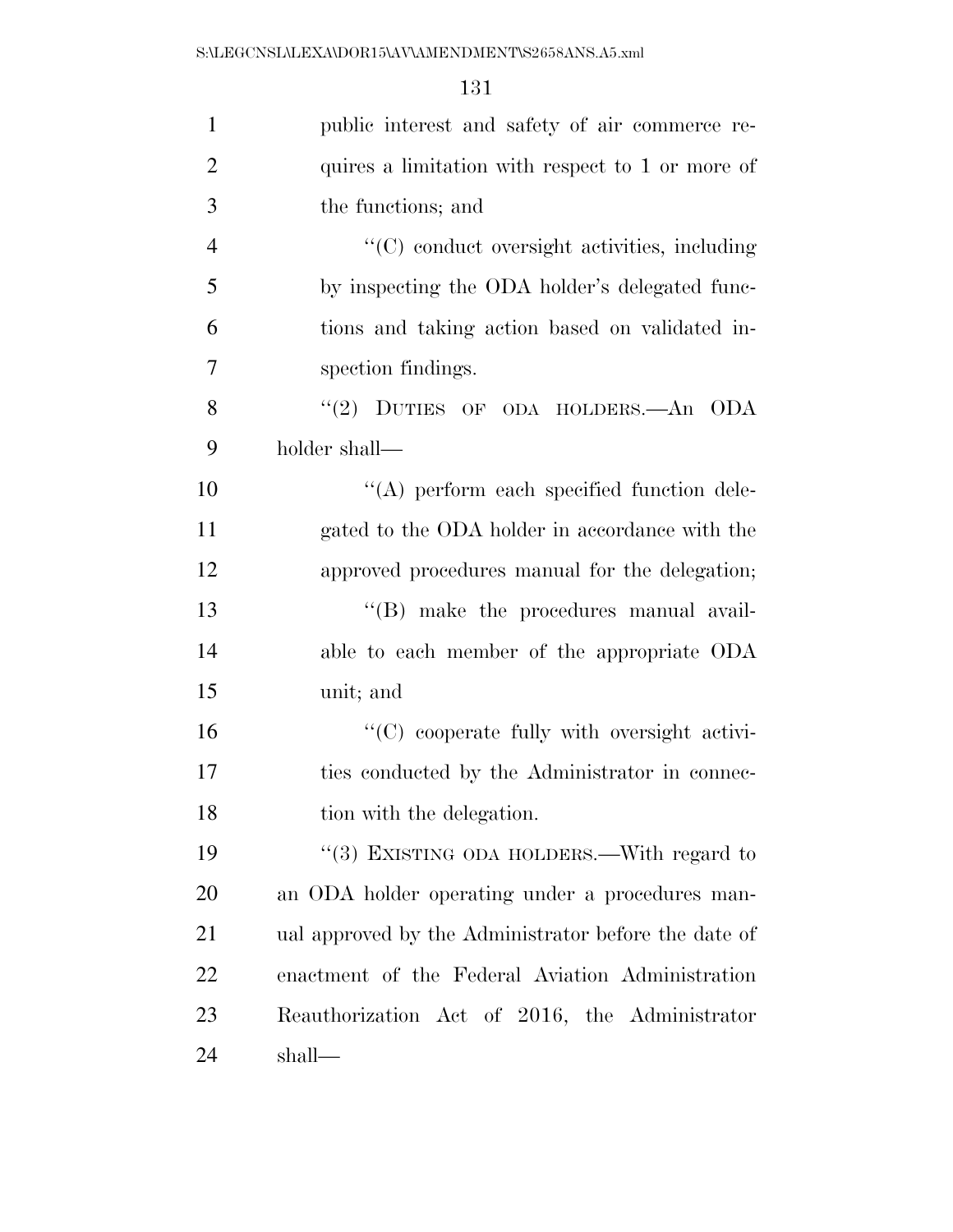| $\mathbf{1}$   | "(A) at the request of the ODA holder,                 |
|----------------|--------------------------------------------------------|
| $\overline{2}$ | and in an expeditious manner, consider revi-           |
| 3              | sions to the ODA holder's procedures manual;           |
| $\overline{4}$ | $\lq\lq (B)$ delegate fully to the ODA holder each     |
| 5              | of the functions specified in the procedures           |
| 6              | manual, unless the Administrator determines,           |
| 7              | after the date of the delegation and as a result       |
| 8              | of an inspection or other investigation, that the      |
| 9              | public interest and safety of air commerce re-         |
| 10             | quires a limitation with respect to 1 or more of       |
| 11             | the functions; and                                     |
| 12             | "(C) conduct oversight activities, including           |
| 13             | by inspecting the ODA holder's delegated func-         |
| 14             | tions and taking action based on validated in-         |
| 15             | spection findings.                                     |
| 16             | $``$ (b) ODA OFFICE.—                                  |
| 17             | "(1) ESTABLISHMENT.—Not later than<br>-120             |
| 18             | days after the date of enactment of Federal Aviation   |
| 19             | Administration Reauthorization Act of 2016, the        |
| 20             | Administrator shall identify, within the Office of     |
| 21             | Aviation Safety, a centralized policy office to be re- |
| 22             | sponsible for the organization designation authoriza-  |
| 23             | tion (referred to in this subsection as the ODA Of-    |
| 24             | fice). The Director of the ODA Office shall report     |
| 25             | to the Director of the Aircraft Certification Service. |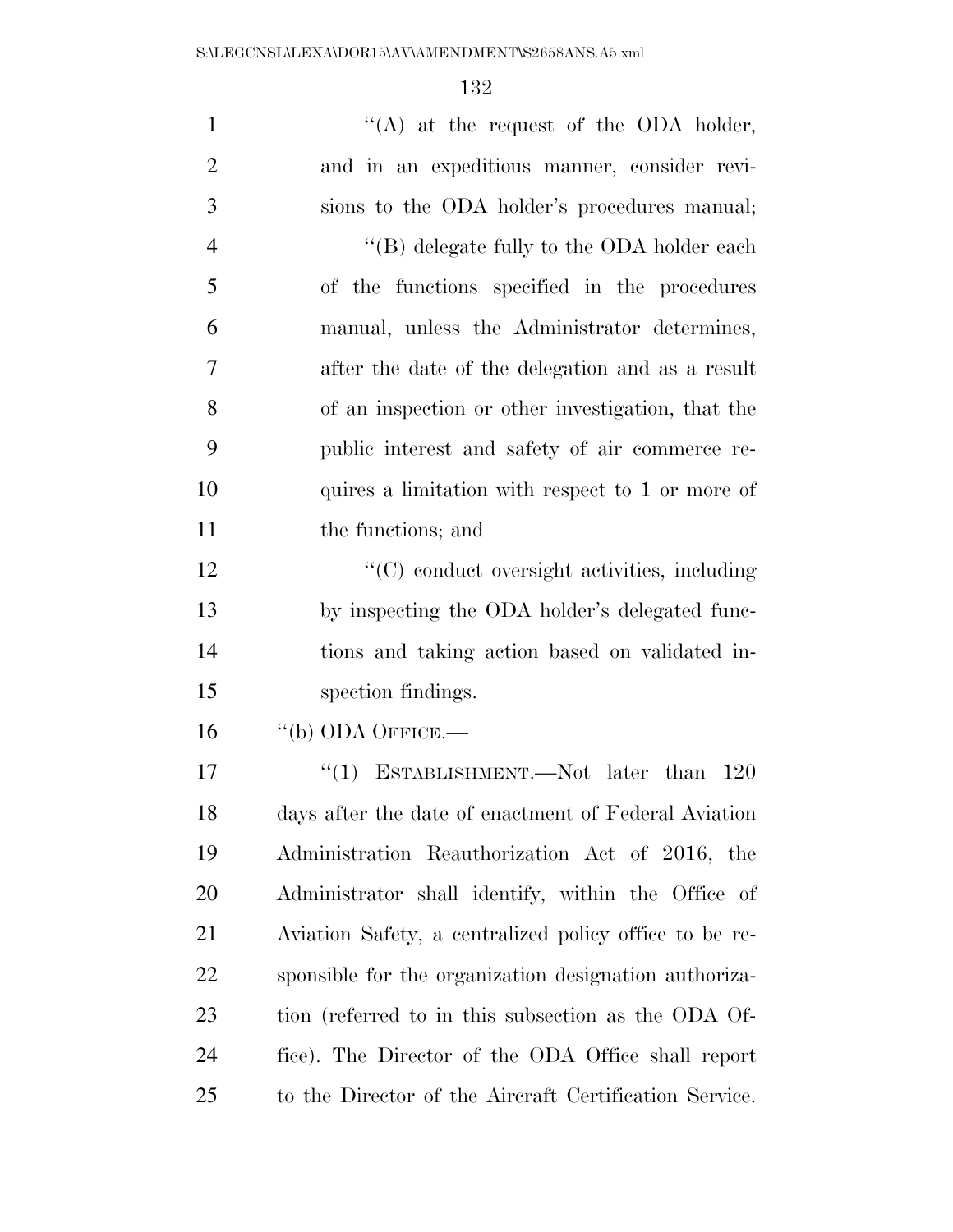| $\mathbf{1}$   | "(2) PURPOSE.—The purpose of the ODA Of-               |
|----------------|--------------------------------------------------------|
| $\overline{2}$ | fice shall be to provide oversight and ensure consist- |
| 3              | ency of the Federal Aviation Administration audit      |
| $\overline{4}$ | functions under the ODA program across the agen-       |
| 5              | cy.                                                    |
| 6              | "(3) FUNCTIONS.—The ODA Office shall—                  |
| 7              | $\lq\lq$ improve the Administration and the            |
| 8              | ODA holder performance and ensure full use of          |
| 9              | the authorities delegated under the ODA pro-           |
| 10             | gram;                                                  |
| 11             | "(B) develop a more consistent approach                |
| 12             | to audit priorities, procedures, and training          |
| 13             | under the ODA program;                                 |
| 14             | "(C) expeditiously review a random sample              |
| 15             | of limitations on delegated authorities under the      |
| 16             | ODA program to determine if the limitations            |
| 17             | are appropriate; and                                   |
| 18             | $\lq\lq$ (D) ensure national consistency in the in-    |
| 19             | terpretation and application of the requirements       |
| 20             | of the ODA program and in the performance of           |
| 21             | the ODA program.                                       |
| 22             | "(c) DEFINITIONS.—In this section:                     |
| 23             | "(1) ODA OR ORGANIZATION DESIGNATION AU-               |
| 24             | THORIZATION.—The term 'ODA' or 'organization           |
| 25             | designation authorization' means an authorization      |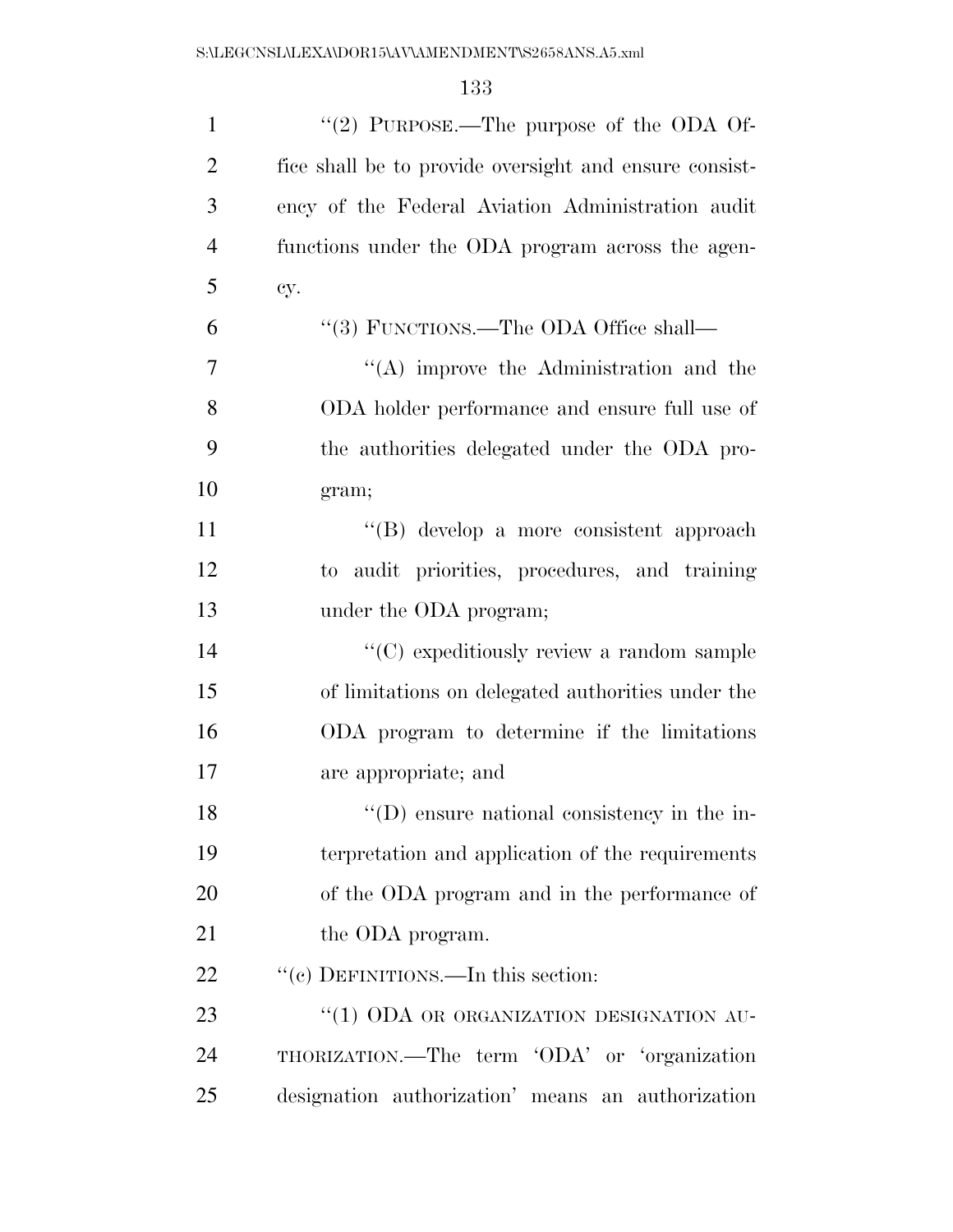| $\mathbf{1}$   | under section $44702(d)$ to perform approved func-  |
|----------------|-----------------------------------------------------|
| $\overline{2}$ | tions on behalf of the Administrator of the Federal |
| 3              | Aviation Administration under subpart D of part     |
| $\overline{4}$ | 183 of title 14, Code of Federal Regulations.       |
| 5              | "(2) ODA HOLDER.—The term 'ODA holder'              |
| 6              | an entity authorized under<br>section<br>means      |
| $\overline{7}$ | 44702(d)                                            |
| 8              | $\lq\lq$ to which the Administrator of the          |
| 9              | Federal Aviation Administration issues an ODA       |
| 10             | letter of designation under subpart D of part       |
| 11             | 183 of title 14, Code of Federal Regulations (or    |
| 12             | any corresponding similar regulation or ruling);    |
| 13             | and                                                 |
| 14             | "(B) that is responsible for administering          |
| 15             | 1 or more ODA units.                                |
| 16             | "(3) ODA PROGRAM.—The term 'ODA pro-                |
| 17             | gram' means the program to standardize Federal      |
| 18             | Aviation Administration management and oversight    |
| 19             | of the organizations that are approved to perform   |
| <b>20</b>      | certain functions on behalf of the Administration   |
| 21             | under section $44702(d)$ .                          |
| 22             | "(4) ODA UNIT.—The term 'ODA unit' means            |
| 23             | a group of 2 or more individuals under the super-   |
| 24             | vision of an ODA holder who perform the specified   |
| 25             | functions under an ODA.                             |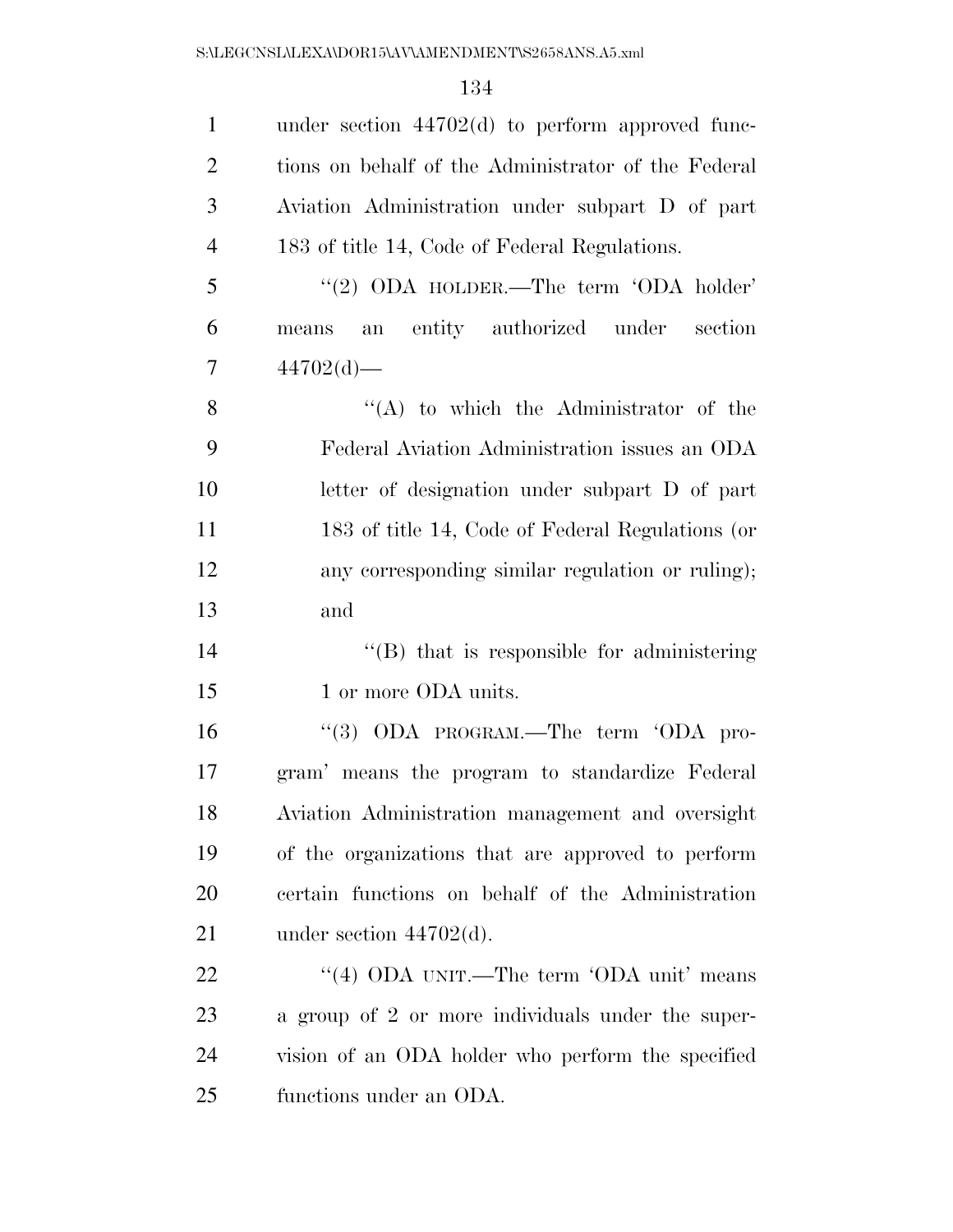| $\mathbf{1}$   | "(5) ORGANIZATION.—The term 'organization'                |
|----------------|-----------------------------------------------------------|
| $\overline{2}$ | means a firm, a partnership, a corporation, a com-        |
| 3              | pany, an association, a joint-stock association, or a     |
| $\overline{4}$ | governmental entity.".                                    |
| 5              | (b) TECHNICAL AND CONFORMING AMENDMENTS.-                 |
| 6              | The table of contents of chapter 447 is amended by adding |
| 7              | after the item relating to section 44735 the following:   |
|                | "44736. Organization designation authorizations.".        |
| 8              | SEC. 2223. ODA REVIEW.                                    |
| 9              | (a) EXPERT REVIEW PANEL.—                                 |
| 10             | (1) ESTABLISHMENT.—Not later than 60 days                 |
| 11             | after the date of enactment of this Act, the Adminis-     |
| 12             | trator of the FAA shall convene a multidisciplinary       |
| 13             | expert review panel (referred to in this section as the   |
| 14             | "Panel").                                                 |
| 15             | $(2)$ COMPOSITION.—                                       |
| 16             | (A) IN GENERAL.—The Panel shall be                        |
| 17             | composed of not more than 20 members ap-                  |
| 18             | pointed by the Administrator.                             |
| 19             | (B) QUALIFICATIONS.—The members ap-                       |
| 20             | pointed to the Panel shall—                               |
| 21             | (i) each have a minimum of 5 years of                     |
| 22             | experience in processes and procedures                    |
| 23             | under the ODA program; and                                |
| 24             | (ii) include representatives of ODA                       |
| 25             | holders, aviation manufacturers, safety ex-               |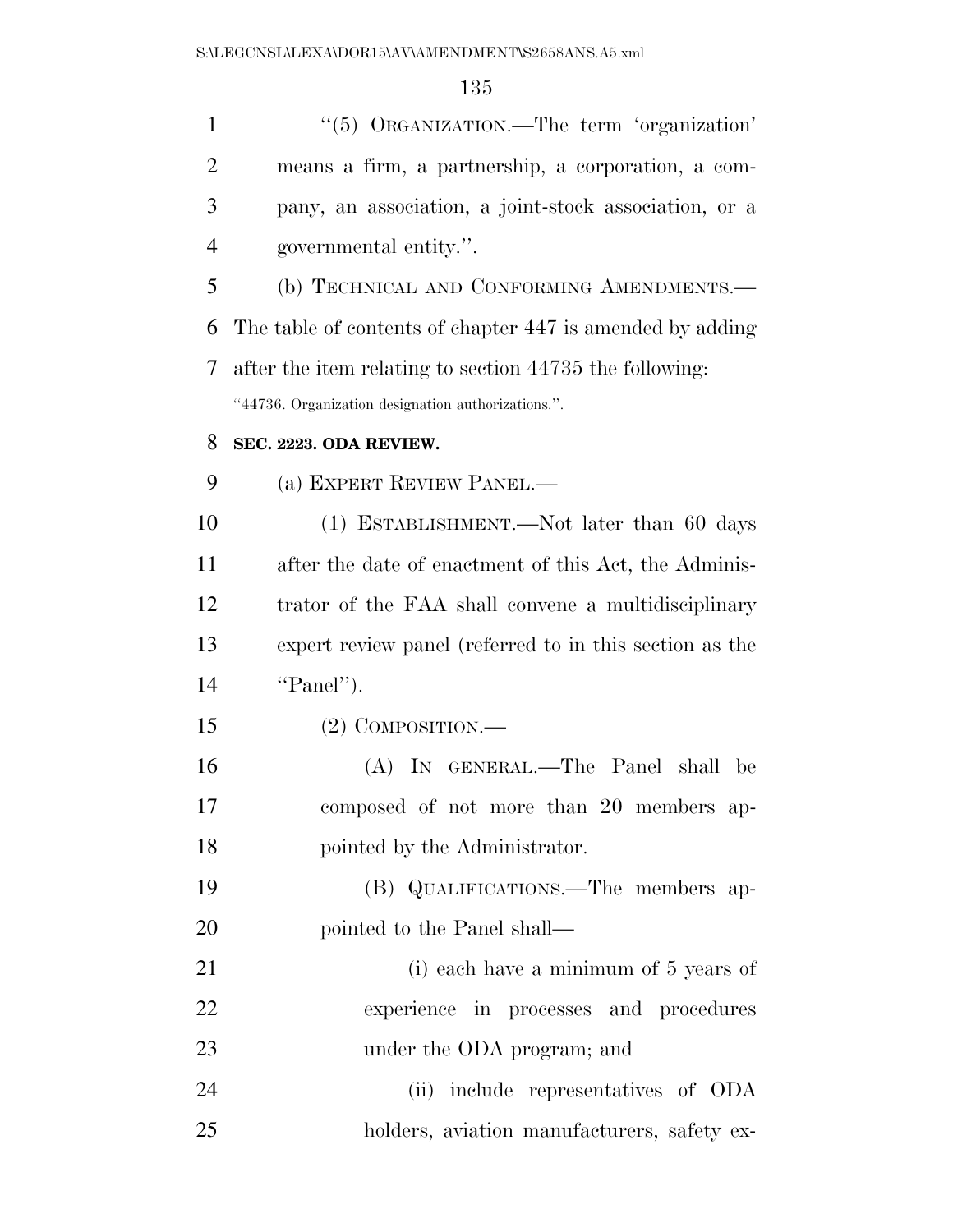perts, and FAA labor organizations, in-2 cluding labor representatives of FAA avia- tion safety inspectors and aviation safety engineers.

 (b) SURVEY.—The Panel shall survey ODA holders and ODA program applicants to document FAA safety oversight and certification programs and activities, includ- ing the FAA's use of the ODA program and the speed and efficiency of the certification process. In carrying out this subsection, the Administrator shall consult with the appropriate survey experts and the Panel to best design and conduct the survey

(c) ASSESSMENT.—The Panel shall—

(1) conduct an assessment of—

 (A) the FAA's processes and procedures under the ODA program and whether the proc-esses and procedures function as intended;

 (B) the best practices of and lessons learned by ODA holders and the FAA personnel 20 who provide oversight of ODA holders;

 (C) the performance incentive policies, re- lated to the ODA program for FAA personnel, 23 that do not conflict with the public interest;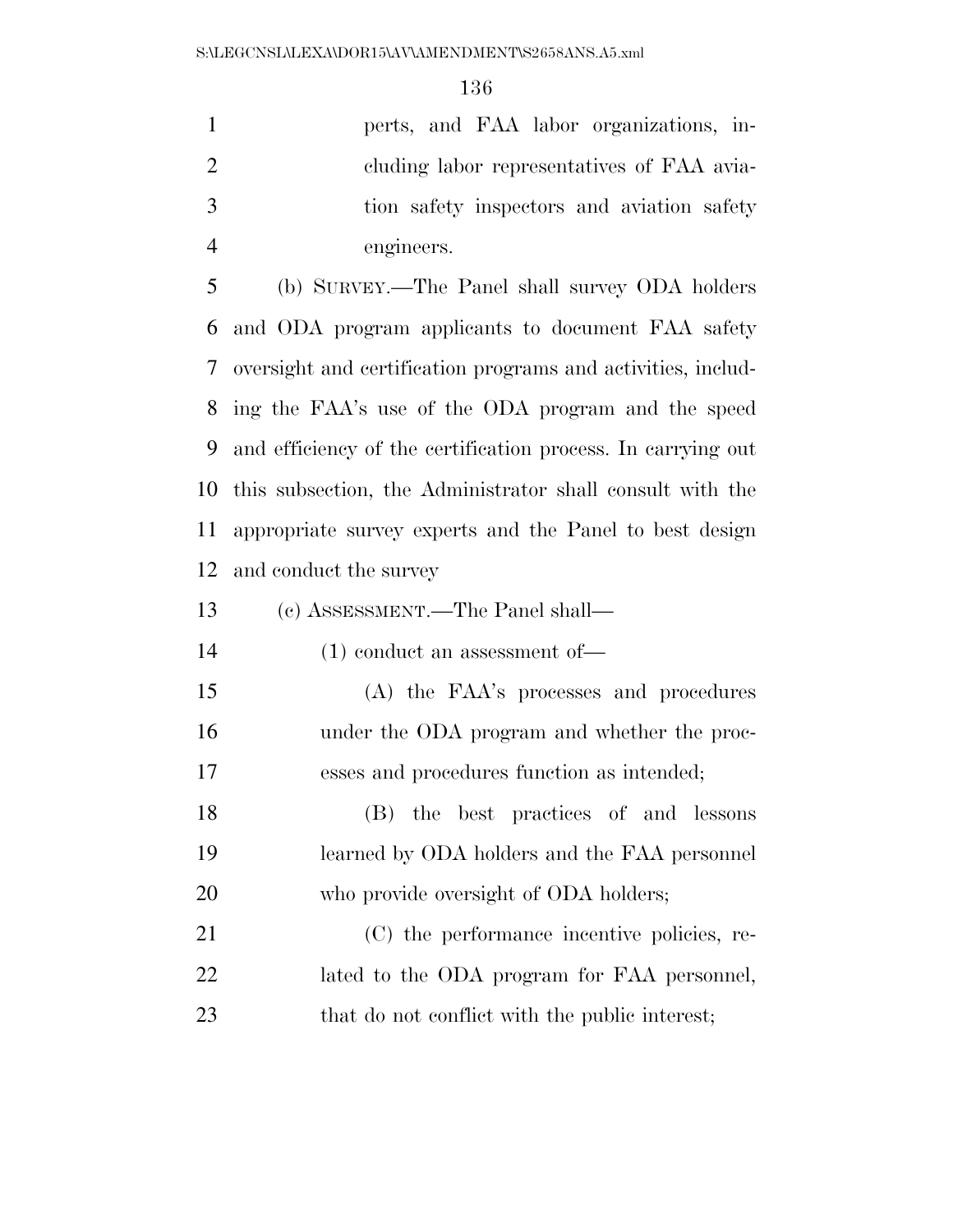(D) the training activities related to the ODA program for FAA personnel and ODA holders; and

 (E) the impact, if any, that oversight of the ODA program has on FAA resources and the FAA's ability to process applications for certifications outside of the ODA program; and (2) make recommendations for improving FAA safety oversight and certification programs and ac- tivities based on the results of the survey under sub- section (b) and each element of the assessment under paragraph (1) of this subsection.

 (d) REPORT.—Not later than 180 days after the date the Panel is convened under subsection (a), the Panel shall submit to the Administrator, the Advisory Committee es- tablished under section 2212, and the appropriate commit- tees of Congress a report on results of the survey under subsection (b) and the assessment and recommendations under subsection (c).

 (e) DEFINITIONS.—The terms used in this section have the meanings given the terms in section 44736 of title 49, United States Code.

 (f) FEDERAL ADVISORY COMMITTEE ACT.—The Federal Advisory Committee Act (5 U.S.C. App.) shall not apply to the Panel.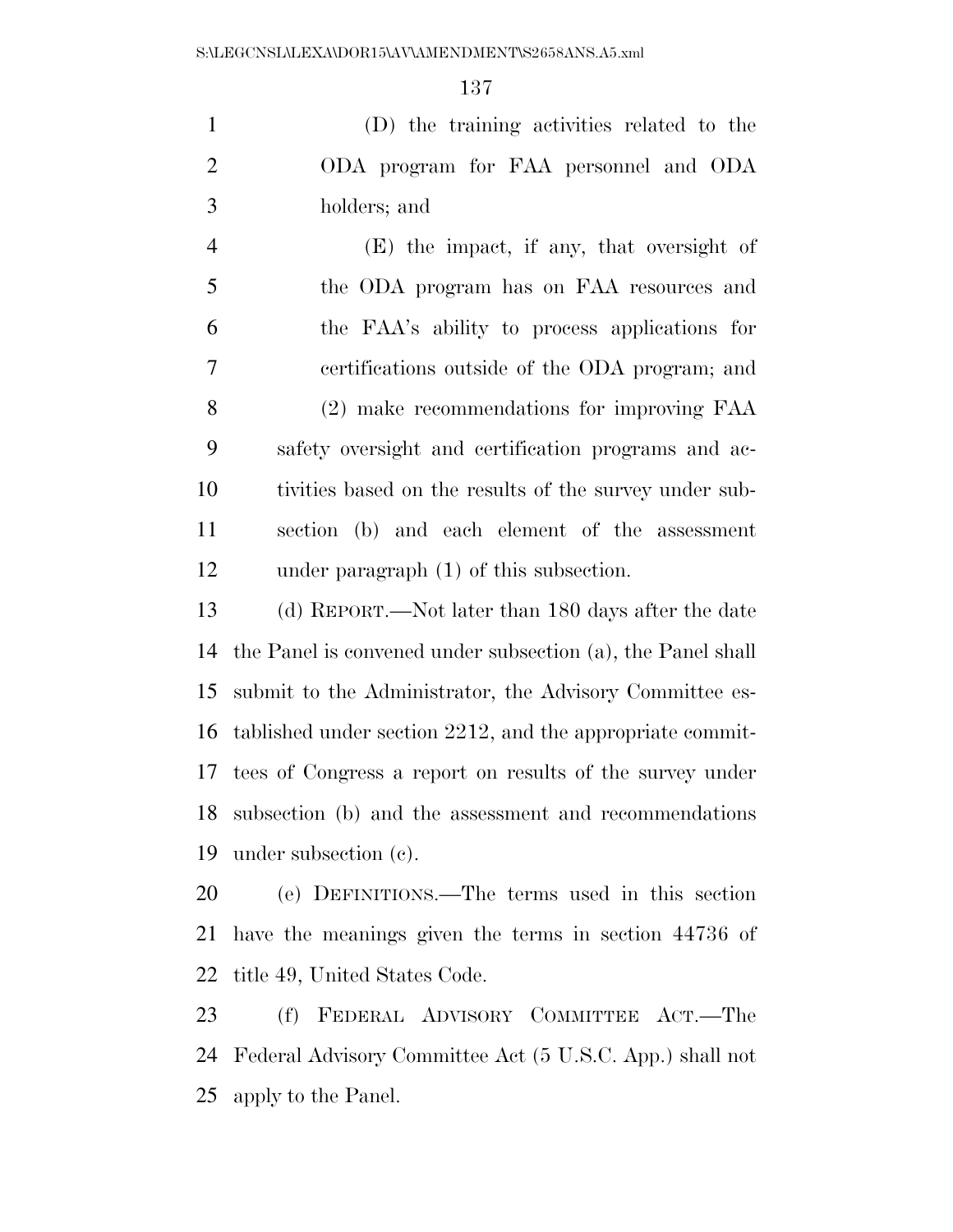(g) SUNSET.—The Panel shall terminate on the date

 the report is submitted under subsection (d). **SEC. 2224. TYPE CERTIFICATION RESOLUTION PROCESS.**  (a) IN GENERAL.—Section 44704(a) is amended by adding at the end the following: 6 "(6) TYPE CERTIFICATION RESOLUTION PROC- ESS.— 8 "(A) IN GENERAL.—Not later than 15 months after the date of enactment of Federal Aviation Administration Reauthorization Act of 2016, the Administrator shall establish an ef- fective, expeditious, and milestone-based issue resolution process for type certification activi-14 ties under this subsection. 15 "(B) PROCESS REQUIREMENTS.—The res- olution process shall provide for—  $\frac{1}{10}$  the resolution of technical issues at pre-established stages of the certifi- cation process, as agreed to by the Admin- istrator and the type certificate applicant;  $\frac{1}{1}$  the automatic escalation to ap- propriate management personnel of the Federal Aviation Administration and the type certificate applicant of any major cer-tification process milestone that is not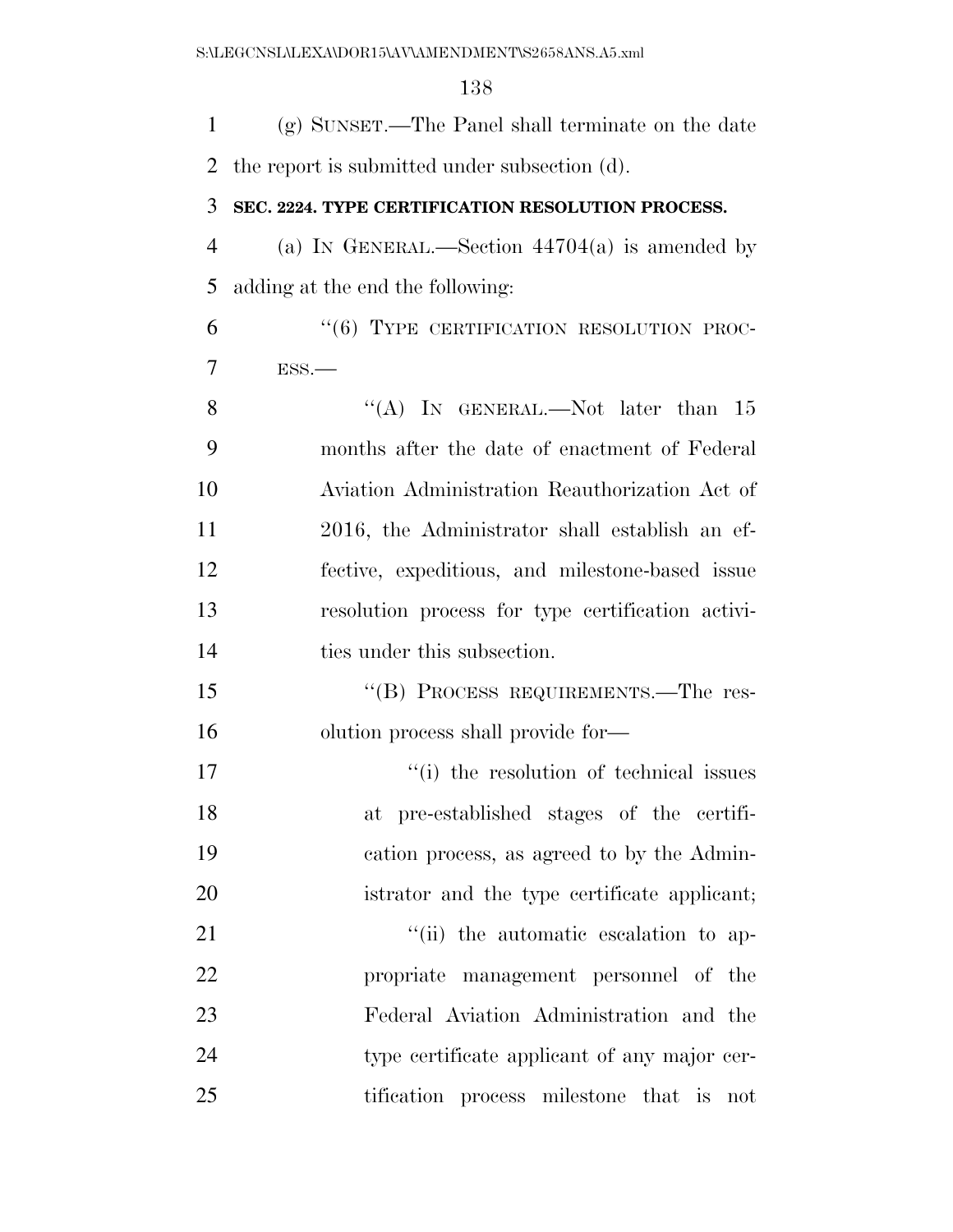completed or resolved within a specific pe-2 riod of time agreed to by the Adminis- trator and the type certificate applicant; and

 ''(iii) the resolution of a major certifi- cation process milestone escalated under clause (ii) within a specific period of time agreed to by the Administrator and the type certificate applicant.

10 "'(C) DEFINITION OF MAJOR CERTIFI- CATION PROCESS MILESTONE.—In this para- graph, the term 'major certification process milestone' means a milestone related to a type certification basis, type certification plan, type inspection authorization, issue paper, or other major type certification activity agreed to by the Administrator and the type certificate appli-cant.''.

 (b) TECHNICAL AND CONFORMING AMENDMENTS.— Section 44704 is amended in the heading by striking ''**airworthiness certificates,,**'' and inserting ''**air-worthiness certificates,**''.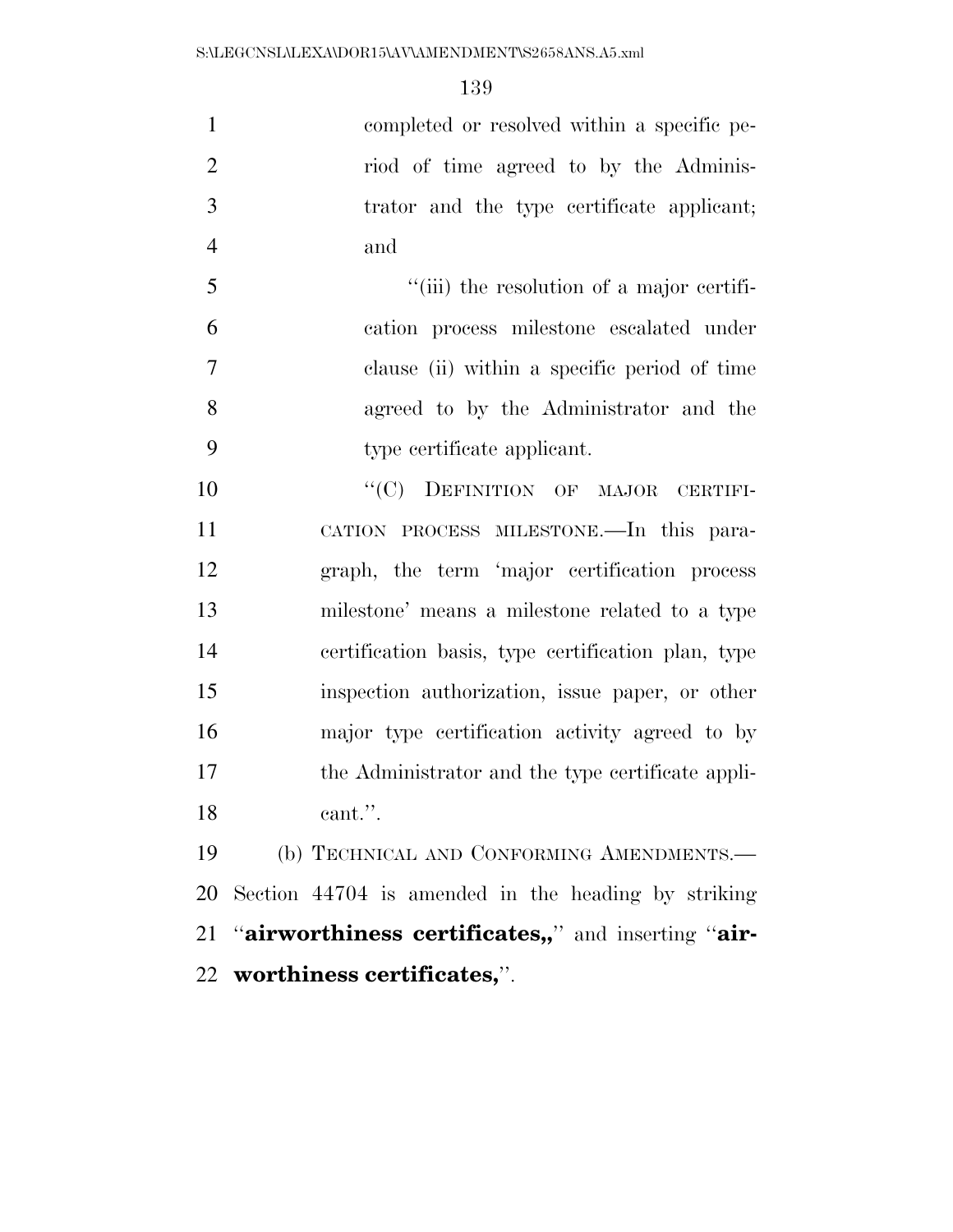# **SEC. 2225. SAFETY ENHANCING TECHNOLOGIES FOR SMALL**

## **GENERAL AVIATION AIRPLANES.**

 (a) POLICY.—In a manner consistent with the Small Airplane Revitalization Act of 2013 (49 U.S.C. 44704 note), not later than 180 days after the date of enactment of this Act, the Administrator shall establish and begin implementing a risk-based policy that streamlines the in- stallation of safety enhancing technologies for small gen- eral aviation airplanes in a manner that reduces regu-latory delays and significantly improves safety.

 (b) INCLUSIONS.—The safety enhancing technologies for small general aviation airplanes described in subsection (a) shall include, at a minimum, the replacement or ret- rofit of primary flight displays, auto pilots, engine mon-itors, and navigation equipment.

 (c) COLLABORATION.—In carrying out this section, the Administrator shall collaborate with general aviation operators, general aviation manufacturers, and appro- priate FAA labor organizations, including representatives of FAA aviation safety inspectors and aviation safety engi- neers, certified under section 7111 of title 5, United States Code.

23 (d) DEFINITION OF SMALL GENERAL AVIATION AIR- PLANE.—In this section, the term ''small general aviation airplane'' means an airplane that—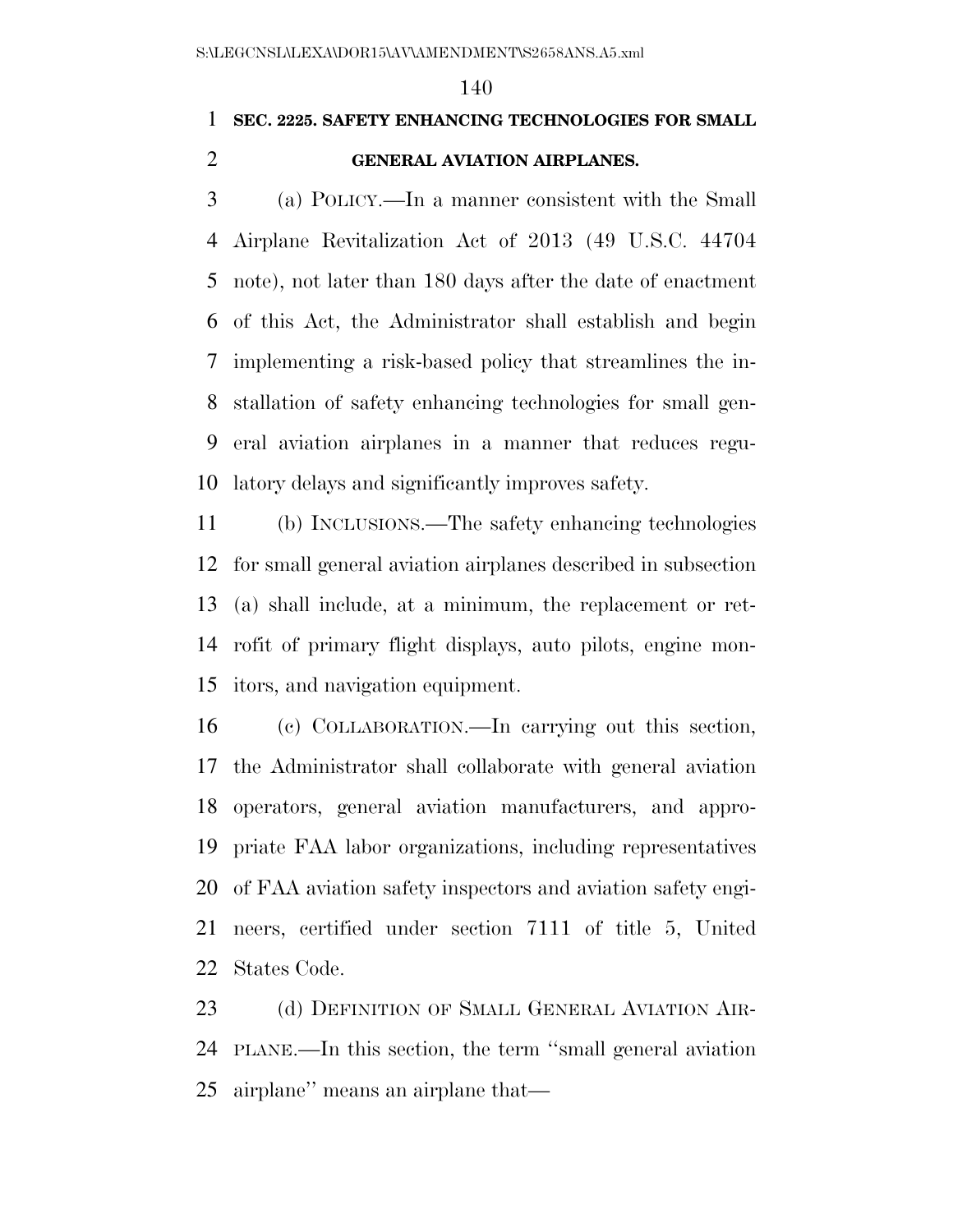| $\mathbf{1}$   | $(1)$ is certified to the standards of part 23 of           |
|----------------|-------------------------------------------------------------|
| $\overline{2}$ | title 14, Code of Federal Regulations;                      |
| 3              | $(2)$ has a seating capacity of not more than 9             |
| $\overline{4}$ | passengers; and                                             |
| 5              | (3) is not used in scheduled passenger-carrying             |
| 6              | operations under part 121 of title 14, Code of Fed-         |
| 7              | eral Regulations.                                           |
| 8              | SEC. 2226. STREAMLINING CERTIFICATION OF SMALL GEN-         |
| 9              | <b>ERAL AVIATION AIRPLANES.</b>                             |
| 10             | (a) FINAL RULEMAKING.—Not later than December               |
| 11             | 31, 2016, the Administrator shall issue a final rule making |
| 12             | to comply with section 3 of the Small Airplane Revitaliza-  |
| 13             | tion Act of 2013 (49 U.S.C. 44704 note).                    |
| 14             | (b) GOVERNMENT REVIEW.—The Federal Govern-                  |
| 15             | ment's review process shall be streamlined to meet the      |
| 16             | deadline in subsection (a).                                 |
| 17             | PART III-FLIGHT STANDARDS REFORM                            |
| 18             | SEC. 2231. FLIGHT STANDARDS PERFORMANCE OBJEC-              |
| 19             | TIVES AND METRICS.                                          |
| 20             | (a) IN GENERAL.—Not later than 120 days after the           |
| 21             | date the Advisory Committee is established under section    |
| 22             | 2212, the Administrator shall establish performance objec-  |
| 23             | tives and apply and track performance metrics for the       |
| 24             | FAA and the aviation industry relating to flight standards  |
| 25             | activities in accordance with this section.                 |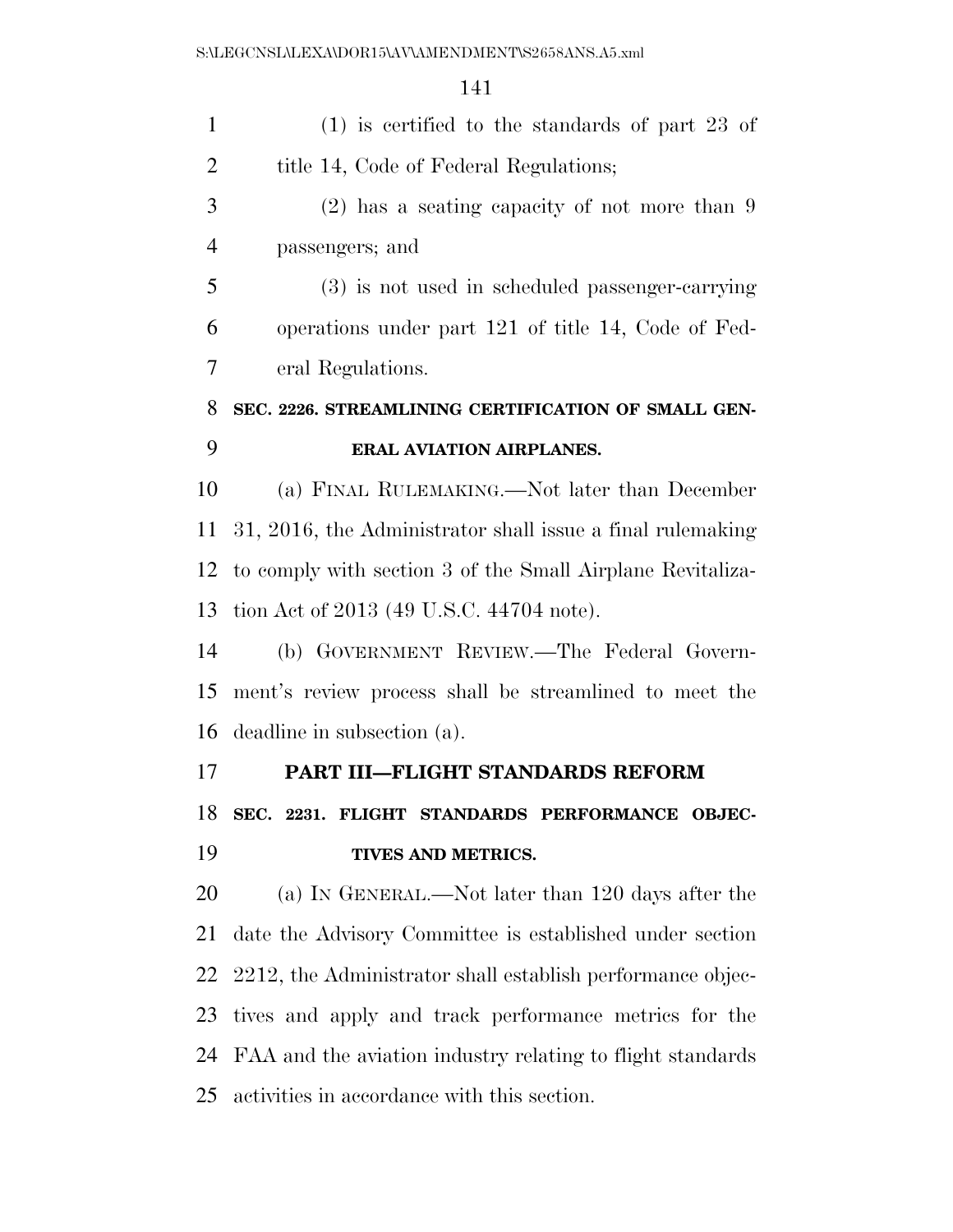(b) COLLABORATION.—The Administrator shall carry out this section in collaboration with the Advisory Com- mittee and update agency performance objectives and metrics after considering the recommendations of the Ad- visory Committee under paragraphs (8) and (9) of section 6 2212(c).

 (c) PERFORMANCE OBJECTIVES.—In carrying out subsection (a), the Administrator shall ensure that progress is made toward, at a minimum—

 (1) eliminating delays with respect to such ac-tivities;

 (2) increasing accountability for both FAA and the aviation industry;

 (3) fully implementing risk management prin-ciples and a systems safety approach;

(4) reducing duplication of effort;

 (5) promoting appropriate compliance activities and eliminating inconsistent regulatory interpreta-tions and inconsistent enforcement activities;

 (6) improving and providing greater opportuni- ties for training, including recurrent training, in au-diting and a systems safety approach to oversight;

 (7) developing and allowing the use of a single master source for guidance;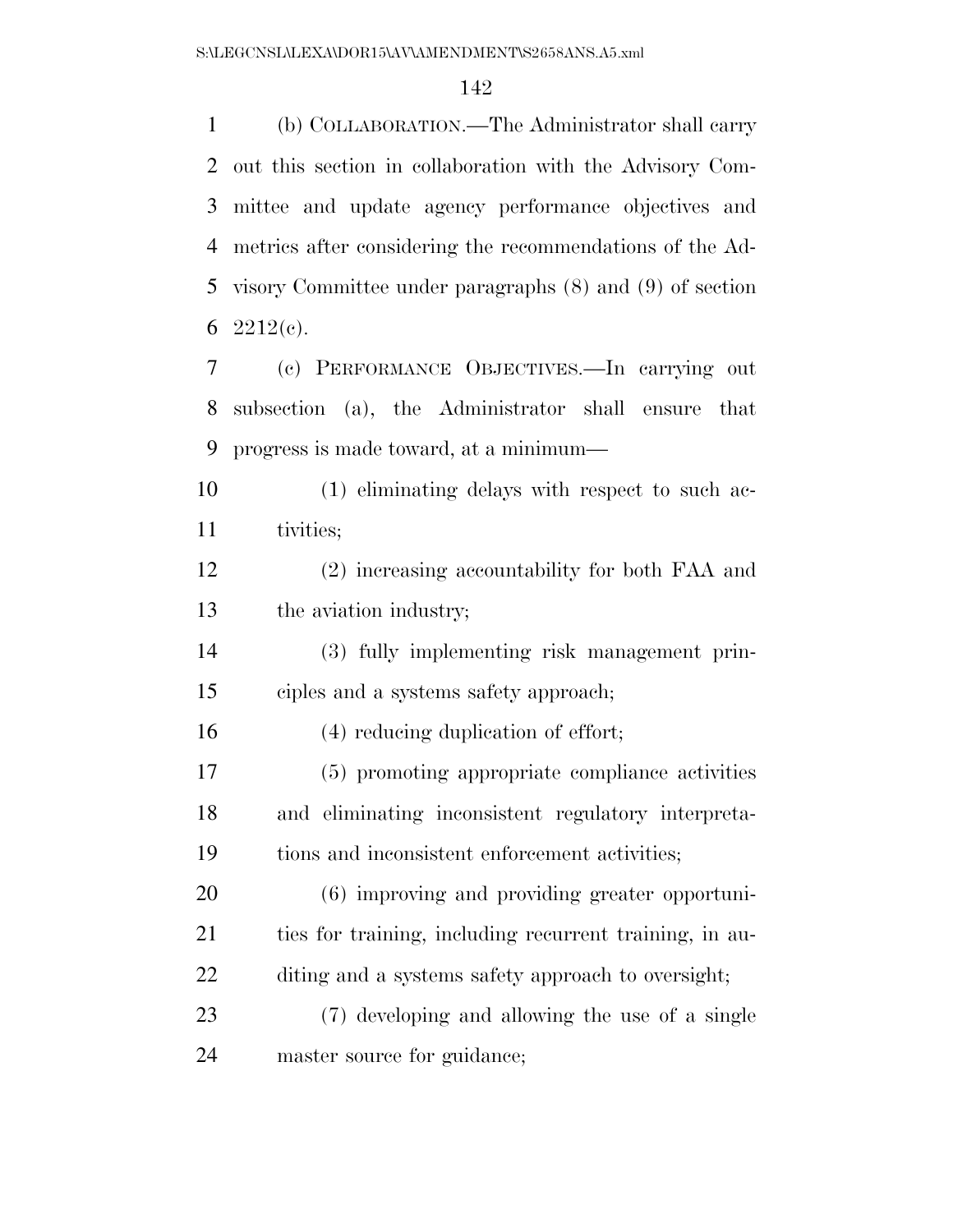| $\mathbf{1}$   | (8) providing and using a streamlined appeal           |
|----------------|--------------------------------------------------------|
| $\overline{2}$ | process for the resolution of regulatory interpreta-   |
| 3              | tion questions;                                        |
| $\overline{4}$ | (9) maintaining and improving safety; and              |
| 5              | $(10)$ increasing transparency.                        |
| 6              | (d) PERFORMANCE METRICS.—In carrying out sub-          |
| 7              | section (a), the Administrator shall—                  |
| 8              | (1) apply and track performance metrics for the        |
| 9              | FAA and the aviation industry; and                     |
| 10             | $(2)$ transmit to the appropriate committees of        |
| 11             | Congress an annual report tracking the progress to-    |
| 12             | ward full implementation of the performance metrics    |
| 13             | under section 2212.                                    |
| 14             | $(e)$ DATA.—                                           |
| 15             | (1) BASELINES.—Not later than 1 year after             |
| 16             | the date the Advisory Committee recommends initial     |
| 17             | performance metrics under section $2212(c)(9)$ , the   |
| 18             | Administrator shall generate initial data with respect |
| 19             | to each of the performance metrics applied and         |
| 20             | tracked that are approved based on the<br>$rec-$       |
| 21             | ommendations required under this section.              |
| 22             | (2) BENCHMARKS.—The Administrator shall                |
| 23             | use the performance metrics applied and tracked        |
| 24             | under this section to generate data on an ongoing      |
| 25             | basis and to measure progress toward the consensus     |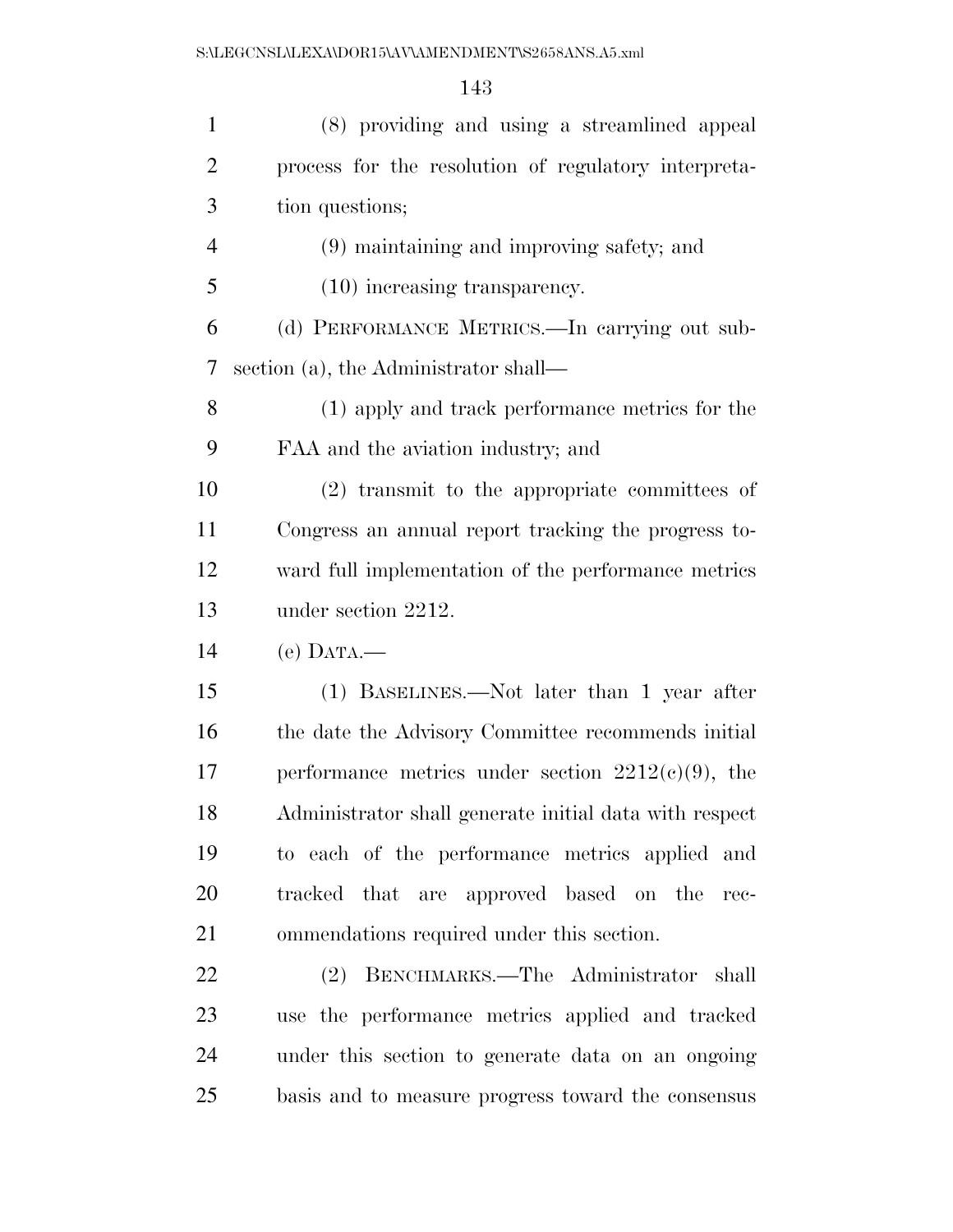| $\mathbf{1}$   | national goals, strategic objectives, and priorities       |
|----------------|------------------------------------------------------------|
| $\overline{2}$ | recommended under section $2212(c)(3)$ .                   |
| 3              | (f) PUBLICATION.—                                          |
| $\overline{4}$ | (1) IN GENERAL.—Subject to paragraph $(2)$ ,               |
| 5              | the Administrator shall make data generated using          |
| 6              | the performance metrics applied and tracked under          |
| 7              | this section available in a searchable, sortable, and      |
| 8              | downloadable format through the Internet Web site          |
| 9              | of the FAA or other appropriate methods.                   |
| 10             | (2) LIMITATIONS.—The Administrator shall                   |
| 11             | make the data under paragraph (1) available in a           |
| 12             | manner that—                                               |
| 13             | (A) protects from disclosure identifying in-               |
| 14             | formation regarding an individual or entity; and           |
| 15             | (B) protects from inappropriate disclosure                 |
| 16             | proprietary information.                                   |
| 17             | SEC. 2232. FAA TASK FORCE ON FLIGHT STANDARDS RE-          |
| 18             | FORM.                                                      |
| 19             | (a) ESTABLISHMENT.—Not later than 90 days after            |
| 20             | the date of enactment of this Act, the Administrator shall |
| 21             | establish the FAA Task Force on Flight Standards Re-       |
| 22             | form (referred to in this section as the "Task Force").    |
| 23             | (b) MEMBERSHIP.-                                           |
| 24             | APPOINTMENT.—The membership of the<br>(1)                  |
| 25             | Task Force shall be appointed by the Administrator.        |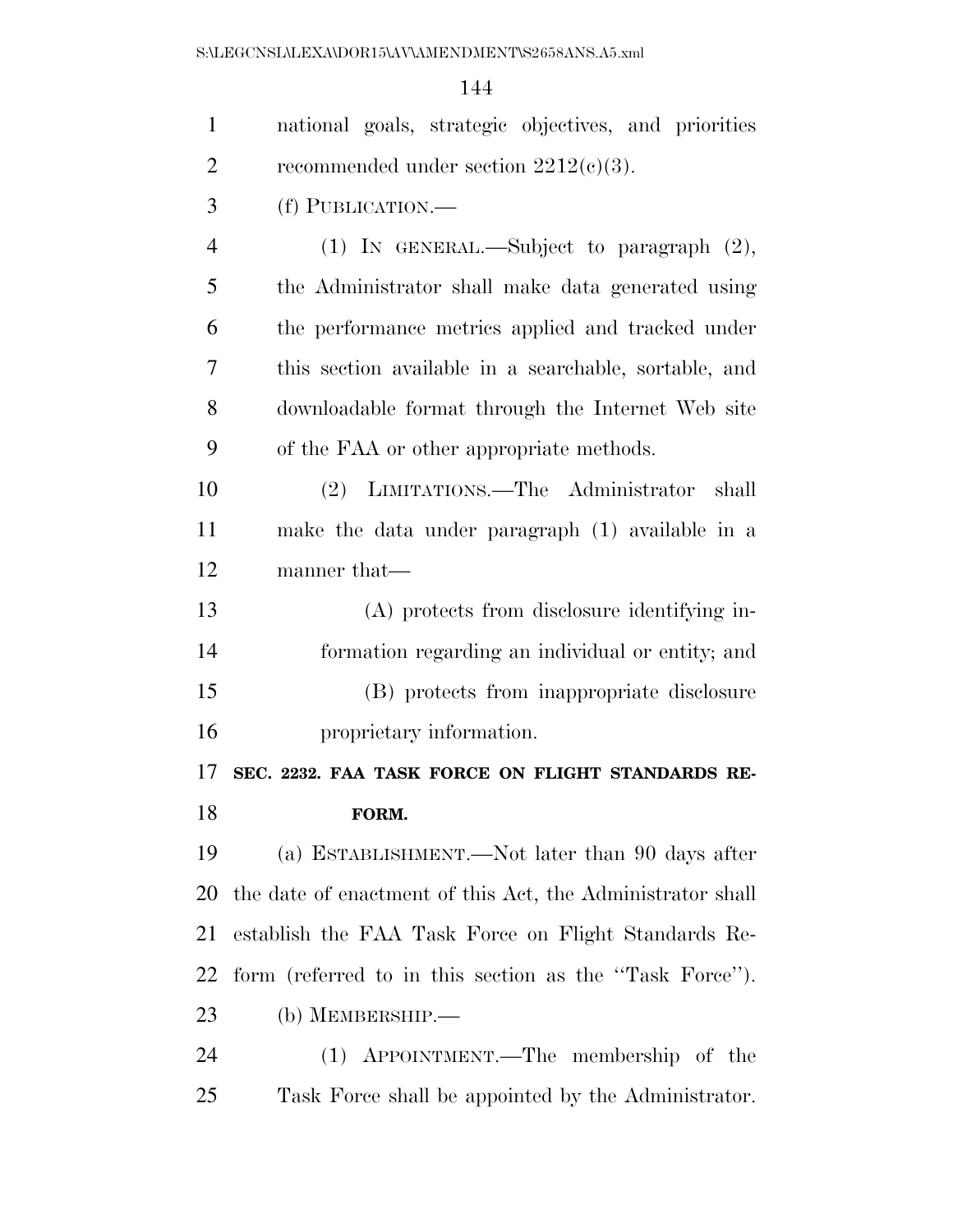| $\mathbf{1}$   | (2) NUMBER.—The Task Force shall be com-                   |
|----------------|------------------------------------------------------------|
| $\overline{2}$ | posed of not more than 20 members.                         |
| 3              | REPRESENTATION REQUIREMENTS.-The<br><b>(3)</b>             |
| $\overline{4}$ | membership of the Task Force shall include rep-            |
| 5              | resentatives, with knowledge of flight standards reg-      |
| 6              | ulatory processes and requirements, of—                    |
| 7              | $(A)$ air carriers;                                        |
| 8              | (B) general aviation;                                      |
| 9              | (C) business aviation;                                     |
| 10             | (D) repair stations;                                       |
| 11             | (E) unmanned aircraft systems operators;                   |
| 12             | $(F)$ flight schools;                                      |
| 13             | (G) labor unions, including those rep-                     |
| 14             | resenting FAA aviation safety inspectors and               |
| 15             | those representing FAA aviation safety engi-               |
| 16             | neers; and                                                 |
| 17             | (H) aviation safety experts.                               |
| 18             | (c) DUTIES.—The duties of the Task Force shall in-         |
| 19             | clude, at a minimum, identifying cost-effective best prac- |
| 20             | tices and providing recommendations with respect to-       |
| 21             | (1) simplifying and streamlining flight stand-             |
| 22             | ards regulatory processes;                                 |
| 23             | (2) reorganizing the Flight Standards Service              |
| 24             | to establish an entity organized by function rather        |
| 25             | than geographic region, if appropriate;                    |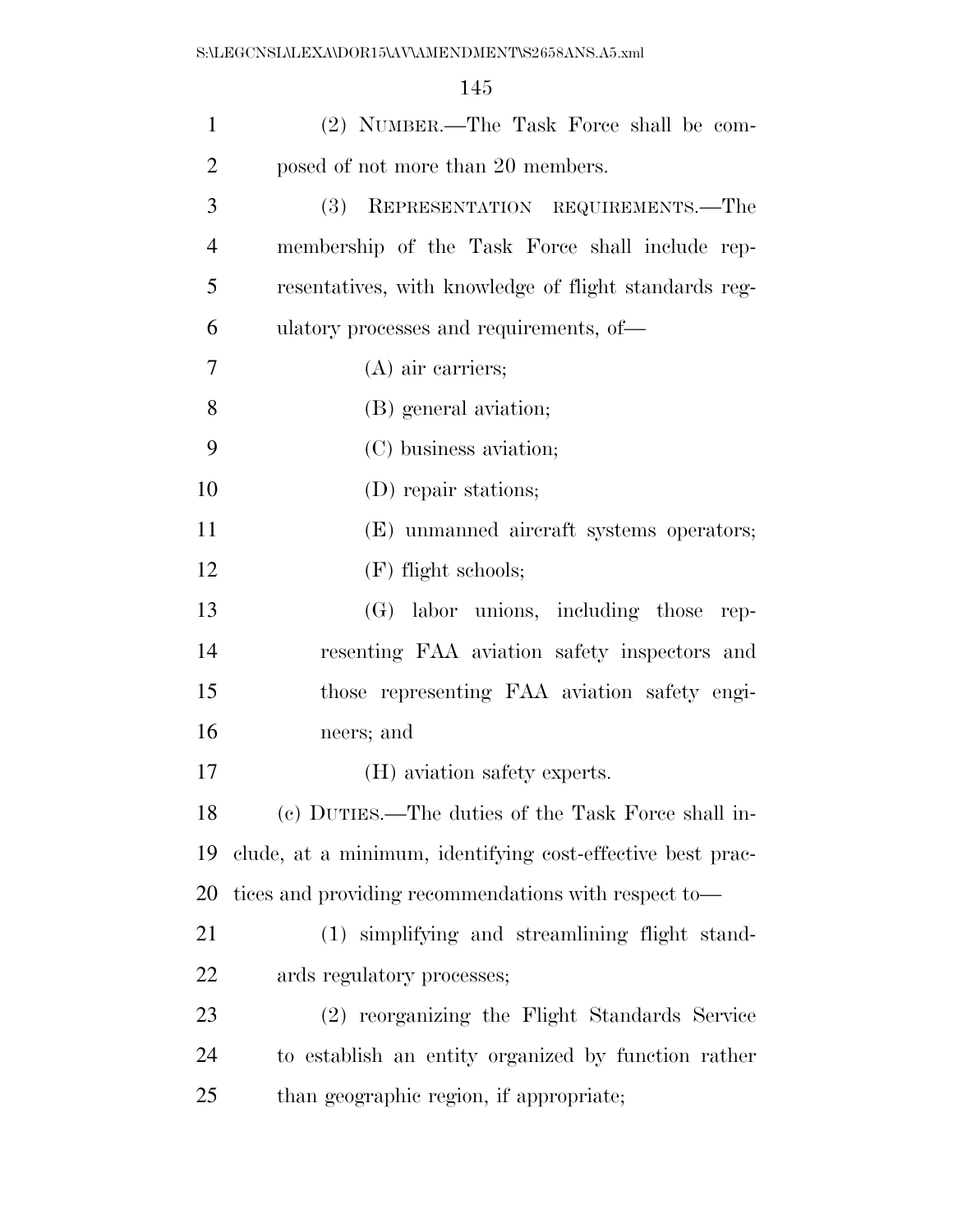| (3) FAA aviation safety inspector training op-           |
|----------------------------------------------------------|
| portunities;                                             |
| (4) FAA aviation safety inspector standards              |
| and performance; and                                     |
| $(5)$ achieving, across the FAA, consistent—             |
| (A) regulatory interpretations; and                      |
| (B) application of oversight activities.                 |
| (d) REPORT.—Not later than 1 year after the date         |
| of enactment of this Act, the Task Force shall submit to |
| the Administrator, Advisory Committee established under  |
| section 2212, and appropriate committees of Congress a   |
| report detailing—                                        |
| (1) the best practices identified and rec-               |
| ommendations provided by the Task Force under            |
| subsection (c); and                                      |
| $(2)$ any recommendations of the Task Force for          |
| additional regulatory action or cost-effective legisla-  |
| tive action.                                             |
| (e) FEDERAL ADVISORY COMMITTEE ACT.—The                  |
| Federal Advisory Committee Act (5 U.S.C. App.) shall not |
| apply to the Task Force.                                 |
|                                                          |
| (f) SUNSET.—The Task Force shall cease to exist on       |
|                                                          |

under subsection (d).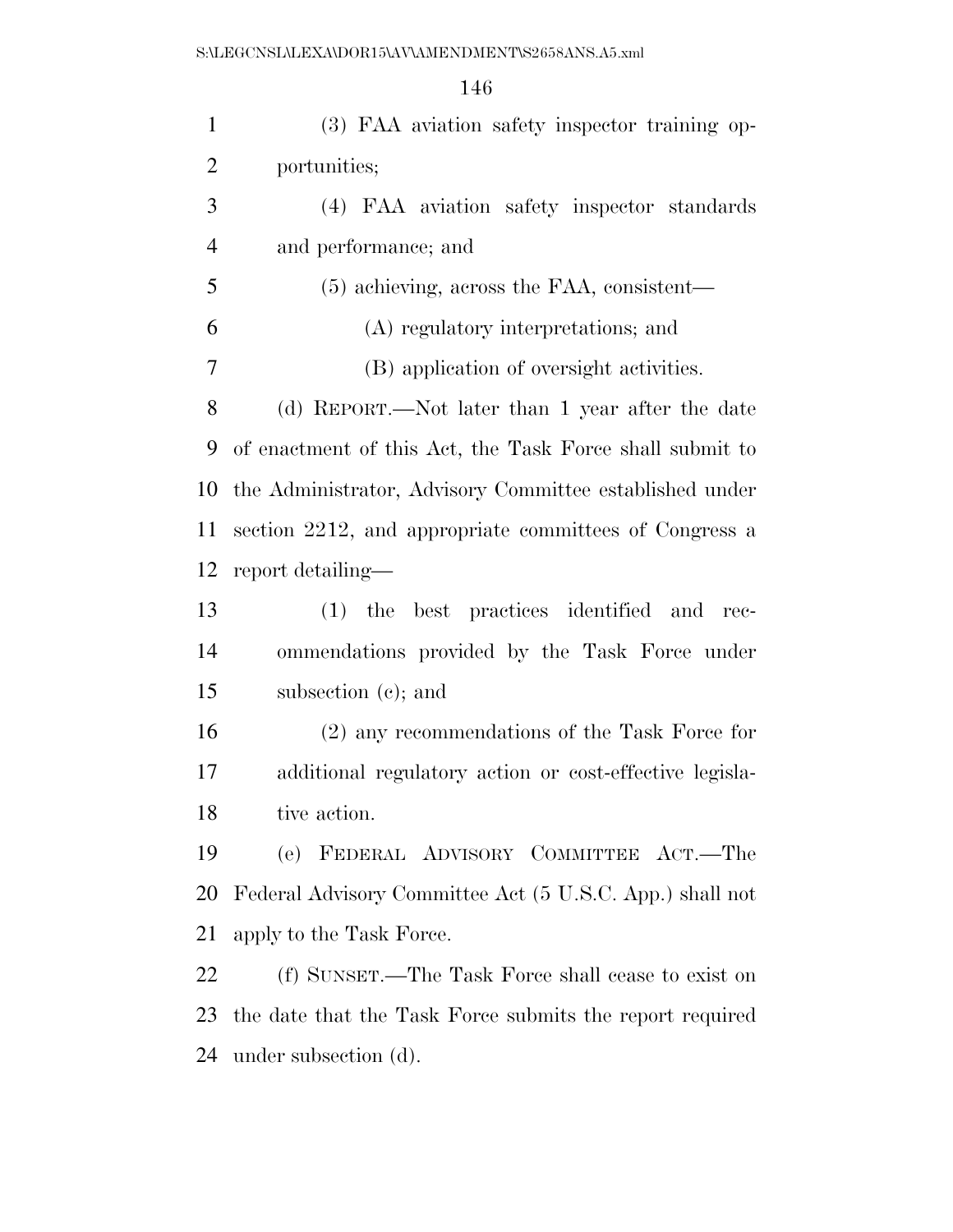## **SEC. 2233. CENTRALIZED SAFETY GUIDANCE DATABASE.**

| $\overline{2}$ | (a) ESTABLISHMENT.—Not later than 1 year after              |
|----------------|-------------------------------------------------------------|
| 3              | the date of enactment of this Act, the Administrator of     |
| 4              | the FAA shall establish a centralized safety guidance data- |
| 5              | base for all of the regulatory guidance issued by the FAA   |
| 6              | Office of Aviation Safety regarding compliance with 1 or    |
| 7              | more aviation safety-related provisions of the Code of Fed- |
| 8              | eral Regulations.                                           |
| 9              | (b) REQUIREMENTS.—The database under subsection             |
| 10             | $(a)$ shall—                                                |
| 11             | $(1)$ for each guidance, include a link to the spe-         |
| 12             | cific provision of the Code of Federal Regulations;         |
| 13             | $(2)$ subject to paragraph $(3)$ , be accessible to         |
| 14             | the public; and                                             |
| 15             | $(3)$ be provided in a manner that—                         |
| 16             | (A) protects from disclosure identifying in-                |
| 17             | formation regarding an individual or entity; and            |
| 18             | (B) protects from inappropriate disclosure                  |
| 19             | proprietary information.                                    |
| 20             | (c) DATA ENTRY TIMING.—                                     |
| 21             | (1) EXISTING DOCUMENTS.—Not later than 14                   |
| 22             | months after the date the database is established,          |
| 23             | the Administrator shall have completed entering into        |
| 24             | the database any applicable regulatory guidance that        |
| 25             | are in effect and were issued before that date.             |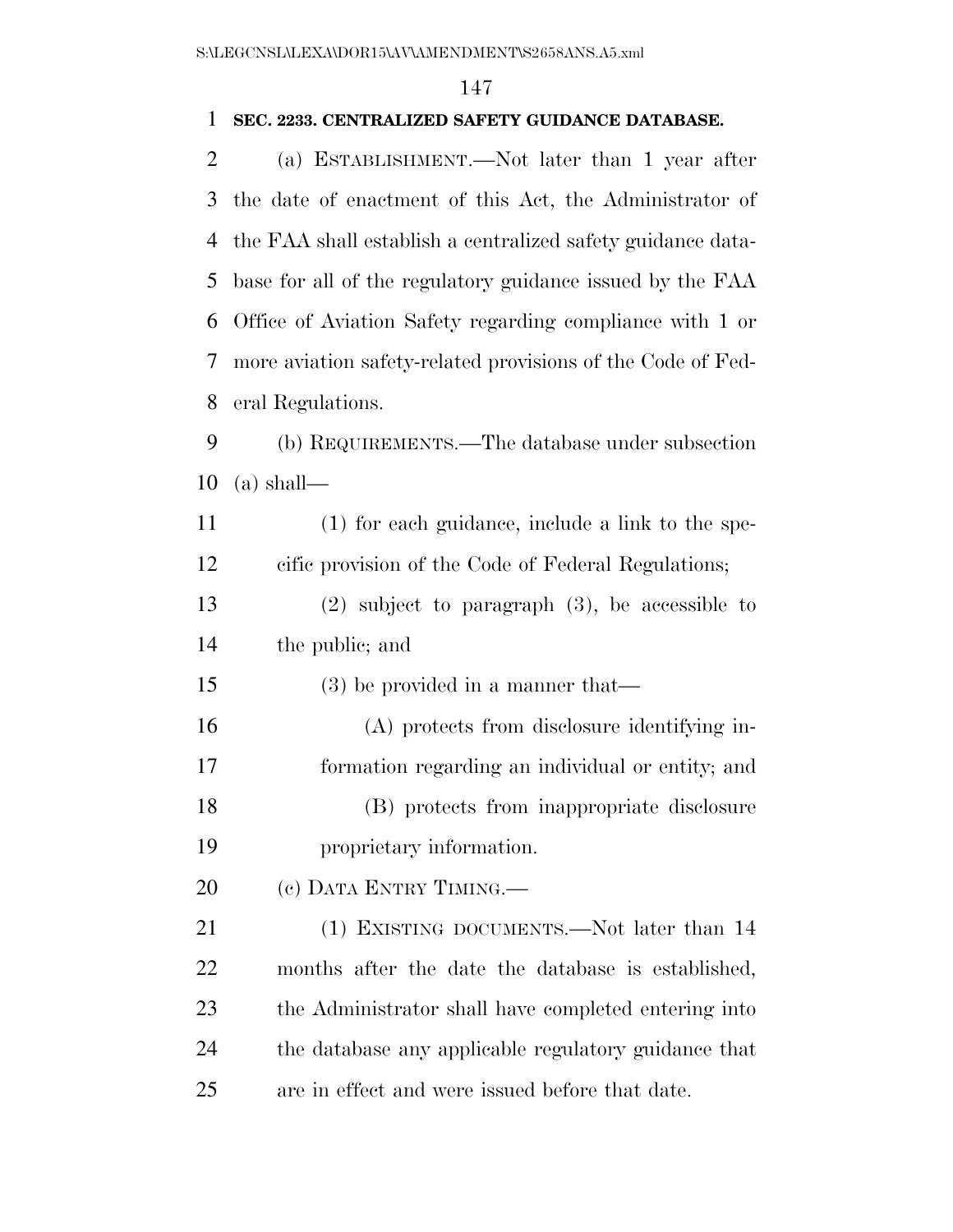(2) NEW REGULATORY GUIDANCE AND UP- DATES.—Beginning on the date the database is es- tablished, the Administrator shall ensure that any applicable regulatory guidance that are issued on or after that date are entered into the database as they are issued.

 (d) CONSULTATION REQUIREMENT.—In establishing the database under subsection (a), the Administrator shall consult and collaborate with appropriate stakeholders, in- cluding labor organizations (including those representing aviation workers, FAA aviation safety engineers, and FAA aviation safety inspectors) and aviation industry stake-holders.

 (e) DEFINITION OF REGULATORY GUIDANCE.—In this section, the term ''regulatory guidance'' means all forms of written information issued by the FAA that an individual or entity may use to interpret or apply FAA regulations and requirements, including information an in- dividual or entity may use to determine acceptable means of compliance with such regulations and requirements, such as an order, manual, circular, policy statement, legal interpretation memorandum, and rulemaking documents.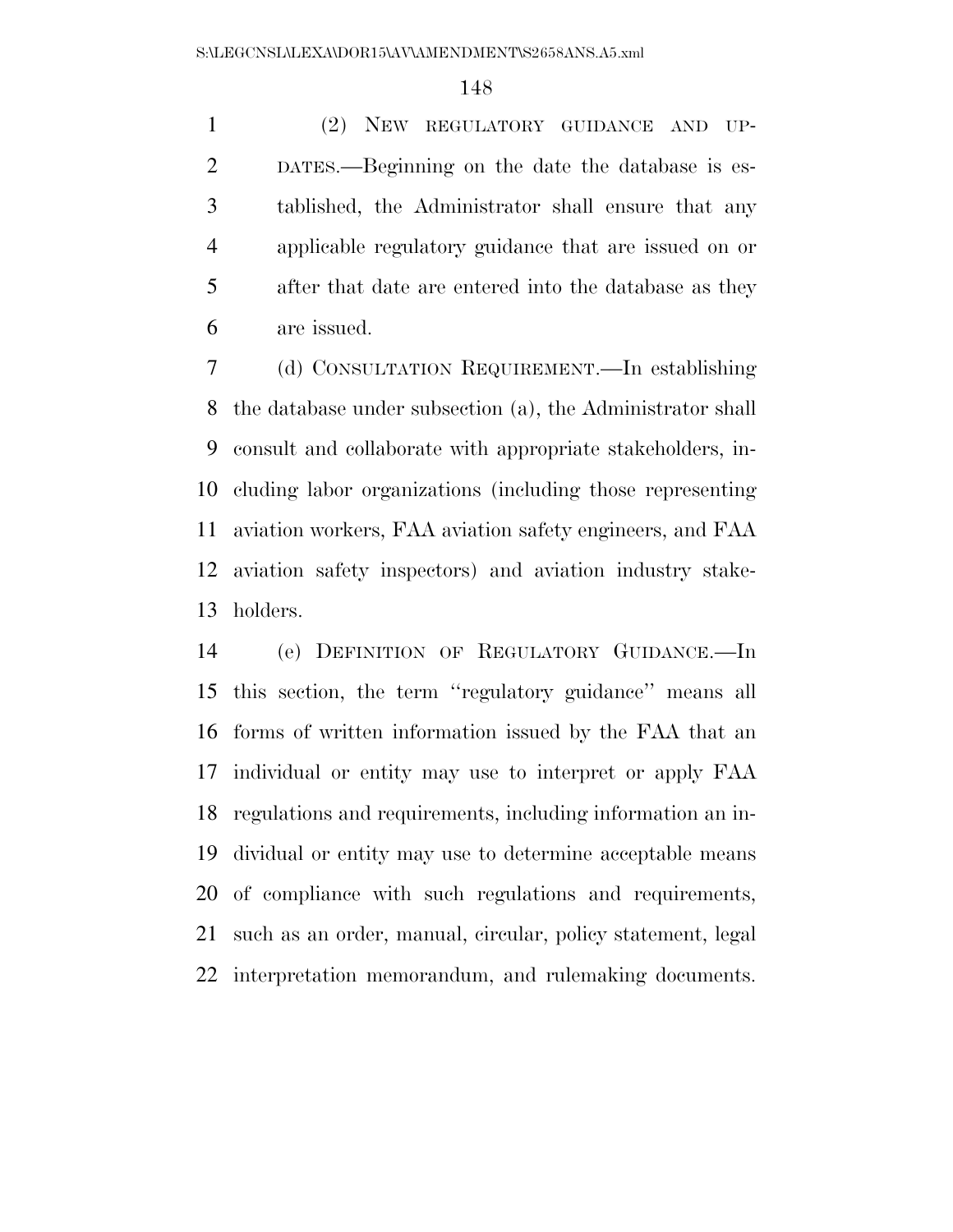# **SEC. 2234. REGULATORY CONSISTENCY COMMUNICATIONS BOARD.**

 (a) ESTABLISHMENT.—Not later than 180 days after the date of enactment of this Act, the Administrator of the FAA shall establish a Regulatory Consistency Commu- nications Board (referred to in this section as the ''Board'').

 (b) CONSULTATION REQUIREMENT.—In establishing the Board, the Administrator shall consult and collaborate with appropriate stakeholders, including FAA labor orga- nizations (including labor organizations representing FAA aviation safety inspectors and labor organizations rep- resenting FAA aviation safety engineers) and aviation in-dustry stakeholders.

 (c) MEMBERSHIP.—The Board shall be composed of FAA representatives, appointed by the Administrator, from—

- (1) the Flight Standards Service;
- (2) the Aircraft Certification Service; and
- (3) the Office of the Chief Counsel.

 (d) FUNCTIONS.—The Board shall carry out the fol-lowing functions:

 (1) Recommend, at a minimum, processes by which—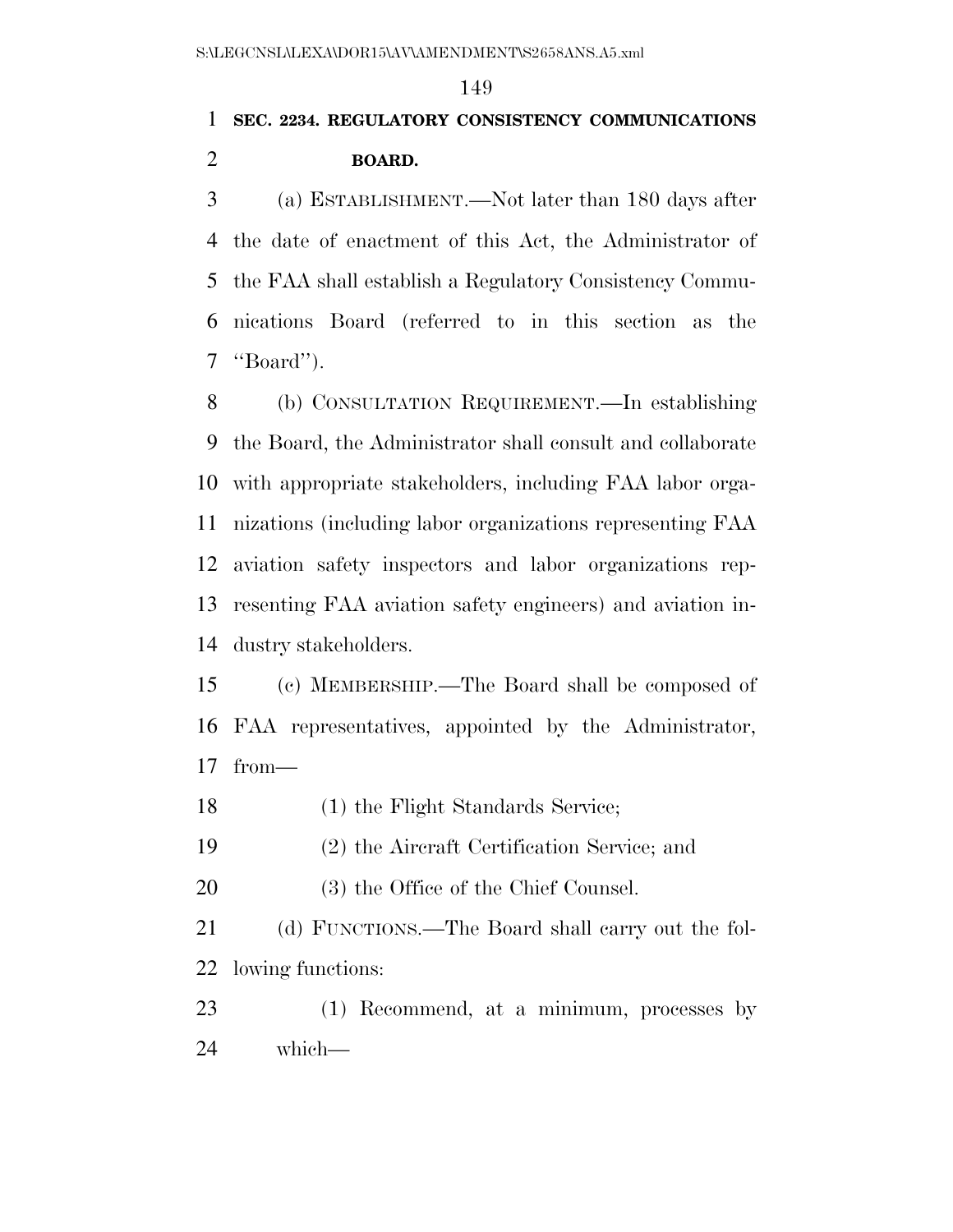| $\mathbf{1}$   | (A) FAA personnel and persons regulated                |
|----------------|--------------------------------------------------------|
| $\overline{2}$ | by the FAA may submit regulatory interpreta-           |
| 3              | tion questions without fear of retaliation;            |
| $\overline{4}$ | (B) FAA personnel may submit written                   |
| 5              | questions as to whether a previous approval or         |
| 6              | regulatory interpretation issued by FAA per-           |
| 7              | sonnel in another office or region is correct or       |
| 8              | incorrect; and                                         |
| 9              | (C) any other person may submit anony-                 |
| 10             | mous regulatory interpretation questions.              |
| 11             | $(2)$ Meet on a regular basis to discuss and re-       |
| 12             | solve questions submitted under paragraph (1) and      |
| 13             | the appropriate application of regulations and policy  |
| 14             | with respect to each question.                         |
| 15             | (3) Provide to a person that submitted a ques-         |
| 16             | tion under subparagraph $(A)$ or subparagraph $(B)$ of |
| 17             | paragraph (1) an expeditious written response to the   |
| 18             | question.                                              |
| 19             | (4) Recommend a process to make the resolu-            |
| 20             | tion of common regulatory interpretation questions     |
| 21             | publicly available to FAA personnel and the public     |
| 22             | in a manner that—                                      |
| 23             | (A) does not reveal any identifying data of            |
| 24             | the person that submitted a question; and              |
| 25             | (B) protects any proprietary information.              |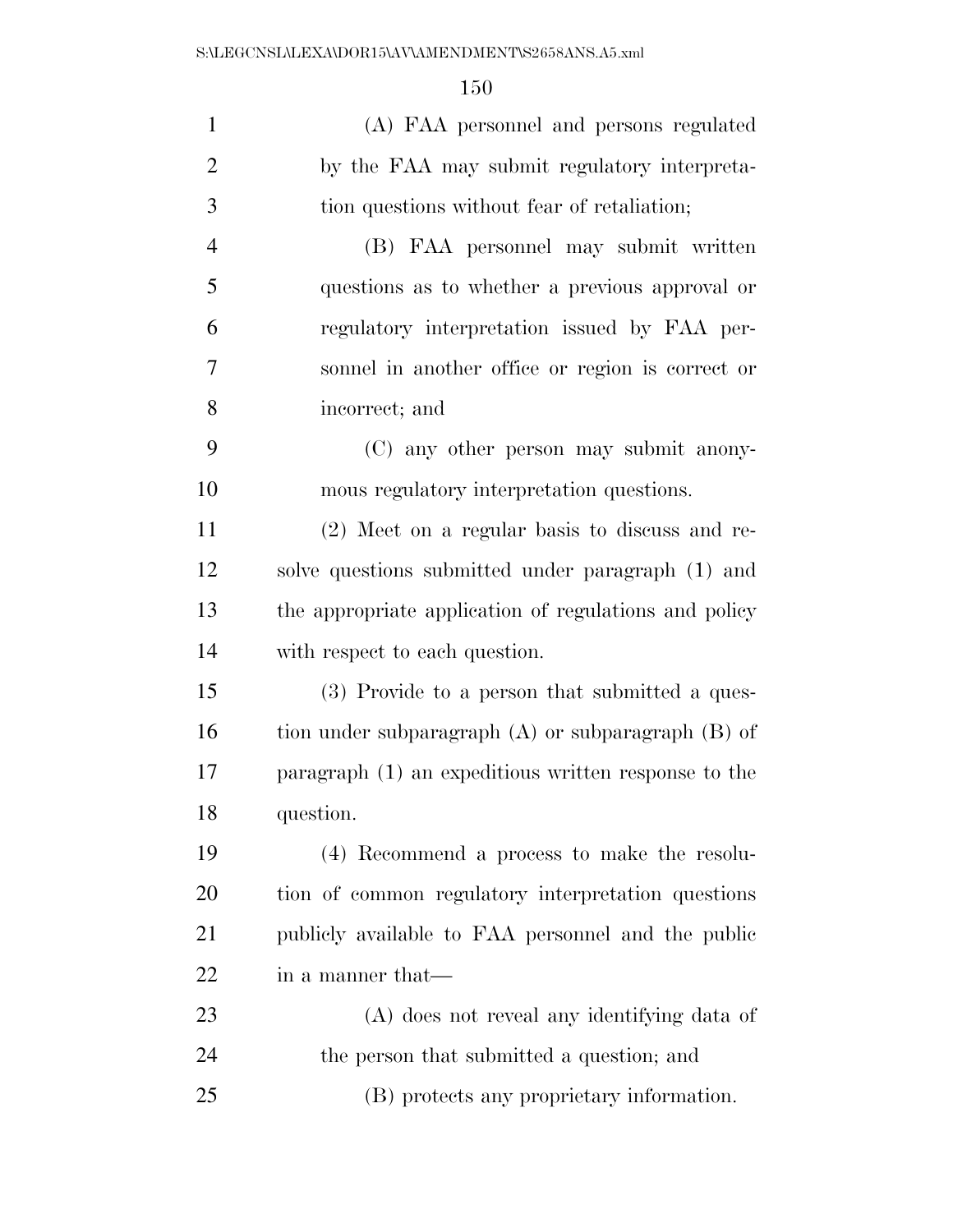(5) Ensure that responses to questions under this subsection are incorporated into regulatory guidance (as defined in section 2233(e)).

 (e) PERFORMANCE METRICS, TIMELINES, AND GOALS.—Not later than 180 days after the date that the Advisory Committee recommends performance objectives and performance metrics for the FAA and the aviation industry under paragraphs (8) and (9) of section 2212(c), the Administrator, in collaboration with the Advisory Committee, shall—

 (1) establish performance metrics, timelines, and goals to measure the progress of the Board in resolving regulatory interpretation questions sub-mitted under subsection (d)(1); and

 (2) implement a process for tracking the progress of the Board in meeting the performance metrics, timelines, and goals under paragraph (1).

# **SEC. 2235. FLIGHT STANDARDS SERVICE REALIGNMENT FEASIBILITY REPORT.**

 (a) IN GENERAL.—Not later than 1 year after the date of enactment of this Act, the Administrator, in con-sultation with relevant industry stakeholders, shall—

 (1) determine the feasibility of realigning flight standards service regional field offices to specialized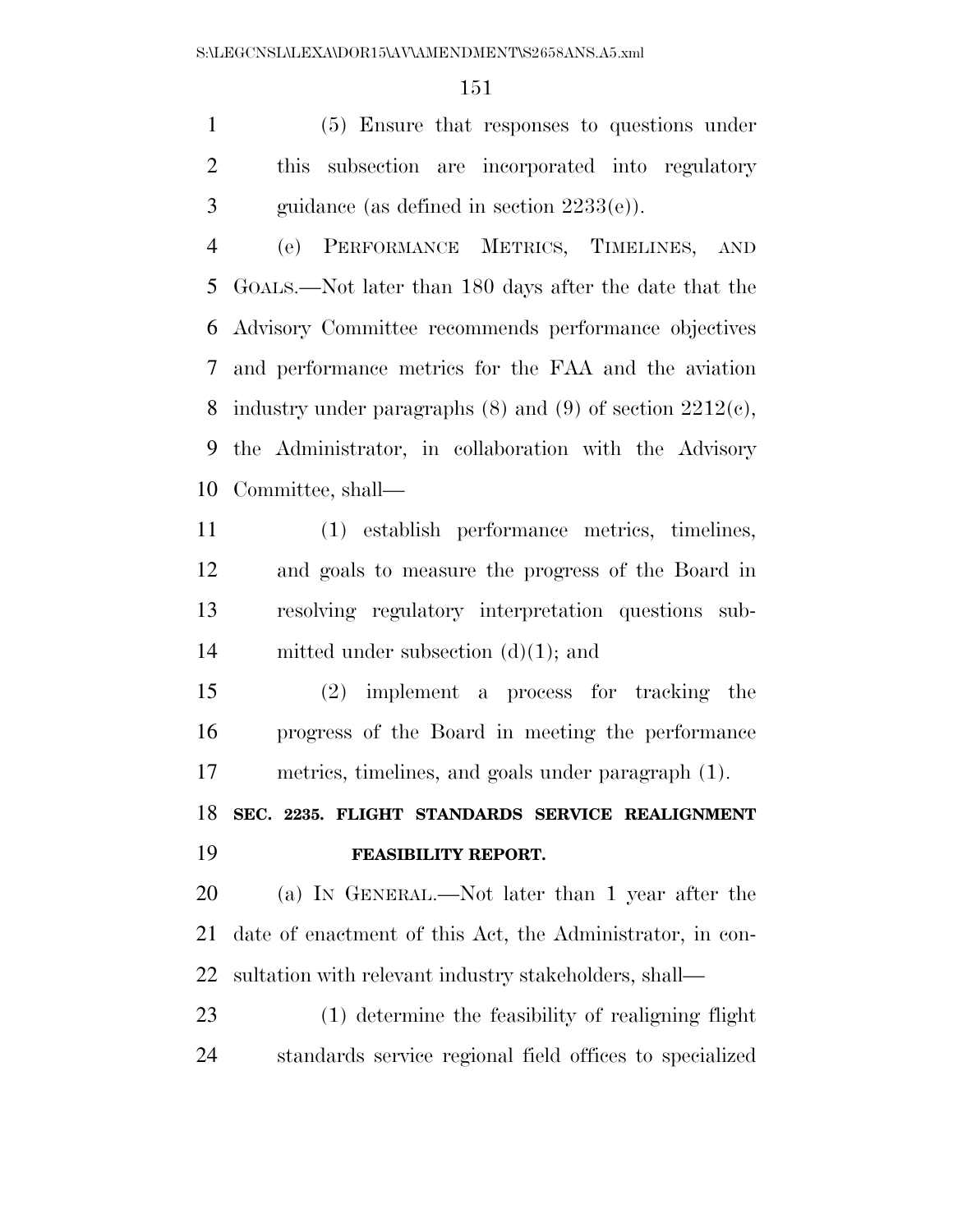areas of aviation safety oversight and technical ex-pertise; and

 (2) submit to the appropriate committees of Congress a report on the findings under paragraph (1).

 (b) CONSIDERATIONS.—In making a determination under subsection (a), the Administrator shall consider a flight standards service regional field office providing sup- port in the area of its technical expertise to flight stand-ards district offices and certificate management offices.

### **SEC. 2236. ADDITIONAL CERTIFICATION RESOURCES.**

 (a) IN GENERAL.—Notwithstanding any other provi- sion of law, and subject to the requirements of subsection (b), the Administrator may enter into a reimbursable agreement with an applicant or certificate-holder for the reasonable travel and per diem expenses of the FAA asso- ciated with official travel to expedite the acceptance or val- idation by a foreign authority of an FAA certificate or design approval.

 (b) CONDITIONS.—The Administrator may enter into an agreement under subsection (a) only if—

 (1) the travel covered under the agreement is determined to be necessary, by both the Adminis-trator and the applicant or certificate-holder, to ex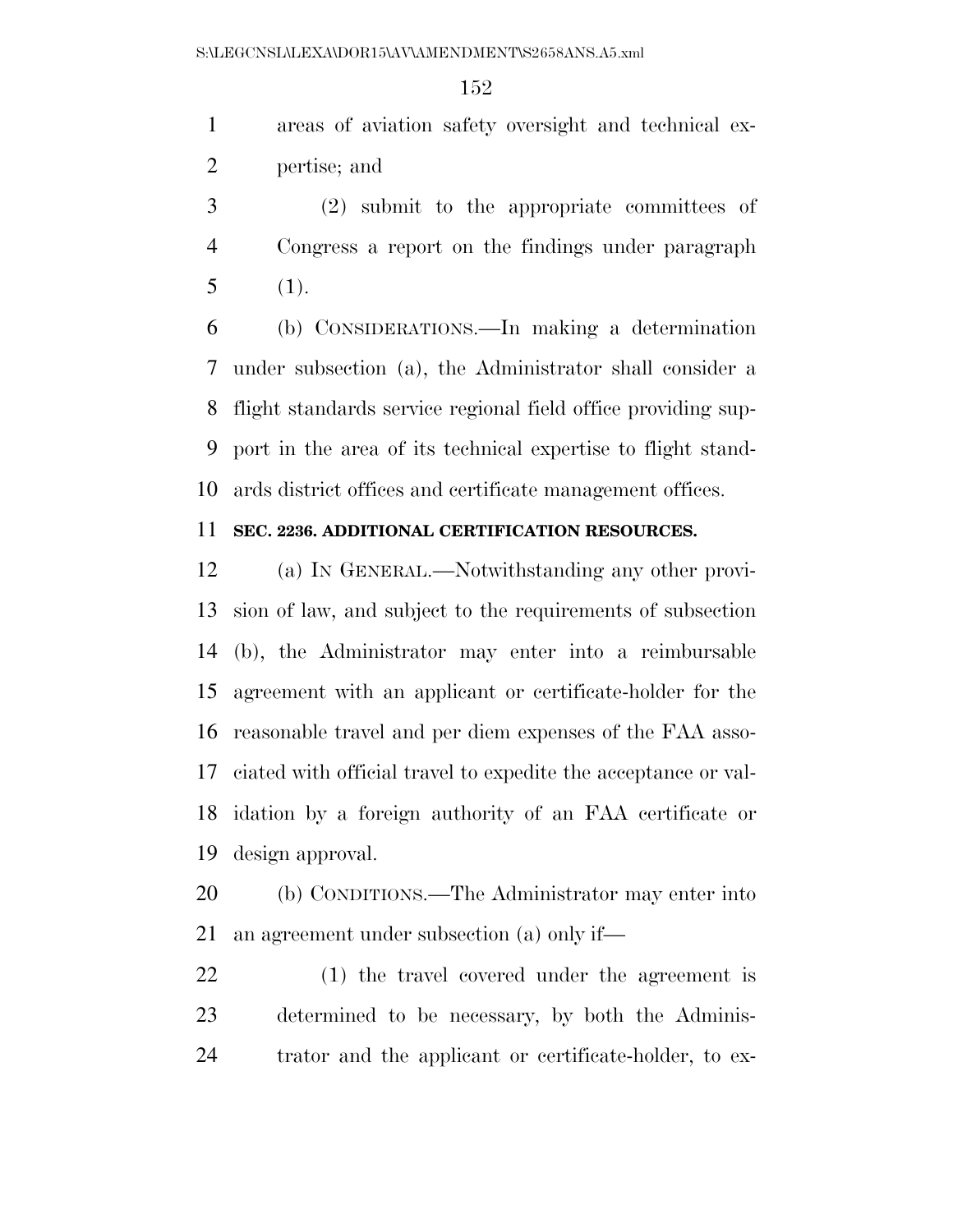S:\LEGCNSL\LEXA\DOR15\AV\AMENDMENT\S2658ANS.A5.xml

| $\mathbf{1}$   | pedite the acceptance or validation of the relevant      |
|----------------|----------------------------------------------------------|
| $\overline{2}$ | certificate or approval;                                 |
| 3              | (2) the travel is conducted at the request of the        |
| $\overline{4}$ | applicant or certificate-holder;                         |
| 5              | (3) the travel plans and expenses are approved           |
| 6              | by the applicant or certificate-holder prior to travel;  |
| 7              | and                                                      |
| 8              | (4) the agreement requires payment in advance            |
| 9              | of FAA services and is consistent with the processes     |
| 10             | under section $106(1)(6)$ of title 49, United States     |
| 11             | Code.                                                    |
| 12             | (c) REPORT.—Not later than 2 years after the date        |
| 13             | of enactment of this Act, the Administrator shall submit |
| 14             | to the appropriate committees of Congress a report on—   |
| 15             | (1) the number of occasions on which the Ad-             |
| 16             | ministrator entered into reimbursable agreements         |
| 17             | under this section;                                      |
| 18             | $(2)$ the number of occasions on which the Ad-           |
| 19             | ministrator declined a request by an applicant or        |
| 20             | certificate-holder to enter into a reimbursable agree-   |
| 21             | ment under this section;                                 |
| 22             | (3) the amount of reimbursements collected in            |
| 23             | accordance with agreements under this section; and       |
| 24             | (4) the extent to which reimbursable agree-              |
| 25             | ments under this section assisted in reducing the        |
|                |                                                          |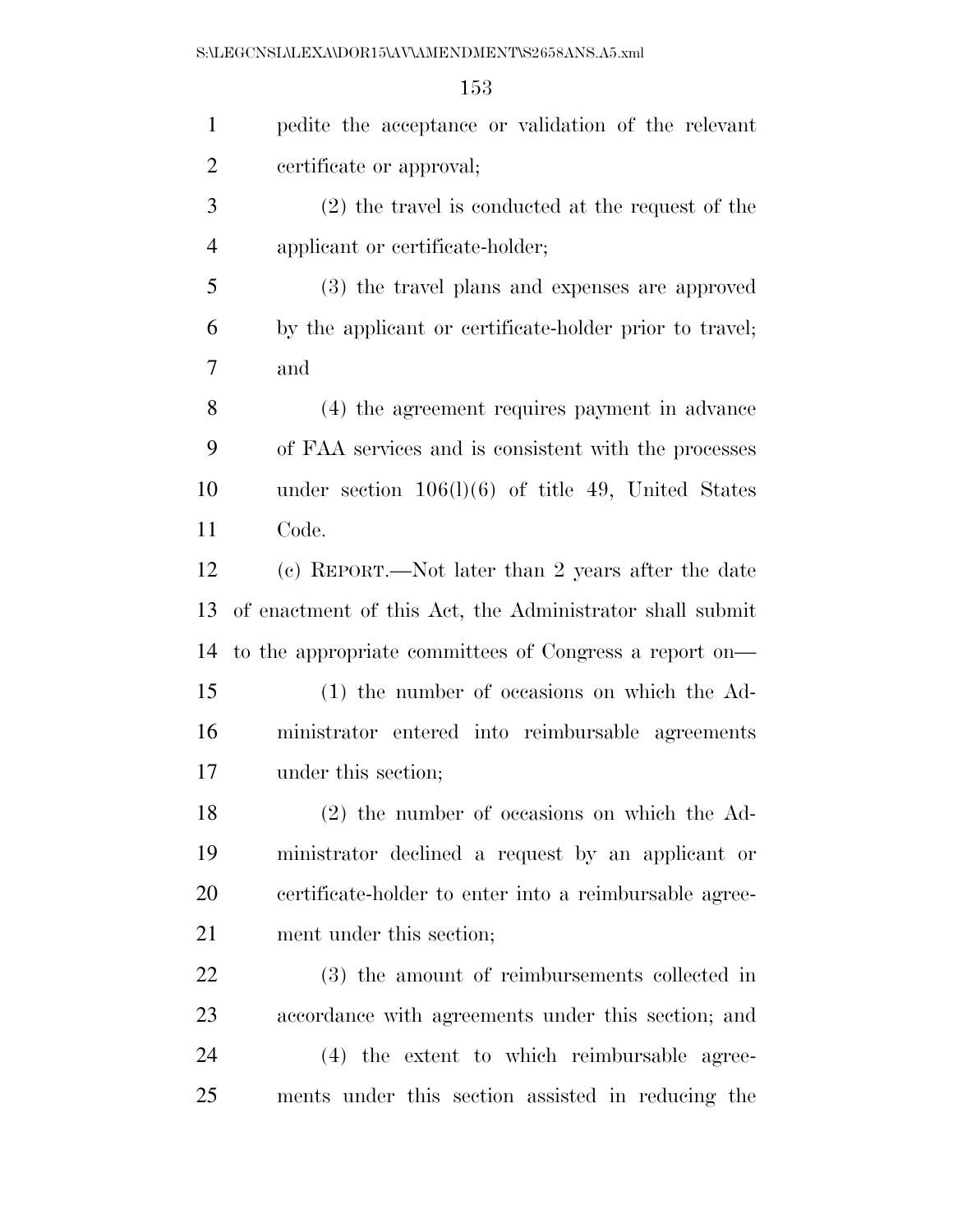| $\mathbf{1}$   | amount of time necessary for foreign authorities'          |
|----------------|------------------------------------------------------------|
| $\overline{2}$ | validations of FAA certificates and design approvals.      |
| 3              | (d) DEFINITIONS.—In this section:                          |
| 4              | (1) APPLICANT.—The term "applicant" means                  |
| 5              | a person that has applied to a foreign authority for       |
| 6              | the acceptance or validation of an FAA certificate or      |
| 7              | design approval.                                           |
| 8              | (2) CERTIFICATE-HOLDER.—The term "certifi-                 |
| 9              | cate-holder" means a person that holds a certificate       |
| 10             | issued by the Administrator under part 21 of title         |
| 11             | 14, Code of Federal Regulations.                           |
| 12             | PART IV-SAFETY WORKFORCE                                   |
|                |                                                            |
| 13             | SEC. 2241. SAFETY WORKFORCE TRAINING STRATEGY.             |
| 14             | (a) SAFETY WORKFORCE TRAINING STRATEGY.                    |
| 15             | Not later than 60 days after the date of enactment of this |
| 16             | Act, the Administrator of the FAA shall review and revise  |
| 17             | its safety workforce training strategy to ensure that it—  |
| 18             | (1) aligns with an effective risk-based approach           |
| 19             | to safety oversight;                                       |
| 20             | $(2)$ best utilizes available resources;                   |
| 21             | (3) allows FAA employees participating in orga-            |
| 22             | nization management teams or conducting ODA pro-           |
| 23             | gram audits to complete, expeditiously, appropriate        |
| 24             | training, including recurrent training, in auditing        |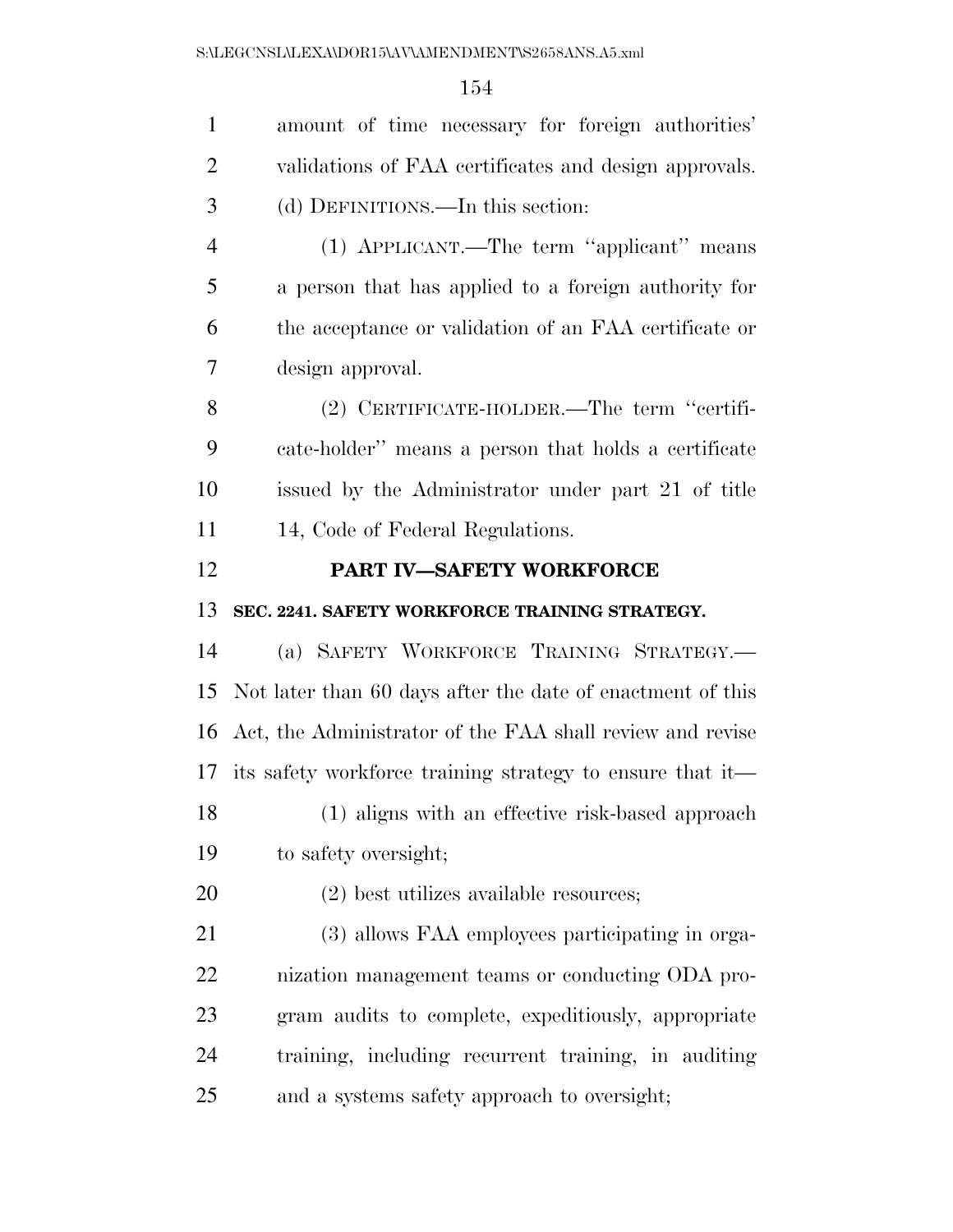(4) seeks knowledge-sharing opportunities be- tween the FAA and the aviation industry in new technologies, best practices, and other areas of inter-est related to safety oversight;

 (5) fosters an inspector and engineer workforce that has the skills and training necessary to improve risk-based approaches that focus on requirements management and auditing skills; and

 (6) includes, as appropriate, milestones and metrics for meeting the requirements of paragraphs (1) through (5).

 (b) REPORT.—Not later that 270 days after the date the strategy is established under subsection (a), the Ad- ministrator shall submit to the appropriate committees of Congress a report on the implementation of the strategy and progress in meeting any milestones or metrics in-cluded in the strategy.

(c) DEFINITIONS.—In this section:

 (1) ODA HOLDER.—The term ''ODA holder'' has the meaning given the term in section 44736 of 21 title 49, United States Code.

 (2) ODA PROGRAM.—The term ''ODA pro- gram'' means the program to standardize FAA over-sight of the organizations that are approved to per-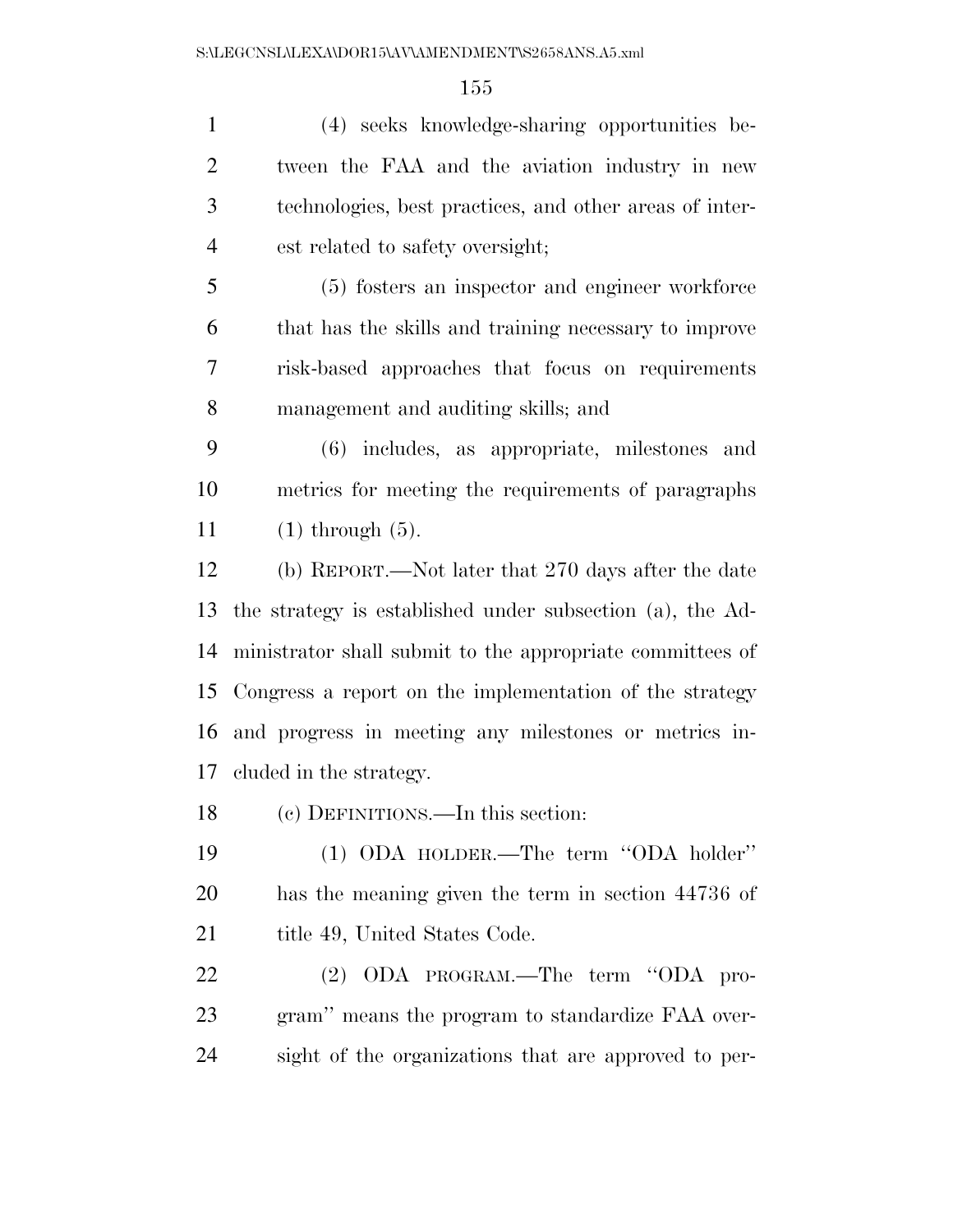form certain functions on behalf of the FAA under section 44702(d) of title 49, United States Code.

 (3) ORGANIZATION MANAGEMENT TEAM.—The term ''organization management team'' means a group of FAA employees consisting of FAA aviation safety engineers, flight test pilots, and aviation safe- ty inspectors overseeing an ODA holder and its spec-ified function delegated under section 44702.

#### **SEC. 2242. WORKFORCE STUDY.**

 (a) WORKFORCE STUDY.—Not later than 90 days after the date of enactment of this Act, the Comptroller General of the United States shall conduct a study to as- sess the workforce and training needs of the Office of Aviation Safety of the Federal Aviation Administration and taking into consideration how those needs could be met.

 (b) CONTENTS.—The study under subsection (a) shall include—

 (1) a review of the current staffing levels and requirements for hiring and training, including re- current training, of aviation safety inspectors and aviation safety engineers;

 (2) an analysis of the skills and qualifications required of aviation safety inspectors and aviation safety engineers for successful performance in the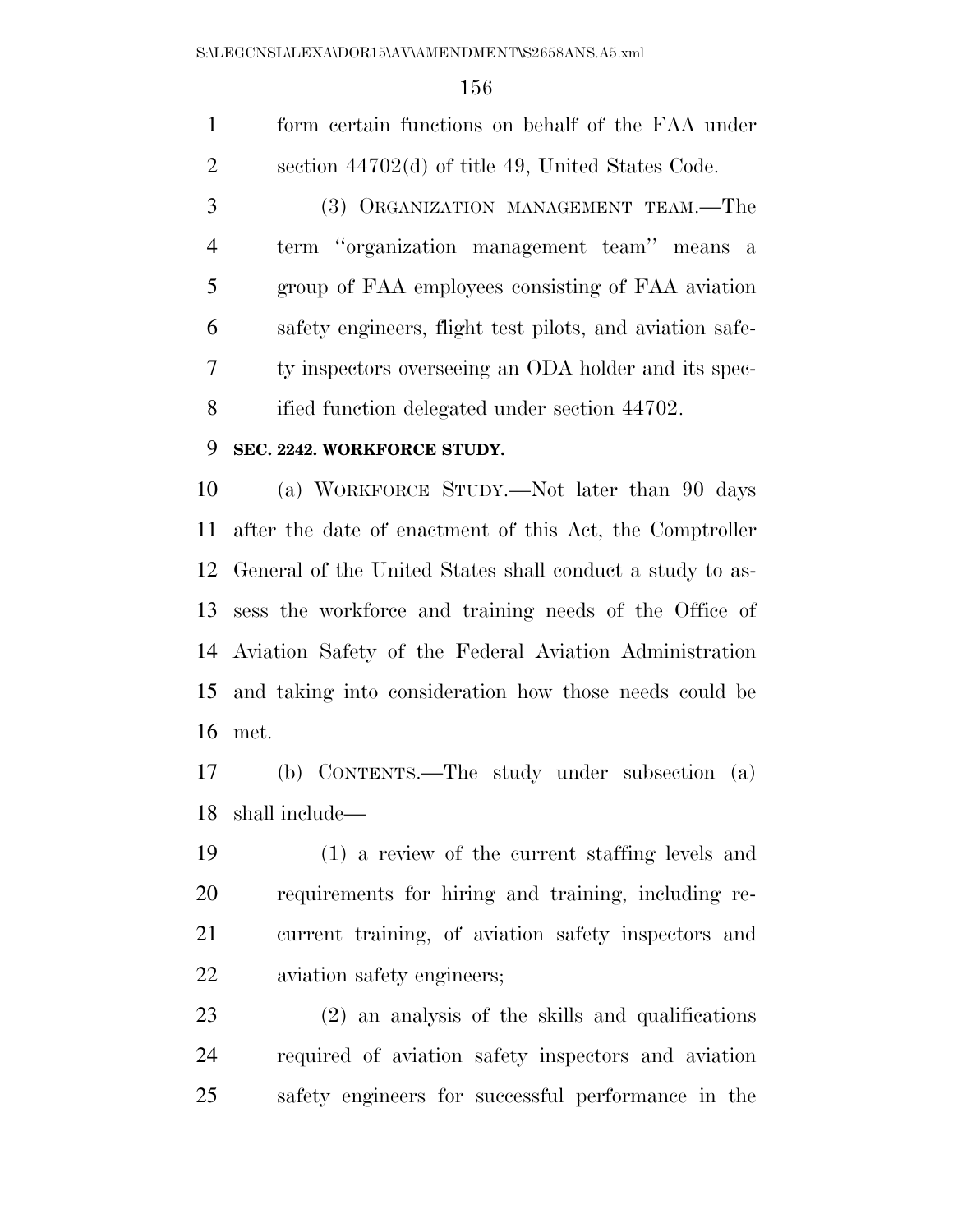current and future projected aviation safety regu- latory environment, including an analysis of the need for a systems engineering discipline within the Fed- eral Aviation Administration to guide the engineer- ing of complex systems, with an emphasis on audit-6 ing an ODA holder (as defined in section  $44736(c)$ ) of title 49, United States Code);

 (3) a review of current performance incentive policies of the Federal Aviation Administration, as applied to the Office of Aviation Safety, including awards for performance;

 (4) an analysis of ways the Federal Aviation Administration can work with the aviation industry and FAA labor force to establish knowledge-sharing opportunities between the Federal Aviation Adminis- tration and the aviation industry in new tech- nologies, best practices, and other areas that could improve the aviation safety regulatory system; and

 (5) recommendations on the best and most cost- effective approaches to address the needs of the cur-21 rent and future projected aviation safety regulatory system, including qualifications, training programs, and performance incentives for relevant agency per-sonnel.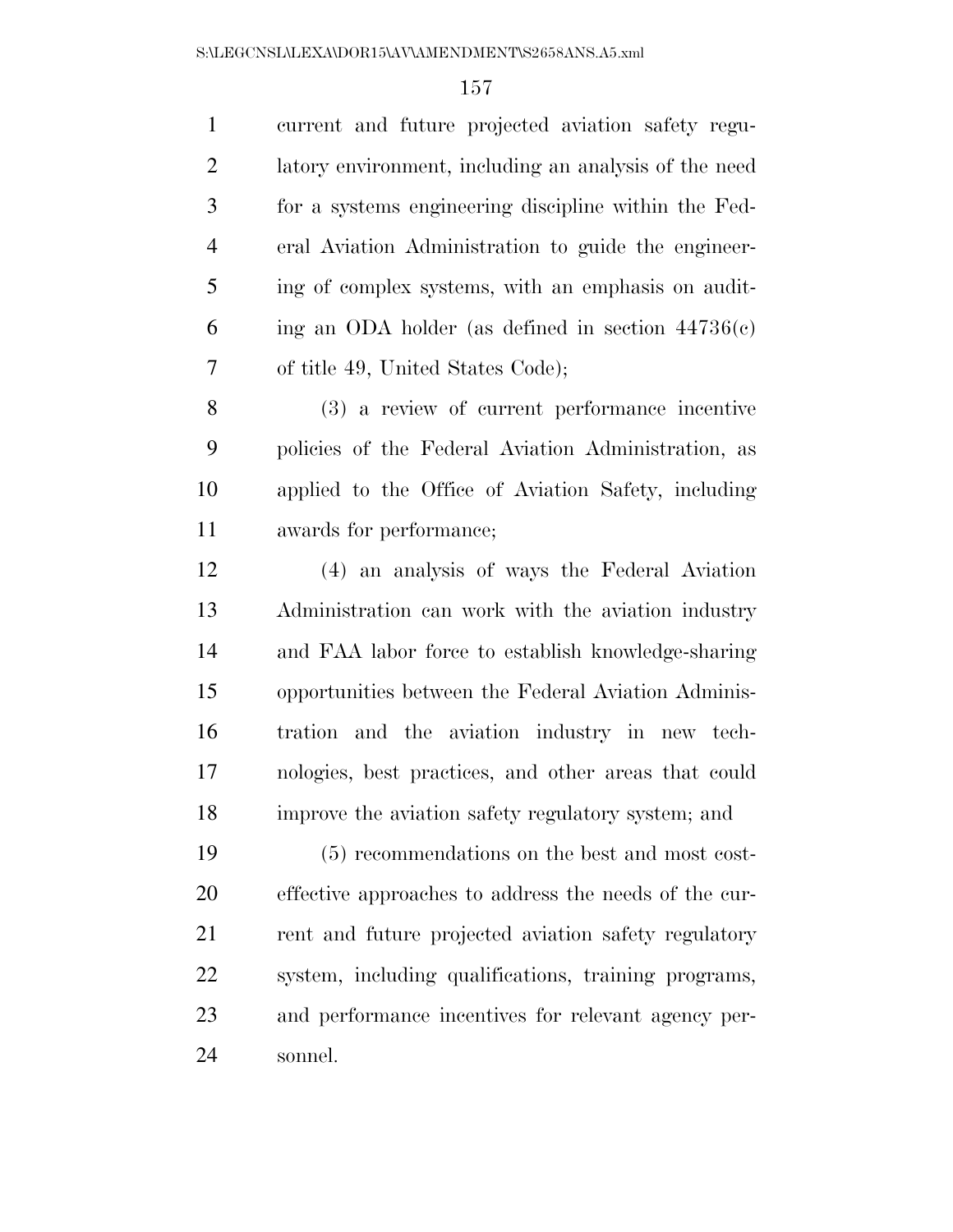(c) REPORT.—Not later than 270 days after the date of enactment of this Act, the Comptroller General shall submit to the appropriate committees of Congress a report on the results of the study required under subsection (a).

# **PART V—INTERNATIONAL AVIATION**

 **SEC. 2251. PROMOTION OF UNITED STATES AEROSPACE STANDARDS, PRODUCTS, AND SERVICES ABROAD.** 

 Section 40104 is amended by adding at the end the following:

11 "(d) PROMOTION OF UNITED STATES AEROSPACE STANDARDS, PRODUCTS, AND SERVICES ABROAD.—The Secretary shall take appropriate actions—

14  $\frac{1}{2}$  (1) to promote United States aerospace-re-lated safety standards abroad;

 $\frac{16}{2}$  <sup>(2)</sup> to facilitate and vigorously defend approv- als of United States aerospace products and services abroad;

 $\frac{1}{2}$  (3) with respect to bilateral partners, to use bilateral safety agreements and other mechanisms to improve validation of United States type certificated aeronautical products and services and enhance mu- tual acceptance in order to eliminate redundancies and unnecessary costs; and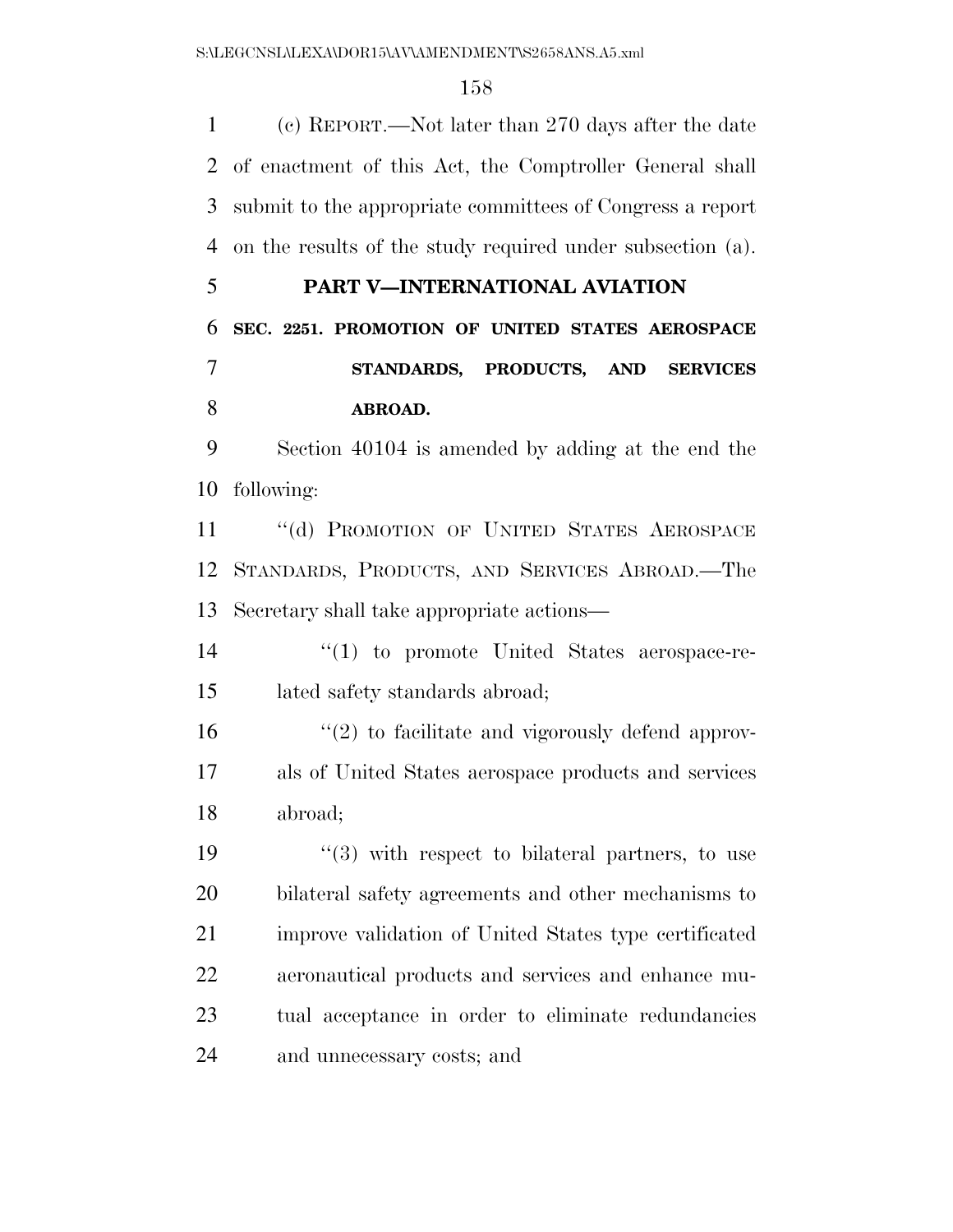| $\mathbf{1}$   | $\lq(4)$ with respect to the aeronautical safety au- |
|----------------|------------------------------------------------------|
| 2              | thorities of a foreign country, to streamline that   |
| 3              | country's validation of United States aerospace      |
| $\overline{4}$ | standards, products, and services.".                 |
| 5              | SEC. 2252. BILATERAL EXCHANGES OF SAFETY OVERSIGHT   |
| 6              | <b>RESPONSIBILITIES.</b>                             |
| 7              | Section $44701(e)$ is amended by adding at the end   |
| 8              | the following:                                       |
| 9              | $``(5)$ FOREIGN AIRWORTHINESS DIRECTIVES.—           |
| 10             | $\lq\lq$ ACCEPTANCE.—The Administrator               |
| 11             | shall accept an airworthiness directive (as de-      |
| 12             | fined in section 39.3 of title 14, Code of Fed-      |
| 13             | eral Regulations) issued by an aeronautical          |
| 14             | safety authority of a foreign country, and lever-    |
| 15             | age that aeronautical safety authority's regu-       |
| 16             | latory process, if—                                  |
| 17             | "(i) the country is the state of design              |
| 18             | for the product that is the subject of the           |
| 19             | airworthiness directive;                             |
| 20             | "(ii) the United States has a bilateral              |
| 21             | safety agreement relating to aircraft cer-           |
| 22             | tification with the country;                         |
| 23             | "(iii) as part of the bilateral safety               |
| 24             | agreement with the country, the Adminis-             |
| 25             | trator has determined that the<br>aero-              |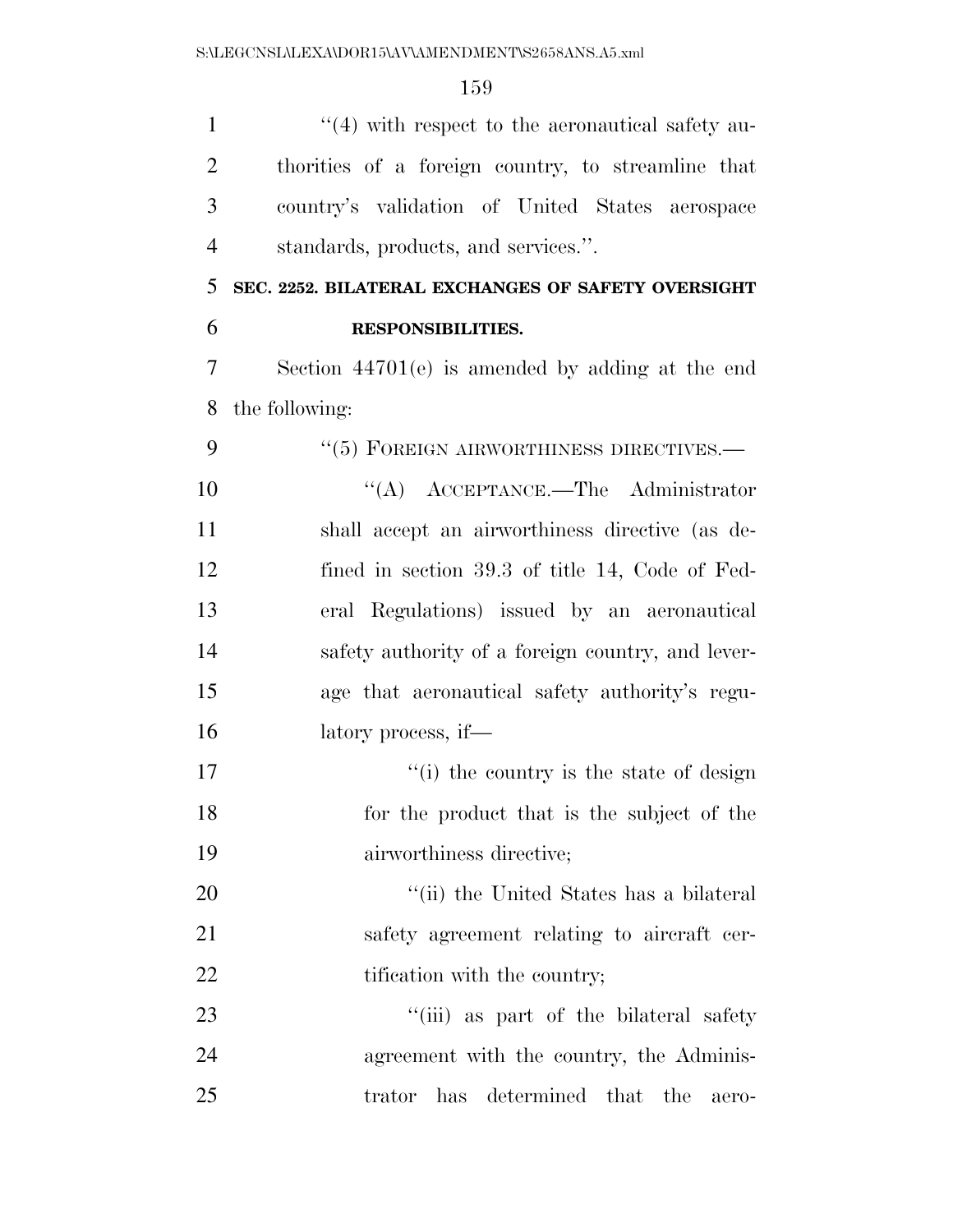| $\mathbf{1}$   | nautical safety authority has an aircraft          |
|----------------|----------------------------------------------------|
| $\overline{2}$ | certification system relating to safety that       |
| 3              | produces a level of safety equivalent to the       |
| $\overline{4}$ | level produced by the system of the Fed-           |
| 5              | eral Aviation Administration; and                  |
| 6              | "(iv) the aeronautical safety authority            |
| 7              | utilizes an open and transparent public no-        |
| 8              | tice and comment process in the issuance           |
| 9              | of airworthiness directives.                       |
| 10             | "(B) ALTERNATIVE APPROVAL PROCESS.—                |
| 11             | Notwithstanding subparagraph $(A)$ , the Admin-    |
| 12             | istrator may issue a Federal Aviation Adminis-     |
| 13             | tration airworthiness directive instead of accept- |
| 14             | ing the airworthiness directive issued by the      |
| 15             | aeronautical safety authority of a foreign coun-   |
| 16             | try if the Administrator determines that such      |
| 17             | issuance is necessary for safety or operational    |
| 18             | reasons due to the complexity or unique fea-       |
| 19             | tures of the Federal Aviation Administration       |
| 20             | airworthiness directive or the United States       |
| 21             | aviation system.                                   |
| 22             | "(C) ALTERNATIVE MEANS OF COMPLI-                  |
| 23             | ANCE.—The Administrator may—                       |
| 24             | "(i) accept an alternative means of                |
| 25             | compliance, with respect to an airworthi-          |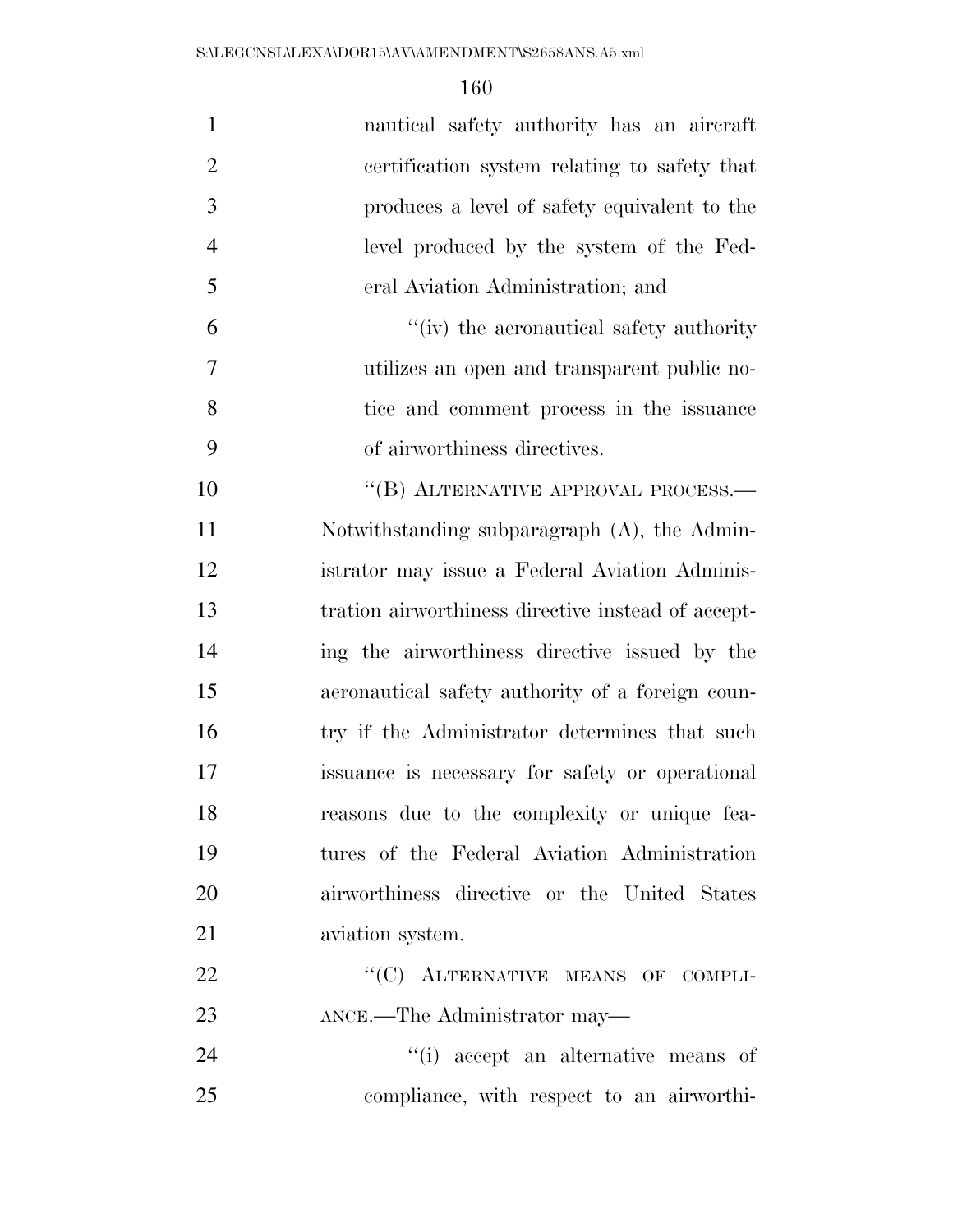| 1              | ness directive under subparagraph (A),       |
|----------------|----------------------------------------------|
| 2              | that was approved by the aeronautical        |
| 3              | safety authority of the foreign country that |
| $\overline{4}$ | issued the airworthiness directive; or       |
| 5              | "(ii) notwithstanding subparagraph           |
| 6              | $(A)$ , and at the request of any person af- |
| $\overline{7}$ | fected by an airworthiness directive under   |
| 8              | that subparagraph, the Administrator may     |
| 9              | approve an alternative means of compli-      |
| 10             | ance with respect to the airworthiness di-   |
| 11             | rective.".                                   |
|                |                                              |

#### **SEC. 2253. FAA LEADERSHIP ABROAD.**

 (a) IN GENERAL.—To promote United States aero- space safety standards, reduce redundant regulatory activ- ity, and facilitate acceptance of FAA design and produc-tion approvals abroad, the Administrator shall—

 (1) attain greater expertise in issues related to dispute resolution, intellectual property, and export control laws to better support FAA certification and other aerospace regulatory activities abroad;

 (2) work with United States companies to more accurately track the amount of time it takes foreign authorities, including bilateral partners, to validate United States type certificated aeronautical prod-ucts;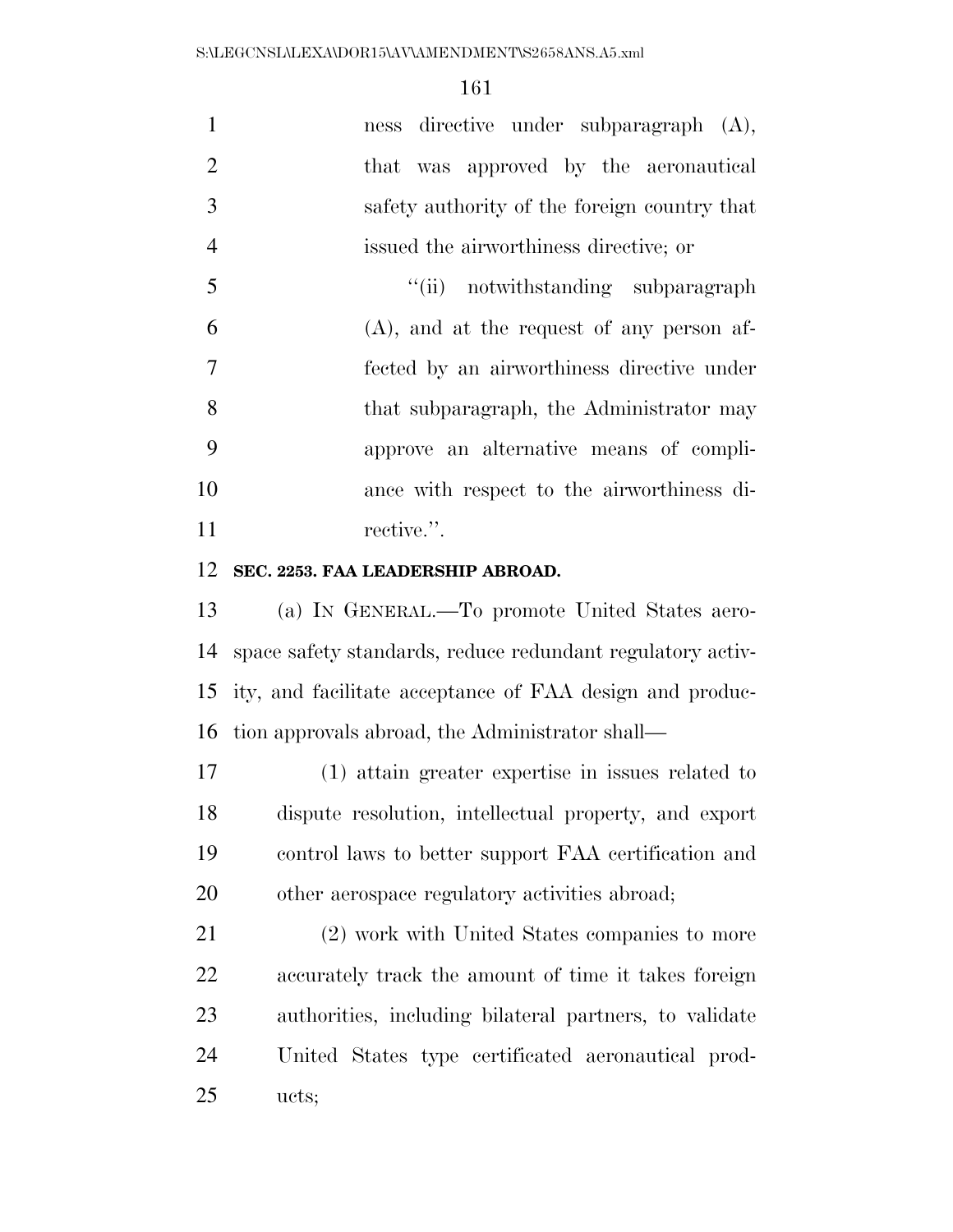(3) provide assistance to United States compa- nies who have experienced significantly long foreign validation wait times;

 (4) work with foreign authorities, including bi- lateral partners, to collect and analyze data to deter- mine the timeliness of the acceptance and validation of FAA design and production approvals by foreign authorities and the acceptance and validation of for-eign-certified products by the FAA;

 (5) establish appropriate benchmarks and metrics to measure the success of bilateral aviation safety agreements and to reduce the validation time for United States type certificated aeronautical products abroad; and

 (6) work with foreign authorities, including bi- lateral partners, to improve the timeliness of the ac- ceptance and validation of FAA design and produc- tion approvals by foreign authorities and the accept- ance and validation of foreign-certified products by the FAA.

 (b) REPORT.—Not later than 1 year after the date of enactment of this Act, the Administrator shall submit to the appropriate committees of Congress a report that— (1) describes the Administrator's strategic plan for international engagement;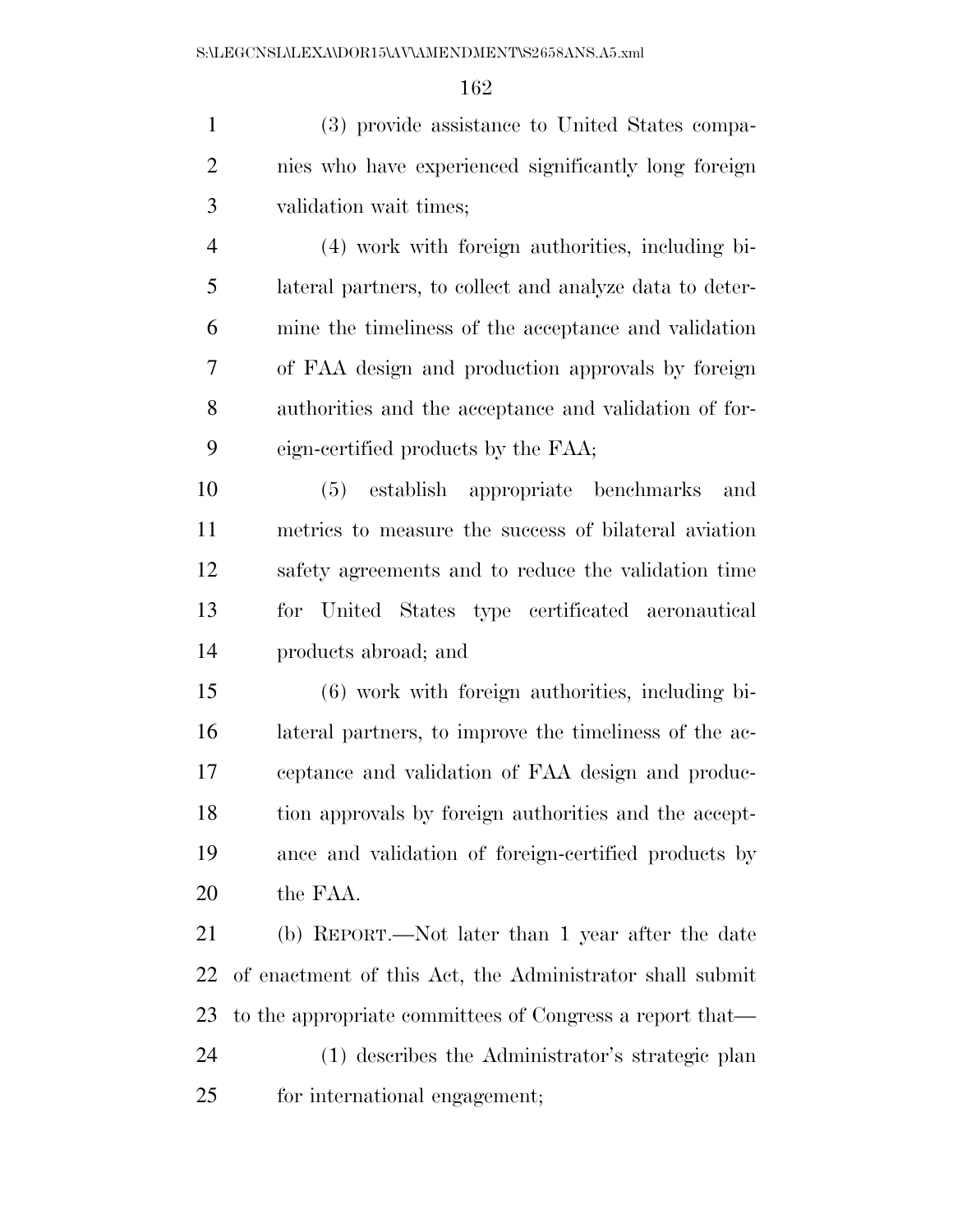(2) describes the structure and responsibilities of all FAA offices that have international respon- sibilities, including the Aircraft Certification Office, and all the activities conducted by those offices re-lated to certification and production;

 (3) describes current and forecasted staffing and travel needs for the FAA's international engage- ment activities, including the needs of the Aircraft Certification Office in the current and forecasted budgetary environment;

 (4) provides recommendations, if appropriate, to improve the existing structure and personnel and travel policies supporting the FAA's international engagement activities, including the activities of the Aviation Certification Office, to better support the growth of United States aerospace exports; and

 (5) identifies policy initiatives, regulatory initia- tives, or cost-effective legislative initiatives needed to improve and enhance the timely acceptance of United States aerospace products abroad.

 (c) INTERNATIONAL TRAVEL.—The Administrator of the FAA, or the Administrator's designee, may authorize international travel for any FAA employee, without the approval of any other person or entity, if the Adminis-trator determines that the travel is necessary—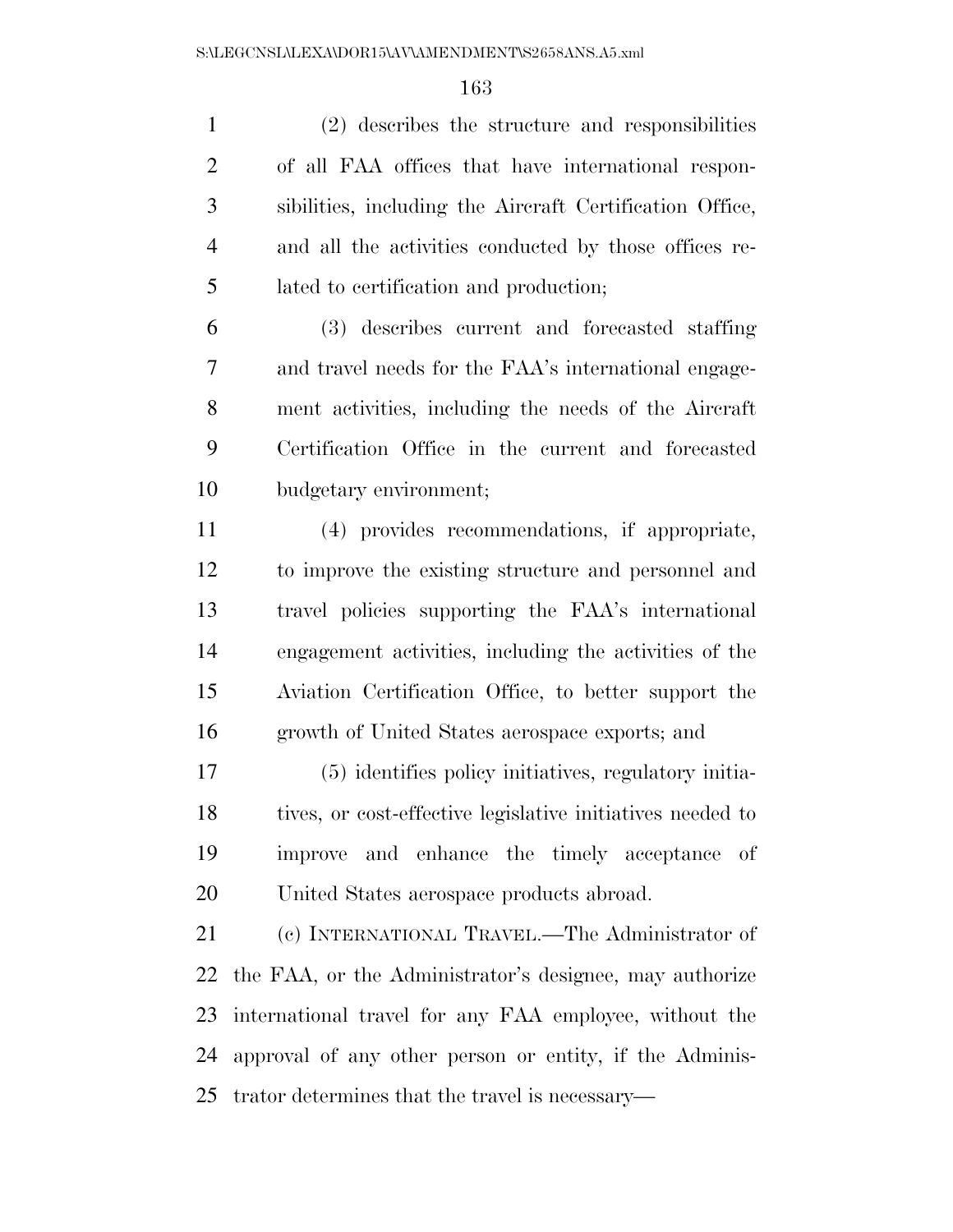(1) to promote United States aerospace safety standards; or (2) to support expedited acceptance of FAA de- sign and production approvals. **SEC. 2254. REGISTRATION, CERTIFICATION, AND RELATED FEES.**  Section 45305 is amended— (1) in subsection (a) by striking ''Subject to subsection (b)'' and inserting ''Subject to subsection 10  $(e)$ "; (2) by redesignating subsections (b) and (c) as subsections (c) and (d), respectively; and (3) by inserting after subsection (a) the fol- lowing: ''(b) CERTIFICATION SERVICES.—Subject to sub-16 section (c), and notwithstanding section  $45301(a)$ , the Ad- ministrator may establish and collect a fee from a foreign government or entity for services related to certification, regardless of where the services are provided, if the fee—  $(1)$  is established and collected in a manner consistent with aviation safety agreements; and

22 ''(2) does not exceed the estimated costs of the services.''.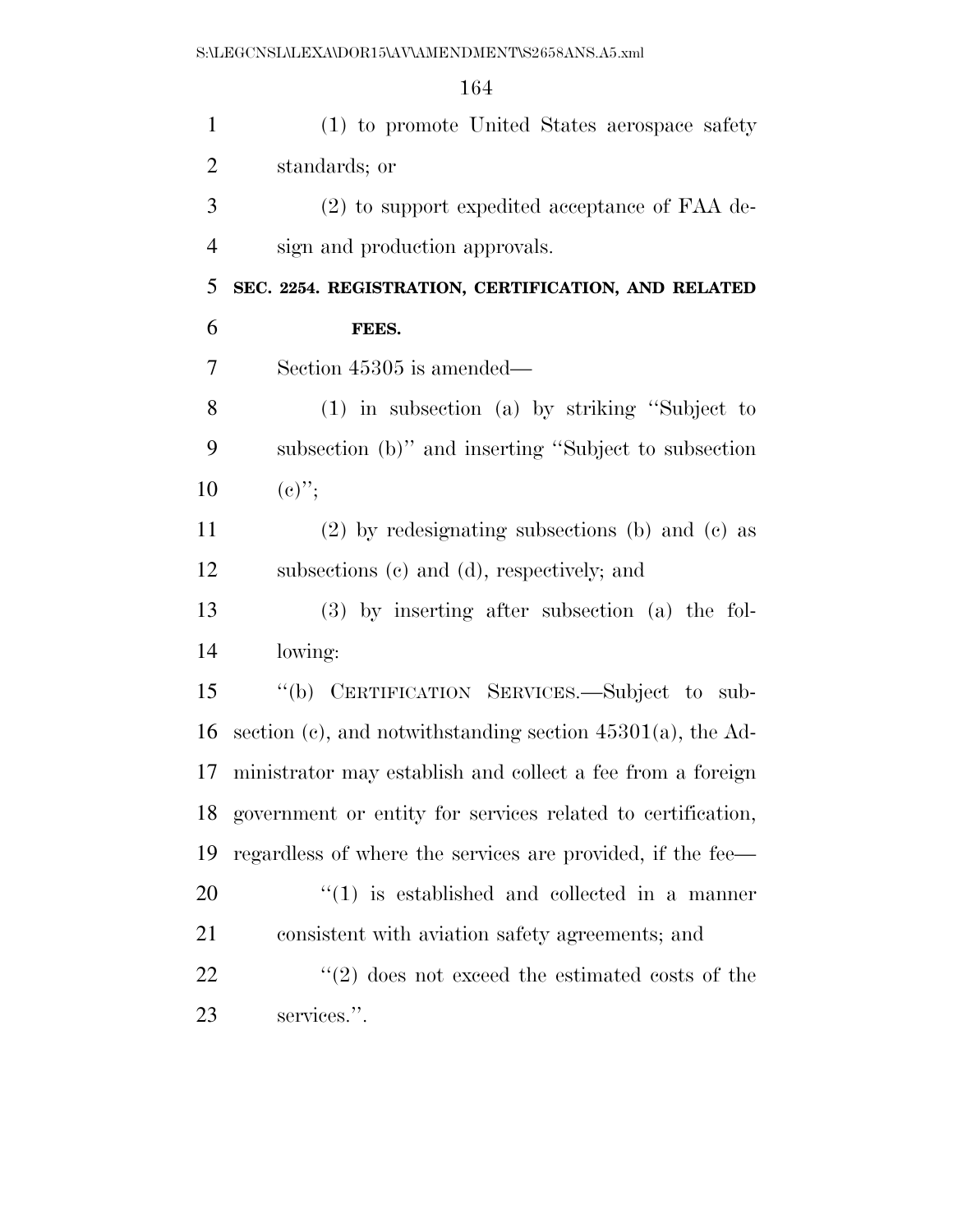# **Subtitle C—Airline Passenger Safety and Protections**

#### **SEC. 2301. PILOT RECORDS DATABASE DEADLINE.**

 Section 44703(i)(2) is amended by striking ''The Ad- ministrator shall establish'' and inserting ''Not later than April 30, 2017, the Administrator shall establish and make available for use''.

### **SEC. 2302. ACCESS TO AIR CARRIER FLIGHT DECKS.**

 The Administrator of the Federal Aviation Adminis- tration shall collaborate with other aviation authorities to advance a global standard for access to air carrier flight decks and redundancy requirements consistent with the flight deck access and redundancy requirements in the United States.

#### **SEC. 2303. AIRCRAFT TRACKING AND FLIGHT DATA.**

 (a) IN GENERAL.—Not later than 1 year after the date of enactment of this Act, the Administrator of the Federal Aviation Administration shall assess current per- formance standards, and as appropriate, conduct a rule- making to revise the standards to improve near-term and long-term aircraft tracking and flight data recovery, in- cluding retrieval, access, and protection of such data after an incident or accident.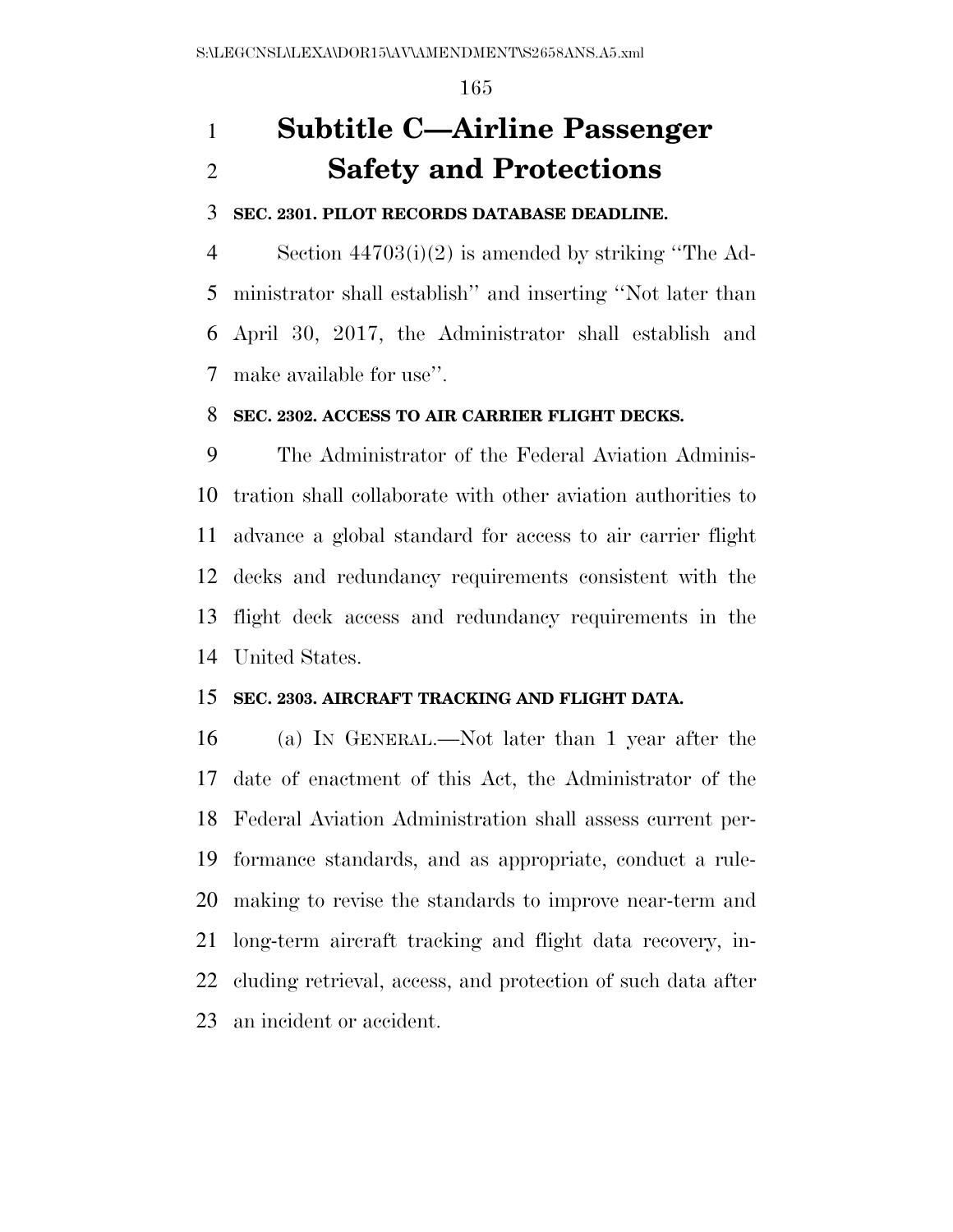| $\mathbf{1}$   | (b) CONSIDERATIONS.—In revising the performance            |
|----------------|------------------------------------------------------------|
| $\overline{2}$ | standards under subsection (a) the Administrator may       |
| 3              | consider—                                                  |
| $\overline{4}$ | (1) various methods for improving detection                |
| 5              | and retrieval of flight data, including—                   |
| 6              | (A) low frequency underwater locating de-                  |
| 7              | vices; and                                                 |
| 8              | (B) extended battery life for underwater                   |
| 9              | locating devices;                                          |
| 10             | (2) automatic deployable flight recorders;                 |
| 11             | (3) triggered transmission of flight data, and             |
| 12             | other satellite-based solutions;                           |
| 13             | (4) distress-mode tracking; and                            |
| 14             | (5) protections against disabling flight recorder          |
| 15             | systems.                                                   |
| 16             | (c) COORDINATION.—In revising the performance              |
| 17             | standards under subsection (a), the Administrator shall    |
| 18             | coordinate with international regulatory authorities and   |
| 19             | the International Civil Aviation Organization to ensure    |
| 20             | that any new international standard for aircraft tracking  |
| 21             | and flight data recovery is consistent with a performance- |
| 22             | based approach and is implemented in a globally har-       |
| 23             | monized manner.                                            |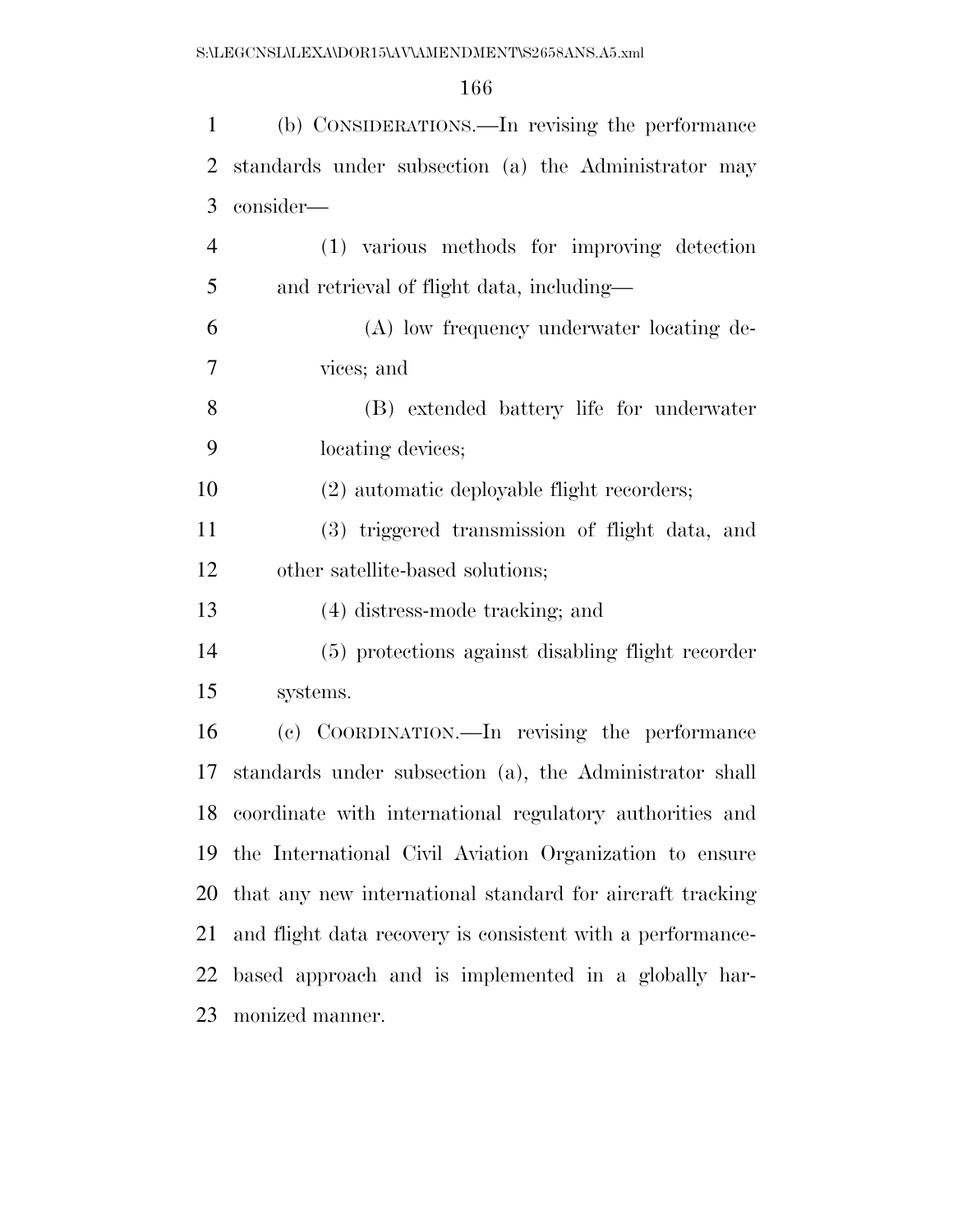### **SEC. 2304. AUTOMATION RELIANCE IMPROVEMENTS.**

 (a) MODERNIZATION OF TRAINING.—Not later than October 1, 2017, the Administrator of the Federal Avia- tion Administration shall review, and update as necessary, recent guidance regarding pilot flight deck monitoring that an air carrier can use to train and evaluate its pilots to ensure that air carrier pilots are trained to use and monitor automation systems while also maintaining pro- ficiency in manual flight operations consistent with the final rule entitled, ''Qualification, Service, and Use of Crewmembers and Aircraft Dispatchers'', published on November 12, 2013 (78 Fed. Reg. 67799).

 (b) CONSIDERATIONS.—In reviewing and updating the guidance, the Administrator shall—

 (1) consider casualty driven scenarios during initial and recurrent simulator instruction that focus on automation complacency during system failure, including flight segments when automation is typi- cally engaged and should result in hand flying the aircraft into a safe position while employing crew re-source management principles;

 (2) consider the development of metrics or measurable tasks an air carrier may use to evaluate the ability of pilots to appropriately monitor flight deck systems;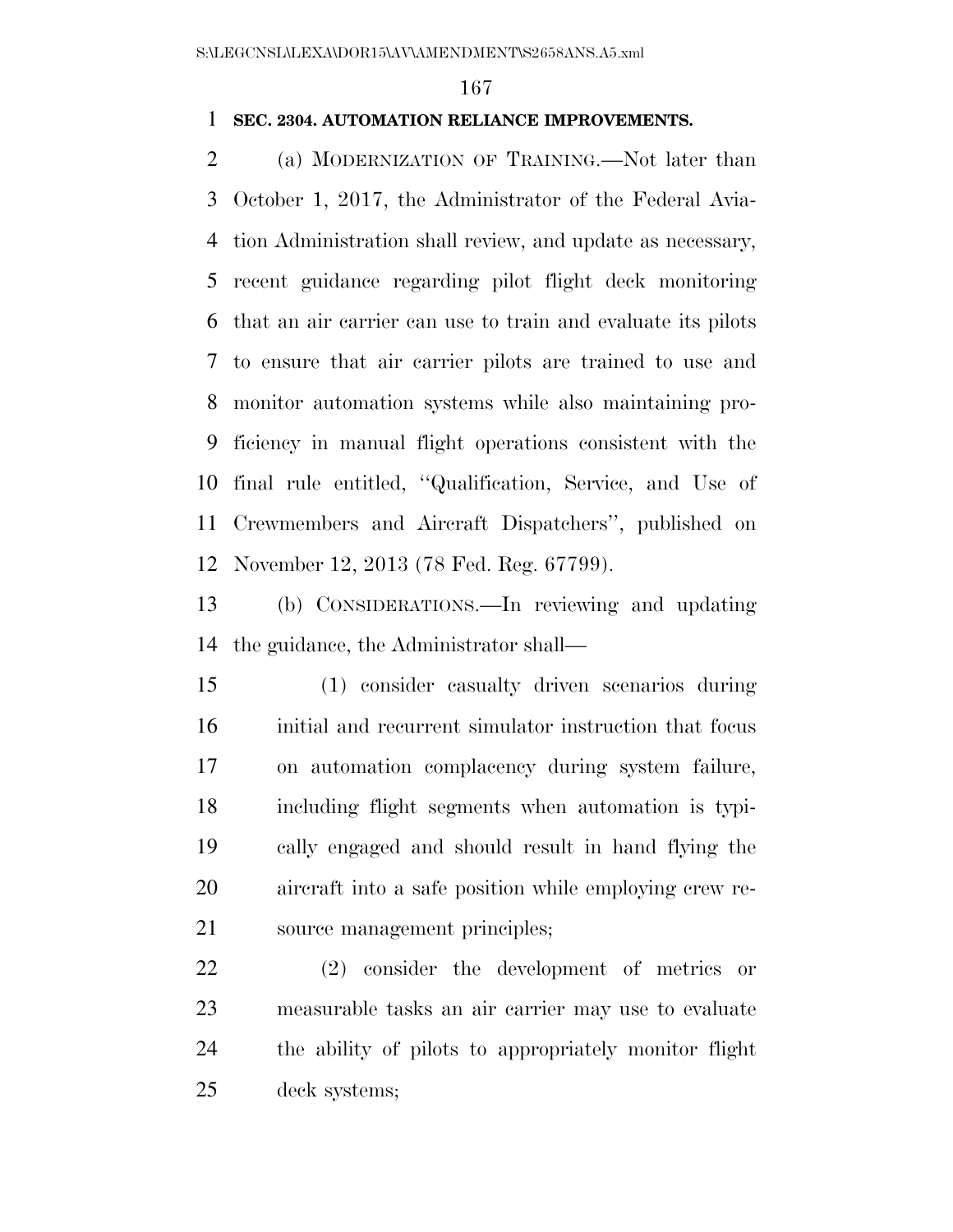| $\mathbf{1}$   | (3) consider the development of metrics an air         |
|----------------|--------------------------------------------------------|
| $\overline{2}$ | carrier may use to evaluate manual flying skills and   |
| 3              | improve related training;                              |
| $\overline{4}$ | (4) convene an expert panel, including members         |
| 5              | with expertise in human factors, training, and flight  |
| 6              | operations—                                            |
| $\overline{7}$ | (A) to evaluate and develop methods for                |
| 8              | training flight crews to understand the                |
| 9              | functionality of automated systems for flight          |
| 10             | path management;                                       |
| 11             | (B) to identify and recommend to the Ad-               |
| 12             | ministrator the most effective training methods        |
| 13             | that ensure that pilots can apply manual flying        |
| 14             | skills in the event of flight deck automation fail-    |
| 15             | ure or an unexpected event; and                        |
| 16             | (C) to identify and recommend to the Ad-               |
| 17             | ministrator revision in the training guidance for      |
| 18             | flight crews to address the needs identified in        |
| 19             | subparagraphs $(A)$ and $(B)$ ; and                    |
| 20             | (5) develop any additional standards to be used        |
| 21             | for guidance the Administrator considers necessary     |
| 22             | to determine whether air carrier pilots receive suffi- |
| 23             | cient training opportunities to develop, maintain,     |
| 24             | and demonstrate manual flying skills.                  |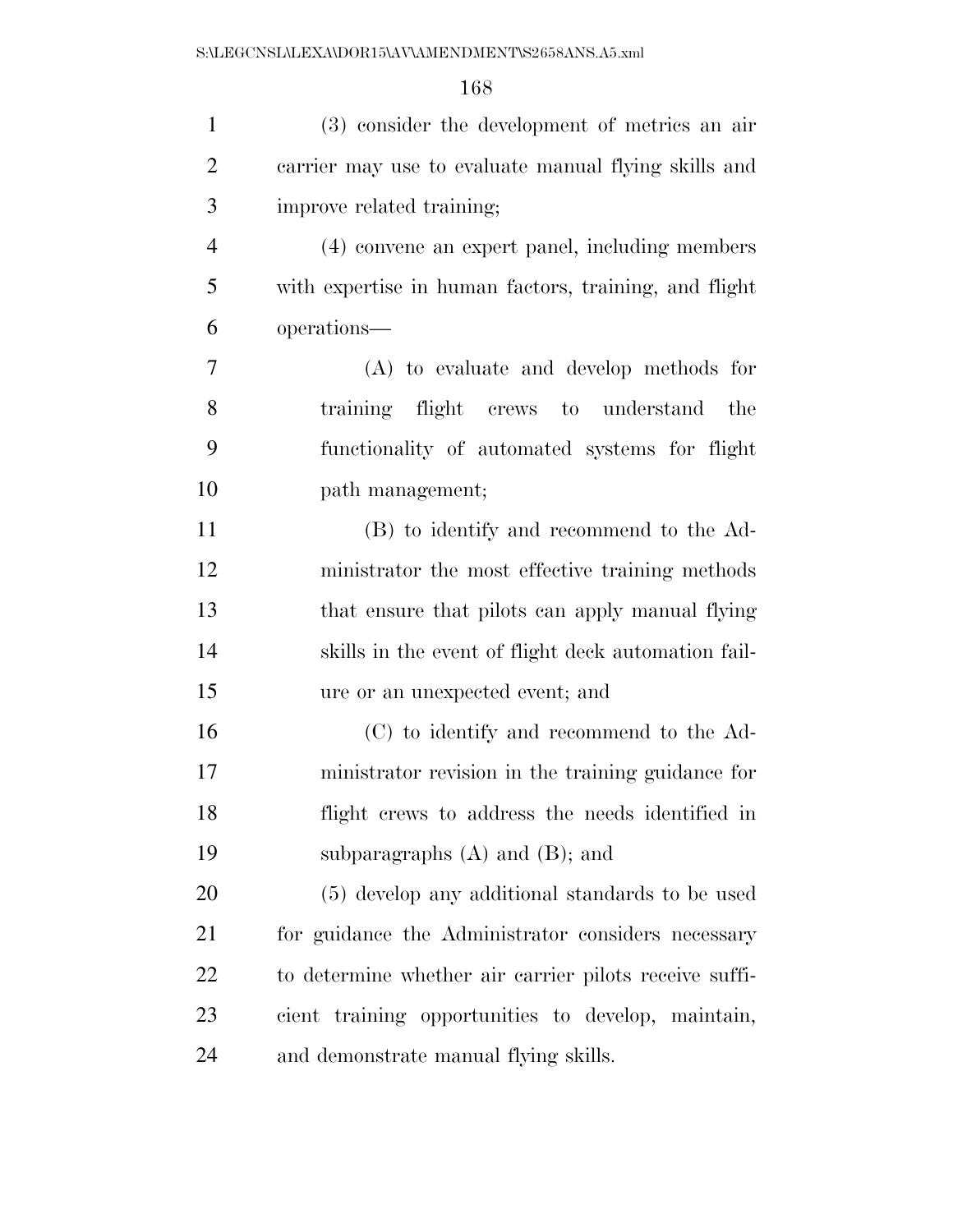(c) DOT IG REVIEW.—Not later than 2 years after the date the Administrator reviews the guidance under subsection (a), the Inspector General of the Department of Transportation shall review the air carriers implemen- tation of the guidance and the ongoing work of the expert panel.

# **SEC. 2305. ENHANCED MENTAL HEALTH SCREENING FOR PILOTS.**

 Not later than 180 days after the date of enactment of this Act, the Administrator of the Federal Aviation Ad- ministration shall consider the recommendations of the Pilot Fitness Aviation Rulemaking Committee in deter- mining whether to implement, as part of a comprehensive medical certification process for pilots with a first- or sec- ond-class airman medical certificate, additional screening for mental health conditions, including depression and sui- cidal thoughts or tendencies, and access treatment that would address any risk associated with such conditions. **SEC. 2306. FLIGHT ATTENDANT DUTY PERIOD LIMITATIONS AND REST REQUIREMENTS.** 

 (a) MODIFICATION OF FINAL RULE.—Not later than 1 year after the date of enactment of this Act, the Admin- istrator of the Federal Aviation Administration shall re-vise the flight attendant duty period limitations and rest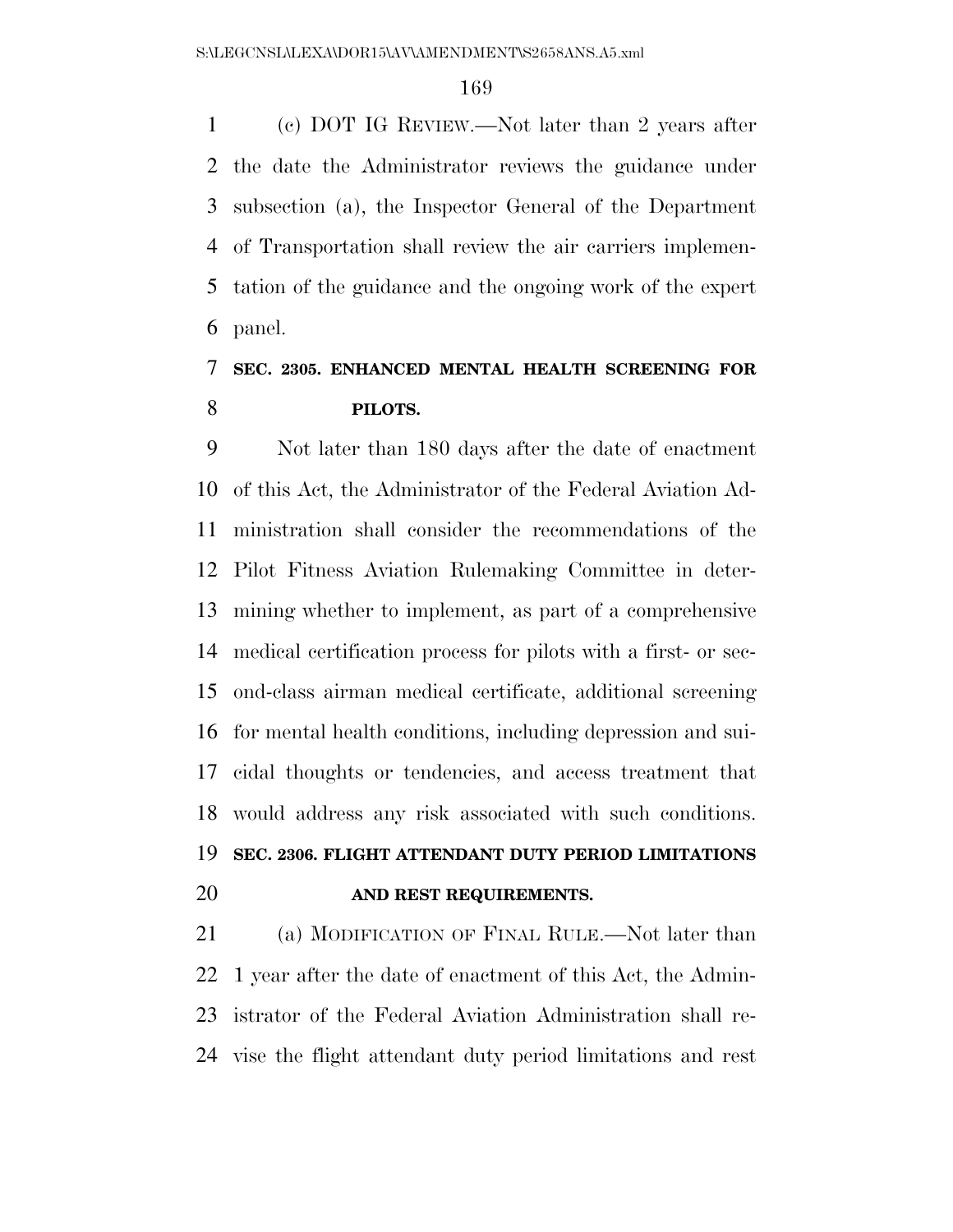requirements under section 121.467 of title 14, Code of Federal Regulations.

 (b) CONTENTS.—Except as provided in subsection (b), in revising the rule under subsection (a), the Adminis- trator shall ensure that a flight attendant scheduled to a duty period of 14 hours or less is given a scheduled rest period of at least 10 consecutive hours.

 (c) EXCEPTION.—The rest period required under subsection (b) may be scheduled or reduced to 9 consecu- tive hours if the flight attendant is provided a subsequent rest period of at least 11 consecutive hours.

# **SEC. 2307. TRAINING FLIGHT ATTENDANTS TO IDENTIFY HUMAN TRAFFICKING.**

Section 44734(a) is amended—

 (1) in paragraph (2) by striking ''and'' at the end;

 (2) in paragraph (3) by striking the period at 18 the end and inserting "; and"; and

(3) by adding at the end the following:

 $\frac{4}{4}$  identifying and timely alerting of appro- priate government personnel or a law enforcement officer and filing a report of a potential victim or in-cidence of human trafficking.''.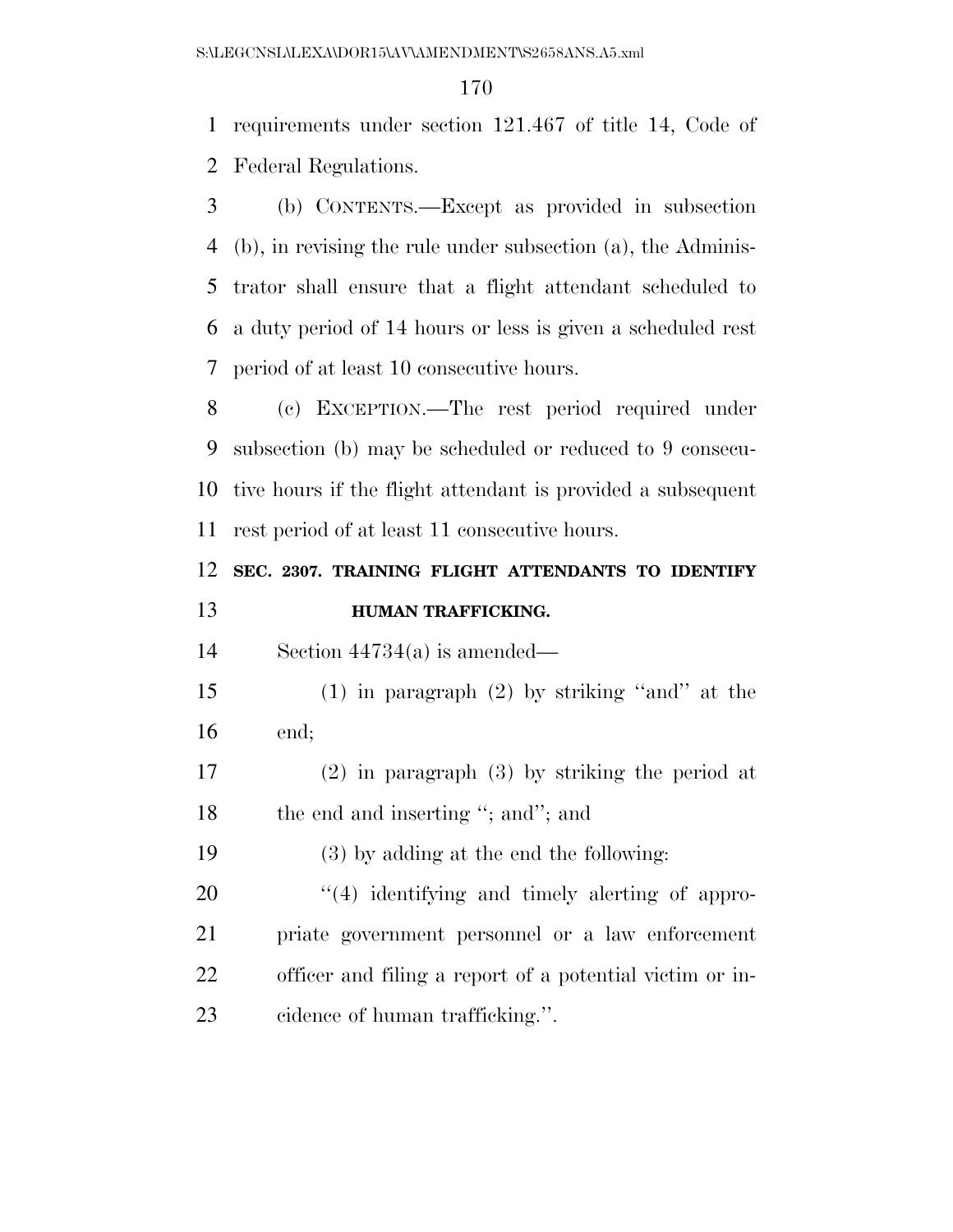#### **SEC. 2308. REPORT ON OBSOLETE TEST EQUIPMENT.**

 (a) REPORT.—Not later than 180 days after the date of enactment of this Act, the Administrator of the Federal Aviation Administration shall submit to the appropriate committees of Congress a report on the National Test Equipment Program (referred to in this section as the ''Program'').

(b) CONTENTS.—The report shall include—

 (1) a list of all known outstanding requests for test equipment, cataloged by type and location, under the Program;

 (2) a description of the current method under the Program of ensuring calibrated equipment is in place for utilization;

 (3) a plan by the Administrator for appropriate inventory of such equipment; and

 (4) the Administrator's recommendations for increasing multi-functionality in future test equip- ment to be developed and all known and foreseeable manufacturer technological advances.

 **SEC. 2309. PLAN FOR SYSTEMS TO PROVIDE DIRECT WARN-INGS OF POTENTIAL RUNWAY INCURSIONS.** 

23 (a) IN GENERAL.—Not later than June 30, 2016, the Administrator of the Federal Aviation Administration shall—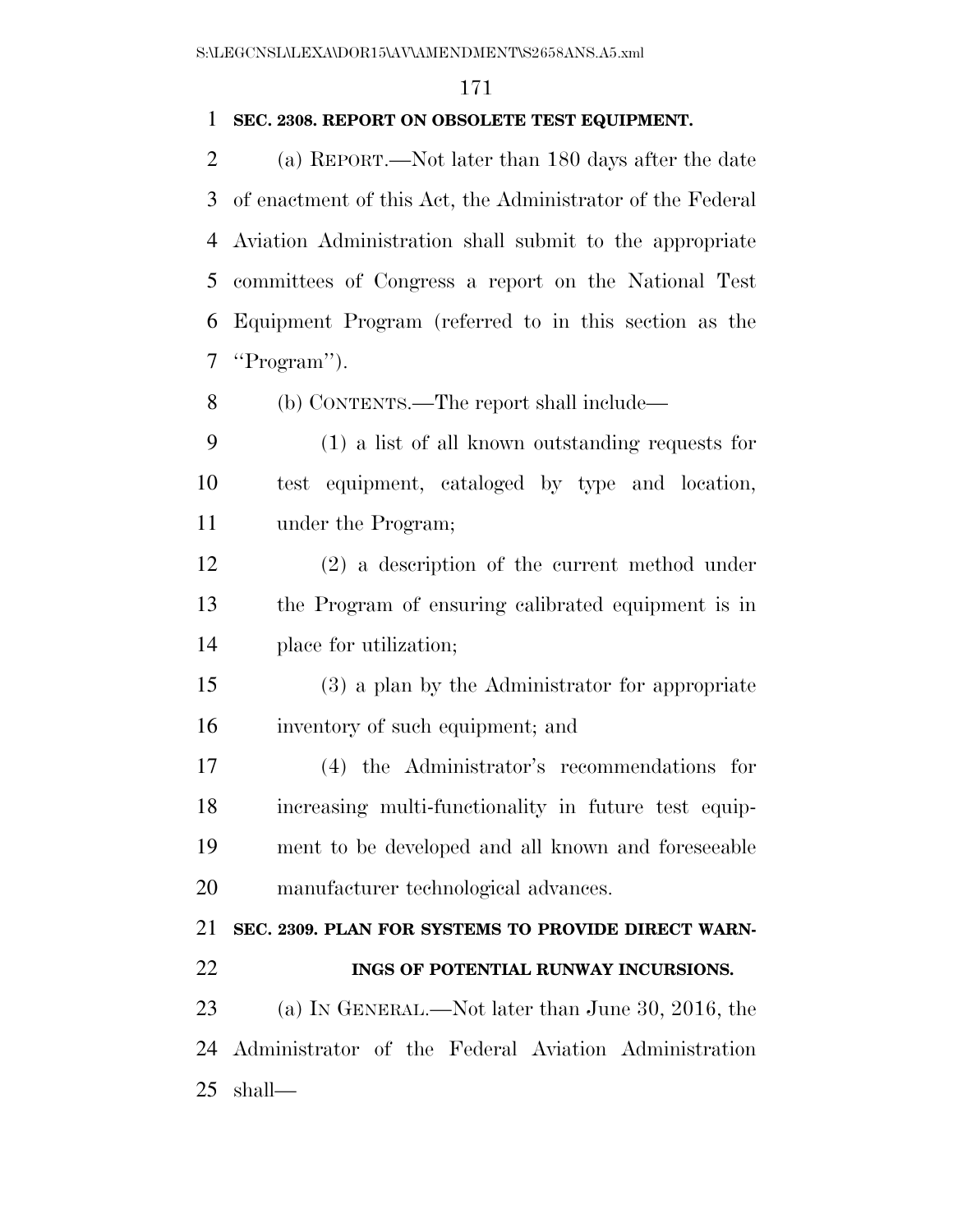(1) assess available technologies to determine whether it is feasible, cost-effective, and appropriate to install and deploy, at any airport, systems to pro- vide a direct warning capability to flight crews and air traffic controllers of potential runway incursions; and

 (2) submit to the appropriate committees of Congress a report on the assessment under para-graph (1), including any recommendations.

 (b) CONSIDERATIONS.—In conducting the assess- ment under subsection (a), the Administration shall con- sider National Transportation Safety Board findings and relevant aviation stakeholder views relating to runway in-cursions.

### **SEC. 2310. LASER POINTER INCIDENTS.**

 (a) IN GENERAL.—Beginning 90 days after the date of enactment of this Act, the Administrator of the Federal Aviation Administration, in coordination with the Director of the Federal Bureau of Investigation, shall provide quar- terly updates to the appropriate committees of Congress regarding—

 (1) the number of incidents involving the beam from a laser pointer (as defined in section 39A of title 18, United States Code) being aimed at, or in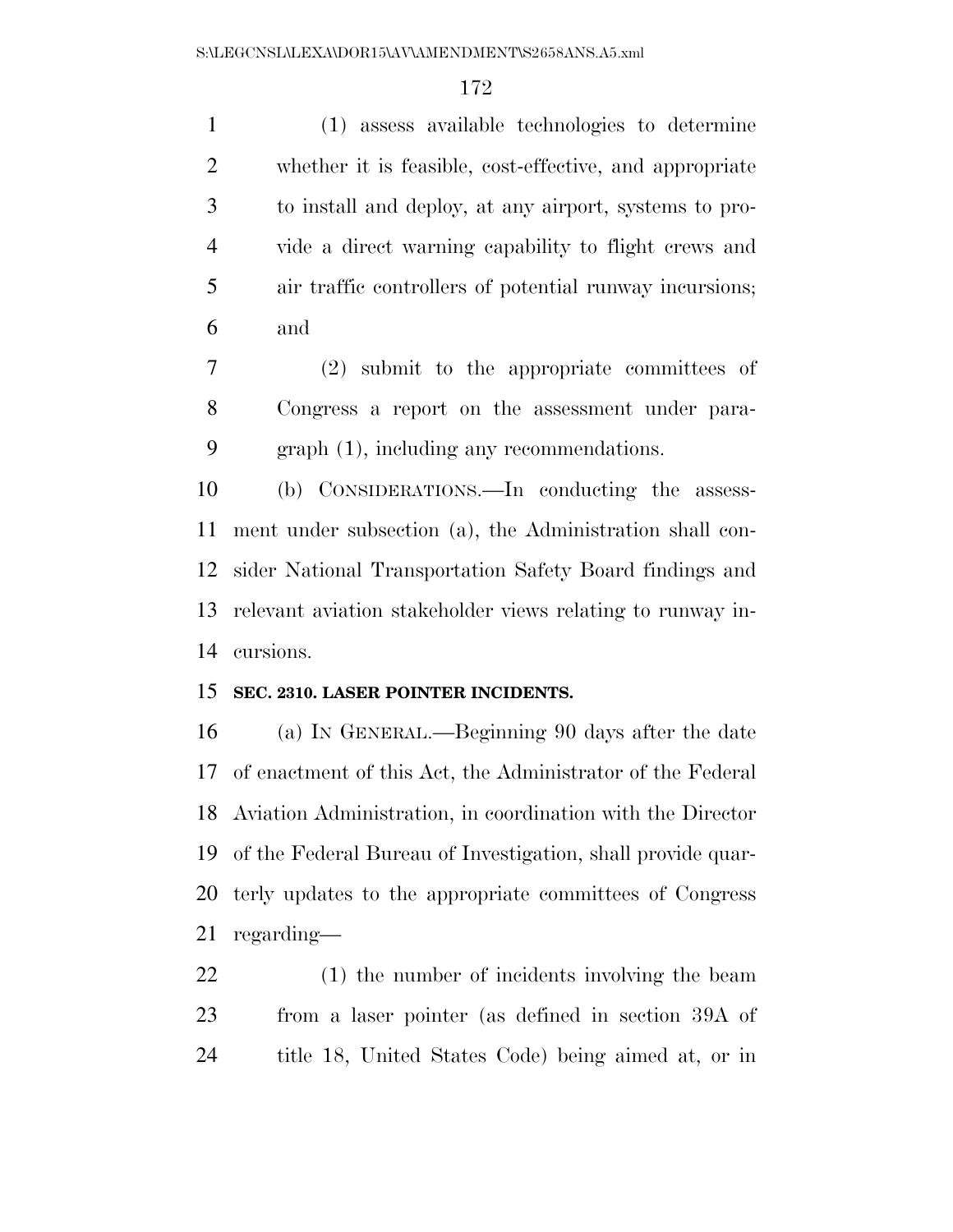| $\mathbf{1}$   | the flight path of, an aircraft in the airspace juris-       |
|----------------|--------------------------------------------------------------|
| $\overline{2}$ | diction of the United States;                                |
| 3              | $(2)$ the number of civil or criminal enforcement            |
| $\overline{4}$ | actions taken by the Federal Aviation Administra-            |
| 5              | tion, Department of Transportation, or Department            |
| 6              | of Justice with regard to the incidents described in         |
| 7              | paragraph $(1)$ , including the amount of the civil or       |
| 8              | criminal penalties imposed on violators;                     |
| 9              | (3) the resolution of any incidents that did not             |
| 10             | result in a civil or criminal enforcement action; and        |
| 11             | (4) any actions the Department of Transpor-                  |
| 12             | tation or Department of Justice has taken on its             |
| 13             | own, or in conjunction with other Federal agencies           |
| 14             | or local law enforcement agencies, to deter the type         |
| 15             | of activity described in paragraph $(1)$ .                   |
| 16             | (b) CIVIL PENALTIES.—The Administrator shall re-             |
| 17             | vise the maximum civil penalty that may be imposed on        |
| 18             | an individual who aims the beam of a laser pointer at an     |
| 19             | aircraft in the airspace jurisdiction of the United States,  |
| 20             | or at the flight path of such an aircraft, to be $$25,000$ . |
| 21             | SEC. 2311. HELICOPTER AIR AMBULANCE OPERATIONS               |
| 22             | DATA AND REPORTS.                                            |
|                |                                                              |

 (a) IN GENERAL.—Not later than 1 year after the date of enactment of this Act, the Administrator of the Federal Aviation Administration, in collaboration with hel-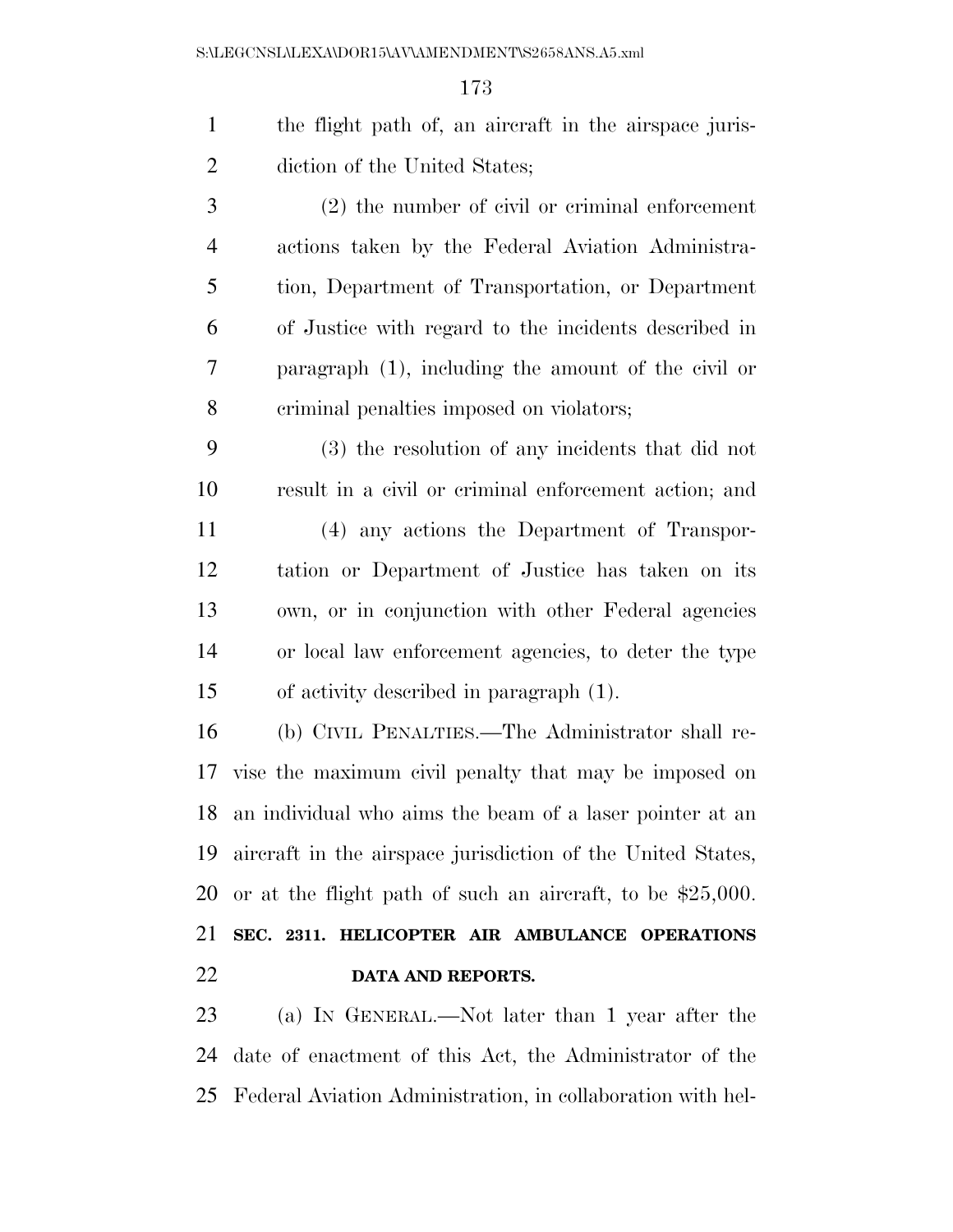icopter air ambulance industry stakeholders, shall assess the availability of information to the general public related to the location of heliports and helipads used by heli- copters providing air ambulance services, including helipads and helipads outside of those listed as part of any existing databases of Airport Master Record (5010) forms.

 (b) REQUIREMENTS.—Based on the assessment under subsection (a), the Administrator shall—

 (1) update, as necessary, any existing guidance on what information is included in the current data- bases of Airport Master Record (5010) forms to in- clude information related to heliports and helipads used by helicopters providing air ambulance services; or

 (2) develop, as appropriate and in collaboration with helicopter air ambulance industry stakeholders, a new database of heliports and helipads used by helicopters providing air ambulance services.

(c) REPORTS.—

21 (1) ASSESSMENT.—Not later than 30 days after the date the assessment under subsection (a) is complete, the Administrator shall submit to the appropriate committees of Congress a report on the assessment, including any recommendations on how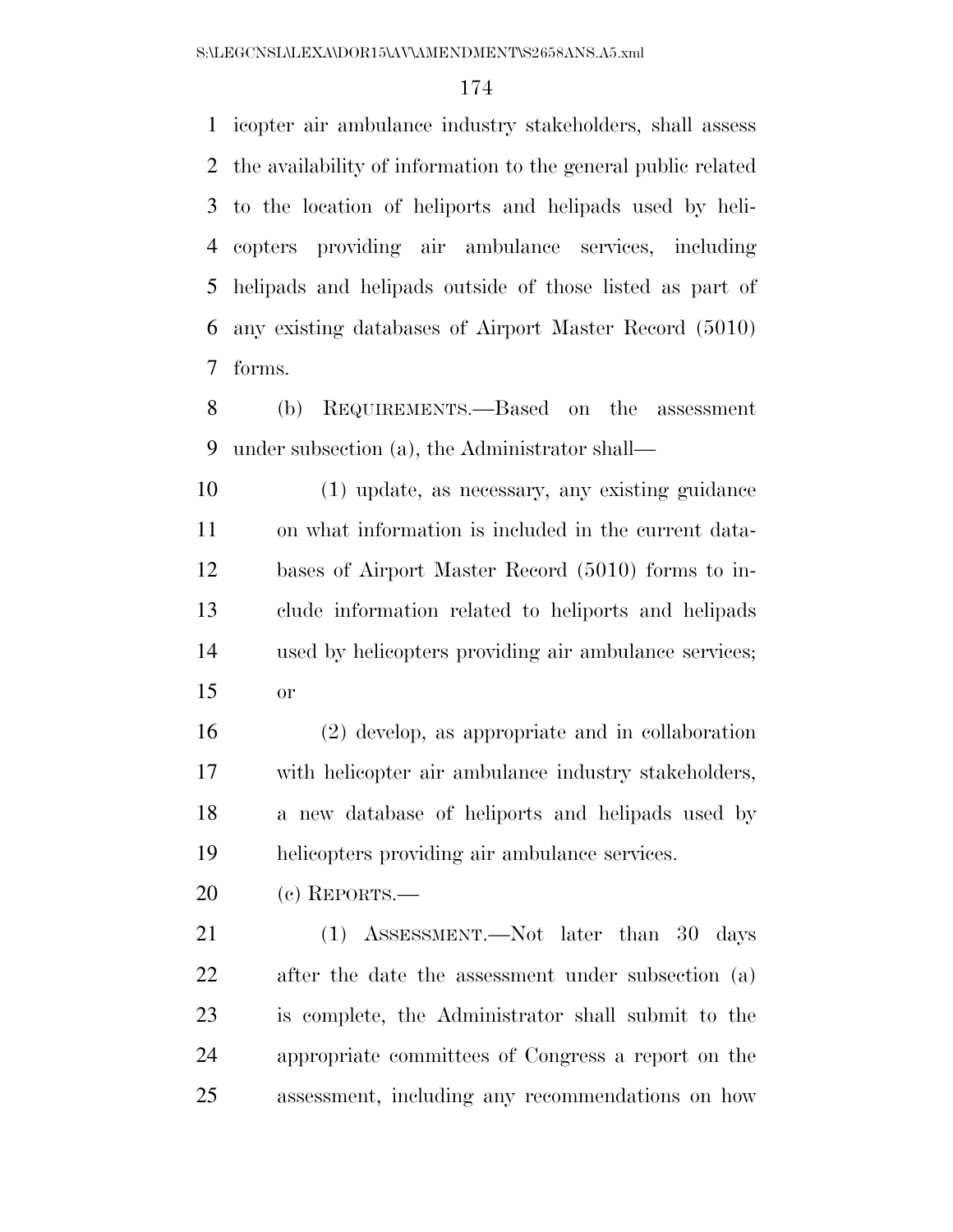| $\mathbf{1}$   | to make information related to the location of heli-    |
|----------------|---------------------------------------------------------|
| $\overline{2}$ | ports and helipads used by helicopters providing air    |
| 3              | ambulance services available to the general public.     |
| $\overline{4}$ | (2) IMPLEMENTATION.—Not later than 30 days              |
| 5              | after completing action under paragraph (1) or          |
| 6              | paragraph $(2)$ of subsection $(b)$ , the Administrator |
| 7              | shall submit to the appropriate committees of Con-      |
| 8              | gress a report on the implementation of that action.    |
| 9              | (d) INCIDENT AND ACCIDENT DATA.—Section 44731           |
| 10             | is amended—                                             |
| 11             | $(1)$ in subsection $(a)$ —                             |
| 12             | $(A)$ in the matter preceding paragraph $(1)$ ,         |
| 13             | by striking "not later than 1 year after the date       |
| 14             | of enactment of this section, and annually              |
| 15             | thereafter" and inserting "annually";                   |
| 16             | $(B)$ in paragraph $(2)$ , by striking "flights"        |
| 17             | and hours flown, by registration number, dur-           |
| 18             | ing which helicopters operated by the certificate       |
| 19             | holder were providing helicopter air ambulance          |
| 20             | services" and inserting "hours flown by the hel-        |
| 21             | icopters operated by the certificate holder";           |
| 22             | $(C)$ in paragraph $(3)$ —                              |
| 23             | (i) by striking "of flight" and insert-                 |
| 24             | ing "of patients transported and the num-               |
| 25             | ber of patient transport";                              |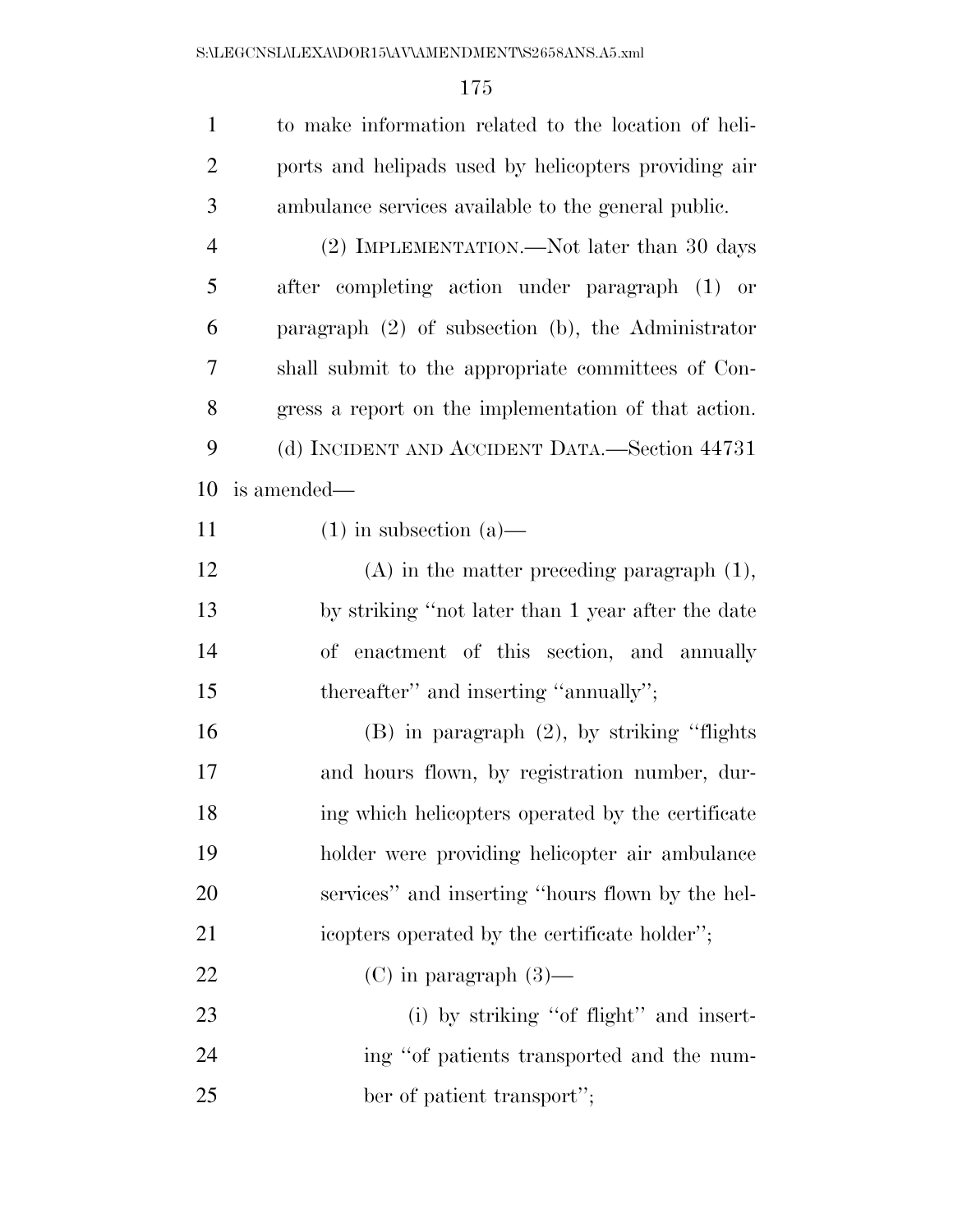| $\mathbf{1}$   | (ii) by inserting "or" after "inter-                   |
|----------------|--------------------------------------------------------|
| $\overline{2}$ | facility transport,"; and                              |
| 3              | (iii) by striking ", or ferry or repo-                 |
| $\overline{4}$ | sitioning flight";                                     |
| 5              | (D) in paragraph $(5)$ —                               |
| 6              | (i) by striking "flights and"; and                     |
| 7              | (ii) by striking "while providing air                  |
| 8              | ambulance services"; and                               |
| 9              | $(E)$ by amending paragraph $(6)$ to read as           |
| 10             | follows:                                               |
| 11             | $\cdot\cdot$ (6) The number of hours flown at night by |
| 12             | helicopters operated by the certificate holder.";      |
| 13             | $(2)$ in subsection $(d)$ —                            |
| 14             | $(A)$ by striking "Not later than 2 years"             |
| 15             | after the date of enactment of this section, and       |
| 16             | annually thereafter, the Administrator shall           |
| 17             | submit" and inserting "The Administrator shall         |
| 18             | submit annually"; and                                  |
| 19             | (B) by adding at the end the following:                |
| 20             | "The report shall include the number of acci-          |
| 21             | dents experienced by helicopter air ambulance          |
| 22             | operations, the number of fatal accidents expe-        |
| 23             | rienced by helicopter air ambulance operations,        |
| 24             | and the rate, per 100,000 flight hours, of acci-       |
| 25             | dents and fatal accidents experienced by opera-        |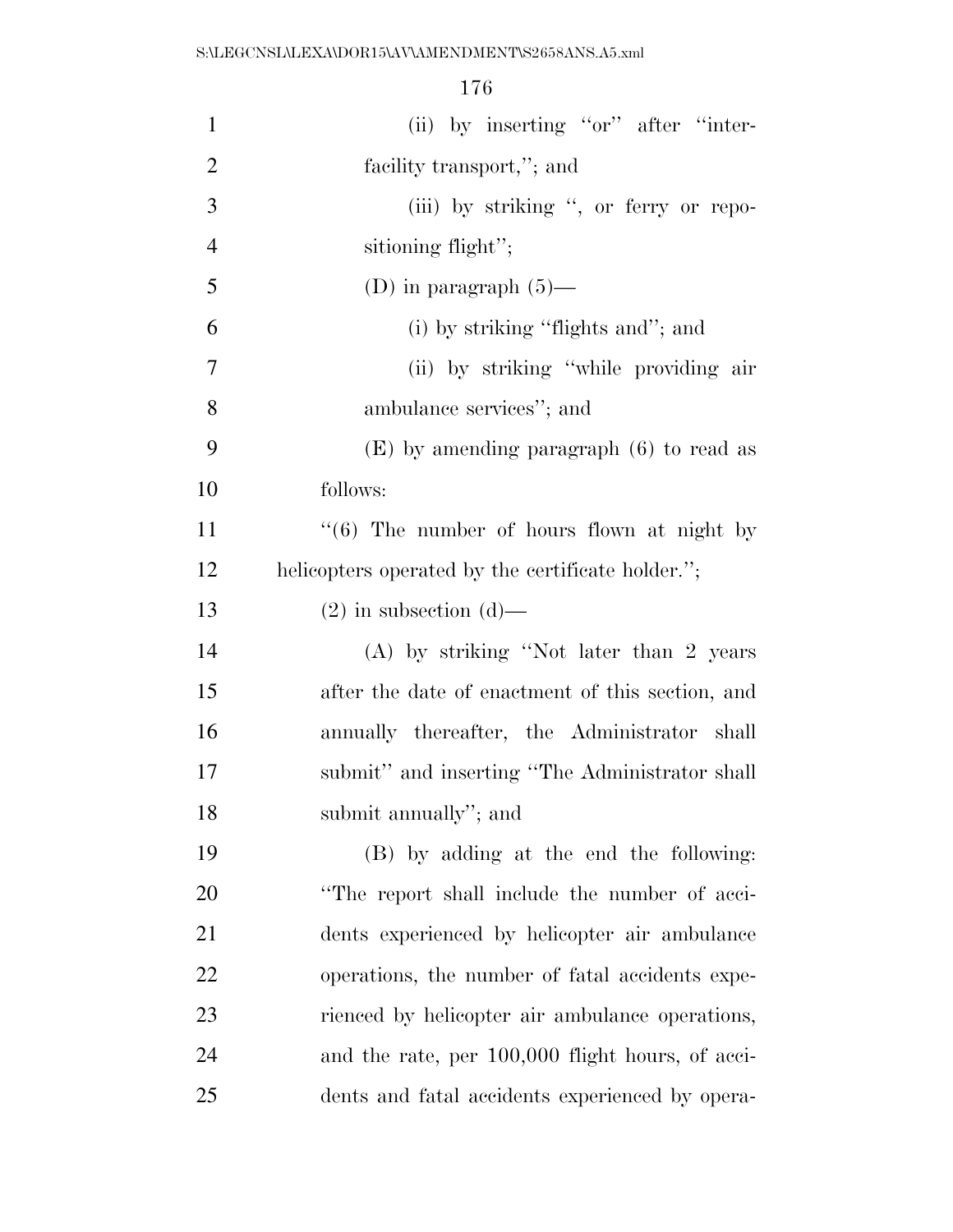tors providing helicopter air ambulance serv-ices.'';

 (3) by redesignating subsection (e) as sub-section (f); and

 (4) by inserting after subsection (d) the fol-lowing:

 ''(e) IMPLEMENTATION.—In carrying out this sec- tion, the Administrator, in collaboration with part 135 cer- tificate holders providing helicopter air ambulance serv-ices, shall—

 $(1)$   $(1)$  propose and develop a method to collect and store the data submitted under subsection (a), including a method to protect the confidentiality of any trade secret or proprietary information sub-mitted; and

 ''(2) ensure that the database under subsection (c) and the report under subsection (d) include data and analysis that will best inform efforts to improve the safety of helicopter air ambulance operations.''.

## **SEC. 2312. PART 135 ACCIDENT AND INCIDENT DATA.**

 Not later than 1 year after the date of enactment of this Act, the Administrator of the Federal Aviation Ad-ministration shall—

 (1) determine, in collaboration with the Na-tional Transportation Safety Board and Part 135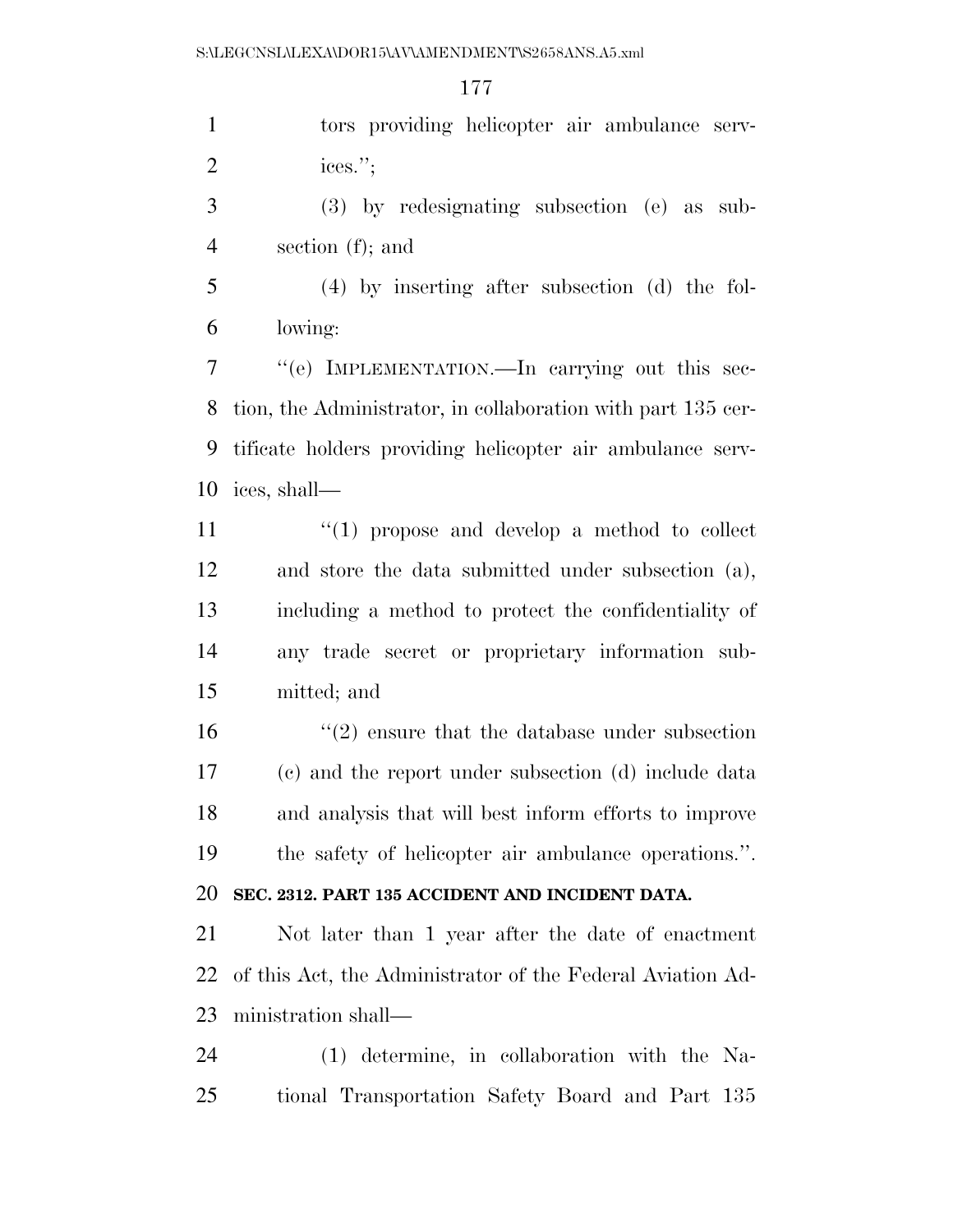| $\mathbf{1}$   | industry stakeholders, what, if any, additional data       |
|----------------|------------------------------------------------------------|
| 2              | should be reported as part of an accident or incident      |
| 3              | notice to more accurately measure the safety of on-        |
| $\overline{4}$ | demand Part 135 aircraft activity, to pinpoint safety      |
| 5              | problems, and to form the basis for critical research      |
| 6              | and analysis of general aviation issues; and               |
| 7              | (2) submit to the appropriate committees of                |
| 8              | Congress a report on the findings under paragraph          |
| 9              | (1), including a description of the additional data to     |
| 10             | be collected, a timeframe for implementing the addi-       |
| 11             | tional data collection, and any potential obstacles to     |
| 12             | implementation.                                            |
| 13             | SEC. 2313. DEFINITION OF HUMAN FACTORS.                    |
| 14             | Section $40102(a)$ is amended—                             |
| 15             | $(1)$ by redesignating paragraphs $(24)$ through           |
| 16             | $(47)$ as paragraphs $(25)$ through $(48)$ , respectively; |
| 17             | and                                                        |
| 18             | $(2)$ by inserting after paragraph $(23)$ the fol-         |
| 19             |                                                            |
|                | lowing:                                                    |
| 20             | $\cdot\cdot(24)$ 'human factors' means a multidisciplinary |
| 21             | field that generates and compiles information about        |
| 22             | human capabilities and limitations and applies it to       |
| 23             | design, development, and evaluation of equipment,          |
| 24             | systems, facilities, procedures, jobs, environments,       |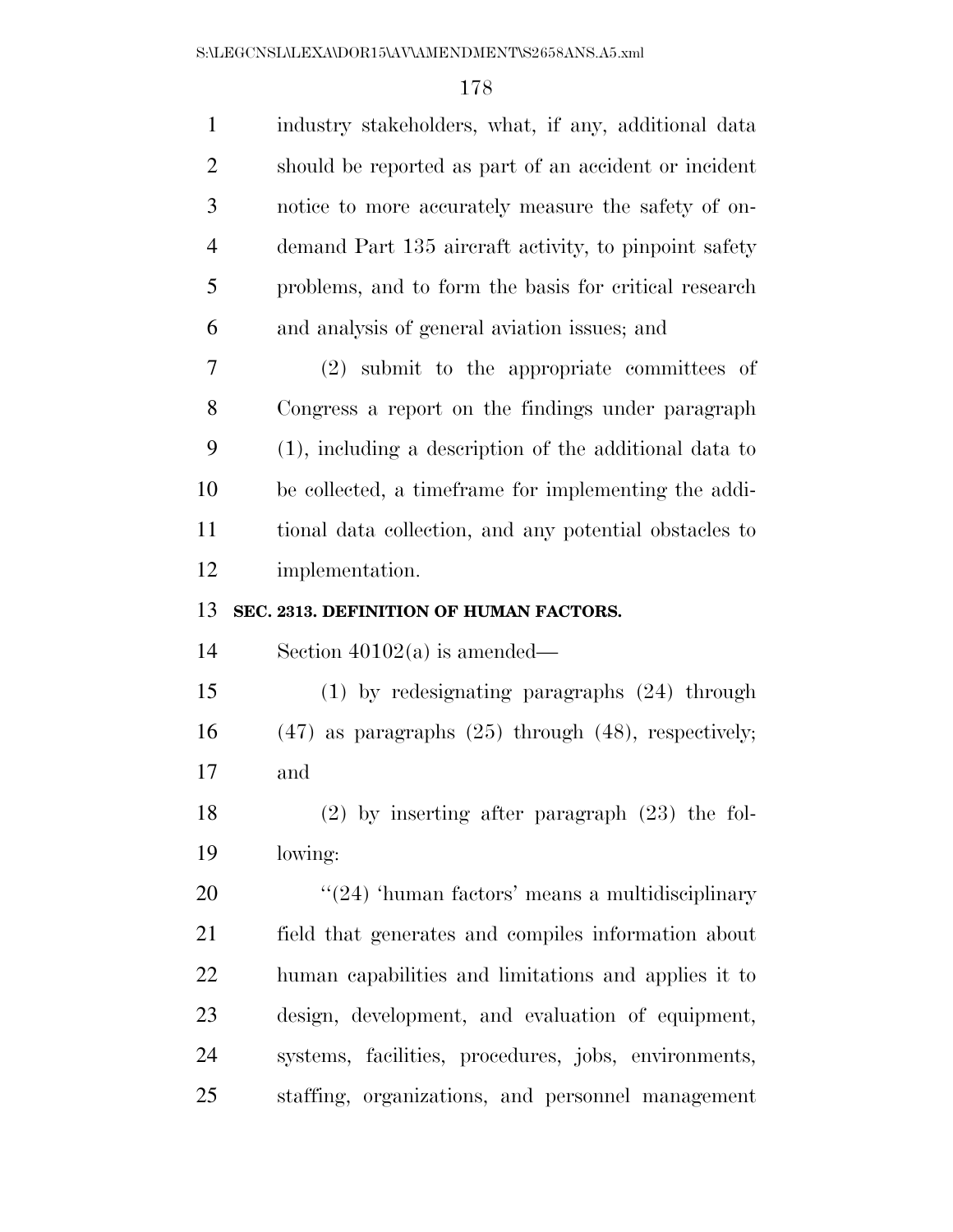for safe, efficient, and effective human performance,

including people's use of technology.''.

# **SEC. 2314. SENSE OF CONGRESS; PILOT IN COMMAND AU-THORITY.**

 It is the sense of Congress that the pilot in command of an aircraft is directly responsible for, and is the final authority as to, the operation of that aircraft, as set forth in section 91.3(a) of title 14, Code of Federal Regulations (or any successor regulation thereto).

### **SEC. 2315. ENHANCING ASIAS.**

 (a) IN GENERAL.—Not later than 1 year after the date of enactment of this Act, the Administrator of the Federal Aviation Administration, in consultation with rel- evant aviation industry stakeholders, shall assess what, if any, improvements are needed to develop the predictive capability of the Aviation Safety Information Analysis and Sharing program (referred to in this section as ''ASIAS'') with regard to identifying precursors to accidents.

 (b) CONTENTS.—In conducting the assessment under subsection (a), the Administrator shall—

(1) determine what actions are necessary—

 (A) to improve data quality and standard-ization; and

 (B) to increase the data received from ad-ditional segments of the aviation industry, such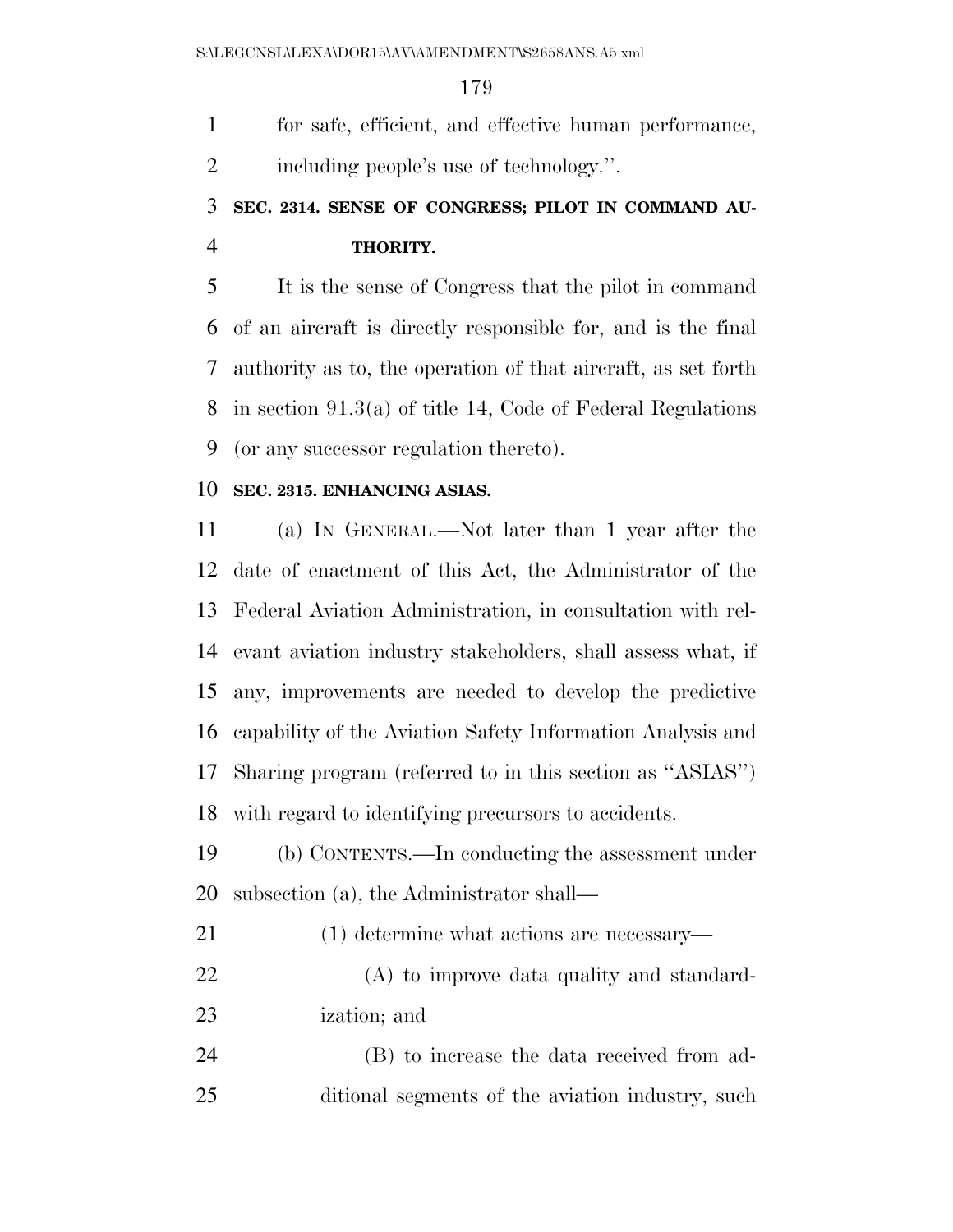| $\mathbf{1}$   | as small airplane, helicopter, and business jet           |
|----------------|-----------------------------------------------------------|
| $\overline{2}$ | operations;                                               |
| 3              | (2) consider how to prioritize the actions de-            |
| $\overline{4}$ | scribed in paragraph $(1)$ ; and                          |
| 5              | (3) review available methods for disseminating            |
| 6              | safety trend data from ASIAS to the aviation safety       |
| 7              | community, including the inspector workforce, to in-      |
| 8              | form in their risk-based decision making efforts.         |
| 9              | (c) REPORT.—Not later than 60 days after the date         |
| 10             | the assessment under subsection (a) is complete, the Ad-  |
| 11             | ministrator shall submit to the appropriate committees of |
| 12             | Congress a report on the assessment, including rec-       |
| 13             | ommendations regarding paragraphs (1) through (3) of      |
| 14             | subsection (b).                                           |
| 15             | SEC. 2316. IMPROVING RUNWAY SAFETY.                       |
| 16             | (a) IN GENERAL.—The Administrator of the Federal          |
| 17             | Aviation Administration shall expedite the development of |
| 18             | metrics-                                                  |
| 19             | (1) to allow the Federal Aviation Administra-             |
| 20             | tion to determine whether runway incursions are in-       |
| 21             | creasing; and                                             |
| 22             | $(2)$ to assess the effectiveness of implemented          |
| 23             | runway safety initiatives.                                |
| 24             | (b) REPORT.—Not later than 1 year after the date          |
|                |                                                           |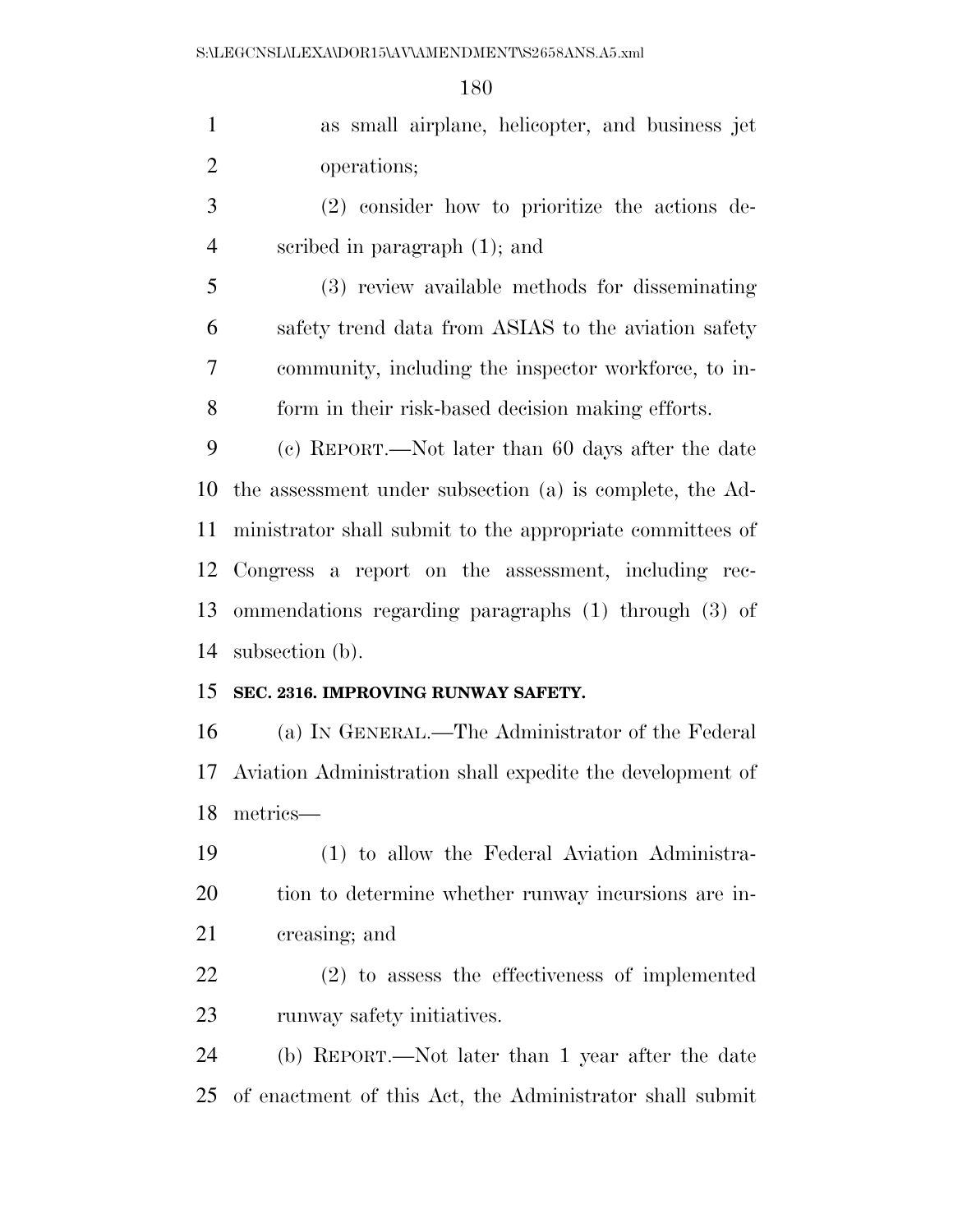to the appropriate committees of Congress a report on the progress in developing the metrics described in subsection (a).

## **SEC. 2317. SAFE AIR TRANSPORTATION OF LITHIUM CELLS AND BATTERIES.**

 (a) RESTRICTIONS ON TRANSPORTATION OF LITH-IUM BATTERIES ON PASSENGER AIRCRAFT.—

 (1) IN GENERAL.—Pursuant to section 828 of the FAA Modernization and Reform Act of 2012 (49 U.S.C. 44701 note)—

 (A) not later than 90 days after the date of enactment of this Act, the Administrator of the Federal Aviation Administration shall up- date applicable regulations to implement the re- vised standards adopted by the International Civil Aviation Organization (ICAO) on Feb-17 ruary 22, 2016, regarding—

 (i) prohibiting the bulk air transpor- tation of lithium ion batteries on passenger aircraft; and

 (ii) prohibiting bulk air transport cargo shipment of lithium batteries with an internal charge above 30 percent; and (B) the Secretary of Transportation may initiate a review of existing regulations under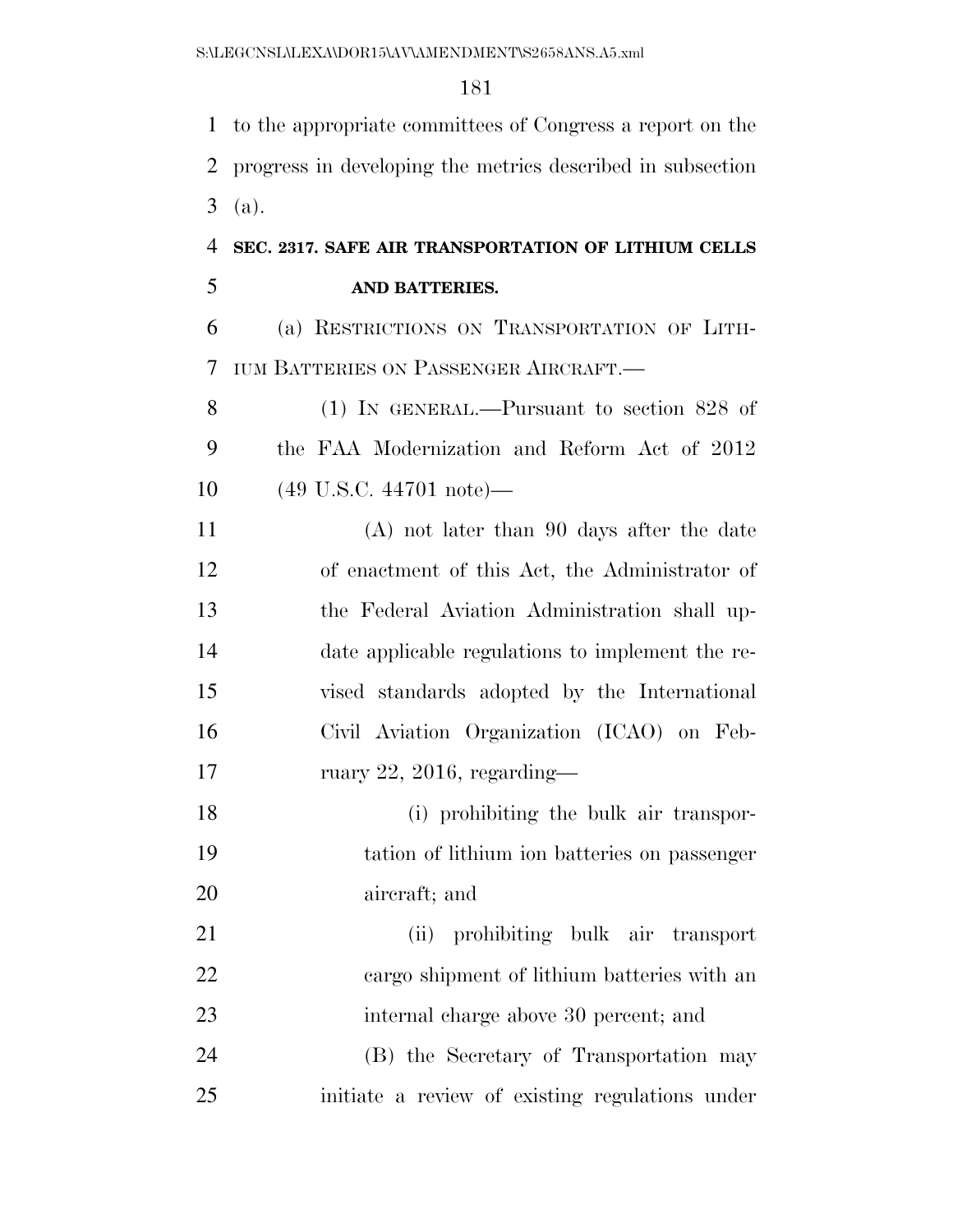| $\mathbf{1}$   | parts 171-181 of title 49, Code of Federal Reg-             |
|----------------|-------------------------------------------------------------|
| $\overline{2}$ | ulations, and any applicable regulations under              |
| 3              | title 14, Code of Federal Regulations, regarding            |
| $\overline{4}$ | the air transportation, including passenger-car-            |
| 5              | rying and cargo aircraft, of lithium batteries              |
| 6              | and cells.                                                  |
| 7              | (2) LIMITED EXCEPTION FOR MEDICAL DEVICE                    |
| 8              | BATTERIES.—The Secretary of Transportation may              |
| 9              | issue limited exceptions to the restrictions in para-       |
| 10             | $graph(1)$ to allow the shipment of replacement med-        |
| 11             | ical device batteries on passenger aircraft if—             |
| 12             | (A) the intended destination is not served                  |
| 13             | by cargo aircraft; and                                      |
| 14             | (B) the Secretary can ensure the general                    |
| 15             | safety of such shipments.                                   |
| 16             | (3) SAVINGS CLAUSE.—Nothing in this section                 |
| 17             | shall be construed as expanding or constricting any         |
| 18             | other authority the Secretary of Transportation has         |
| 19             | under section 828 of the FAA Modernization and              |
| 20             | Reform Act of 2012 (49 U.S.C. 44701 note) to pro-           |
| 21             | mulgate additional emergency or permanent regula-           |
| 22             | tions as permitted by subsection (b) of that section.       |
| 23             | (b) LITHIUM BATTERY SAFETY WORKING GROUP.                   |
| 24             | Not later than 90 days after the date of enactment of this  |
| 25             | Act, the President shall establish a lithium battery safety |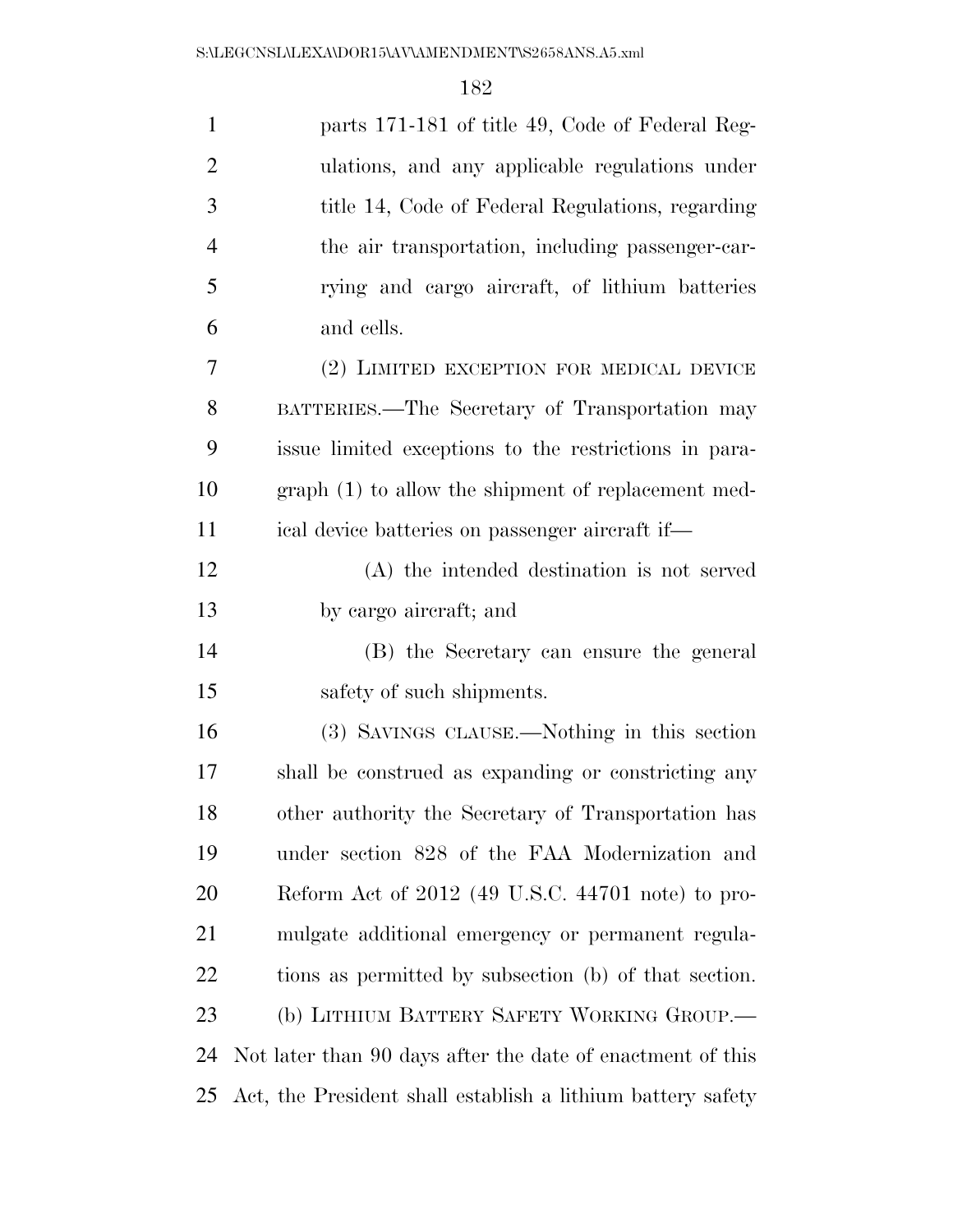| $\mathbf{1}$   | working group to promote and coordinate efforts related   |
|----------------|-----------------------------------------------------------|
| 2              | to the promotion of the safe manufacture, use, and trans- |
| 3              | portation of lithium batteries and cells.                 |
| $\overline{4}$ | $(1)$ COMPOSITION.—                                       |
| 5              | (A) IN GENERAL.—The working group                         |
| 6              | shall be composed of at least 1 representative            |
| 7              | from each of the following:                               |
| 8              | (i) Consumer Product Safety Commis-                       |
| 9              | sion.                                                     |
| 10             | (ii) Department of Transportation.                        |
| 11             | (iii) National Institute on Standards                     |
| 12             | and Technology.                                           |
| 13             | (iv) Food and Drug Administration.                        |
| 14             | (B) ADDITIONAL MEMBERS.—The working                       |
| 15             | group may include not more than 4 additional              |
| 16             | members with expertise in the safe manufac-               |
| 17             | ture, use, or transportation of lithium batteries         |
| 18             | and cells.                                                |
| 19             | (C) SUBCOMMITTEES.—The President, or                      |
| 20             | members of the working group, may—                        |
| 21             | (i) establish working group sub-                          |
| 22             | committees to focus on specific issues re-                |
| 23             | lated to the safe manufacture, use, or                    |
| 24             | transportation of lithium batteries<br>and                |
| 25             | cells; and                                                |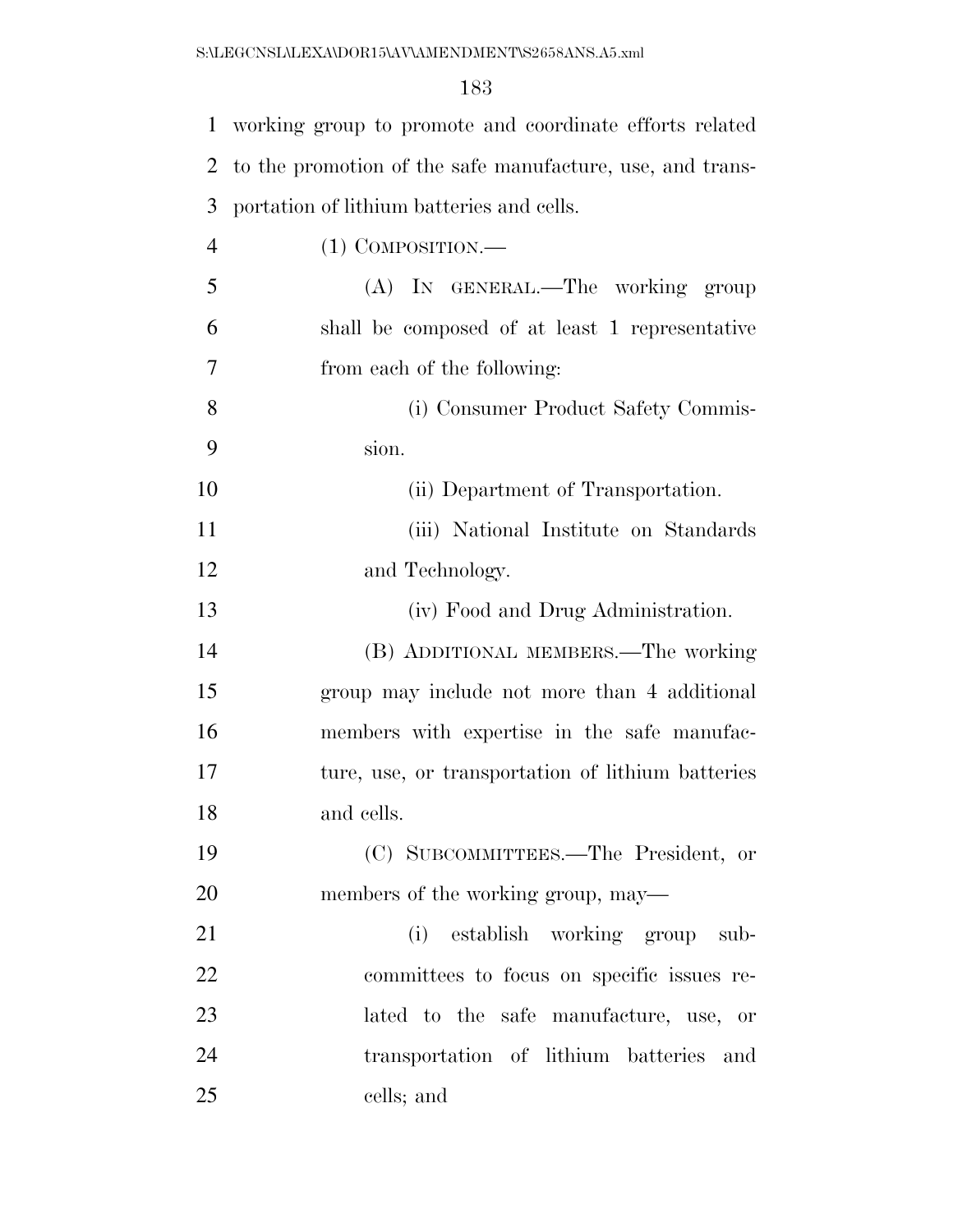| $\mathbf{1}$   | (ii) include in a subcommittee the par-                |
|----------------|--------------------------------------------------------|
| $\overline{2}$ | ticipation of non-member stakeholders with             |
| 3              | expertise in areas that the President or               |
| $\overline{4}$ | members consider necessary.                            |
| 5              | $(2)$ REPORT.—Not later than 1 year after the          |
| 6              | date it is established under subsection (b), the work- |
| 7              | ing group shall—                                       |
| 8              | $(A)$ research—                                        |
| 9              | (i) additional ways to decrease the                    |
| 10             | risk of fires and explosions from lithium              |
| 11             | batteries and cells;                                   |
| 12             | (ii) additional ways to ensure uniform                 |
| 13             | transportation requirements for both bulk              |
| 14             | and individual batteries; and                          |
| 15             | (iii) new or existing technologies that                |
| 16             | could reduce the fire and explosion risk of            |
| 17             | lithium batteries and cells; and                       |
| 18             | (B) transmit to the appropriate commit-                |
| 19             | tees of Congress a report on the research under        |
| 20             | subparagraph (A), including any legislative rec-       |
| 21             | ommendations to effectuate the safety improve-         |
| 22             | ments described in clauses (i) through (iii) of        |
| 23             | that subparagraph.                                     |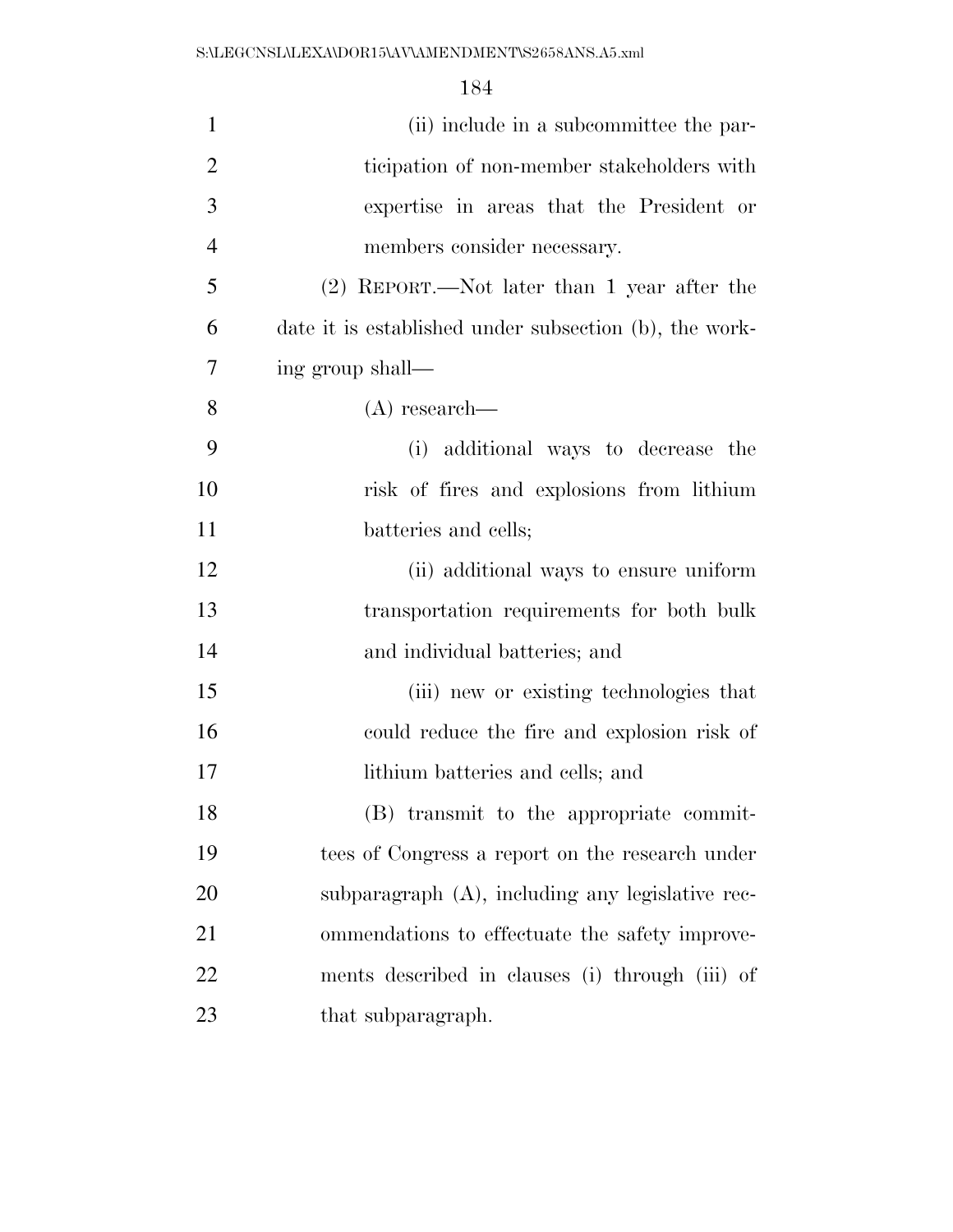(3) EXEMPTION FROM FACA.—The Federal Ad- visory Committee Act (5 U.S.C. App.) shall not apply to the working group.

 (4) TERMINATION.—The working group, and any working group subcommittees, shall terminate 90 days after the date the report is transmitted under paragraph (2).

## **Subtitle D—General Aviation Safety**

 **SEC. 2401. AUTOMATED WEATHER OBSERVING SYSTEMS POLICY.** 

 (a) IN GENERAL.—Not later than 2 years after the date of enactment of this Act, the Administrator of the Federal Aviation Administration shall—

 (1) update automated weather observing sys- tems standards to maximize the use of new tech- nologies that promote the reduction of equipment or maintenance cost for non-Federal automated weath- er observing systems, including the use of remote monitoring and maintenance, unless demonstrated to be ineffective;

 (2) review, and if necessary update, existing policies in accordance with the standards developed under paragraph (1); and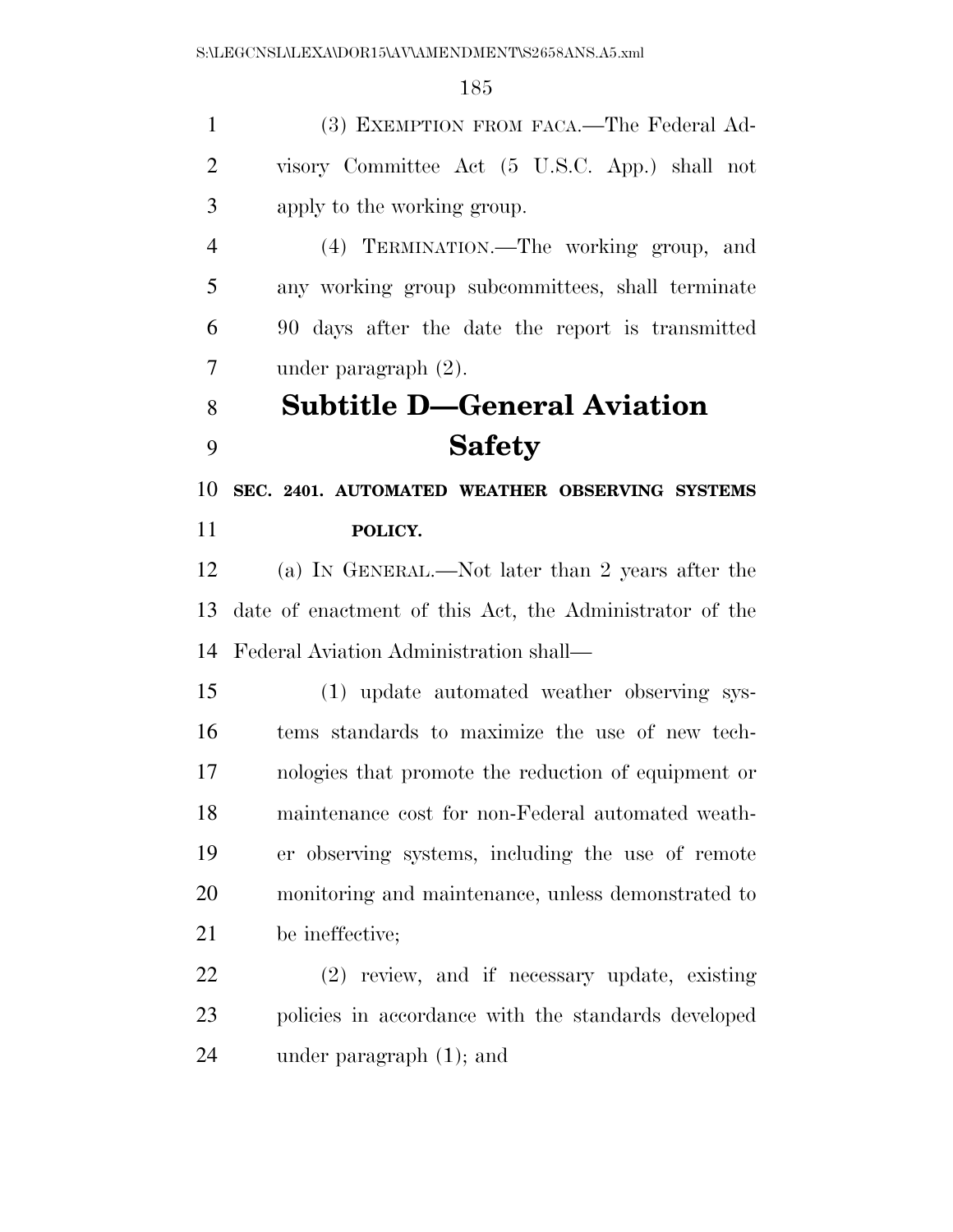(3) establish a process under which appropriate on site airport personnel or an aviation official may, with appropriate manufacturer training or alter- native training as determined by the Administrator, be permitted to conduct the minimum tri-annual preventative maintenance checks under the advisory circular for non-Federal automated weather observ- ing systems (AC 150/5220-16D). (b) PERMISSION.—Permission to conduct the min- imum tri-annual preventative maintenance checks de- scribed under subsection (a)(3) shall not be withheld but for specific cause. (c) STANDARDS.—In updating the standards under subsection (a)(1), the Administrator shall— (1) ensure the standards are performance- based; (2) use risk analysis to determine the accuracy of the automated weather observing systems outputs required for pilots to perform safe aircraft oper- ations; and (3) provide a cost benefit analysis to determine whether the benefits outweigh the cost for any re-23 quirement not directly related to safety.

 (d) REPORT.—Not later than September 30, 2017, the Administrator shall provide a report to the appropriate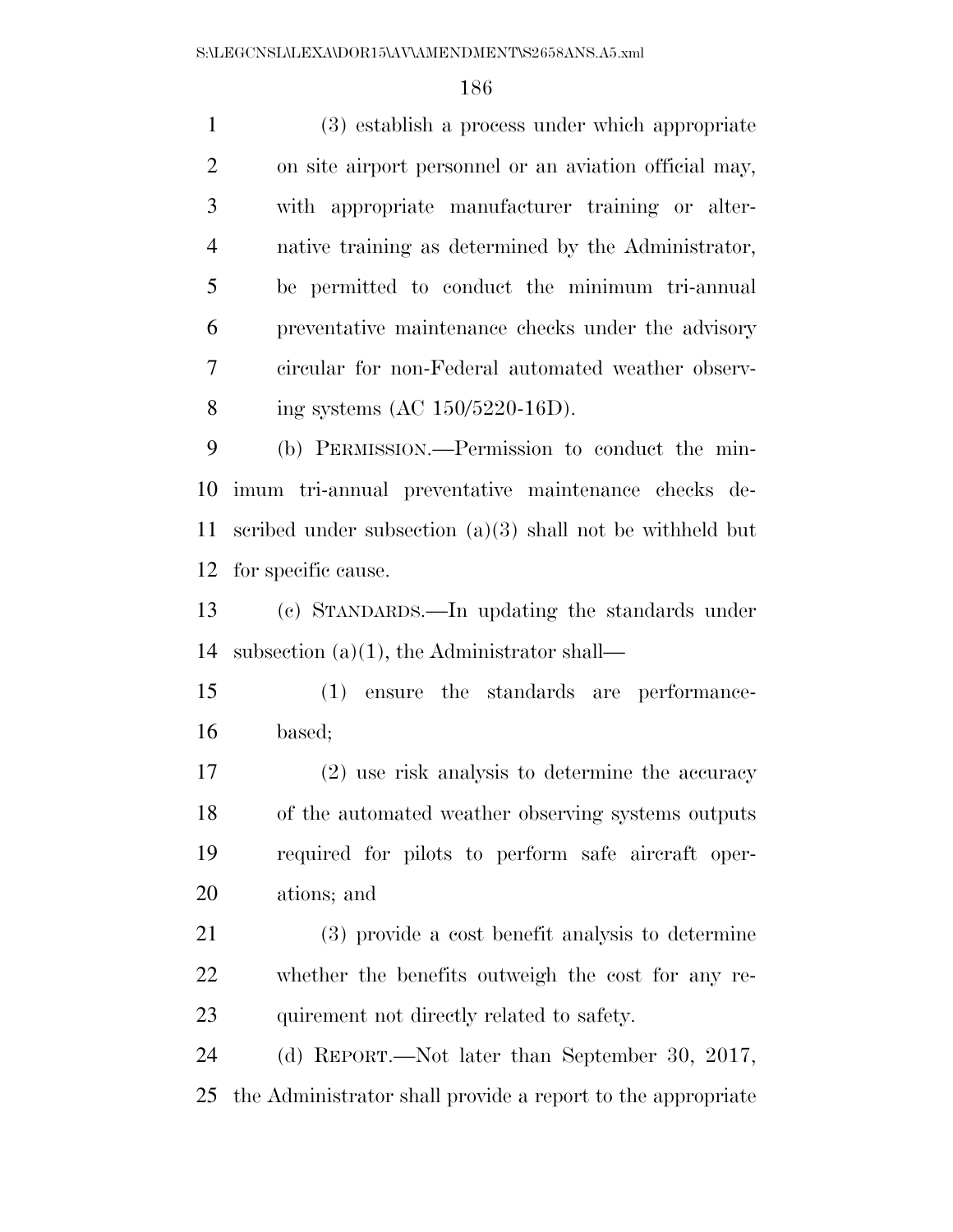committees of Congress on the implementation of require-ments under this section.

#### **SEC. 2402. TOWER MARKING.**

 (a) IN GENERAL.—Not later than 1 year after the date of enactment of this Act, the Administrator of the Federal Aviation Administration shall issue regulations to require the marking of covered towers.

 (b) MARKING REQUIRED.—The regulations under subsection (a) shall require that a covered tower be clearly marked in a manner that is consistent with applicable guidance under the Federal Aviation Administration Advi- sory Circular issued December 4, 2015 (AC 70/7460-1L) or other relevant safety guidance, as determined by the Administrator.

 (c) APPLICATION.—The regulations issued under subsection (a) shall ensure that—

 (1) all covered towers constructed on or after the date on which such regulations take effect are marked in accordance with subsection (b): and

 (2) a covered tower constructed before the date on which such regulations take effect is marked in accordance with subsection (b) not later than 1 year after such effective date.

24 (d) DEFINITION OF COVERED TOWER.—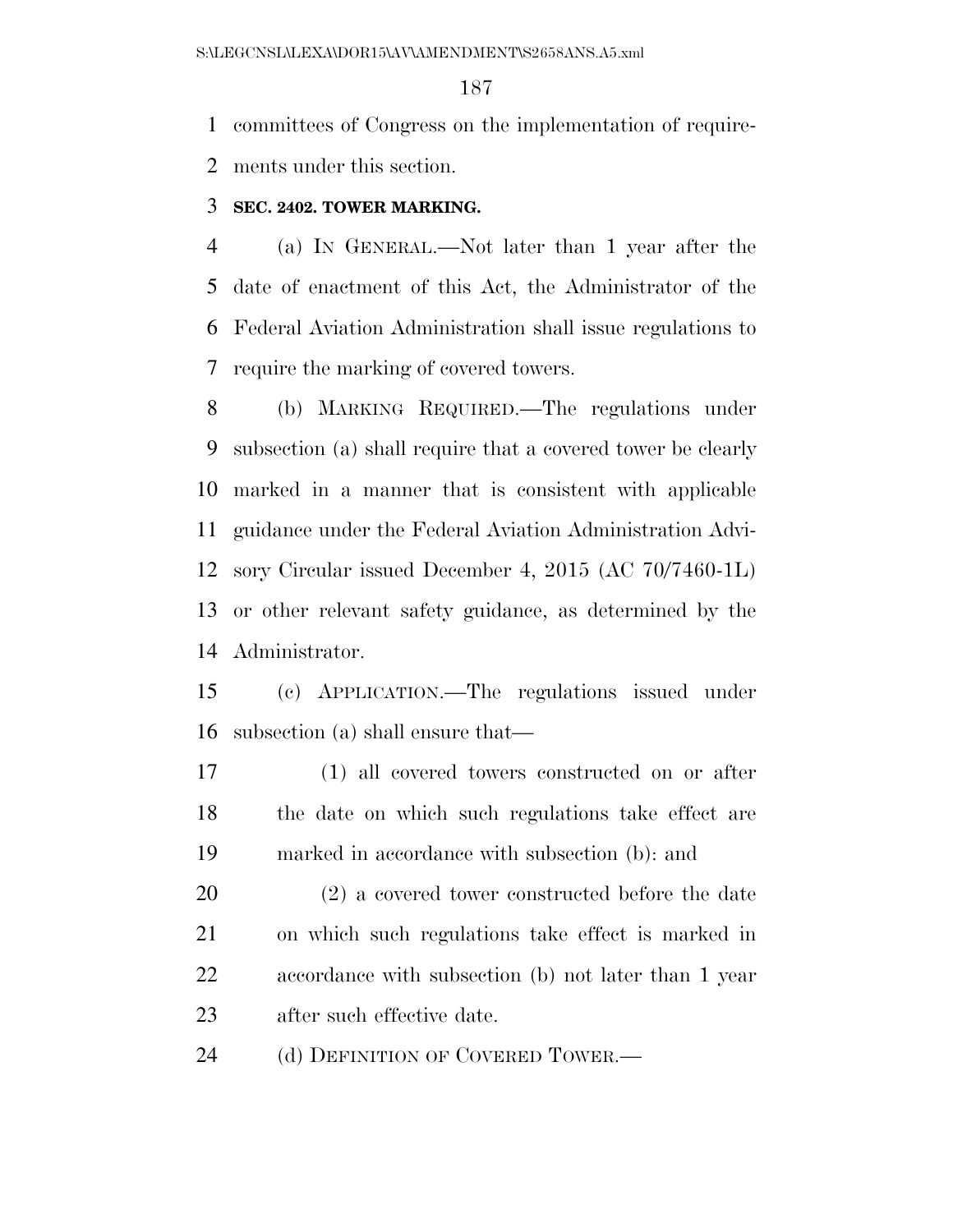S:\LEGCNSL\LEXA\DOR15\AV\AMENDMENT\S2658ANS.A5.xml

| $\mathbf{1}$   | (1) IN GENERAL.—In this section, the term      |
|----------------|------------------------------------------------|
| $\overline{2}$ | "covered tower" means a structure that—        |
| 3              | (A) is self-standing or supported by guy       |
| $\overline{4}$ | wires and ground anchors;                      |
| 5              | (B) is 10 feet or less in diameter at the      |
| 6              | above-ground base, excluding concrete footing; |
| 7              | (C) at the highest point of the structure is   |
| 8              | at least 50 feet above ground level;           |
| 9              | (D) at the highest point of the structure is   |
| 10             | not more than 200 feet above ground level;     |
| 11             | (E) has accessory facilities on which an an-   |
| 12             | tenna, sensor, camera, meteorological instru-  |
| 13             | ment, or other equipment is mounted; and       |
| 14             | $(F)$ is located—                              |
| 15             | (i) outside the boundaries of an incor-        |
| 16             | porated city or town; or                       |
| 17             | (ii) on land that is                           |
| 18             | (I) undeveloped; or                            |
| 19             | (II) used for agricultural pur-                |
| 20             | poses.                                         |
| 21             | (2) EXCLUSIONS.—The term "covered tower"       |
| 22             | does not include any structure that—           |
| 23             | $(A)$ is adjacent to a house, barn, electric   |
| 24             | utility station, or other building;            |
| 25             | (B) is within the curtilage of a farmstead;    |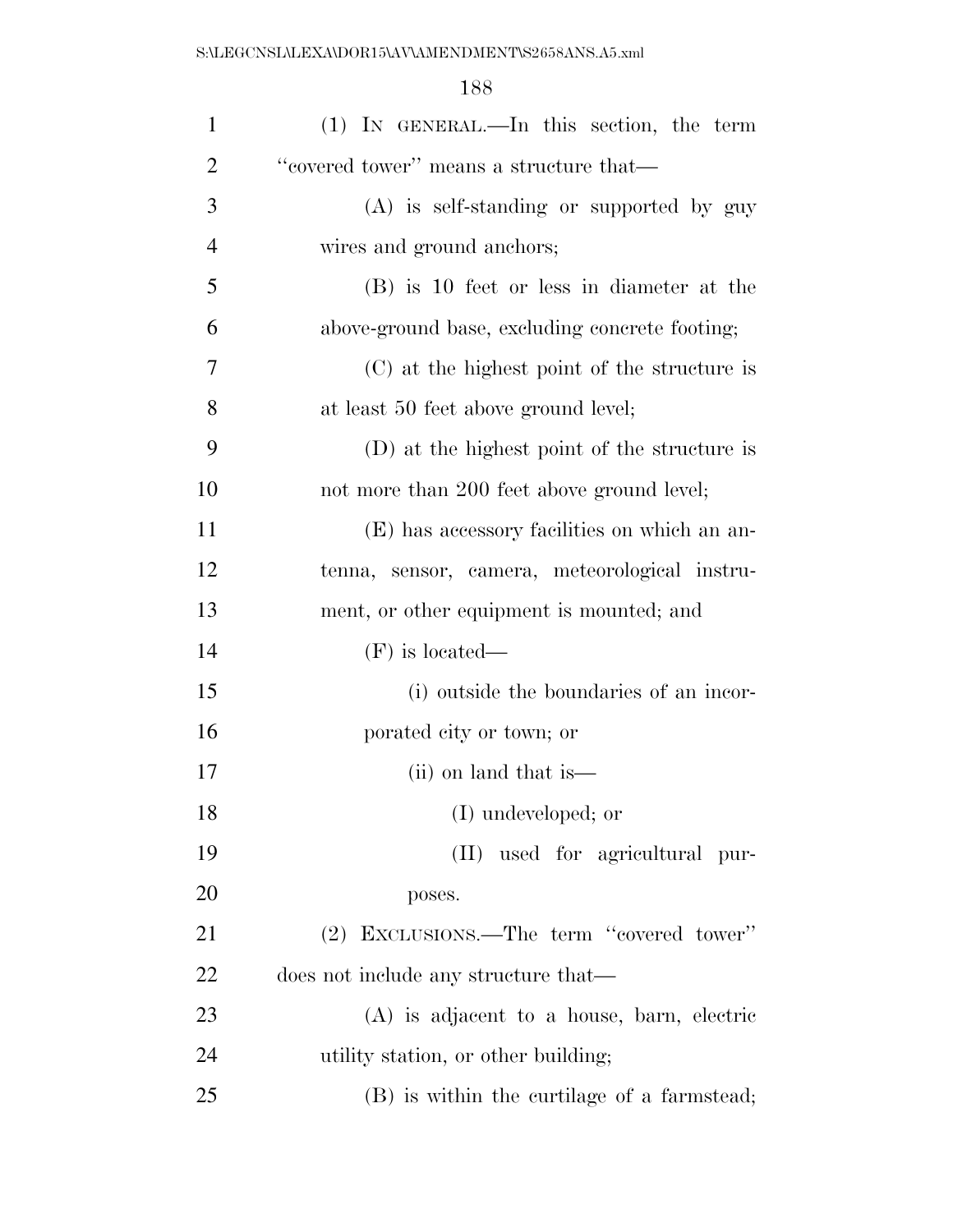| $\mathbf{1}$   | (C) supports electric utility transmission or              |
|----------------|------------------------------------------------------------|
| $\overline{2}$ | distribution lines;                                        |
| 3              | (D) is a wind powered electrical generator                 |
| $\overline{4}$ | with a rotor blade radius that exceeds 6 feet; or          |
| 5              | (E) is a street light erected or maintained                |
| 6              | by Federal, State, local, or tribal entity.                |
| 7              | (e) DATABASE.—The Administrator shall—                     |
| 8              | (1) develop a database that contains the loca-             |
| 9              | tion and height of each covered tower;                     |
| 10             | $(2)$ keep the database current to the extent              |
| 11             | practicable;                                               |
| 12             | (3) ensure that any proprietary information in             |
| 13             | the database is protected from disclosure in accord-       |
| 14             | ance with law; and                                         |
| 15             | $(4)$ ensure access to the database is limited to          |
| 16             | individuals, such as airmen, who require the infor-        |
| 17             | mation for aviation safety purposes only.                  |
| 18             | SEC. 2403. CRASH-RESISTANT FUEL SYSTEMS.                   |
| 19             | Not later than 1 year after the date of enactment          |
| 20             | of this Act, the Administrator of the Federal Aviation Ad- |
| 21             | ministration shall evaluate and update, as necessary,      |
| 22             | standards for crash-resistant fuel systems for civilian    |
| 23             | rotorcraft.                                                |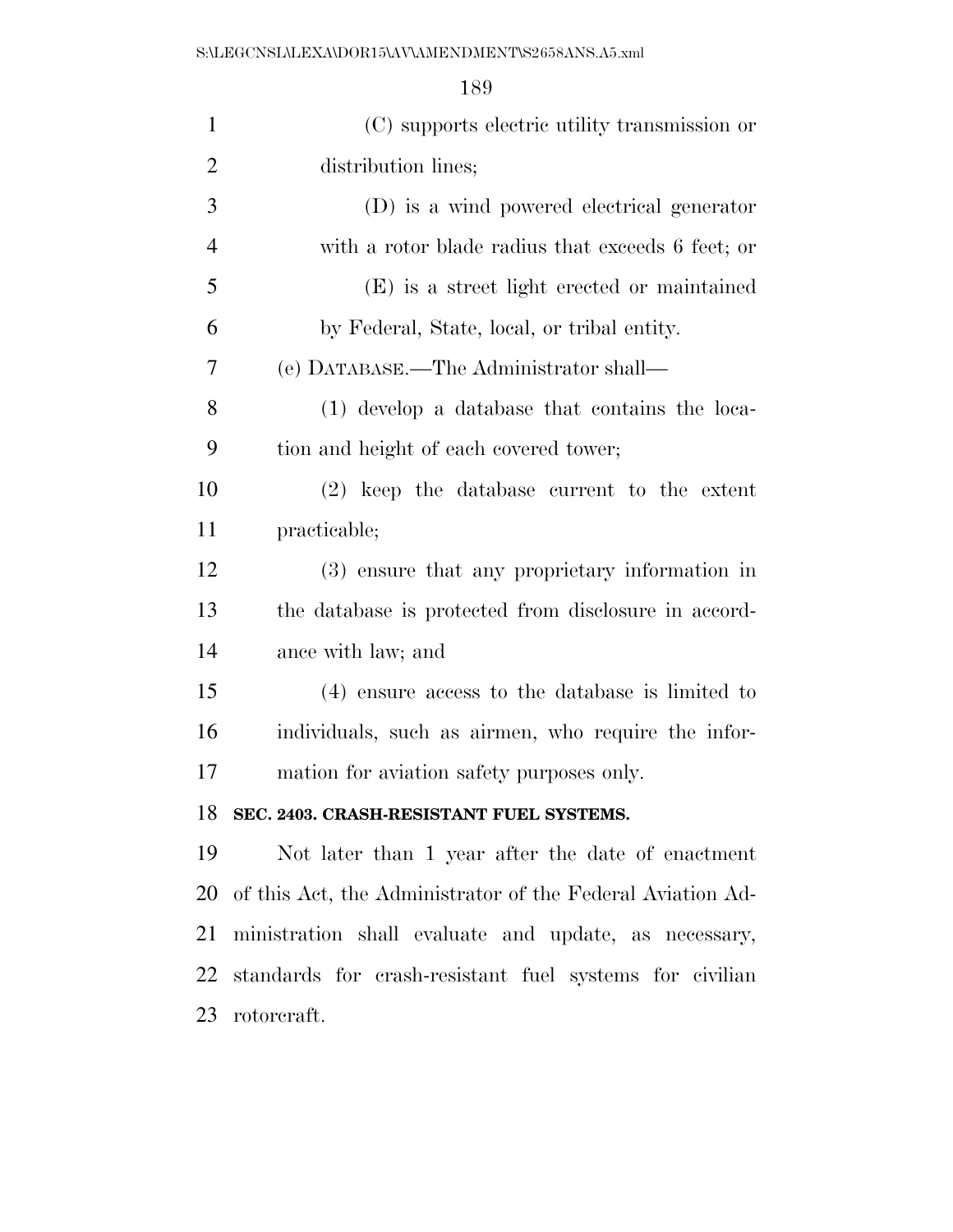# **Subtitle E—General Provisions SEC. 2501. DESIGNATED AGENCY SAFETY AND HEALTH OF- FICER.**  (a) IN GENERAL.—Section 106 is amended by adding at the end the following: ''(u) DESIGNATED AGENCY SAFETY AND HEALTH OFFICER.— 8 "(1) APPOINTMENT.—There shall be a Des- ignated Agency Safety and Health Officer appointed by the Administrator who shall exclusively fulfill the duties prescribed in this subsection. ''(2) RESPONSIBILITIES.—The Designated Agency Safety and Health Officer shall have respon- sibility and accountability for— ''(A) auditing occupational safety and health issues across the Administration; ''(B) overseeing Administration-wide com- pliance with relevant Federal occupational safe- ty and health statutes and regulations, national industry and consensus standards, and Admin- istration policies; and 22  $\cdot$  (C) encouraging a culture of occupational 23 safety and health to complement the Adminis-tration's existing safety culture.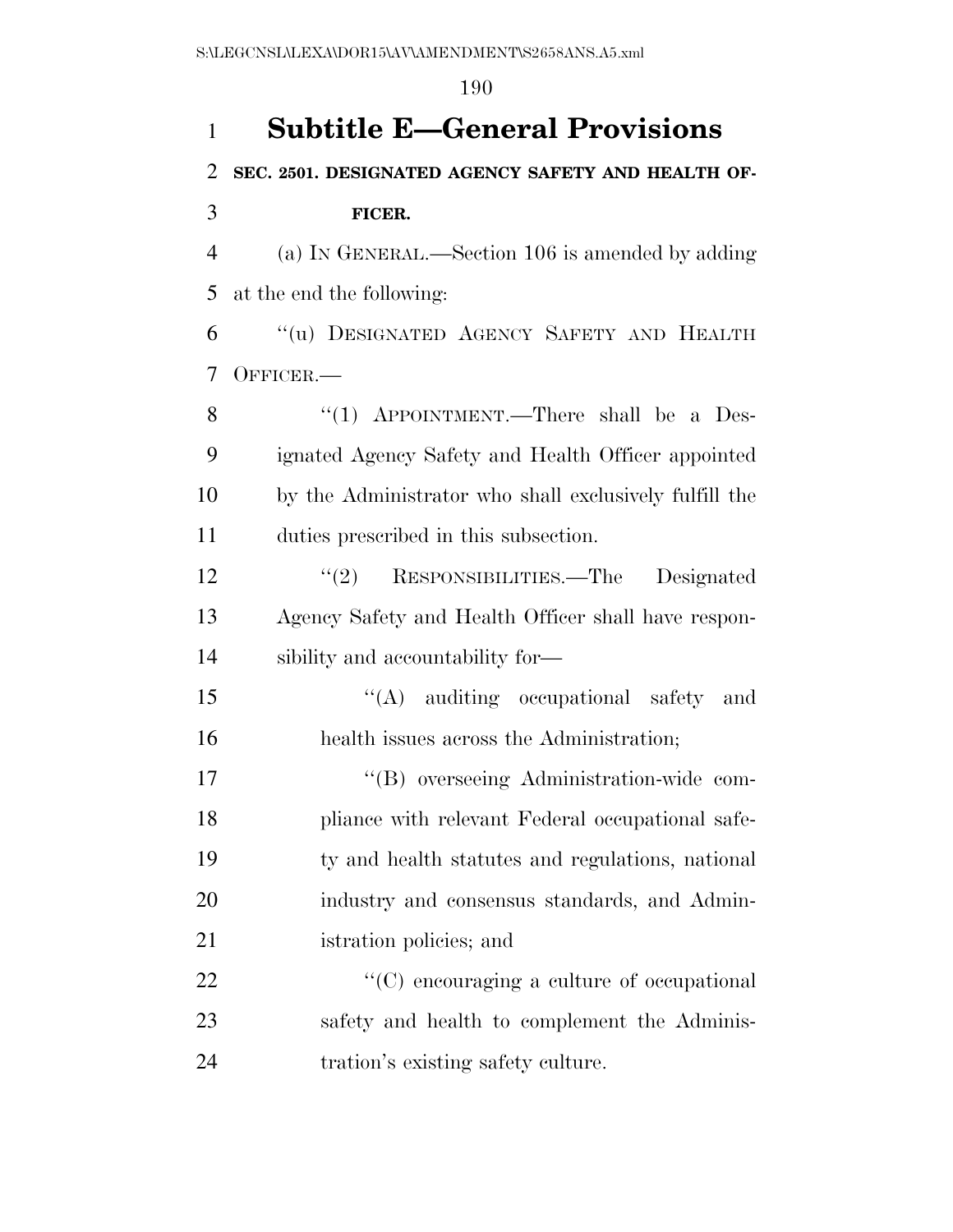1 "(3) REPORTING STRUCTURE.—The Designated Agency Safety and Health Officer shall occupy a full-time, senior executive position and shall report directly to the Assistant Administrator for Human Resource Management.

#### 6 "(4) QUALIFICATIONS AND REMOVAL.—

 ''(A) QUALIFICATIONS.—The Designated Agency Safety and Health Officer shall have demonstrated ability and experience in the es- tablishment and administration of comprehen- sive occupational safety and health programs and knowledge of relevant Federal occupational safety and health statutes and regulations, na- tional industry and consensus standards, and Administration policies.

16 "(B) REMOVAL.—The Designated Agency Safety and Health Officer shall serve at the 18 pleasure of the Administrator.".

 (b) DEADLINE FOR APPOINTMENT.—Not later than 180 days after the date of enactment of this Act, the Ad- ministrator of the Federal Aviation Administration shall appoint an individual to serve as the Designated Agency Safety and Health Officer under section 106(u) of title 49, United States Code.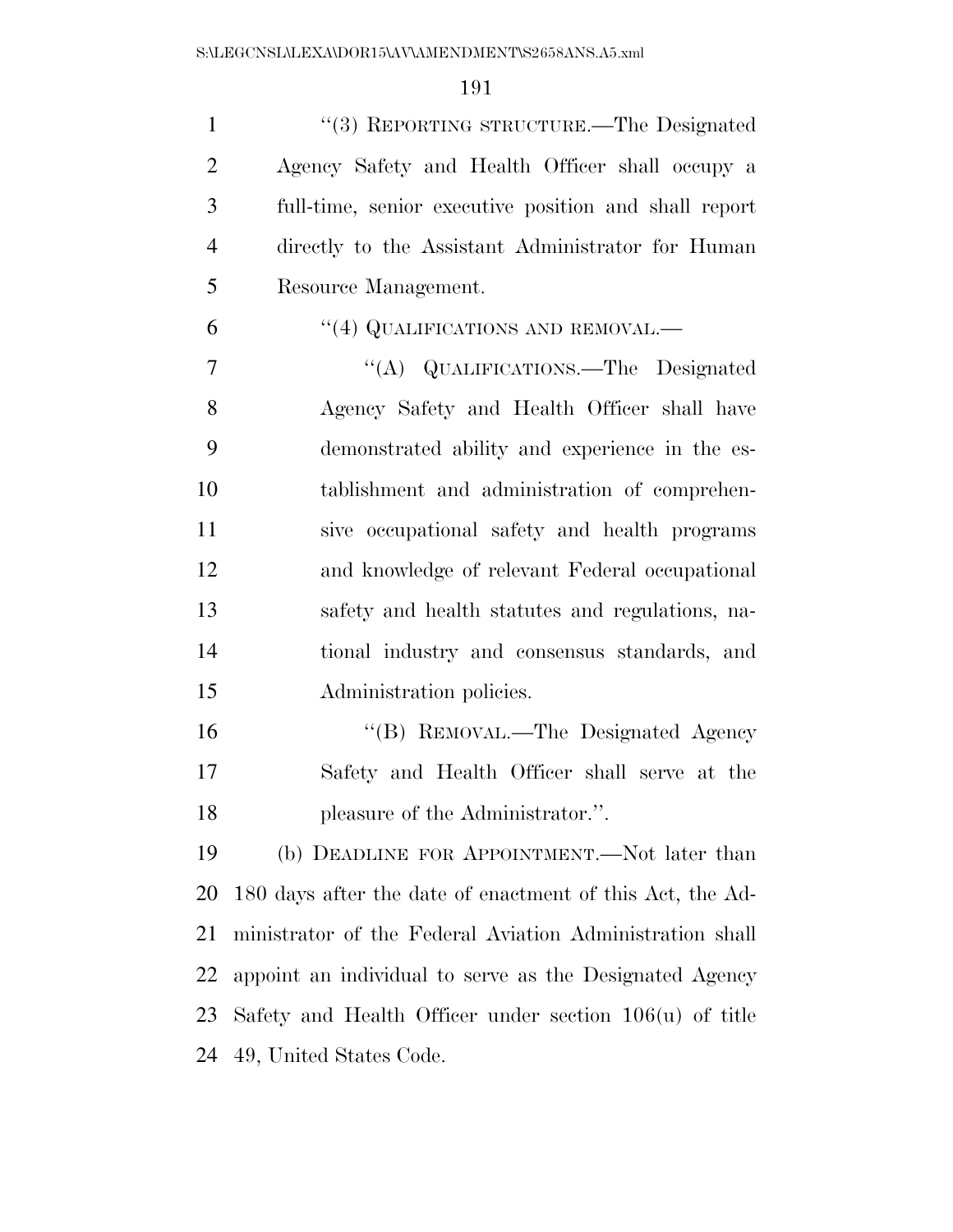# **SEC. 2502. REPAIR STATIONS LOCATED OUTSIDE UNITED STATES.**  (a) RISK-BASED OVERSIGHT.—Section 44733 is amended— (1) by redesignating subsection (f) as sub- $\epsilon$  section  $(g)$ ; (2) by inserting after subsection (e) the fol- lowing: 9 "(f) RISK-BASED OVERSIGHT.— 10 ''(1) In GENERAL.—Not later than 90 days after the date of enactment of the Federal Aviation Administration Reauthorization Act of 2016, the Administrator shall take measures to ensure that the safety assessment system established under sub- section (a)— ''(A) places particular consideration on in-spections of part 145 repair stations located

 outside the United States that conduct sched- uled heavy maintenance work on part 121 air carrier aircraft; and

21 ''(B) accounts for the frequency and seri- ousness of any corrective actions that part 121 air carriers must implement to aircraft fol-lowing such work at such repair stations.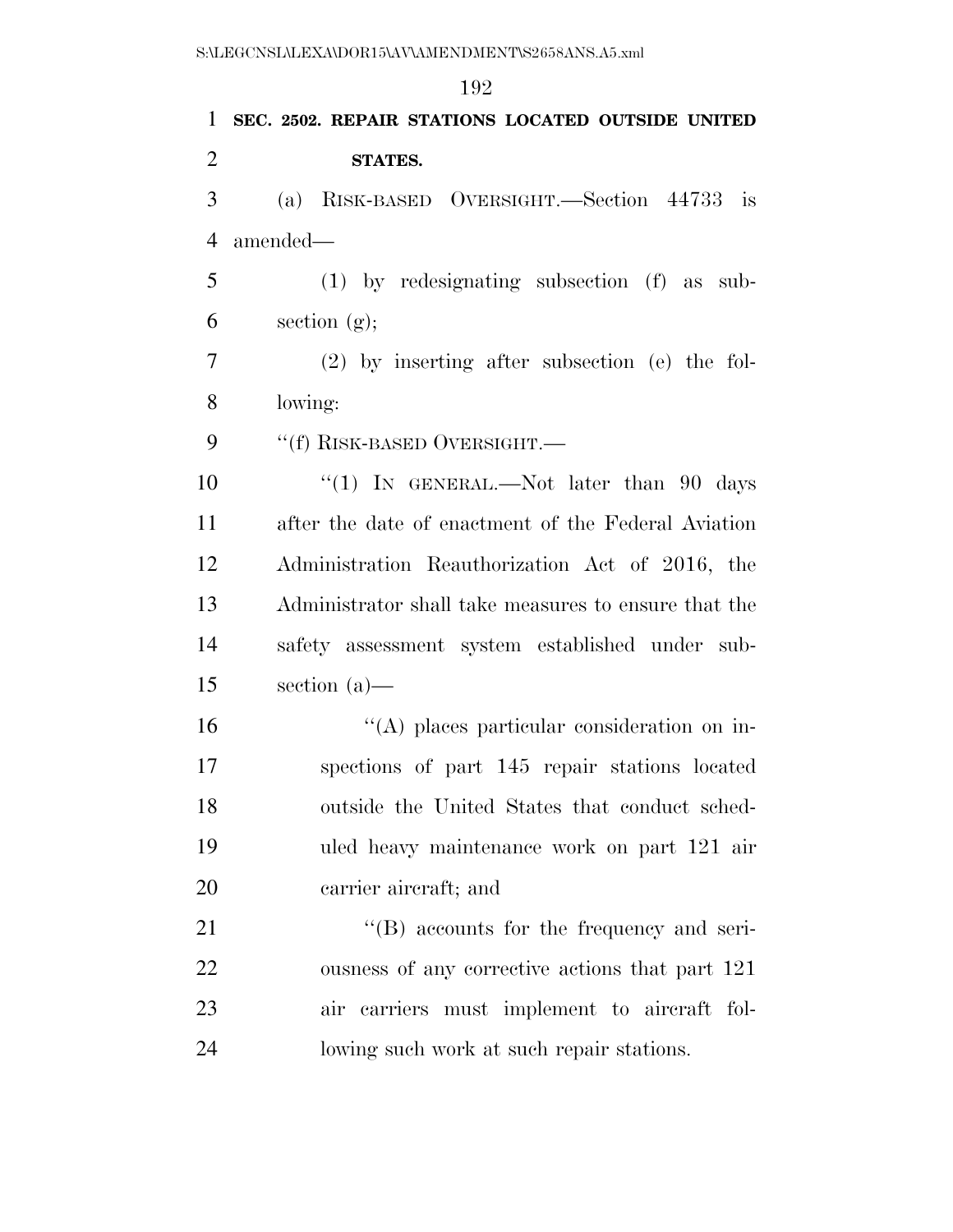| $\mathbf{1}$   | "(2) INTERNATIONAL AGREEMENTS.—The Ad-                  |
|----------------|---------------------------------------------------------|
| $\overline{2}$ | ministrator shall take the measures required under      |
| 3              | paragraph $(1)$ —                                       |
| $\overline{4}$ | $\lq\lq$ in accordance with the United States           |
| 5              | obligations under applicable international agree-       |
| 6              | ments; and                                              |
| 7              | $\lq\lq (B)$ in a manner consistent with the ap-        |
| 8              | plicable laws of the country in which a repair          |
| 9              | station is located.                                     |
| 10             | "(3) ACCESS TO DATA.—The Administrator                  |
| 11             | may access and review such information or data in       |
| 12             | the possession of a part 121 air carrier as the Ad-     |
| 13             | ministrator may require in carrying out paragraph       |
| 14             | $(1)(B)$ ."; and                                        |
| 15             | $(3)$ in subsection $(g)$ , as redesignated—            |
| 16             | $(A)$ by redesignating paragraphs $(1)$ and             |
| 17             | $(2)$ as paragraphs $(2)$ and $(3)$ , respectively; and |
| 18             | $(B)$ by inserting before paragraph $(2)$ , as          |
| 19             | redesignated, the following:                            |
| 20             | "(1) HEAVY MAINTENANCE WORK.—The term                   |
| 21             | 'heavy maintenance work' means a C-check, a D-          |
| 22             | check, or equivalent maintenance operation with re-     |
| 23             | spect to the airframe of a transport-category air-      |
| 24             | craft.".                                                |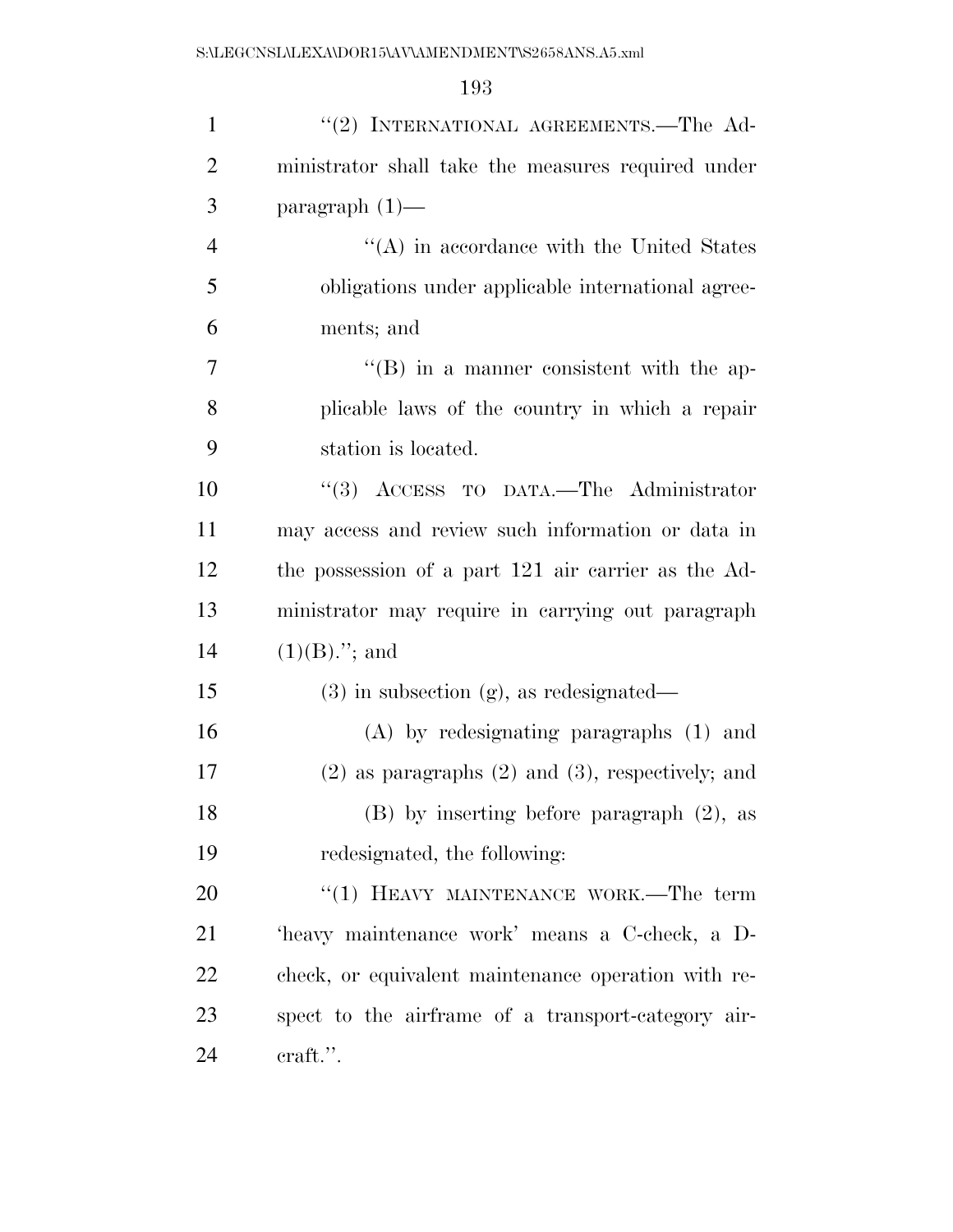(b) ALCOHOL AND CONTROLLED SUBSTANCES TEST- ING.—The Administrator of the Federal Aviation Admin-istration shall ensure that—

 (1) not later than 90 days after the date of en- actment of this Act, a notice of proposed rulemaking 6 required pursuant to section  $44733(d)(2)$  of title 49, United States Code, is published in the Federal Reg-ister; and

 (2) not later than 1 year after the date on which the notice of proposed rulemaking is published in the Federal Register, the rulemaking is finalized. (c) BACKGROUND INVESTIGATIONS.—Not later than 180 days after the date of enactment of this Act, the Ad- ministrator of the Federal Aviation Administration shall ensure that each employee of a repair station certificated under part 145 of title 14, Code of Federal Regulations, who performs a safety-sensitive function on an air carrier aircraft has undergone a pre-employment background in- vestigation sufficient to determine whether the individual presents a threat to aviation safety, in a manner that is—

 (1) determined acceptable by the Administrator; (2) consistent with the applicable laws of the country in which the repair station is located; and (3) consistent with the United States obliga-tions under international agreements.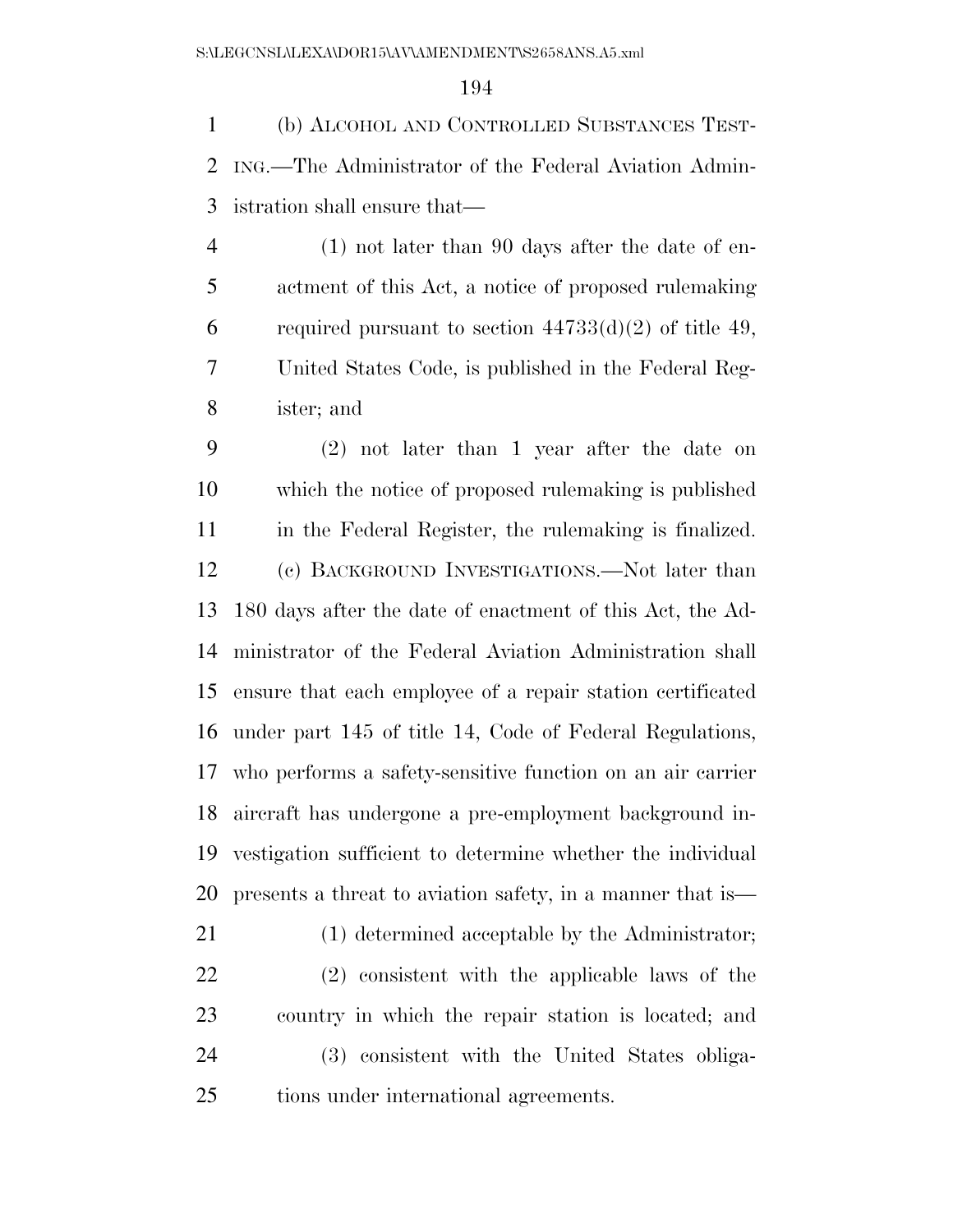#### **SEC. 2503. FAA TECHNICAL TRAINING.**

 (a) E-LEARNING TRAINING PILOT PROGRAM.—Not later than 90 days after the date of enactment of this Act, the Administrator of the Federal Aviation Administration, in collaboration with the exclusive bargaining representa- tives of covered FAA personnel, shall establish an e-learn- ing training pilot program in accordance with the require-ments of this section.

(b) CURRICULUM.—The pilot program shall—

 (1) include a recurrent training curriculum for covered FAA personnel to ensure that the covered FAA personnel receive instruction on the latest avia-tion technologies, processes, and procedures;

 (2) focus on providing specialized technical training for covered FAA personnel, as determined necessary by the Administrator;

 (3) include training courses on applicable regu- lations of the Federal Aviation Administration; and (4) consider the efficacy of instructor-led online 20 training.

 (c) PILOT PROGRAM TERMINATION.—The pilot pro- gram shall terminate 1 year after the date of establish-ment of the pilot program.

 (d) E-LEARNING TRAINING PROGRAM.—Upon termi- nation of the pilot program, the Administrator shall assess and establish or update an e-learning training program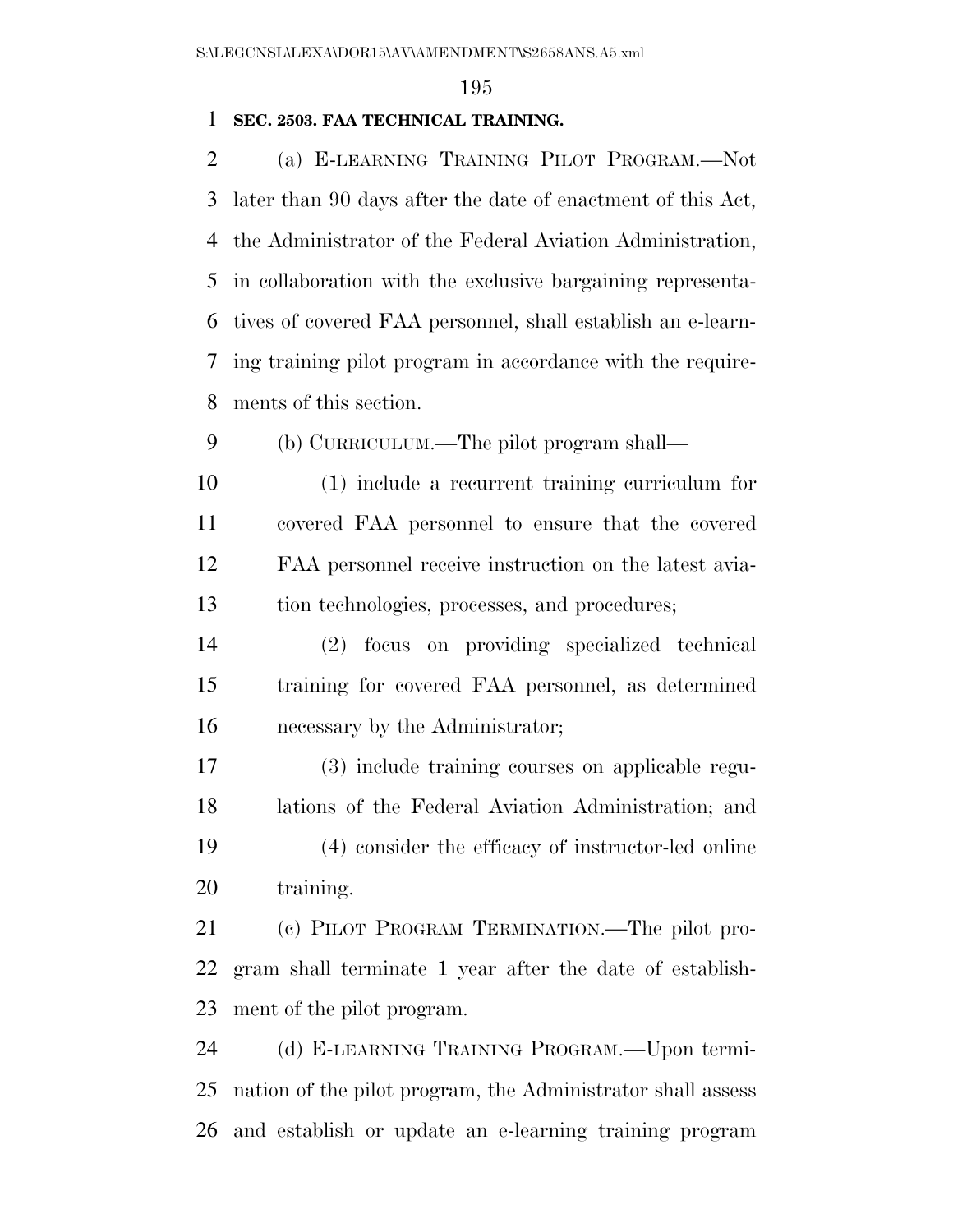that incorporates lessons learned for covered FAA per-sonnel as a result of the pilot program.

- (e) DEFINITIONS.—In this section:
- (1) COVERED FAA PERSONNEL.—The term ''covered FAA personnel'' means airway transpor- tation systems specialists and aviation safety inspec-tors of the Federal Aviation Administration.

 (2) E-LEARNING TRAINING.—The term ''e- learning training'' means learning utilizing electronic technologies to access educational curriculum outside of a traditional classroom.

#### **SEC. 2504. SAFETY CRITICAL STAFFING.**

 (a) AUDIT BY DOT INSPECTOR GENERAL.—Not later than 1 year after the date of enactment of this Act, the Inspector General of the Department of Transpor- tation shall conduct and complete an audit of the staffing model used by the Federal Aviation Administration to de- termine the number of aviation safety inspectors that are needed to fulfill the mission of the Federal Aviation Ad-ministration and adequately ensure aviation safety.

 (b) CONTENTS.—The audit shall include, at a min-imum—

 (1) a review of the staffing model and an anal-ysis of how consistently the staffing model is applied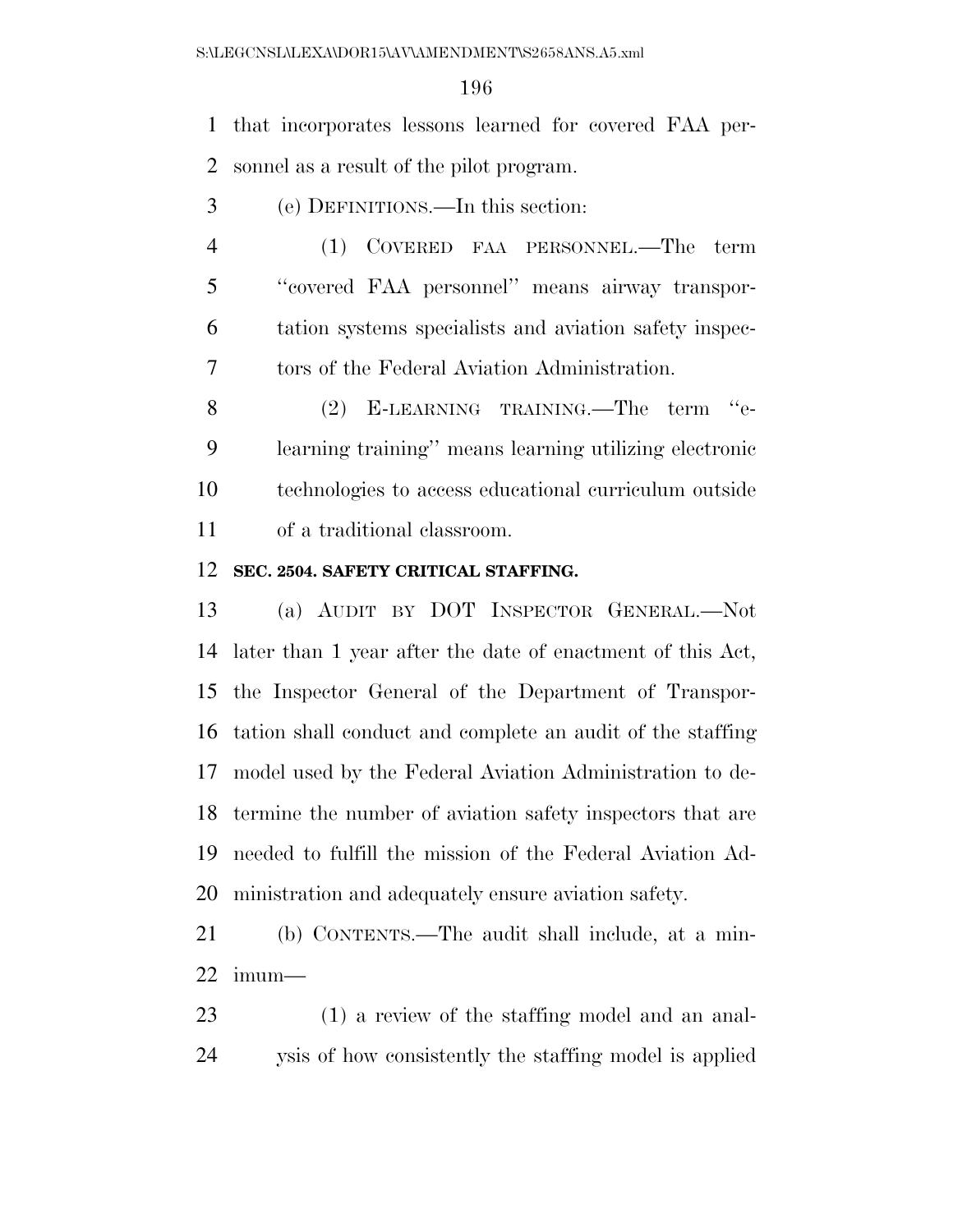throughout the Federal Aviation Administration's aviation safety lines of business;

 (2) a review of the assumptions and methods used in devising and implementing the staffing model to assess the adequacy of the staffing model to predict the number of aviation safety inspectors needed to properly fulfill the mission of the Federal Aviation Administration and meet the future growth of the aviation industry; and

 (3) a determination on whether the current staffing model takes into account the Federal Avia- tion Administration's authority to fully utilize des-ignees.

 (c) REPORT.—Not later than 30 days after the date of completion of the audit, the Inspector General shall submit to the appropriate committees of Congress a report on the results of the audit.

## **Subtitle F—Third Class Medical Reform and General Aviation**

## **Pilot Protections**

**SEC. 2601. SHORT TITLE.** 

 This subtitle may be cited as the ''Pilot's Bill of Rights 2''.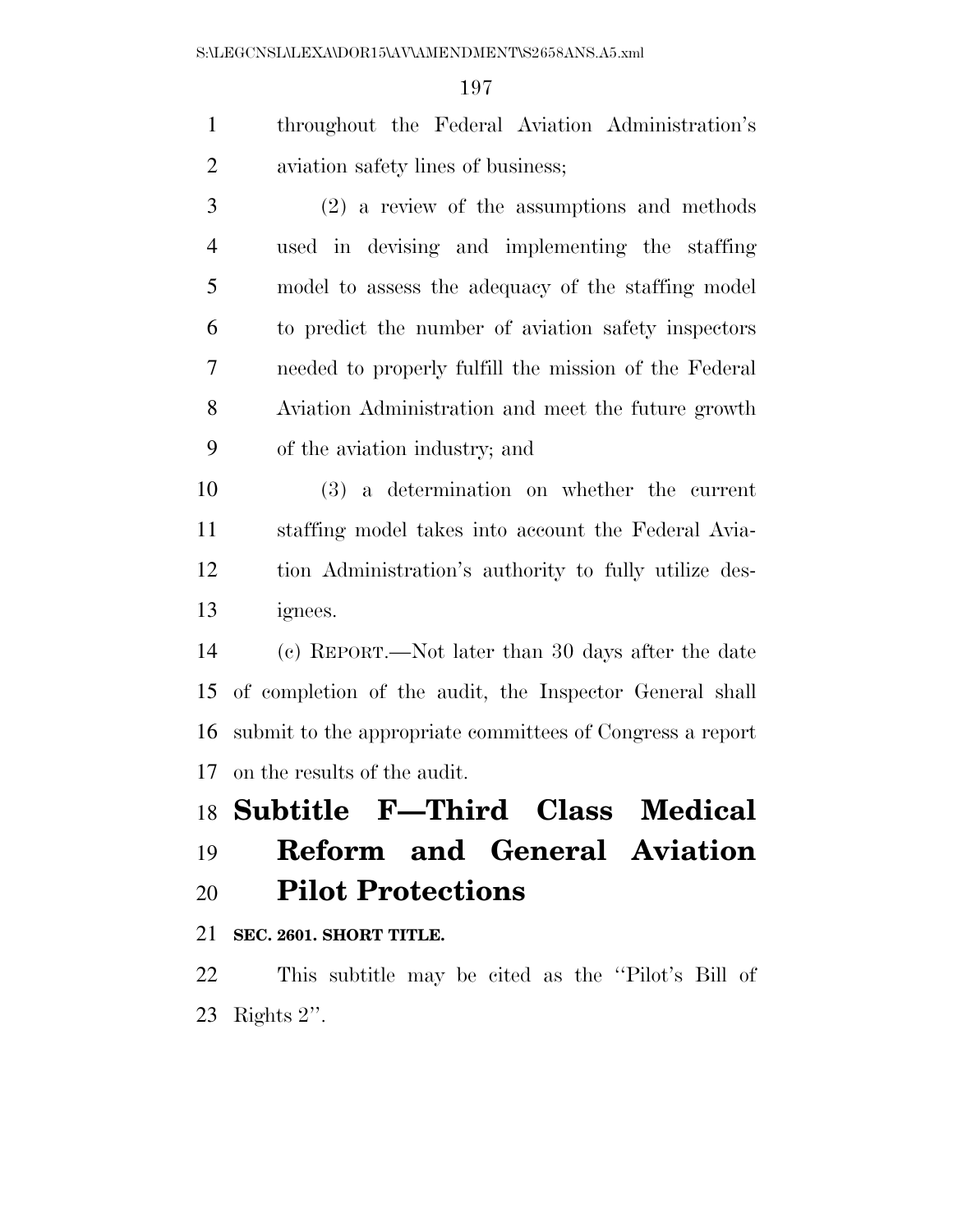## **SEC. 2602. MEDICAL CERTIFICATION OF CERTAIN SMALL AIRCRAFT PILOTS.**

 (a) IN GENERAL.—Not later than 180 days after the date of enactment of this Act, the Administrator of the Federal Aviation Administration shall issue or revise regu- lations to ensure that an individual may operate as pilot in command of a covered aircraft if—

 (1) the individual possesses a valid driver's li- cense issued by a State, territory, or possession of the United States and complies with all medical re- quirements or restrictions associated with that li-cense;

 (2) the individual holds a medical certificate issued by the Federal Aviation Administration on the date of enactment of this Act, held such a cer- tificate at any point during the 10-year period pre- ceding such date of enactment, or obtains such a certificate after such date of enactment;

 (3) the most recent medical certificate issued by the Federal Aviation Administration to the indi-vidual—

 (A) indicates whether the certificate is 23 first, second, or third class;

 (B) may include authorization for special issuance;

26 (C) may be expired;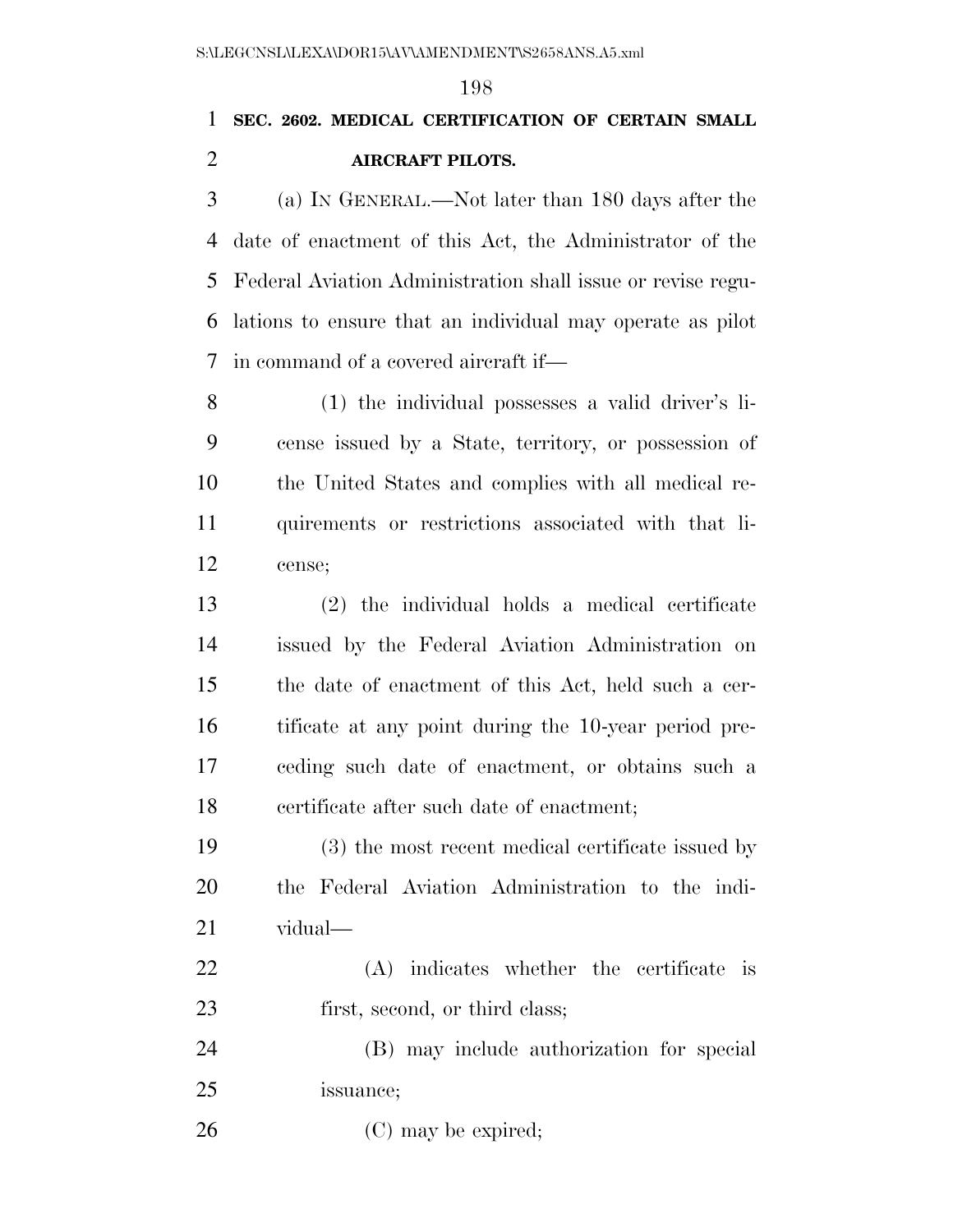| $\mathbf{1}$   | (D) cannot have been revoked or sus-                 |
|----------------|------------------------------------------------------|
| $\overline{2}$ | pended; and                                          |
| 3              | (E) cannot have been withdrawn;                      |
| $\overline{4}$ | (4) the most recent application for airman med-      |
| 5              | ical certification submitted to the Federal Aviation |
| 6              | Administration by the individual cannot have been    |
| 7              | completed and denied;                                |
| 8              | (5) the individual has completed a medical edu-      |
| 9              | cation course described in subsection (c) during the |
| 10             | 24 calendar months before acting as pilot in com-    |
| 11             | mand of a covered aircraft and demonstrates proof    |
| 12             | of completion of the course;                         |
| 13             | $(6)$ the individual, when serving as a pilot in     |
| 14             | command, is under the care and treatment of a phy-   |
| 15             | sician if the individual has been diagnosed with any |
| 16             | medical condition that may impact the ability of the |
| 17             | individual to fly;                                   |
| 18             | (7) the individual has received a comprehensive      |
| 19             | medical examination from a State-licensed physician  |
| 20             | during the previous 48 months and—                   |
| 21             | $(A)$ prior to the examination, the indi-            |
| 22             | vidual—                                              |
| 23             | (i) completed the individual's section               |
| 24             | of the checklist described in subsection (b);        |
| 25             | and                                                  |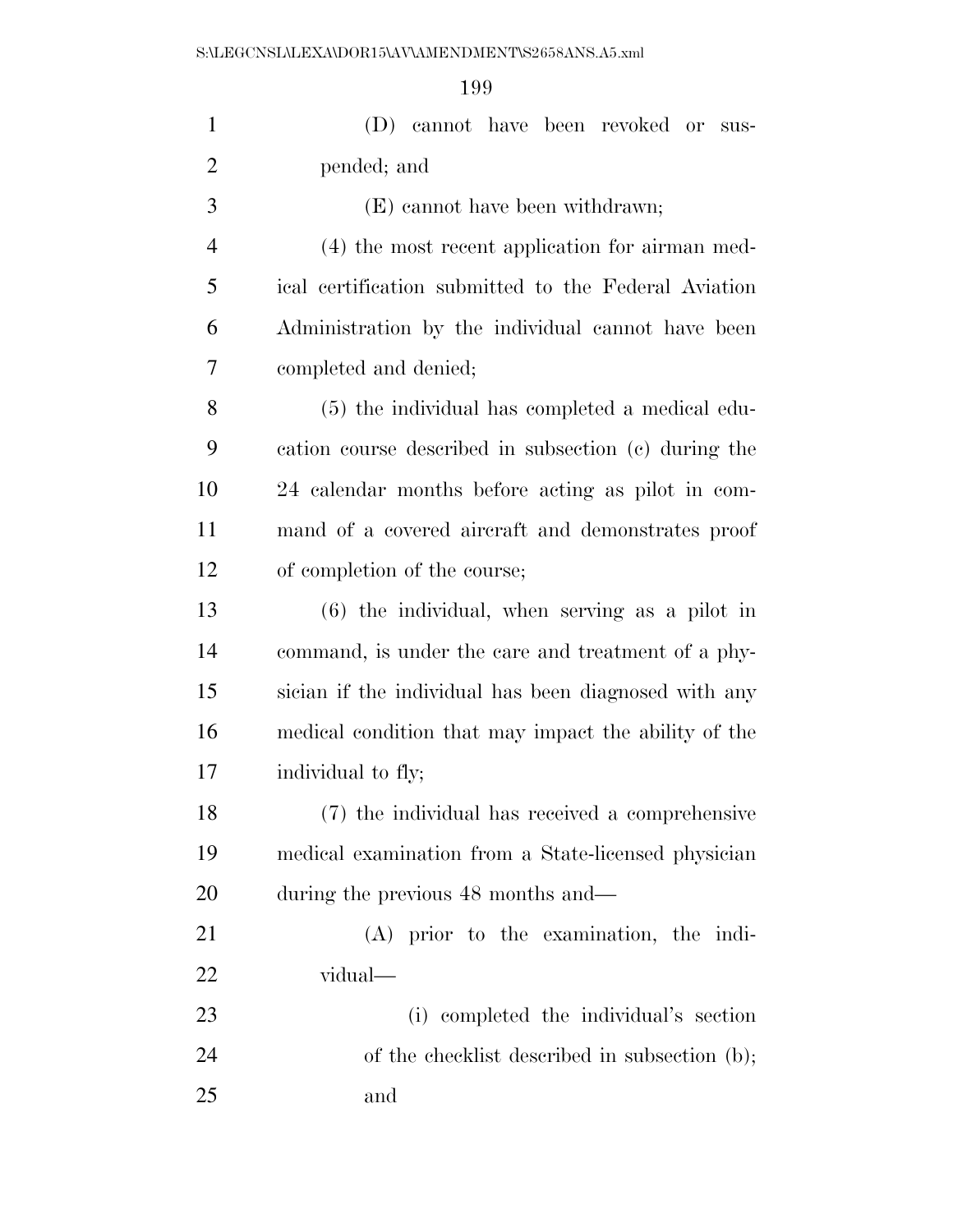| $\mathbf{1}$   | (ii) provided the completed checklist            |
|----------------|--------------------------------------------------|
| $\overline{2}$ | to the physician performing the examina-         |
| 3              | tion; and                                        |
| $\overline{4}$ | (B) the physician conducted the com-             |
| 5              | prehensive medical examination in accordance     |
| 6              | with the checklist described in subsection (b),  |
| 7              | checking each item specified during the exam-    |
| 8              | ination and addressing, as medically appro-      |
| 9              | priate, every medical condition listed, and any  |
| 10             | medications the individual is taking; and        |
| 11             | (8) the individual is operating in accordance    |
| 12             | with the following conditions:                   |
| 13             | (A) The covered aircraft is carrying not         |
| 14             | more than 5 passengers.                          |
| 15             | (B) The individual is operating the covered      |
| 16             | aircraft under visual flight rules or instrument |
| 17             | flight rules.                                    |
| 18             | (C) The flight, including each portion of        |
| 19             | that flight, is not carried out—                 |
| 20             | (i) for compensation or hire, including          |
| 21             | that no passenger or property on the flight      |
| 22             | is being carried for compensation or hire;       |
| 23             | (ii) at an altitude that is more than            |
| 24             | 18,000 feet above mean sea level;                |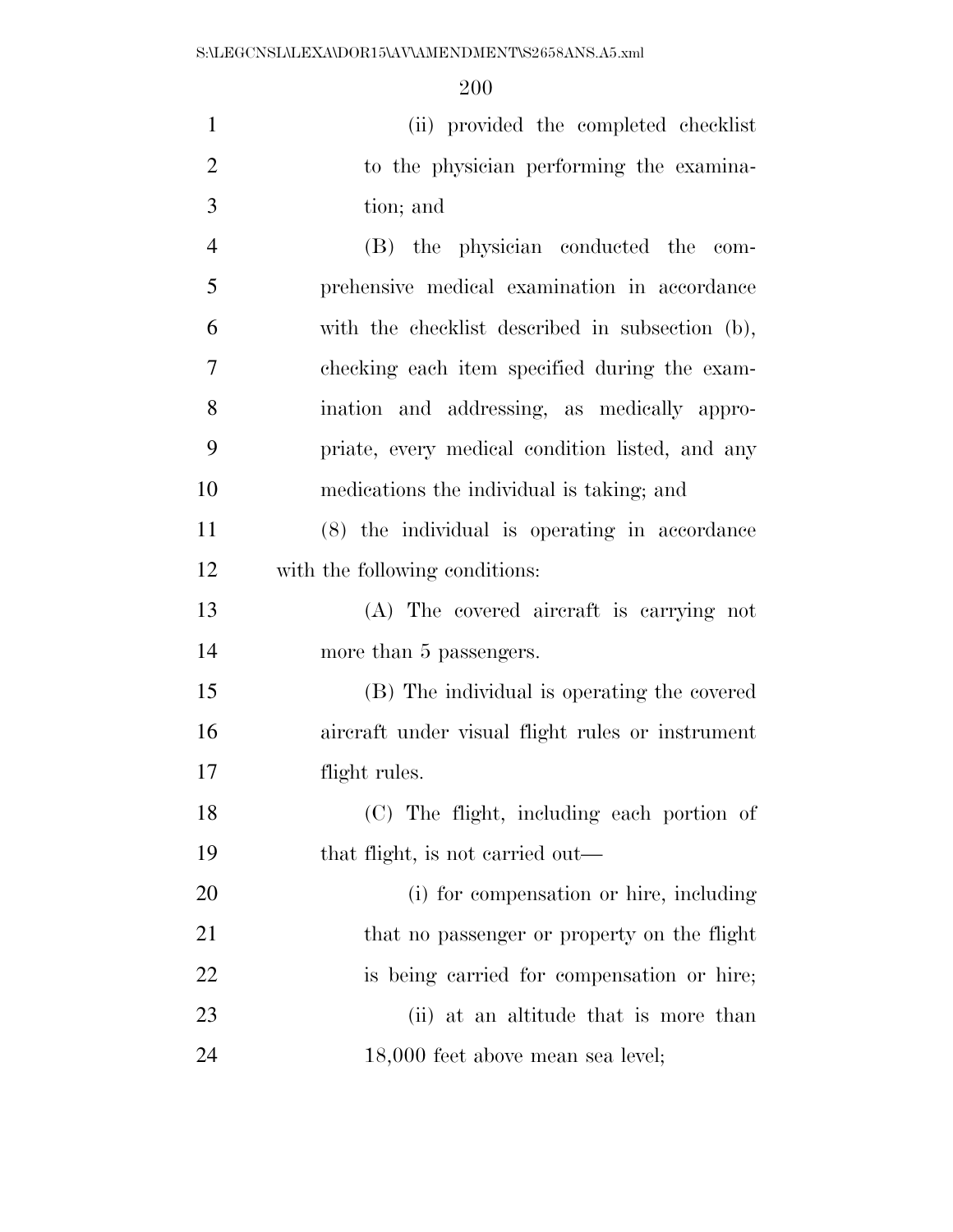| $\mathbf{1}$   | (iii) outside the United States, unless               |
|----------------|-------------------------------------------------------|
| $\overline{2}$ | authorized by the country in which the                |
| 3              | flight is conducted; or                               |
| $\overline{4}$ | (iv) at an indicated air speed exceed-                |
| 5              | ing 250 knots.                                        |
| 6              | (b) COMPREHENSIVE MEDICAL EXAMINATION.—               |
| 7              | (1) IN GENERAL.—Not later than 180 days               |
| 8              | after the date of enactment of this Act, the Adminis- |
| 9              | trator shall develop a checklist for an individual to |
| 10             | complete and provide to the physician performing      |
| 11             | the comprehensive medical examination required in     |
| 12             | subsection $(a)(7)$ .                                 |
| 13             | (2) REQUIREMENTS.—The checklist shall con-            |
| 14             | tain-                                                 |
| 15             | $(A)$ a section, for the individual to com-           |
| 16             | plete that contains—                                  |
| 17             | (i) boxes 3 through $13$ and boxes $16$               |
| 18             | through 19 of the Federal Aviation Admin-             |
| 19             | istration Form $8500-8$ $(3-99)$ ;                    |
| 20             | (ii) a signature line for the individual              |
| 21             | to affirm that—                                       |
| 22             | (I) the answers provided by the                       |
| 23             | individual on that checklist, including               |
| 24             | individual's answers<br>the<br>regarding              |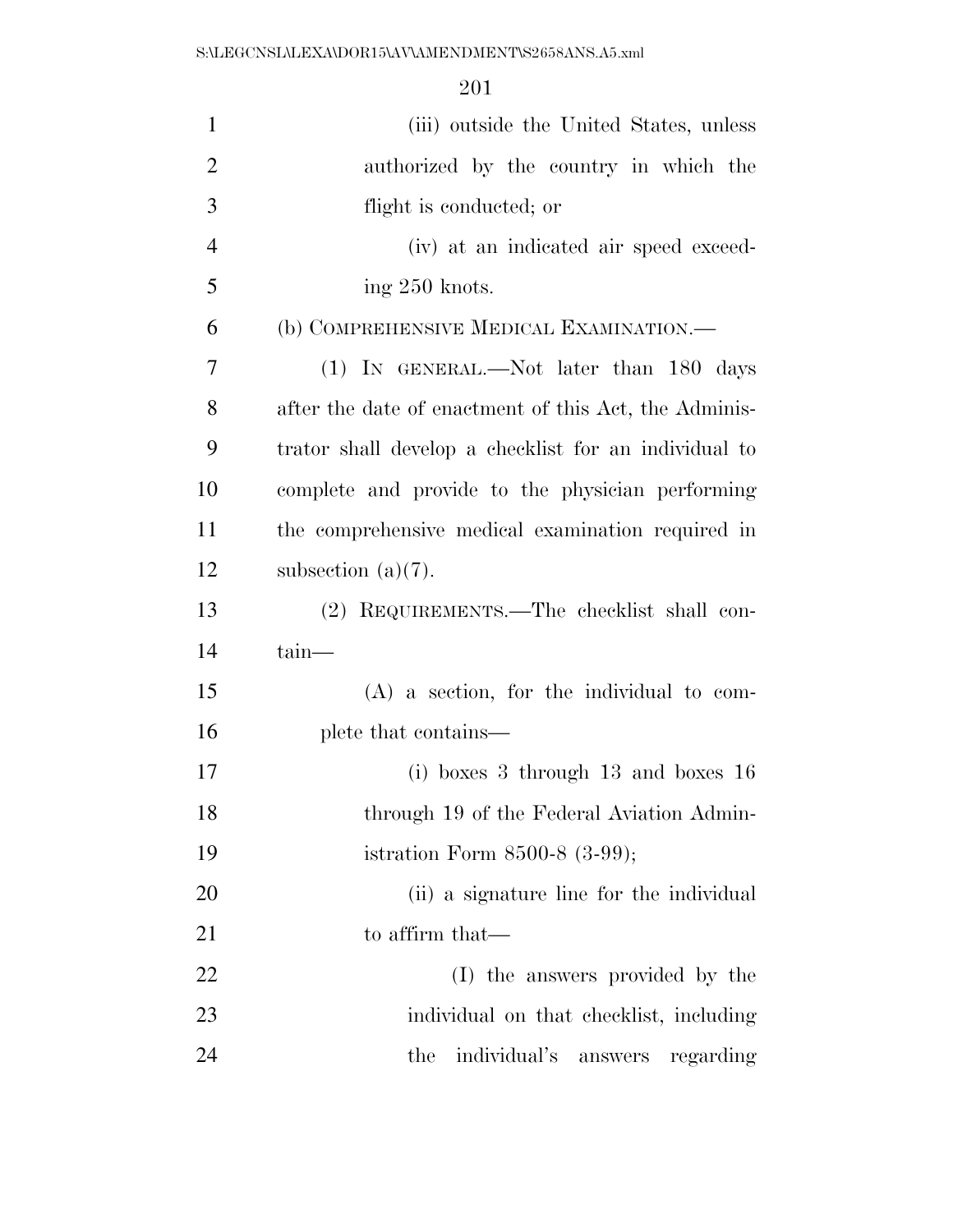medical history, are true and com-2 plete;

 (II) the individual understands that he or she is prohibited under Federal Aviation Administration regu- lations from acting as pilot in com- mand, or any other capacity as a re- quired flight crew member, if he or she knows or has reason to know of any medical deficiency or medically disqualifying condition that would make the individual unable to operate the aircraft in a safe manner; and

 (III) the individual is aware of the regulations pertaining to the pro- hibition on operations during medical deficiency and has no medically dis- qualifying conditions in accordance 19 with applicable law;

 (B) a section with instructions for the indi- vidual to provide the completed checklist to the physician performing the comprehensive medical examination required in subsection (a)(7); and (C) a section, for the physician to com-plete, that instructs the physician—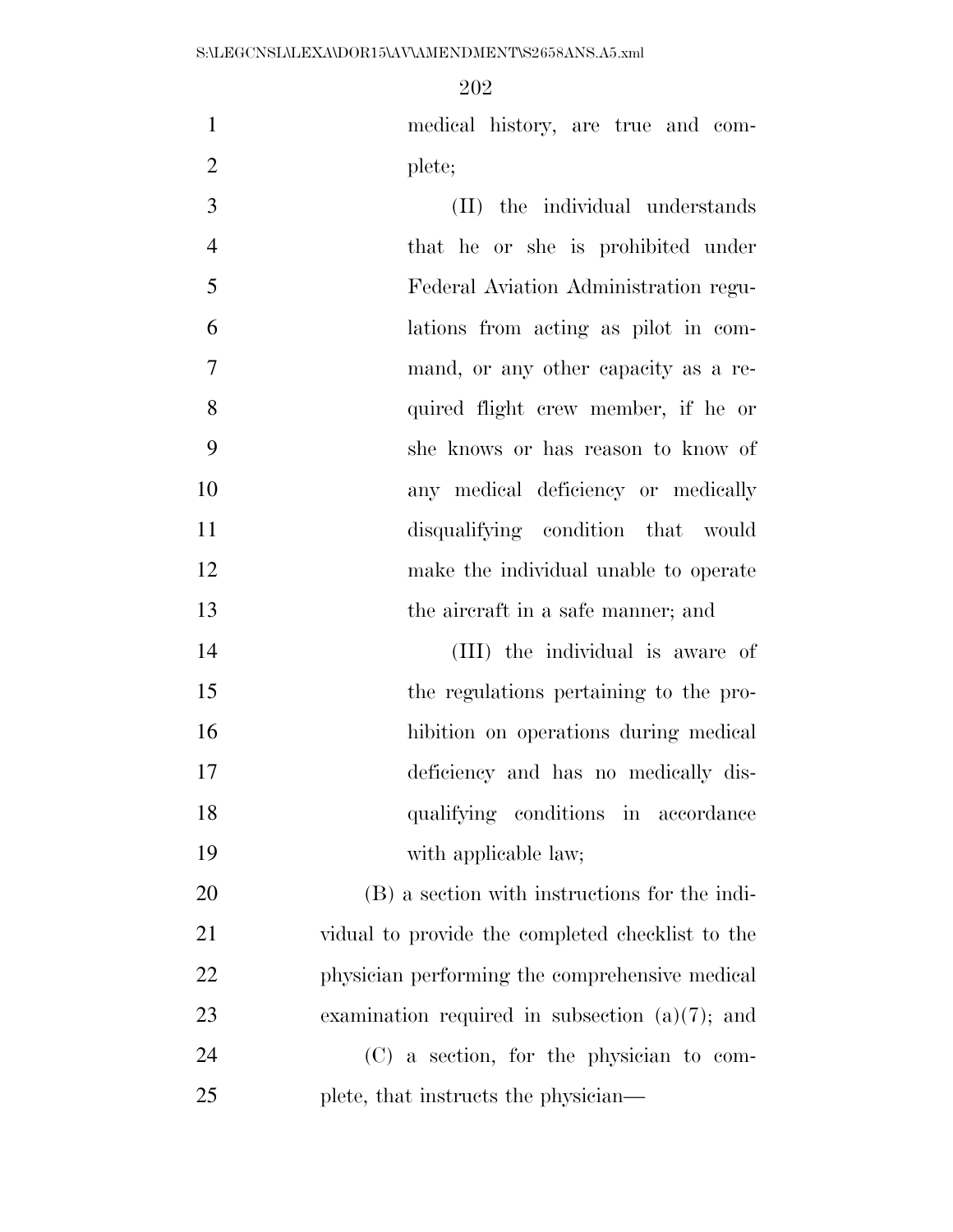| $\mathbf{1}$   | (i) to perform a clinical examination   |
|----------------|-----------------------------------------|
| $\overline{2}$ | $of$ —                                  |
| 3              | (I) head, face, neck, and scalp;        |
| $\overline{4}$ | (II) nose, sinuses, mouth, and          |
| 5              | throat;                                 |
| 6              | (III) ears, general (internal and       |
| $\overline{7}$ | external canals), and eardrums (per-    |
| 8              | foration);                              |
| 9              | (IV)<br>eyes<br>(general),              |
| 10             | ophthalmoscopic, pupils (equality and   |
| 11             | reaction), and ocular motility (associ- |
| 12             | ated parallel movement, nystagmus);     |
| 13             | (V) lungs and chest (not includ-        |
| 14             | ing breast examination);                |
| 15             | (VI) heart (precordial activity,        |
| 16             | rhythm, sounds, and murmurs);           |
| 17             | (VII) vascular system (pulse, am-       |
| 18             | plitude, and character, and arms, legs, |
| 19             | and others);                            |
| 20             | (VIII) abdomen and viscera (in-         |
| 21             | cluding hernia);                        |
| 22             | (IX) anus (not including digital        |
| 23             | examination);                           |
| 24             | $(X)$ skin;                             |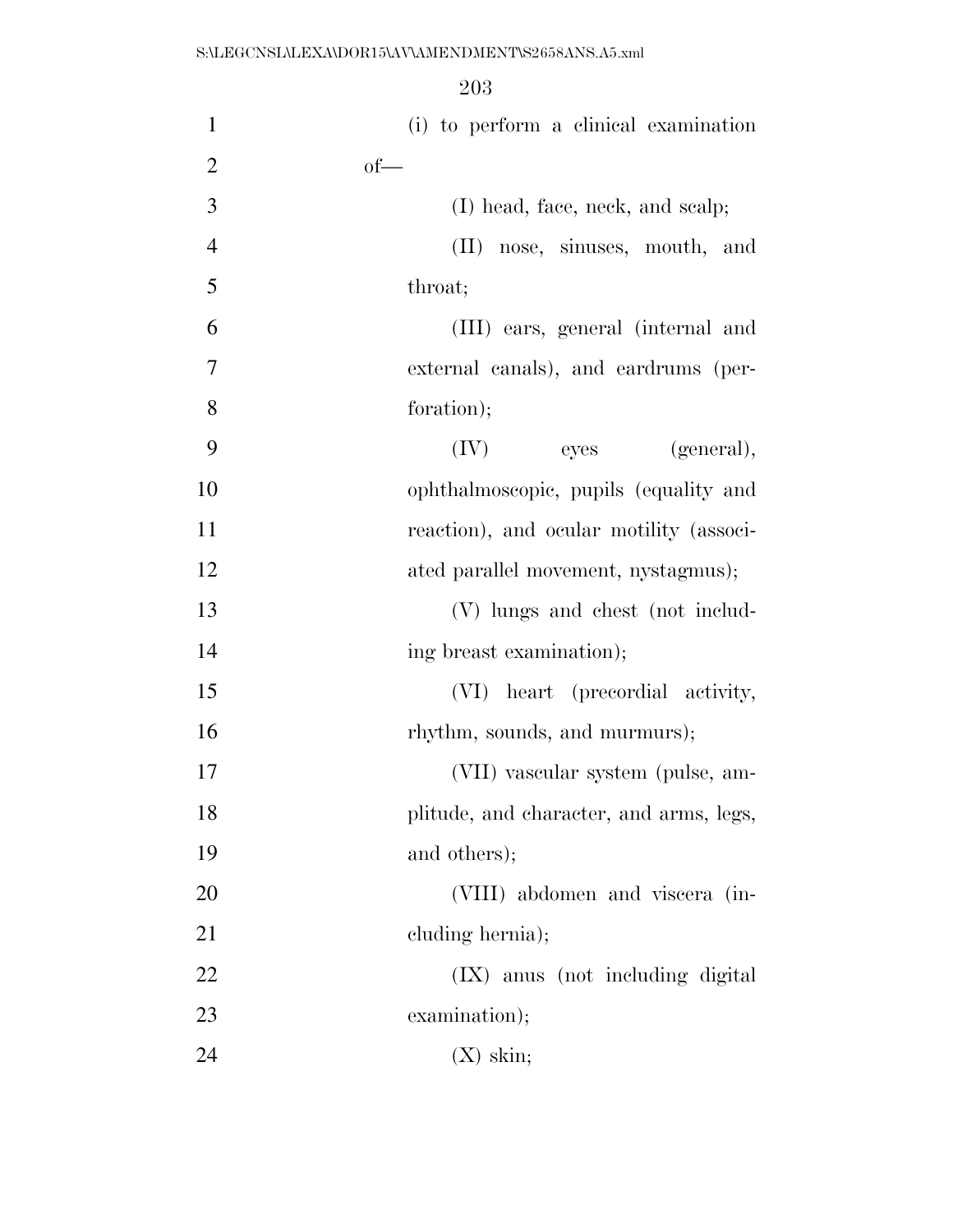| $\mathbf{1}$   | (XI) G-U system (not including          |
|----------------|-----------------------------------------|
| $\overline{2}$ | pelvic examination);                    |
| 3              | (XII) upper and lower extrem-           |
| $\overline{4}$ | ities (strength and range of motion);   |
| 5              | (XIII) spine and other musculo-         |
| 6              | skeletal;                               |
| 7              | (XIV) identifying body marks,           |
| 8              | scars, and tattoos (size and location); |
| 9              | (XV) lymphatics;                        |
| 10             | (XVI) neurologic (tendon<br>re-         |
| 11             | flexes, equilibrium, senses, cranial    |
| 12             | nerves, and coordination, etc.);        |
| 13             | (XVII) psychiatric (appearance,         |
| 14             | behavior, mood, communication, and      |
| 15             | memory);                                |
| 16             | (XVIII) general systemic;               |
| 17             | $(XIX)$ hearing;                        |
| 18             | $(XX)$ vision (distant, near, and       |
| 19             | intermediate vision, field of vision,   |
| 20             | color vision, and ocular alignment);    |
| 21             | (XXI) blood pressure and pulse;         |
| 22             | and                                     |
| 23             | (XXII) anything else the physi-         |
| 24             | cian, in his or her medical judgment,   |
| 25             | considers necessary;                    |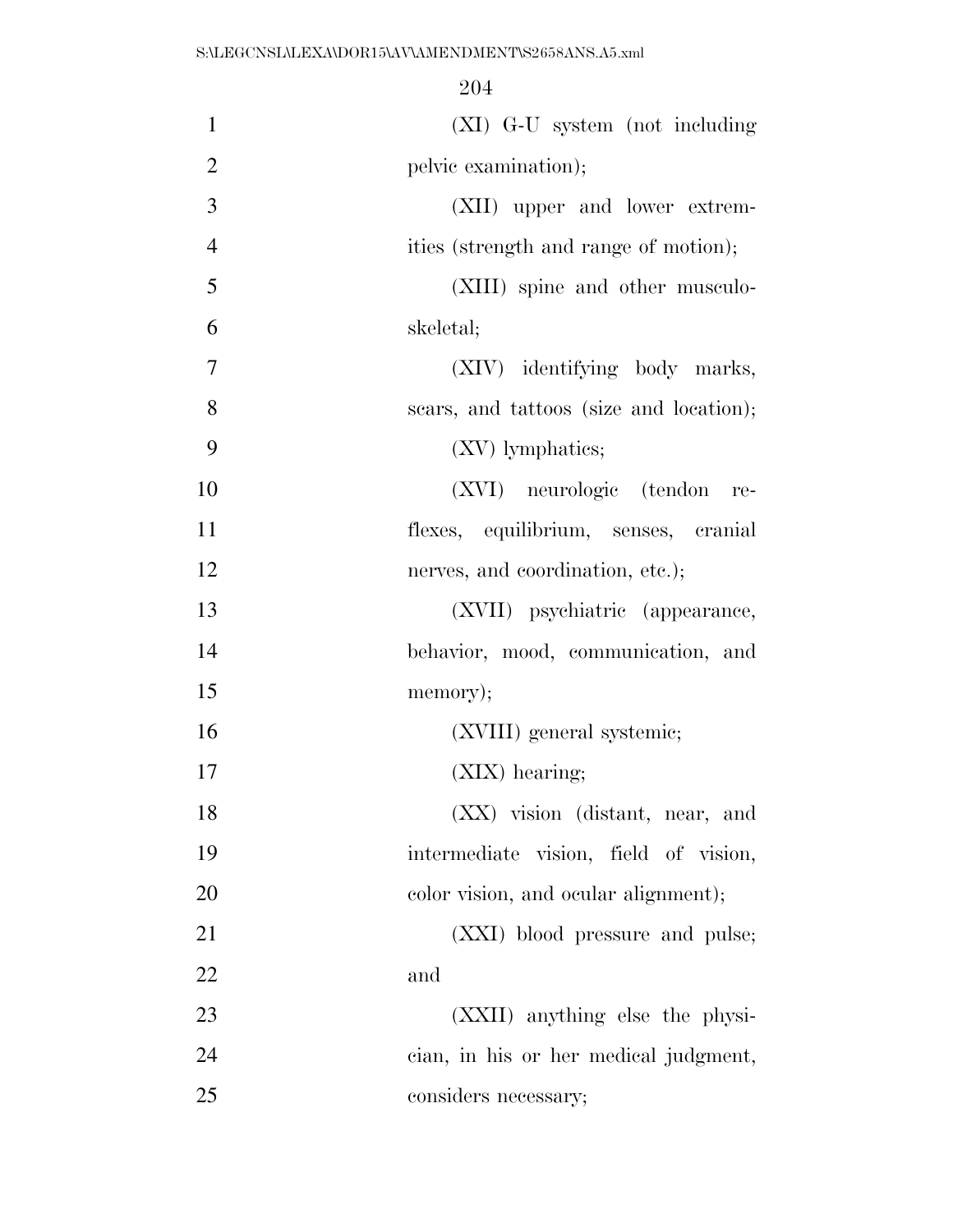| $\mathbf{1}$   | (ii) to exercise medical discretion to         |
|----------------|------------------------------------------------|
| $\overline{2}$ | address, as medically appropriate, any         |
| 3              | medical conditions identified, and to exer-    |
| $\overline{4}$ | cise medical discretion in determining         |
| 5              | whether any medical tests are warranted        |
| 6              | as part of the comprehensive medical ex-       |
| $\tau$         | amination;                                     |
| 8              | (iii) to discuss all drugs the individual      |
| 9              | reports taking (prescription and non-          |
| 10             | prescription) and their potential to inter-    |
| 11             | fere with the safe operation of an aircraft    |
| 12             | or motor vehicle;                              |
| 13             | (iv) to sign the checklist, stating: "I        |
| 14             | certify that I discussed all items on this     |
| 15             | checklist with the individual during my ex-    |
| 16             | amination, discussed any medications the       |
| 17             | individual is taking that could interfere      |
| 18             | with their ability to safely operate an air-   |
| 19             | eraft or motor vehicle, and performed an       |
| 20             | examination that included all of the items     |
| 21             | on this checklist. I certify that I am not     |
| 22             | aware of any medical condition that, as        |
| 23             | presently treated, could interfere with the    |
| 24             | individual's ability to safely operate an air- |
| 25             | $craft.'$ ; and                                |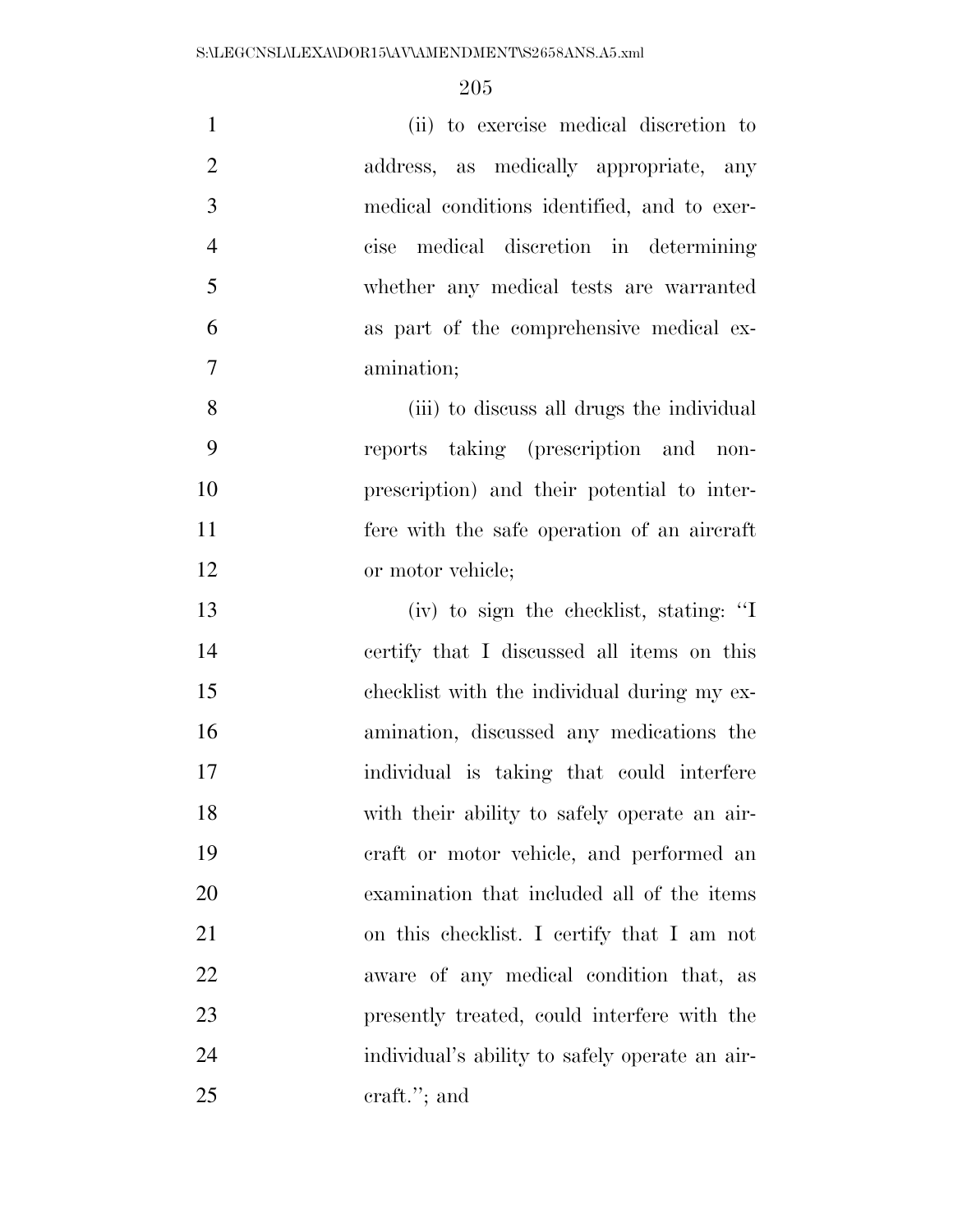| $\mathbf{1}$   | (v) to provide the date the comprehen-                             |
|----------------|--------------------------------------------------------------------|
| $\overline{2}$ | sive medical examination was completed,                            |
| 3              | and the physician's full name, address,                            |
| $\overline{4}$ | telephone number, and State medical li-                            |
| 5              | cense number.                                                      |
| 6              | (3) LOGBOOK.—The completed checklist shall                         |
| 7              | be retained in the individual's logbook and made                   |
| 8              | available on request.                                              |
| 9              | MEDICAL EDUCATION COURSE<br>$\left( \mathrm{e}\right)$<br>REQUIRE- |
| 10             | MENTS.—The medical education course described in this              |
| 11             | subsection shall—                                                  |
| 12             | (1) be available on the Internet free of charge;                   |
| 13             | (2) be developed and periodically updated in co-                   |
| 14             | ordination with representatives of relevant nonprofit              |
| 15             | and not-for-profit general aviation stakeholder                    |
| 16             | groups;                                                            |
| 17             | (3) educate pilots on conducting medical self-as-                  |
| 18             | sessments;                                                         |
| 19             | (4) advise pilots on identifying warning signs of                  |
| 20             | potential serious medical conditions;                              |
| 21             | (5) identify risk mitigation strategies for med-                   |
| 22             | ical conditions;                                                   |
| 23             | $(6)$ increase awareness of the impacts of poten-                  |
| 24             | tially impairing over-the-counter and prescription                 |
| 25             | drug medications;                                                  |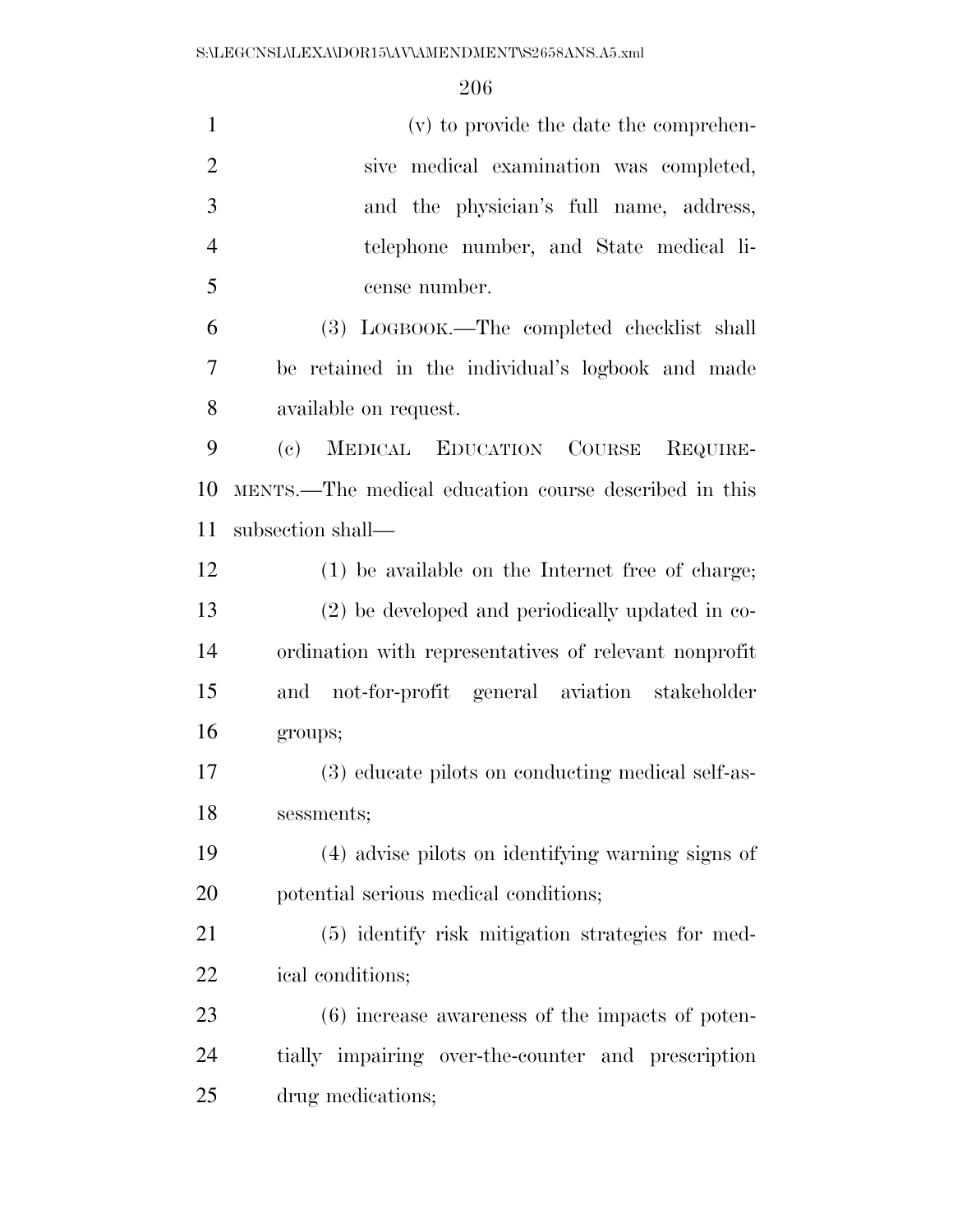| $\mathbf{1}$   | (7) encourage regular medical examinations and        |
|----------------|-------------------------------------------------------|
| $\overline{2}$ | consultations with primary care physicians;           |
| 3              | (8) inform pilots of the regulations pertaining       |
| $\overline{4}$ | to the prohibition on operations during medical defi- |
| 5              | ciency and medically disqualifying conditions;        |
| 6              | (9) provide the checklist developed by the Fed-       |
| 7              | eral Aviation Administration in accordance with sub-  |
| 8              | section (b); and                                      |
| 9              | (10) upon successful completion of the course,        |
| 10             | electronically provide to the individual and transmit |
| 11             | to the Federal Aviation Administration—               |
| 12             | $(A)$ a certification of completion of the            |
| 13             | medical education course, which shall be printed      |
| 14             | and retained in the individual's logbook and          |
| 15             | made available upon request, and shall contain        |
| 16             | the individual's name, address, and airman cer-       |
| 17             | tificate number;                                      |
| 18             | (B) subject to subsection (d), a release au-          |
| 19             | thorizing the National Driver Register through        |
| 20             | a designated State Department of Motor Vehi-          |
| 21             | cles to furnish to the Federal Aviation Adminis-      |
| 22             | tration information pertaining to the individ-        |
| 23             | ual's driving record;                                 |
| 24             | (C) a certification by the individual that            |
| 25             | the individual is under the care and treatment        |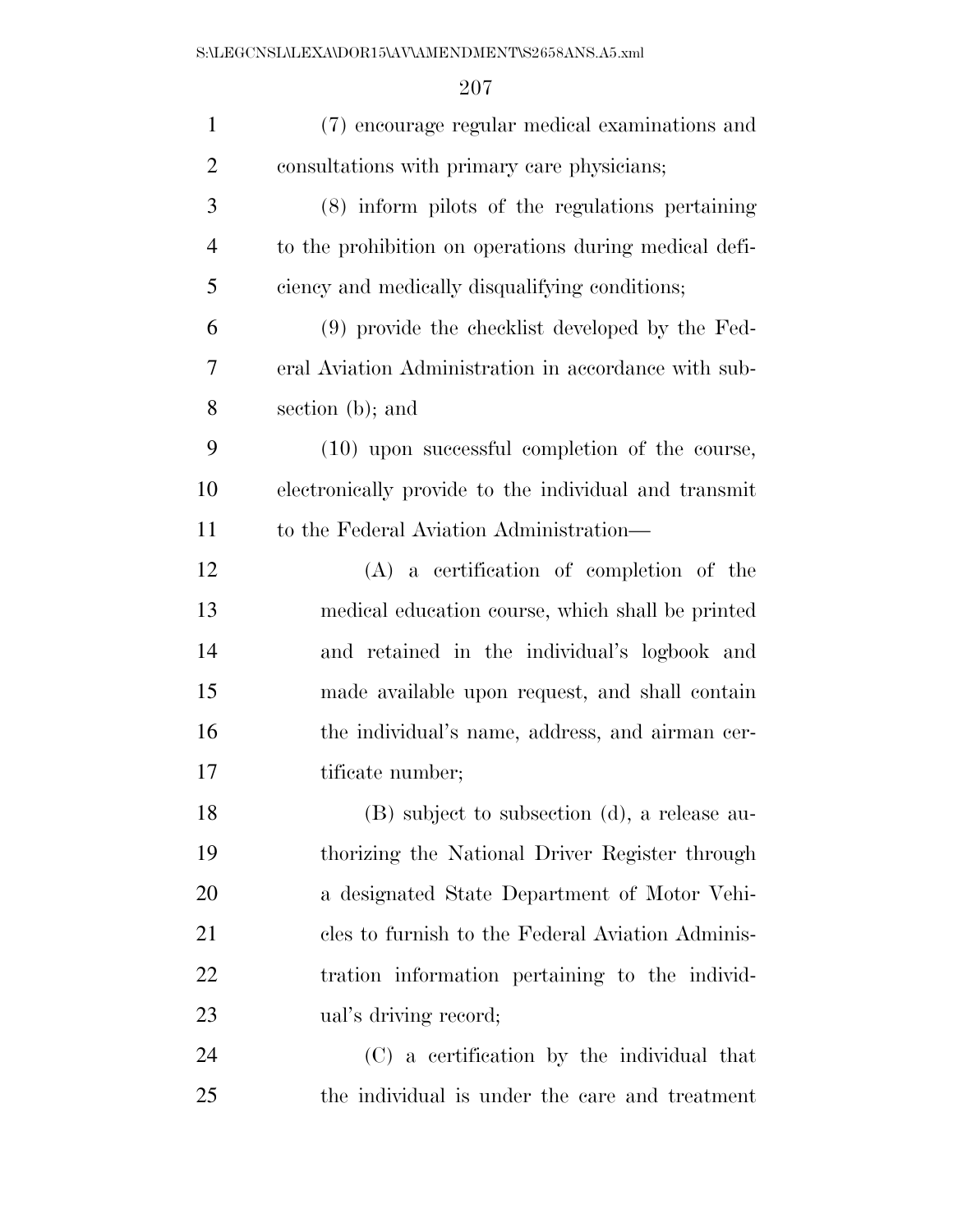| $\mathbf{1}$   | of a physician if the individual has been diag-   |
|----------------|---------------------------------------------------|
| $\overline{2}$ | nosed with any medical condition that may im-     |
| 3              | pact the ability of the individual to fly, as re- |
| $\overline{4}$ | quired under $(a)(6)$ ;                           |
| 5              | (D) a form that includes—                         |
| 6              | (i) the name, address, telephone num-             |
| 7              | ber, and airman certificate number of the         |
| 8              | individual;                                       |
| 9              | (ii) the name, address, telephone num-            |
| 10             | ber, and State medical license number of          |
| 11             | the physician performing the comprehen-           |
| 12             | sive medical examination required in sub-         |
| 13             | section $(a)(7);$                                 |
| 14             | (iii) the date of the comprehensive               |
| 15             | medical examination required in subsection        |
| 16             | $(a)(7)$ ; and                                    |
| 17             | (iv) a certification by the individual            |
| 18             | that the checklist described in subsection        |
| 19             | (b) was followed and signed by the physi-         |
| 20             | cian in the comprehensive medical exam-           |
| 21             | ination required in subsection $(a)(7)$ ; and     |
| 22             | (E) a statement, which shall be printed,          |
| 23             | and signed by the individual certifying that the  |
| 24             | individual understands the existing prohibition   |
| 25             | on operations during medical deficiency by stat-  |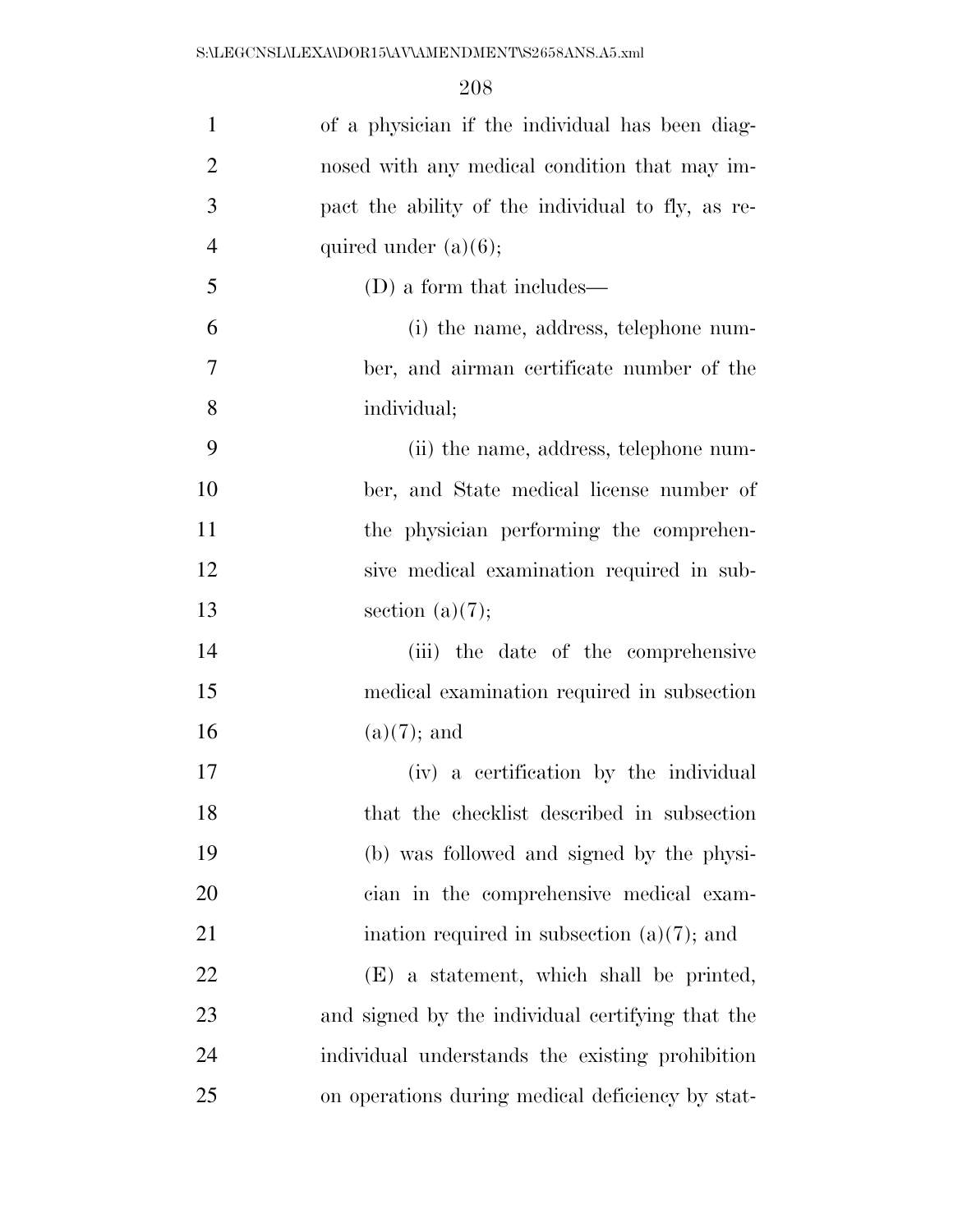1 ing: "I understand that I cannot act as pilot in command, or any other capacity as a required flight crew member, if I know or have reason to know of any medical condition that would make me unable to operate the aircraft in a safe manner.''.

 (d) NATIONAL DRIVER REGISTER.—The authoriza- tion under subsection (c)(10)(B) shall be an authorization for a single access to the information contained in the Na-tional Driver Register.

(e) SPECIAL ISSUANCE PROCESS.—

 (1) IN GENERAL.—An individual who has quali- fied for the third-class medical certificate exemption under subsection (a) and is seeking to serve as a pilot in command of a covered aircraft shall be re- quired to have completed the process for obtaining an Authorization for Special Issuance of a Medical Certificate for each of the following:

- (A) A mental health disorder, limited to an established medical history or clinical diagnosis of—
- (i) personality disorder that is severe enough to have repeatedly manifested itself 24 by overt acts;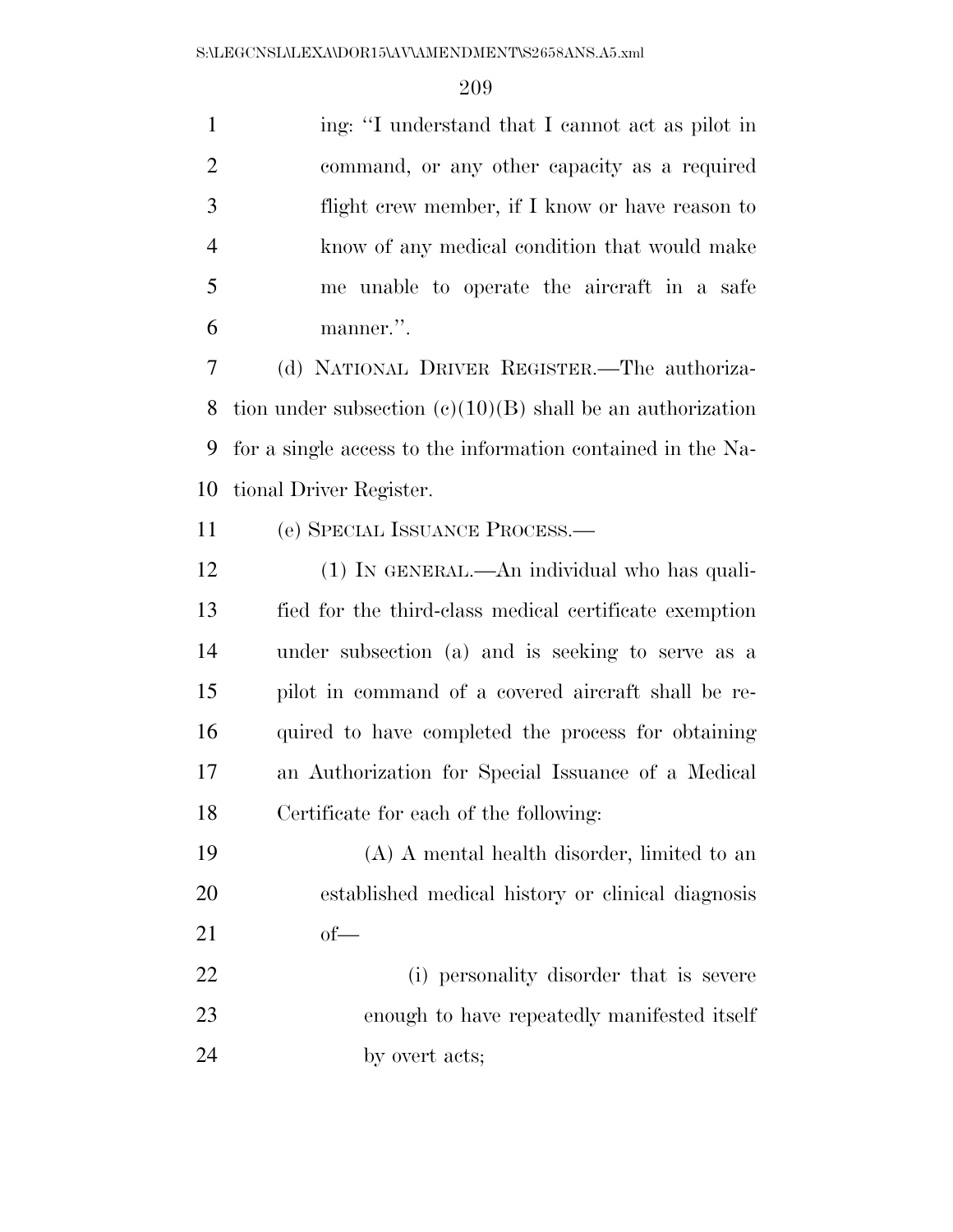| $\mathbf{1}$   | (ii) psychosis, defined as a case in              |
|----------------|---------------------------------------------------|
| $\overline{2}$ | which an individual—                              |
| 3              | (I) has manifested delusions, hal-                |
| $\overline{4}$ | lucinations, grossly bizarre or disorga-          |
| 5              | nized behavior, or other commonly ac-             |
| 6              | cepted symptoms of psychosis; or                  |
| $\tau$         | (II) may reasonably be expected                   |
| 8              | to manifest delusions, hallucinations,            |
| 9              | grossly bizarre or disorganized behav-            |
| 10             | ior, or other commonly accepted                   |
| 11             | symptoms of psychosis;                            |
| 12             | (iii) bipolar disorder; or                        |
| 13             | (iv) substance dependence within the              |
| 14             | previous 2 years, as defined in section           |
| 15             | $67.307(a)(4)$ of title 14, Code of Federal       |
| 16             | Regulations.                                      |
| 17             | (B) A neurological disorder, limited to an        |
| 18             | established medical history or clinical diagnosis |
| 19             | of any of the following:                          |
| 20             | (i) Epilepsy.                                     |
| 21             | (ii) Disturbance of consciousness with-           |
| 22             | out satisfactory medical explanation of the       |
| 23             | cause.                                            |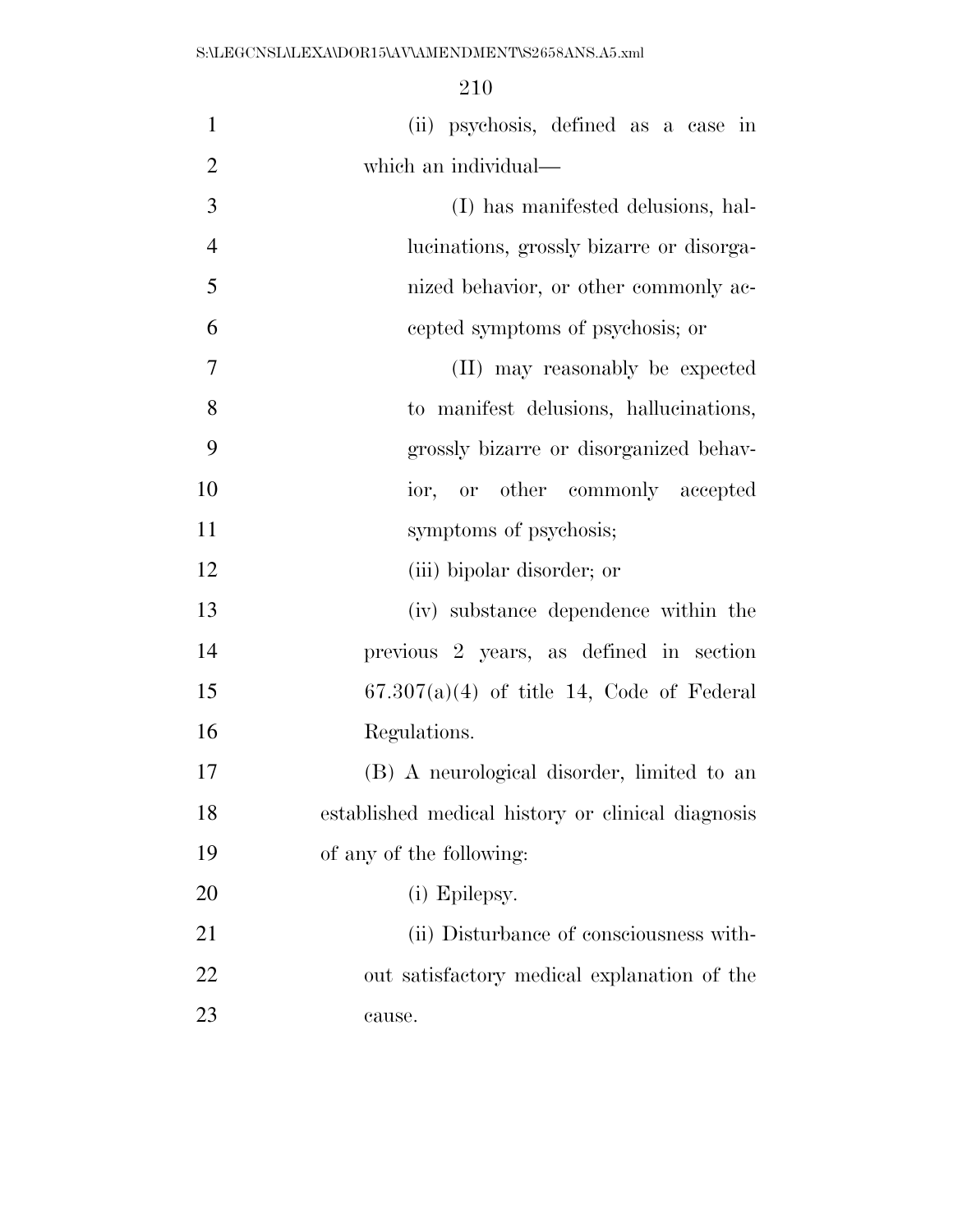| $\mathbf{1}$   | (iii) A transient loss of control of                    |
|----------------|---------------------------------------------------------|
| $\overline{2}$ | nervous system functions without satisfac-              |
| 3              | tory medical explanation of the cause.                  |
| $\overline{4}$ | (C) A cardiovascular condition, limited to a            |
| 5              | one-time special issuance for each diagnosis of         |
| 6              | the following:                                          |
| 7              | (i) Myocardial infraction.                              |
| 8              | (ii) Coronary heart disease that has                    |
| 9              | required treatment.                                     |
| 10             | (iii) Cardiac valve replacement.                        |
| 11             | (iv) Heart replacement.                                 |
| 12             | (2) SPECIAL RULE FOR CARDIOVASCULAR CON-                |
| 13             | DITIONS.—In the case of an individual with a car-       |
| 14             | diovascular condition, the process for obtaining an     |
| 15             | Authorization for Special Issuance of a Medical Cer-    |
| 16             | tificate shall be satisfied with the successful comple- |
| 17             | tion of an appropriate clinical evaluation without a    |
| 18             | mandatory wait period.                                  |
| 19             | (3) SPECIAL RULE FOR MENTAL HEALTH CON-                 |
| 20             | DITIONS.                                                |
| 21             | (A) In the case of an individual with a                 |
| <u>22</u>      | clinically diagnosed mental health condition, the       |
| 23             | third-class medical certificate exemption under         |
| 24             | subsection (a) shall not apply if—                      |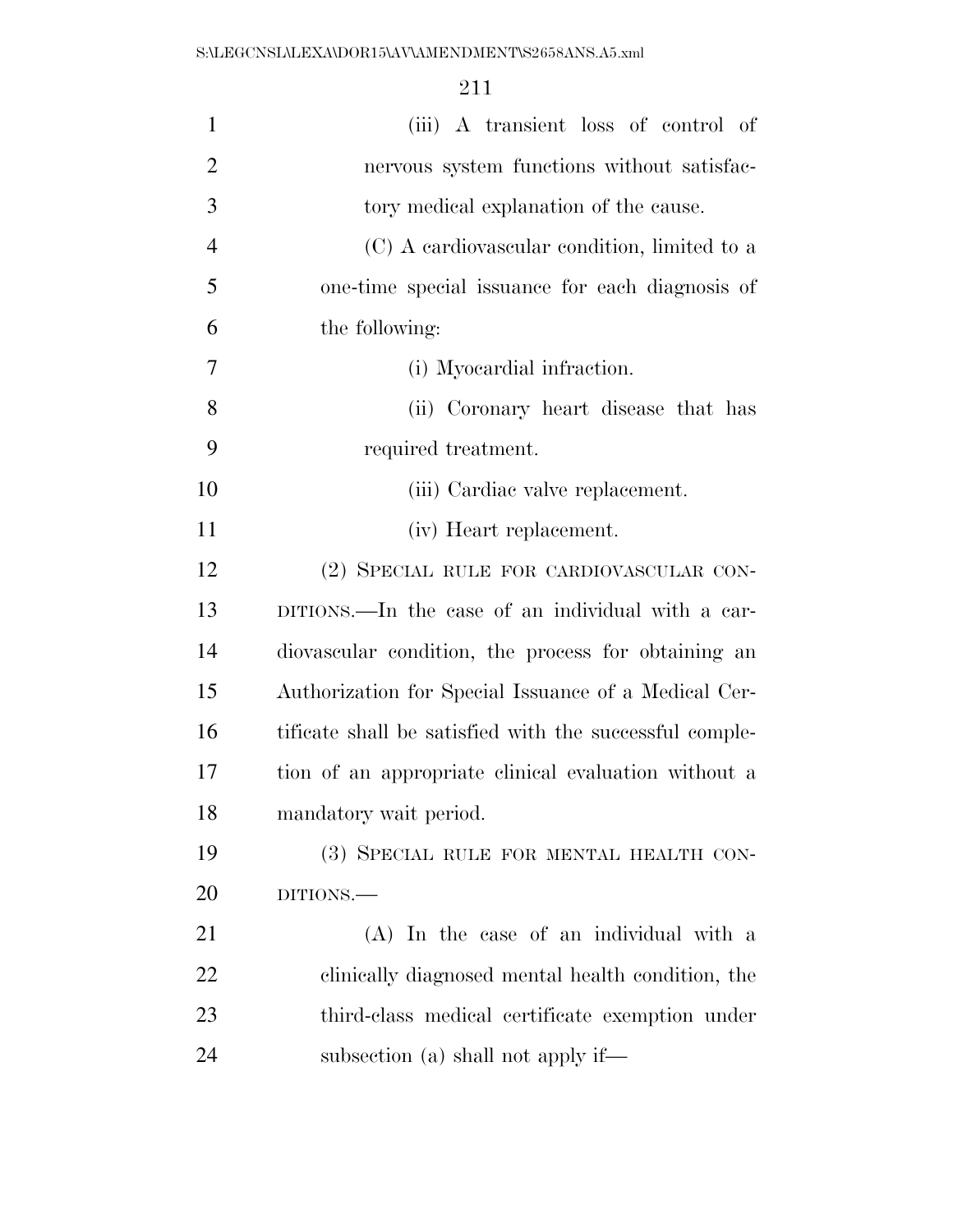| $\mathbf{1}$   | (i) in the judgment of the individual's              |
|----------------|------------------------------------------------------|
| $\overline{2}$ | State-licensed medical specialist, the condi-        |
| 3              | $tion$ —                                             |
| $\overline{4}$ | (I) renders the individual unable                    |
| 5              | to safely perform the duties or exer-                |
| 6              | cise the airman privileges described in              |
| 7              | subsection (a) $(8)$ ; or                            |
| 8              | (II) may reasonably be expected                      |
| 9              | to make the individual unable to per-                |
| 10             | form the duties or exercise the privi-               |
| 11             | leges described in subsection $(a)(8)$ ; or          |
| 12             | (ii) the individual's driver's license is            |
| 13             | revoked by the issuing agency as a result            |
| 14             | of a clinically diagnosed mental health con-         |
| 15             | dition.                                              |
| 16             | $(B)$ Subject to subparagraph $(A)$ , an indi-       |
| 17             | vidual clinically diagnosed with a mental health     |
| 18             | condition shall certify every 2 years, in conjunc-   |
| 19             | tion with the certification under subsection         |
| 20             | $(e)(10)(C)$ , that the individual is under the care |
| 21             | of a State-licensed medical specialist for that      |
| 22             | mental health condition.                             |
| 23             | (4) SPECIAL RULE FOR NEUROLOGICAL CONDI-             |
| 24             | TIONS.                                               |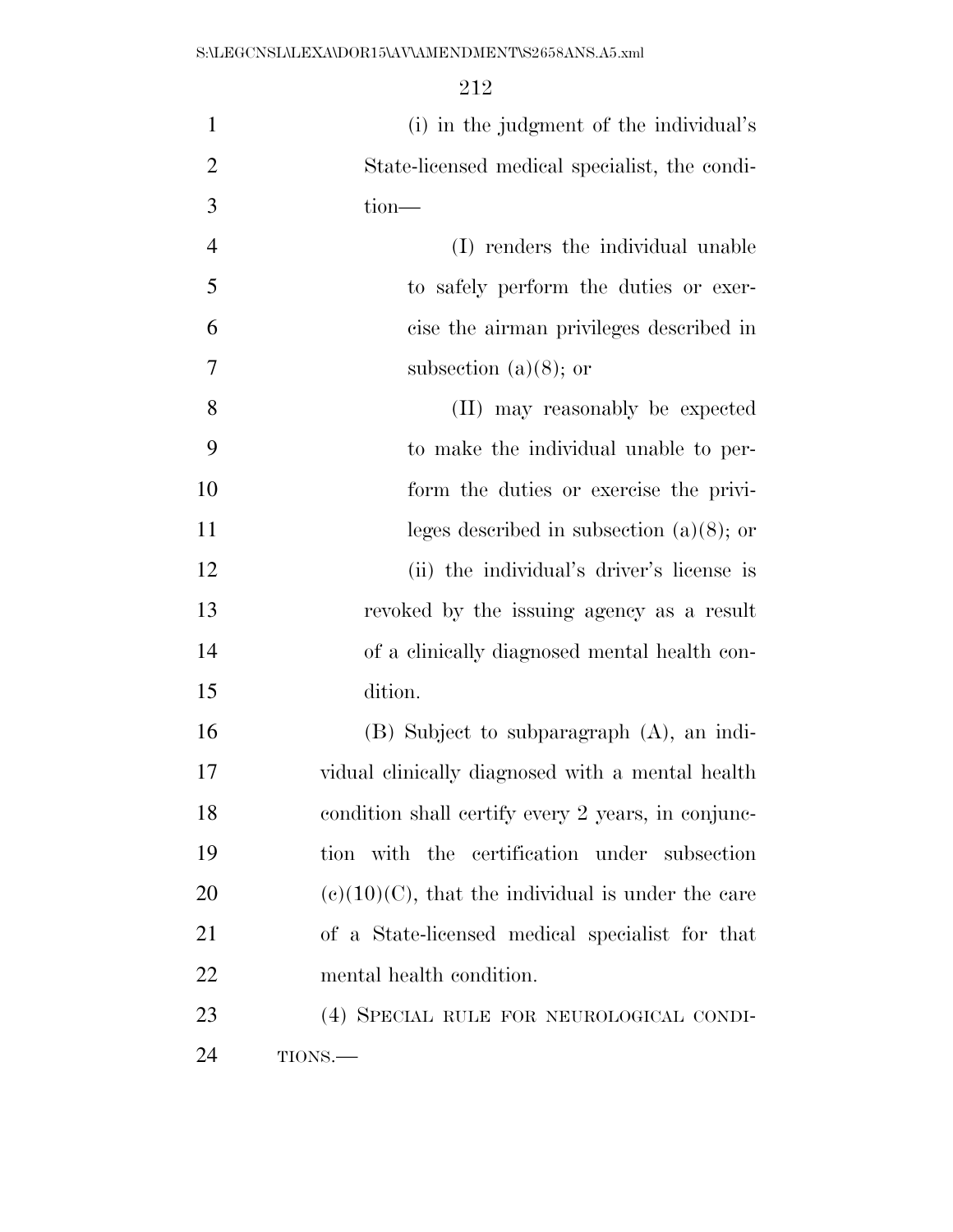| $\mathbf{1}$   | (A) In the case of an individual with a              |
|----------------|------------------------------------------------------|
| $\overline{2}$ | clinically diagnosed neurological condition, the     |
| 3              | third-class medical certificate exemption under      |
| $\overline{4}$ | subsection (a) shall not apply if—                   |
| 5              | (i) in the judgment of the individual's              |
| 6              | State-licensed medical specialist, the condi-        |
| 7              | $tion$ —                                             |
| 8              | (I) renders the individual unable                    |
| 9              | to safely perform the duties or exer-                |
| 10             | cise the airman privileges described in              |
| 11             | subsection (a) $(8)$ ; or                            |
| 12             | (II) may reasonably be expected                      |
| 13             | to make the individual unable to per-                |
| 14             | form the duties or exercise the privi-               |
| 15             | leges described in subsection $(a)(8)$ ; or          |
| 16             | (ii) the individual's driver's license is            |
| 17             | revoked by the issuing agency as a result            |
| 18             | of a clinically diagnosed neurological condi-        |
| 19             | tion.                                                |
| 20             | $(B)$ Subject to subparagraph $(A)$ , an indi-       |
| 21             | vidual clinically diagnosed with a neurological      |
| 22             | condition shall certify every 2 years, in conjunc-   |
| 23             | tion with the certification under subsection         |
| 24             | $(e)(10)(C)$ , that the individual is under the care |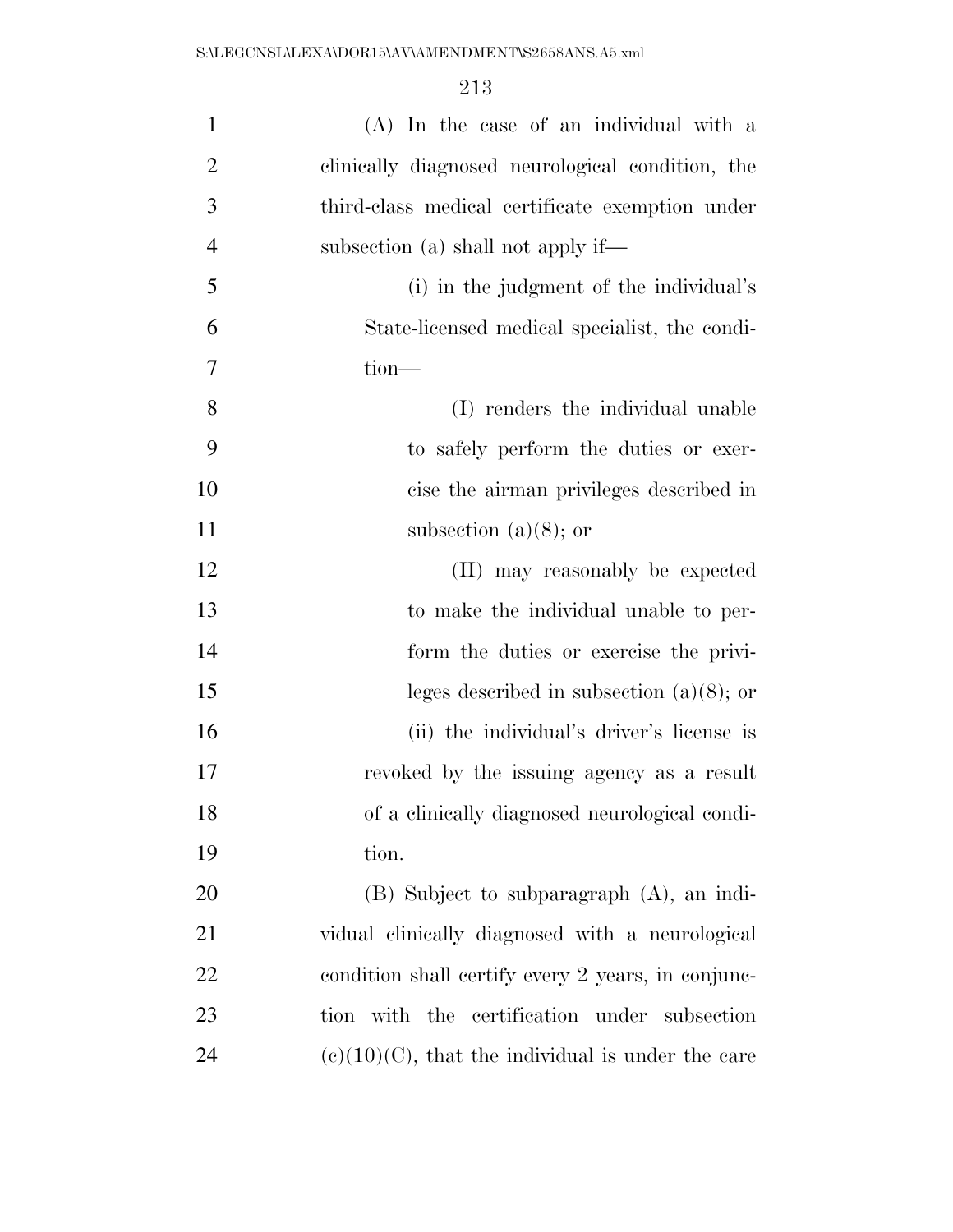of a State-licensed medical specialist for that neurological condition.

 (f) IDENTIFICATION OF ADDITIONAL MEDICAL CON-4 DITIONS FOR THE CACI PROGRAM.

 (1) IN GENERAL.—Not later than 180 days after the date of enactment of this Act, the Adminis- trator shall review and identify additional medical conditions that could be added to the program known as the Conditions AMEs Can Issue (CACI) program.

 (2) CONSULTATIONS.—In carrying out para- graph (1), the Administrator shall consult with avia-tion, medical, and union stakeholders.

 (3) REPORT REQUIRED.—Not later than 180 days after the date of enactment of this Act, the Ad- ministrator shall submit to the Committee on Com- merce, Science, and Transportation of the Senate and the Committee on Transportation and Infra- structure of the House of Representatives a report listing the medical conditions that have been added 21 to the CACI program under paragraph  $(1)$ .

 (g) EXPEDITED AUTHORIZATION FOR SPECIAL ISSUANCE OF A MEDICAL CERTIFICATE.—

 (1) IN GENERAL.—The Administrator shall im-plement procedures to expedite the process for ob-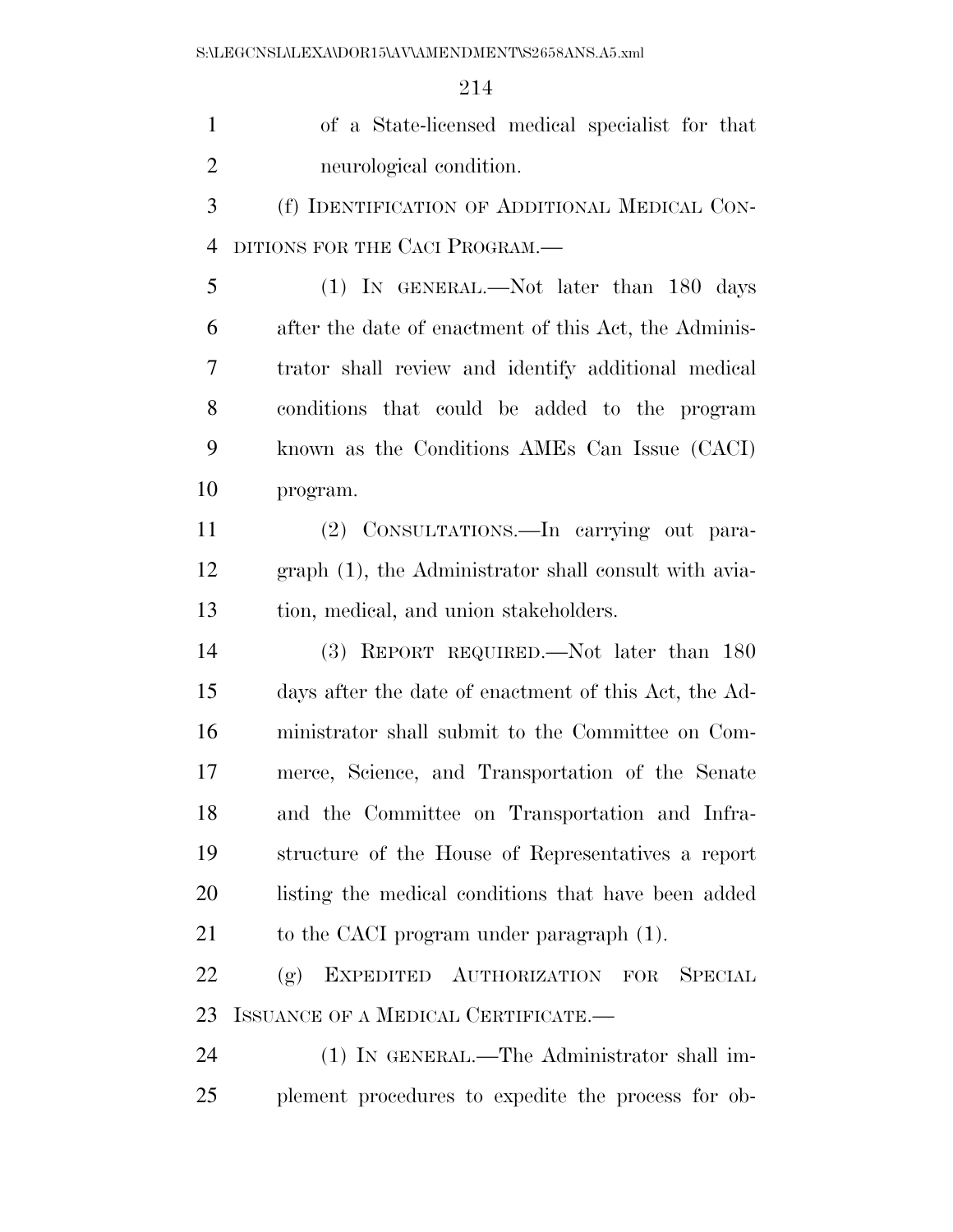| $\mathbf{1}$   | taining an Authorization for Special Issuance of a     |
|----------------|--------------------------------------------------------|
| $\overline{2}$ | Medical Certificate under section 67.401 of title 14,  |
| 3              | Code of Federal Regulations.                           |
| $\overline{4}$ | (2) CONSULTATIONS.—In carrying out para-               |
| 5              | graph (1), the Administrator shall consult with avia-  |
| 6              | tion, medical, and union stakeholders.                 |
| 7              | (3) REPORT REQUIRED.—Not later than 1 year             |
| 8              | after the date of enactment of this Act, the Adminis-  |
| 9              | trator shall submit to the Committee on Commerce,      |
| 10             | Science, and Transportation of the Senate and the      |
| 11             | Committee on Transportation and Infrastructure of      |
| 12             | the House of Representatives a report describing       |
| 13             | how the procedures implemented under paragraph         |
| 14             | (1) will streamline the process for obtaining an Au-   |
| 15             | thorization for Special Issuance of a Medical Certifi- |
| 16             | cate and reduce the amount of time needed to review    |
| 17             | and decide special issuance cases.                     |
| 18             | (h) REPORT REQUIRED.—Not later than 5 years            |

 after the date of enactment of this Act, the Administrator, in coordination with the National Transportation Safety Board, shall submit to the Committee on Commerce, Science, and Transportation of the Senate and the Com- mittee on Transportation and Infrastructure of the House of Representatives a report that describes the effect of the regulations issued or revised under subsection (a) and in-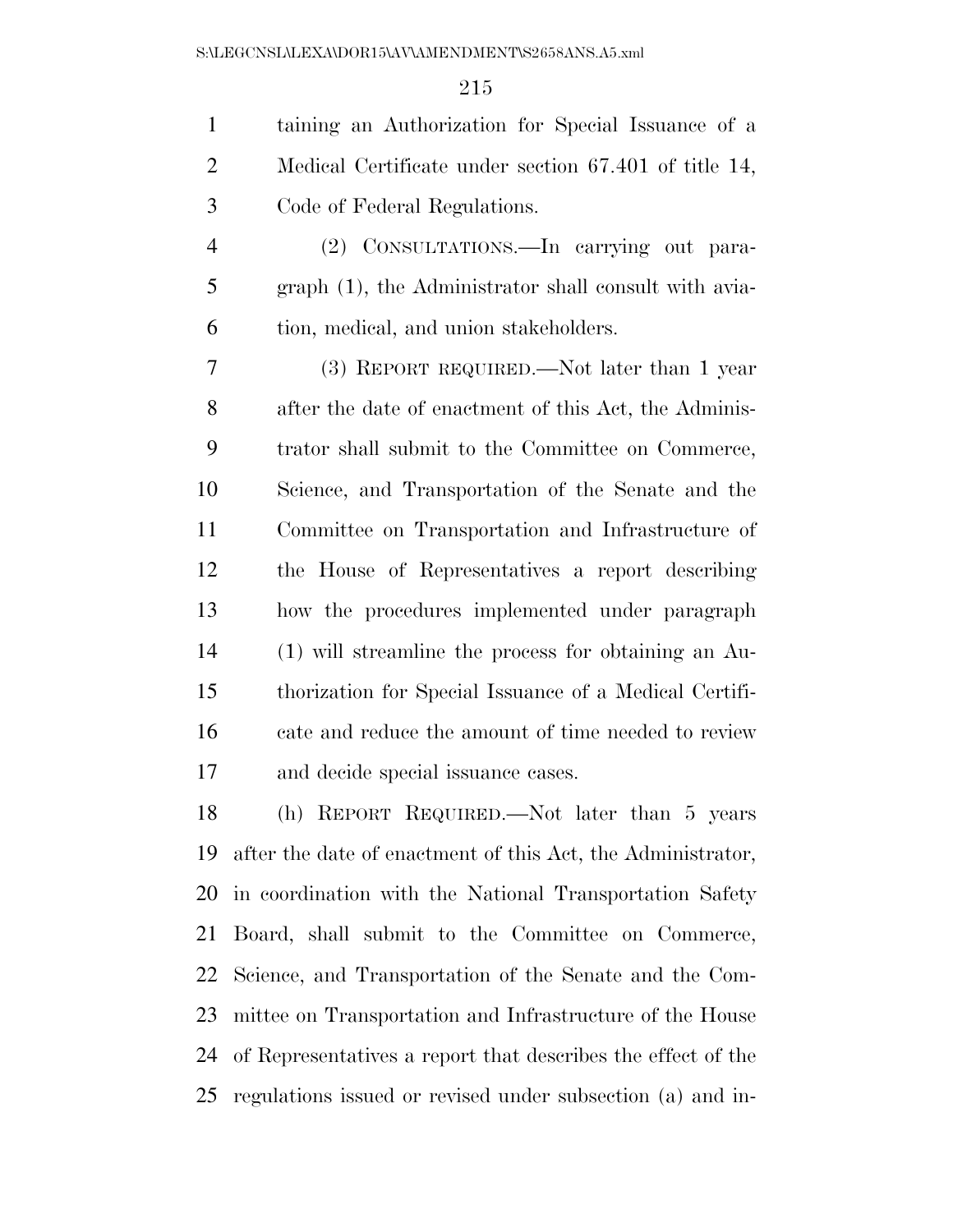cludes statistics with respect to changes in small aircraft activity and safety incidents.

 (i) PROHIBITION ON ENFORCEMENT ACTIONS.—Be- ginning on the date that is 1 year after the date of enact- ment of this Act, the Administrator may not take an en- forcement action for not holding a valid third-class med- ical certificate against a pilot of a covered aircraft for a flight, through a good faith effort, if the pilot and the flight meet the applicable requirements under subsection (a), except paragraph (5) of that subsection, unless the Administrator has published final regulations in the Fed-eral Register under that subsection.

 (j) COVERED AIRCRAFT DEFINED.—In this section, the term ''covered aircraft'' means an aircraft that—

 (1) is authorized under Federal law to carry not more than 6 occupants; and

 (2) has a maximum certificated takeoff weight of not more than 6,000 pounds.

 (k) OPERATIONS COVERED.—The provisions and re- quirements covered in this section do not apply to pilots who elect to operate under the medical requirements under subsection (b) or subsection (c) of section 61.23 of title 14, Code of Federal Regulations.

 (l) AUTHORITY TO REQUIRE ADDITIONAL INFORMA-TION.—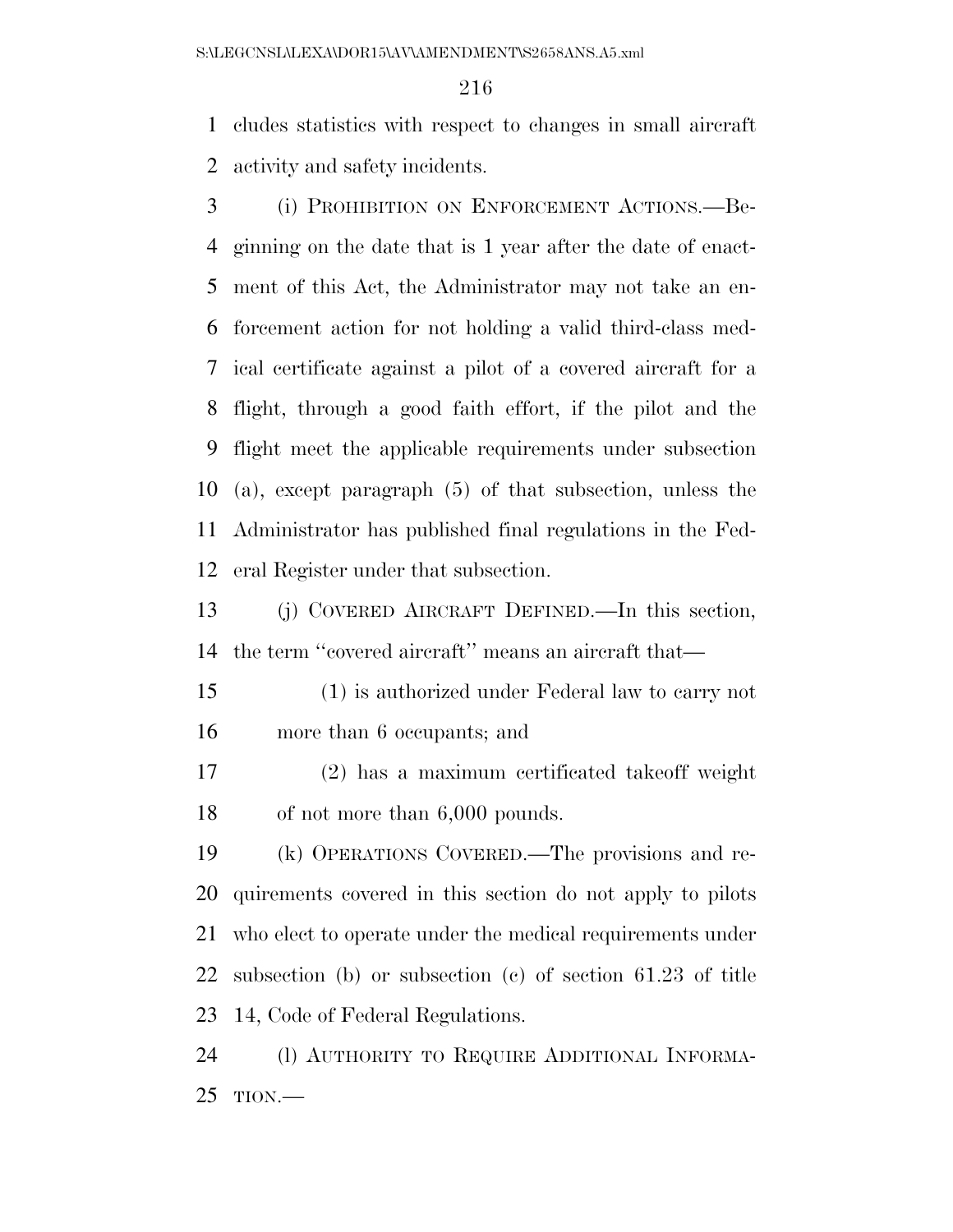(1) IN GENERAL.—If the Administrator receives credible or urgent information, including from the National Driver Register or the Administrator's Safety Hotline, that reflects on an individual's abil- ity to safely operate a covered aircraft under the third-class medical certificate exemption in sub- section (a), the Administrator may require the indi- vidual to provide additional information or history so that the Administrator may determine whether the individual is safe to continue operating a covered aircraft.

 (2) USE OF INFORMATION.—The Administrator may use credible or urgent information received under paragraph (1) to request an individual to pro- vide additional information or to take actions under section 44709(b) of title 49, United States Code.

#### **SEC. 2603. EXPANSION OF PILOT'S BILL OF RIGHTS.**

 (a) APPEALS OF SUSPENDED AND REVOKED AIRMAN CERTIFICATES.—Section 2(d)(1) of the Pilot's Bill of Rights (Public Law 112-153; 126 Stat. 1159; 49 U.S.C. 44703 note) is amended by striking ''or imposing a puni- tive civil action or an emergency order of revocation under subsections (d) and (e) of section 44709 of such title'' and inserting ''suspending or revoking an airman certificate under section 44709(d) of such title, or imposing an emer-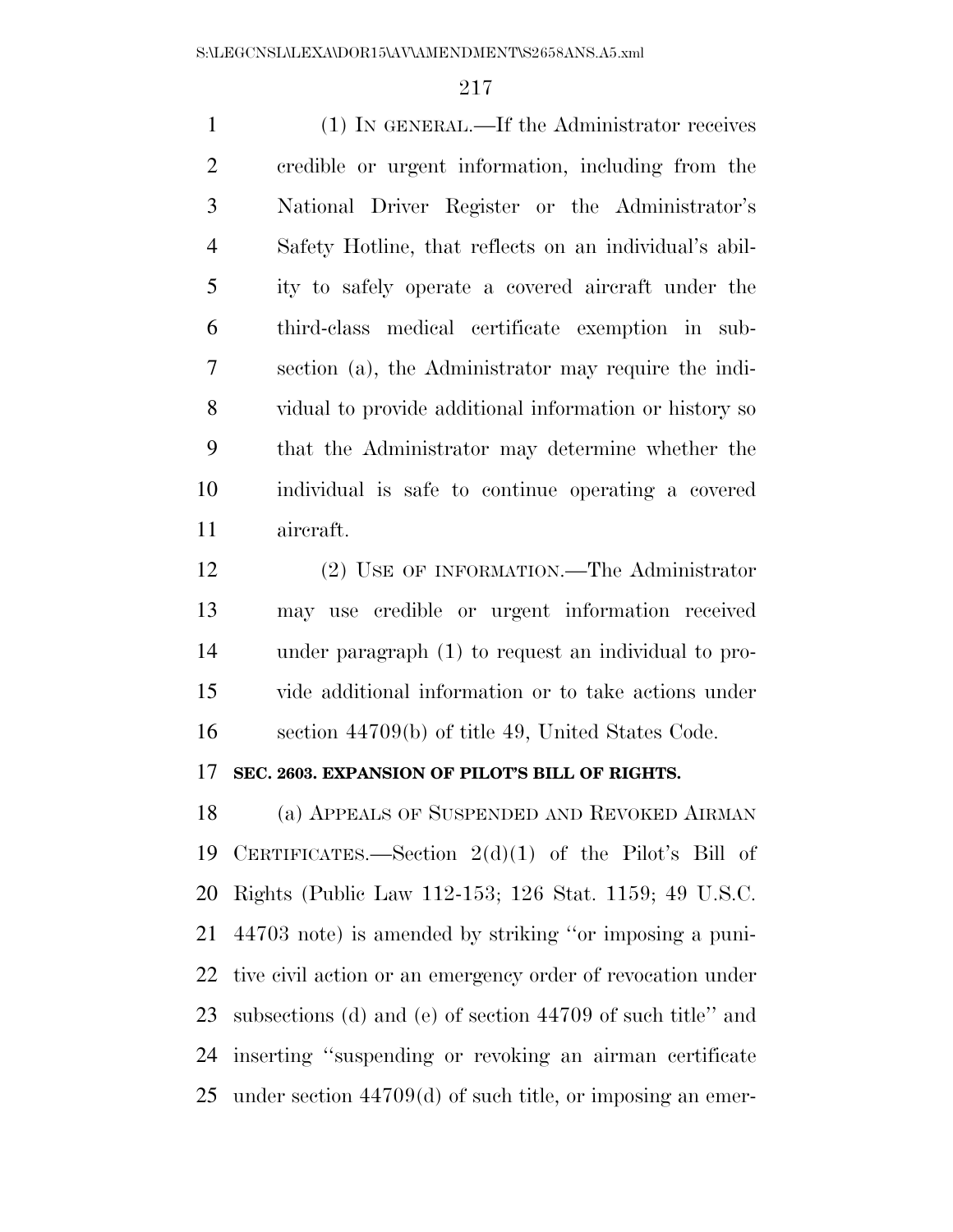gency order of revocation under subsections (d) and (e) of section 44709 of such title''.

 (b) DE NOVO REVIEW BY DISTRICT COURT; BURDEN OF PROOF.—Section 2(e) of the Pilot's Bill of Rights (Public Law 112-153; 126 Stat. 1159; 49 U.S.C. 44703 note) is amended—

 (1) by amending paragraph (1) to read as fol-lows:

9 "(1) IN GENERAL.—In an appeal filed under subsection (d) in a United States district court with respect to a denial, suspension, or revocation of an airman certificate by the Administrator—

13 ''(A) the district court shall review the de- nial, suspension, or revocation de novo, includ-ing by—

16  $\frac{1}{10}$  conducting a full independent re- view of the complete administrative record of the denial, suspension, or revocation;

 $"$ (ii) permitting additional discovery and the taking of additional evidence; and 21 ''(iii) making the findings of fact and conclusions of law required by Rule 52 of the Federal Rules of Civil Procedure with-out being bound to any findings of fact of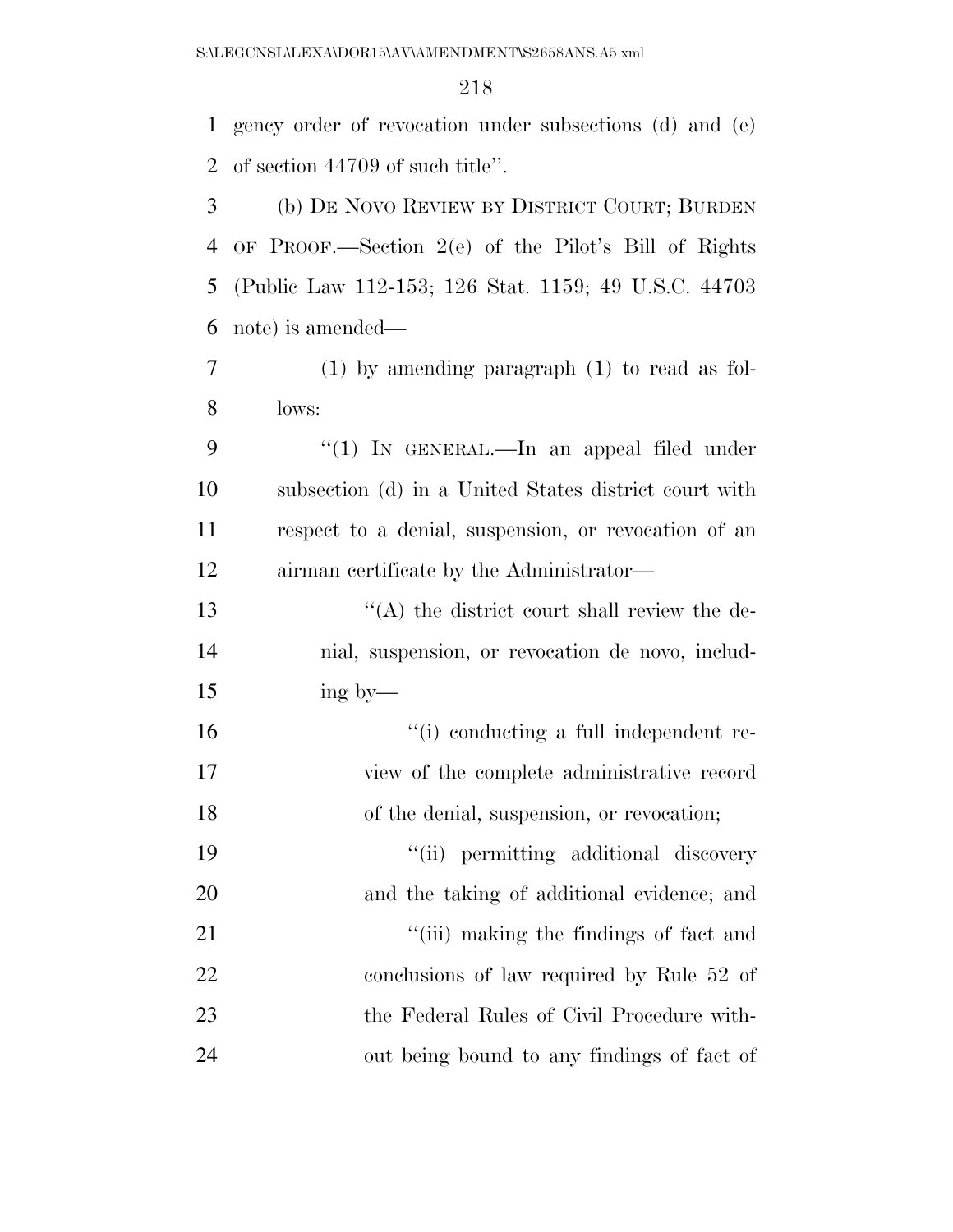| $\mathbf{1}$   | the Administrator or the National Trans-                 |
|----------------|----------------------------------------------------------|
| $\overline{2}$ | portation Safety Board.";                                |
| 3              | $(2)$ by redesignating paragraph $(2)$ as para-          |
| $\overline{4}$ | $graph(3)$ ; and                                         |
| 5              | $(3)$ by inserting after paragraph $(1)$ the fol-        |
| 6              | lowing:                                                  |
| 7              | "(2) BURDEN OF PROOF.—In an appeal filed                 |
| 8              | under subsection (d) in a United States district         |
| 9              | court after an exhaustion of administrative remedies,    |
| 10             | the burden of proof shall be as follows:                 |
| 11             | "(A) In an appeal of the denial of an ap-                |
| 12             | plication for the issuance or renewal of an air-         |
| 13             | man certificate under section 44703 of title 49,         |
| 14             | United States Code, the burden of proof shall            |
| 15             | be upon the applicant denied an airman certifi-          |
| 16             | cate by the Administrator.                               |
| 17             | "(B) In an appeal of an order issued by                  |
| 18             | the Administrator under section 44709 of title           |
| 19             | 49, United States Code, the burden of proof              |
| 20             | shall be upon the Administrator."; and                   |
| 21             | (4) by adding at the end the following:                  |
| 22             | "(4) APPLICABILITY OF ADMINISTRATIVE PRO-                |
| 23             | CEDURE ACT.—Notwithstanding paragraph $(1)(A)$ of        |
| 24             | this subsection or subsection $(a)(1)$ of section 554 of |
| 25             | title 5, United States Code, section 554 of such title   |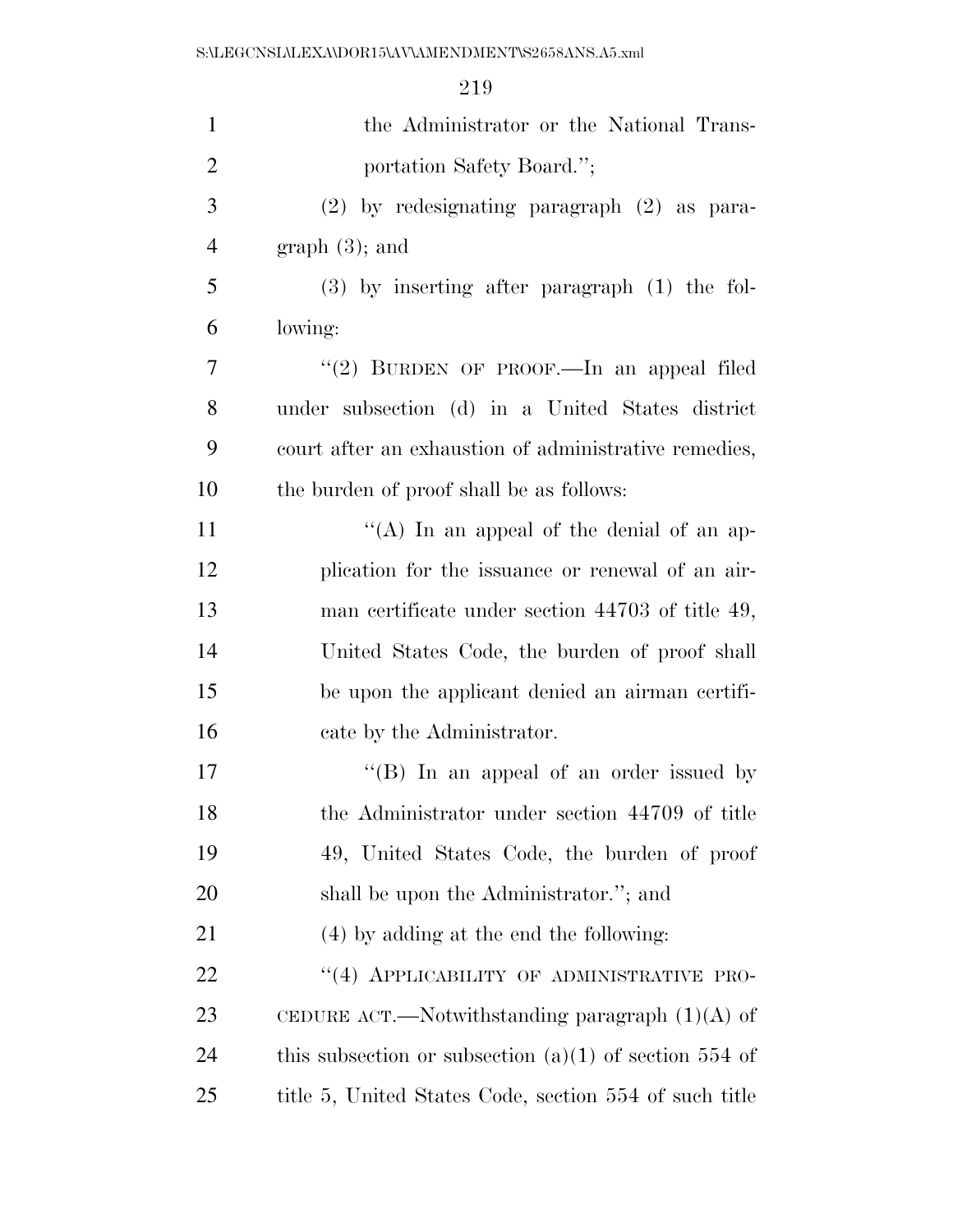shall apply to adjudications of the Administrator and the National Transportation Safety Board to the same extent as that section applied to such adju- dications before the date of enactment of the Pilot's Bill of Rights 2.''. (c) NOTIFICATION OF INVESTIGATION.—Subsection (b) of section 2 of the Pilot's Bill of Rights (Public Law 112-153; 126 Stat. 1159; 49 U.S.C. 44703 note) is amended— 10 (1) in paragraph  $(2)(A)$ , by inserting "and the specific activity on which the investigation is based'' 12 after "nature of the investigation"; (2) in paragraph (3), by striking ''timely''; and

 (3) in paragraph (5), by striking ''section 15  $44709(e)(2)$ " and inserting "section  $44709(e)(2)$ ".

 (d) RELEASE OF INVESTIGATIVE REPORTS.—Section 2 of the Pilot's Bill of Rights (Public Law 112-153; 126 Stat. 1159; 49 U.S.C. 44703 note) is further amended by inserting after subsection (e) the following:

20 <sup>"</sup>(f) RELEASE OF INVESTIGATIVE REPORTS.—

21  $\frac{((1) \text{IN} \text{GENERAL}}{((1) \text{IN} \text{QENERAL})}$ 

22 "(A) EMERGENCY ORDERS.—In any pro- ceeding conducted under part 821 of title 49, Code of Federal Regulations, relating to the amendment, modification, suspension, or rev-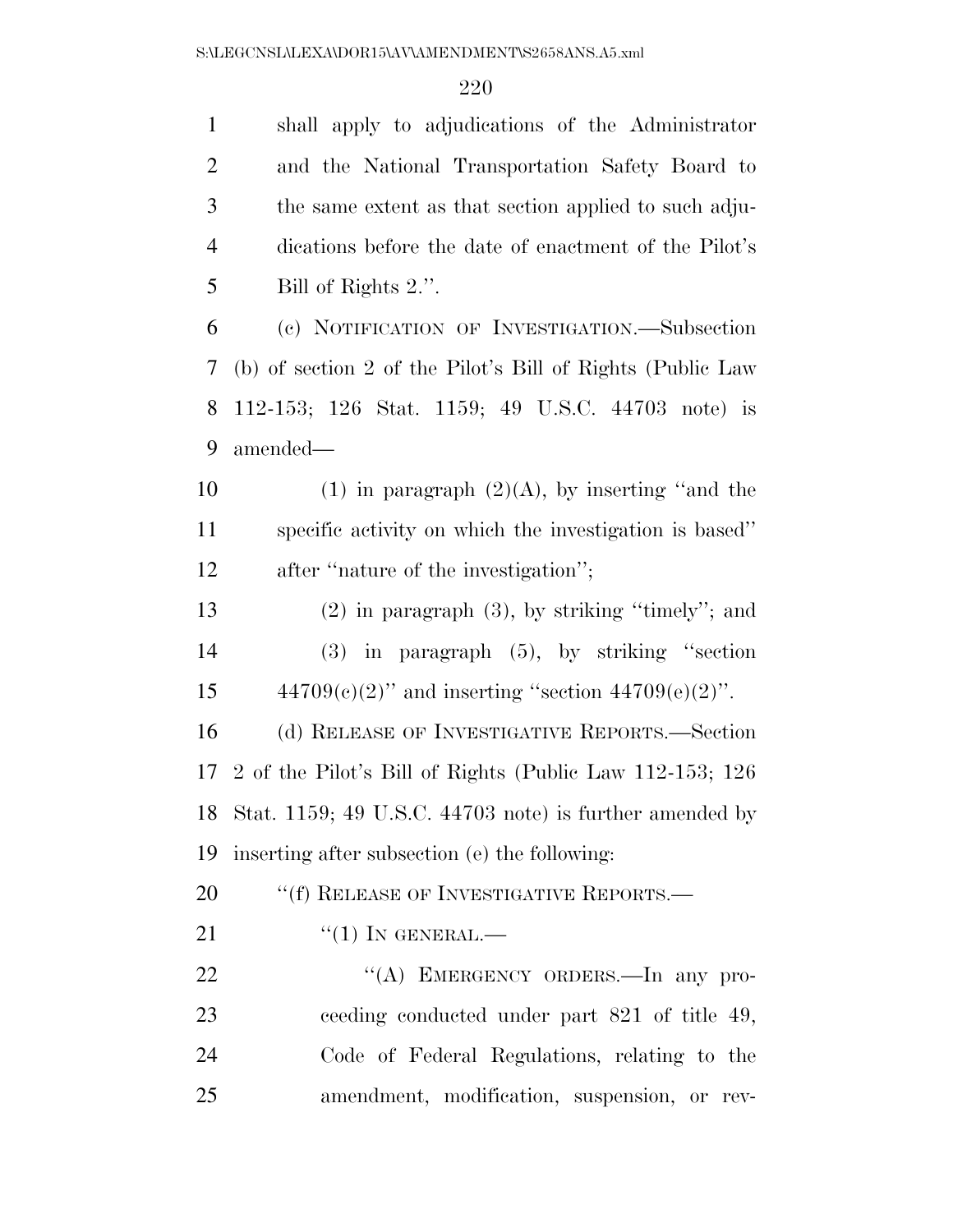ocation of an airman certificate, in which the Administrator issues an emergency order under subsections (d) and (e) of section 44709, sec- tion 44710, or section 46105(c) of title 49, United States Code, or another order that takes effect immediately, the Administrator shall pro- vide to the individual holding the airman certifi- cate the releasable portion of the investigative report at the time the Administrator issues the order. If the complete Report of Investigation is not available at the time the Emergency Order is issued, the Administrator shall issue all por- tions of the report that are available at the time and shall provide the full report within 5 days of its completion. ''(B) OTHER ORDERS.—In any non-emer- gency proceeding conducted under part 821 of title 49, Code of Federal Regulations, relating to the amendment, modification, suspension, or revocation of an airman certificate, in which the Administrator notifies the certificate holder of a

 proposed certificate action under subsections (b) and (c) of section 44709 or section 44710 of title 49, United States Code, the Adminis-trator shall, upon the written request of the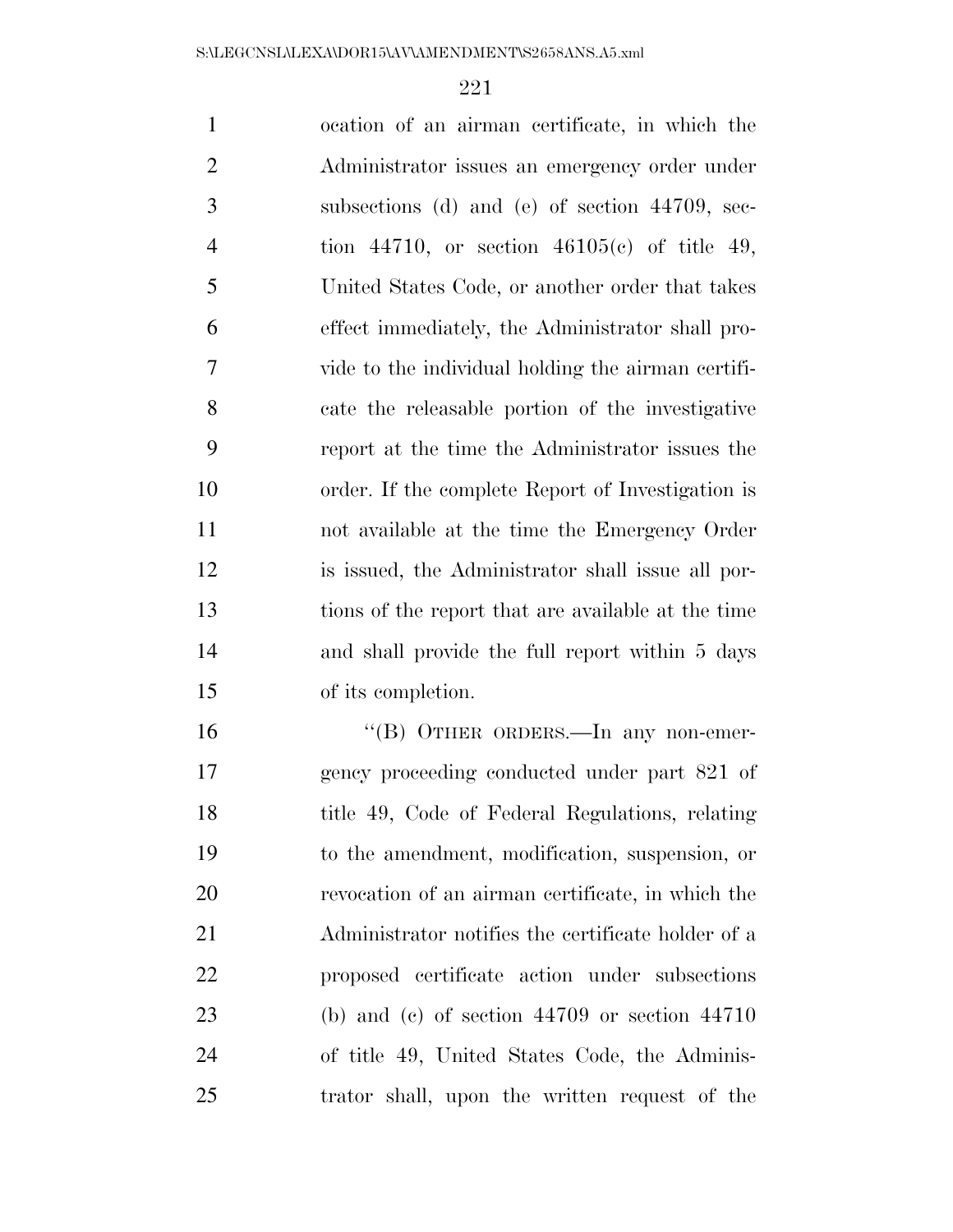covered certificate holder and at any time after that notification, provide to the covered certifi- cate holder the releasable portion of the inves-tigative report.

 ''(2) MOTION FOR DISMISSAL.—If the Adminis- trator does not provide the releasable portions of the investigative report to the individual holding the air- man certificate subject to the proceeding referred to in paragraph (1) by the time required by that para- graph, the individual may move to dismiss the com- plaint of the Administrator or for other relief and, unless the Administrator establishes good cause for the failure to provide the investigative report or for a lack of timeliness, the administrative law judge shall order such relief as the judge considers appro-priate.

17 <sup>''</sup>(3) RELEASABLE PORTION OF INVESTIGATIVE REPORT.—For purposes of paragraph (1), the re- leasable portion of an investigative report is all in-formation in the report, except for the following:

 $\mathcal{C}(A)$  Information that is privileged.  $\text{``(B)}$  Information that constitutes work product or reflects internal deliberative process.  $\cdot$  (C) Information that would disclose the 25 identity of a confidential source.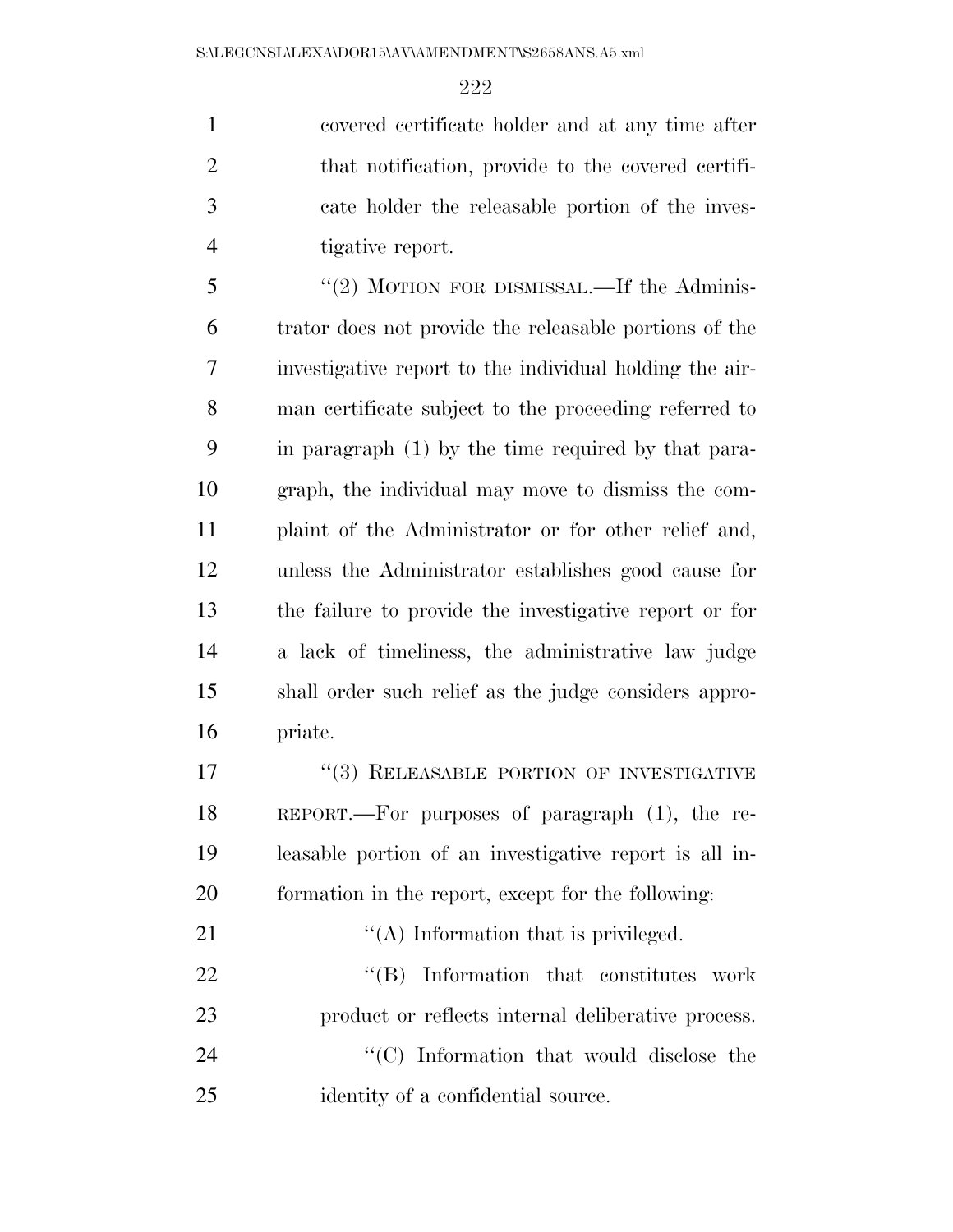S:\LEGCNSL\LEXA\DOR15\AV\AMENDMENT\S2658ANS.A5.xml

| $\mathbf{1}$   | $\lq\lq$ (D) Information the disclosure of which is    |
|----------------|--------------------------------------------------------|
| $\overline{2}$ | prohibited by any other provision of law.              |
| 3              | "(E) Information that is not relevant to               |
| $\overline{4}$ | the subject matter of the proceeding.                  |
| 5              | $\lq\lq(F)$ Information the Administrator<br>can       |
| 6              | demonstrate is withheld for good cause.                |
| 7              | $\lq\lq(G)$ Sensitive security information, as de-     |
| 8              | fined in section 15.5 of title 49, Code of Fed-        |
| 9              | eral Regulations (or any corresponding similar         |
| 10             | ruling or regulation).                                 |
| 11             | "(4) RULE OF CONSTRUCTION.—Nothing in                  |
| 12             | this subsection shall be construed to prevent the Ad-  |
| 13             | ministrator from releasing to an individual subject    |
| 14             | to an investigation described in subsection $(b)(1)$ — |
| 15             | "(A) information in addition to the infor-             |
| 16             | mation included in the releasable portion of the       |
| 17             | investigative report; or                               |
| 18             | "(B) a copy of the investigative report be-            |
| 19             | fore the Administrator issues a complaint.".           |
| 20             | SEC. 2604. LIMITATIONS ON REEXAMINATION OF CERTIFI-    |
| 21             | <b>CATE HOLDERS.</b>                                   |
| 22             | (a) IN GENERAL.—Section $44709(a)$ is amended—         |
| 23             | (1) by striking "The Administrator" and insert-        |
| 24             | ing the following:                                     |
| 25             | "(1) IN GENERAL.—The Administrator";                   |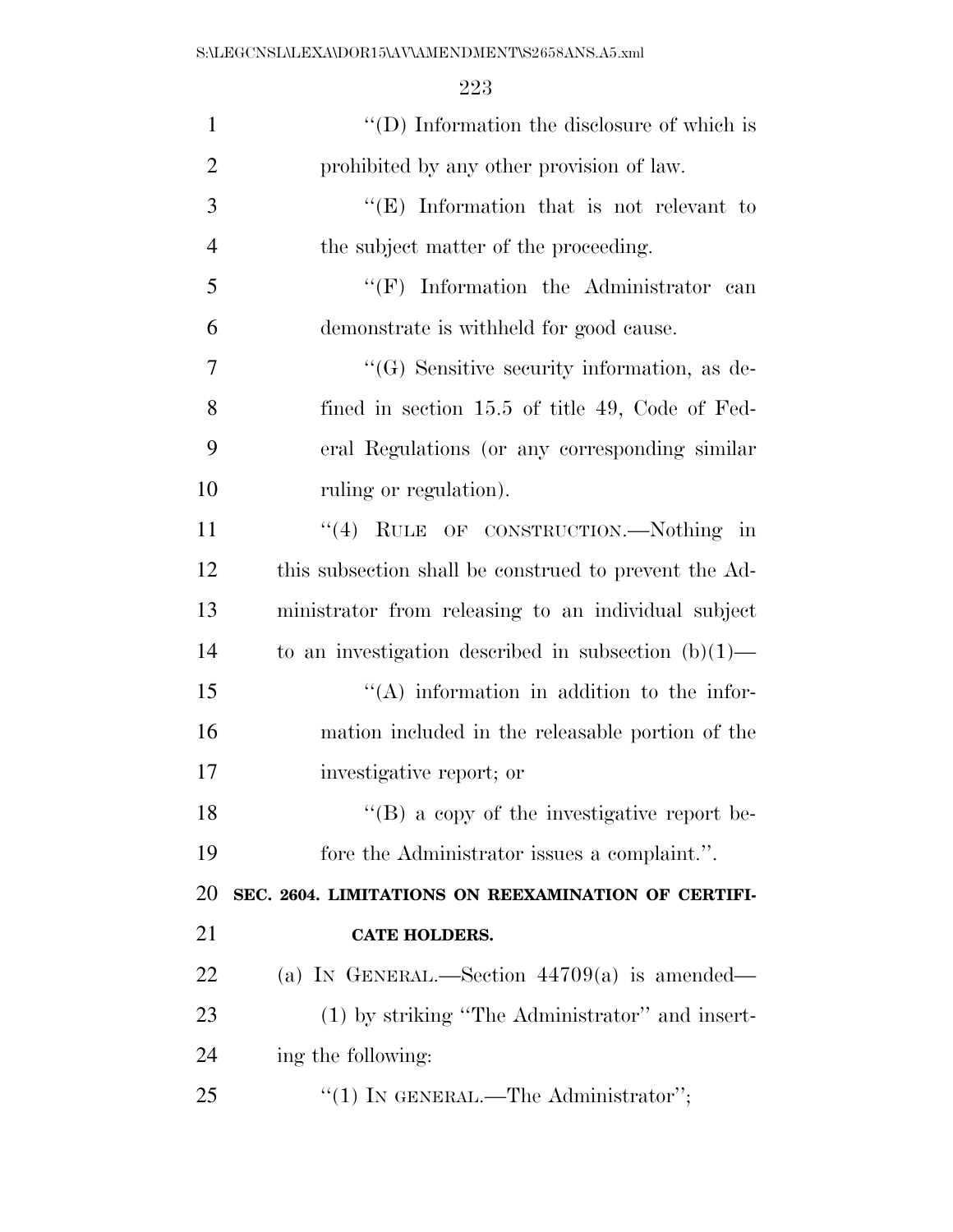| $\mathbf{1}$   | $(2)$ by striking "reexamine" and inserting ", ex-   |
|----------------|------------------------------------------------------|
| $\overline{2}$ | cept as provided in paragraph (2), reexamine"; and   |
| 3              | $(3)$ by adding at the end the following:            |
| $\overline{4}$ | "(2) LIMITATION ON THE REEXAMINATION OF              |
| 5              | AIRMAN CERTIFICATES.-                                |
| 6              | "(A) IN GENERAL.—The Administrator                   |
| $\overline{7}$ | may not reexamine an airman holding a stu-           |
| 8              | dent, sport, recreational, or private pilot certifi- |
| 9              | cate issued under section 44703 of this title if     |
| 10             | the reexamination is ordered as a result of an       |
| 11             | event involving the fault of the Federal Aviation    |
| 12             | Administration or its designee, unless the Ad-       |
| 13             | ministrator has reasonable grounds—                  |
| 14             | "(i) to establish that the airman may                |
| 15             | not be qualified to exercise the privileges of       |
| 16             | a particular certificate or rating, based            |
| 17             | upon an act or omission committed by the             |
| 18             | airman while exercising those privileges,            |
| 19             | after the certificate or rating was issued by        |
| 20             | the Federal Aviation Administration or its           |
| 21             | designee; or                                         |
| 22             | "(ii) to demonstrate that the airman                 |
| 23             | obtained the certificate or the rating               |
| 24             | through fraudulent means or through an               |
| 25             | examination that was substantially and de-           |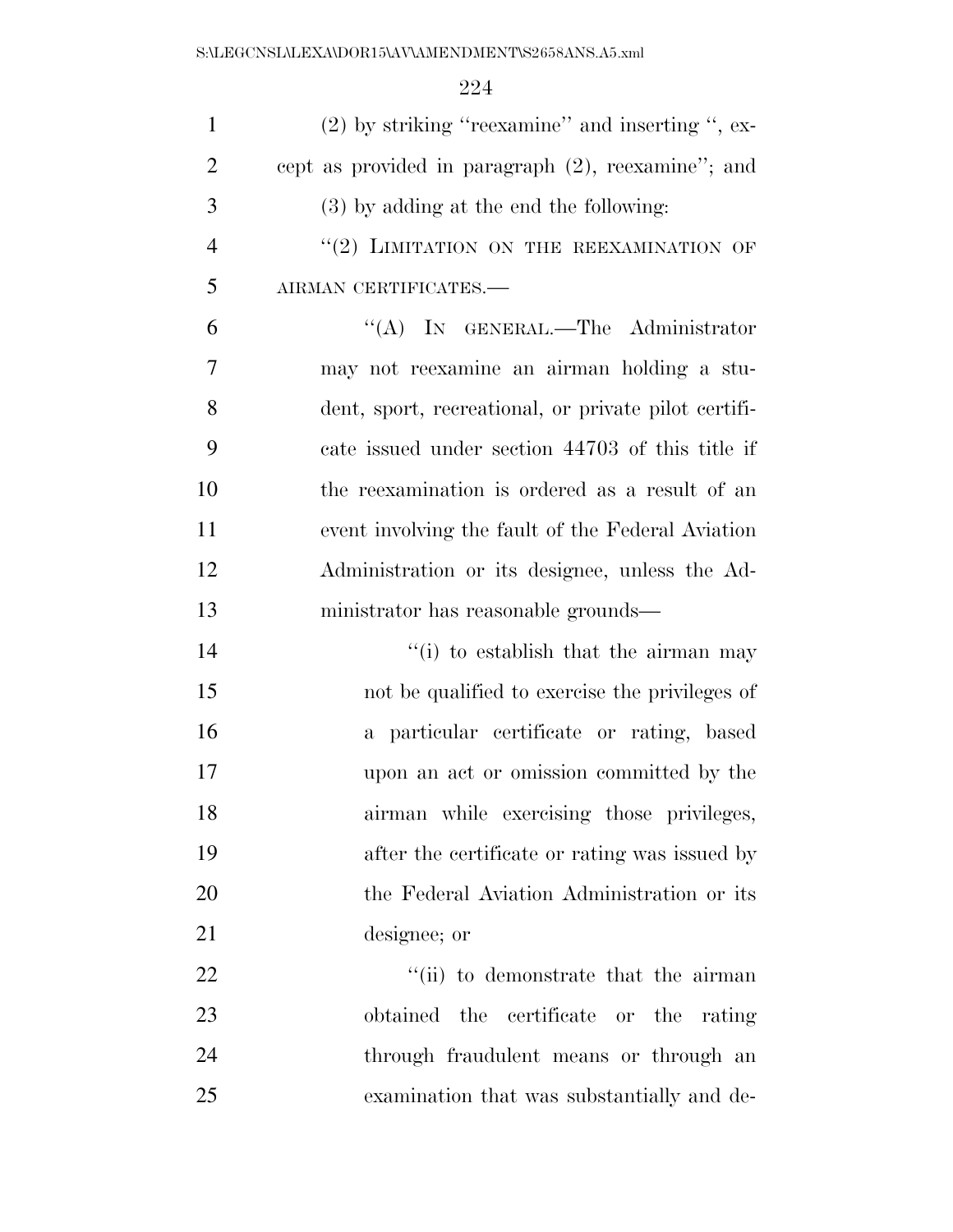| $\mathbf{1}$   | monstrably inadequate to establish the air-                  |
|----------------|--------------------------------------------------------------|
| $\overline{2}$ | man's qualifications.                                        |
| 3              | "(B) NOTIFICATION REQUIREMENTS.—Be-                          |
| $\overline{4}$ | fore taking any action to reexamine an airman                |
| 5              | under subparagraph $(A)$ , the Administrator                 |
| 6              | shall provide to the airman—                                 |
| $\overline{7}$ | "(i) a reasonable basis, described in                        |
| 8              | detail, for requesting the reexamination;                    |
| 9              | and                                                          |
| 10             | "(ii) any information gathered by the                        |
| 11             | Federal Aviation Administration, that the                    |
| 12             | Administrator determines is appropriate to                   |
| 13             | provide, such as the scope and nature of                     |
| 14             | the requested reexamination, that formed                     |
| 15             | the basis for that justification.".                          |
| 16             | (b) AMENDMENT, MODIFICATION, SUSPENSION, OR                  |
| 17             | REVOCATION OF AIRMAN CERTIFICATES AFTER REEXAM-              |
| 18             | INATION.—Section 44709(b) is amended—                        |
| 19             | $(1)$ in paragraph $(1)$ , by redesignating subpara-         |
| 20             | graphs $(A)$ and $(B)$ as clauses $(i)$ and $(ii)$ , respec- |
| 21             | tively, and indenting appropriately;                         |
| <u>22</u>      | $(2)$ by redesignating paragraphs $(1)$ and $(2)$ as         |
| 23             | subparagraphs $(A)$ and $(B)$ , respectively, and indent-    |
| 24             | ing appropriately;                                           |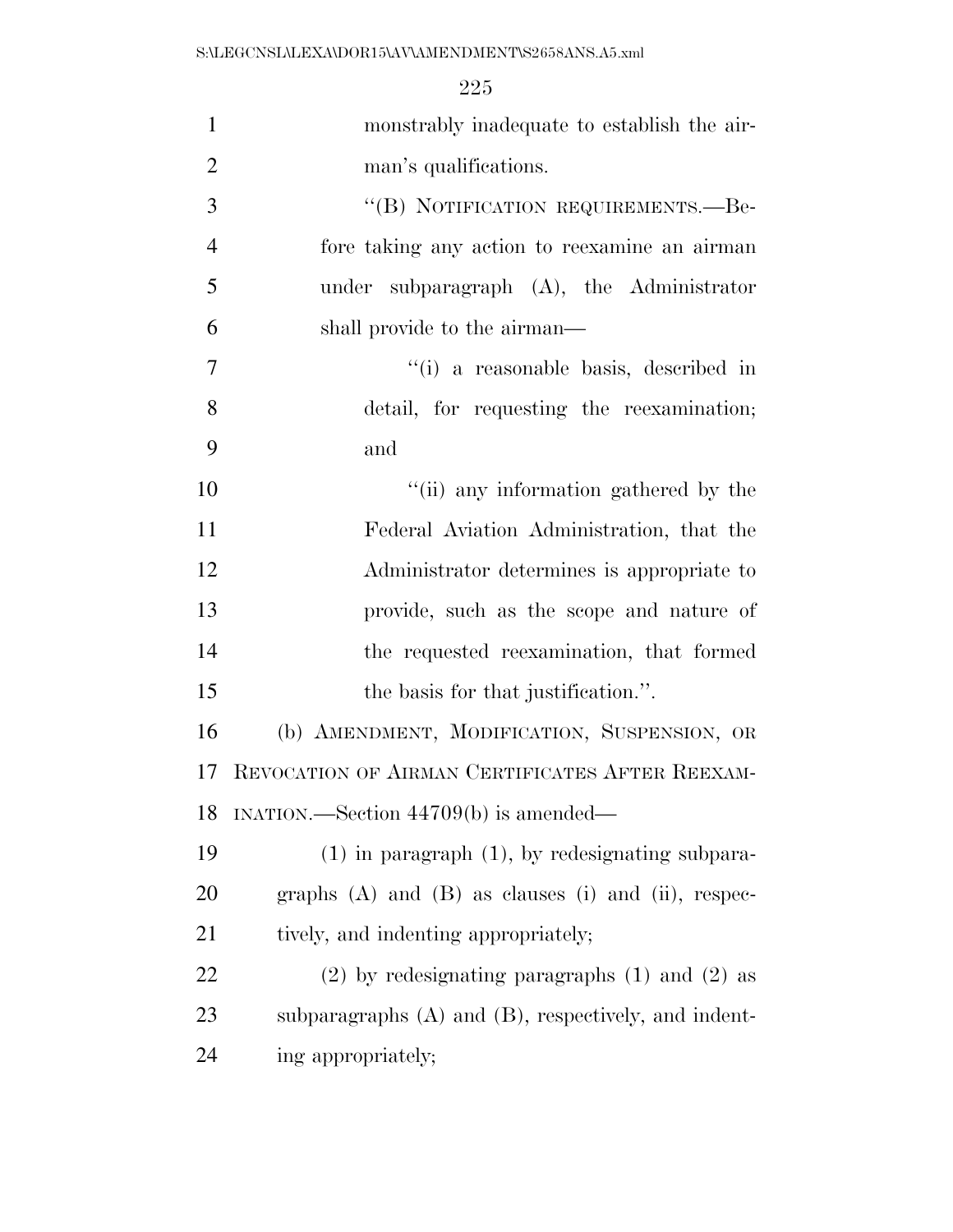| $\mathbf{1}$   | $(3)$ in the matter preceding subparagraph $(A)$ , |
|----------------|----------------------------------------------------|
| $\overline{2}$ | as redesignated, by striking "The Administrator"   |
| 3              | and inserting the following:                       |
| $\overline{4}$ | "(1) IN GENERAL.—Except as provided in para-       |
| 5              | graph $(2)$ , the Administrator"; and              |
| 6              | (4) by adding at the end the following:            |
| 7              | "(2) AMENDMENTS, MODIFICATIONS, SUSPEN-            |
| 8              | SIONS, AND REVOCATIONS OF AIRMAN CERTIFICATES      |
| 9              | AFTER REEXAMINATION.-                              |
| 10             | "(A) IN GENERAL.—The Administrator                 |
| 11             | may not issue an order to amend, modify, sus-      |
| 12             | pend, or revoke an airman certificate held by a    |
| 13             | student, sport, recreational, or private pilot and |
| 14             | issued under section 44703 of this title after a   |
| 15             | reexamination of the airman holding the certifi-   |
| 16             | cate unless the Administrator determines that      |
| 17             | the airman—                                        |
| 18             | "(i) lacks the technical skills and com-           |
| 19             | petency, or care, judgment, and responsi-          |
| 20             | bility, necessary to hold and safely exercise      |
| 21             | the privileges of the certificate; or              |
| 22             | ``(ii)<br>materially contributed to the            |
| 23             | issuance of the certificate by fraudulent          |
| 24             | means.                                             |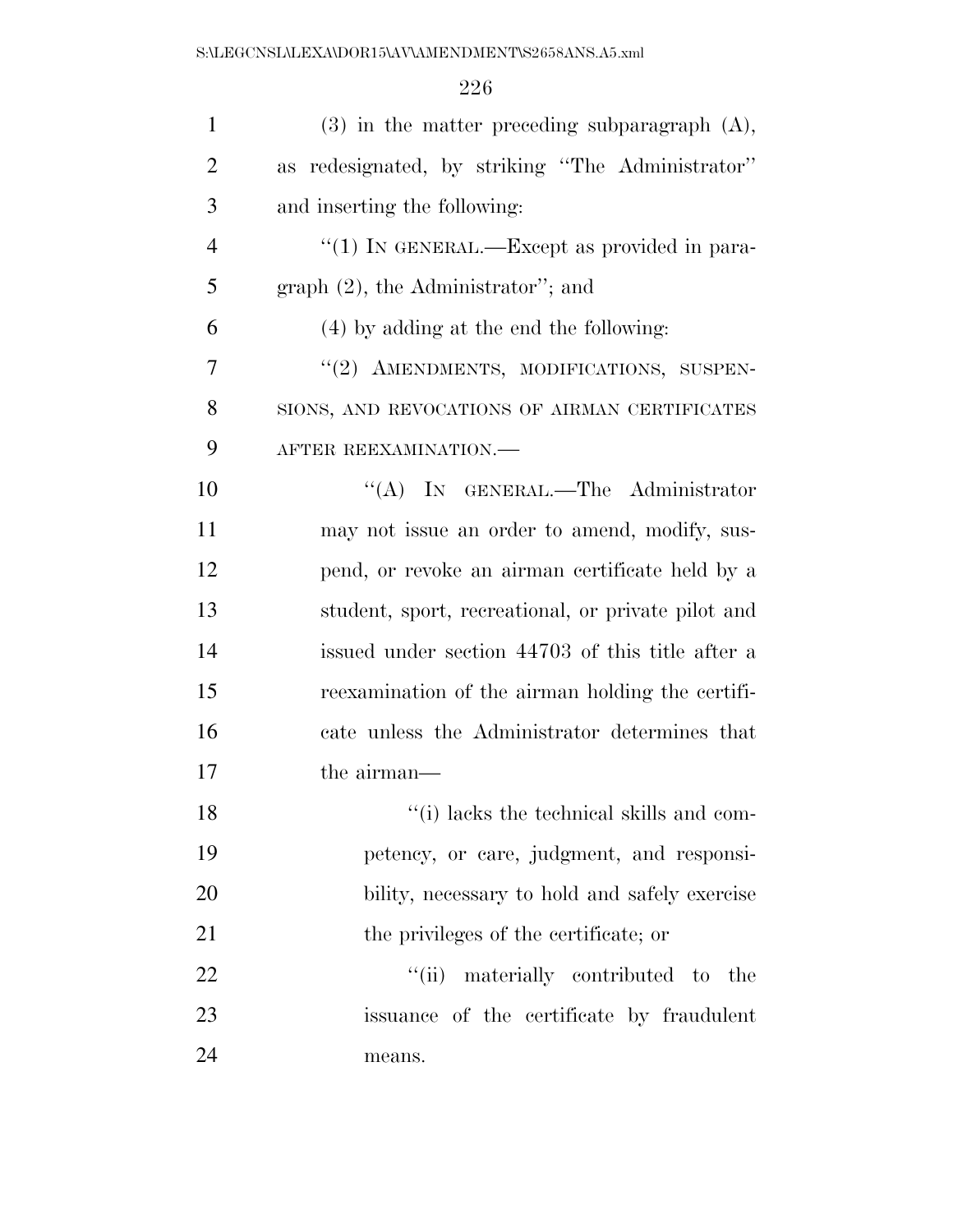| $\mathbf{1}$   | "(B) STANDARD OF REVIEW.- Any order                          |
|----------------|--------------------------------------------------------------|
| $\overline{2}$ | of the Administrator under this paragraph shall              |
| 3              | be subject to the standard of review provided                |
| $\overline{4}$ | for under section 2 of the Pilot's Bill of Rights            |
| 5              | $(49 \text{ U.S.C. } 44703 \text{ note}).$ ".                |
| 6              | CONFORMING AMENDMENTS.—Section<br>$\left( \mathrm{e}\right)$ |
| $\tau$         | $44709(d)(1)$ is amended—                                    |
| 8              | $(1)$ in subparagraph $(A)$ , by striking "sub-              |
| 9              | section $(b)(1)(A)$ " and inserting "subsection              |
| 10             | $(b)(1)(A)(i)$ "; and                                        |
| 11             | $(2)$ in subparagraph $(B)$ , by striking "sub-              |
| 12             | section $(b)(1)(B)$ " and inserting "subsection"             |
| 13             | $(b)(1)(A)(ii)$ ".                                           |
| 14             | SEC. 2605. EXPEDITING UPDATES TO NOTAM PROGRAM.              |
| 15             | (a) IN GENERAL.—                                             |
| 16             | $(1)$ Beginning on the date that is 180 days                 |
| 17             | after the date of enactment of this Act, the Adminis-        |
| 18             | trator of the Federal Aviation Administration may            |
| 19             | not take any enforcement action against any indi-            |
| 20             | vidual for a violation of a NOTAM (as defined in             |
| 21             | section 3 of the Pilot's Bill of Rights (49 U.S.C.           |
| 22             | 44701 note)) until the Administrator certifies to the        |
| 23             |                                                              |
|                | appropriate congressional committees that the Ad-            |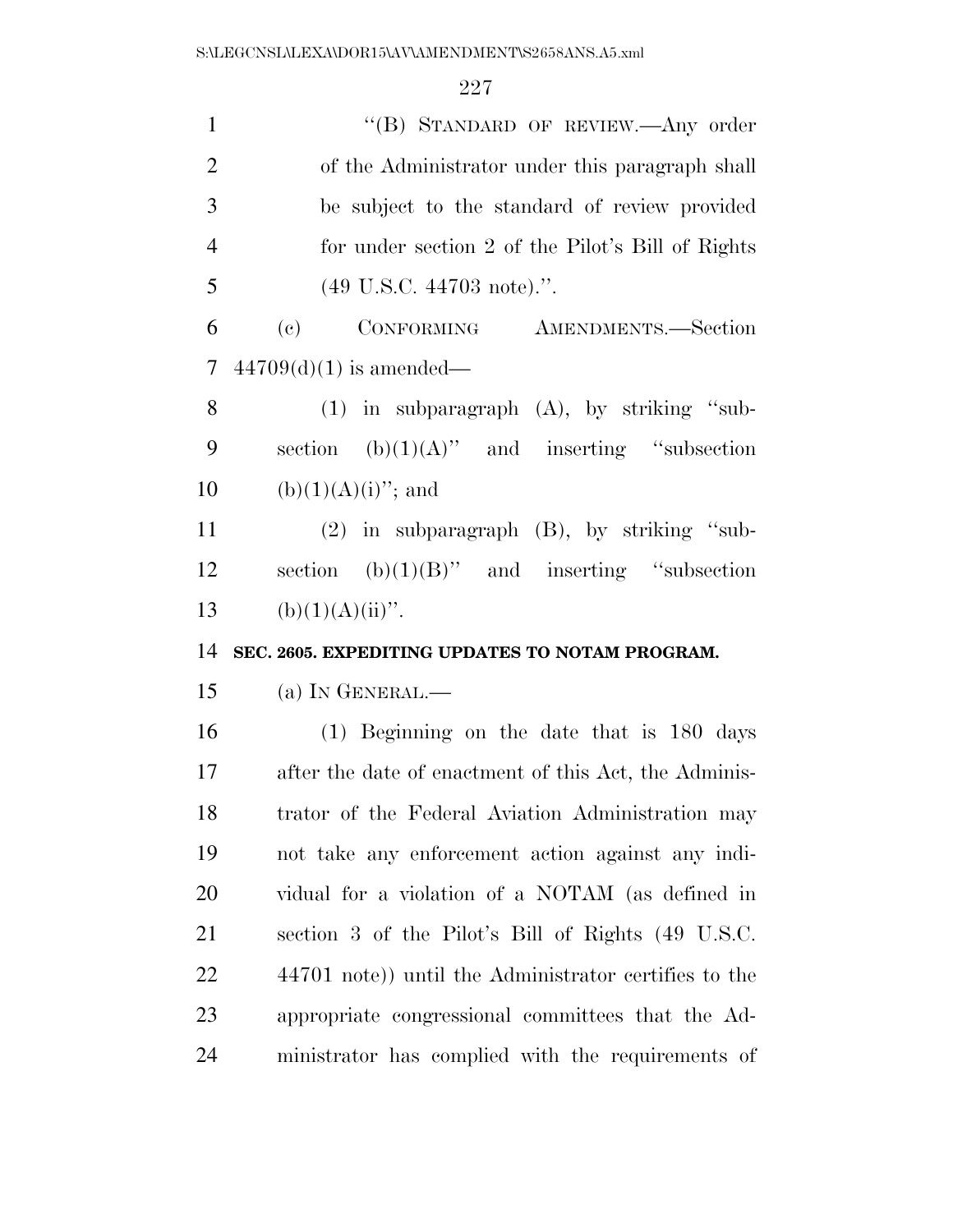| $\mathbf{1}$   | section 3 of the Pilot's Bill of Rights, as amended   |
|----------------|-------------------------------------------------------|
| $\overline{2}$ | by this section.                                      |
| 3              | $(2)$ In this subsection, the term "appropriate"      |
| $\overline{4}$ | congressional committees" means—                      |
| 5              | (A) the Committee on Commerce, Science,               |
| 6              | and Transportation of the Senate; and                 |
| 7              | (B) the Committee on Transportation and               |
| 8              | Infrastructure of the House of Representatives.       |
| 9              | (b) AMENDMENTS.—Section 3 of the Pilot's Bill of      |
| 10             | Rights (Public Law 112-153; 126 Stat. 1162; 49 U.S.C. |
| 11             | $44701$ note) is amended—                             |
| 12             | $(1)$ in subsection $(a)(2)$ —                        |
| 13             | $(A)$ in the matter preceding subparagraph            |
| 14             | $(A)$ —                                               |
| 15             | (i) by striking "this Act" and insert-                |
| 16             | ing "the Pilot's Bill of Rights 2"; and               |
| 17             | (ii) by striking "begin" and inserting                |
| 18             | "complete the implementation of";                     |
| 19             | (B) by amending subparagraph (B) to read              |
| 20             | as follows:                                           |
| 21             | $\lq\lq (B)$ to continue developing and modern-       |
| 22             | izing the NOTAM repository, in a public cen-          |
| 23             | tral location, to maintain and archive<br>all         |
| 24             | NOTAMs, including the original content and            |
| 25             | form of the notices, the original date of publica-    |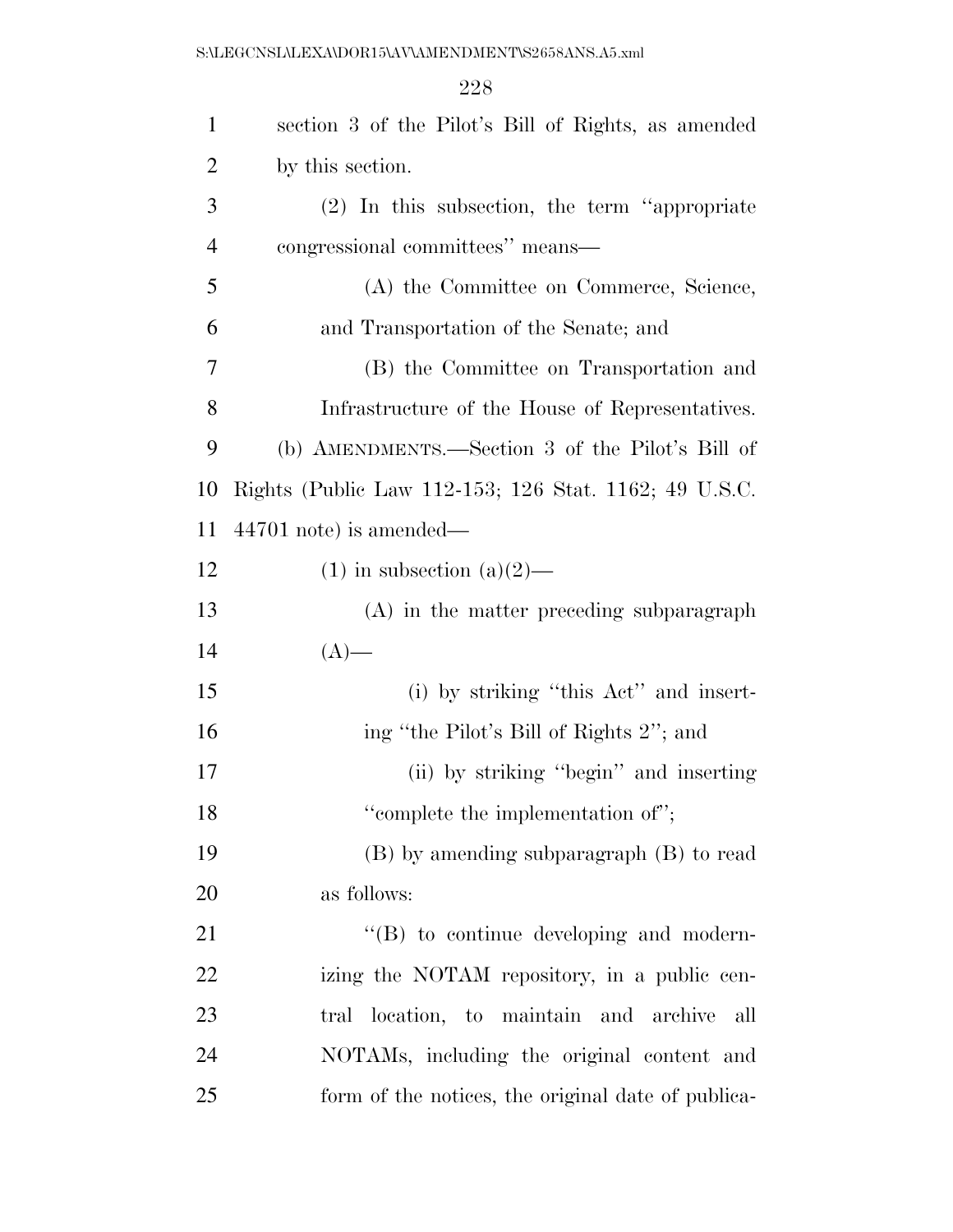| $\mathbf{1}$   | tion, and any amendments to such notices with               |
|----------------|-------------------------------------------------------------|
| $\overline{2}$ | the date of each amendment, in a manner that                |
| 3              | Internet-accessible, machine-readable, and<br>is.           |
| $\overline{4}$ | searchable;";                                               |
| 5              | $(C)$ in subparagraph $(C)$ , by striking the               |
| 6              | period at the end and inserting "; and"; and                |
| 7              | (D) by adding at the end the following:                     |
| 8              | $\lq\lq$ to specify the times during which                  |
| 9              | temporary flight restrictions are in effect and             |
| 10             | the duration of a designation of special use air-           |
| 11             | space in a specific area."; and                             |
| 12             | $(2)$ by amending subsection $(d)$ to read as fol-          |
|                |                                                             |
| 13             | lows:                                                       |
| 14             | $\lq\lq (d)$<br>DESIGNATION OF REPOSITORY AS<br><b>SOLE</b> |
| 15             | SOURCE FOR NOTAMS.-                                         |
| 16             | "(1) IN GENERAL.—The Administrator—                         |
| 17             | shall consider the repository for<br>``(A)                  |
| 18             | NOTAMs under subsection $(a)(2)(B)$ to be the               |
| 19             | sole location for airmen to check for NOTAMs;               |
| 20             | and                                                         |
| 21             | "(B) may not consider a NOTAM to be                         |
| 22             | announced or published until the NOTAM is in-               |
| 23             | cluded in the repository for NOTAMs under                   |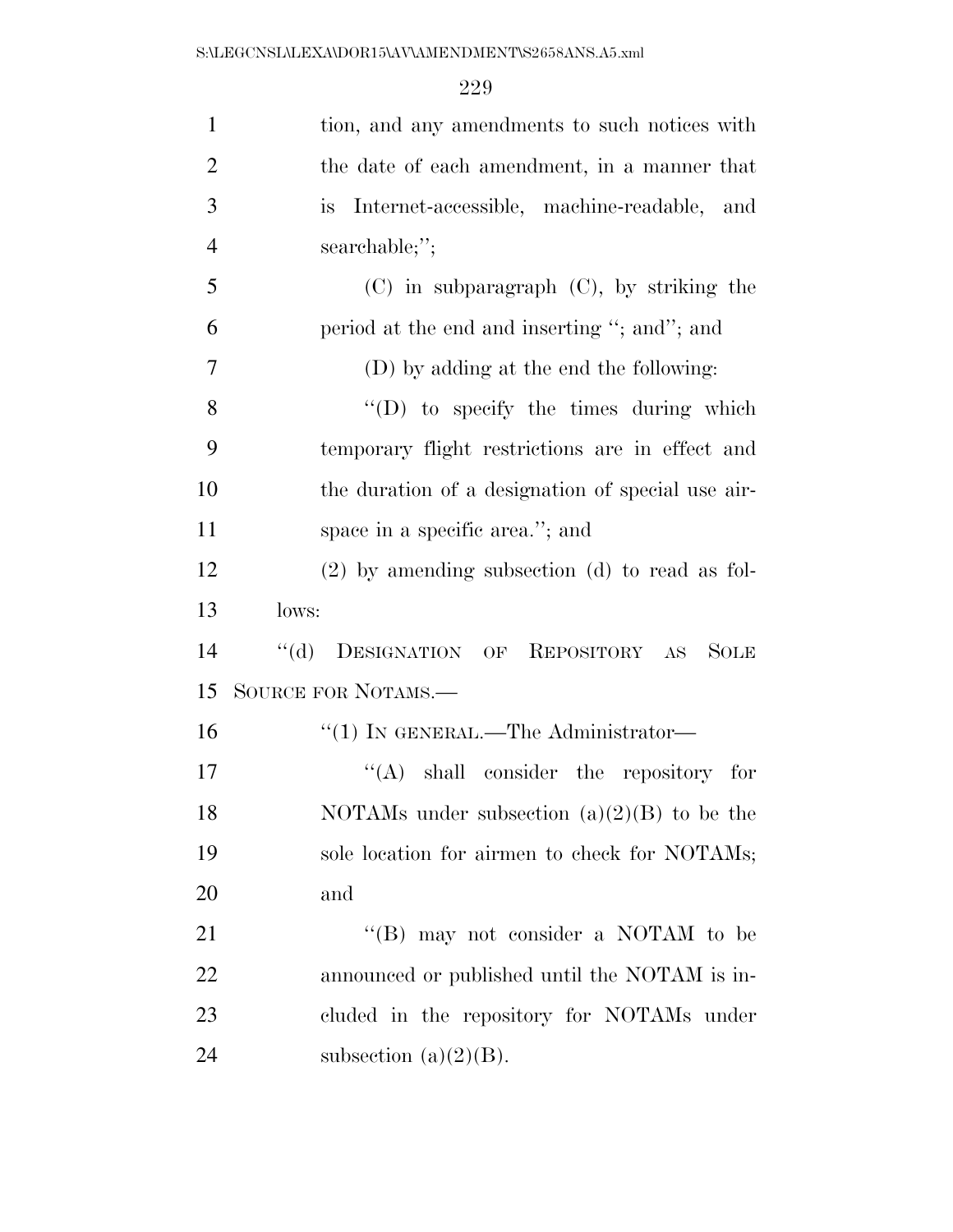| $\mathbf{1}$   | "(2) PROHIBITION ON TAKING ACTION FOR VIO-              |
|----------------|---------------------------------------------------------|
| $\overline{2}$ | LATIONS OF NOTAMS NOT IN REPOSITORY.-                   |
| 3              | "(A) IN GENERAL.—Except as provided in                  |
| $\overline{4}$ | subparagraph (B), beginning on the date that            |
| 5              | the repository under subsection $(a)(2)(B)$ is          |
| 6              | final and published, the Administrator may not          |
| 7              | take any enforcement action against an airman           |
| 8              | for a violation of a NOTAM during a flight if-          |
| 9              | "(i) that NOTAM is not available                        |
| 10             | through the repository before the com-                  |
| 11             | mencement of the flight; and                            |
| 12             | "(ii) that NOTAM is not reasonably                      |
| 13             | accessible and identifiable to the airman.              |
| 14             | "(B) EXCEPTION FOR NATIONAL SECU-                       |
| 15             | $RITY$ . Subparagraph $(A)$ shall not apply in the      |
| 16             | case of an enforcement action for a violation of        |
| 17             | a NOTAM that directly relates to national se-           |
| 18             | curity.".                                               |
| 19             | SEC. 2606. ACCESSIBILITY OF CERTAIN FLIGHT DATA.        |
| <b>20</b>      | (a) IN GENERAL.—Subchapter I of chapter $471$ is        |
| 21             | amended by inserting after section 47124 the following: |
| 22             | "§47124a. Accessibility of certain flight data          |
| 23             | "(a) DEFINITIONS.—In this section:                      |
| 24             | "(1) ADMINISTRATION.—The term 'Administra-              |
| 25             | tion' means the Federal Aviation Administration.        |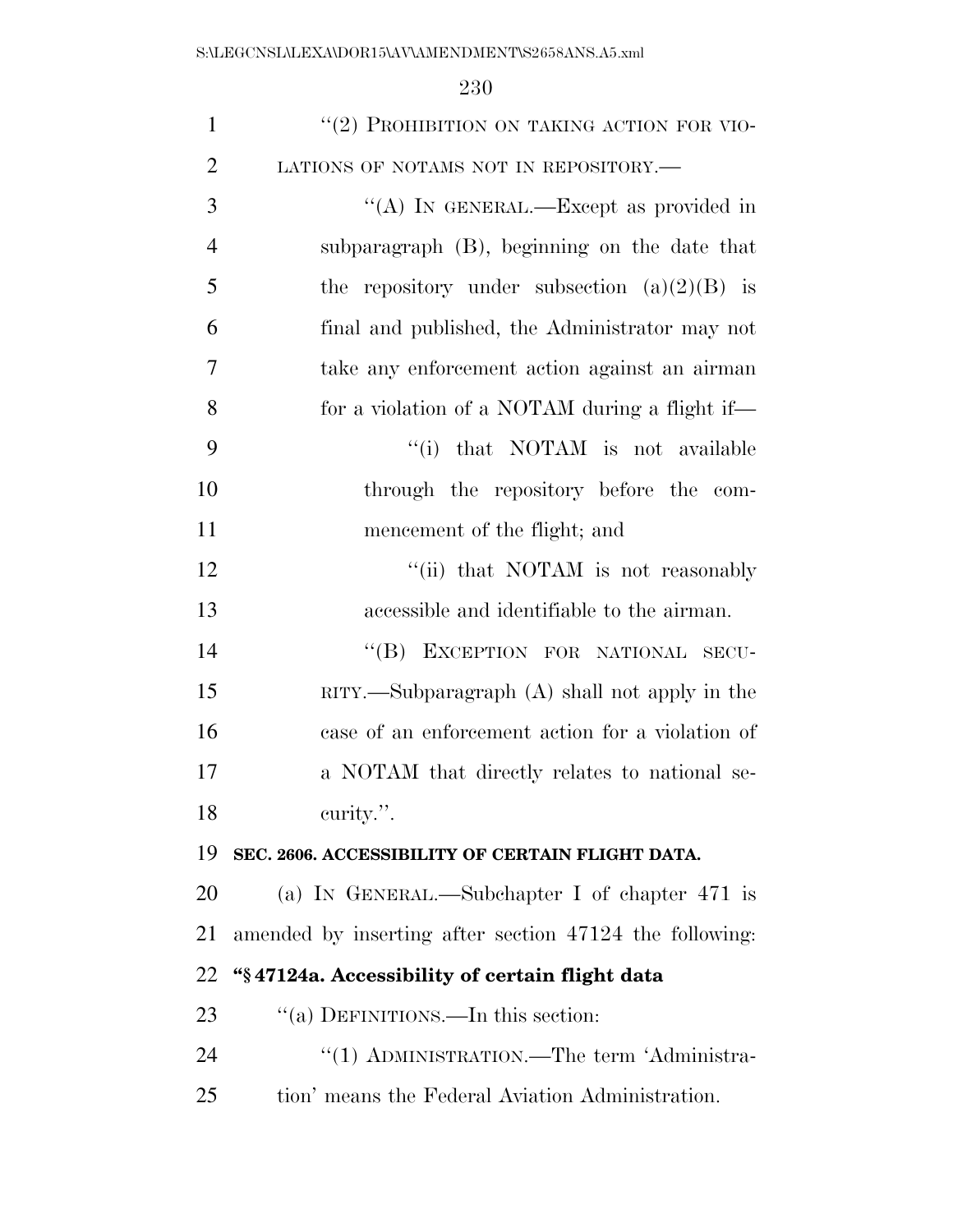1 ''(2) ADMINISTRATOR.—The term 'Adminis- trator' means the Administrator of the Federal Avia-tion Administration.

4 "(3) APPLICABLE INDIVIDUAL.—The term 'ap- plicable individual' means an individual who is the subject of an investigation initiated by the Adminis-trator related to a covered flight record.

8 "(4) CONTRACT TOWER.—The term 'contract tower' means an air traffic control tower providing air traffic control services pursuant to a contract with the Administration under the contract air traf- fic control tower program under section 47124(b)(3).

14 ''(5) COVERED FLIGHT RECORD.—The term 'covered flight record' means any air traffic data (as 16 defined in section  $2(b)(4)(B)$  of the Pilot's Bill of Rights (49 U.S.C. 44703 note)), created, main- tained, or controlled by any program of the Adminis- tration, including any program of the Administration carried out by employees or contractors of the Ad- ministration, such as contract towers, flight service stations, and controller training programs.

 ''(b) PROVISION OF COVERED FLIGHT RECORD TO ADMINISTRATION.—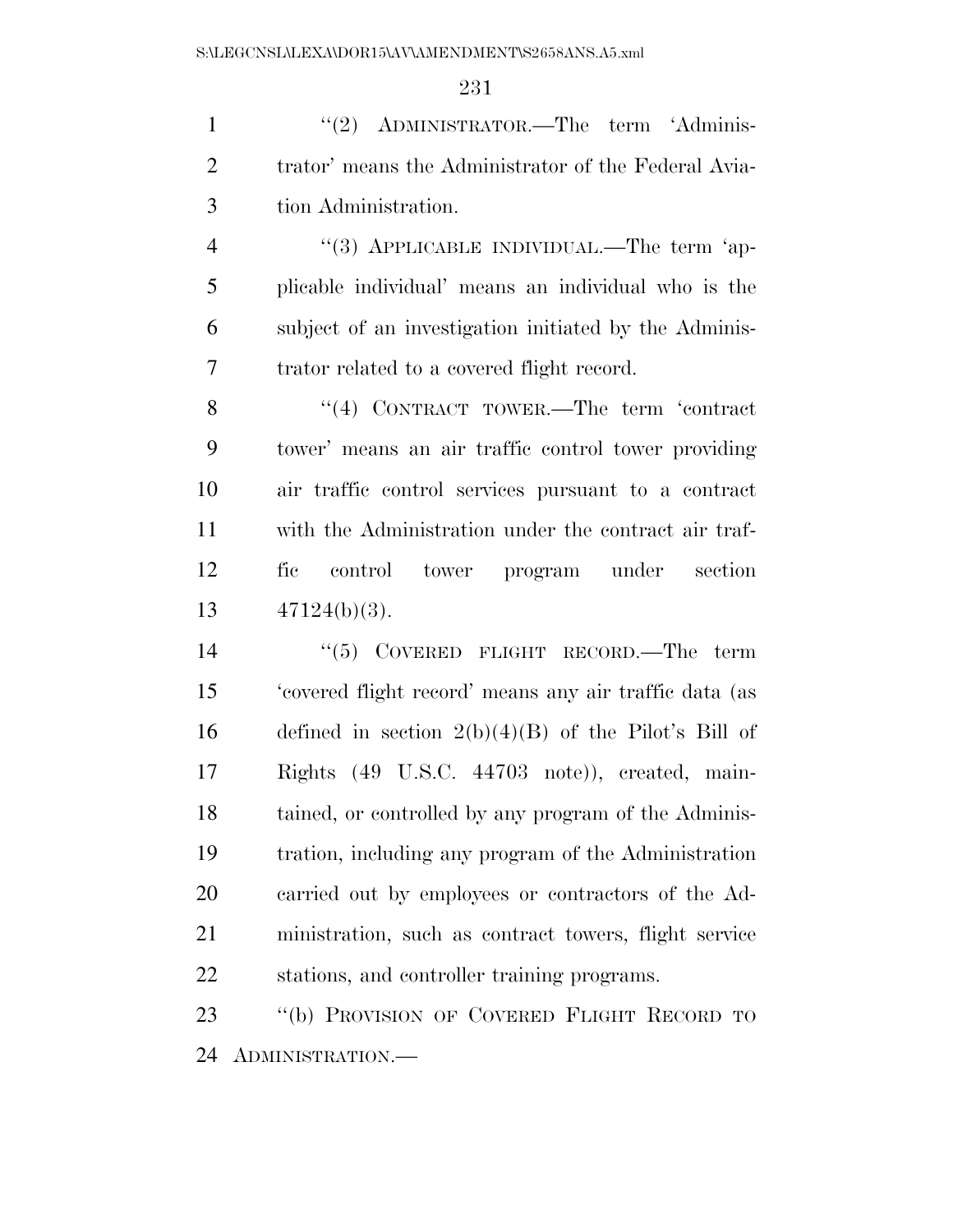1 ''(1) REQUESTS.—Whenever the Administration receives a written request for a covered flight record from an applicable individual and the covered flight record is not in the possession of the Administration, the Administrator shall request the covered flight record from the contract tower or other contractor of the Administration in possession of the covered flight record.

9 "(2) PROVISION OF RECORDS.—Any covered flight record created, maintained, or controlled by a contract tower or another contractor of the Adminis- tration that maintains covered flight records shall be provided to the Administration if the Administration requests the record pursuant to paragraph (1).

15 "(3) NOTICE OF PROPOSED CERTIFICATE AC- TION.—If the Administrator has issued, or subse- quently issues, a Notice of Proposed Certificate Ac- tion relying on evidence contained in the covered flight record and the individual who is the subject of an investigation has requested the record, the Ad- ministrator shall promptly produce the record and extend the time the individual has to respond to the Notice of Proposed Certificate Action until the cov-ered flight record is provided.

25 "(c) IMPLEMENTATION.—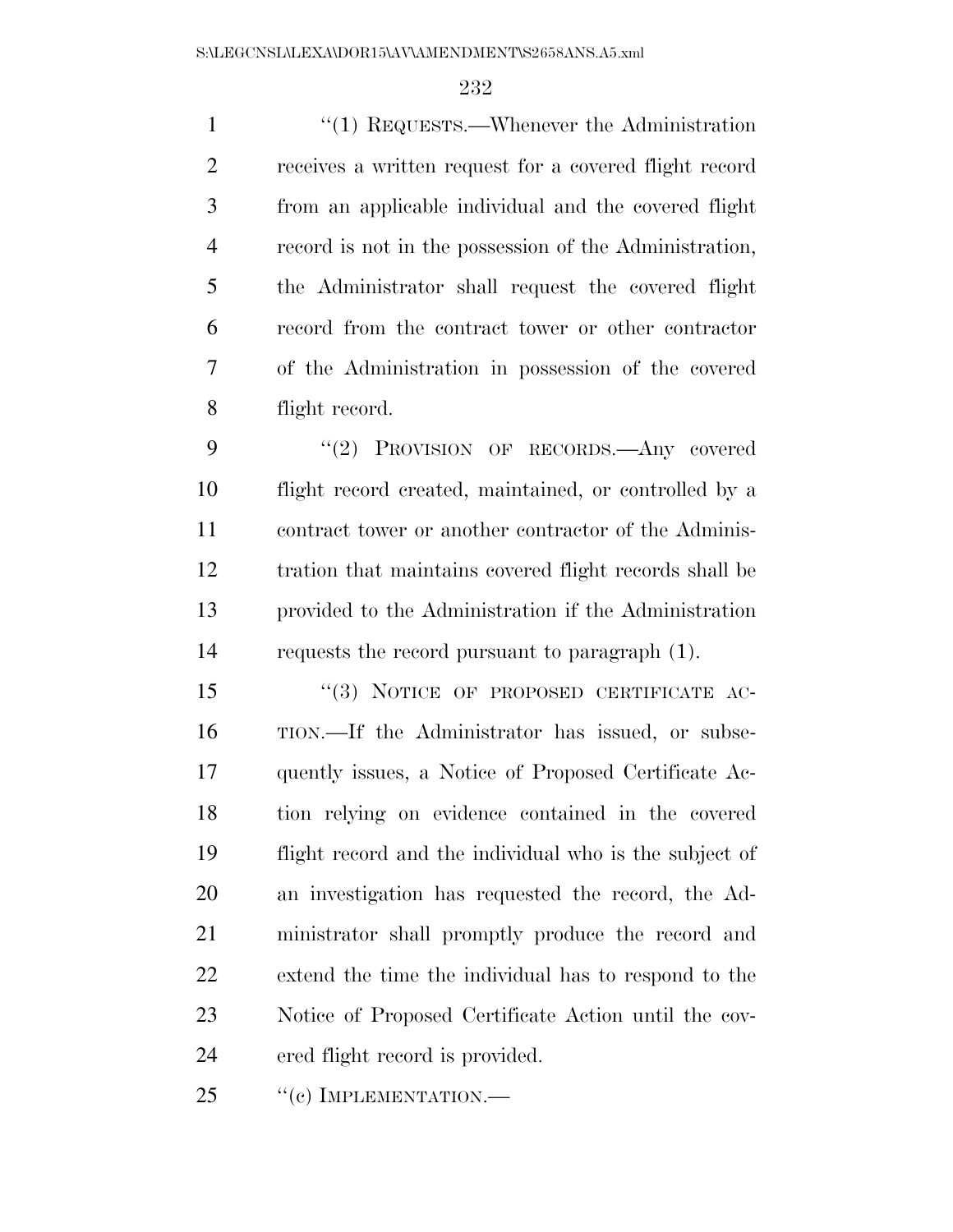1 "(1) IN GENERAL.—Not later than 180 days after the date of enactment of the Pilot's Bill of Rights 2, the Administrator shall promulgate regula- tions or guidance to ensure compliance with this sec-tion.

 $(2)$  COMPLIANCE BY CONTRACTORS.—

 ''(A) Compliance with this section by a contract tower or other contractor of the Ad- ministration that maintains covered flight records shall be included as a material term in any contract between the Administration and the contract tower or contractor entered into or renewed on or after the date of enactment of the Pilot's Bill of Rights 2.

15 "(B) Subparagraph (A) shall not apply to any contract or agreement in effect on the date of enactment of the Pilot's Bill of Rights 2 un- less the contract or agreement is renegotiated, renewed, or modified after that date.''.

20 (b) TECHNICAL AND CONFORMING AMENDMENTS.— The table of contents for chapter 471 is amended by in- serting after the item relating to section 47124 the fol-lowing:

''47124a. Accessibility of certain flight data.''.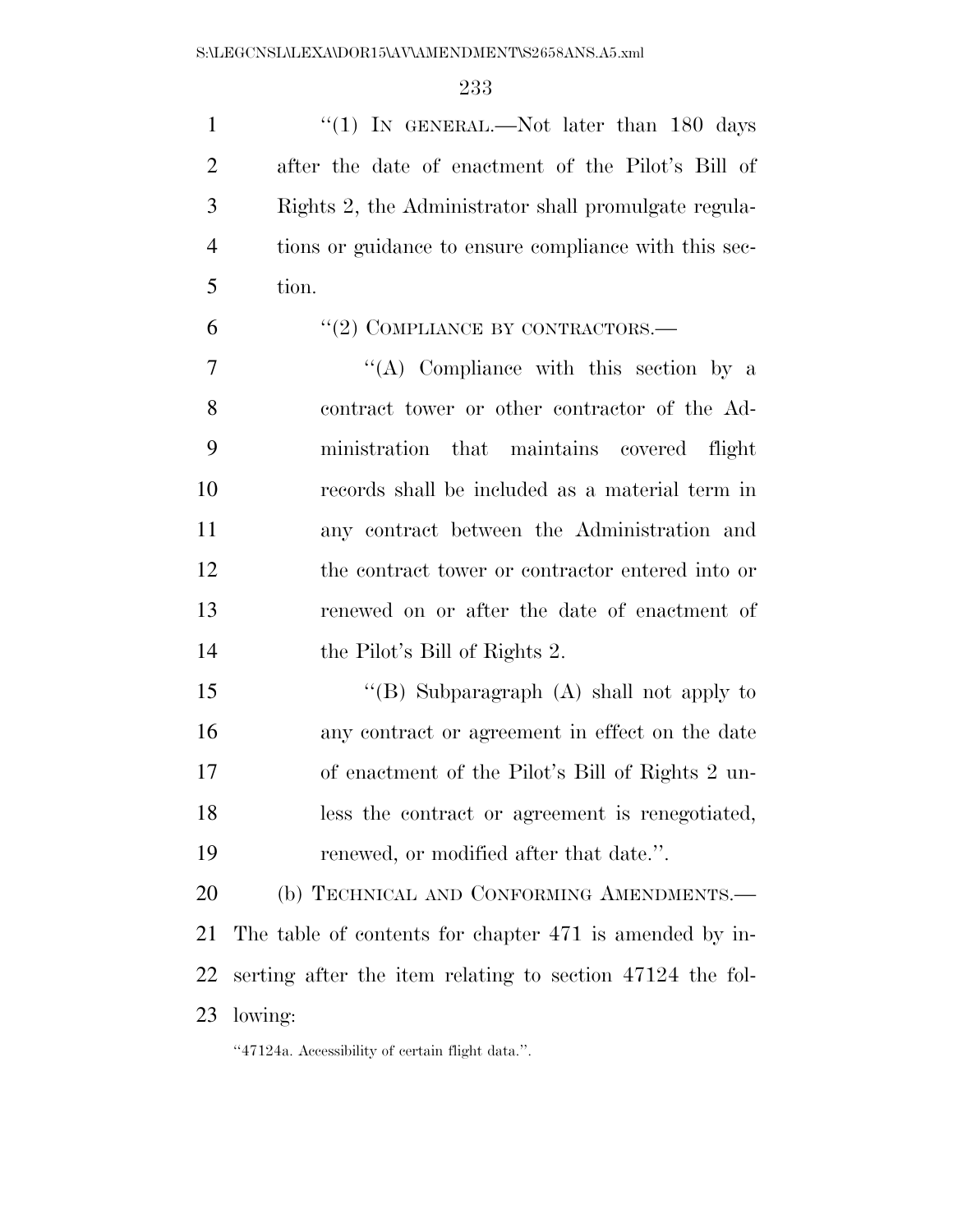### **SEC. 2607. AUTHORITY FOR LEGAL COUNSEL TO ISSUE CERTAIN NOTICES.**

 Not later than 180 days after the date of enactment of this Act, the Administrator of the Federal Aviation Ad- ministration shall revise section 13.11 of title 14, Code of Federal Regulations, to authorize legal counsel of the Federal Aviation Administration to close enforcement ac- tions covered by that section with a warning notice, letter of correction, or other administrative action.

## **TITLE III—AIR SERVICE IMPROVEMENTS**

#### **SEC. 3001. DEFINITIONS.**

In this title:

 (1) COVERED AIR CARRIER.—The term ''cov- ered air carrier'' means an air carrier or a foreign air carrier as those terms are defined in section 40102 of title 49, United States Code.

 (2) ONLINE SERVICE.—The term ''online serv- ice'' means any service available over the Internet, or that connects to the Internet or a wide-area net-work.

 (3) TICKET AGENT.—The term ''ticket agent'' has the meaning given the term in section 40102 of 24 title 49, United States Code.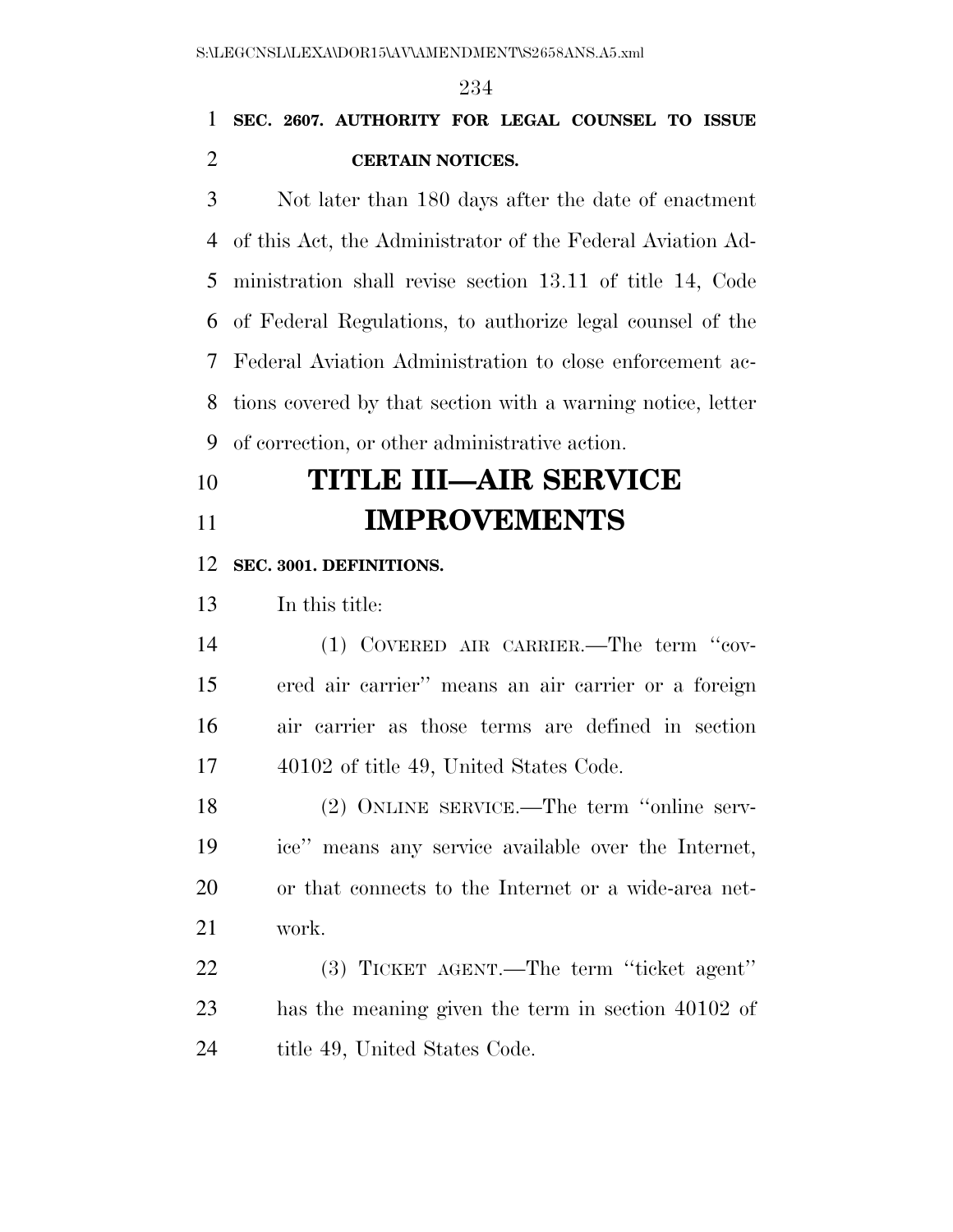# **Subtitle A—Passenger Air Service Improvements**

**SEC. 3101. CAUSES OF AIRLINE DELAYS OR CANCELLA-**

**TIONS.** 

(a) REVIEW.—

 (1) IN GENERAL.—Not later than 1 year after the date of enactment of this Act, the Secretary of Transportation shall review the categorization of delays and cancellations with respect to air carriers that are required to report such data.

 (2) CONSIDERATIONS.—In conducting the re- view under paragraph (1), the Secretary shall con-sider, at a minimum—

 (A) whether delays and cancellations at- tributed by an air carrier to weather were un- avoidable due to an operational or air traffic control issue, or due to the air carrier's pref- erence in determining which flights to delay or cancel during a weather event;

 (B) whether and to what extent delays and cancellations attributed by an air carrier to weather disproportionately impact service to smaller airports and communities; and

 (C) whether it is an unfair or deceptive practice in violation of section 41712 of title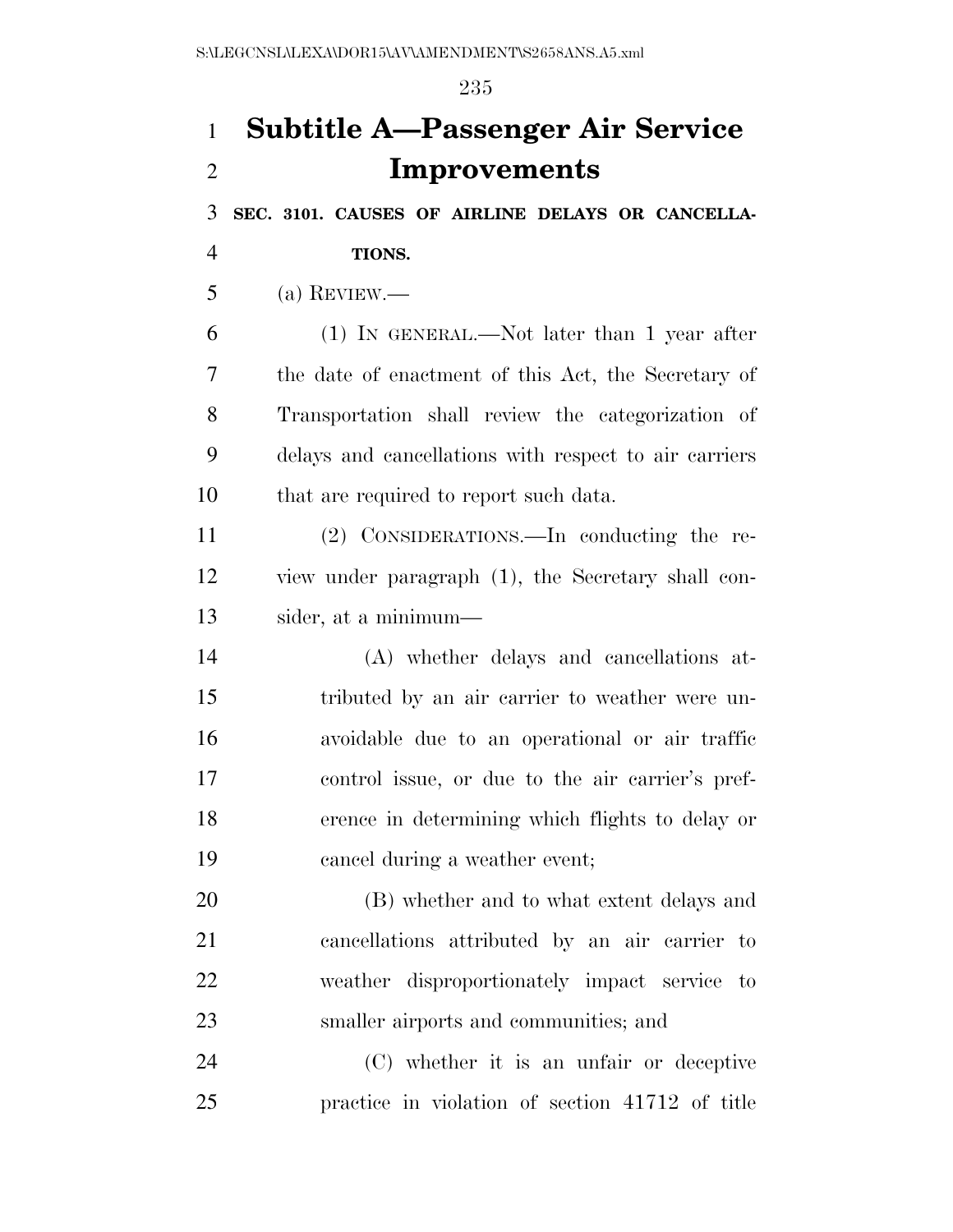49, United States Code, for an air carrier to in- form a passenger that a flight is delayed or cancelled due to weather, without any other context or explanation for the delay or cancella- tion, when the air carrier has discretion as to which flights to delay or cancel.

 (3) ADVISORY COMMITTEE FOR AVIATION CON- SUMER PROTECTION.—The Secretary may use the Advisory Committee for Aviation Consumer Protec- tion, established under section 411 of the FAA Mod- ernization and Reform Act of 2012 (49 U.S.C. 42301 prec. note), to assist in conducting the review and providing recommendations.

 (b) REPORT.—Not later than 90 days after the date the review under subsection (a) is complete, the Secretary shall submit to the appropriate committees of Congress a report on the review under subsection (a), including any recommendations.

 (c) SAVINGS PROVISION.—Nothing in this section shall be construed as affecting the decision of an air car- rier to maximize its system capacity during weather-re- lated events to accommodate the greatest number of pas-sengers.

**SEC. 3102. INVOLUNTARY CHANGES TO ITINERARIES.** 

(a) REVIEW.—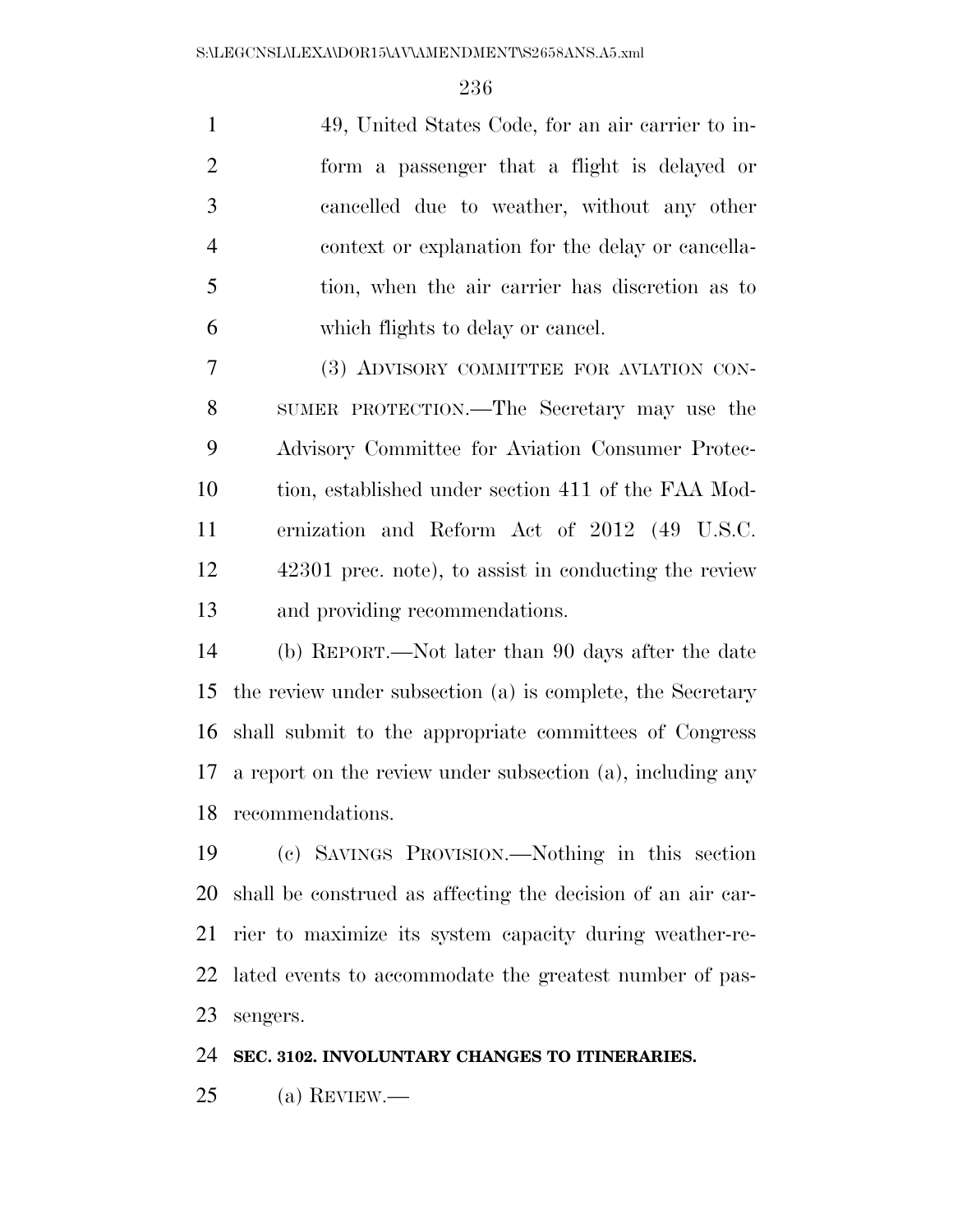(1) IN GENERAL.—Not later than 1 year after the date of enactment of this Act, the Secretary of Transportation shall review whether it is an unfair or deceptive practice in violation of section 41712 of title 49, United States Code, for an air carrier to change the itinerary of a passenger, more than 24 hours before departure, if the new itinerary involves additional stops or departs 3 hours earlier or later and compensation or other more suitable air trans-portation is not offered.

 (2) ADVISORY COMMITTEE FOR AVIATION CON- SUMER PROTECTION.—The Secretary may use the Advisory Committee for Aviation Consumer Protec- tion, established under section 411 of the FAA Mod- ernization and Reform Act of 2012 (49 U.S.C. 42301 prec. note), to assist in conducting the review and providing recommendations.

 (b) REPORT.—Not later than 90 days after the date the review under subsection (a) is complete, the Secretary shall submit to appropriate committees of Congress a re- port on the review under subsection (a), including any rec-ommendations.

#### **SEC. 3103. ADDITIONAL CONSUMER PROTECTIONS.**

 Not later than 180 days after the date that the re-views under sections 3101 and 3102 of this Act are com-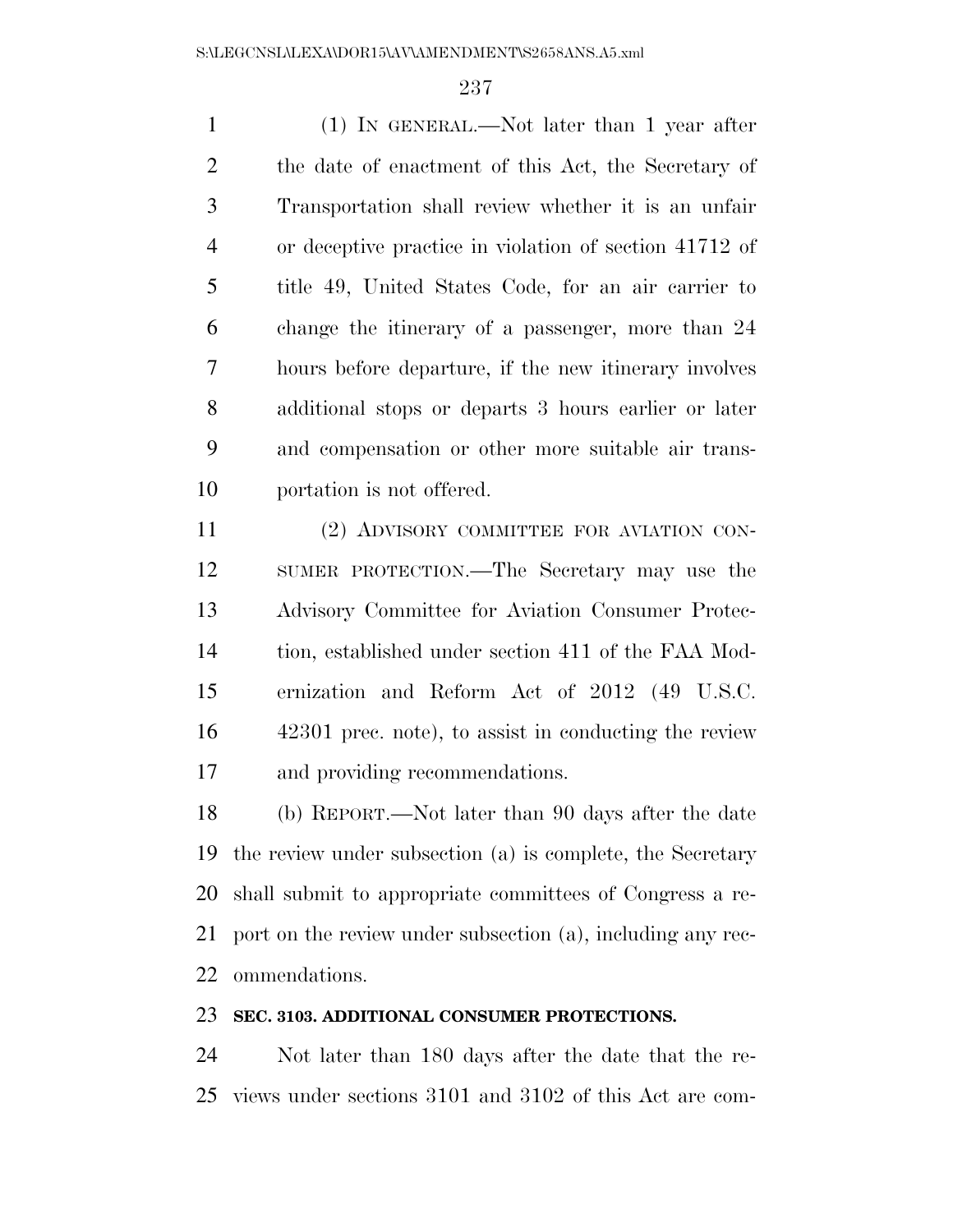plete, the Secretary of Transportation shall issue a supple- mental notice of proposed rulemaking to its notice of pro- posed rulemaking published in the Federal Register on May 23, 2014 (DOT-OST-2014-0056) (relating to the transparency of airline ancillary fees and other consumer protection issues) to consider the following:

 (1) Requiring an air carrier to provide notifica- tion and refunds or other consideration to a con- sumer who is impacted by delays or cancellations when an air carrier has a choice as to which flights to cancel or delay during a weather-related event.

 (2) Requiring an air carrier to provide notifica- tion and refunds or other consideration to a con- sumer who is impacted by involuntary changes to the consumer's itinerary.

 **SEC. 3104. ADDRESSING THE NEEDS OF FAMILIES OF PAS- SENGERS INVOLVED IN AIRCRAFT ACCI-DENTS.** 

 (a) AIR CARRIERS HOLDING CERTIFICATES OF PUB- LIC CONVENIENCE AND NECESSITY.—Section 41113 is amended—

 (1) in subsection (a), by striking ''a major'' and 23 inserting "any";

24 (2) in subsection (b)—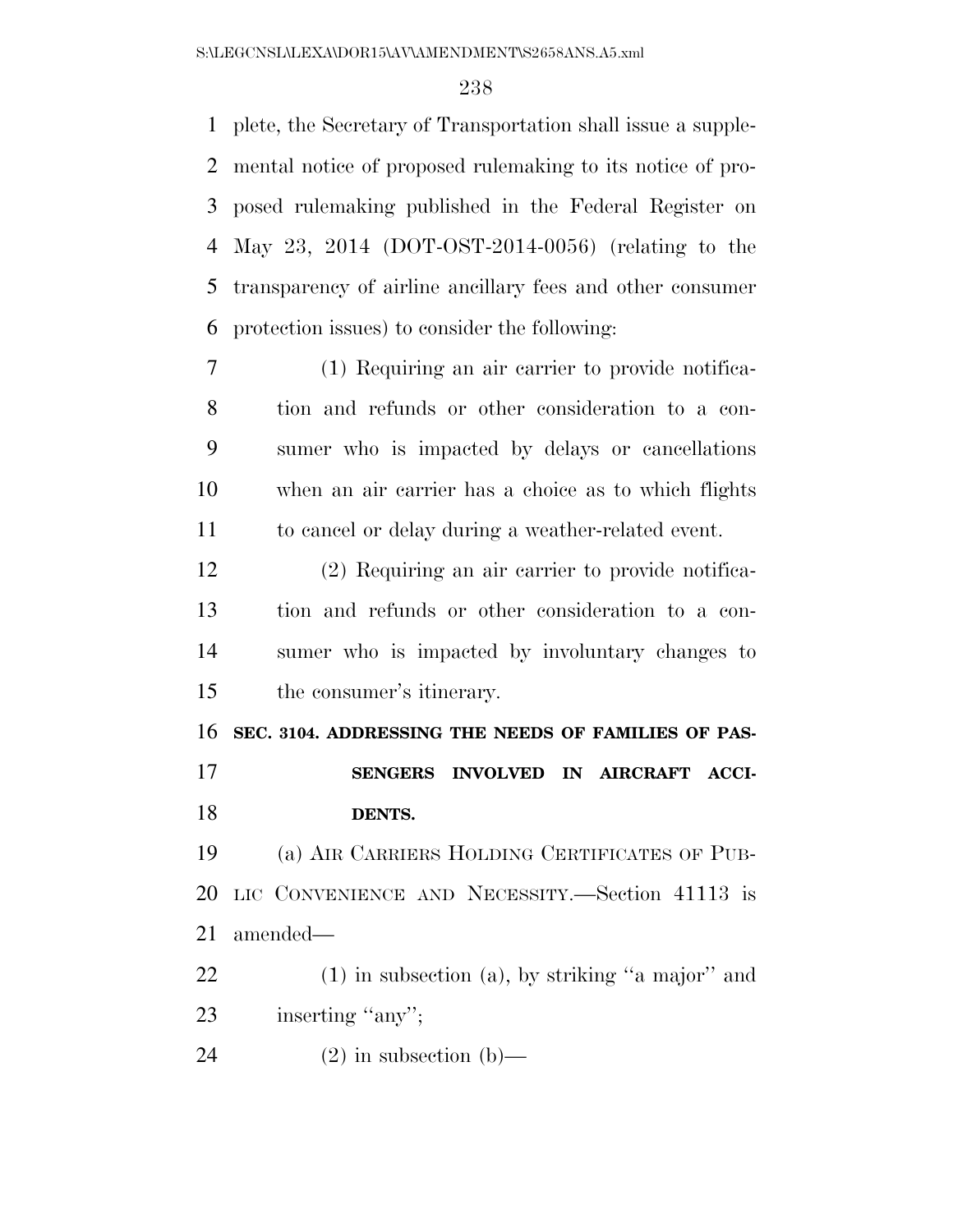| $\mathbf{1}$   | $(A)$ in paragraph $(9)$ , by striking "(and           |
|----------------|--------------------------------------------------------|
| $\overline{2}$ | any other victim of the accident)" and inserting       |
| 3              | "(and any other victim of the accident, includ-        |
| $\overline{4}$ | ing any victim on the ground)";                        |
| 5              | $(B)$ in paragraph $(16)$ , by striking "major"        |
| 6              | and inserting "any"; and                               |
| $\overline{7}$ | (C) in paragraph $(17)(A)$ , by striking "sig-         |
| 8              | nificant" and inserting "any"; and                     |
| 9              | $(3)$ by amending subsection (e) to read as fol-       |
| 10             | lows:                                                  |
| 11             | "(e) DEFINITIONS.—In this section—                     |
| 12             | $\lq(1)$ 'aircraft accident' means any aviation dis-   |
| 13             | aster, regardless of its cause or suspected cause, for |
| 14             | which the National Transportation Safety Board is      |
| 15             | the lead investigative agency.                         |
| 16             | " $(2)$ 'passenger' has the meaning given the          |
| 17             | term in section 1136.".                                |
| 18             | (b) FOREIGN AIR CARRIERS PROVIDING FOREIGN             |
| 19             | AIR TRANSPORTATION.—Section 41313 is amended—          |
| <b>20</b>      | $(1)$ in subsection (b), by striking "a major" and     |
| 21             | inserting "any"; and                                   |
| 22             | $(2)$ in subsection $(e)$ —                            |
| 23             | $(A)$ in paragraph $(1)$ , by striking "a sig-         |
| 24             | nificant" and inserting "any";                         |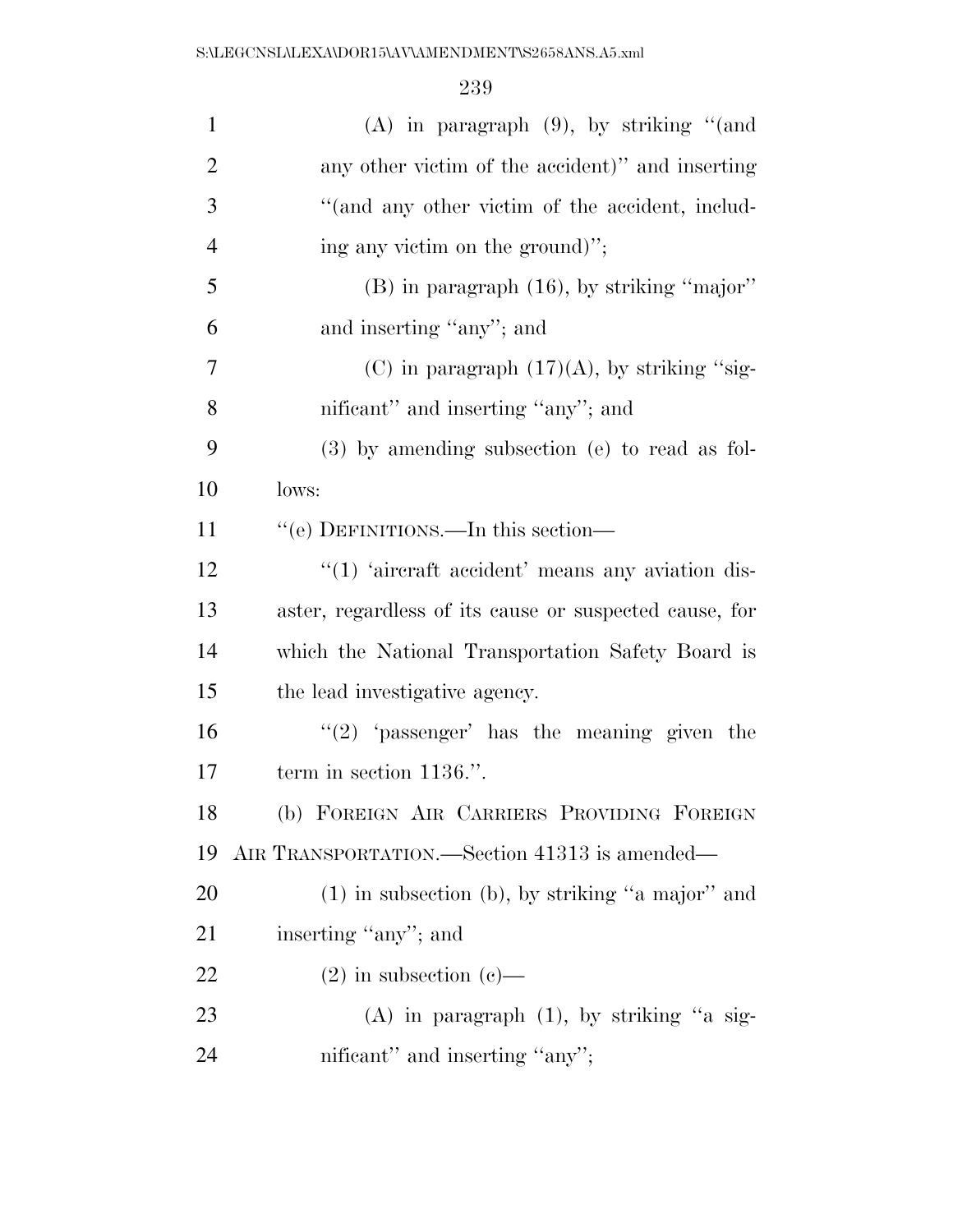| $\mathbf{1}$   | (B) in paragraph $(2)$ , by striking "a sig-                   |
|----------------|----------------------------------------------------------------|
| $\overline{2}$ | nificant" and inserting "any";                                 |
| 3              | $(C)$ in paragraph $(16)$ , by striking "major"                |
| $\overline{4}$ | and inserting "any"; and                                       |
| 5              | (D) in paragraph $(17)(A)$ , by striking "sig-                 |
| 6              | nificant" and inserting "any".                                 |
| 7              | (c) NATIONAL TRANSPORTATION SAFETY BOARD.—                     |
| 8              | Section $1136(a)$ is amended by striking "aircraft accident"   |
| 9              | within the United States involving an air carrier or foreign   |
| 10             | air carrier and resulting in a major loss of life" and insert- |
| 11             | ing "aircraft accident involving an air carrier or foreign     |
| 12             | air carrier, resulting in any loss of life, and for which the  |
| 13             | National Transportation Safety Board will serve as the         |
| 14             | lead investigative agency".                                    |
| 15             | SEC. 3105. EMERGENCY MEDICAL KITS.                             |
| 16             | (a) IN GENERAL.—Not later than 1 year after the                |

 date of the enactment of this Act, the Administrator of the Federal Aviation Administration shall evaluate and re- vise, as appropriate, the regulations under part 121 of title 14, Code of Federal Regulations, regarding the emergency medical equipment requirements, including the contents of the first-aid kit, applicable to all certificate holders oper-ating passenger-carrying airplanes under that part.

 (b) CONSIDERATIONS.—The Administrator shall con-sider whether the minimum contents of approved emer-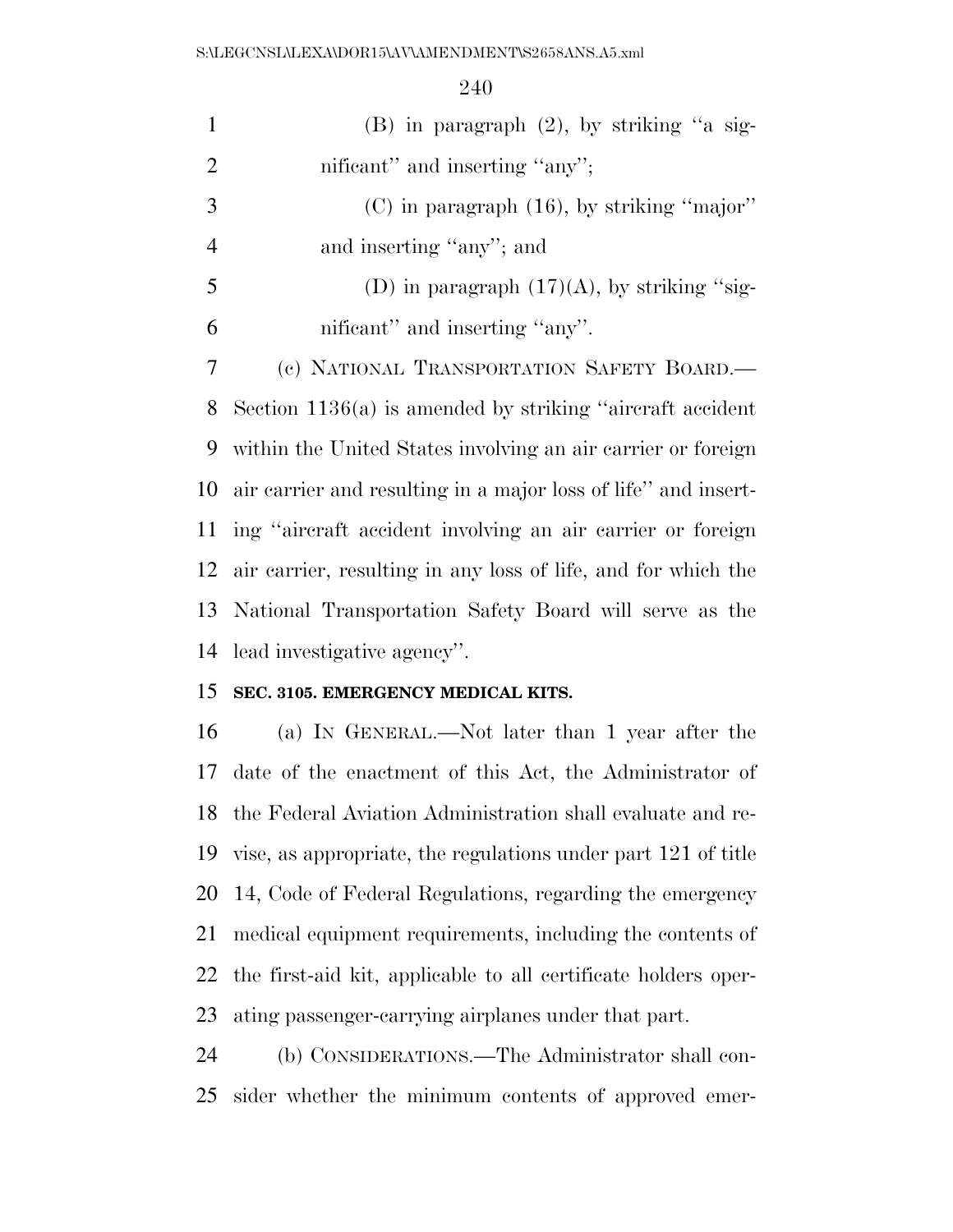gency medical kits, including approved first-aid kits, in- clude appropriate medications and equipment to meet the emergency medical needs of children, including consider-ation of an epinephrine auto-injector, as appropriate.

#### **SEC. 3106. TRAVELERS WITH DISABILITIES.**

 (a) IN GENERAL.—Not later than 1 year after the date of enactment of this Act, the Comptroller General of the United States shall—

 (1) conduct a study of airport accessibility best practices for individuals with disabilities; and

 (2) submit to the appropriate committees of Congress a report on the study, including the Comp- troller General's findings, conclusions, and rec-ommendations.

 (b) CONTENTS.—The study under subsection (a) shall include accessibility best practices beyond those rec- ommended under the Architectural Barriers Act of 1968 (42 U.S.C. 4151 et seq.), Rehabilitation Act of 1973 (29 U.S.C. 701 et seq.), Air Carrier Access Act of 1986 (100 Stat. 1080; Public Law 99–435), or Americans with Dis- abilities Act of 1990 (42 U.S.C. 12101 et seq), that im- prove infrastructure and communications, such as with re-gard to wayfinding, amenities, and passenger care.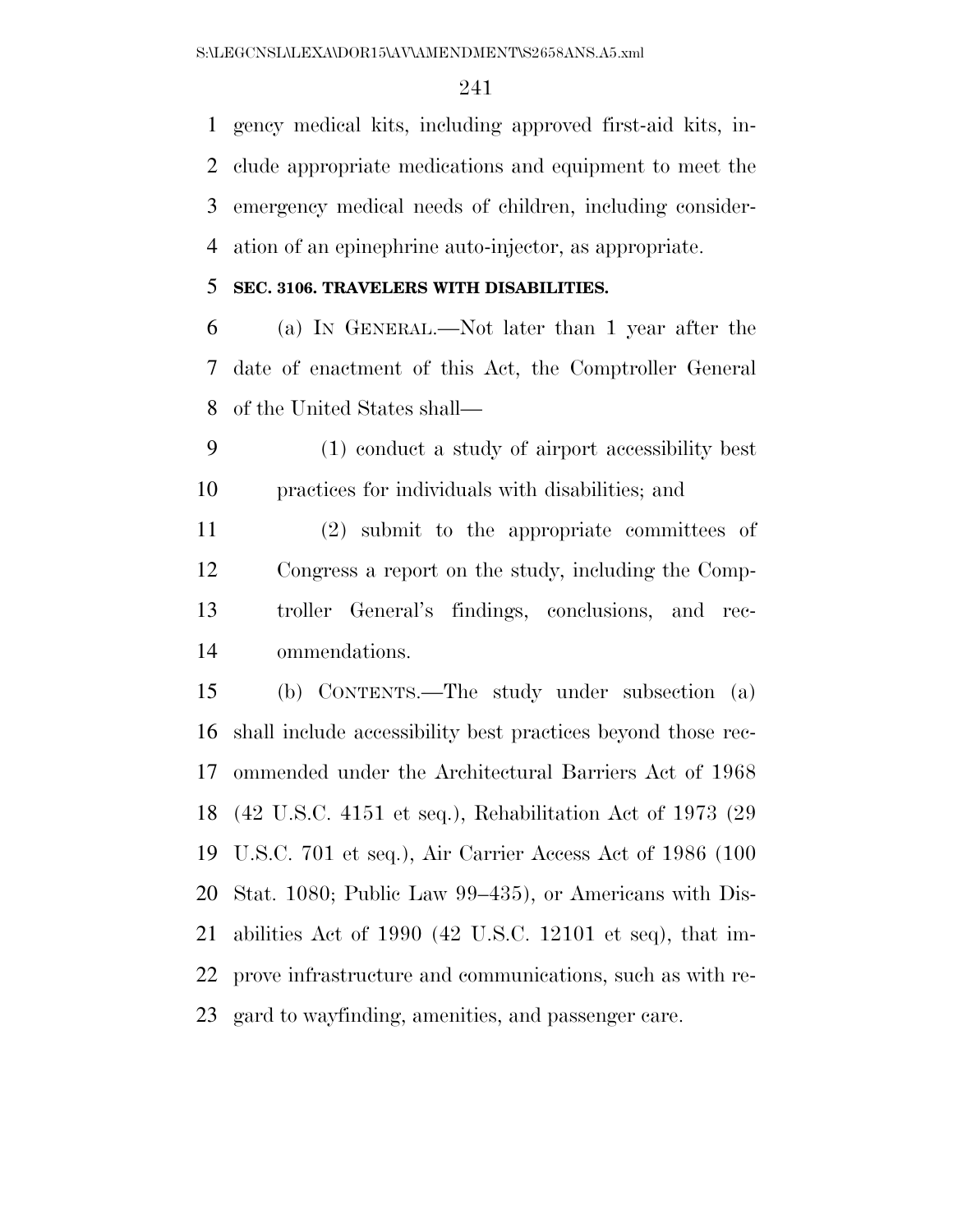$0.40$ 

|                | 242                                                            |
|----------------|----------------------------------------------------------------|
| $\mathbf{1}$   | SEC. 3107. EXTENSION OF ADVISORY COMMITTEE FOR                 |
| $\overline{2}$ | <b>AVIATION CONSUMER PROTECTION.</b>                           |
| 3              | (a) TERMINATION.—Section $411(h)$ of the FAA Mod-              |
| 4              | ernization and Reform Act of 2012 (Public Law 112–95;          |
| 5              | 49 U.S.C. 42301 prec. note) is amended by striking             |
| 6              | "March 30, $2016$ " and inserting "September 30, $2017$ ".     |
| 7              | (b) FINANCIAL DISCLOSURE.—Section 411 of the                   |
| 8              | FAA Modernization and Reform Act of 2012 (Public Law           |
| 9              | $112-95$ ; 49 U.S.C. 42301 prec. note) is further amend-       |
| 10             | $ed$ —                                                         |
| 11             | $(1)$ by redesignating subsection $(h)$ as sub-                |
| 12             | section (i); and                                               |
| 13             | $(2)$ by inserting before subsection (i), the fol-             |
| 14             | lowing:                                                        |
| 15             | "(h) CONFLICT OF INTEREST DISCLOSURE.-Begin-                   |
| 16             | ning on the date of enactment of the Federal Aviation Ad-      |
| 17             | ministration Reauthorization Act of 2016, each member          |
| 18             | of the advisory committee who is not a government em-          |
| 19             | ployee shall disclose, on an annual basis, any potential       |
| 20             | conflicts of interest, including financial conflicts of inter- |
| 21             | est, to the Secretary in such form and manner as pre-          |
| 22             | scribed by the Secretary.".                                    |
| 23             | (c) RECOMMENDATIONS.—Section $411(g)$ of the FAA               |
| 24             | Modernization and Reform Act of 2012 (Public Law 112–          |
| 25             | $95;49$ U.S.C. $42301$ prec. note) is amended—                 |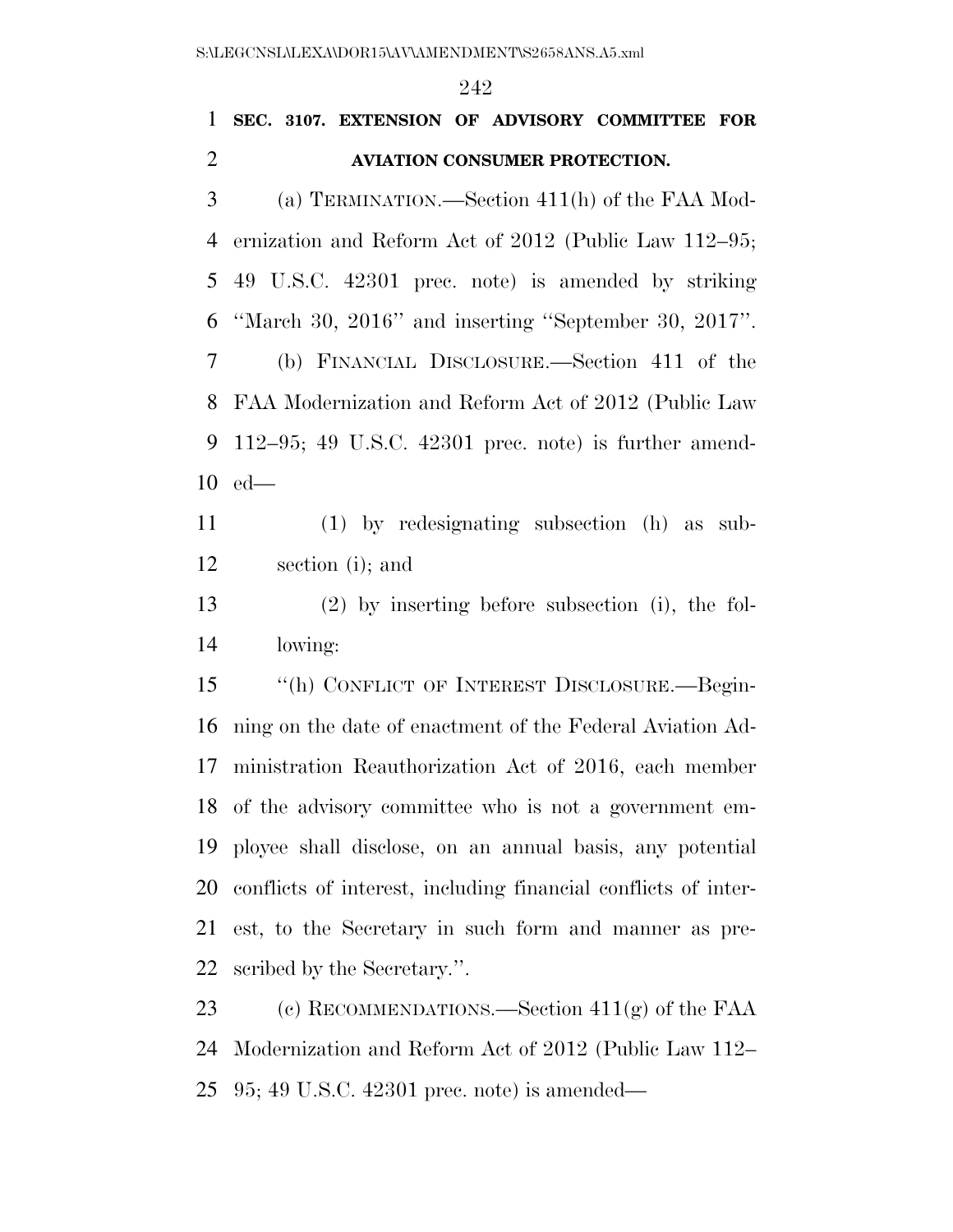(1) by striking ''of the first 2 calendar years be- ginning after the date of enactment of this Act'' and inserting ''calendar year''; and

 (2) by inserting ''and post on the Department of Transportation Web site'' after ''Congress''.

**SEC. 3108. EXTENSION OF COMPETITIVE ACCESS REPORTS.** 

 Section 47107(r)(3) is amended by striking ''April 1, 2016'' and inserting ''October 1, 2017''.

#### **SEC. 3109. REFUNDS FOR DELAYED BAGGAGE.**

 (a) IN GENERAL.—Not later than 1 year after the date of enactment of this Act, the Secretary of Transpor- tation shall issue final regulations to require a covered air carrier to promptly provide an automatic refund to a pas- senger in the amount of any applicable ancillary fees paid if the covered air carrier has charged the passenger an ancillary fee for checked baggage but the covered air car- rier fails to deliver the checked baggage to the passenger not later than 6 hours after the arrival of a domestic flight or 12 hours after the arrival of an international flight. (b) EXCEPTION.—If as part of the rulemaking the Secretary makes a determination on the record that a re- quirement under subsection (a) is unfeasible and will neg- atively affect consumers in certain cases, the Secretary may modify 1 or both of the deadlines in that subsection for such cases, except that—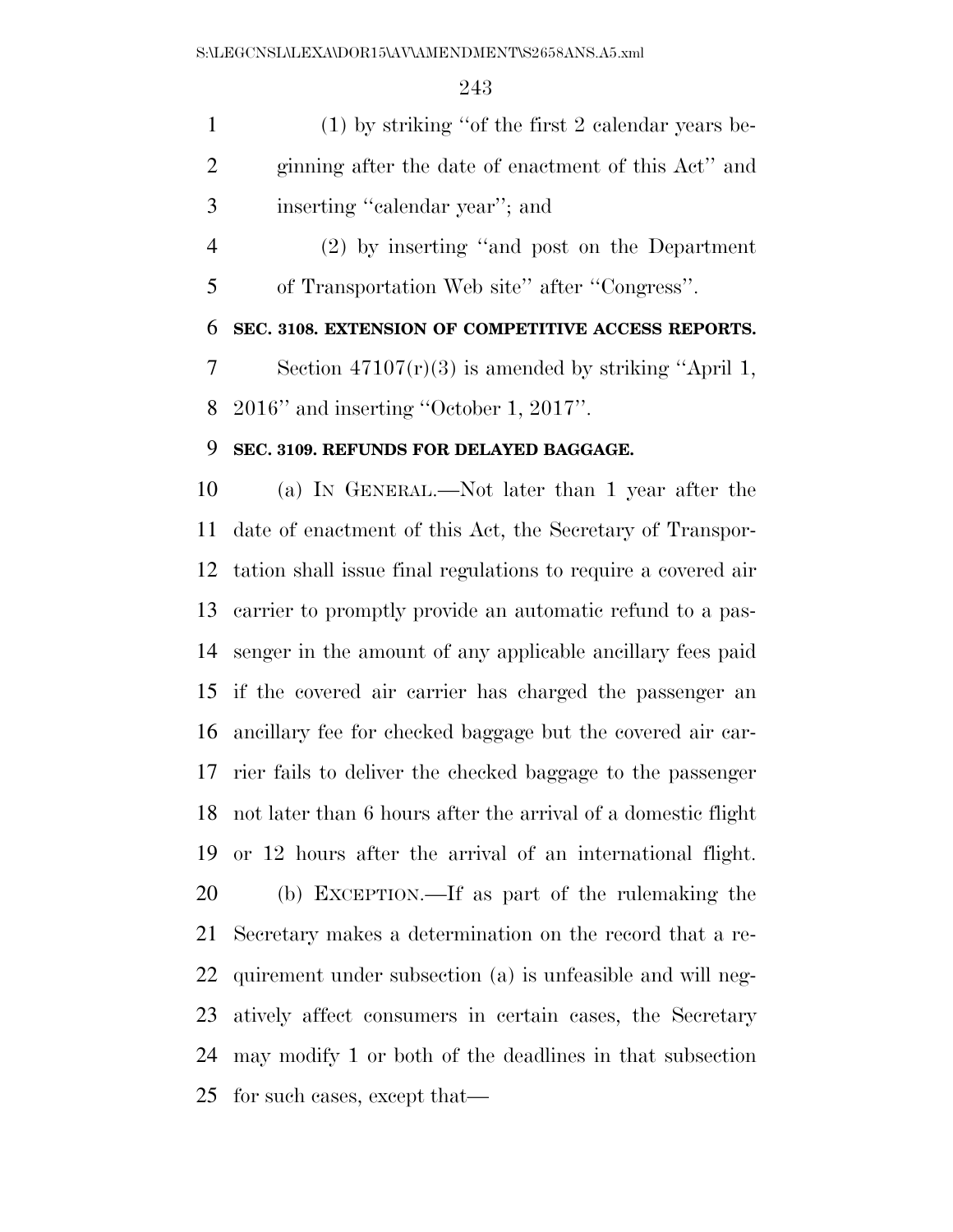(1) the deadline relating to a domestic flight may not exceed 12 hours after the arrival of the do-mestic flight; and

 (2) the deadline relating to an international flight may not exceed 24 hours after the arrival of the international flight.

### **SEC. 3110. REFUNDS FOR OTHER FEES THAT ARE NOT HON-ORED BY A COVERED AIR CARRIER.**

 (a) IN GENERAL.—Not later than 1 year after the date of enactment of this Act, the Secretary of Transpor- tation shall promulgate regulations that require each cov- ered air carrier to promptly provide an automatic refund to a passenger of any ancillary fees paid for services that the passenger does not receive, including on the pas- senger's scheduled flight or, if rescheduled, a subsequent replacement itinerary.

 (b) CANCELLED FLIGHTS.—As part of the rule under subsection (a), the Secretary shall require each covered air carrier to promptly provide an automatic refund to a pas- senger of any ancillary fees paid for services that the pas- senger does not receive for a flight cancelled by the pas-senger.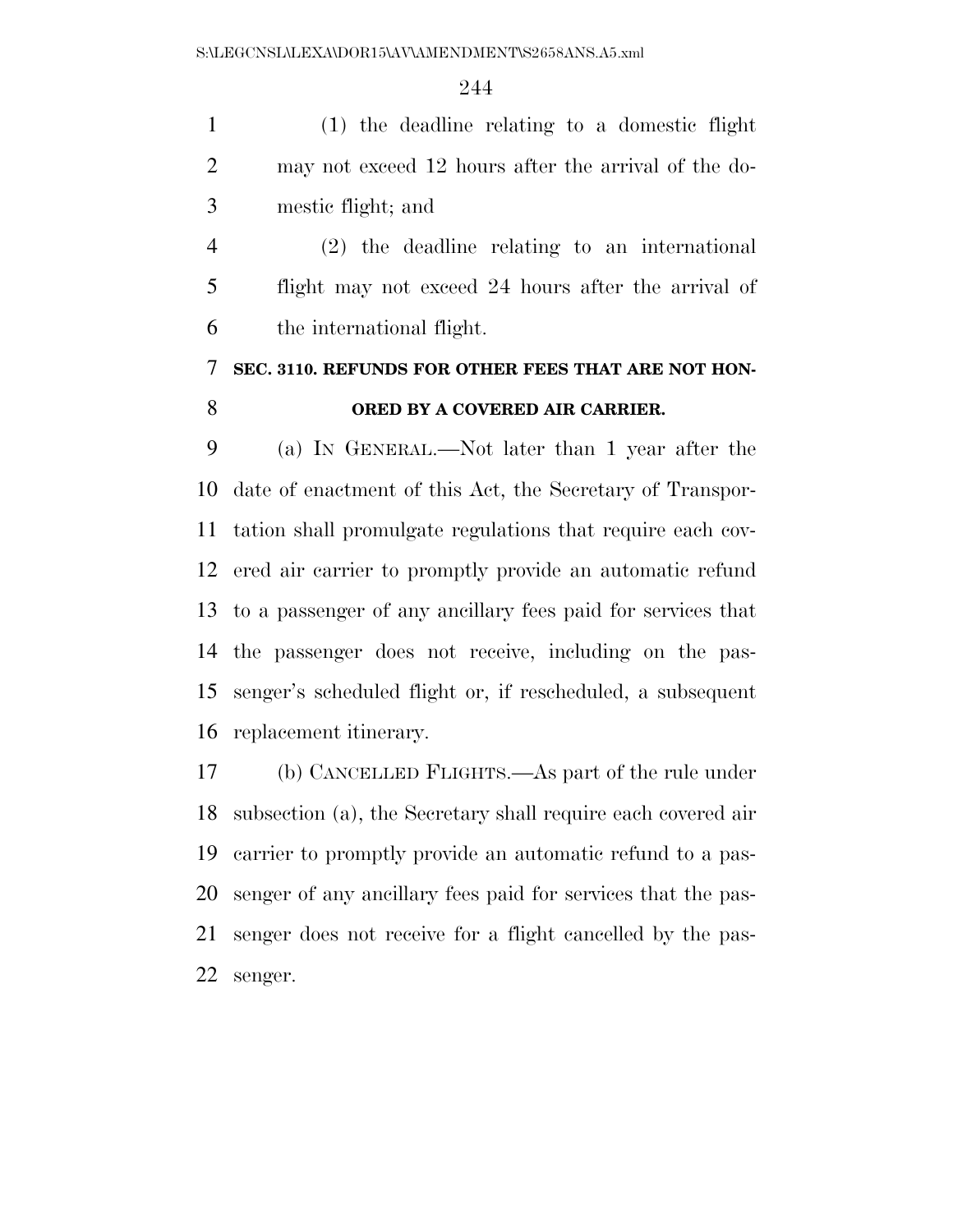#### **SEC. 3111. DISCLOSURE OF FEES TO CONSUMERS.**

 (a) IN GENERAL.—Not later than 1 year after the date of enactment of this Act, the Secretary of Transpor-tation shall issue final regulations requiring—

- (1) each covered air carrier to disclose to a con- sumer the baggage fee, cancellation fee, change fee, ticketing fee, and seat selection fee of that covered air carrier in a standardized format; and
- (2) notwithstanding the manner in which infor- mation regarding the fees described in paragraph (1) is collected, each ticket agent to disclose to a consumer such fees of a covered air carrier in the standardized format described in paragraph (1).
- (b) REQUIREMENTS.—The regulations under sub-section (a) shall require that each disclosure—
- (1) if ticketing is done on an Internet Web site or other online service—
- (A) be prominently displayed to the con-sumer prior to the point of purchase; and
- (B) set forth the fees described in sub- section (a)(1) in clear and plain language and a font of easily readable size; and
- (2) if ticketing is done on the telephone, be ex- pressly stated to the consumer during the telephone call and prior to the point of purchase.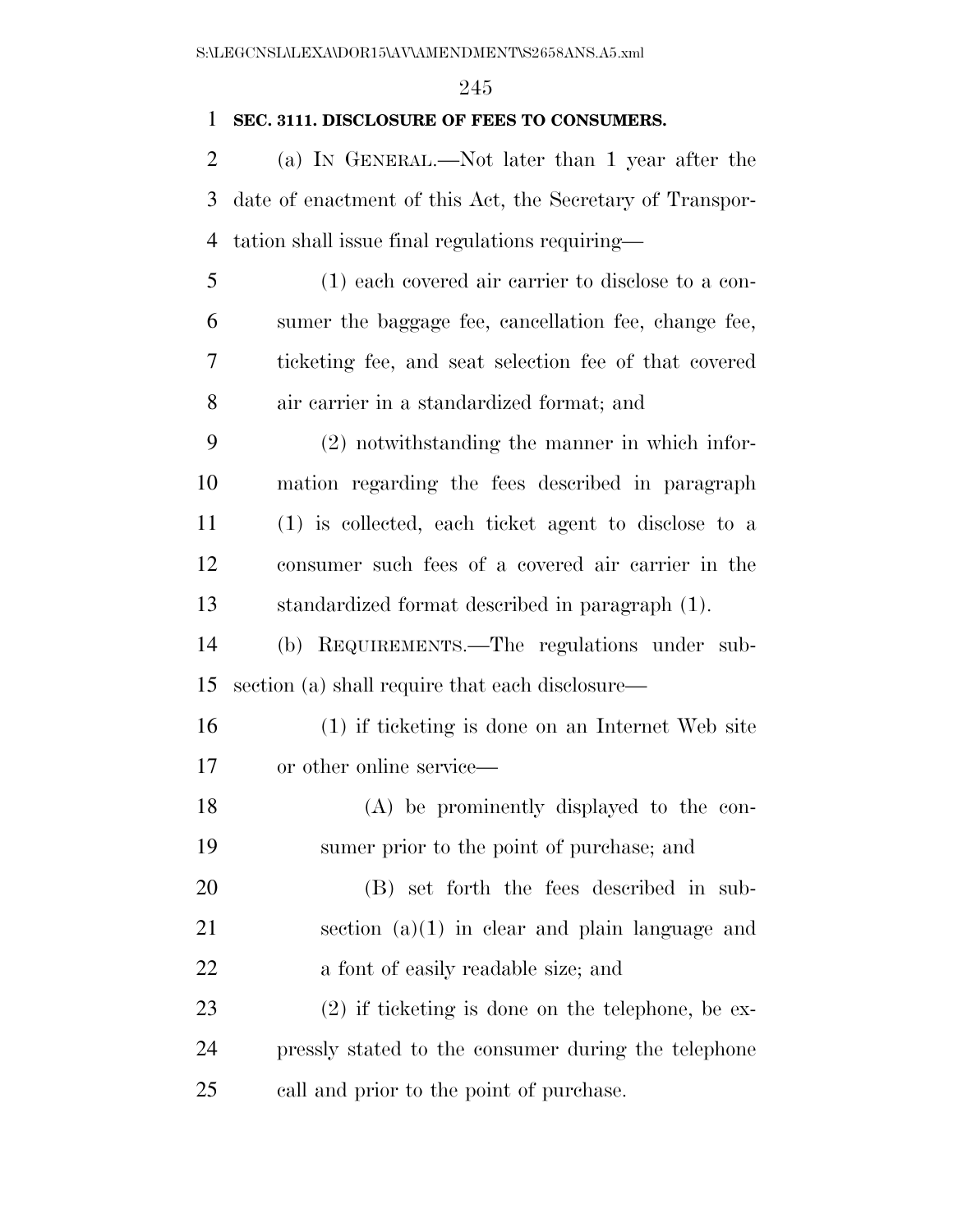#### **SEC. 3112. SEAT ASSIGNMENTS.**

 (a) IN GENERAL.—Not later than 15 months after the date of enactment of this Act, the Secretary of Trans- portation shall complete such actions as may be necessary to require each covered air carrier and ticket agent to dis- close to a consumer that seat selection for which a fee is charged is an optional service, and that if a consumer does not pay for a seat assignment, a seat will be assigned to the consumer from available inventory at the time the consumer checks in for the flight or prior to departure. (b) REQUIREMENTS.—The disclosure under sub-

section (a) shall—

 (1) if ticketing is done on an Internet Web site or other online service, be prominently displayed to the consumer on that Internet Web site or online service during the selection of seating or prior to the point of purchase; and

 (2) if ticketing is done on the telephone, be ex- pressly stated to the consumer during the telephone call and prior to the point of purchase.

#### **SEC. 3113. CHILD SEATING.**

22 (a) IN GENERAL.—Not later than 15 months after the date of enactment of this Act, the Secretary of Trans- portation shall complete such actions as may be necessary to require each covered air carrier and ticket agent to dis-close to a consumer that if a reservation includes a child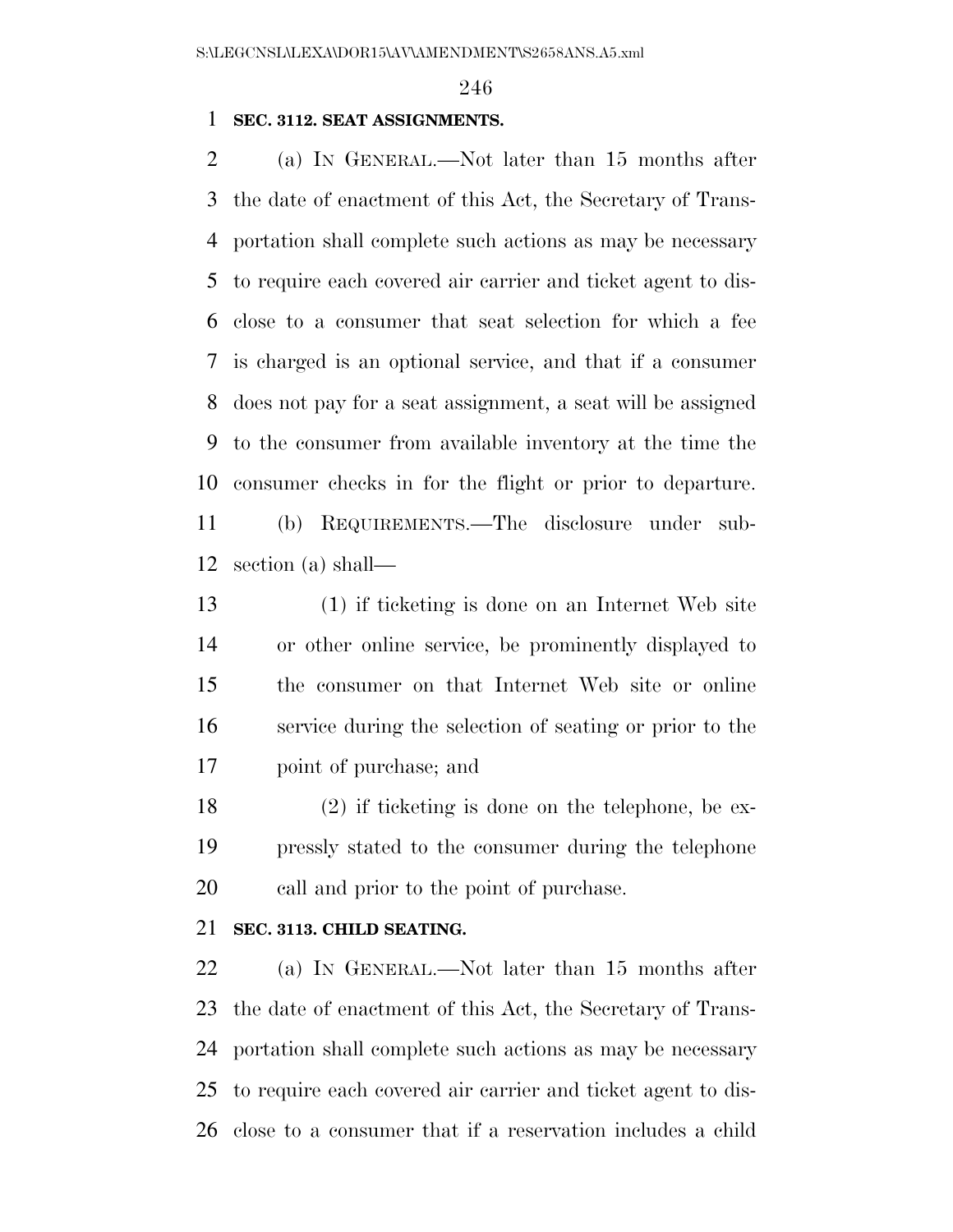under the age of 13 traveling with an accompanying pas-senger who is age 13 or older—

 (1) whether adjoining seats are available at no additional cost at the time of purchase; and

 (2) if not, what the covered air carrier's policy is for accommodating adjoining seat requests at the time the consumer checks in for the flight or prior to departure.

 (b) REQUIREMENTS.—The disclosure under sub-section (a) shall—

 (1) if ticketing is done on an Internet Web site or other online service, be prominently displayed to the consumer on that Internet Web site or online service during the selection of seating or prior to the point of purchase; and

 (2) if ticketing is done on the telephone, be ex- pressly stated to the consumer during the telephone call and prior to the point of purchase.

 **SEC. 3114. CONSUMER COMPLAINT PROCESS IMPROVE-MENT.** 

(a) IN GENERAL.—Section 42302 is amended—

 (1) by redesignating subsections (b) and (c) as subsections (c) and (d), respectively;

 (2) by inserting after subsection (a), the fol-lowing: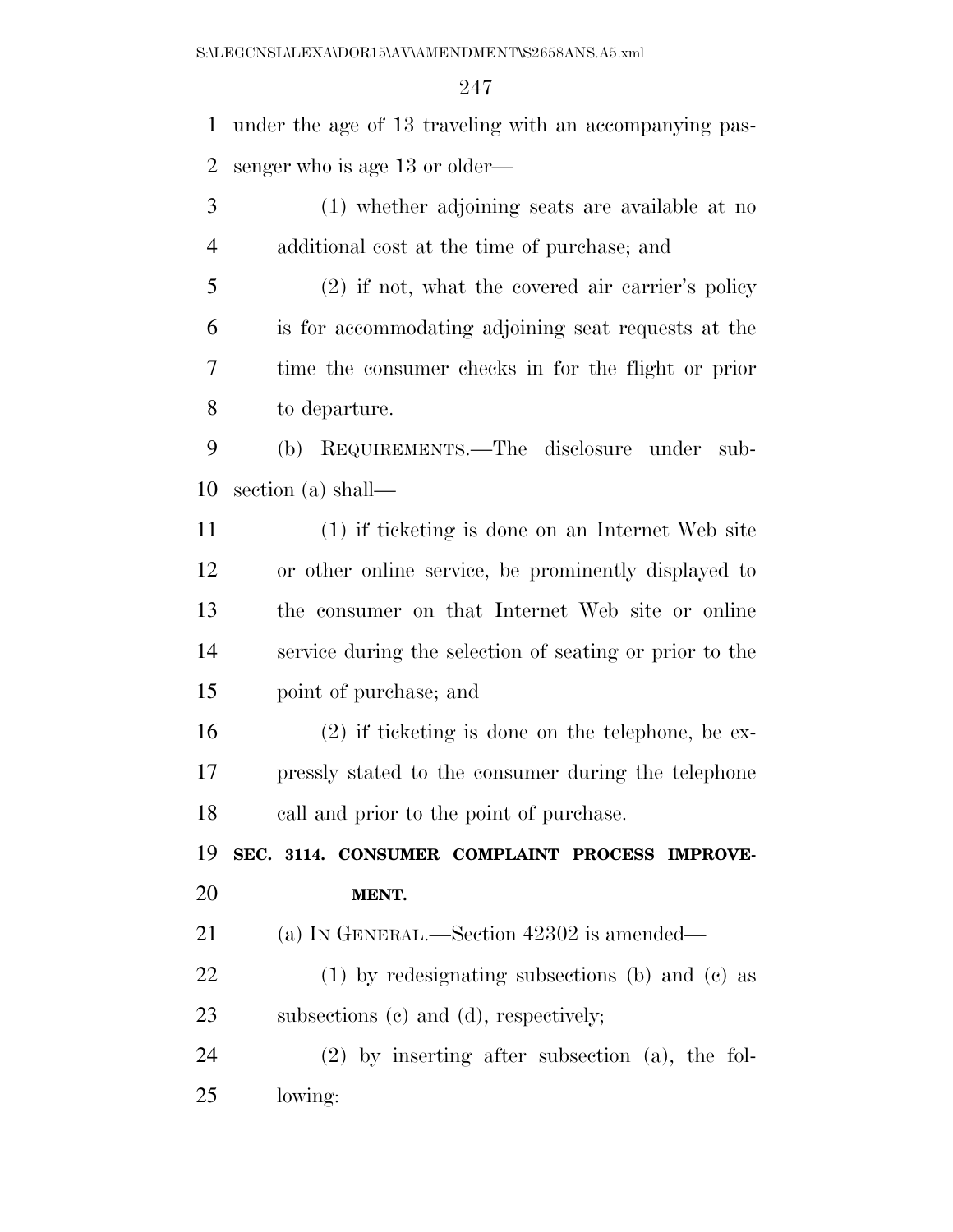''(b) POINT OF SALE.—Each air carrier, foreign air carrier, and ticket agent shall inform each consumer of a carrier service, at the point of sale, that the consumer can file a complaint about that service with the carrier and with the Aviation Consumer Protection Division of the Department of Transportation.'';

 (3) by amending subsection (c), as redesig-nated, to read as follows:

9 "(c) INTERNET WEB SITE OR OTHER ONLINE SERV- ICE NOTICE.—Each air carrier and foreign air carrier shall include on its Internet Web site, any related mobile device application, and online service—

 ''(1) the hotline telephone number established under subsection (a) or for the Aviation Consumer Protection Division of the Department of Transpor-tation;

17 ''(2) an active link and the email address, tele- phone number, and mailing address of the air car- rier or foreign air carrier, as applicable, for a con- sumer to submit a complaint to the carrier about the 21 quality of service;

22  $\frac{1}{2}$  (3) notice that the consumer can file a com- plaint with the Aviation Consumer Protection Divi-sion of the Department of Transportation;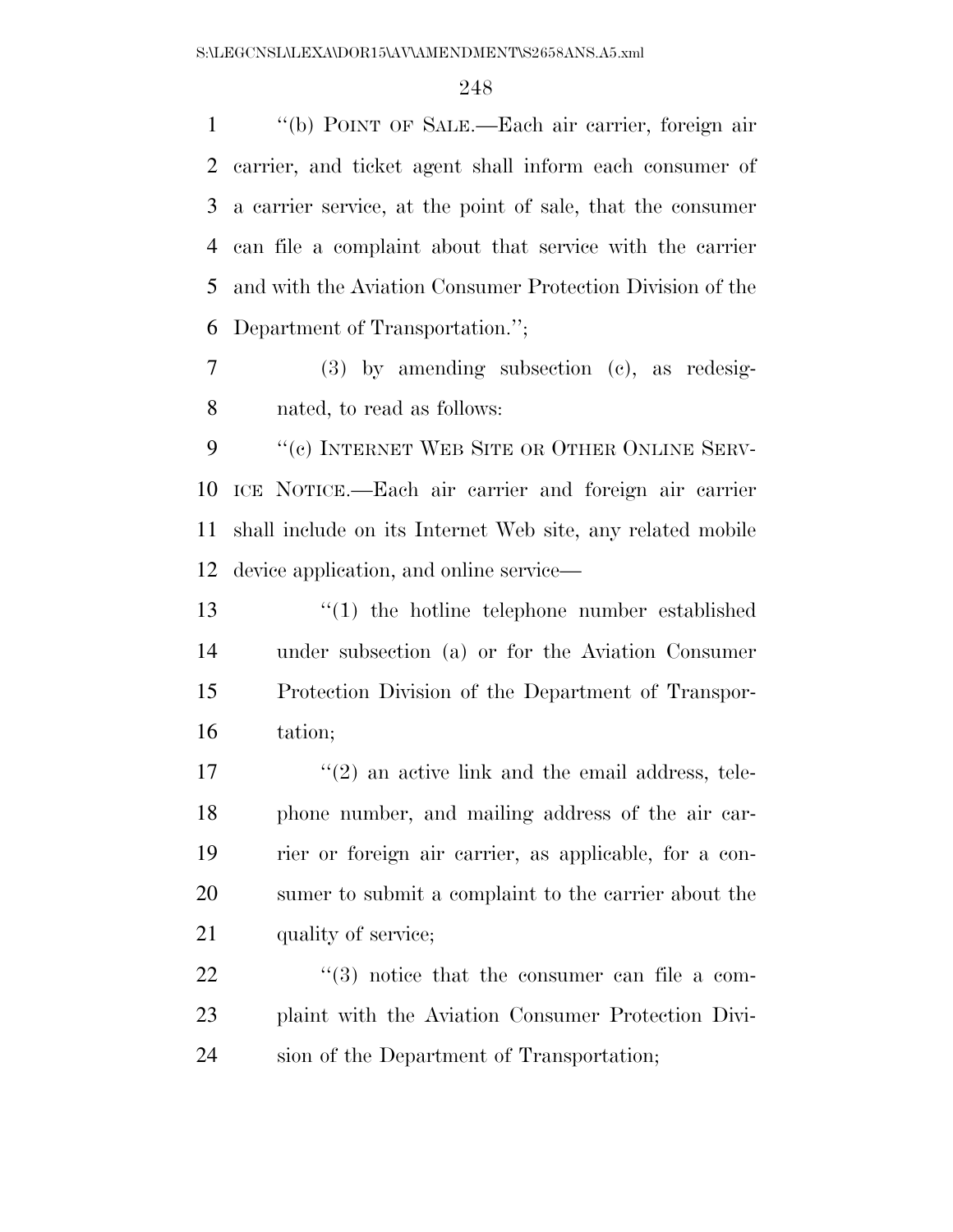| $\mathbf{1}$   | $\cdot$ (4) an active link to the Internet Web site of    |
|----------------|-----------------------------------------------------------|
| $\overline{2}$ | the Aviation Consumer Protection Division of the          |
| 3              | Department of Transportation for a consumer to file       |
| $\overline{4}$ | a complaint; and                                          |
| 5              | $\lq(5)$ the active link described in paragraph $(2)$     |
| 6              | on the same Internet Web site page as the active          |
| 7              | link described in paragraph $(4)$ ."; and                 |
| 8              | $(4)$ in subsection $(d)$ , as redesignated—              |
| 9              | $(A)$ in the matter preceding paragraph $(1)$ ,           |
| 10             | by striking "An air carrier or foreign air carrier        |
| 11             | providing scheduled air transportation using              |
| 12             | any aircraft that as originally designed has a            |
| 13             | passenger capacity of 30 or more passenger                |
| 14             | seats" and inserting "Each air carrier and for-           |
| 15             | eign air carrier";                                        |
| 16             | $(B)$ in paragraph $(1)$ , by striking "air car-          |
| 17             | rier" and inserting "carrier"; and                        |
| 18             | $(C)$ in paragraph $(2)$ , by striking "air car-          |
| 19             | rier" and inserting "carrier".                            |
| 20             | (b) RULEMAKING.—Not later than 1 year after the           |
| 21             | date of enactment of this Act, the Secretary of Transpor- |
| 22             | tation shall promulgate regulations to implement the re-  |
| 23             | quirements of section 42302 of title 49, United States    |
| 24             | Code, as amended.                                         |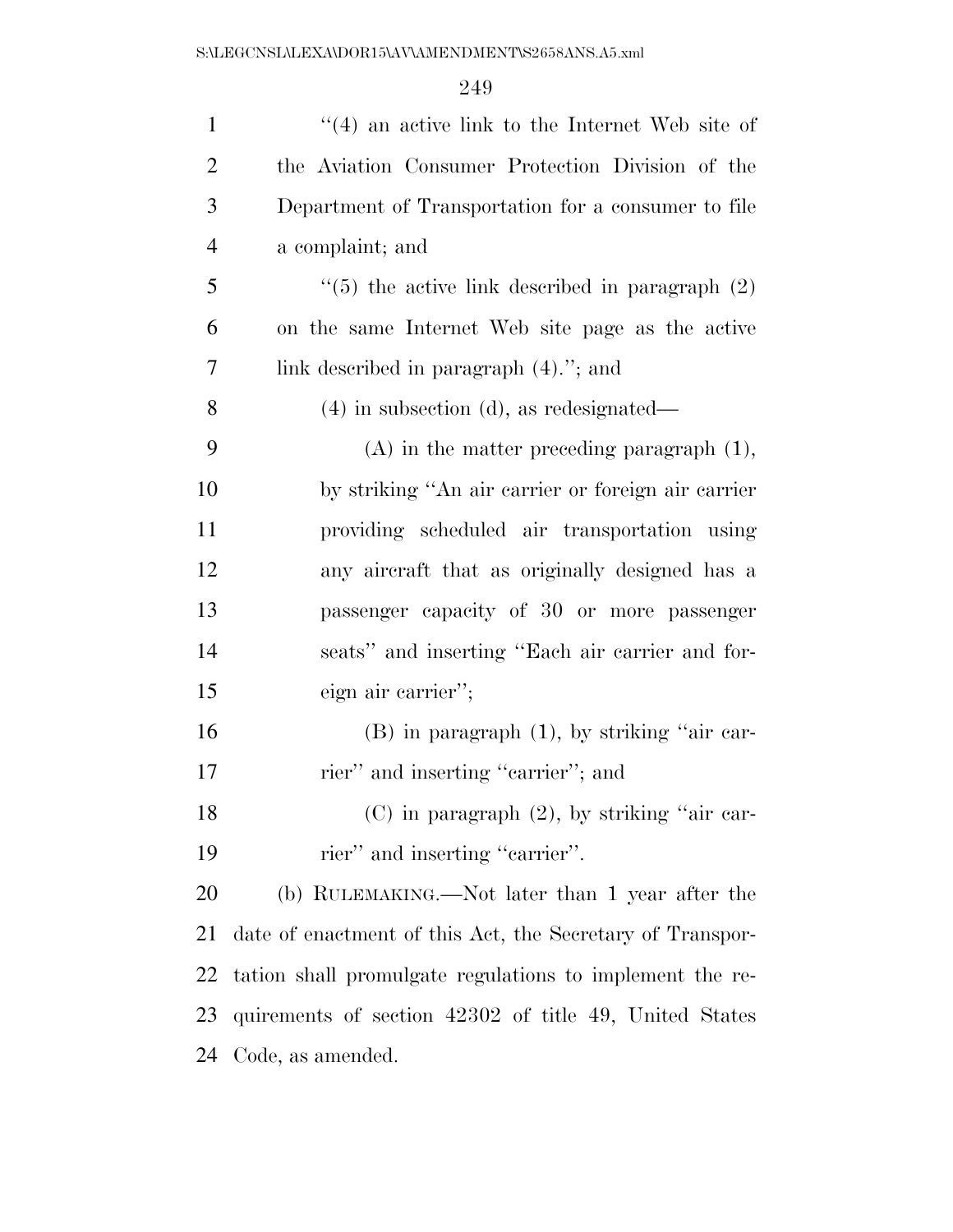# **SEC. 3115. ONLINE ACCESS TO AVIATION CONSUMER PRO-TECTION INFORMATION.**

 (a) INTERNET WEB SITE.—Not later than 180 days after the date of enactment of this Act, the Secretary of Transportation shall—

 (1) complete an evaluation of the aviation con- sumer protection portion of the Department of Transportation's public Internet Web site to identify any changes to the user interface that will improve usability, accessibility, consumer satisfaction, and Web site performance;

 (2) in completing the evaluation under para-graph (1)—

 (A) consider the best practices of other Federal agencies with effective Web sites; and (B) consult with the Federal Web Man-agers Council;

 (3) develop a plan, including an implementation timeline, for—

 (A) making the changes identified under 21 paragraph (1); and

 (B) making any necessary changes to that portion of the Web site that will enable a con-sumer—

 (i) to access information regarding each complaint filed with the Aviation Con-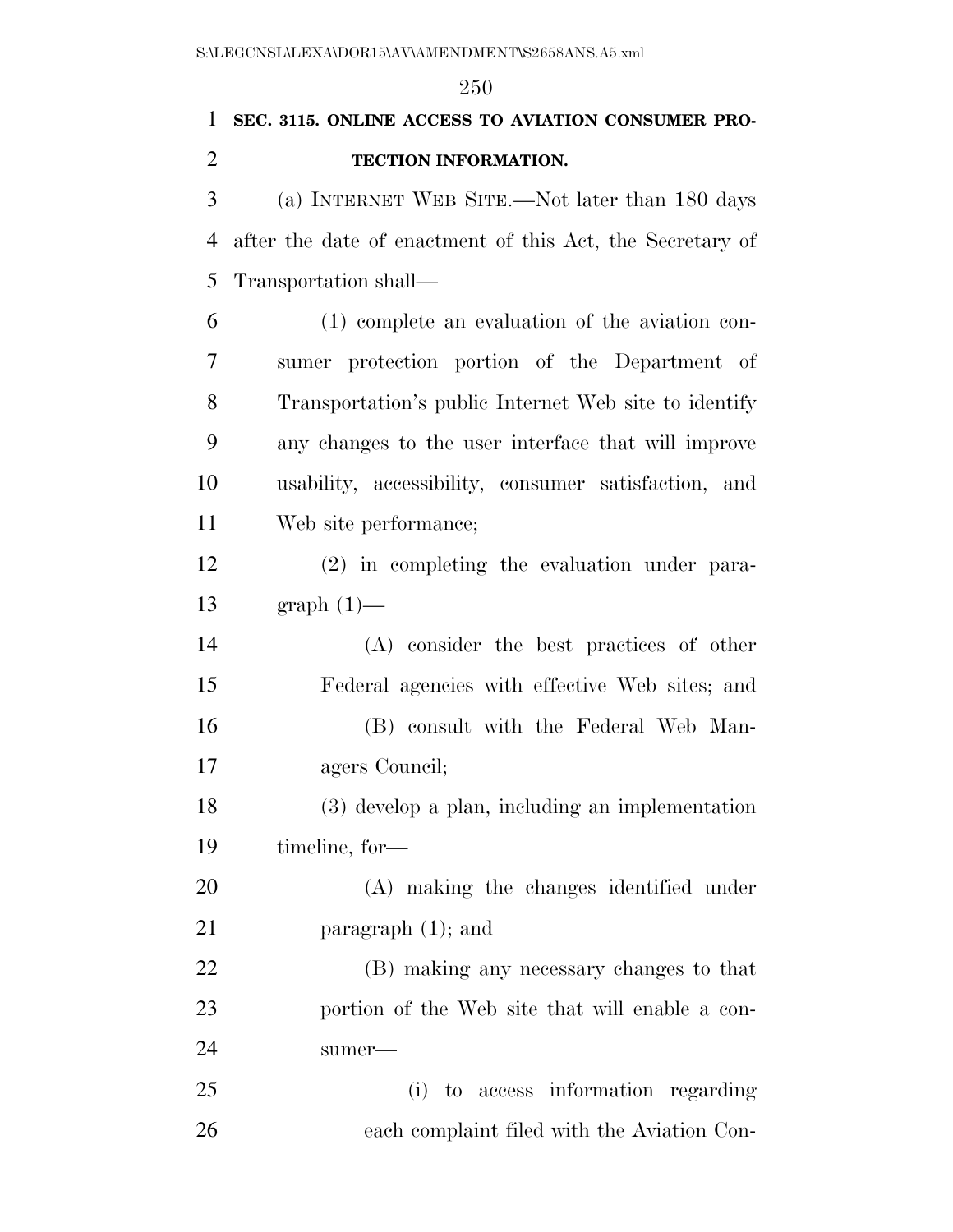| $\mathbf{1}$   | sumer Protection Division of the Depart-                 |
|----------------|----------------------------------------------------------|
| $\overline{2}$ | ment of Transportation;                                  |
| 3              | (ii) to search the complaints described                  |
| $\overline{4}$ | in clause (i) by the name of the air carrier             |
| 5              | and the type of complaint; and                           |
| 6              | (iii) to determine the date a complaint                  |
| 7              | was filed and the date a complaint was re-               |
| 8              | solved; and                                              |
| 9              | (4) submit the evaluation and plan to appro-             |
| 10             | priate committees of Congress.                           |
| 11             | (b) MOBILE APPLICATION SOFTWARE.—Not later               |
| 12             | than 1 year after the date of enactment of this Act, the |
| 13             | Secretary of Transportation shall—                       |
| 14             | (1) implement a program to develop application           |
| 15             | software for wireless devices that will enable a user    |
| 16             | to access information and perform activities related     |
| 17             | to aviation consumer protection, such as—                |
| 18             | (A) information regarding airline pas-                   |
| 19             | senger protections, including protections related        |
| 20             | to lost baggage and baggage fees, disclosure of          |
| 21             | additional fees, bumping, and tarmac delays;             |
| 22             | and                                                      |
| 23             | (B) file an aviation consumer complaint,                 |
| 24             | including a safety and security, airline service,        |
| 25             | disability and discrimination, or privacy com-           |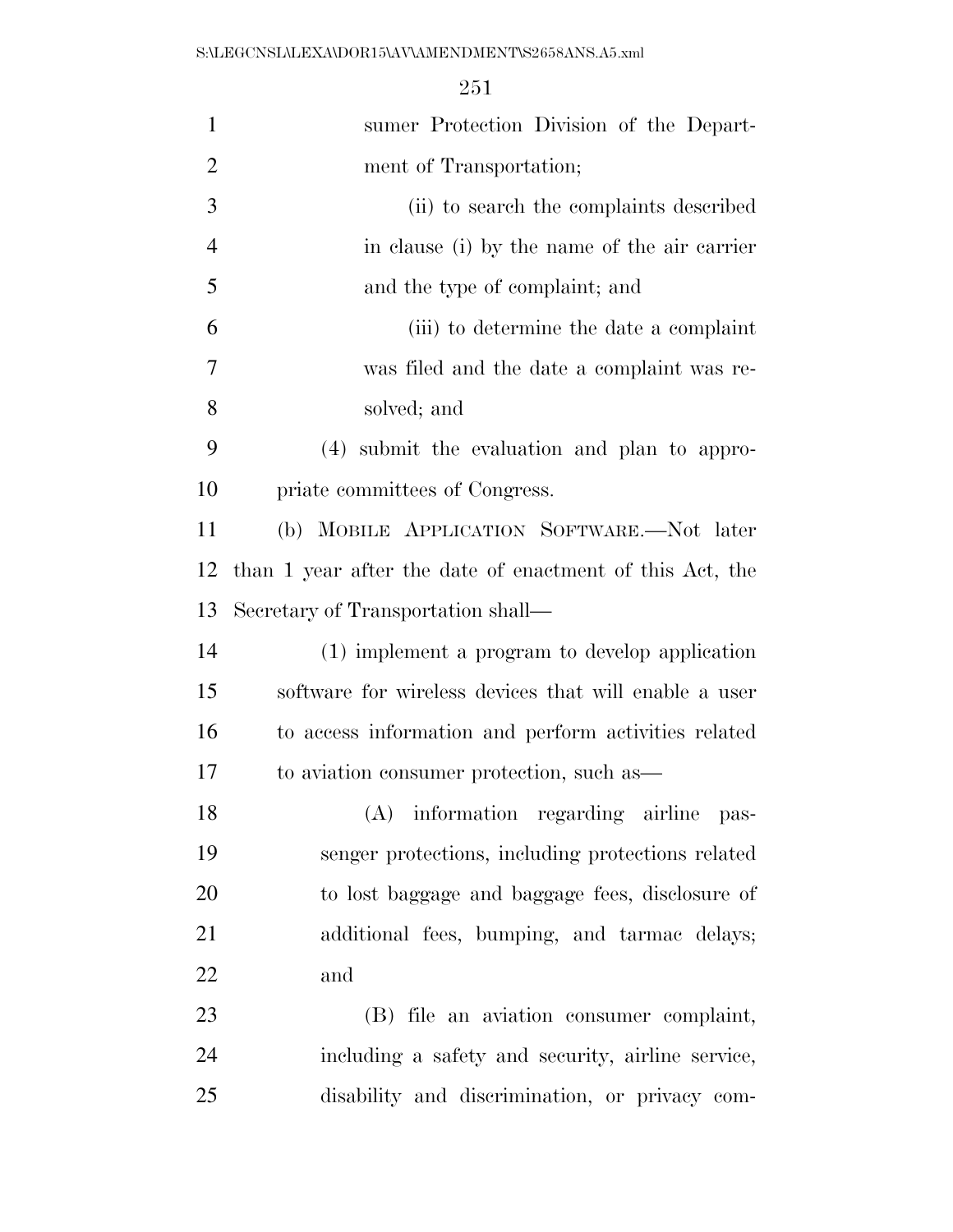|               | plaint, with the Aviation Consumer Protection |
|---------------|-----------------------------------------------|
| $\mathcal{D}$ | Division of the Department of Transportation; |
| $\mathcal{R}$ | and                                           |

 (2) make the application software available to the public at no cost.

### **SEC. 3116. STUDY ON IN CABIN WHEELCHAIR RESTRAINT SYSTEMS.**

 Not later than 2 years after the date of the enact- ment of this Act, the Architectural and Transportation Barriers Compliance Board, in consultation with the Sec- retary of Transportation, shall conduct a study to deter- mine the ways in which particular individuals with signifi- cant disabilities who use wheelchairs, including power wheelchairs, can be accommodated through in cabin wheel-chair restraint systems.

# **SEC. 3117. TRAINING POLICIES REGARDING ASSISTANCE**

**FOR PERSONS WITH DISABILITIES.** 

 (a) IN GENERAL.—Not later than 270 days after the date of enactment of this Act, the Comptroller General of the United States shall submit to Congress a report describing—

 (1) each air carrier's training policy for its per- sonnel and contractors regarding assistance for per- sons with disabilities, as required by Department of Transportation regulations;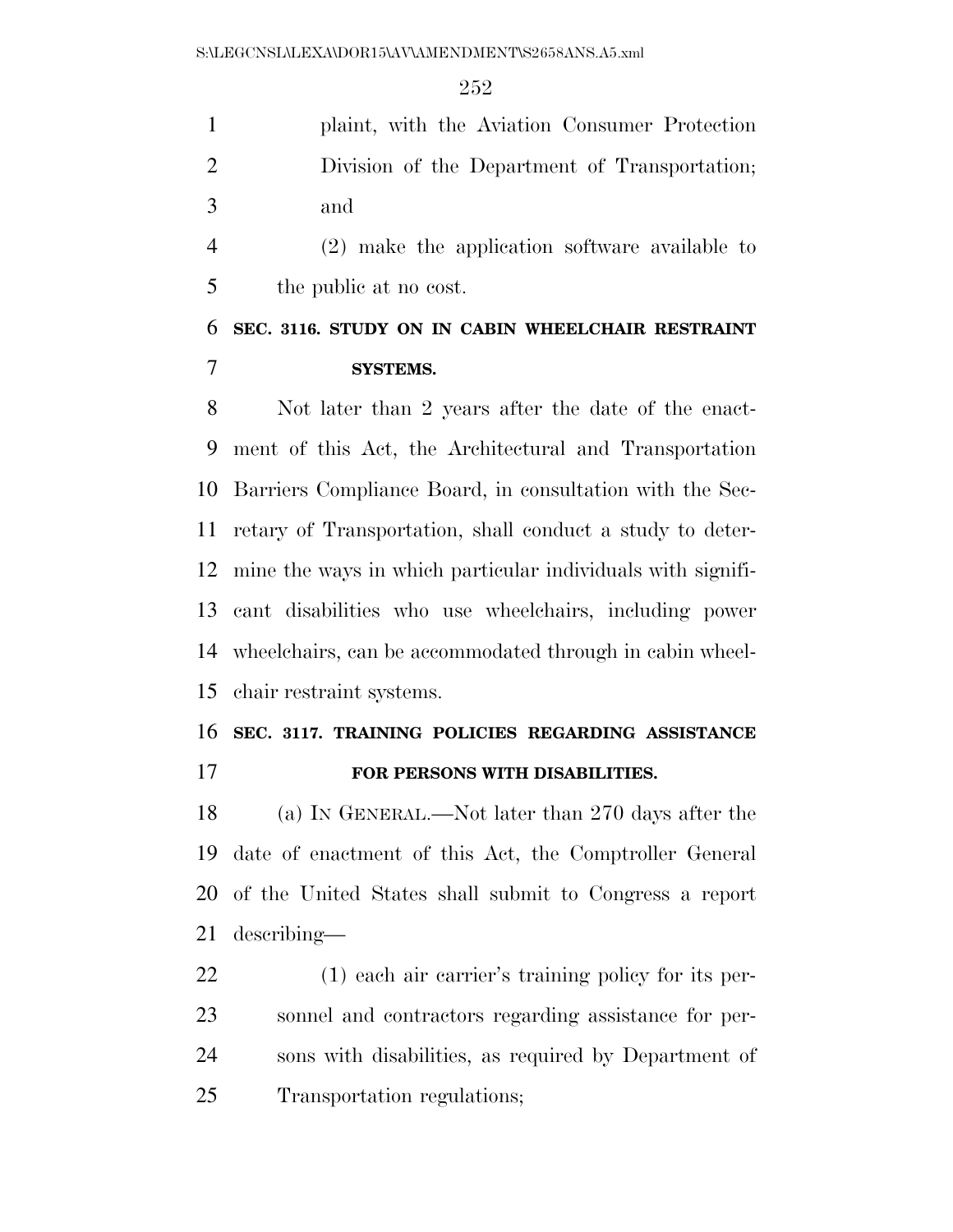| $\mathbf{1}$   | $(2)$ any variations among the air carriers in the            |
|----------------|---------------------------------------------------------------|
| $\overline{2}$ | policies described in paragraph (1);                          |
| 3              | (3) how the training policies are implemented to              |
| $\overline{4}$ | meet the Department of Transportation regulations;            |
| 5              | (4) how frequently an air carrier must train                  |
| 6              | new employees and contractors due to turnover in              |
| 7              | positions that require such training;                         |
| 8              | $(5)$ how frequently, in the prior 10 years, the              |
| 9              | Department of Transportation has requested, after             |
| 10             | reviewing a training policy, that an air carrier take         |
| 11             | corrective action; and                                        |
| 12             | $(6)$ the action taken by an air carrier under                |
| 13             | paragraph $(5)$ .                                             |
| 14             | (b) BEST PRACTICES.—After the date the report is              |
| 15             | submitted under subsection (a), the Secretary of Trans-       |
| 16             | portation, based on the findings of the report, shall de-     |
| 17             | velop and disseminate to air carriers such best practices     |
|                | 18 as the Secretary considers necessary to improve the train- |
| 19             | ing policies.                                                 |
| 20             | SEC. 3118. ADVISORY COMMITTEE ON THE AIR TRAVEL               |
| 21             | NEEDS OF PASSENGERS WITH DISABILITIES.                        |
| 22             | (a) ESTABLISHMENT.—The Secretary of Transpor-                 |
| 23             | tation shall establish an advisory committee for the air      |
| 24             | travel needs of passengers with disabilities (referred to in  |
| 25             | this section as the "Advisory Committee").                    |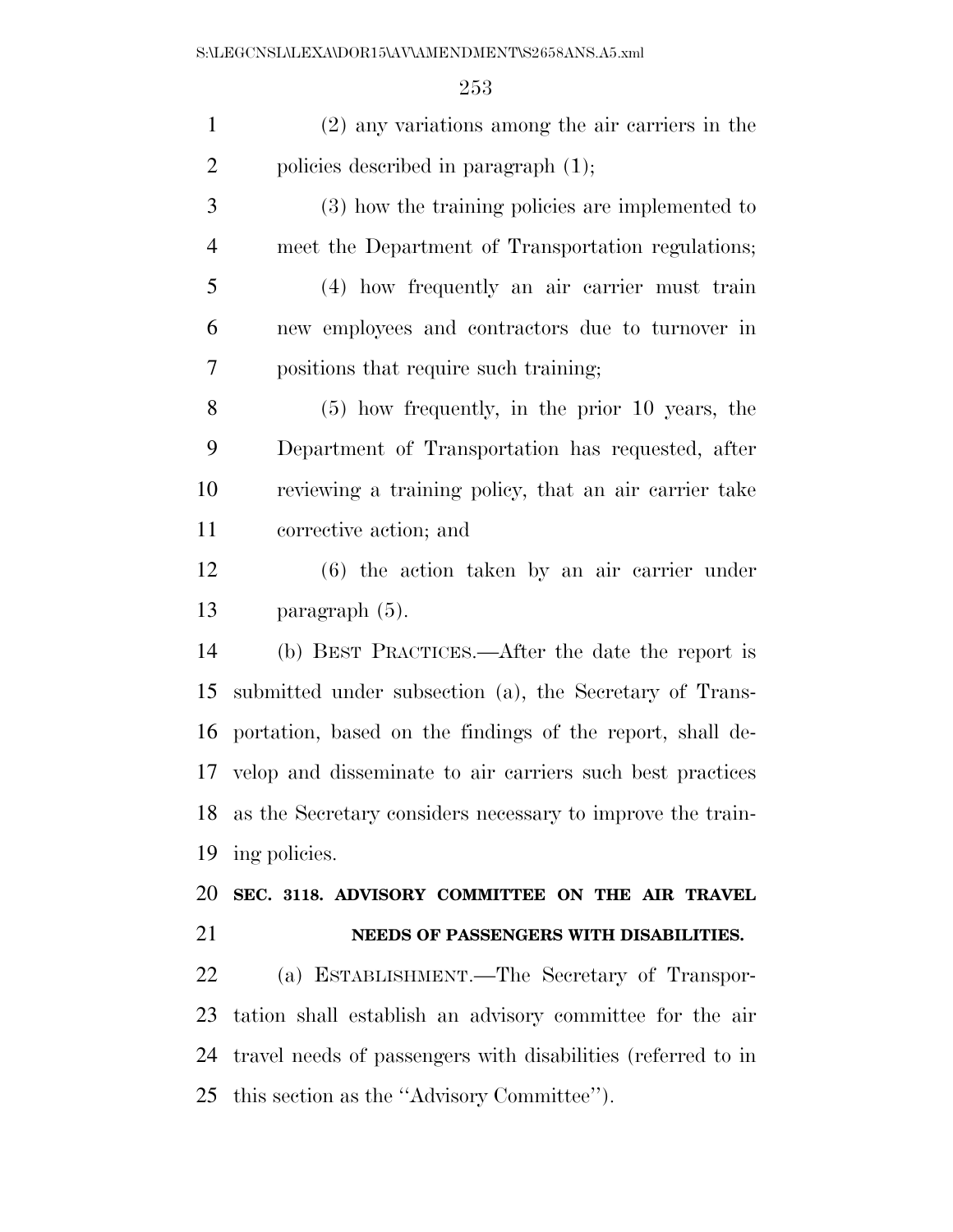(b) DUTIES.—The Advisory Committee shall advise the Secretary with regard to the implementation of the Air Carrier Access Act of 1986 (Public Law 99–435; 100 Stat. 1080), including— (1) assessing the disability-related access bar-riers encountered by passengers with disabilities;

 (2) determining the extent to which the pro- grams and activities of the Department of Transpor- tation are addressing the barriers described in para- $\quad \text{graph} \; (1);$ 

 (3) recommending improvements to the air travel experience of passengers with disabilities; and (4) such activities as the Secretary considers necessary to carry out this section.

(c) MEMBERSHIP.—

 (1) IN GENERAL.—The Advisory Committee shall be comprised of at least 1 representative of each of the following groups:

- (A) Passengers with disabilities.
- (B) National disability organizations.
- 21 (C) Air carriers.
- 22 (D) Airport operators.
- 23 (E) Contractor service providers.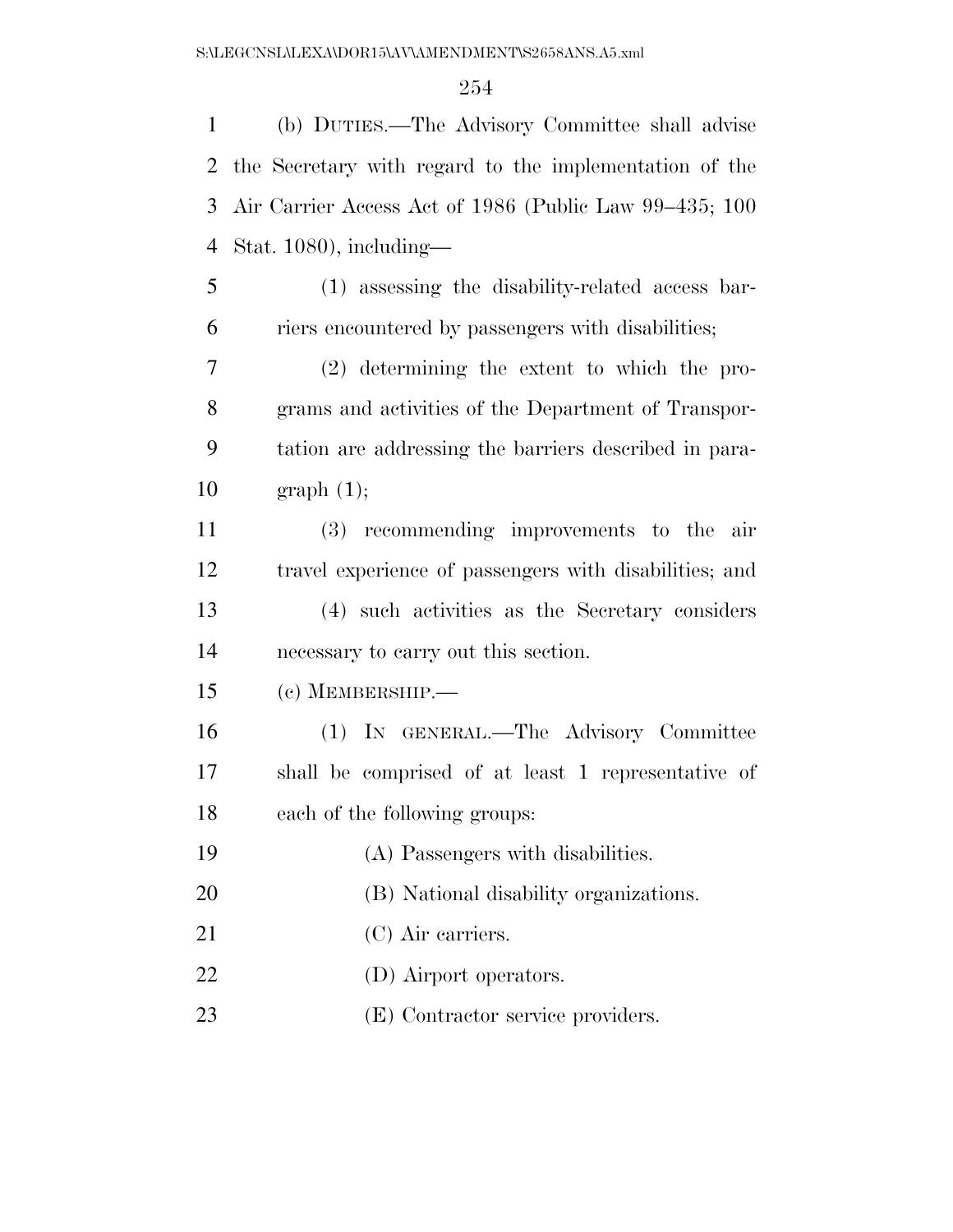(2) APPOINTMENT.—The Secretary of Trans- portation shall appoint each member of the Advisory Committee.

 (3) VACANCIES.—A vacancy in the Advisory Committee shall be filled in the manner in which the original appointment was made.

 (d) CHAIRPERSON.—The Secretary of Transportation shall designate, from among the members appointed under subsection (c), an individual to serve as chairperson of the Advisory Committee.

 (e) TRAVEL EXPENSES.—Members of the advisory committee shall serve without pay, but shall receive travel expenses, including per diem in lieu of subsistence, in ac- cordance with subchapter I of chapter 57 of title 5, United States Code.

(f) REPORTS.—

 (1) IN GENERAL.—Not later than February 1 of each year, the Advisory Committee shall submit to the Secretary of Transportation a report on the needs of passengers with disabilities in air travel, in-cluding—

 (A) an assessment of disability-related ac- cess barriers, both those that were evident in the preceding year and those that will likely be an issue in the next 5 years;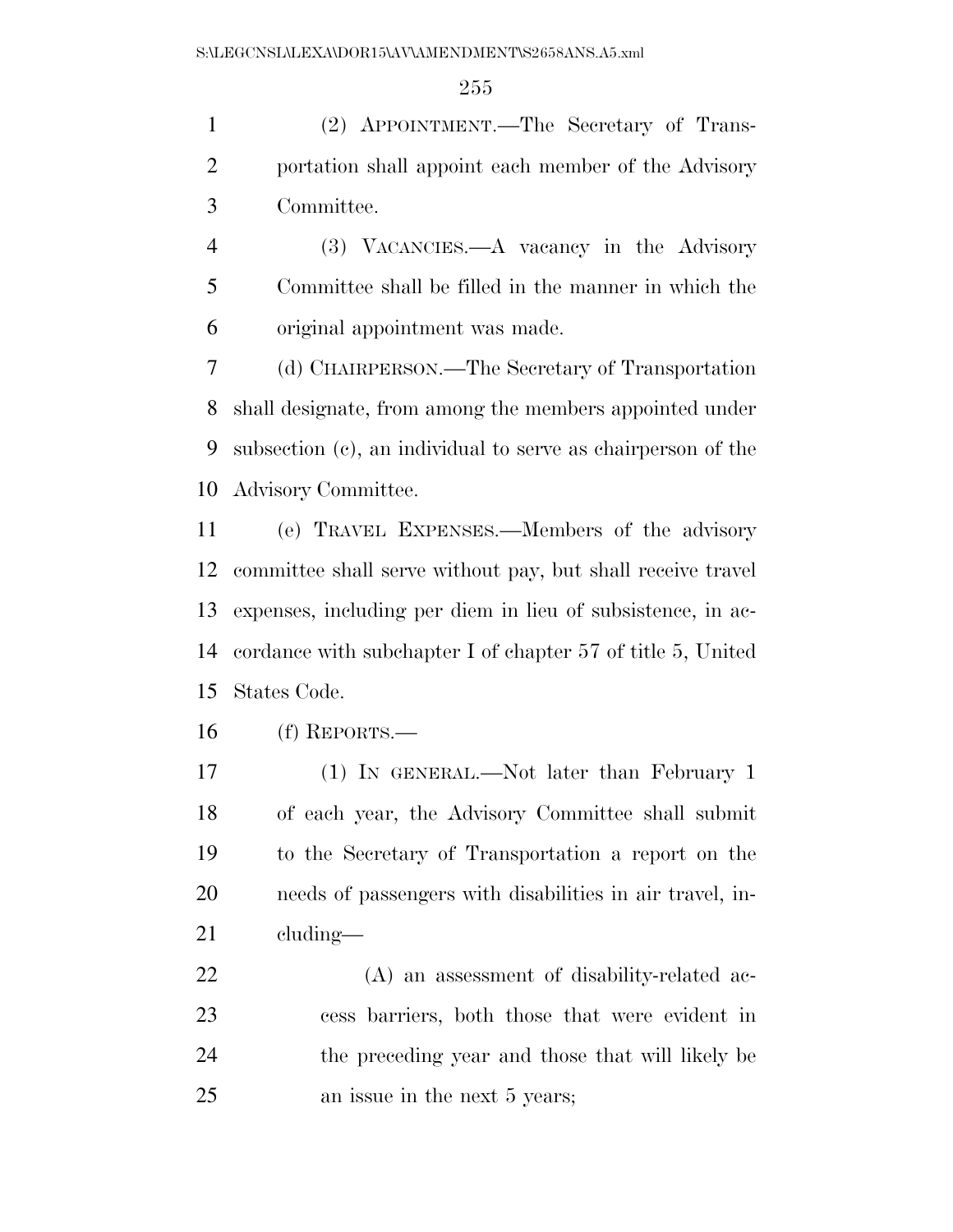| $\mathbf{1}$   | (B) an evaluation of the extent to which                    |
|----------------|-------------------------------------------------------------|
| $\overline{2}$ | the Department of Transportation's programs                 |
| 3              | and activities are eliminating disability-related           |
| $\overline{4}$ | access barriers;                                            |
| 5              | (C) a description of the Advisory Commit-                   |
| 6              | tee's actions during the prior calendar year;               |
| 7              | (D) a description of activities that the Ad-                |
| 8              | visory Committee proposed to undertake in the               |
| 9              | succeeding calendar year; and                               |
| 10             | (E) any recommendations for legislation,                    |
| 11             | administrative action, or other action that the             |
| 12             | Advisory Committee considers appropriate.                   |
| 13             | $(2)$ REPORT TO CONGRESS.—Not later than 60                 |
| 14             | days after the date the Secretary receives the report       |
| 15             | under subparagraph (A), the Secretary shall submit          |
| 16             | to Congress a copy of the report, including any addi-       |
| 17             | tional findings or recommendations that the Sec-            |
| 18             | retary considers appropriate.                               |
| 19             | (g) TERMINATION.—The Advisory Committee shall               |
| 20             | terminate 2 years after the date of enactment of this Act.  |
| 21             | SEC. 3119. REPORT ON COVERED AIR CARRIER CHANGE             |
| 22             | AND CANCELLATION FEES.                                      |
| 23             | (a) IN GENERAL.—The Comptroller General of the              |
| 24             | United States shall conduct a study of existing airline in- |
|                |                                                             |

dustry change and cancellation fees and the current indus-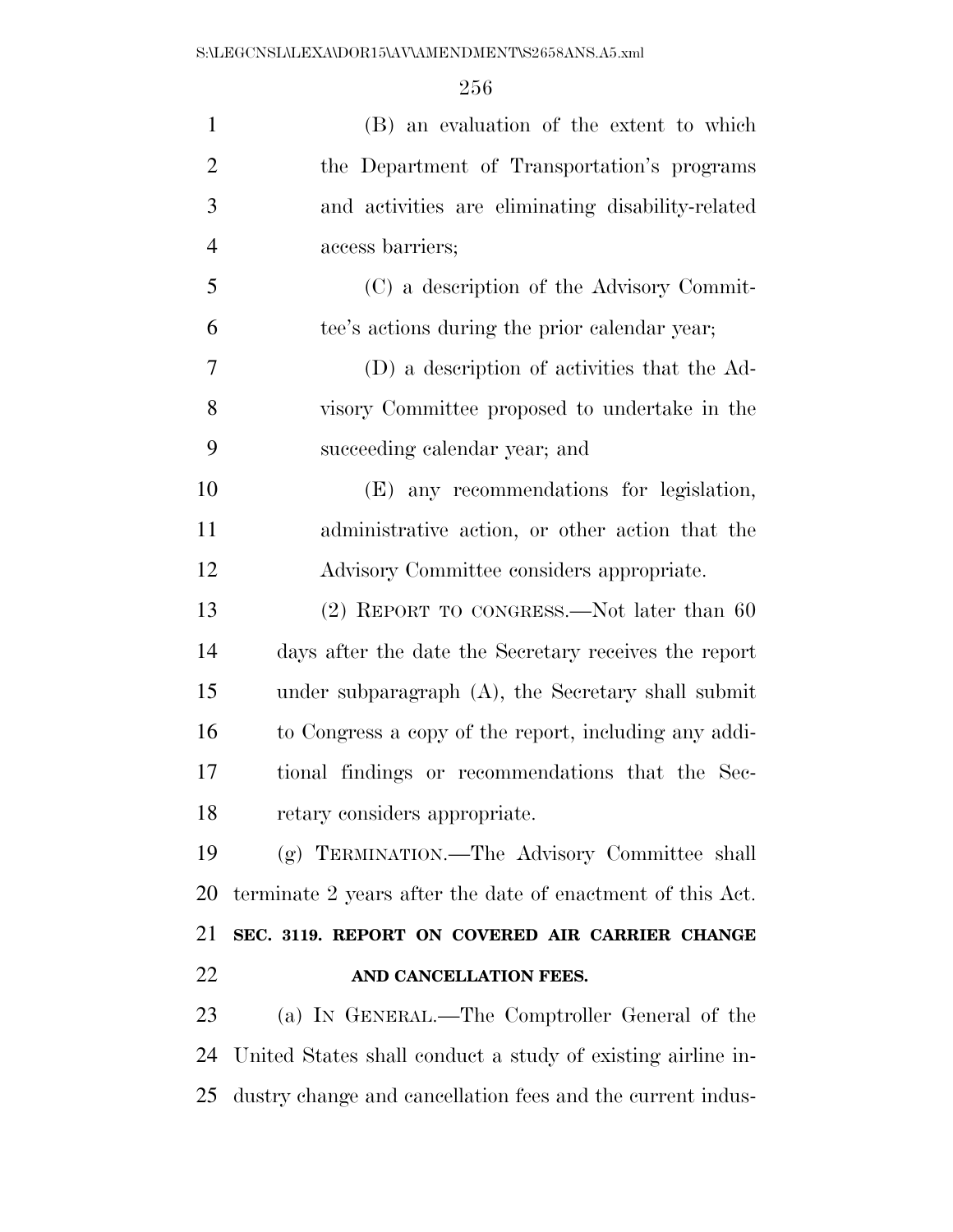try practice for handling changes to or cancellation of ticketed travel on covered air carriers.

 (b) CONSIDERATIONS.—In conducting the study, the Comptroller General shall consider, at a minimum—

 (1) whether and how each covered air carrier calculates its change fees and cancellation fees; and (2) the relationship between the cost of the ticket and the date of change or cancellation as com-pared to the date of travel.

 (c) REPORT.—Not later than 1 year after the date of enactment of this Act, the Comptroller General shall submit to the appropriate committees of Congress a report on the study, including the Comptroller General's findings, conclusions, and recommendations.

 **SEC. 3120. ENFORCEMENT OF AVIATION CONSUMER PRO-TECTION RULES.** 

 (a) IN GENERAL.—The Comptroller General of the United States shall conduct a study to consider and evalu- ate Department of Transportation enforcement of aviation consumer protection rules.

 (b) CONTENTS.—The study under subsection (a) shall include an evaluation of—

(1) available enforcement mechanisms;

(2) any obstacles to enforcement; and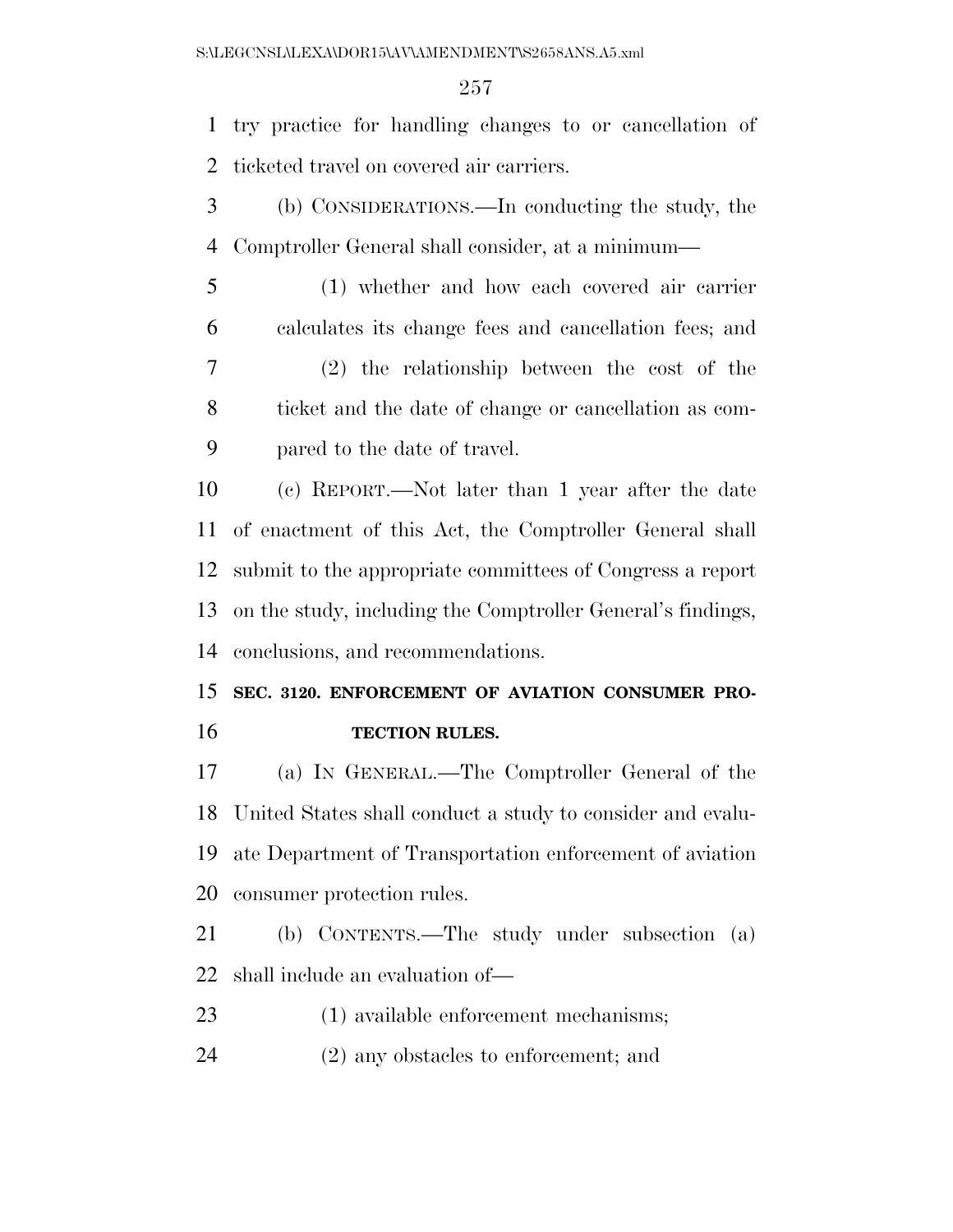(3) trends in Department of Transportation en-forcement actions.

 (c) REPORT.—Not later than 1 year after the date of enactment of this Act, the Comptroller General shall submit to the appropriate committees of Congress a report on the study, including the Comptroller General's findings, conclusions, and recommendations.

#### **SEC. 3121. DIMENSIONS FOR PASSENGER SEATS.**

 (a) IN GENERAL.—Not later than 18 months after the date of enactment of this Act, the Secretary of Trans- portation shall initiate a proceeding to study the minimum seat pitch for passenger seats on aircraft operated by air carriers (as defined in section 40102 of title 49, United States Code).

 (b) CONSIDERATIONS.—In reviewing any minimum seat pitch under subsection (a), the Secretary shall con- sider the safety of passengers, including passengers with disabilities.

# **Subtitle B—Essential Air Service**

#### **SEC. 3201. ESSENTIAL AIR SERVICE.**

 (a) AUTHORIZATION EXTENSION.—Section 41742(a) is amended—

 (1) in paragraph (2), by striking ''\$150,000,000'' and all that follows though ''March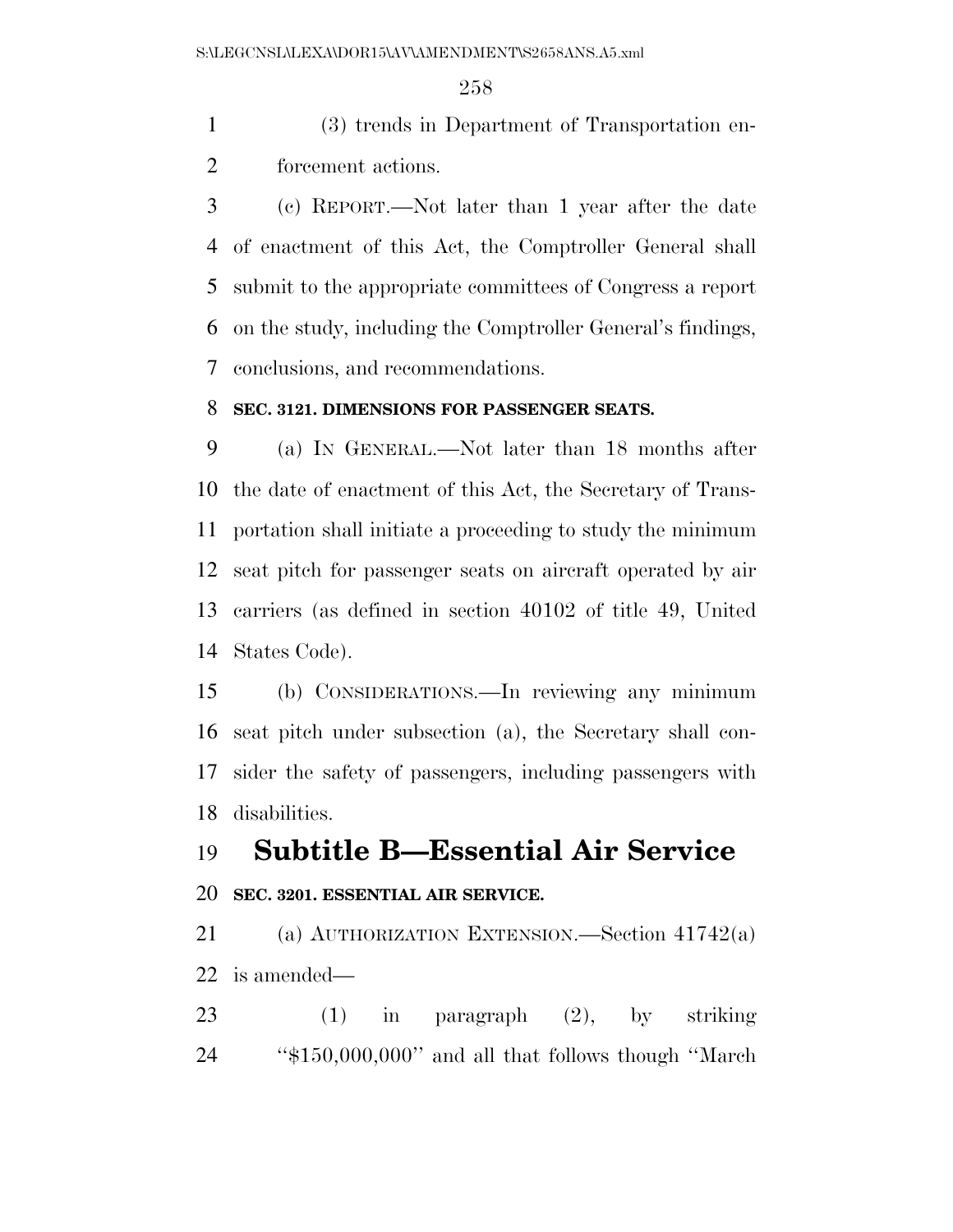| $\mathbf{1}$   | 31, 2016" and inserting " $$155,000,000$ for each of         |
|----------------|--------------------------------------------------------------|
| $\overline{2}$ | fiscal years $2016$ through $2017$ "; and                    |
| 3              | $(2)$ by striking paragraph $(3)$ .                          |
| $\overline{4}$ | DEFINITIONS.—Section $41731(a)(1)(A)$<br>is<br>(b)           |
| 5              | amended by striking clause (ii) and inserting the following: |
| 6              | "(ii) was determined, on or after Oc-                        |
| 7              | tober 1, 1988, and before December 1,                        |
| 8              | 2012, under this subchapter by the Sec-                      |
| 9              | retary of Transportation to be eligible to                   |
| 10             | receive subsidized small community air                       |
| 11             | service under section $41736$ (a);".                         |
| 12             | (c) SEASONAL SERVICE.—The Secretary of Trans-                |
| 13             | portation may consider the flexibility of current oper-      |
| 14             | ational dates and airport accessibility to meet local com-   |
| 15             | munity needs when issuing requests for proposal of essen-    |
| 16             | tial air service at seasonal airports.                       |
| 17             | SEC. 3202. SMALL COMMUNITY AIR SERVICE DEVELOP-              |
| 18             | <b>MENT PROGRAM.</b>                                         |
| 19             | EXTENSION OF AUTHORIZATION.-Section<br>(a)                   |
| 20             | $41743(e)(2)$ is amended to read as follows:                 |
| 21             | "(2) AUTHORIZATION OF APPROPRIATIONS.-                       |
| 22             | There is authorized to be appropriated to the Sec-           |
| 23             | retary $$10,000,000$ for each of fiscal years $2016$         |
| 24             | through 2017 to carry out this section. Such sums            |
| 25             | shall remain available until expended.".                     |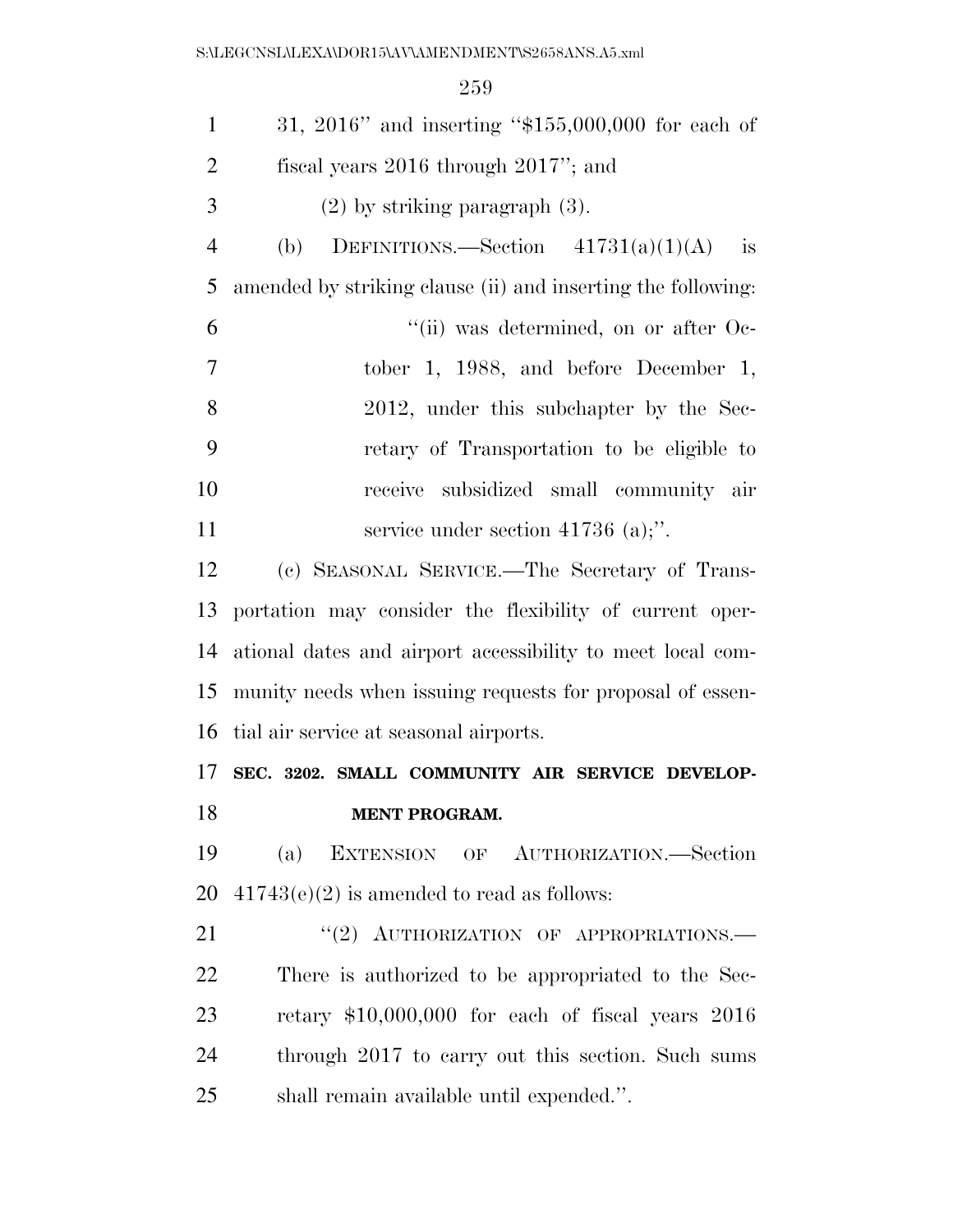1 (b) ELIGIBILITY.—Section  $41743(c)(1)$  is amended to read as follows: ''(1) SIZE.—On the date of the most recent no- tice of order soliciting community proposals issued by the Secretary under this section, the airport serv- ing the community or consortium— ''(A) was not larger than a small hub air- port, as determined using the Department of Transportation's most recent published classi- fication; and  $\text{``(B)(i)}$  had insufficient air carrier service; or ''(ii) had unreasonably high air fares.''. **SEC. 3203. SMALL COMMUNITY PROGRAM AMENDMENTS.**  15 (a) In GENERAL.—Section  $41743(c)(4)$  is amend- ed— (1) by inserting ''(B) SAME PROJECTS.—'' be- fore the second sentence and indenting appro- priately; 20 (2) by inserting  $(4)$  In GENERAL.—" before 21 the first sentence and indenting appropriately; (3) in subparagraph (B), as designated by this subsection, by striking ''No community'' and insert- ing ''Except as provided in subparagraph (C)''; and (4) by adding at the end the following: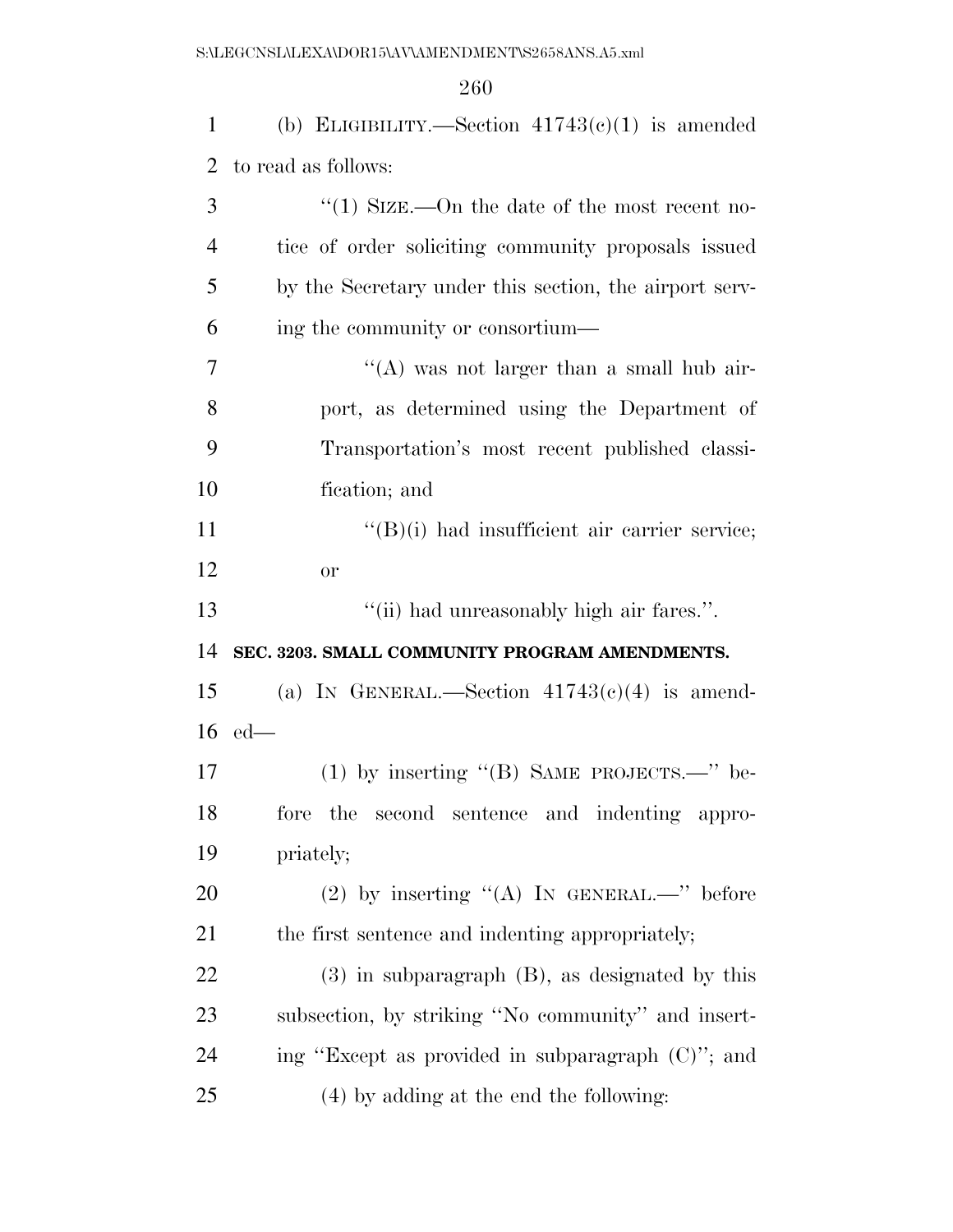1 ''(C) EXCEPTION.—The Secretary may waive the limitation under subparagraph (B) related to projects that are the same if the Sec- retary determines that the community or con- sortium spent little or no money on its previous project or encountered industry or environ- mental challenges, due to circumstances that were reasonably beyond the control of the com-munity or consortium.''.

 (b) AUTHORITY TO MAKE AGREEMENTS.—Section 41743(e)(1) is amended by adding at the end the fol- lowing: ''The Secretary may amend the scope of a grant agreement at the request of the community or consortium and any participating air carrier, and may limit the scope of a grant agreement to only the elements using grant as- sistance or to only the elements achieved, if the Secretary determines that the amendment is reasonably consistent with the original purpose of the project.''.

**SEC. 3204. WAIVERS.** 

 Section 41732 is amended by adding at the end the following:

22 "'(c) WAIVERS.—Notwithstanding section 41733(e), upon request by an eligible place, the Secretary may waive, in whole or in part, subsections (a) and (b) of this section or subsections (a) through (c) of section 41734. A waiver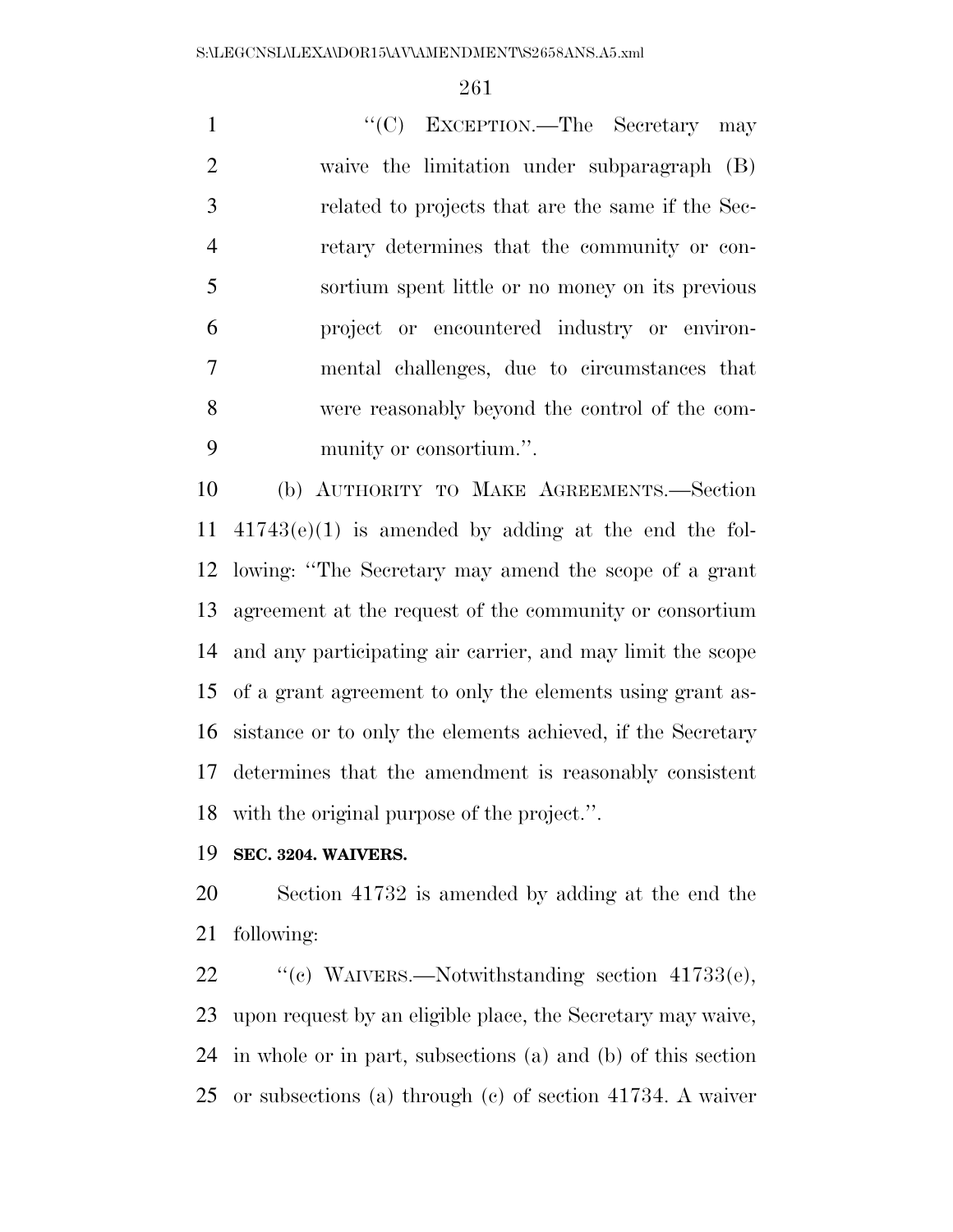issued under this subsection shall remain in effect for a limited period of time, as determined by the Secretary.''. **SEC. 3205. WORKING GROUP ON IMPROVING AIR SERVICE TO SMALL COMMUNITIES.** 

 (a) IN GENERAL.—Not later than 120 days after the date of enactment of this Act, the Secretary of Transpor- tation and the Administrator of the Federal Aviation Ad-ministration shall establish a working group—

 (1) to identify obstacles to attracting and main- taining air transportation service to and from small communities; and

 (2) to develop recommendations for maintaining and improving air transportation service to and from small communities.

 (b) OUTREACH.—In carrying out the requirements under paragraphs (1) and (2) of subsection (a), the work-ing group shall consult with—

(1) interested Governors;

 (2) representatives of State and local agencies, and other officials and groups, representing rural States and other rural areas;

 (3) other representatives of relevant State and local agencies; and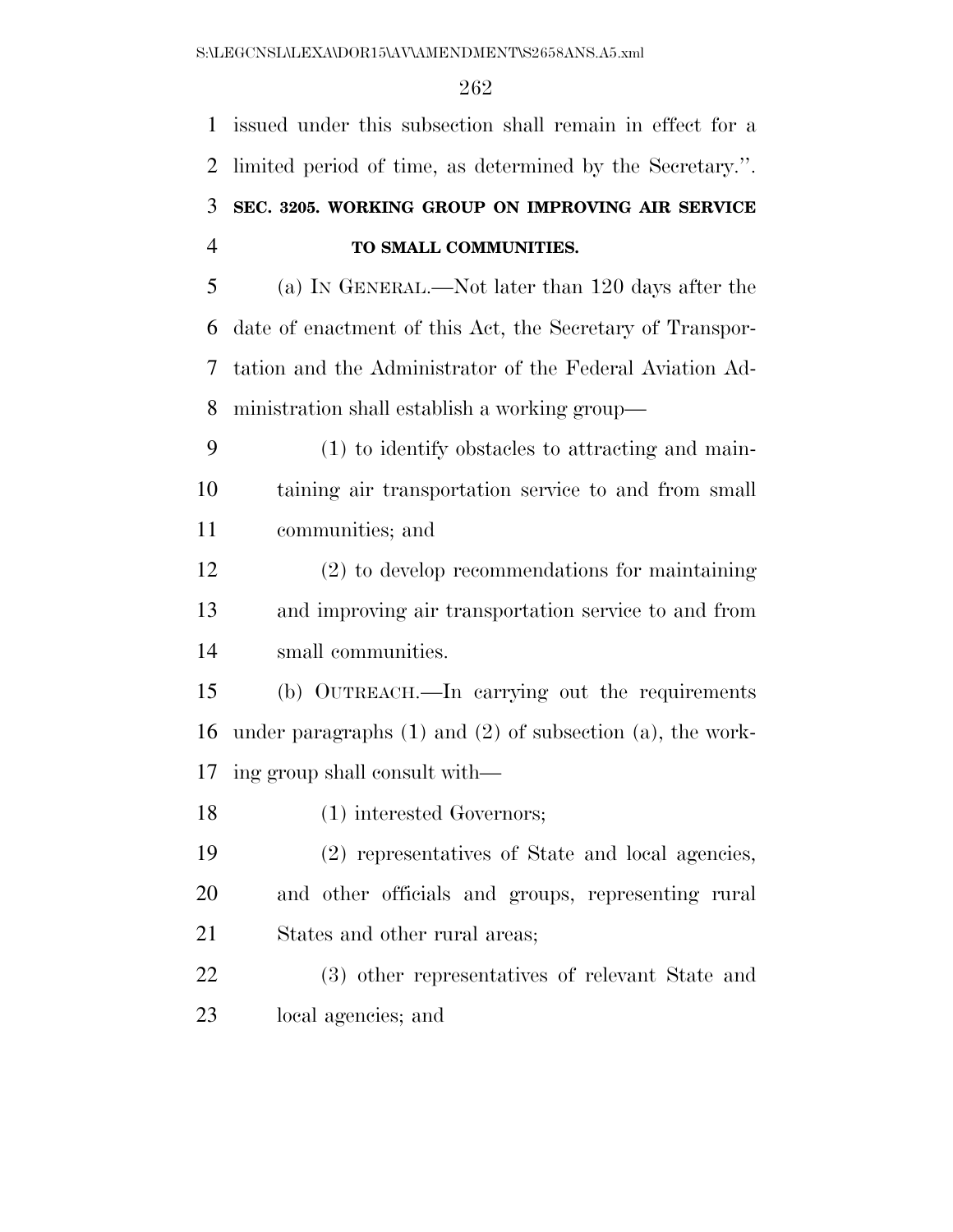(4) members of the public with experience in aviation safety, pilot training, economic development, and related issues.

 (c) CONSIDERATIONS.—In carrying out the require- ments under paragraphs (1) and (2) of subsection (a), the working group shall—

 (1) consider whether funding for, and terms of, current or potential new programs is sufficient to help ensure continuation of or improvement to air transportation service to small communities, includ- ing the Essential Air Service Program and the Small Community Air Service Development Program;

 (2) identify initiatives to help support pilot training to provide air transportation service to small communities;

 (3) consider whether Federal funding for air- ports serving small communities, including airports that have lost air transportation services or had de- creased enplanements in recent years, is adequate to ensure that small communities have access to qual-ity, affordable air transportation service;

 (4) consider potential improvements in pilot training and any constraints affecting pilot career pathways that, if addressed, would increase both aviation safety and pilot supply;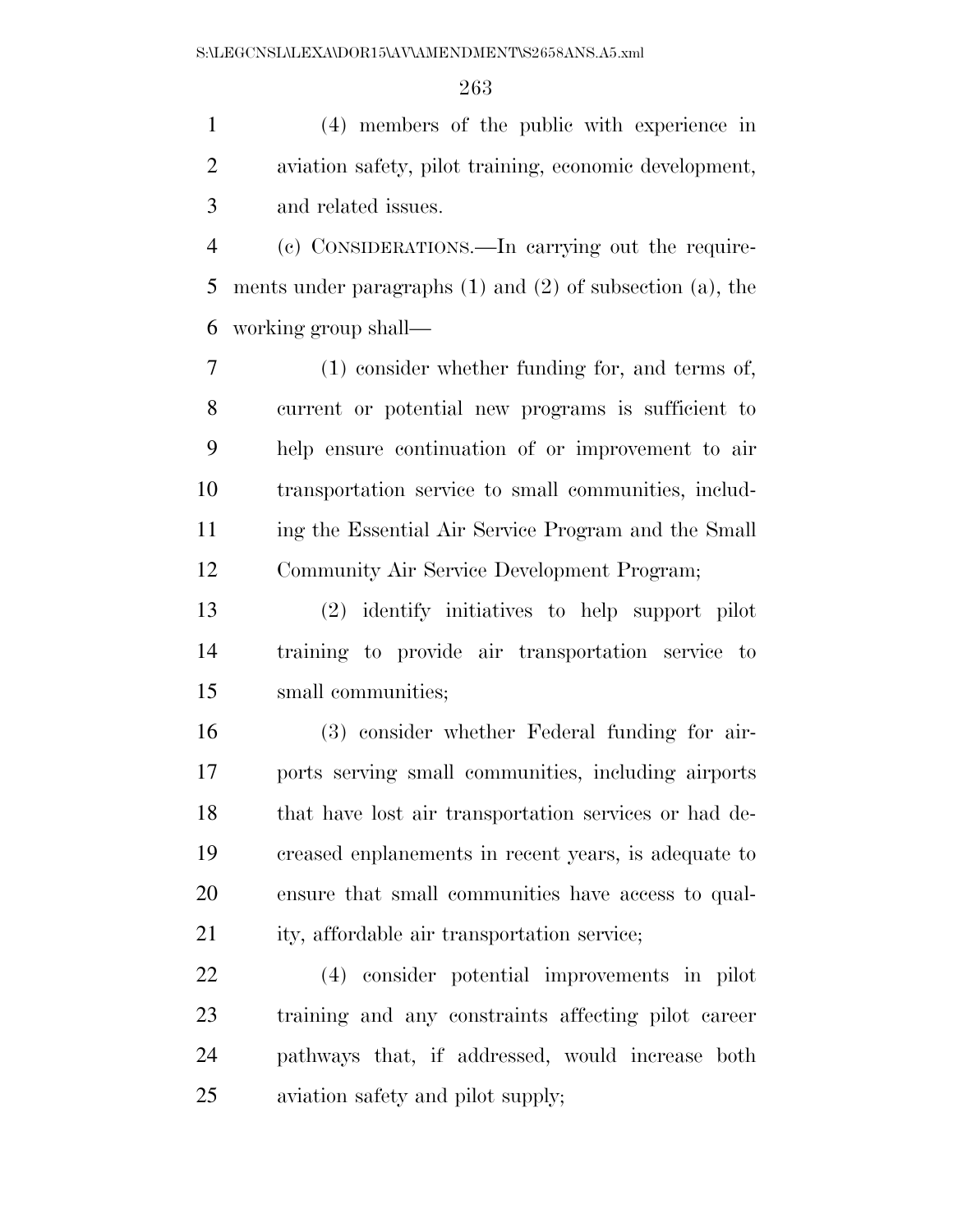| $\mathbf{1}$   | (5) identify innovative State or local efforts that      |
|----------------|----------------------------------------------------------|
| $\overline{2}$ | have established public-private partnerships that are    |
| 3              | successful in attracting and retaining air transpor-     |
| $\overline{4}$ | tation service in small communities; and                 |
| 5              | $(6)$ consider such other issues as the Secretary        |
| 6              | and Administrator consider appropriate.                  |
| 7              | (d) COMPOSITION.—                                        |
| 8              | (1) IN GENERAL.—The working group shall be               |
| 9              | facilitated through the Administrator or the Admin-      |
| 10             | istrator's designee.                                     |
| 11             | (2) MEMBERSHIP.—Members of the working                   |
| 12             | group shall be appointed by the Administrator and        |
| 13             | shall include representatives of—                        |
| 14             | (A) State and local government, including                |
| 15             | State and local aviation officials;                      |
| 16             | (B) State governors;                                     |
| 17             | (C) aviation safety experts;                             |
| 18             | (D) economic development officials; and                  |
| 19             | (E) the traveling public from small com-                 |
| 20             | munities.                                                |
| 21             | (e) REPORT AND RECOMMENDATIONS.—Not later                |
| 22             | than 1 year after the date of enactment of this Act, the |
| 23             | Secretary and the Administrator shall submit to the ap-  |
| 24             | propriate committees of Congress a report, including—    |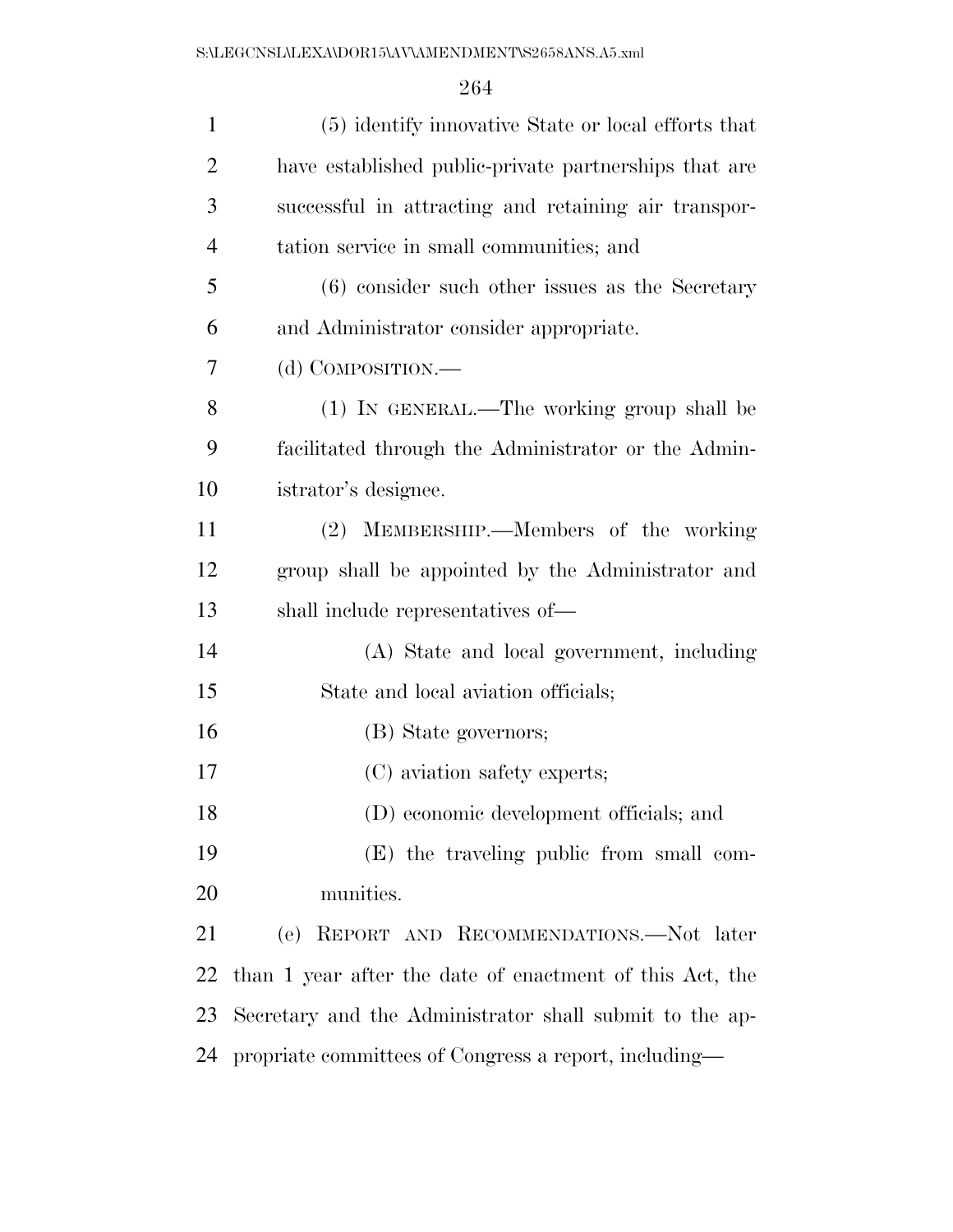| $\mathbf{1}$ | (1) a summary of the views expressed by the             |
|--------------|---------------------------------------------------------|
| 2            | participants in the outreach under subsection (b);      |
| 3            | (2) a description of the working group's find-          |
| 4            | ings, including the identification of any areas of gen- |
| 5            | eral consensus among the non-Federal participants       |
| 6            | in the outreach under subsection (b); and               |
| 7            | (3) any recommendations for legislative or regu-        |
| 8            | latory action that would assist in maintaining and      |
| 9            | improving air transportation service to and from        |
| 10           | small communities.                                      |
| 11           | TITLE IV—NEXTGEN AND FAA                                |
| 12           | <b>ORGANIZATION</b>                                     |
|              |                                                         |
| 13           | SEC. 4001. DEFINITIONS.                                 |
| 14           | In this title:                                          |
| 15           | (1) ADMINISTRATION.—The term "Administra-               |
| 16           | tion" means the Federal Aviation Administration.        |
| 17           | ADMINISTRATOR.—The<br>term "Adminis-<br>(2)             |
| 18           | trator" means the Administrator of the Federal          |
| 19           | Aviation Administration.                                |
| 20           | $(3)$ ADS-B.—The term "ADS-B" means auto-               |
| 21           | matic dependent surveillance-broadcast.                 |
| 22           | $(4)$ ADS-B OUT.—The term "ADS-B Out"                   |
| 23           | means automatic dependent surveillance-broadcast        |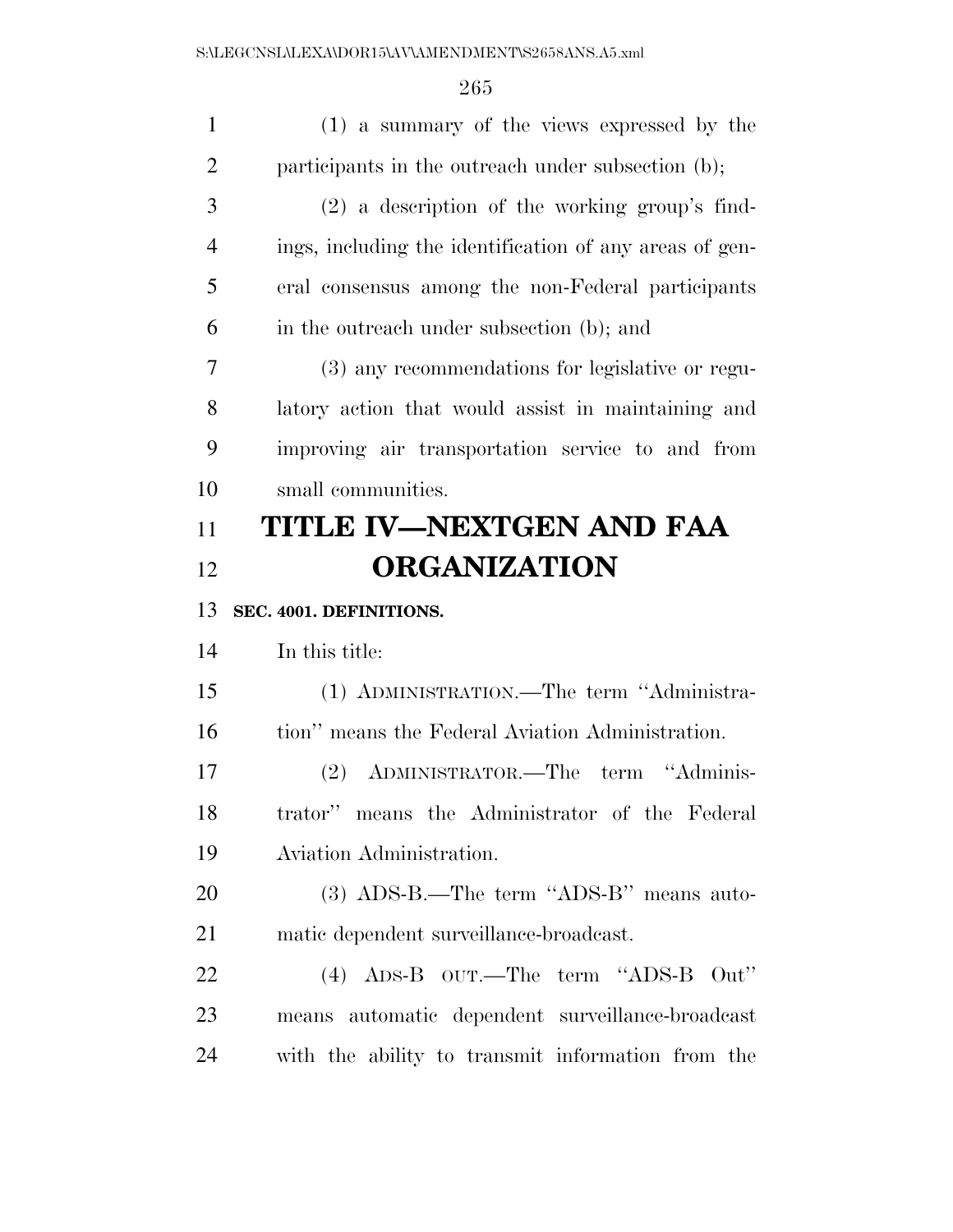aircraft to ground stations and to other equipped

 aircraft. (5) NEXTGEN.—The term ''NextGen'' means the Next Generation Air Transportation System. **Subtitle A—Next Generation Air Transportation System SEC. 4101. RETURN ON INVESTMENT ASSESSMENT.**  (a) IN GENERAL.—Not later than 1 year after the date of the enactment of this Act, the Administrator shall submit to the appropriate committees of Congress a report on the Administrator's assessment of each NextGen pro- gram. (b) CONTENTS.—The report under subsection (a) shall include— (1) an estimate of the date that each NextGen program will have a positive return on investment; (2) an assessment of the impacts of each such program for— (A) the Federal Government; and (B) the users of the national airspace sys-21 tem; (3) a description of how each such program di- rectly contributes to a more safe and efficient air traffic control system; and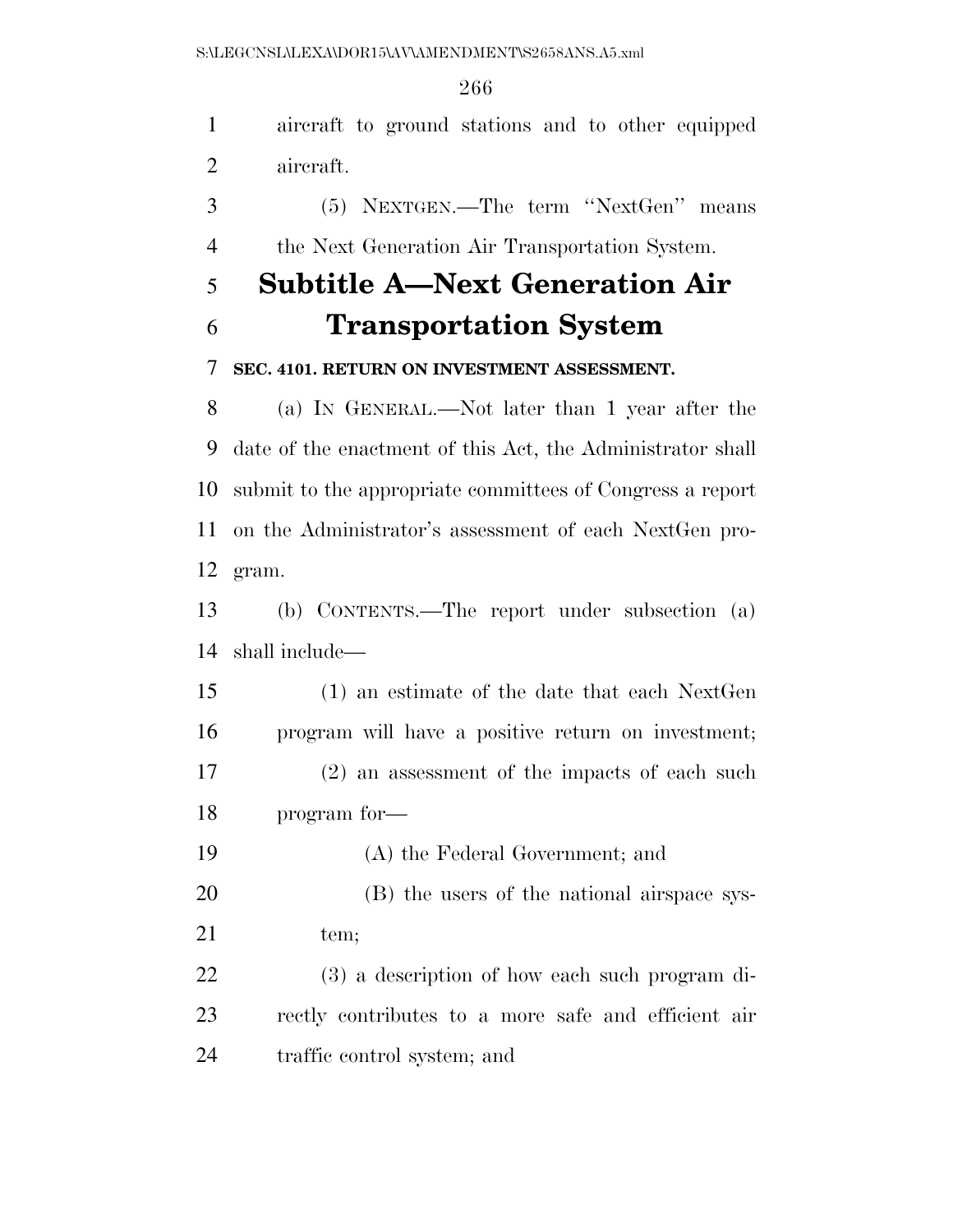| $\mathbf{1}$   | (4) the status of NextGen programs and of the       |
|----------------|-----------------------------------------------------|
| $\overline{2}$ | projected return on investment for each such pro-   |
| 3              | gram.                                               |
| $\overline{4}$ | (c) NEXTGEN PRIORITY LIST.—Based on the assess-     |
| 5              | ment under subsection (a) the Administrator shall—  |
| 6              | $(1)$ develop, in coordination with the NextGen     |
| 7              | Advisory Committee and considering the need for a   |
| 8              | balance between long-term and near-term user bene-  |
| 9              | fits, a prioritization of each NextGen program;     |
| 10             | $(2)$ include the priority list in the report under |
| 11             | subsection (b); and                                 |
| 12             | (3) prepare budget submissions to reflect the       |
| 13             | current status of NextGen programs and projected    |
| 14             | returns on investment for each program.             |
| 15             | (d) DEFINITIONS.—In this section:                   |
| 16             | (1) KEY MILESTONES.—The term "key mile-             |
| 17             | stones" includes cost and deployment schedule, and  |
| 18             | benefits anticipated in the most recent baseline.   |
| 19             | (2) RETURN ON INVESTMENT.—The term "re-             |
| 20             | turn on investment" means the cost associated with  |
| 21             | technologies that are required by law or policy as  |
| 22             | compared to the benefits derived from such tech-    |
| 23             | nologies by a government or a user of airspace.     |
| 24             | (e) REPEAL OF NEXTGEN PRIORITIES.—The FAA           |
| 25             | Modernization and Reform Act of 2012 is amended by  |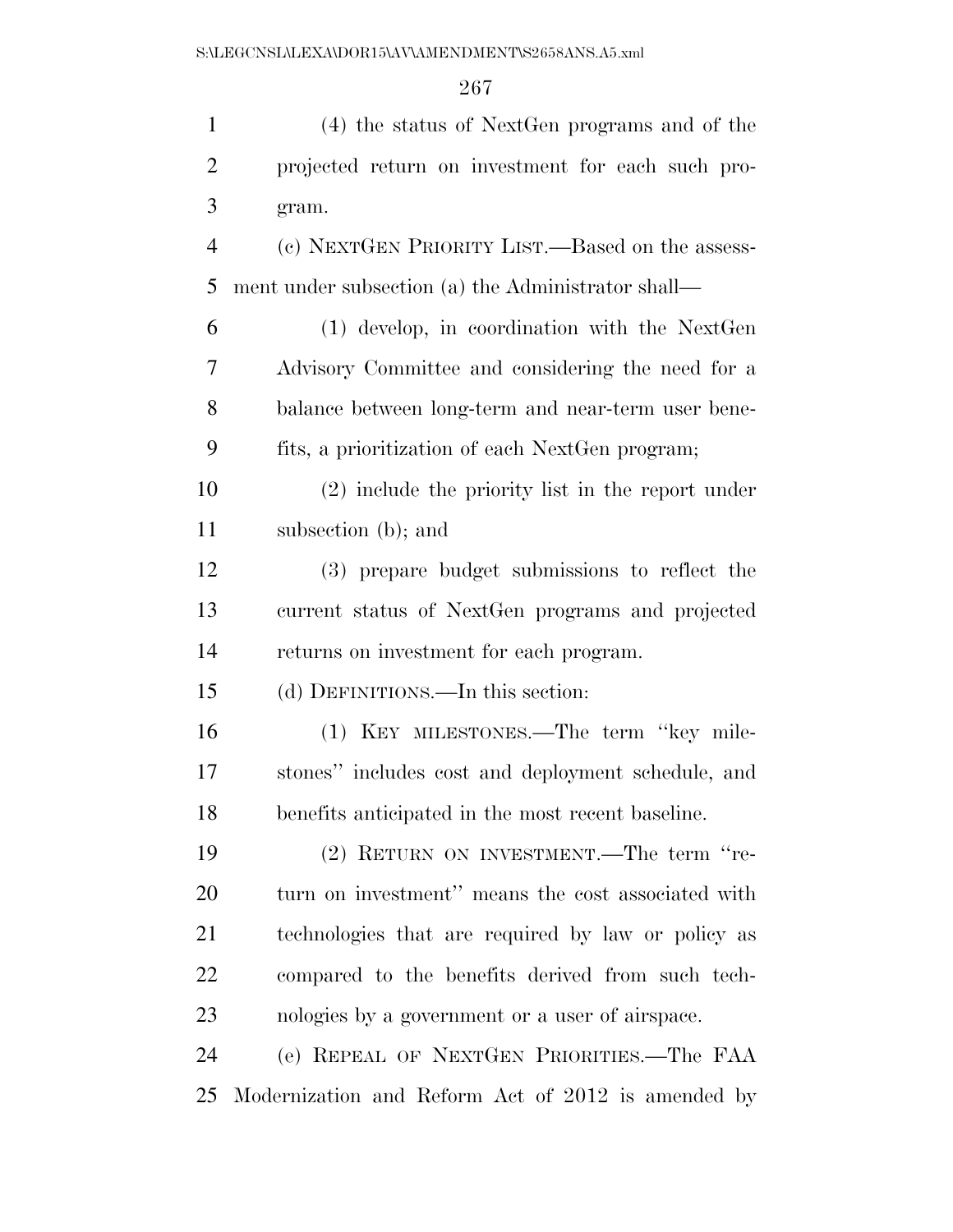striking section 202 (Public Law 112–95; 49 U.S.C. 40101 note).

# **SEC. 4102. ENSURING FAA READINESS TO USE NEW TECH-NOLOGY.**

 (a) IN GENERAL.—Not later than December 31, 2017, the Administrator shall—

 (1) ensure the capability of the Administration to receive space-based ADS-B data; and

 (2) use the data described under paragraph (1) to provide positive air traffic control, including sepa- ration of aircraft over the oceans and other specific regions not covered by radar.

 (b) REPORT.—Not later than 6 months after the date of the enactment of this Act, and biannually thereafter until the date that the Administrator certifies that the Ad- ministration has the capability to receive space-based ADS-B data, the Administrator shall submit to the appro-priate committees of Congress a report that—

 (1) details the actions the Administrator has taken to ensure 2018 readiness and usage;

 (2) details the actions that remain to be taken 22 to implement such capability;

 (3) includes a schedule for expected completion of each outstanding action described in paragraph (2); and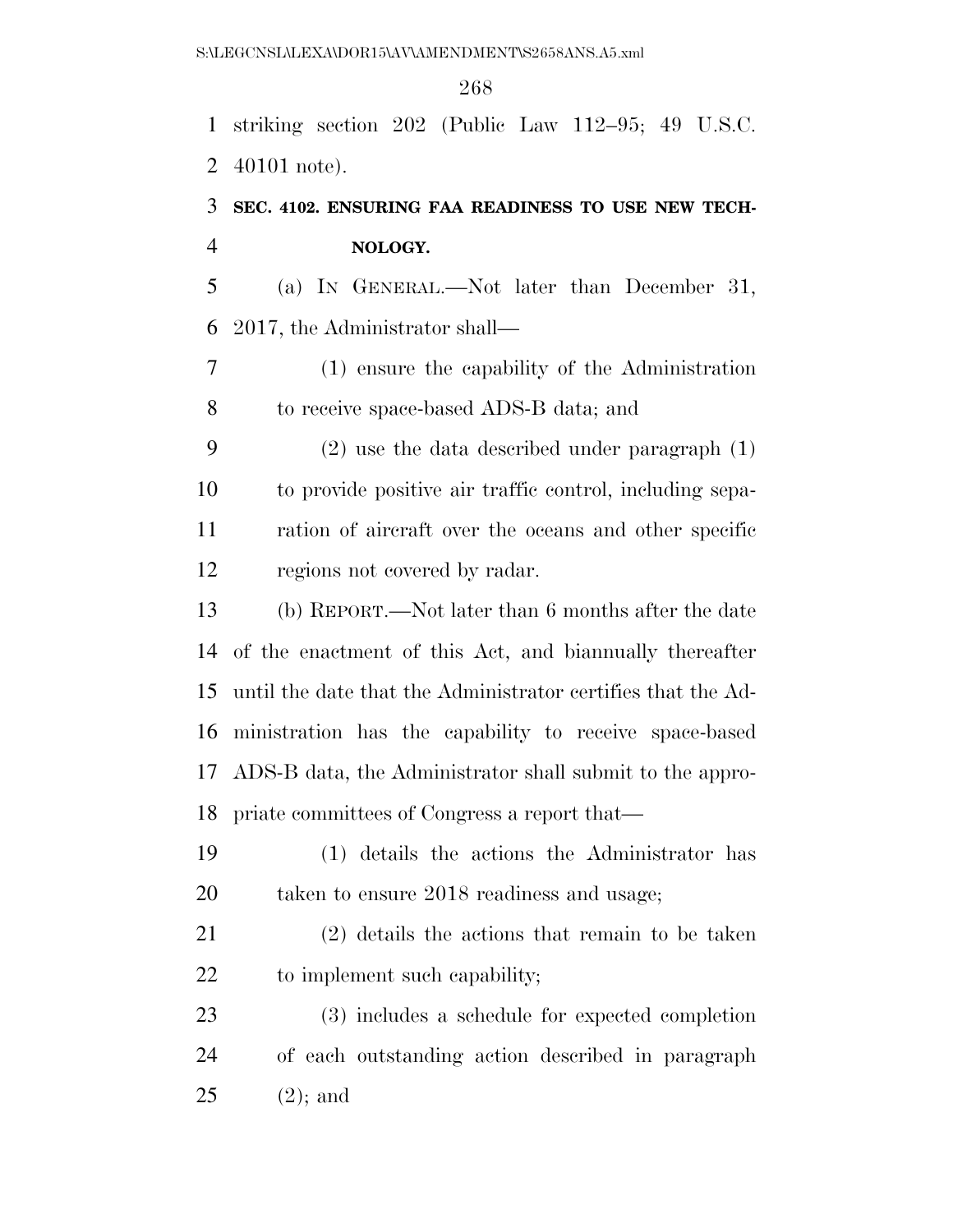(4) includes a detailed description of the invest- ment decisions and requests for funding made by the Administrator that are consistent with the terrestrial ADS-B implementation to ensure a sustained pro- gram beyond 2018. **SEC. 4103. NEXTGEN METRICS REPORT.**  Section 710(e)(2) of the Vision 100—Century of Aviation Reauthorization Act (Public Law 108–176; 49 U.S.C. 40101 note) is amended— (1) in subparagraph (D), by striking ''; and'' and inserting a semicolon; (2) in subparagraph (E), by striking the period 13 at the end and inserting "; and"; and (3) by adding at the end the following: 15 "'(F) a description of the progress made on NextGen performance goals relative to the per- formance metrics established under section 214 of the FAA Modernization and Reform Act of 2012 (Public Law 112–95; 49 U.S.C. 40101 note).''. **SEC. 4104. FACILITY OUTAGE CONTINGENCY PLANS.**  (a) FINDINGS.—Congress makes the following find- ings: (1) On September 26, 2014, an Administration

contract employee deliberately started a fire that de-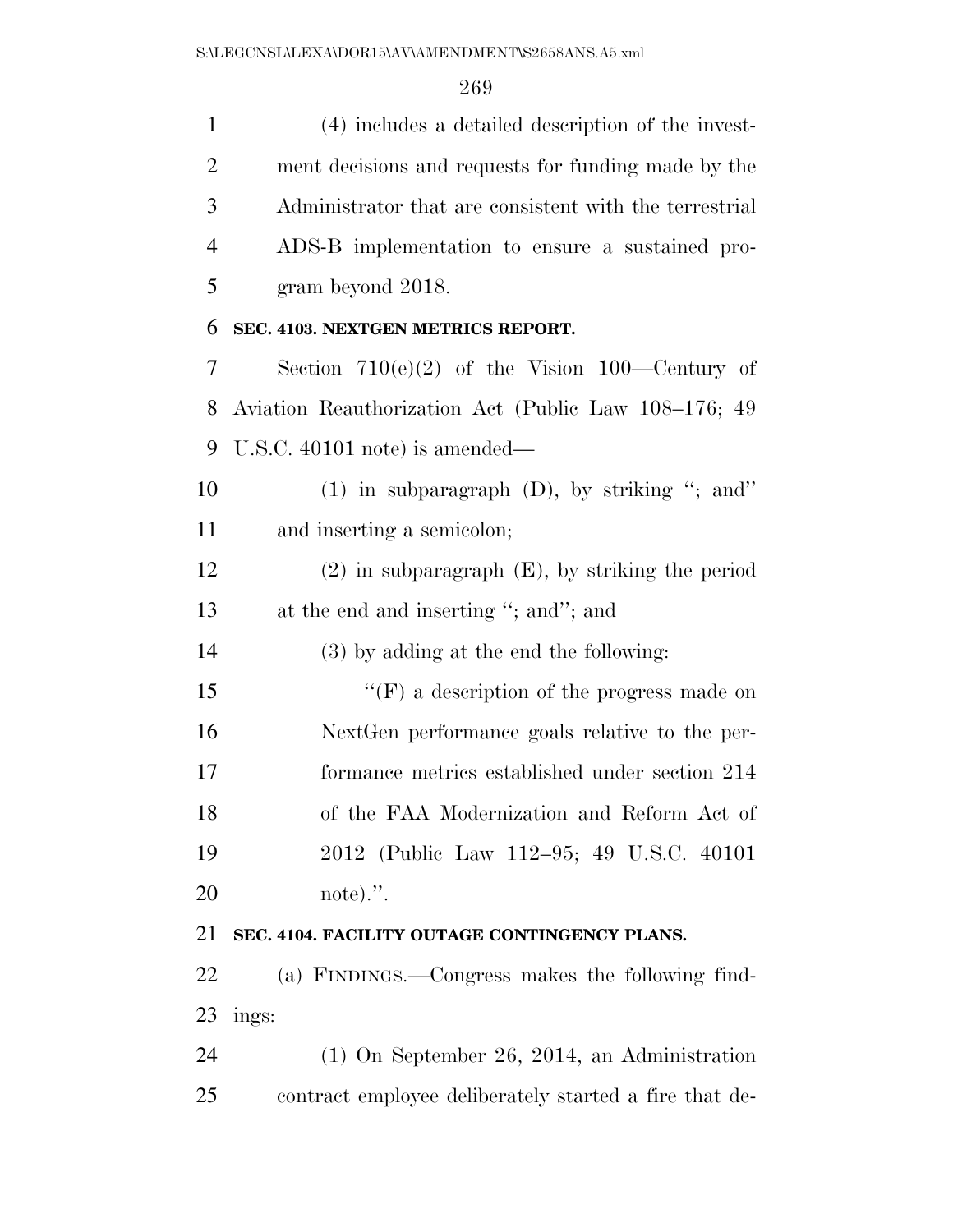stroyed critical equipment at the Administration's Chicago Air Route Traffic Control Center (referred to in this section as the ''Chicago Center'') in Au-rora, Illinois.

 (2) As a result of the damage, Chicago Center was unable to control air traffic for more than 2 weeks, thousands of flights were delayed or cancelled into and out of O'Hare International Airport and Midway Airport in Chicago, and aviation stake- holders and airlines reportedly lost over \$350,000,000.

 (3) According to the Office of the Inspector General of the Department of Transportation, the fire at Chicago Center demonstrated that the Ad- ministration's contingency plans for the Chicago Center and the airspace it controls do not ensure re-dundancy and resiliency for sustained operations.

 (4) Further, the Inspector General found that Chicago Center incident highlighted the limited flexi- bility and lack of resiliency in critical elements of the Administration's current air traffic control infra- structure, including limited communication capacity and the inability to easily transfer control of air-space and flight plans.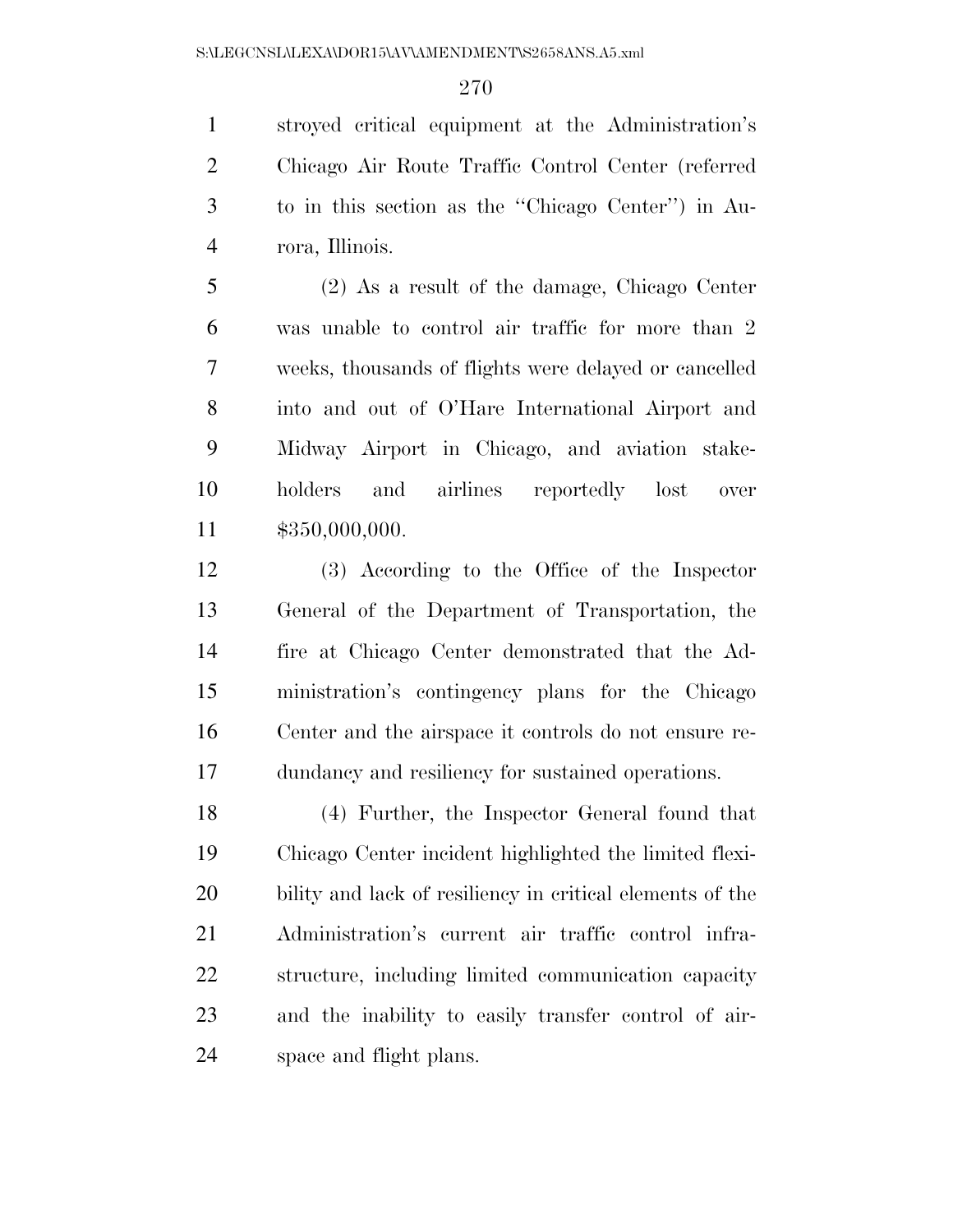(b) COMPREHENSIVE CONTINGENCY PLAN.—Not later than 180 days after the date of the enactment of this Act, the Administrator shall update the Administra- tion's comprehensive contingency plan to address potential air traffic facility outages that could have a major impact on operation of the national airspace system.

 (c) REPORT.—Not later than 60 days after the date the plan is updated under subsection (b), the Adminis- trator shall submit to the appropriate committees of Con- gress a report on the update, including any recommenda- tions for ensuring air traffic facility outages do not have a major impact on operation of the national airspace sys-tem.

#### **SEC. 4105. ADS-B MANDATE ASSESSMENT.**

 (a) FINDINGS.—Congress makes the following find-ings:

 (1) The Administration's ADS-B program is ex- pected to be the centerpiece of the NextGen effort at the Administration, but the satellite-based system faces uncertainty and controversy.

 (2) In May 2010, the Administration published a final rule that mandated airspace users be equipped with ADS-B Out avionics by January 1, 2020.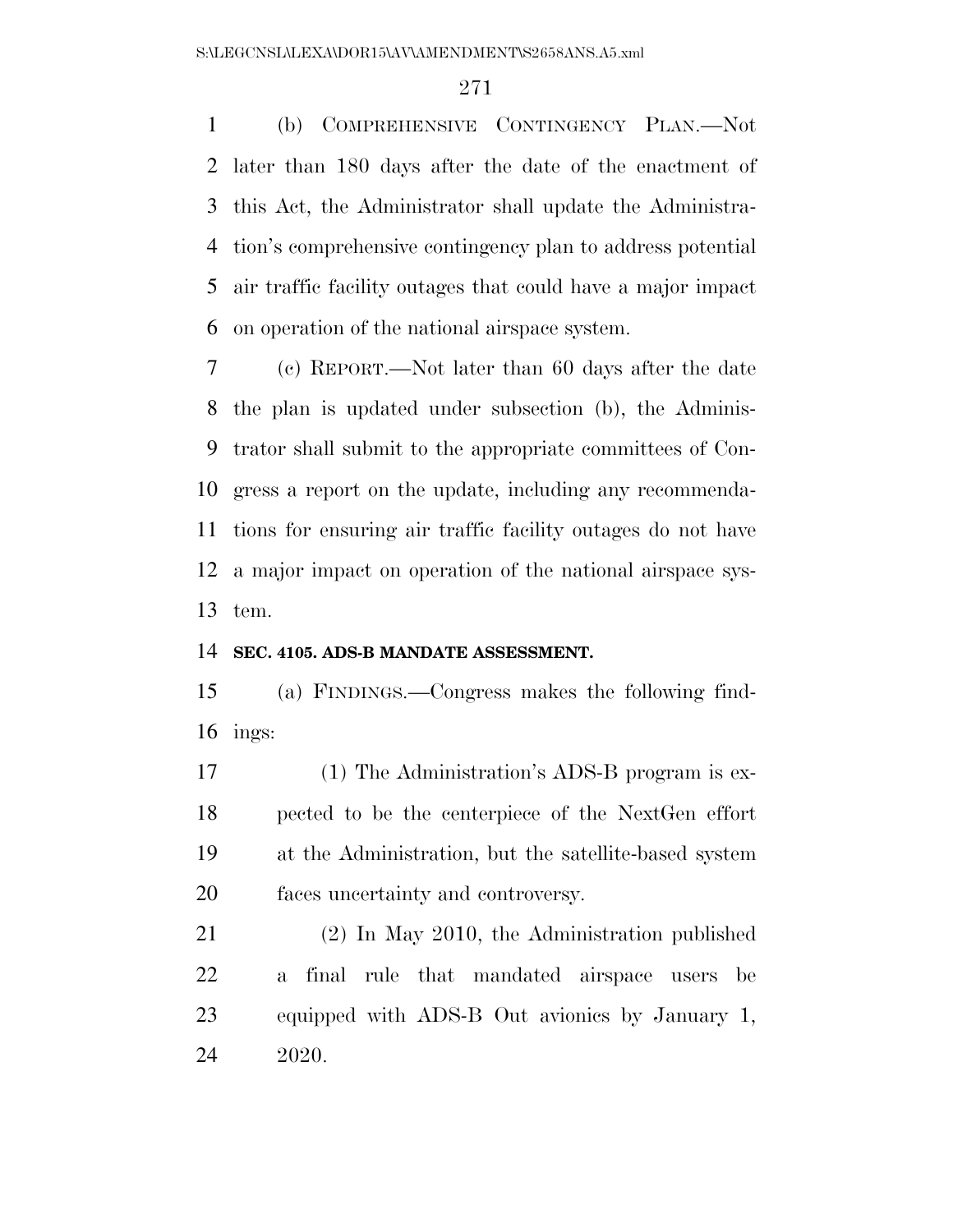(3) Subsequently, in April 2015, the Adminis-2 tration announced completion of the ADS-B ground- based radio infrastructure. However, the ADS-B program faces considerable uncertainty and unan- swered questions about whether or not the 2020 mandate is still meaningful.

 (4) In 2014, the Office of the Inspector General found that while ADS-B is providing benefits where radar is limited or nonexistent in places such as the Gulf of Mexico, the system is providing only limited 11 initial services to pilots and air traffic controllers in domestic airspace.

 (5) The Office of the Inspector General also found, in 2014, that all elements of the system, such as avionics, the ground infrastructure, and controller automation systems, had not yet been tested in com- bination to see if the overall system can be used in congested airspace and perform as well as existing radar, much less allow aircraft to fly closer together. This is referred to as ''end-to-end testing.''

 (6) When this report was issued, commercial and general aviation stakeholders voiced serious con- cerns that equipping with new avionics for the 2020 mandate will be difficult due to the cost and limited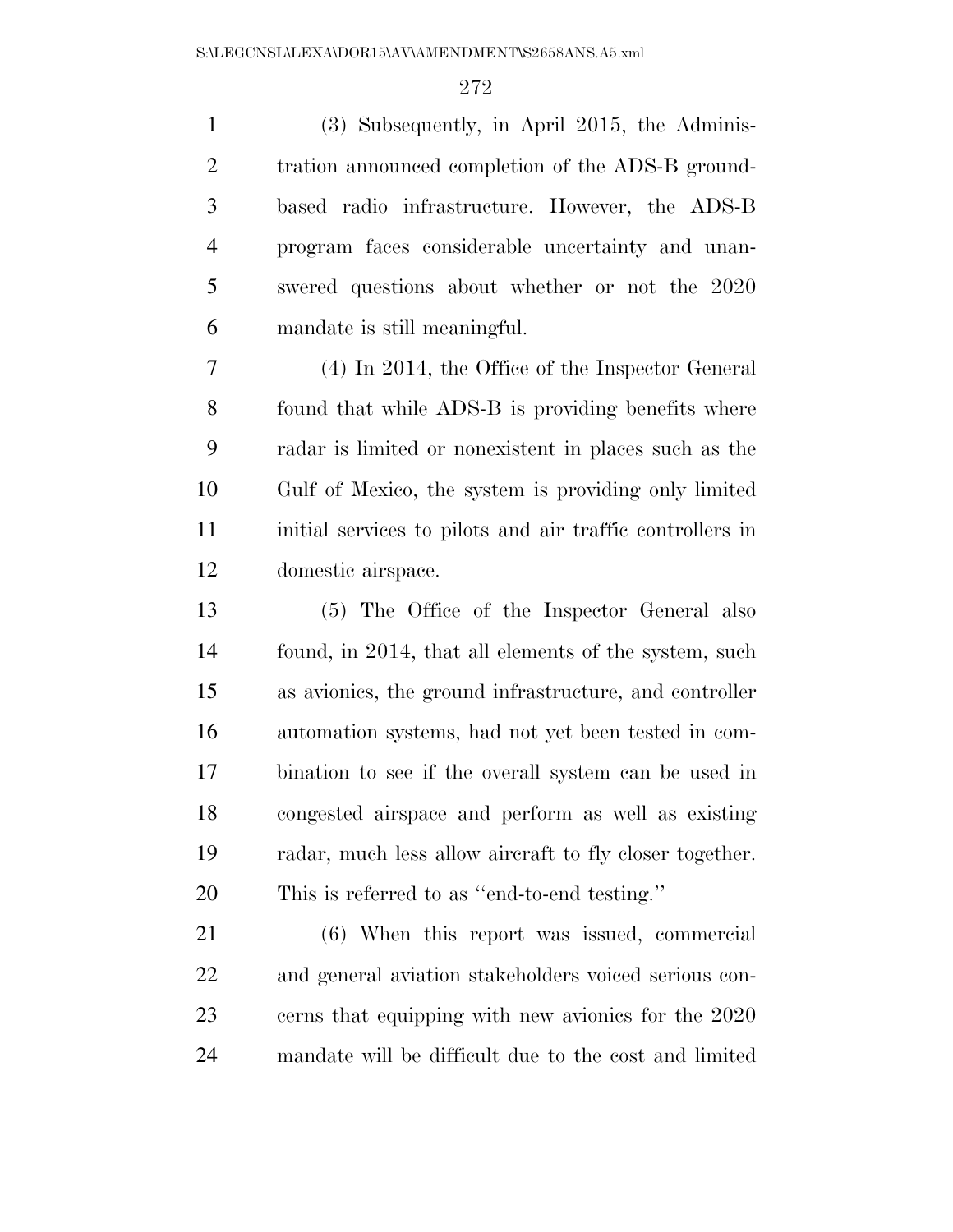| $\mathbf{1}$   | availability of avionics, and capacity of certified re-      |
|----------------|--------------------------------------------------------------|
| $\overline{2}$ | pair stations to install avionics.                           |
| 3              | (b) ASSESSMENT.—Not later than 1 year after the              |
| 4              | date of the enactment of this Act, the Inspector General     |
| 5              | of the Department of Transportation shall assess—            |
| 6              | (1) Administration and industry readiness to                 |
| 7              | meet the ADS-B mandate by 2020;                              |
| 8              | (2) changes to ADS-B program since May                       |
| 9              | $2010$ ; and                                                 |
| 10             | (3) additional options to comply with the man-               |
| 11             | date and consequences, both for individual system            |
| 12             | users and for the overall safety and efficiency of the       |
| 13             | national airspace system, for noncompliance.                 |
| 14             | (c) REPORT.—Not later than 60 days after the date            |
| 15             | the assessment under subsection (b) is complete, the In-     |
| 16             | spector General of the Department of Transportation shall    |
| 17             | submit to the appropriate committees of Congress a report    |
| 18             | on the progress made toward meeting the ADS-B mandate        |
| 19             | by 2020, including any recommendations of the Inspector      |
| 20             | General to carry out such mandate.                           |
| 21             | SEC. 4106. NEXTGEN INTEROPERABILITY.                         |
| 22             | (a) IN GENERAL.—To implement a more effective                |
| 23             | international strategy for achieving NextGen interoper-      |
| 24             | ability with foreign countries, the Administrator shall take |
| 25             | the following actions:                                       |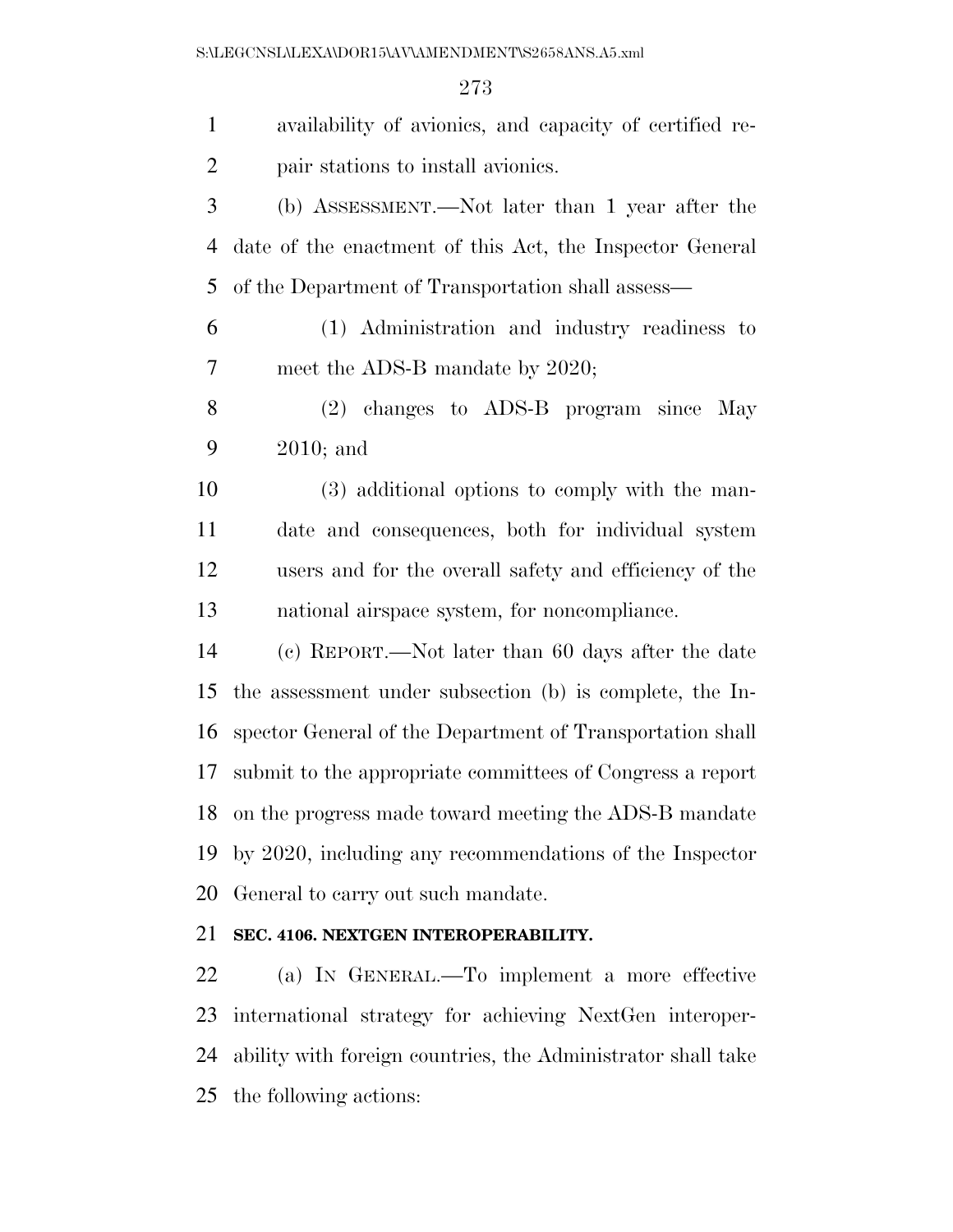(1) Conduct a gap analysis to identify potential risks to NextGen interoperability with other Air Navigation Service Providers and establish a sched-ule for periodically reevaluating such risks.

 (2) Develop a plan that identifies and docu- ments actions the Administrator will undertake to mitigate such risks, using information from the gap analysis as a basis for making management deci- sions about how to allocate resources for such ac-tions.

 (b) REPORT.—Not later than 1 year after the date of the enactment of this Act, the Administrator shall sub- mit to the appropriate committees of Congress a report on the analysis conducted under paragraph (1) of sub- section (a) and on the actions the Administrator has taken under paragraph (2) of such subsection.

#### **SEC. 4107. NEXTGEN TRANSITION MANAGEMENT.**

(a) IN GENERAL.—The Administrator shall—

 (1) identify and analyze technical and oper- ational maturity gaps in NextGen transition and im-plementation plans; and

 (2) develop a plan to mitigate the gaps identi-fied in paragraph (1).

 (b) REPORT.—Not later than 1 year after the date of the enactment of this Act, the Administrator shall sub-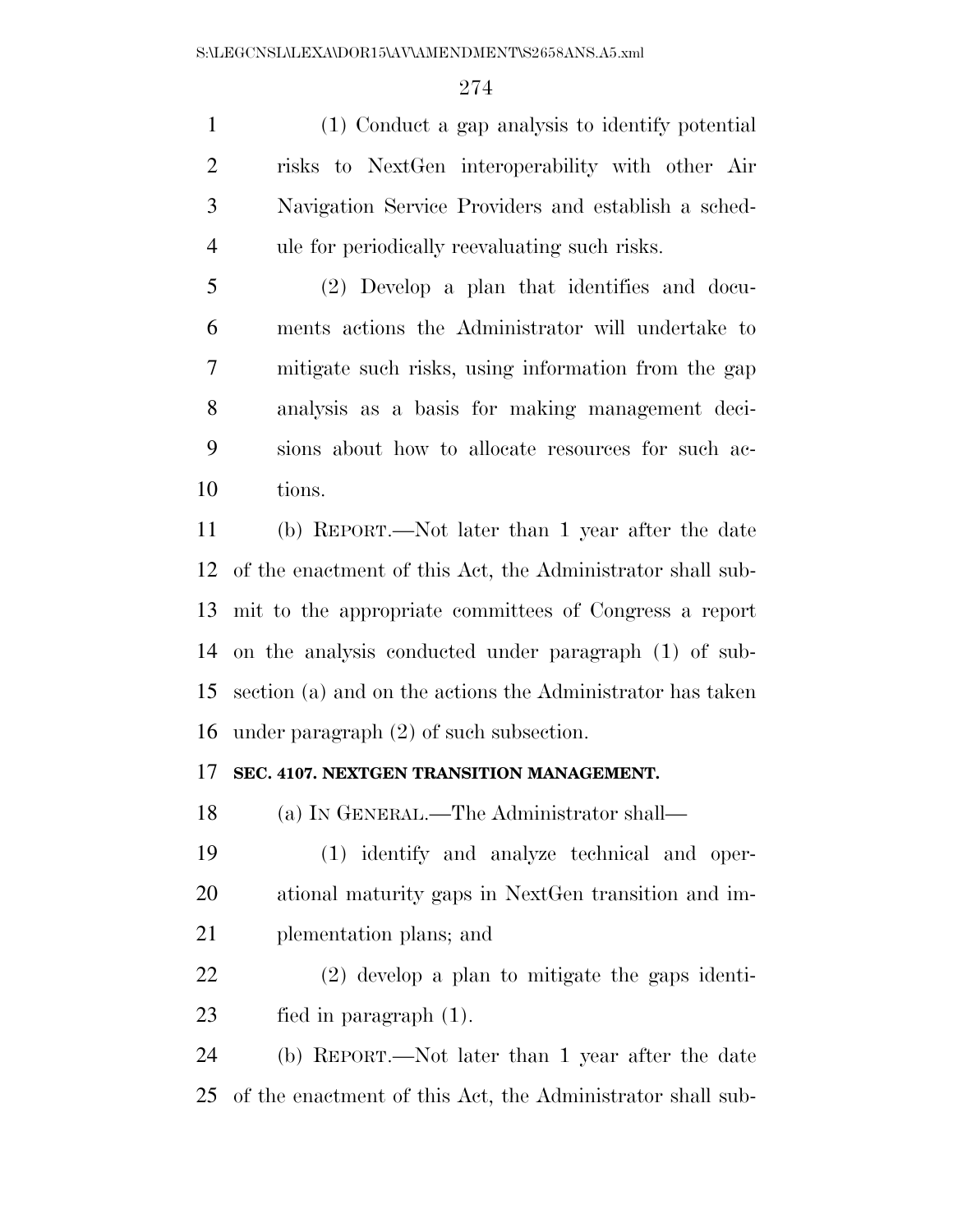mit to the appropriate committees of Congress a report on the actions taken to carry out the plan required by 3 subsection  $(a)(2)$ .

## **SEC. 4108. IMPLEMENTATION OF NEXTGEN OPERATIONAL IMPROVEMENTS.**

 (a) IN GENERAL.—To help ensure that NextGen operational improvements are fully implemented in the midterm, the Administrator shall—

 (1) work with airlines and other users of the national airspace system (referred to in this section as ''NAS'') to develop and implement a system to systematically track the use of existing performance based navigation (referred to in this section as 14 "PBN") procedures;

 (2) require consideration of other key oper- ational improvements in planning for NextGen im- provements, including identifying additional metroplexes for PBN projects, non-metroplex PBN procedures, as well as the identification of unused 20 flight routes for decommissioning;

 (3) develop and implement guidelines for ensur-22 ing timely inclusion of appropriate stakeholders, in- cluding airport representatives, in the planning and implementation of NextGen improvement efforts; and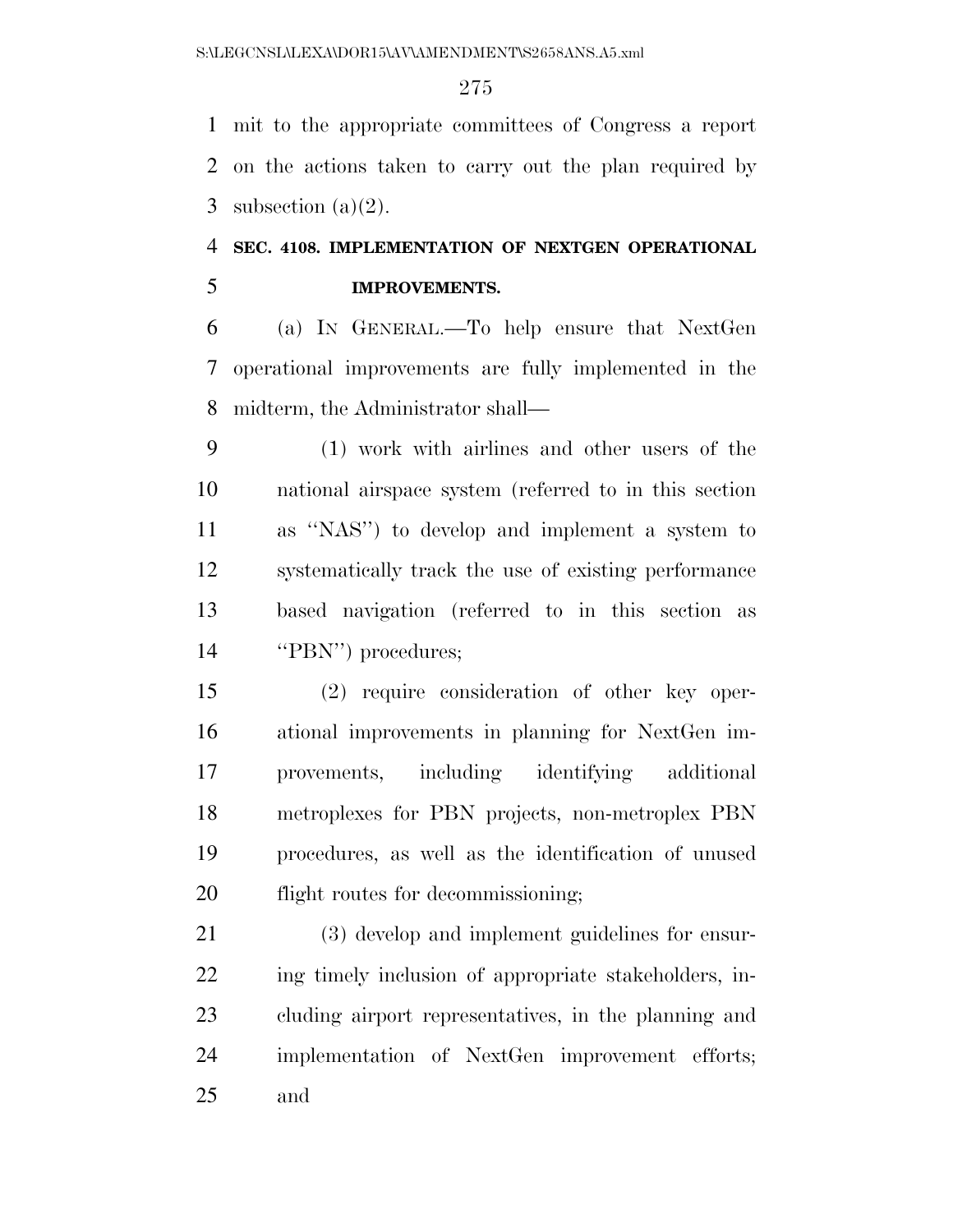(4) assure that NextGen planning documents provide stakeholders information on how and when operational improvements are expected to achieve NextGen goals and targets.

 (b) REPORT.—Not later than 1 year after the date of the enactment of this Act, the Administrator shall sub- mit to the appropriate committees of Congress a report on the progress made toward implementing the require- ments of subsection (a), and on the schedule and process that will be used to implement PBN at additional airports, including information on how the Administration will part- ner and coordinate with private industry to ensure expedi-tious implementation of performance based navigation.

#### **SEC. 4109. CYBERSECURITY.**

(a) IN GENERAL.—The Administrator shall—

 (1) identify and implement ways to better incor- porate cybersecurity measures as a systems char- acteristic at all levels and phases of the architecture and design of air traffic control programs, including NextGen programs;

 (2) develop a threat model that will identify vulnerabilities to better focus resources to mitigate cybersecurity risks;

 (3) develop an appropriate plan to mitigate cybersecurity risk, to respond to an attack, intru-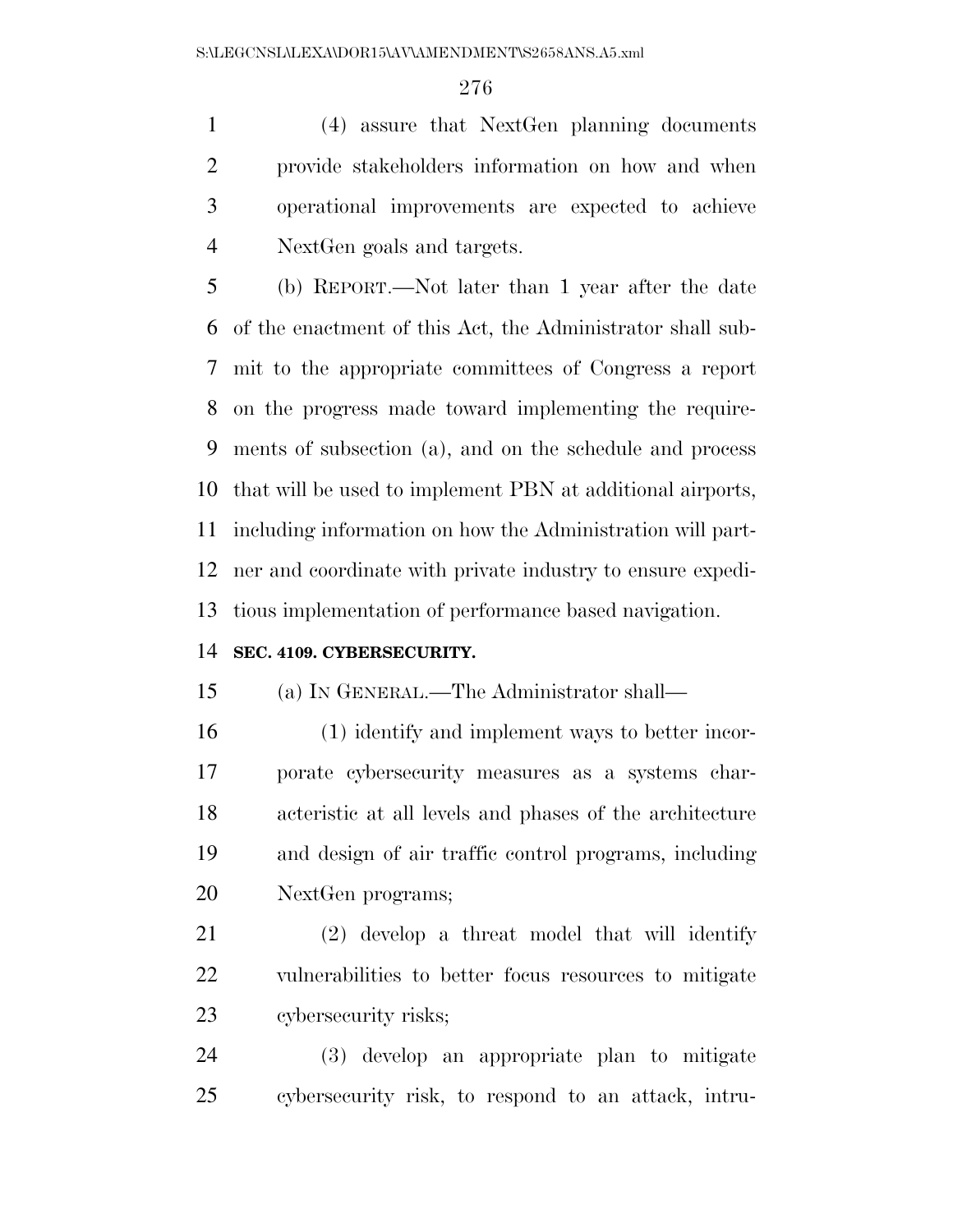sion, or otherwise unauthorized access and to adapt to evolving cybersecurity threats; and

 (4) foster a cybersecurity culture throughout the Administration, including air traffic control pro-grams and relevant contractors.

 (b) REPORT.—Not later than 1 year after the date of the enactment of this Act, the Administrator shall sub- mit to the appropriate committees of Congress a report on the progress made toward implementing the require-ments under subsection (a).

#### **SEC. 4110. DEFINING NEXTGEN.**

 Not later than 1 year after the date of the enactment of this Act, the Comptroller General of the United States shall—

 (1) assess how the line items included in the Administration's NextGen budget request relate to the goals and expected outcomes of NextGen, includ- ing how NextGen programs directly contribute to a measurably safer and more efficient air traffic con-trol system; and

 (2) submit to the appropriate committees of Congress a report on the results of the assessment under paragraph (1), including any recommenda- tions for the removal of line items that do not per-tain to the overall vision for NextGen.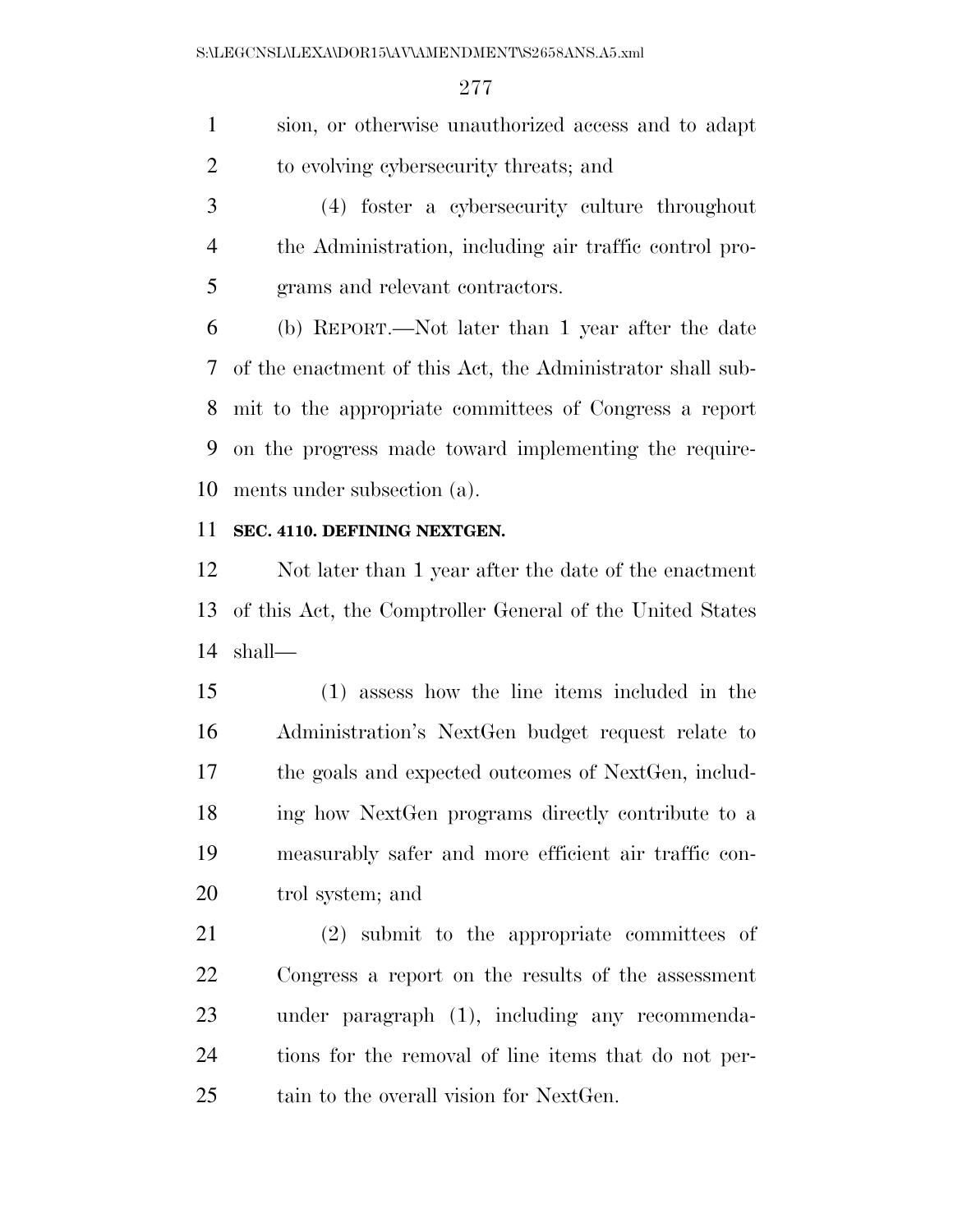#### **SEC. 4111. HUMAN FACTORS.**

 (a) IN GENERAL.—In order to avoid having to subse- quently modify products and services developed as a part of NextGen, the Administrator shall—

 (1) recognize and incorporate, in early design phases of all relevant NextGen programs, the human factors and procedural and airspace implications of stated goals and associated technical changes; and

 (2) ensure that a human factors specialist, sep- arate from the research and certification groups, is directly involved with the NextGen approval process. (b) REPORT.—Not later than 1 year after the date of the enactment of this Act, the Administrator shall sub- mit to the appropriate committees of Congress a report on the progress made toward implementing the require-ments under subsection (a).

#### **SEC. 4112. MAJOR ACQUISITION REPORTS.**

 (a) IN GENERAL.—The Administrator shall evaluate the current acquisition practices of the Administration to ensure that such practices—

- (1) identify the current estimated costs for each acquisition system, including all segments;
- (2) separately identify cumulative amounts for acquisition costs, technical refresh, and other en- hancements in order to identify the total baselined and re-baselined costs for each system; and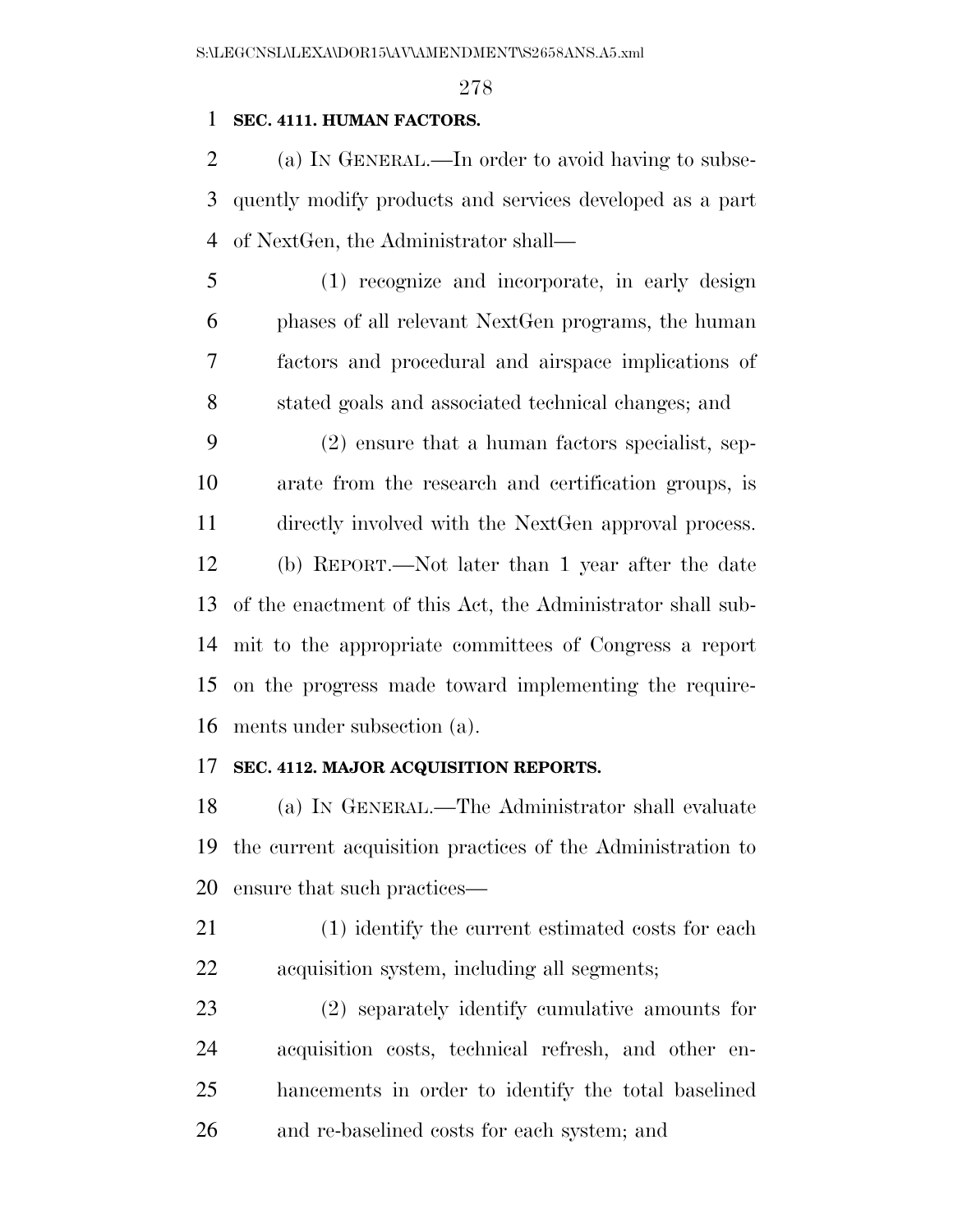(3) account for the way funds are being used when reporting to managers, Congress, and other stakeholders.

 (b) REPORT.—Not later than 1 year after the date of the enactment of this Act, the Administrator shall sub- mit to the appropriate committees of Congress a report on the progress made toward implementing the require-ments under subsection (a).

#### **SEC. 4113. EQUIPAGE MANDATES.**

 (a) IN GENERAL.—Before NextGen-related equipage mandates are imposed on users of the national airspace system, the Administrator, in collaboration with all rel-evant stakeholders, shall—

 (1) provide a statement of estimated cost and benefits that is based upon mature and stable tech-nical specifications; and

 (2) create a schedule for Administration deliverables and investments by both users and the Administration, including for procedure and airspace design, infrastructure deployment, and training.

### **SEC. 4114. WORKFORCE.**

 (a) IN GENERAL.—Not later than 1 year after the date of the enactment of this Act, the Administrator shall—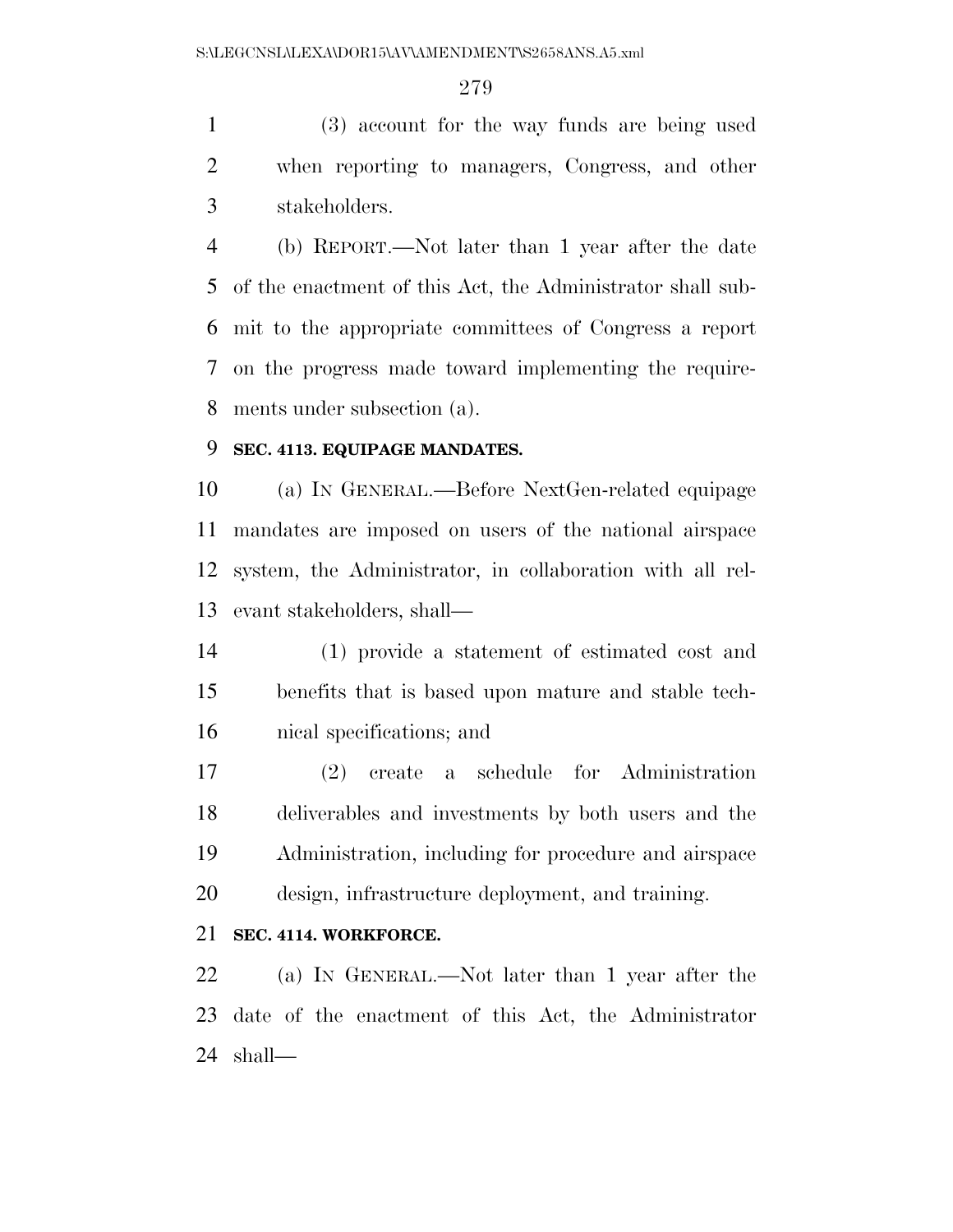(1) identify and assess barriers to attracting, developing, training, and retaining a talented work- force in the areas of systems engineering, architec- ture, systems integration, digital communications, and cybersecurity;

 (2) develop a comprehensive plan to attract, de-velop, train, and retain talented individuals; and

 (3) identify the resources needed to attract, de-velop, and retain this talent.

 (b) REPORT.—The Administrator shall submit to the appropriate committees of Congress a report on the progress made toward implementing the requirements under subsection (a).

#### **SEC. 4115. ARCHITECTURAL LEADERSHIP.**

 (a) IN GENERAL.—In order to provide an adequate technical foundation for steering NextGen's technical gov- ernance and managing inevitable changes in technology and operations, the Administrator shall—

(1) develop a plan that—

 (A) uses an architecture leadership com- munity and an effective governance approach to assure a proper balance between documents and artifacts and to provide high-level guidance;

 (B) enables effective management and communication of dependencies;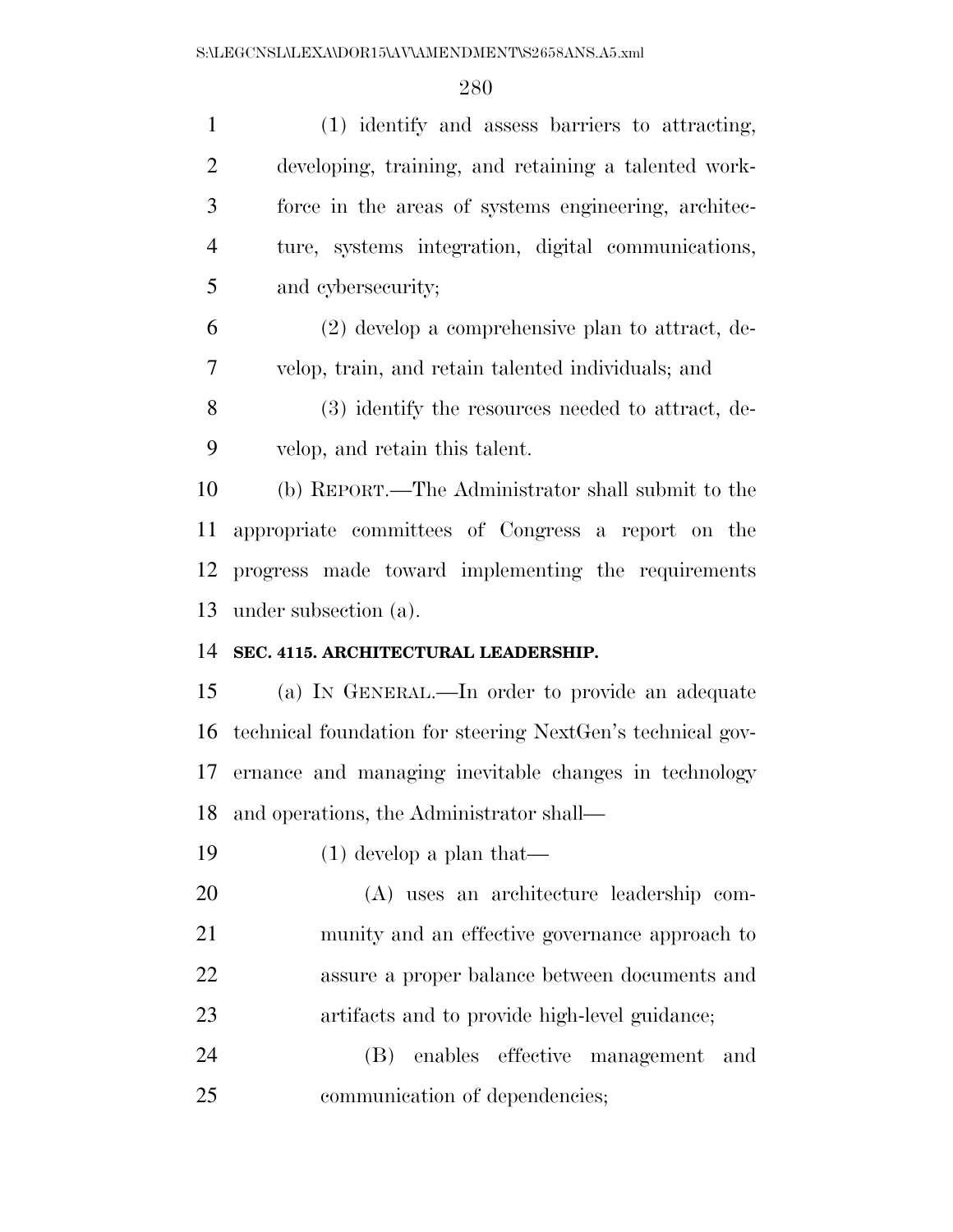(C) provides flexibility and the ability to evolve to ensure accommodation of future needs; and

 (D) communicates changing circumstances in order to align agency and airspace user ex-pectations;

 (2) determine the feasibility of conducting a small number of experiments among the Administra- tion's system integration partners to prototype can- didate solutions for establishing and managing a vi-brant architectural community; and

 (3) develop a method to initiate, grow, and en- gage a capable architecture community, from both within and outside of the Administration, who will expand the breadth and depth of expertise that is steering architectural changes.

 (b) REPORT.—Not later than 1 year after the date of the enactment of this Act, the Administrator shall sub- mit to the appropriate committees of Congress a report on the progress made toward implementing the require-ments under subsection (a).

#### **SEC. 4116. PROGRAMMATIC RISK MANAGEMENT.**

 (a) IN GENERAL.—To better inform the Administra-tion's decisions regarding the prioritization of efforts and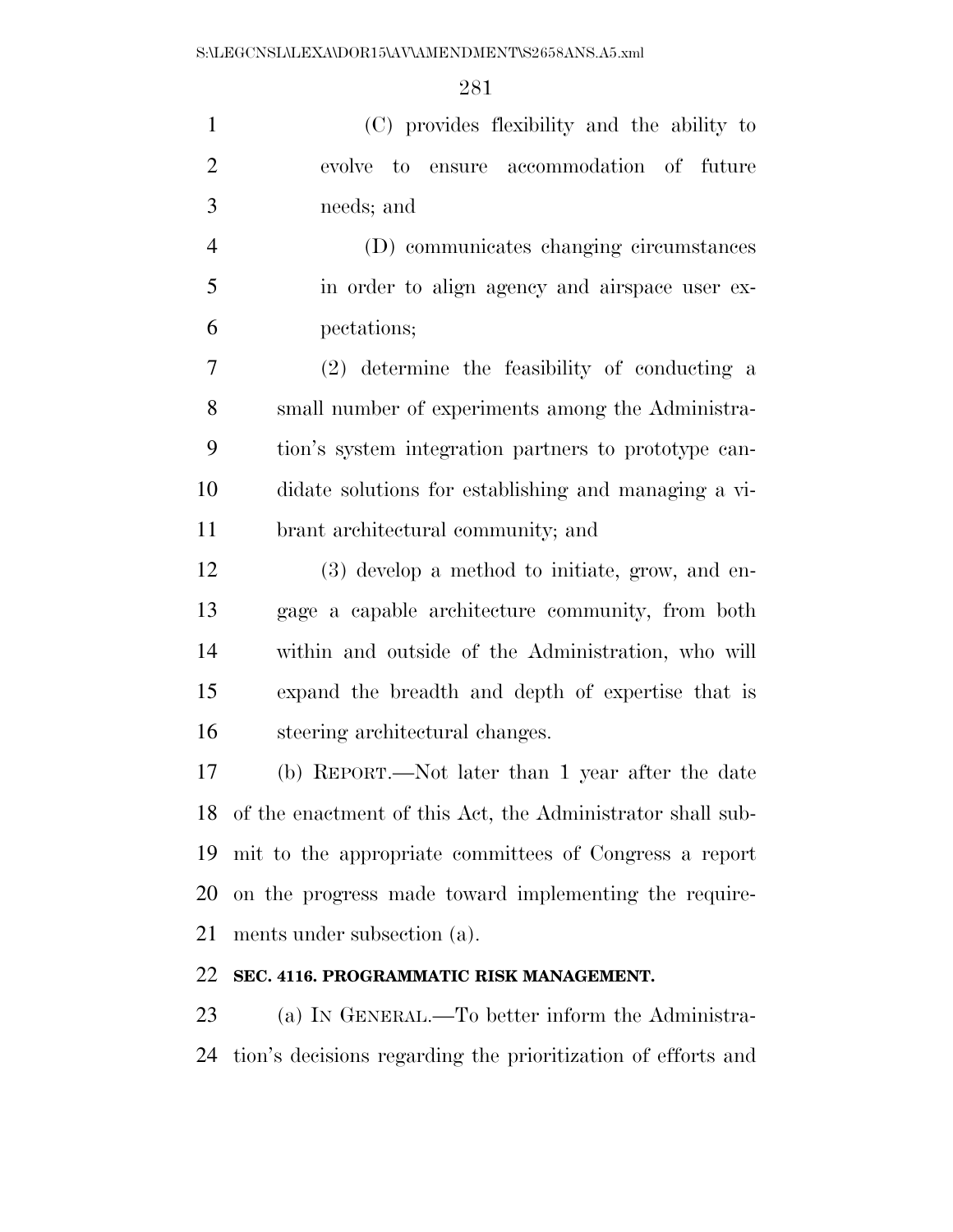allocation of resources for NextGen, the Administrator shall—

 (1) solicit input from specialists in probability and statistics to identify and prioritize the pro- grammatic and implementation risks to NextGen; and

 (2) develop a method to manage and mitigate the risks identified in paragraph (1).

 (b) REPORT.—Not later than 1 year after the date of the enactment of this Act, the Administrator shall sub- mit to the appropriate committees of Congress a report on the progress made toward implementing the require-ments under subsection (a).

### **SEC. 4117. NEXTGEN PRIORITIZATION.**

 The Administrator shall consider expediting NextGen modernization implementation projects at public use air- ports that share airspace with active military training ranges and do not have radar coverage where such imple-mentation would improve the safety of aviation operations.

# **Subtitle B—Administration**

**Organization and Employees** 

### **SEC. 4121. COST-SAVING INITIATIVES.**

 (a) IN GENERAL.—To ensure that Administration initiatives are being implemented in a timely and fiscally responsible manner, the Administrator shall—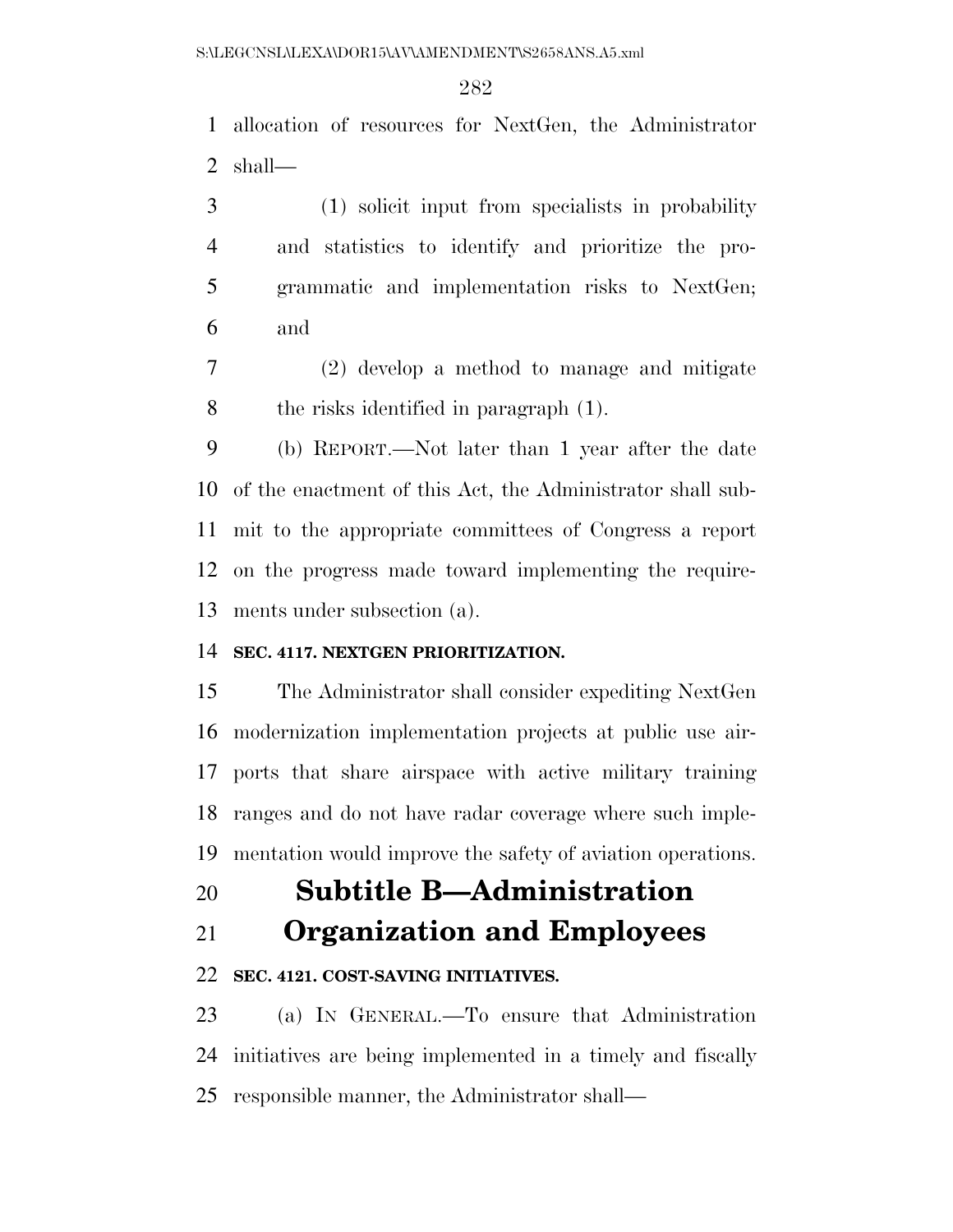(1) identify and implement agencywide cost-sav-ing initiatives; and

 (2) develop appropriate schedules and metrics to measure whether the initiatives are successful in reducing costs.

 (b) REPORT.—Not later than 1 year after the date of the enactment of this Act, the Administrator shall sub- mit to the appropriate committees of Congress a report on the progress made toward implementing the require-ments under subsection (a).

# **SEC. 4122. TREATMENT OF ESSENTIAL EMPLOYEES DURING FURLOUGHS.**

 (a) DEFINITION OF ESSENTIAL EMPLOYEE.—In this section, the term ''essential employee'' means an employee of the Administration who performs work involving the safety of human life or the protection of property, as de-termined by the Administrator.

 (b) IN GENERAL.—In implementing spending reduc- tions under Federal law, the Administrator may furlough 1 or more employees of the Administration, except an es- sential employee, if the Administrator determines the fur- lough is necessary to achieve the required spending reduc-tions.

 (c) TRANSFER OF BUDGETARY RESOURCES.—The Administrator may transfer budgetary resources within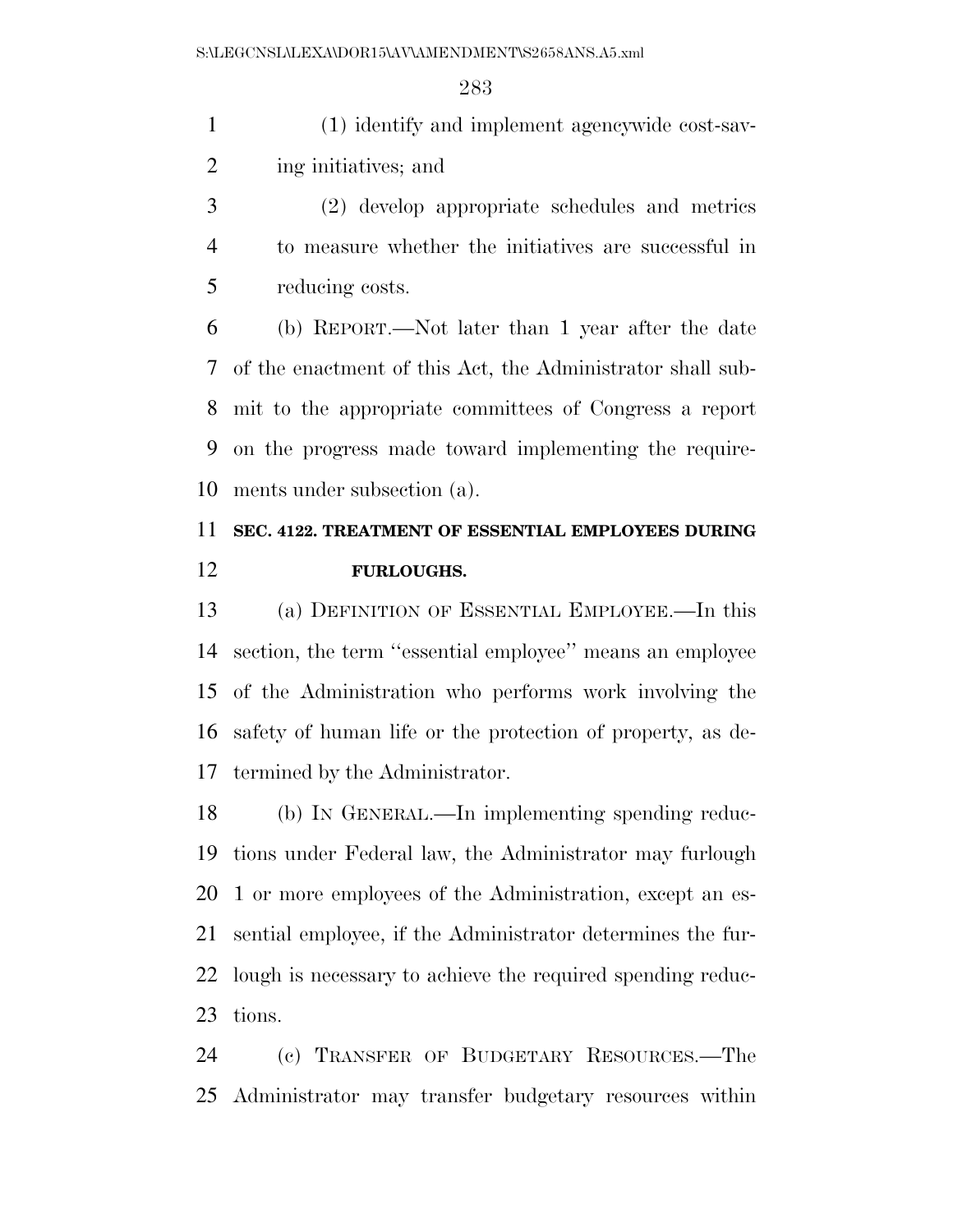the Administration to carry out subsection (b), except that the transfer may only be made to maintain essential em-ployees.

#### **SEC. 4123. CONTROLLER CANDIDATE INTERVIEWS.**

 (a) IN GENERAL.—Not later than 60 days after the date of the enactment of this Act, the Administrator shall require that an in-person interview be conducted with each individual applying for an air traffic control specialist po- sition before that individual may be hired to fill that posi-tion.

 (b) GUIDANCE.—Not later than 30 days after the date of the enactment of this Act, the Administrator shall establish guidelines regarding the in-person interview process described in subsection (a).

### **SEC. 4124. HIRING OF AIR TRAFFIC CONTROLLERS.**

 (a) IN GENERAL.—Section 44506 is amended by adding at the end the following:

18 "(f) HIRING OF CERTAIN AIR TRAFFIC CONTROL SPECIALISTS.—

20 "(1) CONSIDERATION OF APPLICANTS.—

21 "(A) ENSURING SELECTION OF MOST QUALIFIED APPLICANTS.—In appointing indi- viduals to the position of air traffic controllers, the Administrator shall give preferential consid-eration to qualified individuals maintaining 52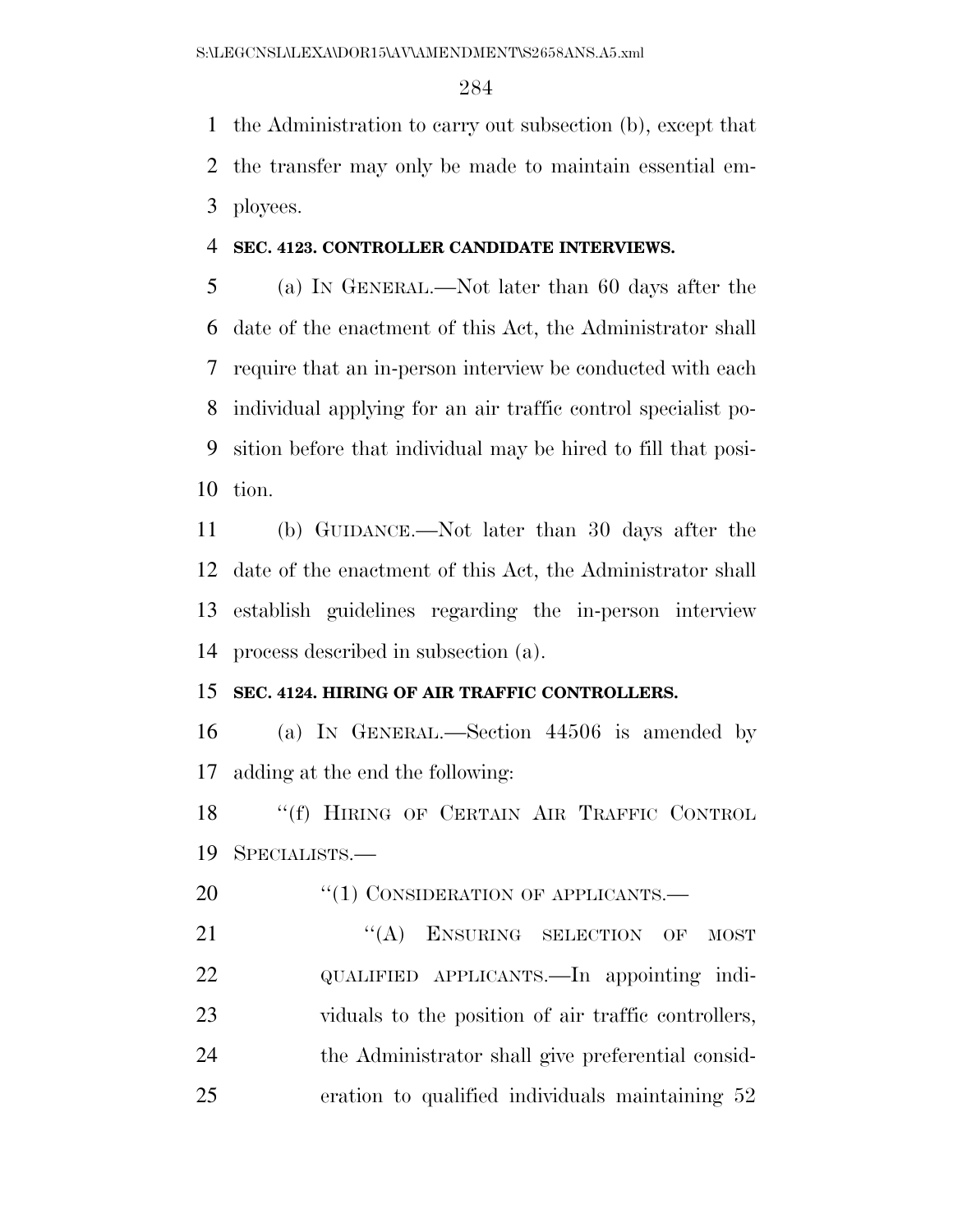| $\mathbf{1}$   | consecutive weeks of air traffic control experi-     |
|----------------|------------------------------------------------------|
| $\overline{2}$ | ence involving the full-time active separation of    |
| 3              | air traffic after receipt of an air traffic certifi- |
| $\overline{4}$ | cation or air traffic control facility rating within |
| 5              | 5 years of application while serving at—             |
| 6              | "(i) a Federal Aviation Administra-                  |
| 7              | tion air traffic control facility;                   |
| 8              | "(ii) a civilian or military air traffic             |
| 9              | control facility of the Department of De-            |
| 10             | fense; or                                            |
| 11             | "(iii) a tower operating under con-                  |
| 12             | tract with the Federal Aviation Adminis-             |
| 13             | tration under section 47124 of this title.           |
| 14             | "(B) CONSIDERATION OF ADDITIONAL AP-                 |
| 15             | PLICANTS.—The Administrator shall consider           |
| 16             | additional applicants for the position of air traf-  |
| 17             | fic controller by referring an approximately         |
| 18             | equal number of employees for appointment            |
| 19             | among the 2 applicant pools. The number of           |
| 20             | employees referred for consideration from each       |
| 21             | group shall not differ by more than 10 percent.      |
| 22             | "(i) POOL ONE.—Applicants who:                       |
| 23             | "(I) have successfully completed                     |
| 24             | controller training<br>traffic<br>air<br>and         |
| 25             | graduated from an institution partici-               |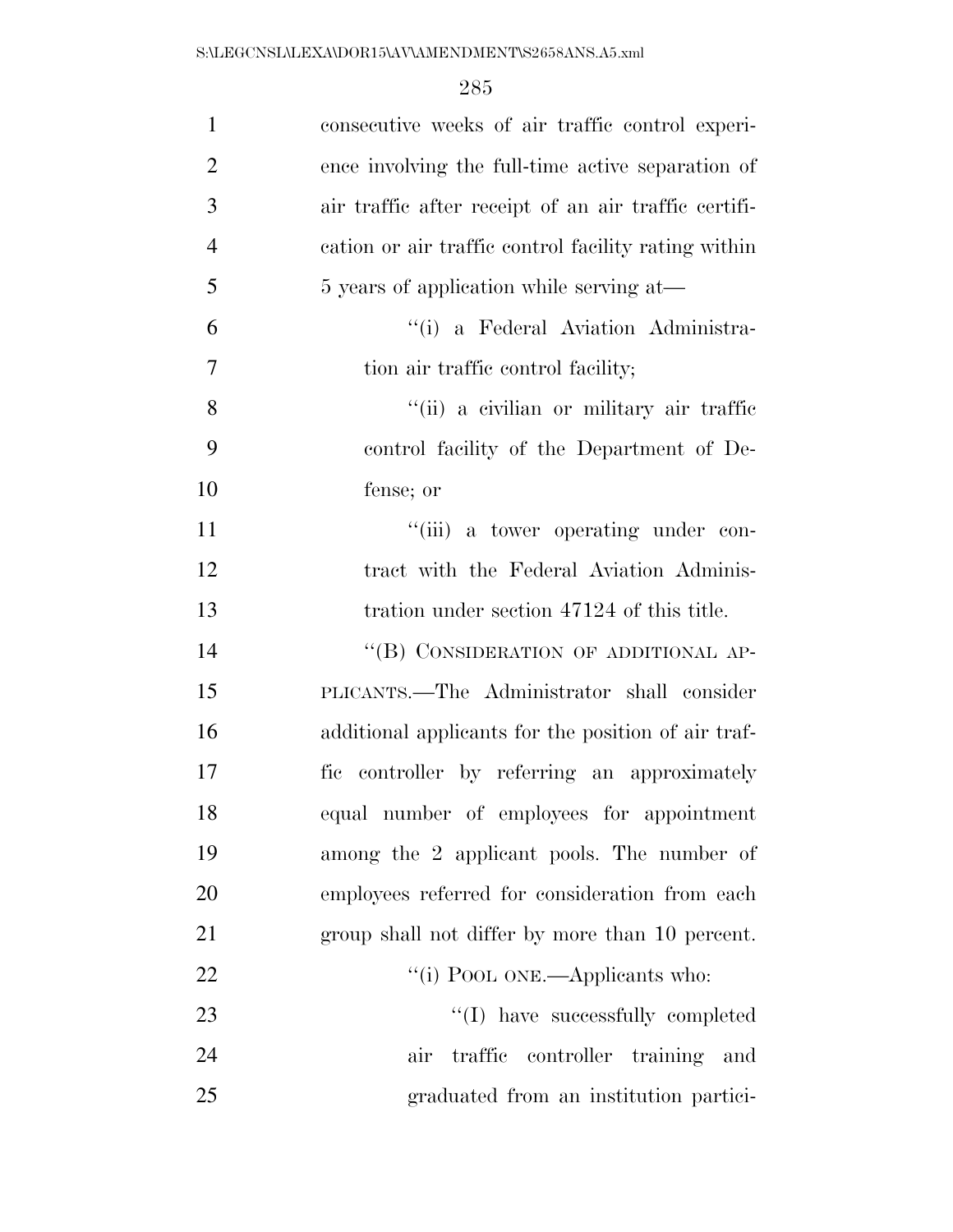| $\mathbf{1}$   | pating in the Collegiate Training Ini-   |
|----------------|------------------------------------------|
| $\overline{2}$ | program maintained under<br>tiative      |
| 3              | subsection $(c)(1)$ who have received    |
| $\overline{4}$ | from the institution—                    |
| 5              | "(aa) an appropriate rec-                |
| 6              | ommendation; or                          |
| $\overline{7}$ | "(bb) an endorsement certi-              |
| 8              | fying that the individual would          |
| 9              | have met the requirements in ef-         |
| 10             | fect as of December 31, 2013,            |
| 11             | for an appropriate recommenda-           |
| 12             | tion;                                    |
| 13             | "(II) are eligible for a veterans        |
| 14             | recruitment appointment pursuant to      |
| 15             | section 4214 of title 38, United States  |
| 16             | Code, and provide a Certificate of Re-   |
| 17             | lease or Discharge from Active Duty      |
| 18             | within 120 days of the announcement      |
| 19             | closing;                                 |
| 20             | "(III) are eligible veterans (as         |
| 21             | defined in section $4211$ of title 38,   |
| 22             | United States Code) maintaining avia-    |
| 23             | tion experience obtained in the course   |
| 24             | of the individual's military experience; |
| 25             | or                                       |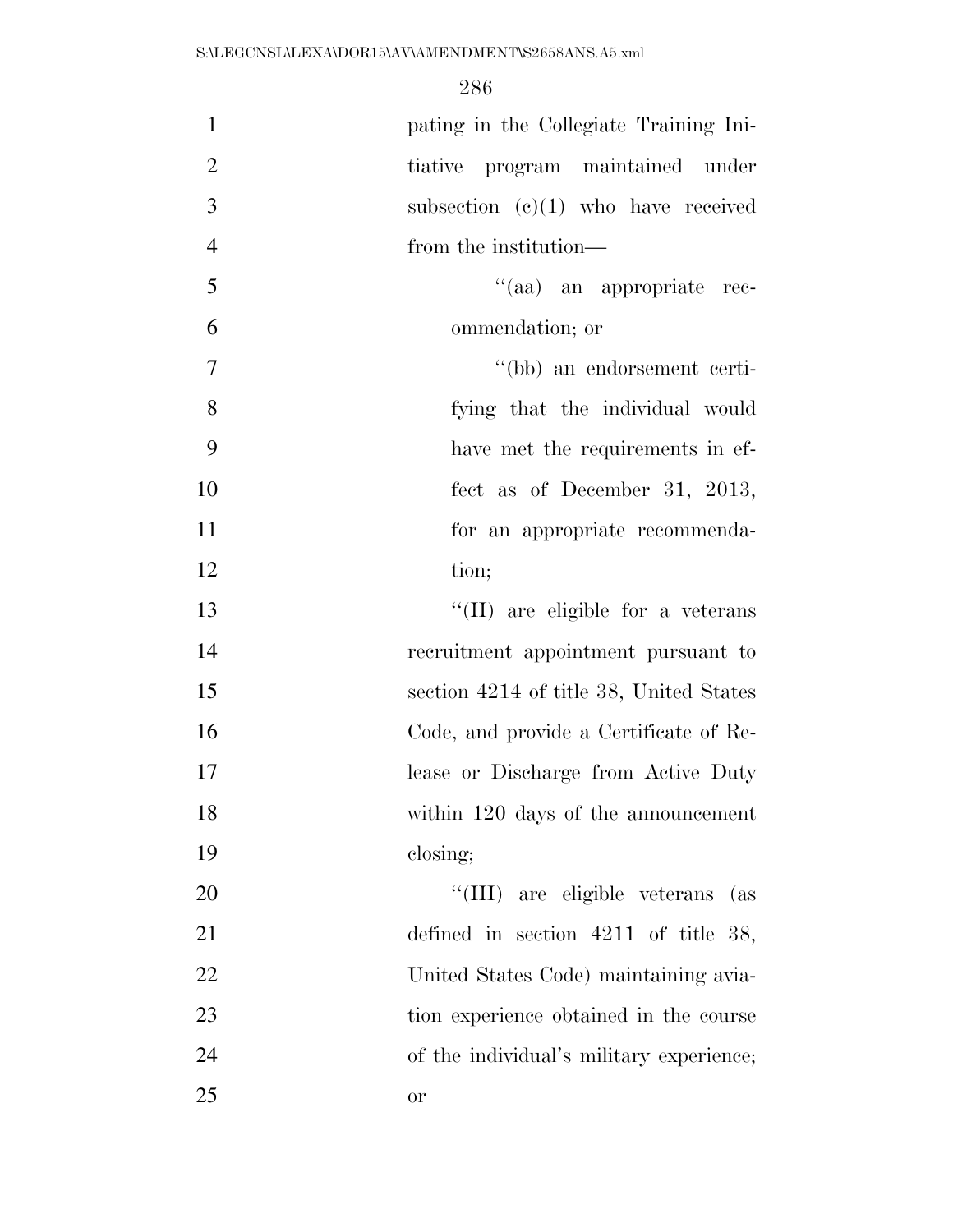| $\mathbf{1}$   | $\lq\lq$ (IV) are preference eligible vet-          |
|----------------|-----------------------------------------------------|
| $\overline{2}$ | erans (as defined in section 2108 of                |
| 3              | title 5, United States Code).                       |
| $\overline{4}$ | "(ii) POOL TWO.—Applicants who                      |
| 5              | apply under a vacancy announcement re-              |
| 6              | eruiting from all United States citizens.           |
| $\overline{7}$ | $``(2)$ USE OF BIOGRAPHICAL ASSESSMENTS.—           |
| 8              | "(A) BIOGRAPHICAL ASSESSMENTS.—The                  |
| 9              | Administration shall not use any biographical       |
| 10             | assessment when hiring under subparagraph           |
| 11             | $(A)$ or subparagraph $(B)(i)$ of paragraph $(1)$ . |
| 12             | "(B) RECONSIDERATION OF APPLICANTS                  |
| 13             | DISQUALIFIED ON THE BASIS OF BIOGRAPHICAL           |
| 14             | ASSESSMENTS.-                                       |
| 15             | "(i) IN GENERAL.—If an individual                   |
| 16             | described in subparagraph $(A)$ or subpara-         |
| 17             | graph $(B)(i)$ of paragraph $(1)$ who applied       |
| 18             | for the position of air traffic controller          |
| 19             | with the Administration in response to Va-          |
| 20             | FAA-AMC-14-<br>Announcement<br>cancy                |
| 21             | ALLSRCE-33537 (issued on February 10,               |
| 22             | 2014) and was disqualified from the posi-           |
| 23             | tion as the result of a biographical assess-        |
| 24             | ment, the Administrator shall provide the           |
| 25             | applicant an opportunity to reapply as              |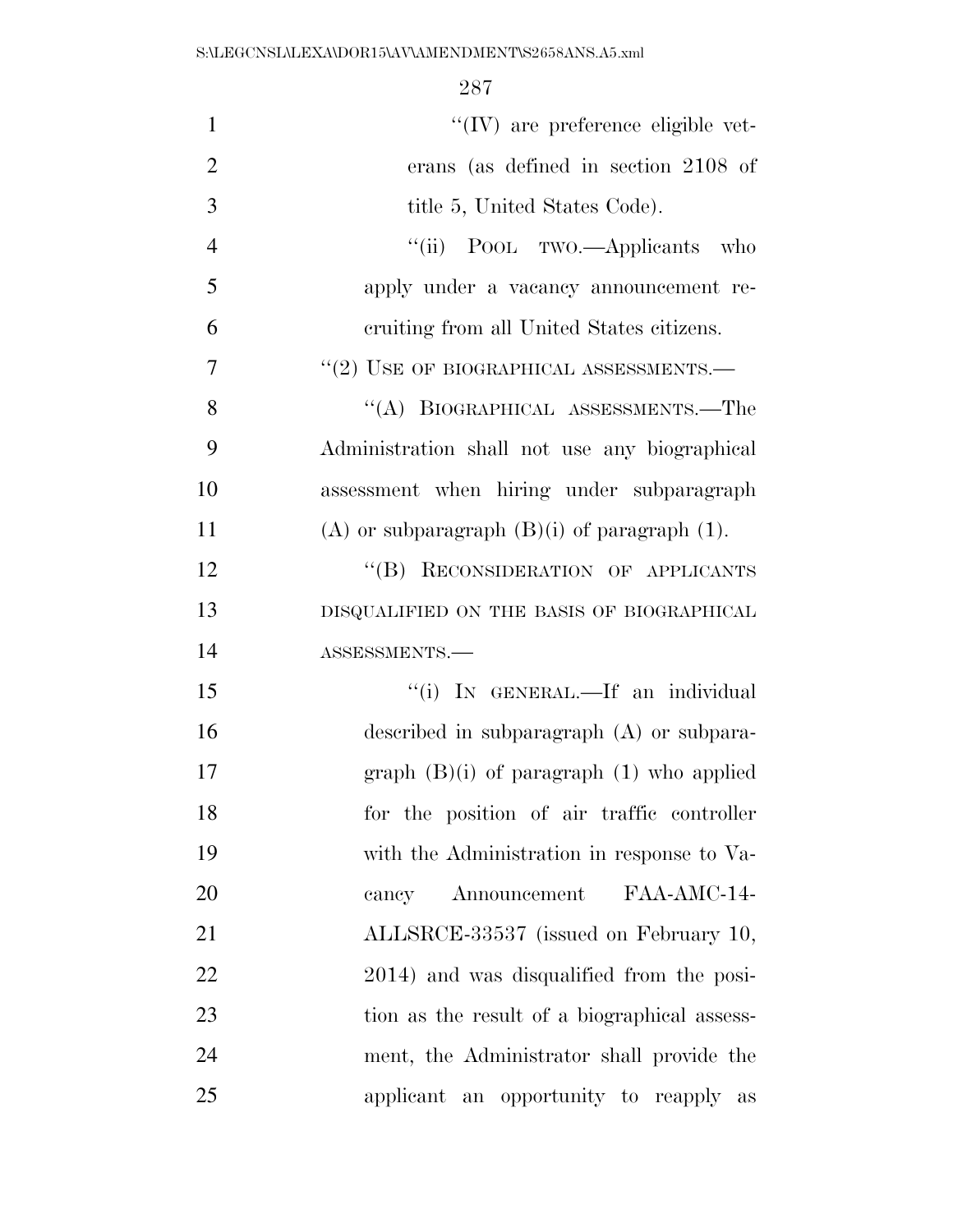| soon as practicable for the position under |  |
|--------------------------------------------|--|
| the revised hiring practices.              |  |

| 3              | "(ii) WAIVER OF AGE RESTRICTION.-                         |
|----------------|-----------------------------------------------------------|
| $\overline{4}$ | The Administrator shall waive any max-                    |
| 5              | imum age restriction for the position of air              |
| 6              | traffic controller with the Administration                |
| $\overline{7}$ | that would otherwise disqualify an indi-                  |
| 8              | vidual from the position if the individual—               |
| 9              | $\lq\lq$ is reapplying for the position                   |
| 10             | pursuant to clause (i) on or before                       |
| 11             | December 31, 2017; and                                    |
| 12             | $\lq\lq$ (II) met the maximum age re-                     |
| 13             | quirement on the date of the individ-                     |
| 14             | ual's previous application for the posi-                  |
| 15             | tion during the interim hiring process.                   |
| 16             | "(3) MAXIMUM ENTRY AGE FOR EXPERIENCED                    |
| 17             | CONTROLLERS.—Notwithstanding section 3307 of              |
| 18             | title 5, United States Code, the maximum limit of         |
| 19             | age for an original appointment to a position as an       |
| 20             | air traffic controller shall be 35 years of age for       |
| 21             | those maintaining 52 weeks of air traffic control ex-     |
| 22             | perience involving the full-time active separation of     |
| 23             | air traffic after receipt of an air traffic certification |
| 24             | or air traffic control facility rating in a civilian or   |
| 25             | military air traffic control facility.".                  |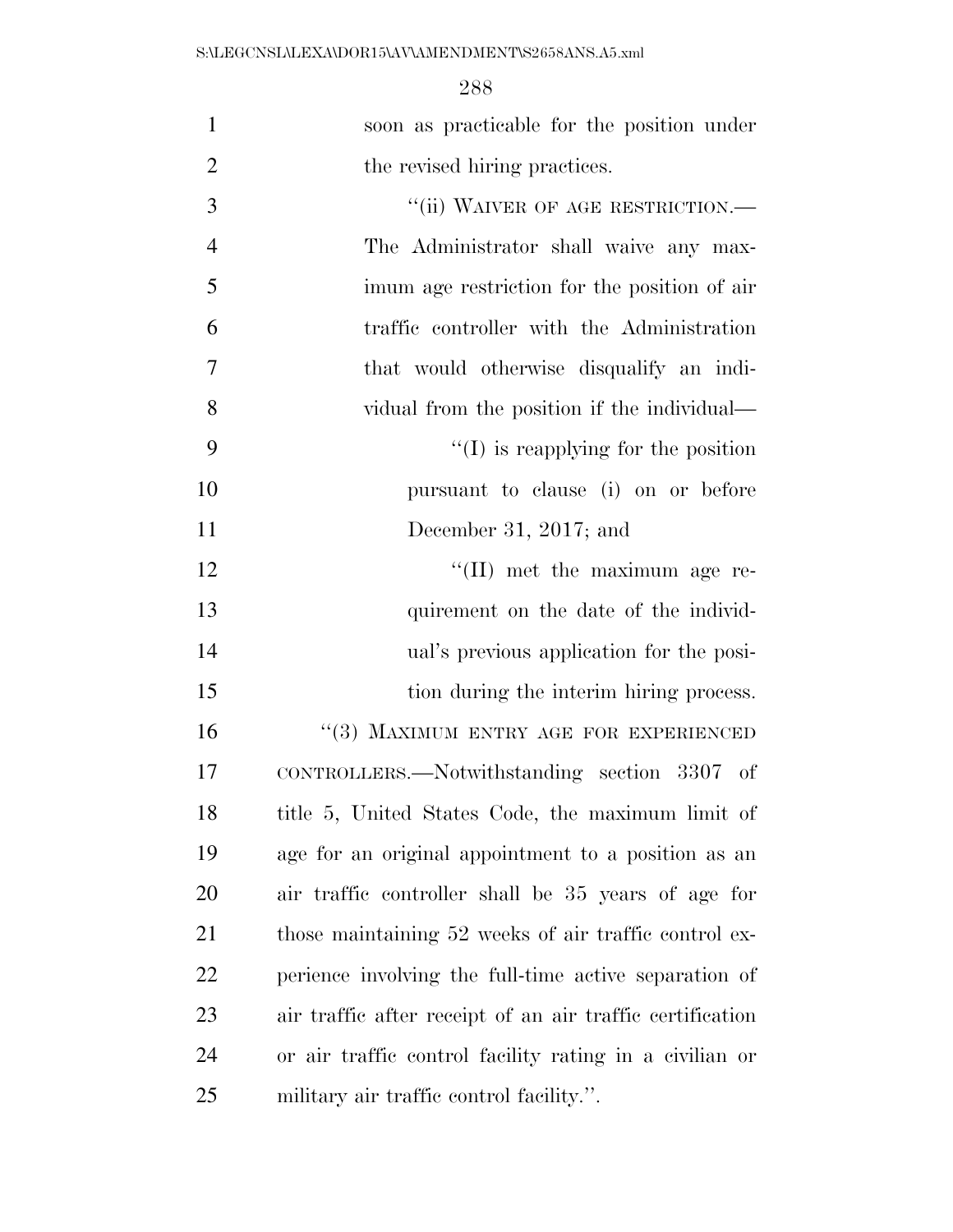(b) NOTIFICATION OF VACANCIES.—The Adminis- trator shall consider directly notifying secondary schools and institutes of higher learning, including Historically Black Colleges and Universities, Hispanic-serving institu- tions, Minority Institutions, and Tribal Colleges and Uni- versities, of the vacancy announcement under section  $44506(f)(1)(B)(ii)$  of title 49, United States Code.

# **SEC. 4125. COMPUTATION OF BASIC ANNUITY FOR CERTAIN AIR TRAFFIC CONTROLLERS.**

 (a) IN GENERAL.—Section 8415(f) of title 5, United States Code, is amended to read as follows:

 ''(f) The annuity of an air traffic controller or former air traffic controller retiring under section 8412(a) is com- puted under subsection (a), except that if the individual has at least 5 years of service in any combination as:

 $\frac{16}{10}$  <sup>''</sup>(1) an air traffic controller as defined by sec-17 tion  $2109(1)(A)(i)$ ;

18  $(2)$  a first level supervisor of an air traffic 19 controller as defined by section  $2109(1)(A)(i)$ ; or

20  $\frac{1}{20}$  a second level supervisor of an air traffic 21 controller as defined by section  $2109(1)(A)(i)$ ;

 so much of the annuity as is computed with respect to such type of service shall be computed by multiplying 1 7/10 percent of the individual's average pay by the years of such service.''.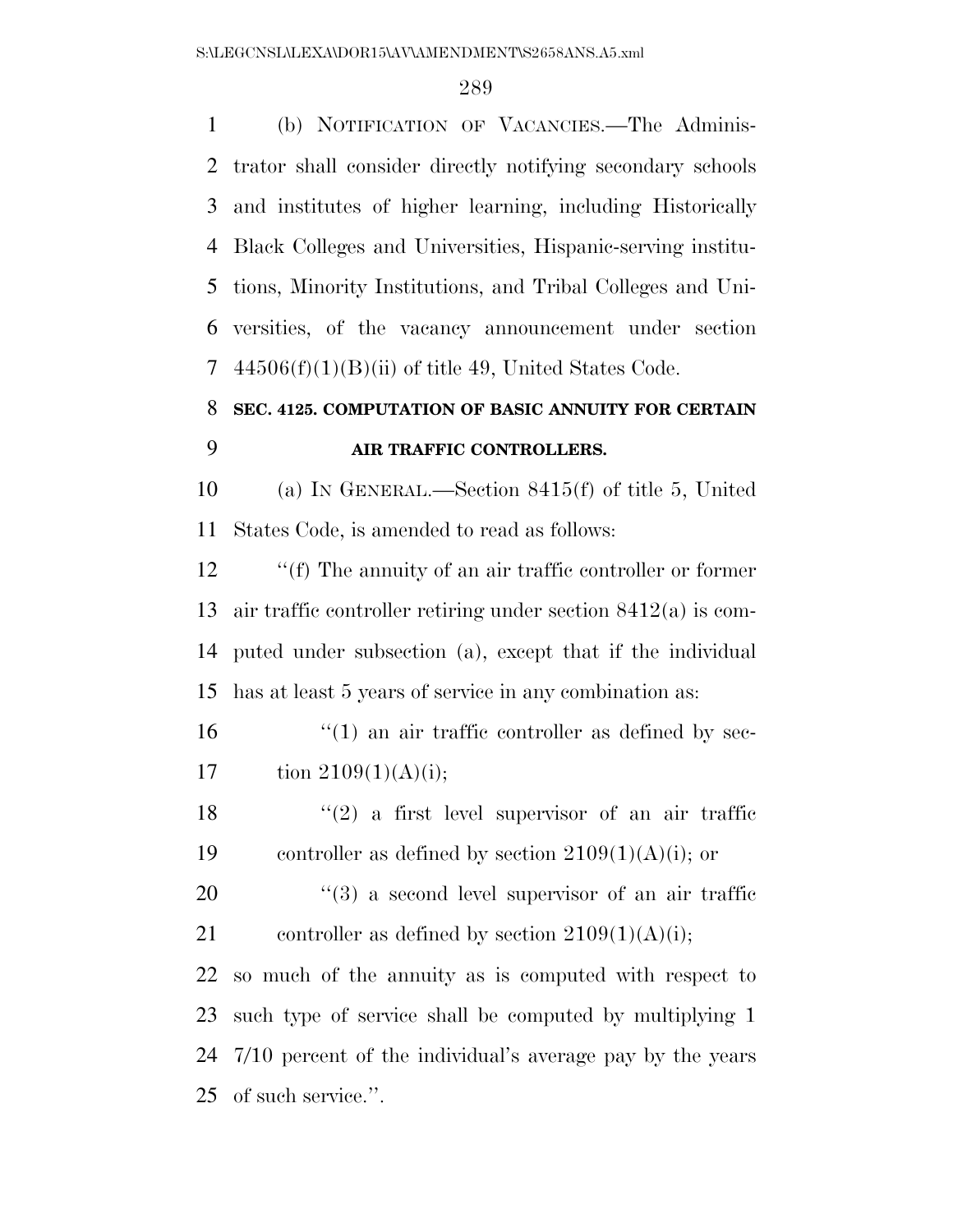(b) EFFECTIVE DATE.—The amendment made by subsection (a) shall be deemed to be effective on December 12, 2003. (c) PROCEDURES REQUIRED.—The Director of the Office of Personnel Management shall establish such pro- cedures as are necessary to provide for— (1) notification to each annuitant affected by 8 the amendments made by this section; (2) recalculation of the benefits of affected an- nuitants; (3) an adjustment to applicable monthly benefit amounts pursuant to such recalculation, to begin as soon as is practicable; and (4) a lump sum payment to each affected annu- itant equal to the additional total benefit amount that such annuitant would have received had the amendment made by subsection (a) been in effect on December 12, 2003. **TITLE V—MISCELLANEOUS SEC. 5001. NATIONAL TRANSPORTATION SAFETY BOARD IN- VESTIGATIVE OFFICERS.**  Section 1113 is amended by striking subsection (h).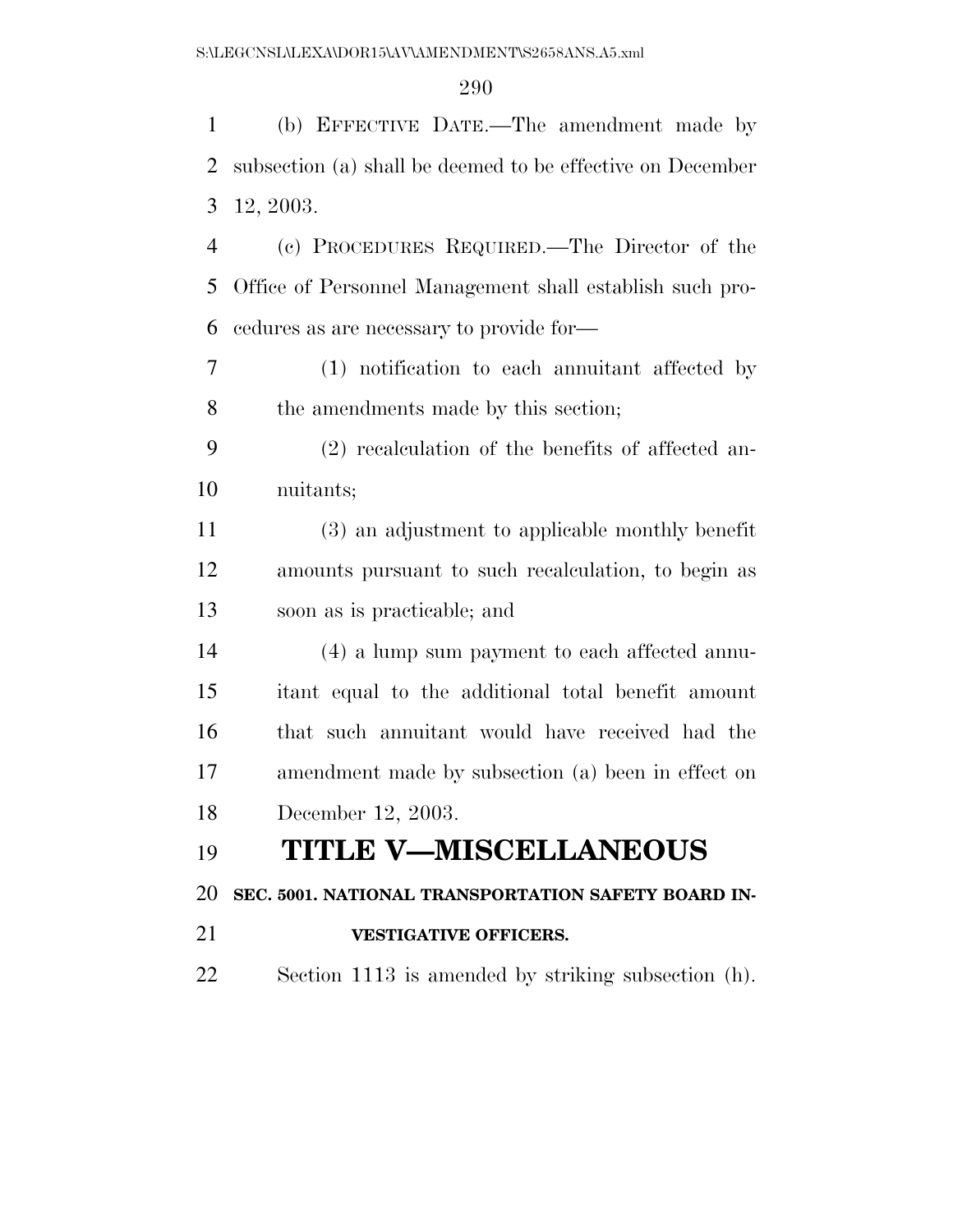#### **SEC. 5002. PERFORMANCE-BASED NAVIGATION.**

 Section 213(c) of the FAA Modernization and Re- form Act of 2012 (Public Law 112–95; 49 U.S.C. 40101 note) is amended by adding at the end the following:

 ''(3) NOTIFICATIONS AND CONSULTATIONS.— Not later than 90 days before applying a categorical exclusion under this subsection to a new procedure at an OEP airport, the Administrator shall—

 ''(A) notify and consult with the operator of the airport at which the procedure would be implemented; and

 $\langle G \rangle$  consider consultations or other en- gagement with the community in the which the airport is located to inform the public of the procedure.

16 "(4) REVIEW OF CERTAIN CATEGORICAL EX-CLUSIONS.—

18 "(A) IN GENERAL.—The Administrator shall review any decision of the Administrator made on or after February 14, 2012, and be- fore the date of the enactment of this para- graph to grant a categorical exclusion under this subsection with respect to a procedure to be implemented at an OEP airport that was a material change from procedures previously in effect at the airport to determine if the imple-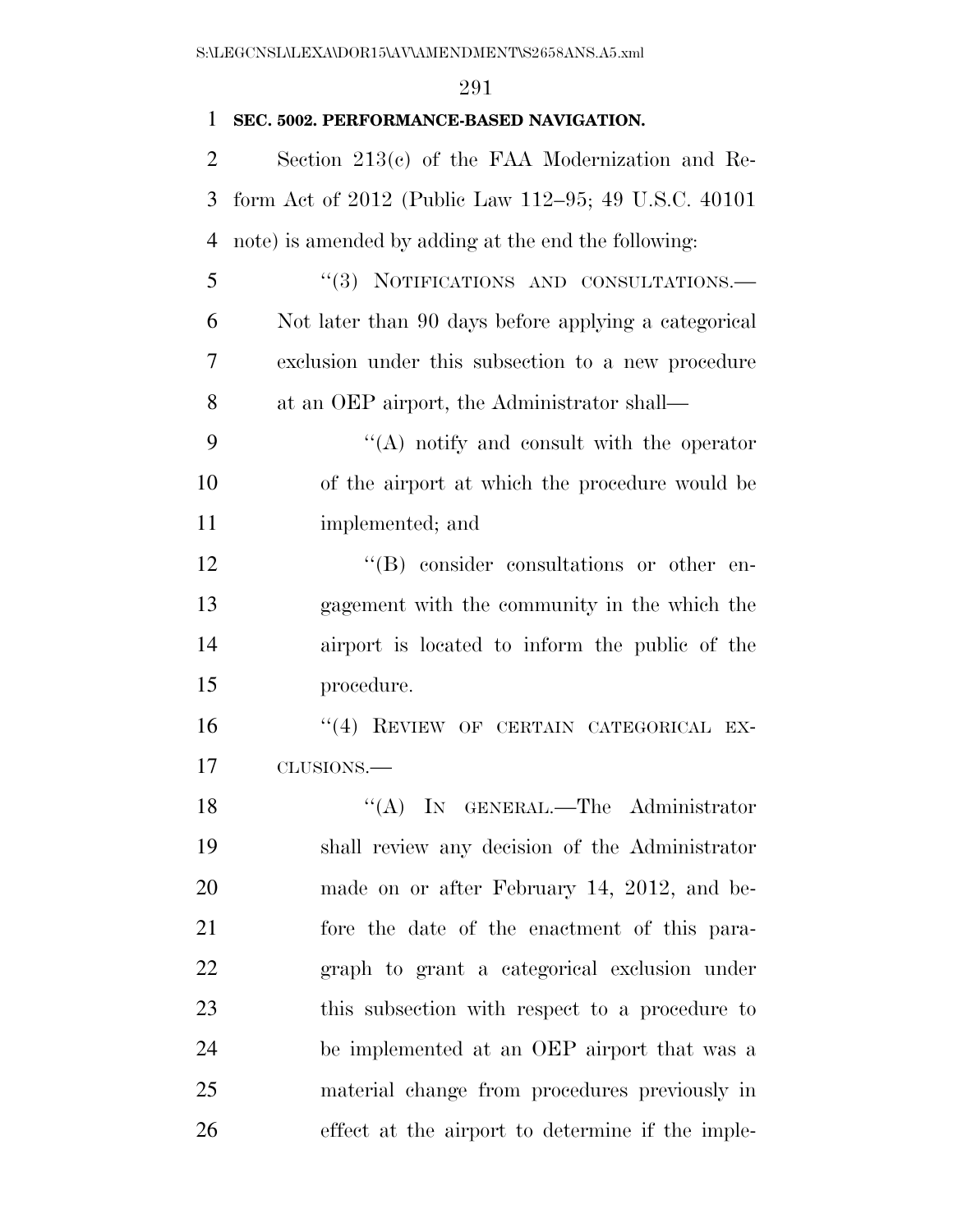| $\mathbf{1}$   | mentation of the procedure had a significant ef-  |
|----------------|---------------------------------------------------|
| $\overline{2}$ | fect on the human environment in the commu-       |
| 3              | nity in which the airport is located if the oper- |
| $\overline{4}$ | ator of that airport—                             |
| 5              | "(i) requests such a review; and                  |
| 6              | "(ii) demonstrates that there is good             |
| 7              | cause to believe that the implementation of       |
| 8              | the procedure had such an effect.                 |
| 9              | "(B) CONTENT OF REVIEW.—If, in con-               |
| 10             | ducting a review under subparagraph (A) with      |
| 11             | respect to a procedure implemented at an OEP      |
| 12             | airport, the Administrator, in consultation with  |
| 13             | the operator of the airport, determines that im-  |
| 14             | plementing the procedure had a significant ef-    |
| 15             | fect on the human environment in the commu-       |
| 16             | nity in which the airport is located, the Admin-  |
| 17             | istrator shall—                                   |
| 18             | "(i) consult with the operator of the             |
| 19             | airport to identify measures to mitigate the      |
| 20             | effect of the procedure on the human envi-        |
| 21             | ronment; and                                      |
| 22             | "(ii) in conducting such consultations,           |
| 23             | consider the use of alternative flight paths      |
| 24             | that do not substantially degrade the effi-       |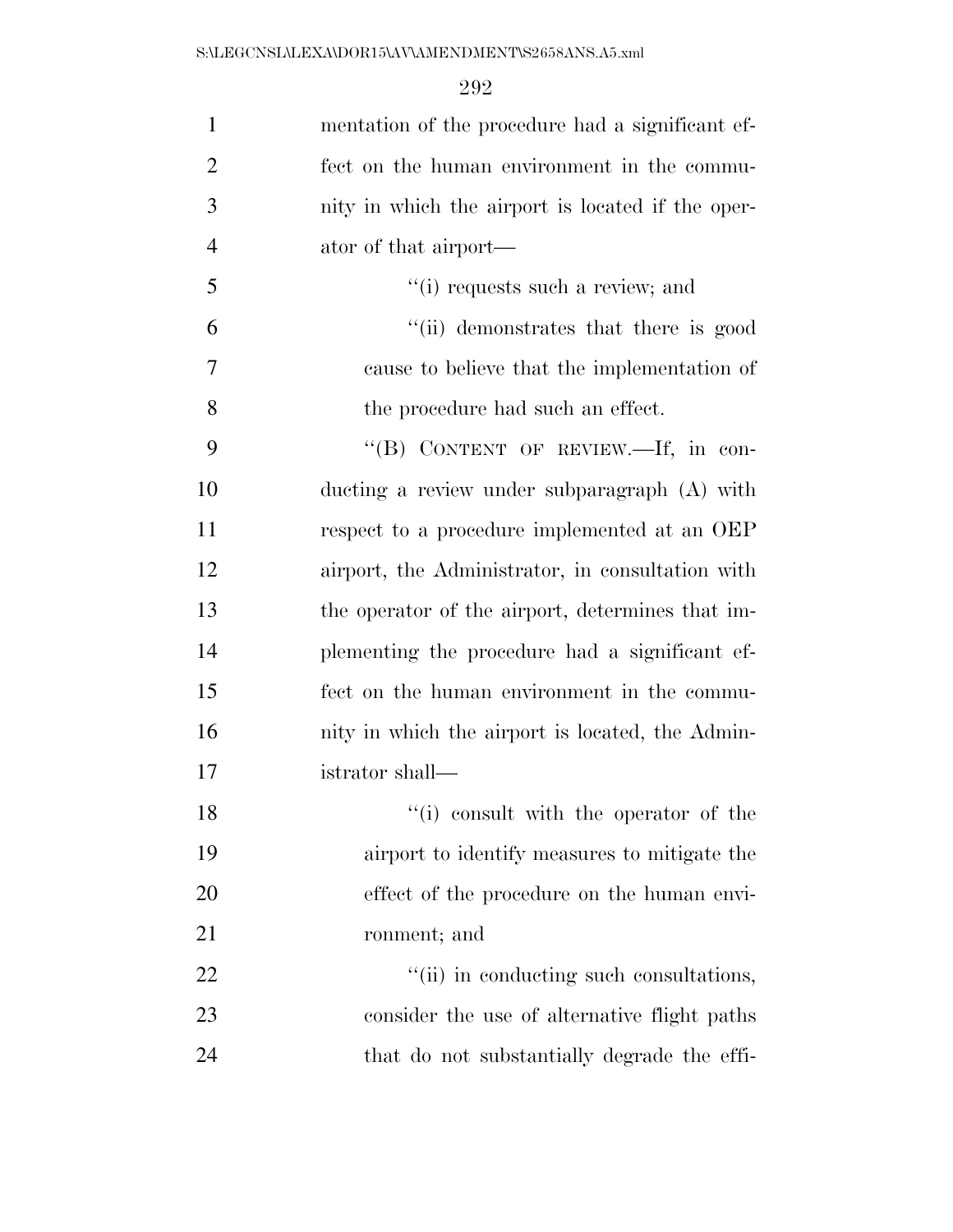| $\mathbf{1}$   | ciencies achieved by the implementation of           |
|----------------|------------------------------------------------------|
| $\overline{2}$ | the procedure being reviewed.                        |
| 3              | "(C) HUMAN ENVIRONMENT DEFINED.-                     |
| $\overline{4}$ | In this paragraph, the term 'human environ-          |
| 5              | ment' has the meaning given such term in sec-        |
| 6              | tion 1508.14 of title 40, Code of Federal Regu-      |
| 7              | lations (as in effect on the day before the date     |
| 8              | of the enactment of this paragraph).".               |
| 9              | SEC. 5003. OVERFLIGHTS OF NATIONAL PARKS.            |
| 10             | Section 40128 is amended—                            |
| 11             | $(1)$ in subsection $(a)(3)$ , by striking "the" be- |
| 12             | fore "title 14"; and                                 |
| 13             | $(2)$ by amending subsection $(f)$ to read as fol-   |
| 14             | lows:                                                |
| 15             | "(f) TRANSPORTATION ROUTES.—                         |
| 16             | "(1) IN GENERAL.—This section shall not apply        |
| 17             | to any air tour operator while flying over or near   |
| 18             | any Federal land managed by the Director of the      |
| 19             | National Park Service, including Lake Mead Na-       |
| 20             | tional Recreation Area, solely as a transportation   |
| 21             | route, to conduct an air tour over the Grand Canyon  |
| 22             | National Park.                                       |
| 23             | "(2) EN ROUTE.—For purposes of this sub-             |
| 24             | section, an air tour operator flying over the Hoover |
| 25             | Dam in the Lake Mead National Recreation Area en     |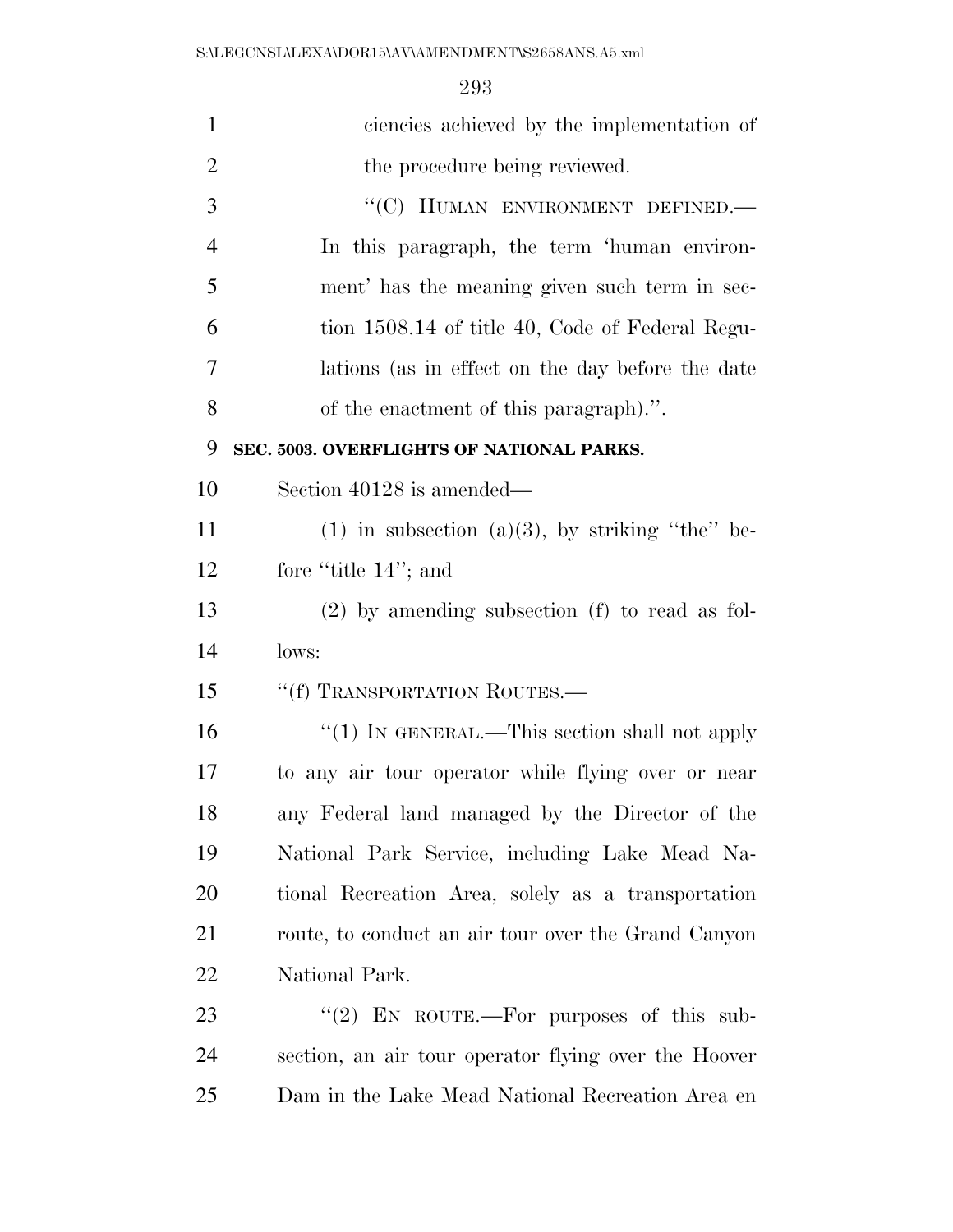| $\mathbf{1}$   | route to the Grand Canyon National Park shall be           |
|----------------|------------------------------------------------------------|
| $\overline{2}$ | deemed to be flying solely as a transportation             |
| 3              | route.".                                                   |
| $\overline{4}$ | SEC. 5004. NAVIGABLE AIRSPACE ANALYSIS FOR COMMER-         |
| 5              | CIAL SPACE LAUNCH SITE RUNWAYS.                            |
| 6              | (a) IN GENERAL.—Section $44718(b)(1)$ is amended—          |
| 7              | (1) by striking "air navigation facilities and             |
| 8              | equipment" and inserting "air or space navigation          |
| 9              | facilities and equipment";                                 |
| 10             | $(2)$ in subparagraph $(D)$ , by striking "; and"          |
| 11             | and inserting a semicolon;                                 |
| 12             | $(3)$ in subparagraph $(E)$ , by striking the period       |
| 13             | at the end and inserting "; and"; and                      |
| 14             | (4) by adding at the end the following:                    |
| 15             | $``(F)$ the impact on launch and reentry for               |
| 16             | launch and reentry vehicles arriving or depart-            |
| 17             | ing from a launch site or reentry site licensed            |
| 18             | by the Secretary.".                                        |
| 19             | (b) RULEMAKING.—Not later than 18 months after             |
| 20             | the date of enactment of this Act, the Administrator of    |
| 21             | the Federal Aviation Administration shall initiate a rule- |
| 22             | making to implement the amendments made by subsection      |
| 23             | (a).                                                       |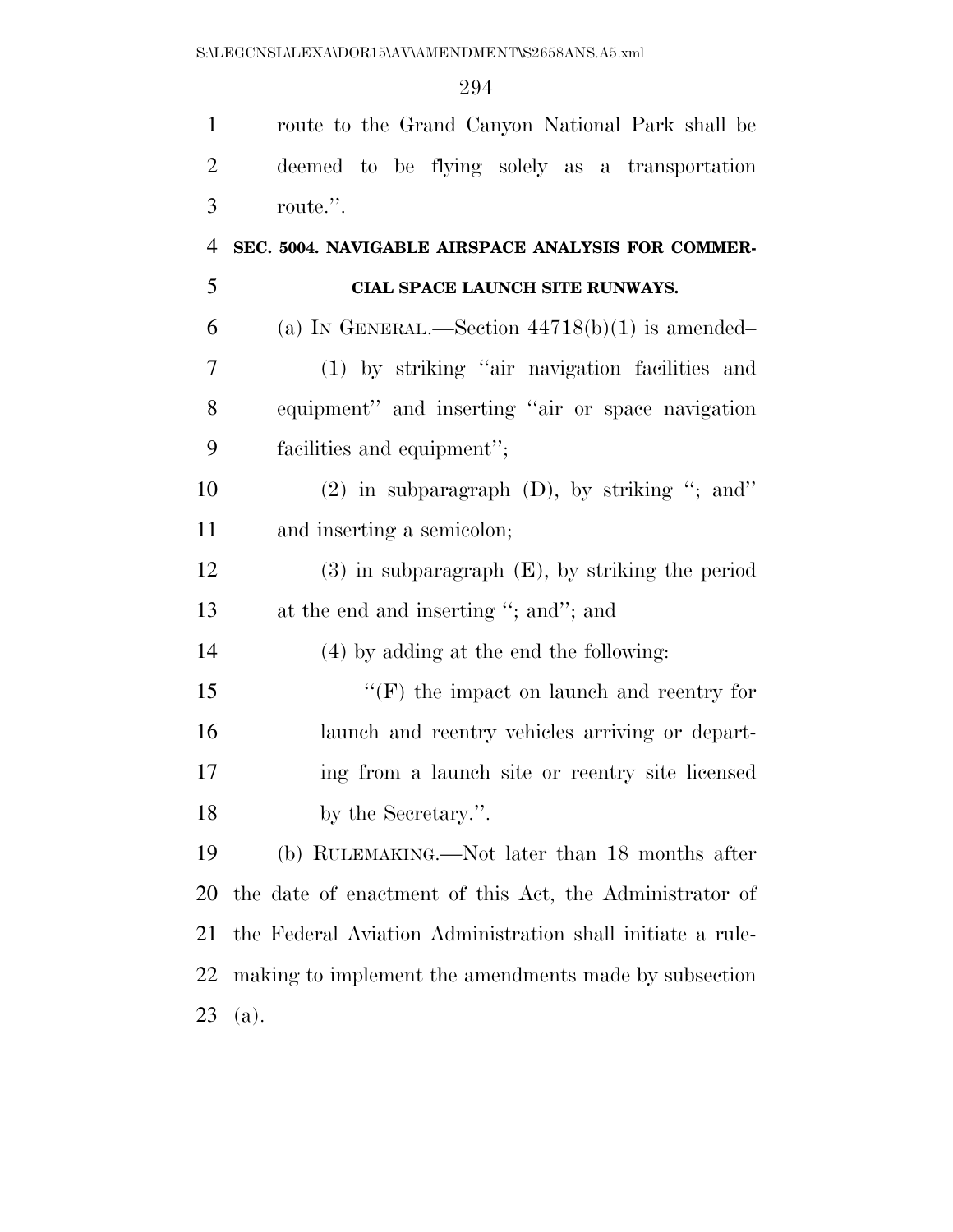## **SEC. 5005. SURVEY AND REPORT ON SPACEPORT DEVELOP-MENT.**

 Not later than 1 year after the date of enactment of this Act, the Comptroller General of the United States shall submit to the appropriate committees of Congress a report on the existing system of spaceports licensed by the Federal Aviation Administration that includes rec-ommendations regarding—

 (1) the extent to which, and the manner in which, the Federal Government could participate in the construction, improvement, development, or maintenance of such spaceports; and

(2) potential funding sources.

#### **SEC. 5006. AVIATION FUEL.**

 (a) USE OF UNLEADED AVIATION GASOLINE.—The Administrator of the Federal Aviation Administration shall allow the use of an unleaded aviation gasoline in an aircraft as a replacement for a leaded gasoline if the Ad-ministrator—

 (1) determines that the unleaded aviation gaso-21 line qualifies as a replacement for an approved lead-ed gasoline;

 (2) identifies the aircraft and engines that are eligible to use the qualified replacement unleaded gasoline; and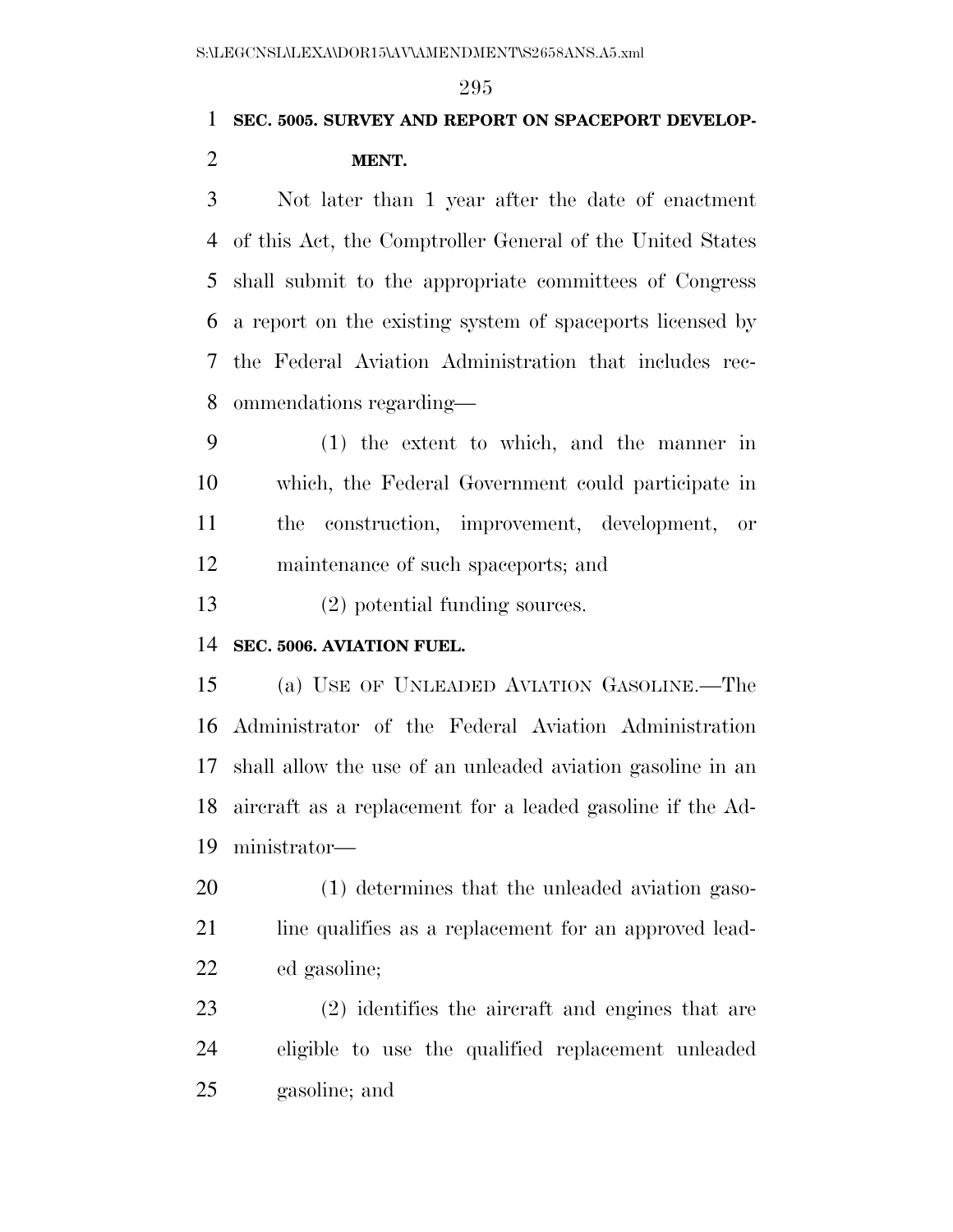(3) adopts a process (other than the traditional means of certification) to allow eligible aircraft and engines to operate using qualified replacement un- leaded gasoline in a manner that ensures safety. (b) TIMING.—The Administrator shall adopt the process described in subsection (a)(3) not later than 180 days after the later of— (1) the date on which the Administration com- pletes the Piston Aviation Fuels Initiative; or (2) the date on which the American Society for Testing and Materials publishes a production speci- fication for an unleaded aviation gasoline. **SEC. 5007. COMPREHENSIVE AVIATION PREPAREDNESS PLAN.**  (a) IN GENERAL.—No later than 1 year after the date of enactment of this Act, the Secretary of Transpor- tation and the Secretary of Health and Human Services, in coordination with the Secretary of Homeland Security, the Secretary of Labor, the Secretary of State, the Sec- retary of Defense, and representatives of other Federal de- partments and agencies, as necessary, shall develop a com- prehensive national aviation communicable disease pre-paredness plan.

 (b) MINIMUM COMPONENTS.—The plan developed under subsection (a) shall—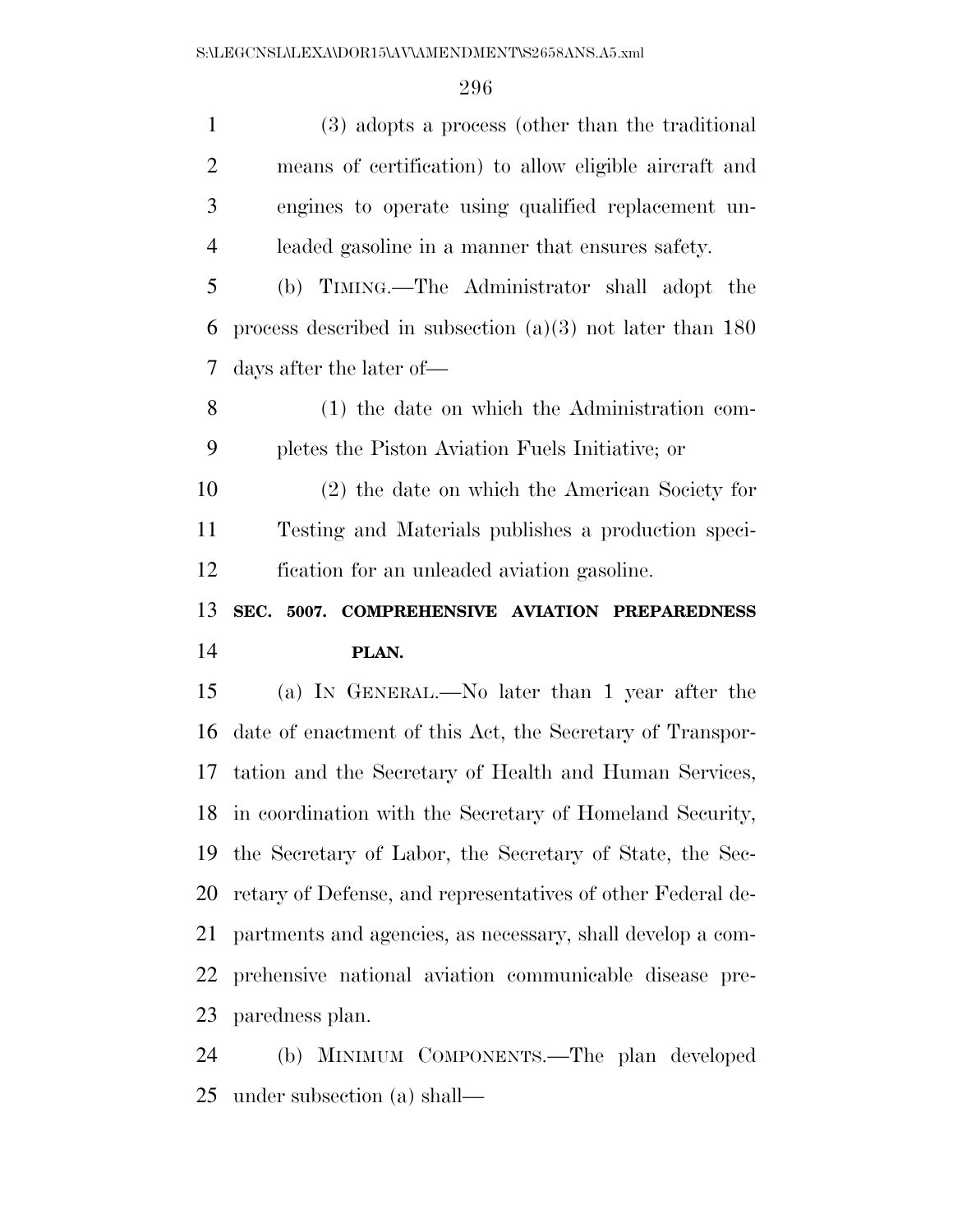(1) be developed in consultation with other rel- evant stakeholders, including State, local, tribal, and territorial governments, air carriers, first respond-ers, and the general public;

 (2) provide for the development of a commu- nications system or protocols for providing com- prehensive, appropriate, and up to date information regarding communicable disease threats and pre-paredness between all relevant stakeholders;

 (3) document the roles and responsibilities of relevant Federal department and agencies, including coordination requirements;

 (4) provide guidance to air carriers, airports, and other appropriate aviation stakeholders on how to develop comprehensive communicable disease pre- paredness plans for their respective organizations, in accordance with the plan to be developed under sub-section (a);

 (5) be scalable and adaptable so that the plan can be used to address the full range of commu-nicable disease threats and incidents;

 (6) provide information on communicable threats and response training resources for all rel- evant stakeholders, including Federal, State, local, tribal, and territorial government employees, airport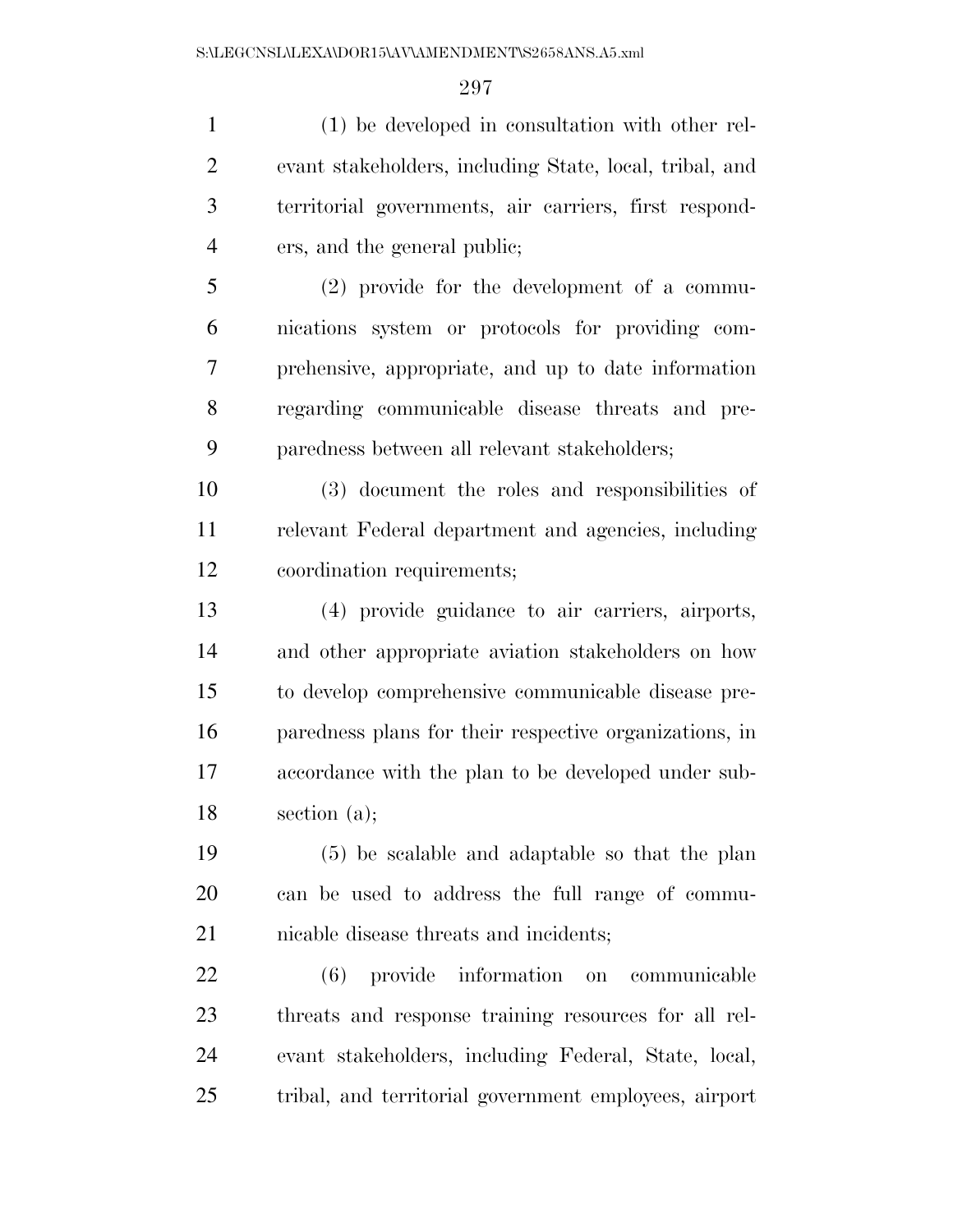| $\mathbf{1}$   | officials, aviation industry employees and contrac-    |
|----------------|--------------------------------------------------------|
| $\overline{2}$ | tors, first responders, and health officials;          |
| 3              | (7) develop protocols for the dissemination of         |
| $\overline{4}$ | comprehensive, up to date, and appropriate informa-    |
| 5              | tion to the traveling public concerning communicable   |
| 6              | disease threats and preparedness;                      |
| 7              | (8) be updated periodically to incorporate les-        |
| 8              | sons learned with supplemental information; and        |
| 9              | (9) be provided in writing, electronically, and        |
| 10             | accessible via the Internet.                           |
| 11             | (c) INTERAGENCY FRAMEWORK.—The plan devel-             |
| 12             | oped under subsection (a) shall—                       |
| 13             | (1) be conducted under the existing interagency        |
| 14             | framework for national level all hazards emergency     |
| 15             | preparedness planning or another appropriate frame-    |
| 16             | work; and                                              |
| 17             | $(2)$ be consistent with the obligations of the        |
| 18             | United States under international agreements.          |
| 19             | SEC. 5008. ADVANCED MATERIALS CENTER OF EXCEL-         |
| 20             | LENCE.                                                 |
| 21             | (a) IN GENERAL.—Chapter 445 is amended by add-         |
| 22             | ing at the end the following:                          |
| 23             | "§44518. Advanced Materials Center of Excellence       |
| 24             | "(a) IN GENERAL.—The Administrator of the Fed-         |
| 25             | eral Aviation Administration shall develop an Advanced |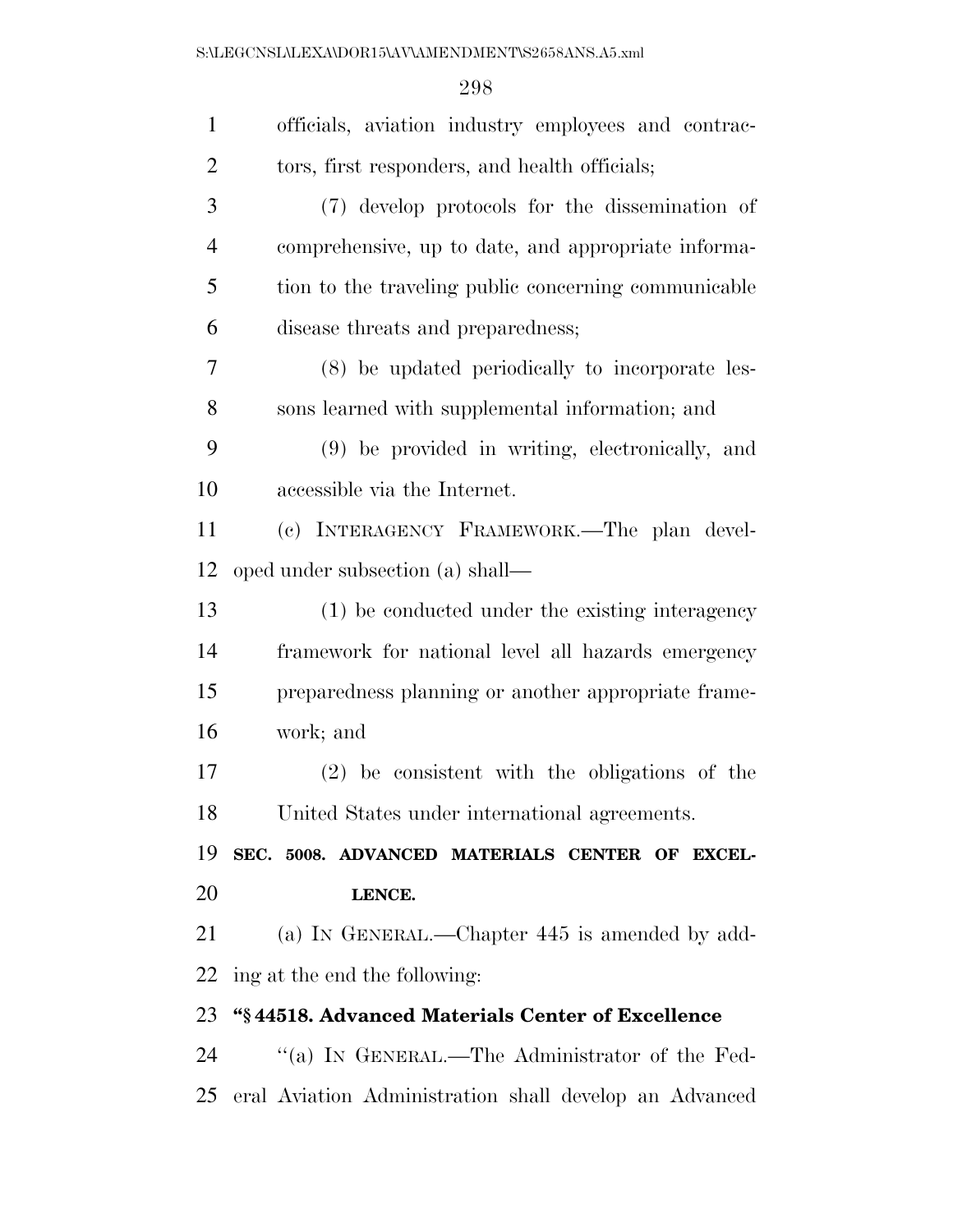Materials Center of Excellence (referred to in this section as the 'Center'), which shall focus on applied research and training on the durability and maintainability of advanced materials in transport airframe structures.

''(b) RESPONSIBILITIES.—The Center shall—

 ''(1) promote and facilitate collaboration among academia, the Transportation Division of the Fed- eral Aviation Administration, and the commercial aircraft industry, including manufacturers, commer-cial air carriers, and suppliers; and

11 ''(2) establish goals set to advance technology, improve engineering practices, and facilitate con-tinuing education in relevant areas of study.

14 "(c) AUTHORIZATION OF APPROPRIATIONS.—There is authorized to be appropriated to the Administrator \$500,000 for each of the fiscal years 2016 to 2017 to carry out this section.''.

 (b) TABLE OF CONTENTS.—The table of contents for chapter 445 is amended by adding at the end the fol-lowing:

''44518. Advanced Materials Center of Excellence.''.

#### **SEC. 5009. INTERFERENCE WITH AIRLINE EMPLOYEES.**

 (a) IN GENERAL.—Not later than 1 year after the date of enactment of this Act, the Comptroller General of the United States shall—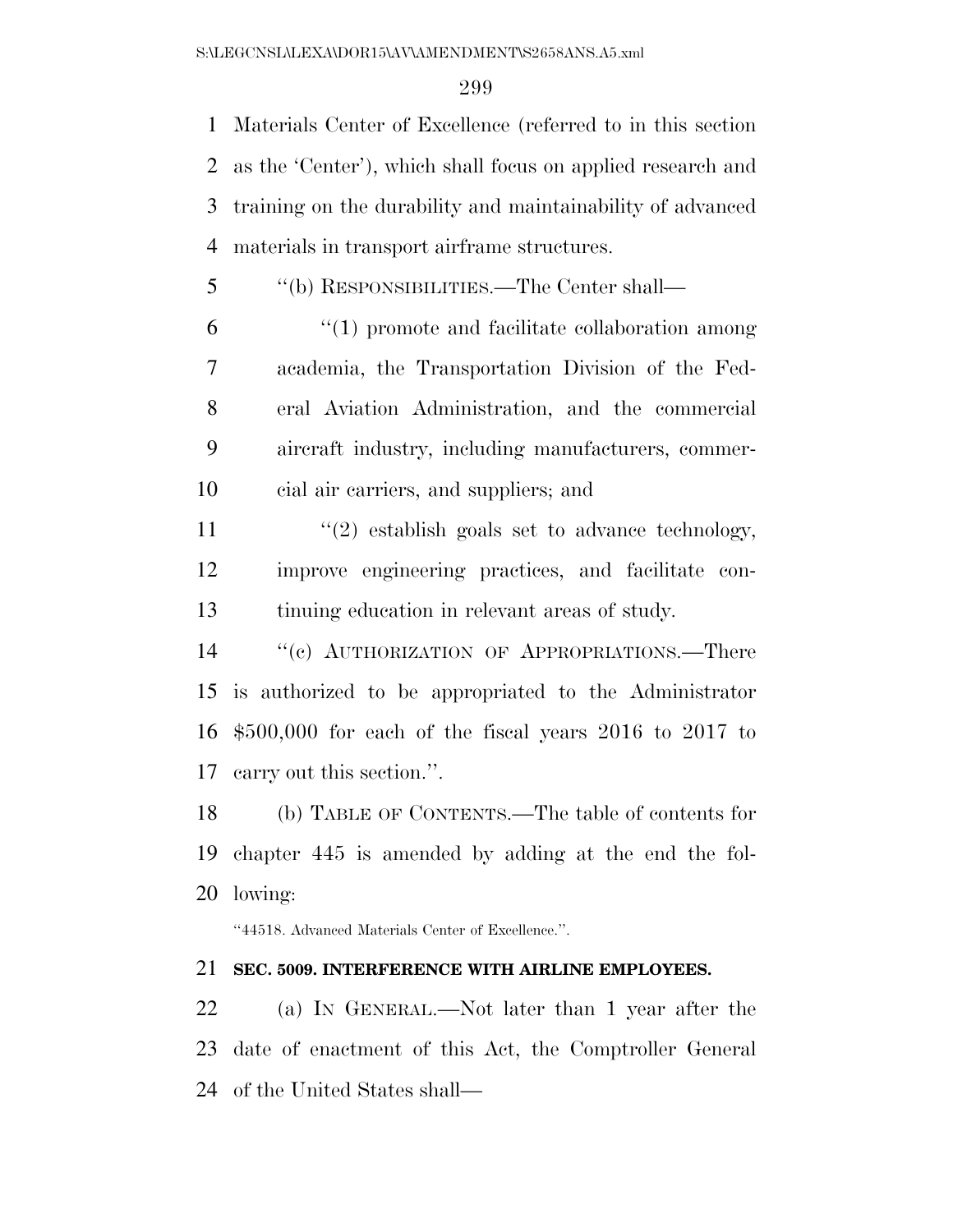(1) complete a study of crimes of violence (as defined in section 16 of title 18, United States Code) committed against airline customer service representatives while they are performing their du-ties and on airport property; and

 (2) submit the findings of the study, including any recommendations, to Congress.

 (b) GAP ANALYSIS.—The study shall include a gap analysis to determine if State and local laws and resources are adequate to deter or otherwise address the crimes of violence described in subsection (a) and recommendations on how to address any identified gaps.

#### **SEC. 5010. SECONDARY COCKPIT BARRIERS.**

 (a) THREAT ASSESSMENT.—Not later than 90 days after the date of enactment of this Act, the Administrator of the Transportation Security Administration, in collabo- ration with the Administrator of the Federal Aviation Ad- ministration, shall complete a detailed risk assessment of the need for physical secondary barriers on aircraft flown by air carriers operating under part 121 of title 14, Code of Federal Regulations, for passenger operations.

 (b) DETERMINATION AND RULEMAKING.—If the Ad- ministrator of the Transportation Security Administration determines that there is a threat based on the threat as-sessment under subsection (a), then not later than 18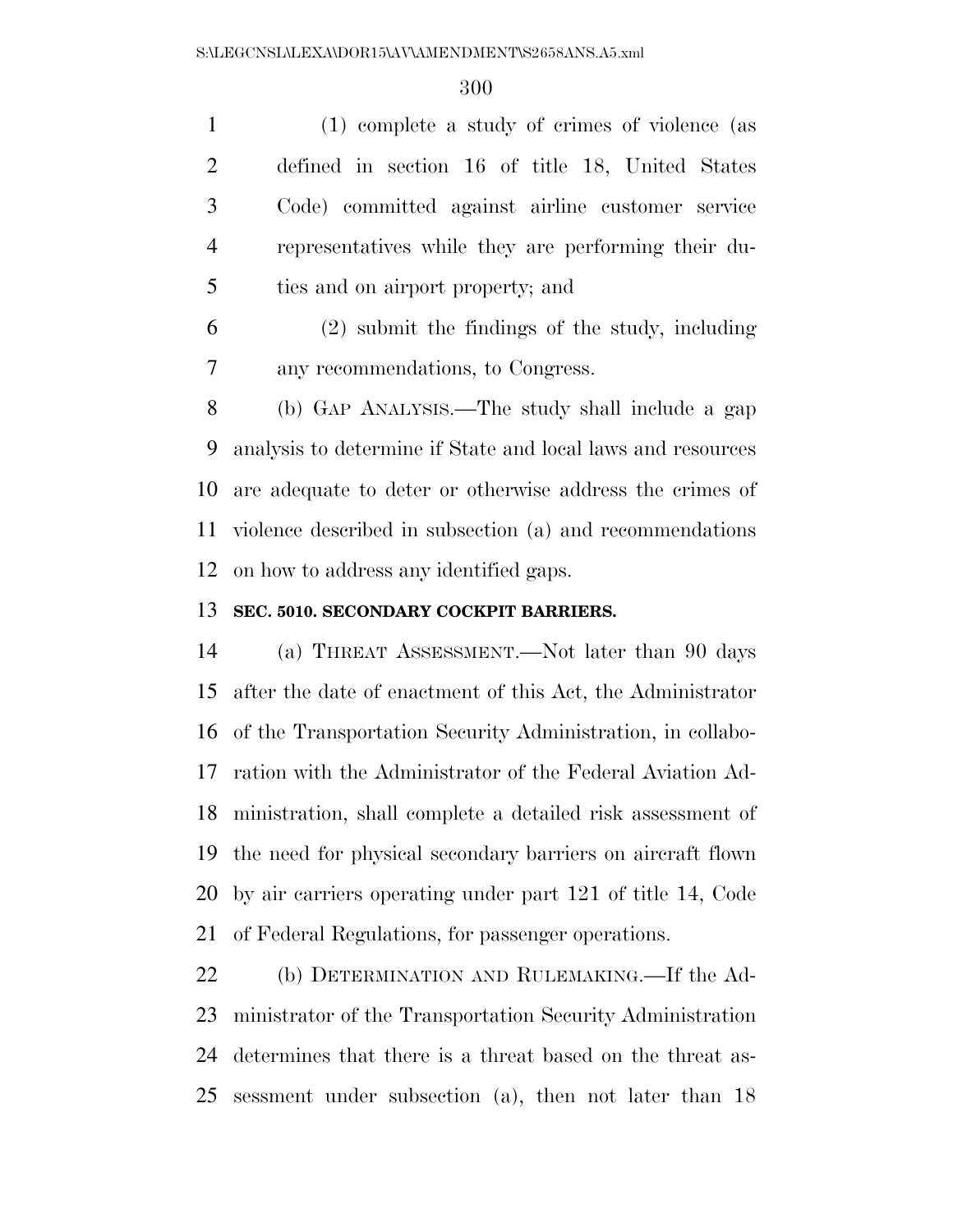months after the date of that determination, the Adminis- trator of the Federal Aviation Administration may pro- mulgate regulations for the risk-based equipage of air car- riers operating under part 121 of title 14, Code of Federal Regulations, for passenger operations, as appropriate.

## **SEC. 5011. GAO EVALUATION AND AUDIT.**

 Section 15(a)(1) of the Railway Labor Act (45 8 U.S.C.  $165(a)(1)$  is amended by striking "2 years" and inserting ''4 years''.

## **SEC. 5012. TECHNICAL AND CONFORMING AMENDMENTS.**

 (a) AIRPORT CAPACITY ENHANCEMENT PROJECTS AT CONGESTED AIRPORTS.—Section 40104(c) is amended by striking ''47176'' and inserting ''47175''.

 (b) CONSULTATION ON CARRIER RESPONSE NOT 15 COVERED BY PLAN.—Section  $41313(c)(16)$  is amended by striking ''the foreign air carrier will consult'' and inserting ''will consult''.

 (c) WEIGHING MAIL.—Section 41907 is amended by striking ''and –administrative'' and inserting ''and admin-istrative''.

 (d) FLIGHT ATTENDANT CERTIFICATION.—Section 44728 is amended—

 (1) in subsection (c), by striking ''chapter'' and inserting ''title''; and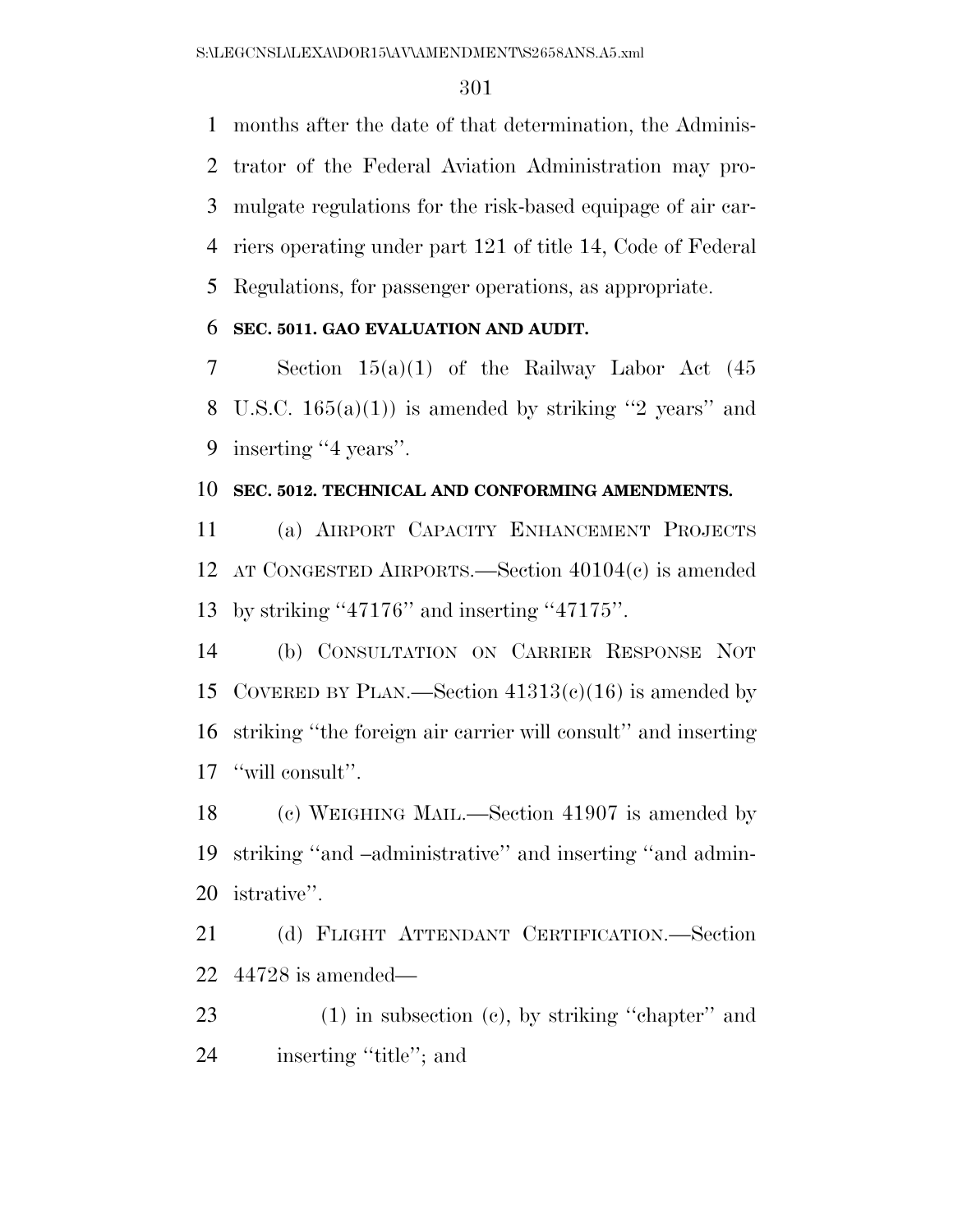1 (2) in subsection (d)(3), by striking "is" and 2 inserting "be".

3 (e) SCHEDULE OF FEES.—Section  $45301(a)(1)$  is amended by striking ''United States government'' and in-serting ''United States Government''.

6 (f) CLASSIFIED EVIDENCE.—Section  $46111(g)(2)(A)$  is amended by striking ''(18 U.S.C. App.)'' and inserting 8  $\text{``(18 U.S.C. App.))''}.$ 

 (g) ALLOWABLE COST STANDARDS.—Section 47110(b)(2) is amended—

 (1) in subparagraph (B), by striking ''compatability'' and inserting ''compatibility''; and

13 (2) in subparagraph  $(D)(i)$ , by striking "cli-mactic'' and inserting ''climatic''.

 (h) DEFINITION OF QUALIFIED HUBZONE SMALL BUSINESS CONCERN.—Section 47113(a)(3) is amended 17 by striking " $(15 \text{ U.S.C. } 632(0))$ " and inserting " $(15$ 18 U.S.C.  $632(p)$ ".

 (i) DISCRETIONARY FUND.—Section 47115 is amended—

(1) by striking subsection (i); and

 (2) by redesignating subsection (j) as sub-section (i).